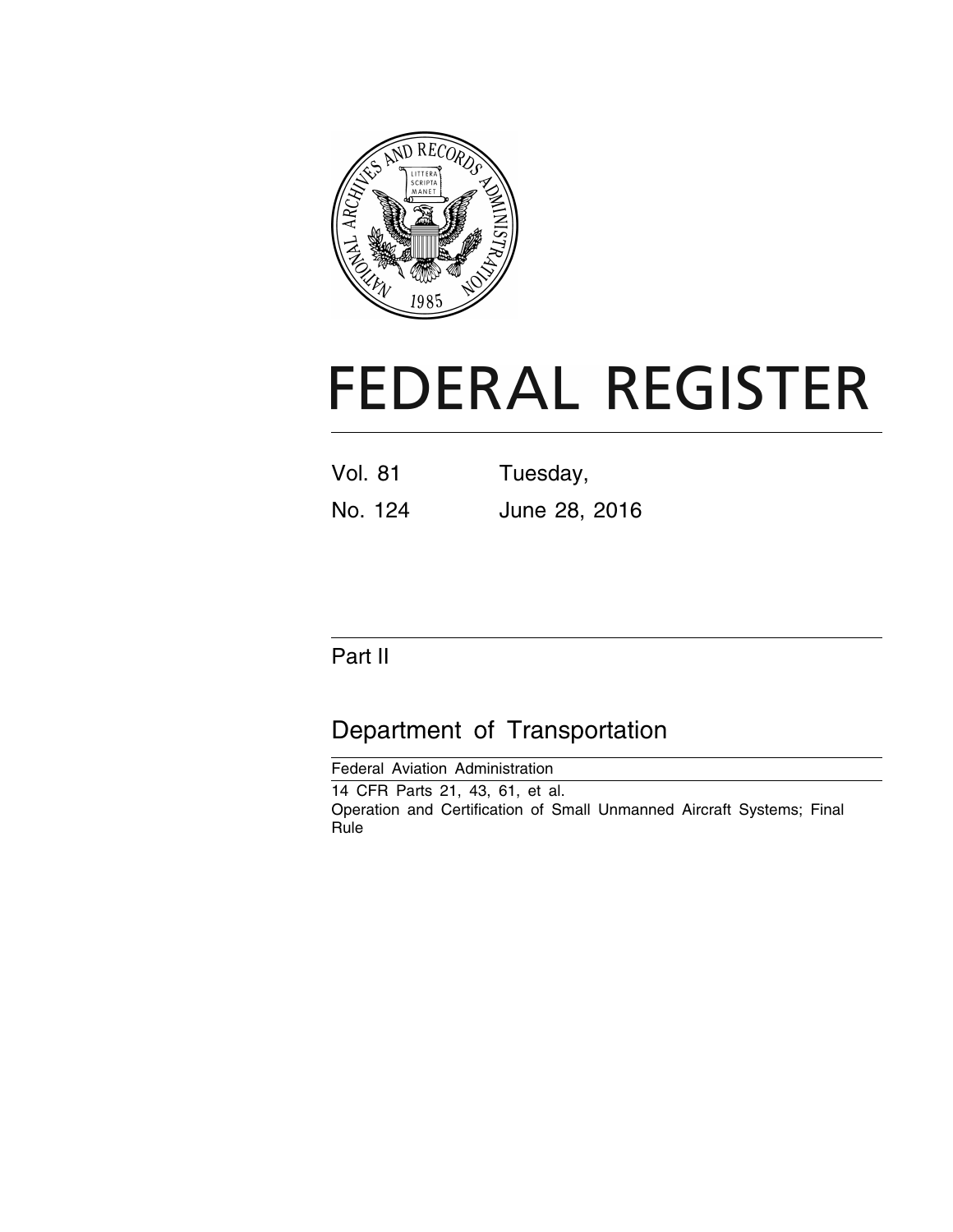#### **DEPARTMENT OF TRANSPORTATION**

#### **Federal Aviation Administration**

**14 CFR Parts 21, 43, 61, 91, 101, 107, 119, 133, and 183** 

**[Docket No.: FAA–2015–0150; Amdt. Nos. 21–99, 43–48, 61–137, 91–343, 101–9, 107– 1, 119–18, 133–15, and 183–16]** 

#### **RIN 2120–AJ60**

#### **Operation and Certification of Small Unmanned Aircraft Systems**

**AGENCY:** Federal Aviation Administration (FAA) and Office of the Secretary of Transportation (OST), Department of Transportation (DOT). **ACTION:** Final rule.

**SUMMARY:** The FAA is amending its regulations to allow the operation of small unmanned aircraft systems in the National Airspace System. These changes address the operation of unmanned aircraft systems and certification of their remote pilots. This rule will also prohibit model aircraft from endangering the safety of the National Airspace System.

**DATES:** This final rule is effective August 29, 2016.

**ADDRESSES:** For information on where to obtain copies of rulemaking documents and other information related to this final rule, see ''How To Obtain Additional Information'' in the **SUPPLEMENTARY INFORMATION** section of this document.

## **FOR FURTHER INFORMATION CONTACT:** For

small UAS technical questions concerning this final rule, contact Lance Nuckolls, Flight Technologies and Procedures Division, AFS–400, 470 L'Enfant Plaza SW., Suite 4102, Washington, DC 20024; telephone 1– 844–FLY–MYUAS; email *[UAShelp@](mailto:UAShelp@faa.gov) [faa.gov](mailto:UAShelp@faa.gov)*.

For FAA small UAS policy questions concerning this final rule, contact Everette Rochon, Manager, Commercial Operations Branch, AFS–820, Flight Standards Service, Federal Aviation Administration, 55 M Street SE., 8th Floor, Washington, DC 20003; telephone 1–844–FLY–MYUAS; email *[UAShelp@](mailto:UAShelp@faa.gov) [faa.gov](mailto:UAShelp@faa.gov)*.

#### **SUPPLEMENTARY INFORMATION:**

#### **Table of Contents**

- I. Executive Summary
	- A. Purpose of the Regulatory Action B. Summary of the Major Provisions of the
	- Regulatory Action
	- C. Costs and Benefits
- II. Background
- A. Authority for This Rulemaking
- B. Analysis of Public Risk Posed by Small UAS Operations
- C. Current Statutory and Regulatory Structure Governing Small UAS
- D. Integrating Small UAS Operations Into the NAS Through Rulemaking E. Related UAS Integration Initiatives
- III. Discussion of the Final Rule
	- A. Incremental Approach and Waiver
	- B. Discussion of the Applicable Statutory Framework
	- C. Applicability
	- 1. Transporting Property for Compensation (Air Carrier Operations)
	- 2. International Operations and Foreign-Owned Aircraft
	- 3. Public Aircraft Operations
	- 4. Model Aircraft
	- 5. Moored Balloons, Kites, Amateur Rockets, and Unmanned Free Balloons
	- 6. Current Treatment of UAS and Grandfathering of Section 333 Exemption Holders
	- D. Definitions
	- 1. Control Station
	- 2. Corrective Lenses
	- 3. Unmanned Aircraft
	- 4. Small Unmanned Aircraft
- 5. Small Unmanned Aircraft System (Small UAS)
- 6. Other Definitions
- E. Operating Rules
- 1. Remote Pilot in Command
- a. Terminology
- b. Remote Pilot in Command
- c. Airman Certification Requirement d. Emergency Powers of a Remote Pilot in Command
- 2. See-and-Avoid and Visibility Requirements
- a. Visual Line of Sight
- b. Visual Observer
- i. Definition of Visual Observer
- ii. Operational Requirements When Using Visual Observer
- iii. Optional Use of a Visual Observer iv. No Airman Certification or Required
- Training of Visual Observer c. Additional Visibility Requirements
- i. Daytime Operations
- ii. Weather/Visibility Minimums
- iii. Yielding Right of Way
- d. Additional Technology/Conspicuity Requirements
- i. ADS–B, Transponders, and TCAS
- ii. Radio Equipment
- iii. Lighting
- iv. Conspicuity
- 3. Containment and Loss of Positive Control
- a. Confined Area of Operation Boundaries
- i. Horizontal Boundary and Moving Vehicles
- ii. Vertical Boundary (Maximum Altitude)
- b. Mitigating Loss of Positive Control Risk
- i. Maximum Speed
- ii. Operating Multiple Unmanned Aircraft iii. Micro UAS
- iv. Flight Over People
- v. Preflight Briefing
- vi. Preflight Assessment of the Operating Area and Ensuring That the Aircraft Poses No Undue Hazard
- 1. Preflight Assessment of the Operating Environment
- 2. Undue Hazard if There Is a Loss of Control
- vii. Automation
- viii. Other Equipage
- 1. Geo-Fencing
- 2. Flight Termination System 3. Other Technological Equipage
- 4. External Load and Dropping Objects
- a. External Load and Towing
- 
- b. Dropping Objects
- 5. Limitations on Operations in Certain Airspace
- a. Operations in Class B, C, D, and Lateral Boundaries of the Surface Area of Class E Airspace Designated for an Airport
- b. Operations in Class A Airspace
- c. Prohibited or Restricted Areas
- d. Areas Designated by Notice to Airmen
- e. Operations in Class G Airspace 6. Inspection, Maintenance, and Airworthiness Directives
- a. Inspections and Maintenance
- i. Preflight Check and Maintenance Requirements
- ii. Discontinuing Flight

Issuance a. Minimum Age

Experience e. Formal Training

Certificates

**Operation** 

Performance

Alcohol

Judgment xi. Airport Operations

Conduct

vi. Emergency Procedures vii. Crew Resource Management viii. Determining the Performance of the

by the Commenters

and Training Courses

Small Unmanned Aircraft ix. Physiological Effects of Drugs and

- iii. Control Link Check
- b. Airworthiness Directives
- 7. Additional Operating Provisions
- a. Careless or Reckless Operation
- b. Drug and Alcohol Prohibition
- c. Sufficient Power for the Small UAS
- F. Remote Pilot Certificate

b. English Language Proficiency

f. General Requirement for Initial Aeronautical Knowledge Test g. General Requirement for Recurrent Aeronautical Knowledge Test h. Pilots With Military Experience i. Credit to Holders of Part 61 Pilot

1. Use of UAS Experience To Apply for Part 61 Pilot Certificate 2. Remote Pilot Certificate Eligibility and

c. No Airman Medical Certificate Required d. Flight Proficiency and Aeronautical

j. Areas of Knowledge on the Aeronautical Knowledge Tests and Training Courses for Part 61 Pilot Certificate Holders i. Regulations Applicable to Small UAS ii. Airspace Classifications and Operating Requirements, and Flight Restrictions Affecting Small Unmanned Aircraft

iii. Obstacle Clearance Requirements iv. Aviation Weather Sources and Effects of Weather on Small Unmanned Aircraft

v. Small UAS Loading and Performance

x. Aeronautical Decision-Making and

xii. Radio Communication Procedures xiii. Other Areas of Knowledge Suggested

i. Location of the Knowledge Test and Online Option for Training Course ii. Cheating or Engaging in Unauthorized

k. Administration of the Knowledge Tests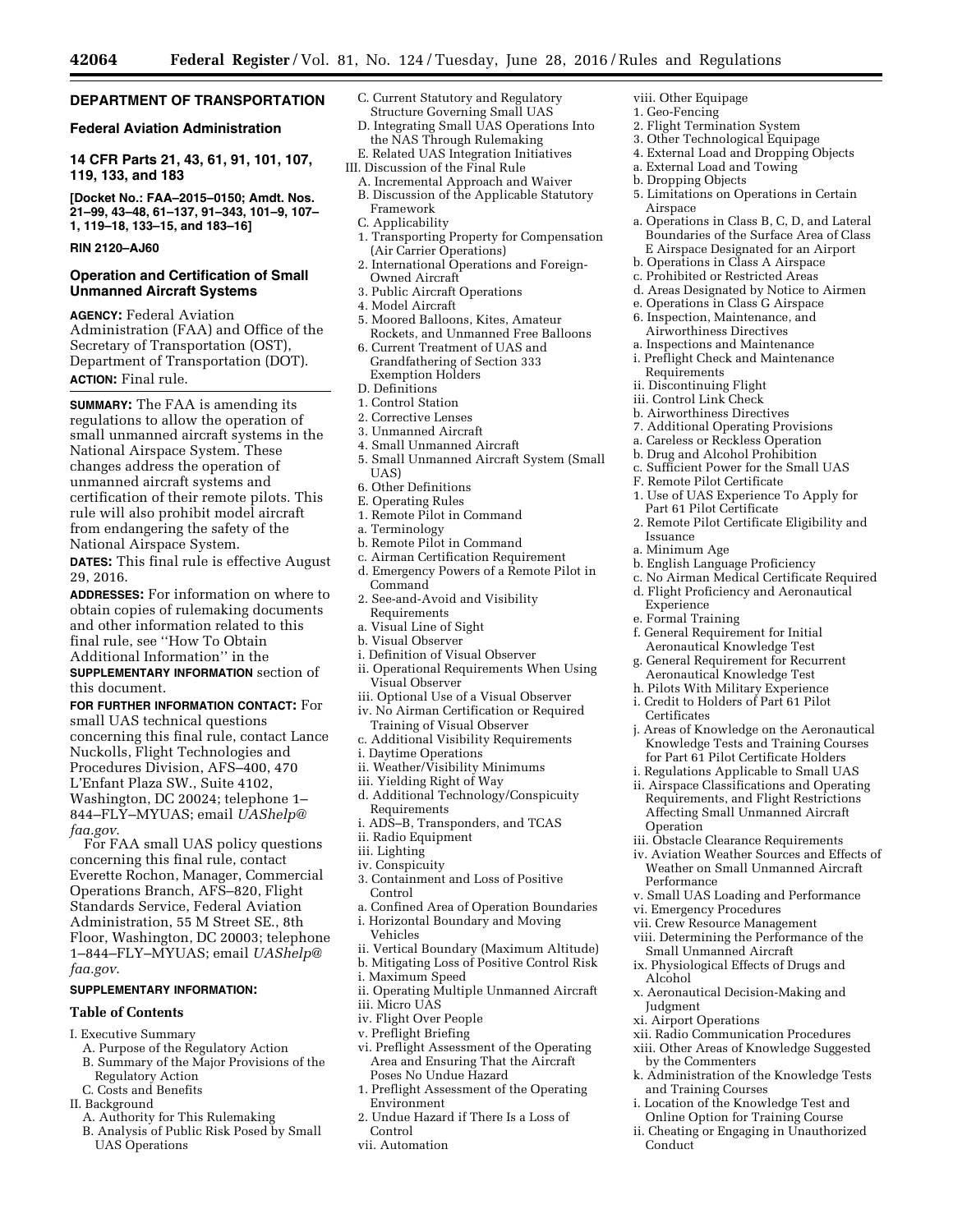- iv. Retesting After Failure
- l. Transportation Security Administration Vetting and Process for Issuance
- i. TSA Vetting and Temporary Remote Pilot Certificates
- ii. Issuance and Positive Identification
- 3. Remote Pilot Certificate Denial, Revocation, Suspension, Amendment, and Surrender
- a. Drugs and Alcohol Violations
- b. Change of Name
- c. Change of Address
- d. Voluntary Surrender of Certificate
- e. Additional Comments on Remote Pilot Certificate
- G. Registration and Marking
- H. Fraud and False Statements
- I. Oversight
- 1. Inspection, Testing, and Demonstration of Compliance
- 2. Accident Reporting
- J. Statutory Findings
- 1. Hazard to Users of the NAS or the Public
- 2. National Security
- 3. Airworthiness Certification
- K. Miscellaneous Provisions
- 1. Mandatory Insurance
- 2. Test Sites
- 3. Noise and Environmental
- a. The National Environmental Policy Act
- b. Noise
- c. Other Environmental Comments
- 4. Privacy
- 5. First Amendment
- a. First Amendment Law in the United States
- b. Restrictions on Speech in a Non-Public Forum
- c. Incidental Restrictions on Speech
- d. Time, Place, Manner Restrictions on Speech
- 6. Preemption
- 7. Agricultural Operations
- 8. Miscellaneous Comments
- IV. Regulatory Notices and Analyses A. Regulatory Evaluation
	- B. Final Regulatory Flexibility Determination
	- 1. A Statement of the Need for and Objectives of the Rule
	- 2. A Statement of the Significant Issues Raised by the Public Comments in Response to the Initial Regulatory Flexibility Analysis, a Statement of the Assessment of the Agency of Such Issues, and a Statement of Any Changes Made in the Proposed Rule as a Result of Such Comments
	- 3. The Response of the Agency to Any Comments Filed by the Chief Counsel for Advocacy of the Small Business Administration (SBA) in Response to the Proposed Rule, and a Detailed Statement of Any Change Made to the Proposed Rule in the Final Rule as a Result of the Comments
	- 4. A Description and an Estimate of the Number of Small Entities to Which the Rule Will Apply, or an Explanation of Why No Such Estimate Is Available
	- 5. A Description of the Projected Reporting, Recordkeeping and Other Compliance Requirements of the Rule, Including an Estimate of the Classes of Small Entities Which Will Be Subject to the

Requirement and the Type of Professional Skills Necessary for Preparation of the Report or Record

- 6. A Description of the Steps the Agency Has Taken To Minimize the Significant Economic Impact on Small Entities Consistent With the Stated Objectives of Applicable Statutes, Including a Statement of the Factual, Policy, and Legal Reasons for Selecting the Alternative Adopted in the Final Rule and Why Each One of the Other Significant Alternatives to the Rule Considered by the Agency Which Affect the Impact on Small Entities Was Rejected
- 6. Describe Alternatives Considered
- C. International Trade Impact Assessment
- D. Unfunded Mandates Assessment
- E. Paperwork Reduction Act
- 1. Obtaining a Remote Pilot Certificate With a Small UAS Rating
- Summary
- 2. Accident Reporting.
- Summary
- 3. Emergency Powers
- 4. Certificate of Waiver
- 5. Total Annual Burden Estimate F. International Compatibility and
- Cooperation G. Environmental Analysis
- H. Regulations Affecting Intrastate
- Aviation in Alaska V. Executive Order Determinations
	- A. Executive Order 13132, Federalism
	- B. Executive Order 13211, Regulations That Significantly Affect Energy Supply, Distribution, or Use
	- C. Executive Order 13609, Promoting International Regulatory Cooperation
- VI. Additional Information
	- A. Availability of Rulemaking Documents
	- B. Comments Submitted to the Docket
	- C. Small Business Regulatory Enforcement Fairness Act

#### **List of Abbreviations and Acronyms Frequently Used in This Document**

AC—Advisory Circular

- AGL—Above Ground Level
- ACR—Airman Certification Representative
- ADS–B—Automatic Dependent Surveillance-
- Broadcast ARC—Aviation Rulemaking Committee
- ATC—Air Traffic Control
- CAFTA-DR—Dominican Republic-Central
- America-United States Free Trade Agreement
- CAR—Civil Air Regulation
- CFI—Certificated Flight Instructor
- CFR—Code of Federal Regulations
- COA—Certificate of Waiver or Authorization
- DPE—Designated Pilot Examiner
- FR—Federal Register
- FSDO—Flight Standards District Office
- ICAO—International Civil Aviation Organization
- NAFTA—North American Free Trade Agreement
- NAS—National Airspace System
- NOTAM—Notice to Airmen
- NPRM—Notice of Proposed Rulemaking
- NTSB—National Transportation Safety Board
- PIC—Pilot in Command
- Pub. L.—Public Law
- PMA—Parts Manufacturer Approval

TCAS—Traffic Collision Avoidance System TFR—Temporary Flight Restriction TSA—Transportation Security Administration TSO—Technical Standard Order

UAS—Unmanned Aircraft System U.S.C.—United States Code

#### **I. Executive Summary**

#### *A. Purpose of the Regulatory Action*

This rule finalizes the notice of proposed rulemaking entitled *Operation and Certification of Small Unmanned Aircraft Systems* 1 (the NPRM). The NPRM proposed operating and certification requirements to allow small unmanned aircraft systems (small UAS) to operate for non-hobby and nonrecreational purposes.2 A small UAS consists of a small unmanned aircraft (which, as defined by statute, is an unmanned aircraft weighing less than 55 pounds 3) and equipment necessary for the safe and efficient operation of that aircraft. The FAA has accommodated non-recreational small UAS use through various mechanisms, such as special airworthiness certificates, exemptions, and certificates of waiver or authorization (COAs). This rule is the next phase of integrating small UAS into the NAS.

The following are examples of possible small UAS operations that can be conducted under the framework in this rule:

• Power-line/pipeline inspection in hilly

• Aiding certain rescue operations;

- Crop monitoring/inspection;
- Research and development; • Educational/academic uses;

or mountainous terrain; • Antenna inspections;

• Bridge inspections; • Aerial photography; and • Wildlife nesting area evaluations. Because of the potential societally beneficial applications of small UAS, the FAA has been seeking to incorporate the operation of these systems into the national airspace system (NAS) since 2008. In 2012, Congress passed the FAA Modernization and Reform Act of 2012 (Pub. L. 112–95). Section 333 of Public Law 112–95 directed the Secretary to determine whether UAS operations posing the least amount of public risk and no threat to national security could safely be operated in the NAS and, if so, to establish requirements for the safe operation of these systems in the NAS, prior to completion of the UAS

1 80 FR 9544, Feb. 23, 2015.

in section III.C.4 of this preamble. 3Public Law 112–95, sec. 331(6).

 $^{\rm 2}\, \mathrm{As}$  used here, ''non-hobby and non-recreational purposes'' refers to small UAS that are not operated in accordance with section 336 of Public Law 112– 95. A discussion of section 336 can be found below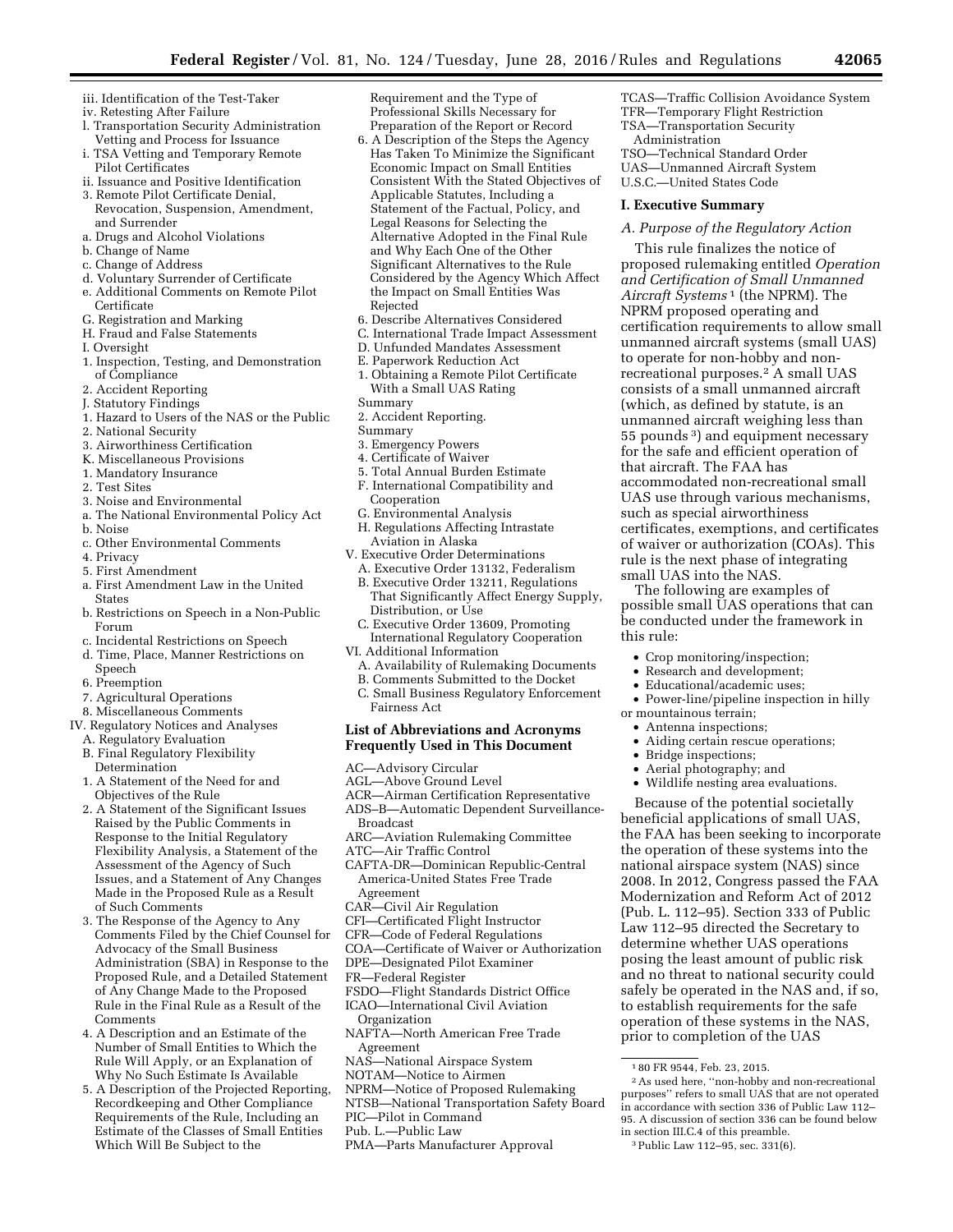comprehensive plan and rulemakings required by section 332 of Public Law

112–95. On February 23, 2015, as part of its ongoing efforts to integrate UAS operations in the NAS and in accordance with section 333 of Public Law 112–95, the FAA issued the NPRM proposing to amend its regulations to adopt specific rules for the operation of small UAS in the NAS. Over 4,600 public comments were submitted in response to the NPRM. The FAA has considered the comments, and now issues this final rule to integrate small UAS into the NAS.

Based on its consideration of the comments submitted in response to the NPRM, and its experience with the certification, exemption, and COA process, the FAA has developed the framework in this rule to enable certain small UAS operations to commence upon adoption of this rule and accommodate technologies as they evolve and mature. This framework allows small UAS operations for many different non-recreational purposes, such as the ones discussed previously, without requiring airworthiness certification, exemption, or a COA.

#### *B. Summary of the Major Provisions of the Regulatory Action*

This rule will add a new part 107 to Title 14 Code of Federal Regulations (14 CFR) to allow for routine civil operation of small UAS in the NAS and to provide safety rules for those operations. Consistent with the statutory definition, this rule will define small UAS as UAS that use unmanned aircraft weighing less than 55 pounds. To mitigate risk, the rule will limit small UAS to daylight

and civil twilight operations with appropriate collision lighting, confined areas of operation, and visual-line-ofsight operations. This rule will also address airspace restrictions, remote pilot certification, visual observer requirements, and operational limits in order to maintain the safety of the NAS and ensure that small UAS do not pose a threat to national security. Because UAS constitute a quickly changing technology, a key provision of this rule is a waiver mechanism to allow individual operations to deviate from many of the operational restrictions of this rule if the Administrator finds that the proposed operation can safely be conducted under the terms of a certificate of waiver.

Below is a summary of the major provisions of the rule.

#### TABLE 1—SUMMARY OF THE MAJOR PROVISIONS OF PART 107

|  | • Unmanned aircraft must weigh less than 55 lbs. (25 kg).                                                                                                                                                                                                                     |
|--|-------------------------------------------------------------------------------------------------------------------------------------------------------------------------------------------------------------------------------------------------------------------------------|
|  | • Visual line-of-sight (VLOS) only; the unmanned aircraft must remain within VLOS of the remote<br>pilot in command and the person manipulating the flight controls of the small UAS. Alternatively,<br>the unmanned aircraft must remain within VLOS of the visual observer. |
|  | • At all times the small unmanned aircraft must remain close enough to the remote pilot in com-<br>mand and the person manipulating the flight controls of the small UAS for those people to be                                                                               |
|  | capable of seeing the aircraft with vision unaided by any device other than corrective lenses.<br>• Small unmanned aircraft may not operate over any persons not directly participating in the op-                                                                            |
|  | eration, not under a covered structure, and not inside a covered stationary vehicle.                                                                                                                                                                                          |
|  | • Daylight-only operations, or civil twilight (30 minutes before official sunrise to 30 minutes after<br>official sunset, local time) with appropriate anti-collision lighting.                                                                                               |
|  | • Must yield right of way to other aircraft.                                                                                                                                                                                                                                  |
|  | • May use visual observer (VO) but not required.                                                                                                                                                                                                                              |
|  | • First-person view camera cannot satisfy "see-and-avoid" requirement but can be used as long<br>as requirement is satisfied in other ways.                                                                                                                                   |
|  | • Maximum groundspeed of 100 mph (87 knots).                                                                                                                                                                                                                                  |
|  | • Maximum altitude of 400 feet above ground level (AGL) or, if higher than 400 feet AGL, remain<br>within 400 feet of a structure.                                                                                                                                            |
|  | • Minimum weather visibility of 3 miles from control station.                                                                                                                                                                                                                 |
|  | • Operations in Class B, C, D and E airspace are allowed with the required ATC permission.                                                                                                                                                                                    |
|  | • Operations in Class G airspace are allowed without ATC permission.                                                                                                                                                                                                          |
|  | • No person may act as a remote pilot in command or VO for more than one unmanned aircraft                                                                                                                                                                                    |
|  | operation at one time.                                                                                                                                                                                                                                                        |
|  | • No operations from a moving aircraft.                                                                                                                                                                                                                                       |
|  | • No operations from a moving vehicle unless the operation is over a sparsely populated area.                                                                                                                                                                                 |
|  | • No careless or reckless operations.                                                                                                                                                                                                                                         |
|  | • No carriage of hazardous materials.                                                                                                                                                                                                                                         |
|  | • Requires preflight inspection by the remote pilot in command.                                                                                                                                                                                                               |
|  | • A person may not operate a small unmanned aircraft if he or she knows or has reason to know                                                                                                                                                                                 |
|  | of any physical or mental condition that would interfere with the safe operation of a small UAS.                                                                                                                                                                              |
|  | • Foreign-registered small unmanned aircraft are allowed to operate under part 107 if they satisfy                                                                                                                                                                            |
|  | the requirements of part 375.                                                                                                                                                                                                                                                 |
|  | • External load operations are allowed if the object being carried by the unmanned aircraft is se-                                                                                                                                                                            |
|  | curely attached and does not adversely affect the flight characteristics or controllability of the                                                                                                                                                                            |
|  | aircraft.                                                                                                                                                                                                                                                                     |
|  | • Transportation of property for compensation or hire allowed provided that-                                                                                                                                                                                                  |
|  | $\circ$ The aircraft, including its attached systems, payload and cargo weigh less than 55 pounds                                                                                                                                                                             |
|  | total:<br>$\circ$ The flight is conducted within visual line of sight and not from a moving vehicle or aircraft; and                                                                                                                                                          |
|  | ○ The flight occurs wholly within the bounds of a State and does not involve transport between                                                                                                                                                                                |
|  | (1) Hawaii and another place in Hawaii through airspace outside Hawaii; (2) the District of Co-                                                                                                                                                                               |
|  | lumbia and another place in the District of Columbia; or (3) a territory or possession of the                                                                                                                                                                                 |
|  | United States and another place in the same territory or possession.                                                                                                                                                                                                          |
|  | • Most of the restrictions discussed above are waivable if the applicant demonstrates that his or                                                                                                                                                                             |

• Most of the restrictions discussed above are waivable if the applicant demonstrates that his or her operation can safely be conducted under the terms of a certificate of waiver.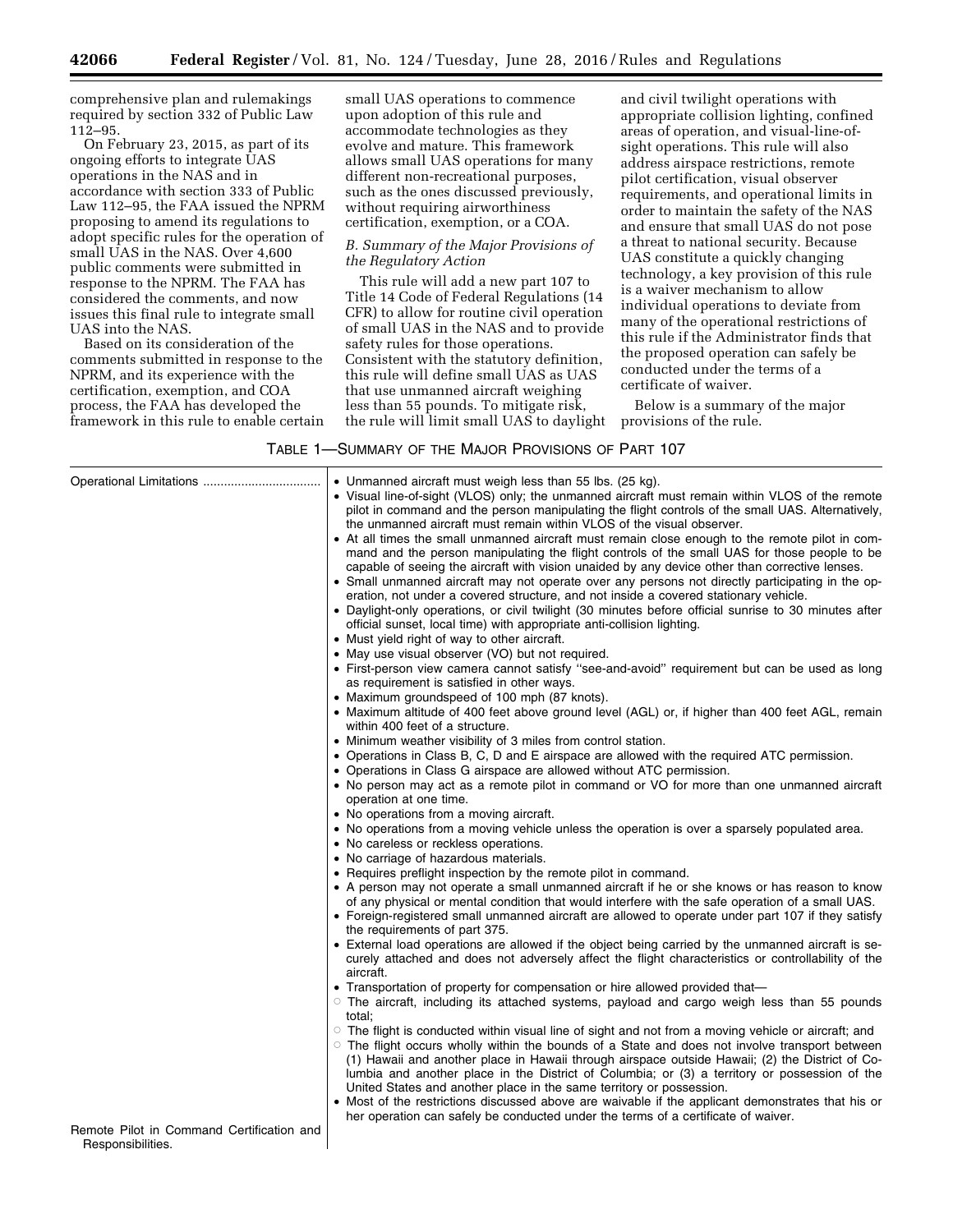| • Establishes a remote pilot in command position.                                                     |
|-------------------------------------------------------------------------------------------------------|
| • A person operating a small UAS must either hold a remote pilot airman certificate with a small      |
| UAS rating or be under the direct supervision of a person who does hold a remote pilot certifi-       |
| cate (remote pilot in command).                                                                       |
| • To qualify for a remote pilot certificate, a person must:                                           |
| <b>Demonstrate aeronautical knowledge by either:</b>                                                  |
| ■ Passing an initial aeronautical knowledge test at an FAA-approved knowledge testing center; or      |
| - Hold a part 61 pilot certificate other than student pilot, complete a flight review within the pre- |
| vious 24 months, and complete a small UAS online training course provided by the FAA.                 |
| ○ Be vetted by the Transportation Security Administration.                                            |
| ○ Be at least 16 years old.                                                                           |
| • Part 61 pilot certificate holders may obtain a temporary remote pilot certificate immediately       |
| upon submission of their application for a permanent certificate. Other applicants will obtain a      |
| temporary remote pilot certificate upon successful completion of TSA security vetting. The FAA        |
| anticipates that it will be able to issue a temporary remote pilot certificate within 10 business     |
| days after receiving a completed remote pilot certificate application.                                |
| • Until international standards are developed, foreign-certificated UAS pilots will be required to    |
| obtain an FAA-issued remote pilot certificate with a small UAS rating.                                |
| A remote pilot in command must:                                                                       |
| • Make available to the FAA, upon request, the small UAS for inspection or testing, and any as-       |
| sociated documents/records required to be kept under the rule.                                        |
| • Report to the FAA within 10 days of any operation that results in at least serious injury, loss of  |
| consciousness, or property damage of at least \$500.                                                  |
| • Conduct a preflight inspection, to include specific aircraft and control station systems checks, to |
| ensure the small UAS is in a condition for safe operation.                                            |
| • Ensure that the small unmanned aircraft complies with the existing registration requirements        |
| specified in $\S 91.203(a)(2)$ .                                                                      |
| A remote pilot in command may deviate from the requirements of this rule in response to an in-        |
| flight emergency.                                                                                     |
| • FAA airworthiness certification is not required. However, the remote pilot in command must          |
| conduct a preflight check of the small UAS to ensure that it is in a condition for safe operation.    |
| • Part 107 does not apply to model aircraft that satisfy all of the criteria specified in section 336 |
| of Public Law 112-95.                                                                                 |
| • The rule codifies the FAA's enforcement authority in part 101 by prohibiting model aircraft oper-   |
| ators from endangering the safety of the NAS.                                                         |

#### TABLE 1—SUMMARY OF THE MAJOR PROVISIONS OF PART 107—Continued

#### *C. Costs and Benefits*

Technological advances in small UAS have led to a potential commercial market for their uses by providing a safe operating environment for them and for other aircraft in the NAS. In addition to enabling this industry to develop, the FAA anticipates that this final rule will provide an opportunity to substitute small UAS operations for some risky manned flights, such as inspection of houses, towers, bridges, or parks, thereby averting potential fatalities and injuries.

The FAA has analyzed the benefits and the costs associated with this final rule. The estimated out-of-pocket cost for an individual to become FAA certificated as a remote pilot with a small UAS rating is \$150, which is less than the cost of any other airman certification that allows nonrecreational operations in the NAS.4 The final rule will enable a new industry to unfold while imposing relatively low individual costs. The

private sector expected benefits exceed private sector expected costs because each entity voluntarily chooses to incur the compliance cost of this rule in anticipation that their benefits exceed the costs. The sum of these entities' actions results in societal benefits which exceed societal costs when government costs are also taken into account. The FAA has quantified these benefits by estimating consumer surplus resulting from future commercial operations. Benefits to society equal the consumer surplus minus certain additional costs discussed.

The regulatory analysis for this final rule presents two scenarios in order to present a range for costs—a high case and a low case. The scenarios are based on two fleet forecasts that were prepared independently at separate times. As a result, the high case and low case projections for small UAS sales, fleet, and pilots differ significantly.

Depending on which small UAS forecast is used, the FAA expects this rule will result in a net social benefit ranging from about \$733 million in the low case to about \$9.0 billion in the high case over five years.<sup>5</sup>

#### **II. Background**

This final rule addresses the operation and airman certification of civil small UAS. The following sections discuss: (1) The public risk associated with small UAS operations; (2) the current legal framework governing small UAS operations; and (3) the FAA's ongoing efforts to incorporate small UAS operations into the NAS.

#### *A. Authority for This Rulemaking*

This rulemaking is promulgated under the authority described in the FAA Modernization and Reform Act of 2012 (Pub. L. 112–95). Section 333 of Public Law 112–95 directs the Secretary of Transportation<sup>6</sup> to determine whether ''certain unmanned aircraft systems may operate safely in the

<sup>4</sup>To become certificated as remote pilot with a small UAS rating, an individual is only required to pass a knowledge test. The certification does not require an individual to attend ground school or to pass a practical skills exam, both of which are required to receive an airman's certificate for sport pilot and above.

<sup>5</sup>See the full regulatory evaluation for a detailed description on the two small UAS forecasts the FAA used to estimate benefits and costs.

<sup>6</sup>The primary authority for this rulemaking is based on section 333 of Public Law 112–95 (Feb. 14, 2012). In addition, this rulemaking also relies on FAA statutory authorities. Thus, for the purposes of this rulemaking, the terms ''FAA,'' ''the agency," "DOT," "the Department," and "the Secretary'' are used synonymously throughout this document.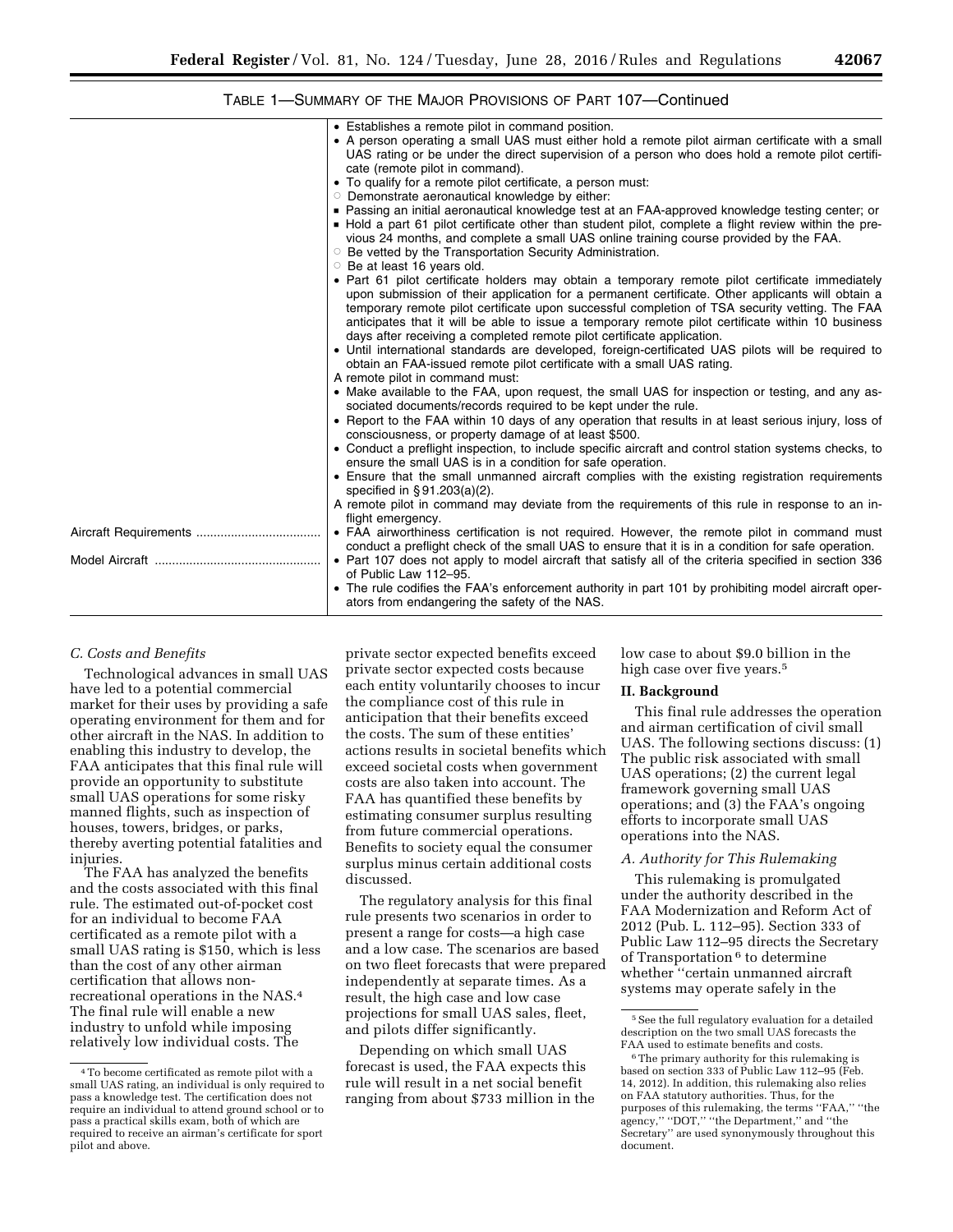national airspace system.'' If the Secretary determines, pursuant to section 333, that certain unmanned aircraft systems may operate safely in the national airspace system, then the Secretary must ''establish requirements for the safe operation of such aircraft systems in the national airspace system.'' 7

This rulemaking is also promulgated pursuant to 49 U.S.C. 40103(b)(1) and (2), which charge the FAA with issuing regulations: (1) To ensure the safety of aircraft and the efficient use of airspace; and (2) to govern the flight of aircraft for purposes of navigating, protecting and identifying aircraft, and protecting individuals and property on the ground. In addition, 49 U.S.C. 44701(a)(5) charges the FAA with prescribing regulations that the FAA finds necessary for safety in air commerce and national security. This rulemaking also establishes a new class of airman certificate tailored to remote pilots, consistent with the statutory obligation set forth in 49 U.S.C. 44703.

The model-aircraft component of this rulemaking incorporates the statutory mandate in section 336(b) that preserves the FAA's authority, under 49 U.S.C. 40103(b) and 44701(a)(5), to pursue enforcement ''against persons operating model aircraft who endanger the safety of the national airspace system.''

#### *B. Analysis of Public Risk Posed by Small UAS Operations*

Small UAS operations pose risk considerations that are different from the risk considerations typically associated with manned-aircraft operations. On one hand, certain operations of a small unmanned aircraft, discussed more fully in section III.E of this preamble, have the potential to pose significantly less risk to persons and property than comparable operations of a manned aircraft due to differences in the weight of the aircraft. The typical total takeoff weight of a general aviation aircraft is between 1,300 and 6,000 pounds as compared to a total takeoff weight of a small unmanned aircraft of less than 55 pounds. Consequently, because of the reduced weight, the small unmanned aircraft would pose significantly less risk to persons and property on the ground in the event of a mishap or pilot error. As such, a small UAS operation whose parameters are well defined to mitigate risk to other aircraft would also pose a smaller overall public risk or threat to national security than the operation of a manned aircraft.

On the other hand, even though small UAS operations have the potential to pose a lower level of public risk in certain types of operations, the unmanned nature of the small UAS operations raises two unique safety concerns that are not present in manned-aircraft operations. The first safety concern is whether the person operating the small unmanned aircraft, who is physically separated from that aircraft during flight, would have the ability to see manned aircraft in the air in time to prevent a mid-air collision with that manned aircraft. As discussed in more detail below, the FAA's regulations currently require each person operating an aircraft to maintain vigilance ''so as to see and avoid other aircraft.'' 8 This is one of the fundamental principles for collision avoidance in the NAS.

For manned-aircraft operations, ''see and avoid'' is the responsibility of pilots on board an aircraft. Because the remote pilot in an unmanned aircraft operation is not physically on the unmanned aircraft, that remote pilot does not have the same visual perspective and ability to see other aircraft as a manned-aircraft pilot. Thus, the challenge for small unmanned aircraft operations is to ensure that the person operating the small unmanned aircraft is able to see and avoid other aircraft.

The second safety concern with small UAS operations is the possibility that, during flight, the person piloting the small unmanned aircraft may lose control of the aircraft due to a failure of the control link between the aircraft and the remote pilot's control station. This is known as a loss of positive control and may result from a system failure or because the aircraft has been flown beyond the signal range or in an area where control link communication between the aircraft and the control station is interrupted. A small unmanned aircraft whose flight is unable to be directly controlled could pose a significant risk to persons, property, or other aircraft.

#### *C. Current Statutory and Regulatory Structure Governing Small UAS*

Due to the lack of an onboard pilot, small UAS operations cannot be conducted in accordance with many of the FAA's current operating regulations, codified in 14 CFR part 91, that apply to general aviation. The primary example of this conflict is § 91.113(b), which requires each person operating an aircraft to maintain vigilance ''so as to see and avoid other aircraft.'' The FAA created this requirement in a 1968

rulemaking,9 which combined two previous aviation regulatory provisions (Civil Air Regulations (CAR) §§ 60.13(c) and 60.30) into the ''see and avoid'' requirement now found in § 91.113(b). These CAR provisions were intended to address aircraft collision-awareness problems by requiring a pilot on board the aircraft to look out of the aircraft during flight to observe whether other aircraft are on a collision path with his or her aircraft. Those provisions did not contemplate the use of technology to substitute for the human vision of a pilot on board the aircraft nor did they contemplate the manipulation of the aircraft from outside of the aircraft. To the contrary, CAR § 60.13(c) stated that one of the problems it intended to address was ''preoccupation by the pilot with cockpit duties,'' which indicates that the regulation contemplated the presence of a pilot on board the aircraft.

Based on this intent, § 91.113(b) requires an aircraft pilot to have the perspective of being inside the aircraft as that aircraft is moving in order to see and avoid other aircraft. Since the remote pilot of a small UAS does not have this perspective, operation of a small UAS cannot meet the see and avoid requirement of § 91.113(b).

In addition to regulatory considerations, there are statutory considerations that apply to small UAS operations. For example, even though a small UAS is different from a manned aircraft, the operation of a small UAS still involves the operation of an aircraft under the FAA's statute, which defines an ''aircraft'' as ''any contrivance invented, used, or designed to navigate or fly in the air.'' 49 U.S.C. 40102(a)(6). Congress reaffirmed that an unmanned aircraft is an aircraft in the FAA Modernization and Reform Act of 2012, by defining unmanned aircraft as ''an aircraft that is operated without the possibility of direct human intervention from within or on the aircraft.'' Sec. 331(8), Public Law 112–95. In *Administrator* v. *Pirker,* the National Transportation Safety Board (NTSB) unanimously affirmed this understanding, finding that an unmanned aircraft is an aircraft for purposes of the FAA's statutes and regulations.10

Because a small UAS involves the operation of an ''aircraft,'' this triggers the FAA's registration and certification statutory requirements. Specifically, subject to certain exceptions, a person

<sup>&</sup>lt;sup>7</sup> Public Law 112–95, sec. 333(c). <sup>8</sup> 14 CFR 91.113(b).

<sup>9</sup>*Pilot Vigilance,* 33 FR 10505 (July 24, 1968). 10*Administrator* v. *Pirker,* NTSB Order No. EA– 5730 (Nov. 17, 2014). A copy of the *Pirker* opinion may be found at: *[http://www.ntsb.gov/legal/alj/](http://www.ntsb.gov/legal/alj/Documents/5730.pdf) [Documents/5730.pdf](http://www.ntsb.gov/legal/alj/Documents/5730.pdf)*.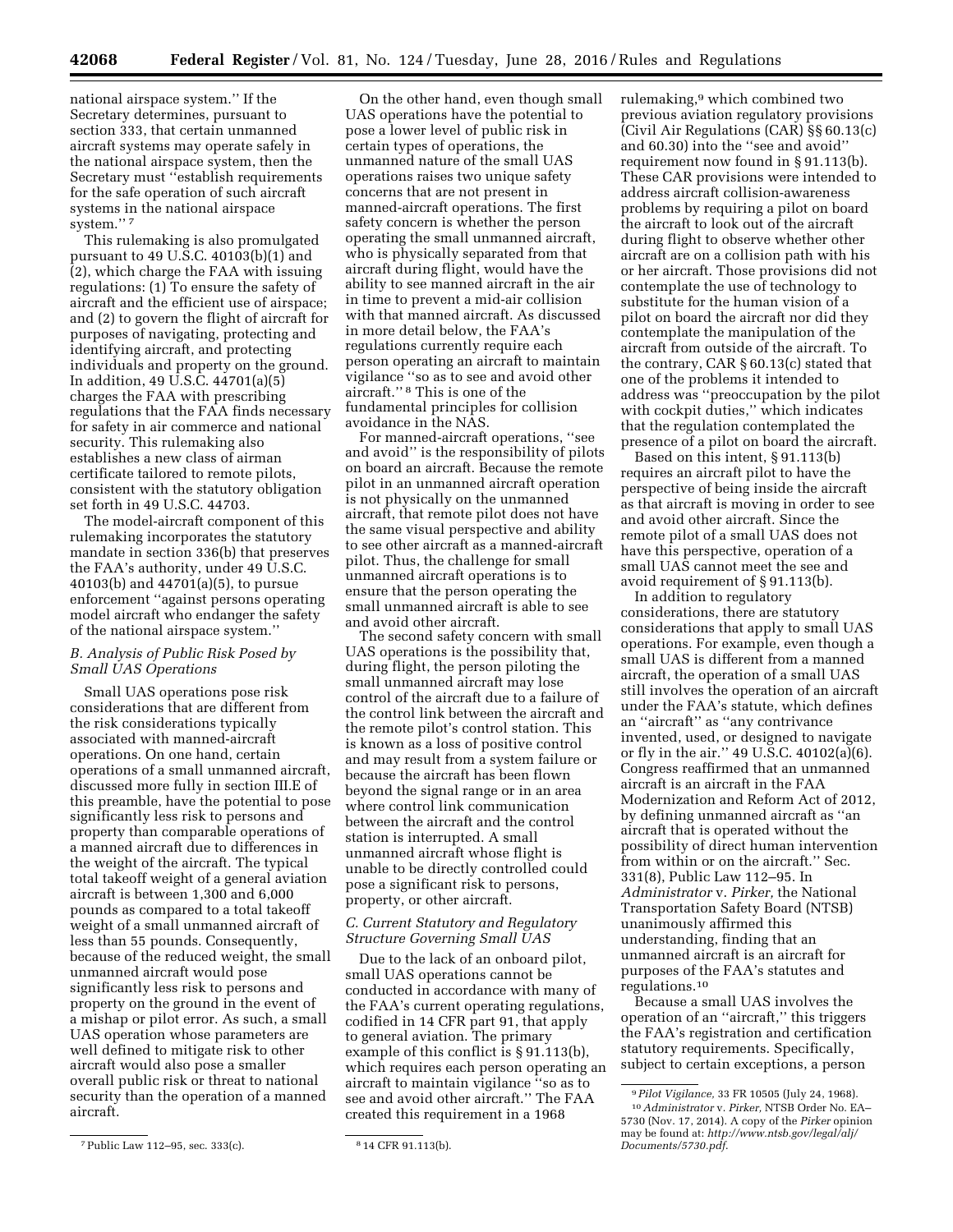may not operate a civil aircraft that is not registered. 49 U.S.C. 44101(a). In addition, a person may not operate a civil aircraft in air commerce without an airworthiness certificate. 49 U.S.C. 44711(a)(1). Finally, a person may not serve in any capacity as an airman on a civil aircraft being operated in air commerce without an airman certificate. 49 U.S.C. 44711(a)(2)(A).11

The term ''air commerce,'' as used in the FAA's statutes, is defined broadly to include ''the operation of aircraft within the limits of a Federal airway, or the operation of aircraft that directly affects, or may endanger safety in foreign or interstate air commerce.'' 49 U.S.C. 40102(a)(3). Because of this broad definition, the NTSB has held that ''any use of an aircraft, for purpose of flight, constitutes air commerce.'' 12 Courts that have considered this issue have reached similar conclusions that ''air commerce,'' as defined in the FAA's statute, encompasses a broad range of commercial and non-commercial aircraft operations.13

Accordingly, because ''air commerce'' encompasses such a broad range of aircraft operations, a civil small unmanned aircraft cannot currently be operated, for purposes of flight, if it does not comply with the above statutes. However, the FAA's current processes for issuing airworthiness and airman certificates were designed to be used for manned aircraft and do not take into account the considerations associated with civil small UAS.

Because the pertinent existing regulations do not differentiate between manned and unmanned aircraft, a small UAS is currently subject to the same airworthiness certification process as a manned aircraft. These existing regulations do not contemplate small UAS operations that could, as a result of their operational parameters, safely be conducted without any airworthiness certification. This framework imposes an undue burden on such operations.

Additionally, under current pilot certification regulations, depending on the type of operation, the remote pilot in command of the small UAS currently must obtain a sport, recreation, private, commercial, or airline transport pilot certificate. While a private pilot and commercial pilot may both operate an aircraft for the furtherance of a business, a private pilot may only do so if the flight is incidental to the pilot's business or employment and not for compensation or hire. Only a commercial or airline transport pilot certificate may be used to operate an aircraft for compensation or hire.14

Typically, to obtain a sport, private, recreational, commercial, or airline transport pilot certificate, the small UAS pilot currently has to: (1) Receive training in specific aeronautical knowledge areas; (2) receive training from an authorized instructor on specific areas of aircraft operation; and (3) pass an aeronautical knowledge test and a practical (skills) test. A certificate applicant also has to obtain minimum hours of flight time prior to applying for the certificate: (1) 20 hours for a sport pilot certificate; (2) 30 hours for a recreational pilot certificate; (3) 40 hours for a private pilot certificate; (4) 250 hours for a commercial pilot certificate; and (5) 1,500 hours for an airline transport pilot certificate. Finally, the certificate applicant has to establish his or her physical capability by: (1) Holding a valid and effective driver's license (for a sport pilot certificate); (2) obtaining a third-class airman medical certificate (for a recreational or private pilot certificate); (3) obtaining a second-class airman medical certificate (for a commercial pilot certificate or to exercise second-incommand privileges of an airline transport pilot certificate); or (4) obtaining a first-class airman medical certificate (to exercise pilot-in-command privileges of an airline transport pilot certificate).

While these airman certification requirements are necessary for manned aircraft operations, they impose an unnecessary burden for many small UAS pilots because a person obtains a pilot certificate under part 61 by learning how to operate a manned aircraft. Much of that aeronautical experience/flight training is not applicable to small UAS operations because a small UAS is operated differently than a manned aircraft. In addition, the aeronautical/flight experience currently necessary to obtain a pilot certificate under part 61 does not equip the certificate holder with all of the tools necessary to safely pilot a small UAS. Specifically, applicants for a pilot certificate under part 61 currently are not trained in how to deal with those aspects of "see-and-avoid" and loss-of-positive-control safety issues that are unique to small unmanned aircraft. Thus, requiring persons wishing to operate a small UAS to obtain a pilot certificate under part 61 imposes the cost of airman certification on those persons, but does not result in a significant safety benefit because the process of obtaining the certificate does not equip those persons with all of the tools necessary to mitigate the public risk posed by small UAS operations.

#### *D. Integrating Small UAS Operations into the NAS through Rulemaking*

To address the issues discussed above, the Department has been engaged in a rulemaking to integrate small UAS into the NAS.15

In 2012, Congress passed the FAA Modernization and Reform Act of 2012 (Pub. L. 112–95). In section 332(b) of Public Law 112–95, Congress directed the Secretary to issue a final rule on small unmanned aircraft systems that will allow for civil operations of such systems in the NAS.16 In section 333 of Public Law 112–95, Congress also directed the Secretary to determine whether ''certain unmanned aircraft systems may operate safely in the national airspace system.'' To make a determination under section 333, the Secretary of Transportation must assess ''which types of unmanned aircraft systems, if any, as a result of their size, weight, speed, operational capability, proximity to airports and populated areas, and operation within visual line of sight do not create a hazard to users of the national airspace system or the public or pose a threat to national security.'' Public Law 112–95, Sec. 333(b)(1). The Secretary must also determine whether a certificate of waiver or authorization, or airworthiness certification is necessary to mitigate the public risk posed by the unmanned aircraft systems that are under consideration. Public Law 112– 95, Sec. 333(b)(2). If the Secretary

 $^{\rm 11}\!$  The statutes also impose other requirements that are beyond the scope of this rulemaking. For example, 49 U.S.C. 44711(a)(4) prohibits a person from operating as an air carrier without an aircarrier operating certificate.

<sup>12</sup>*Administrator* v. *Barrows,* 7 N.T.S.B. 5, 8–9 (1990).

<sup>13</sup>*See, e.g., United States* v. *Healy,* 376 U.S. 75, 84 (1964) (holding that the statutory definition of ''air commerce'' in the Federal Aviation Act is not limited to commercial airplanes); *Hill* v. *NTSB,* 886 F.2d 1275, 1280 (10th Cir. 1989) (''[t]he statutory definition of 'air commerce' is therefore clearly not restricted to interstate flights occurring in controlled or navigable airspace''); *United States* v. *Drumm,* 55 F. Supp. 151, 155 (D. Nev. 1944) (upholding amendments of Civil Air Regulations, which among other things prohibited any person from piloting a civil aircraft unless the person held a valid pilot certificate and the aircraft possessed an airworthiness certificate, on the grounds that the regulatory action was within the scope of powers

<sup>&</sup>lt;sup>14</sup> See 14 CFR 61.113, 61.133 and 61.167(a).

 $^{\rm 15}\rm{The\,FAA}$  chartered the small UAS Aviation Rulemaking Committee (ARC), which provided it with recommendations on how small UAS could be safely integrated into the NAS. A copy of the ARC Report and Recommendations can be found in the docket for this rulemaking.

<sup>16</sup>As discussed in more detail further in the preamble, the FAA Modernization and Reform Act of 2012 also contained a provision prohibiting the FAA from issuing rules and regulations for model aircraft meeting certain criteria specified in section 336 of the Act.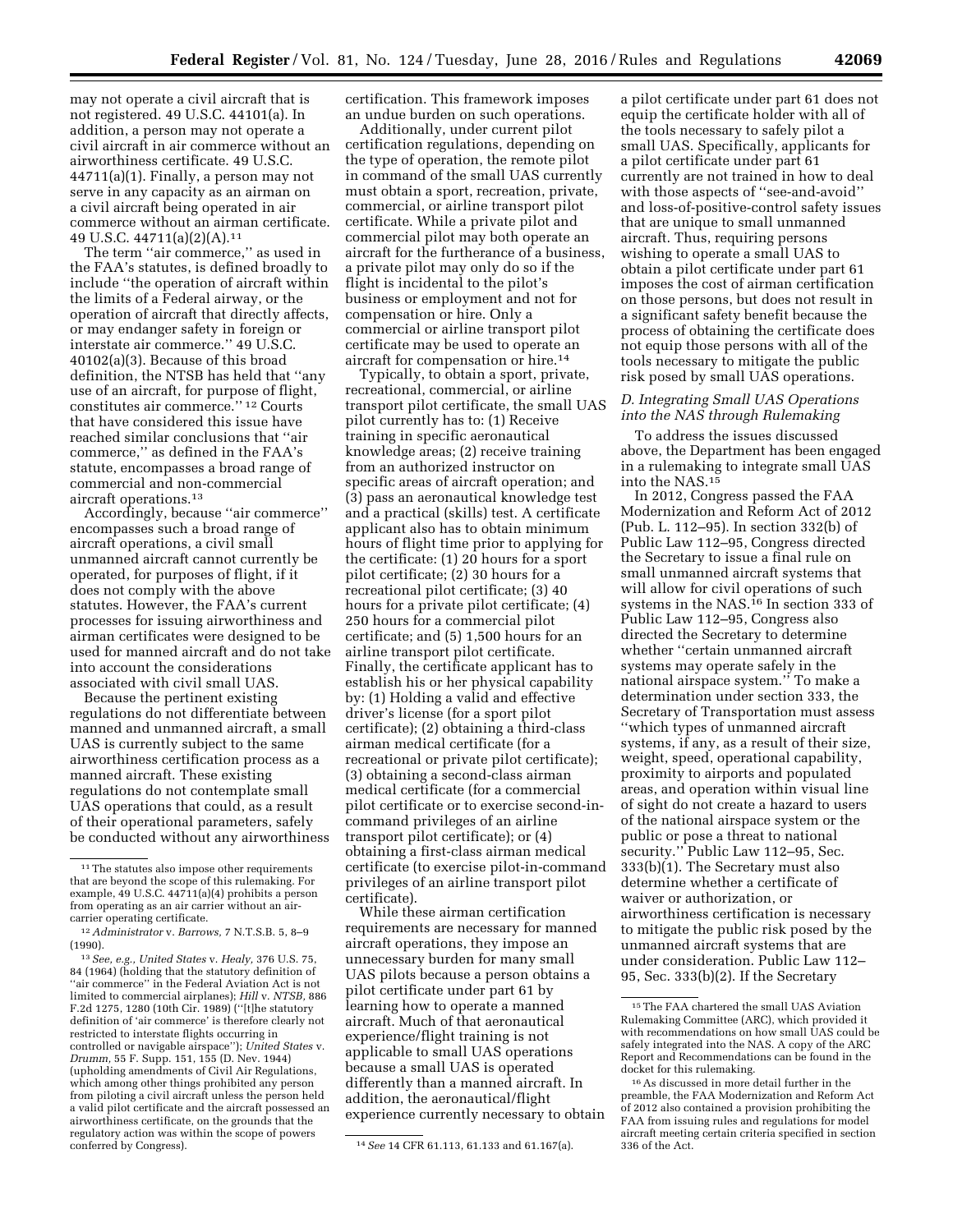determines that certain unmanned aircraft systems may operate safely in the NAS, then the Secretary must ''establish requirements for the safe operation of such aircraft systems in the national airspace system.'' Public Law 112–95, Sec. 333(c). The flexibility provided for in section 333 did not extend to airman certification and security vetting, aircraft marking, or registration requirements.

As discussed previously, the FAA's statute normally requires an aircraft being flown outdoors to possess an airworthiness certificate.17 However, subsection 333(b)(2) allows for the determination that airworthiness certification is not necessary for certain small UAS. The key determinations that must be made in order for UAS to operate under the authority of section 333 are: (1) The operation must not create a hazard to users of the national airspace system or the public; and (2) the operation must not pose a threat to national security.18 In making these determinations, the Secretary of Transportation must consider the following factors: size, weight, speed, operational capability, proximity to airports and populated areas, and operation within visual line of sight.

In 2013, the Department issued a comprehensive plan and subsequently the FAA issued a roadmap of its efforts to achieve safe integration of UAS operations into the NAS.19 As a result of its ongoing integration efforts, the FAA seeks to change its regulations to take the first step in the process of integrating small UAS operations into the NAS. The NPRM proposed to utilize the airworthiness-certification flexibility provided by Congress in section 333 of Public Law 112–95, and allow some small UAS operations to commence in the NAS.20 As noted earlier in this executive summary, the FAA published the NPRM on February 23, 2015, and received over 4,600 comments. The NPRM proposed to issue small UAS airman certificates to applicants who passed a knowledge test, and proposed to allow line-of-sight operations of small unmanned aircraft below 500 feet AGL at speeds of less than 100 miles per hour. Airworthiness certification would not be required under the proposed rule. The FAA has considered the public comments filed in response to the NPRM, and now issues this final rule.

#### *E. Related UAS Integration Initiatives*

While this rulemaking was pending, the FAA recognized that there already exists a population of small UAS operators and remote pilots who are ready and able to operate safely. To address the needs of these operators and remote pilots while these regulations were being finalized, the Department issued thousands of exemptions under its section 333 authority to permit civil visual-line-of-sight small UAS operations in the NAS.21 The operations permitted under those exemptions are similar to those that will be enabled by part 107.

In addition, to further facilitate the integration of UAS into the NAS, the FAA has chosen six UAS research and test site operators across the country. In selecting the six test site operators, the FAA considered geography, climate, location of ground infrastructure, research needs, airspace use, safety, aviation experience, and risk. In totality, these six test site applications achieve cross-country geographic and climatic diversity and help the FAA meet its UAS research needs. As of December 2015, all of the UAS test sites are operational and are gathering operational data to foster further integration, as well as evaluating new technologies. The FAA has also selected, after a rigorous competition, a Mississippi State University team as the FAA's Center of Excellence for Unmanned Aircraft Systems. The Center of Excellence will focus on research, education, and training in areas critical to safe and successful integration of UAS into the NAS.22

In May 2015, the FAA announced the UAS Focus Area Pathfinders initiative,23 a partnership with industry to explore the next steps in unmanned aircraft operations beyond the type of operations the agency proposed in the small UAS NPRM. Three companies reached out to the FAA to work on research to continue expanding use of UAS in the nation's airspace in three focus areas: Visual line-of-sight operations in urban areas; extended visual-line-of-sight operations in rural areas; and beyond visual line-of-sight in rural/isolated areas. In October 2015 a fourth Pathfinder initiative was added,

testing technology to identify small UAS operating around airports.

In September 2015, the FAA issued Advisory Circular 91–57A,24 *Model Aircraft Operating Standards,* replacing and superseding the guidance provided in the now-cancelled Advisory Circular 91–57, issued in 1981. The updated document provides guidance to persons operating unmanned aircraft for hobby or recreation purposes meeting the statutory definition of ''model aircraft'' contained in Section 336 of the FAA Modernization and Reform Act (Public Law 112–95), and describes means by which model aircraft may be operated safely in the NAS.

In February 2016, the FAA convened an aviation rulemaking committee (ARC) to provide recommendations for a performance-based standard that would allow certain UAS to be operated over people. Previously characterized as micro UAS in the NPRM for this final rule, this category of operations will now be considered in a separate rulemaking. The ARC submitted its recommendations to the FAA on April 2, 2016, and the FAA is currently evaluating the recommendations. A copy of the ARC's report is available in docket for this rulemaking, and more information regarding the status of this new rulemaking may be found in the Department's significant rulemakings report, available at

### *[www.transportation.gov/regulations](http://www.transportation.gov/regulations)*.

#### **III. Discussion of the Final Rule**

As discussed in the previous section, in order to determine whether certain UAS may operate safely in the NAS pursuant to section 333, the Secretary must find that the operation of the UAS will not: (1) Create a hazard to users of the NAS or the public; or (2) pose a threat to national security. The Secretary must also determine whether small UAS operations subject to this rule pose a safety risk sufficient to require airworthiness certification. The following preamble sections discuss the specific components of this rule, and section III.J explains how these components work together and allow the Secretary to make the statutory findings required by section 333.

#### *A. Incremental Approach and Waiver*

In the NPRM, the FAA noted that this rulemaking is one step of a broader process to fully integrate UAS into the NAS. ''Once the entire integration process is complete, the FAA envisions the NAS populated with UAS that operate well beyond the operational

<sup>17</sup> 49 U.S.C. 44711(a)(1). 18Public Law 112–95, sec. 333(b)(1). 19*[http://www.faa.gov/uas/media/uas](http://www.faa.gov/uas/media/uas_roadmap_2013.pdf)*\_*roadmap*\_ *[2013.pdf.](http://www.faa.gov/uas/media/uas_roadmap_2013.pdf)* 

<sup>20</sup>As discussed in section III.C.4 below, 14 CFR part 107 will not apply to model aircraft that satisfy all of the statutory criteria specified in section 336 of Public Law 112–95. The FAA has recently published an interpretive rule for public comment explaining the statutory criteria of § 336. See Interpretation of the Special Rule for Model Aircraft, 79 FR 36172, 36175 (June 25, 2014).

<sup>21</sup>*[http://www.faa.gov/uas/legislative](http://www.faa.gov/uas/legislative_programs/section_333/)*\_*programs/ [section](http://www.faa.gov/uas/legislative_programs/section_333/)*\_*333/.* 

<sup>22</sup>*[http://www.faa.gov/uas/legislative](http://www.faa.gov/uas/legislative_programs/coe/)*\_*programs/ [coe/](http://www.faa.gov/uas/legislative_programs/coe/)*.

<sup>23</sup>*[http://www.faa.gov/uas/legislative](http://www.faa.gov/uas/legislative_programs/pathfinders/)*\_*programs/ [pathfinders/.](http://www.faa.gov/uas/legislative_programs/pathfinders/)* 

<sup>24</sup>*[https://www.faa.gov/documentLibrary/media/](https://www.faa.gov/documentLibrary/media/Advisory_Circular/AC_91-57A.pdf) Advisory*\_*[Circular/AC](https://www.faa.gov/documentLibrary/media/Advisory_Circular/AC_91-57A.pdf)*\_*91-57A.pdf.*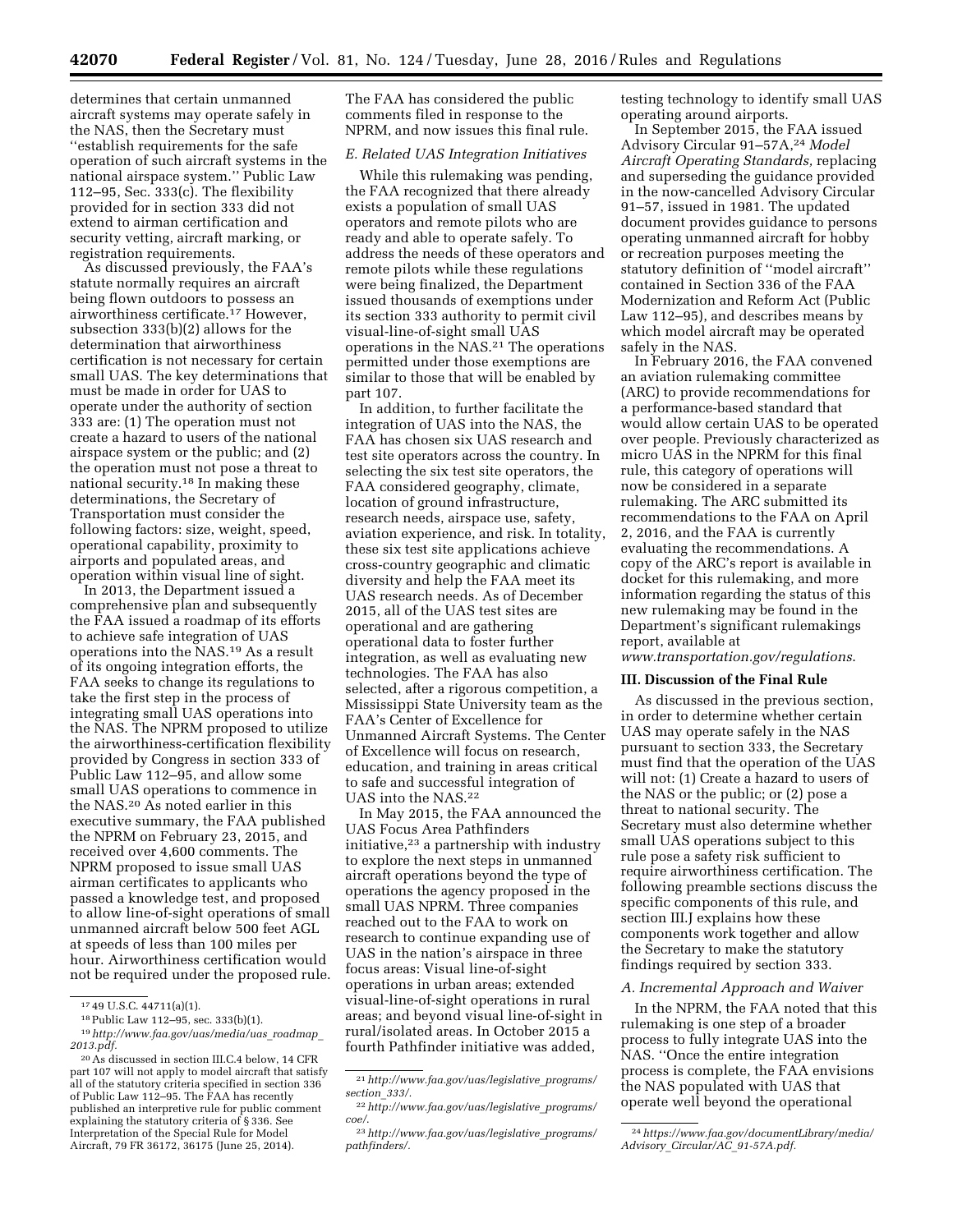limits proposed in [the NPRM].'' 25 However, because higher-risk UAS operations pose additional safety issues that require more time to resolve, the FAA proposed to limit this rulemaking to small UAS operations posing the least amount of risk so that the agency could move to quickly issue a final rule integrating those operations into the NAS. ''In the meantime, the FAA will continue working on integrating UAS operations that pose greater amounts of risk, and will issue notices of proposed rulemaking for those operations once the pertinent issues have been addressed, consistent with the approach set forth in the UAS Comprehensive Plan for Integration and FAA roadmap for integration.26

The FAA also acknowledged that new technologies could come into existence after this rule is issued that could alleviate some of the risk concerns underlying the provisions of this rulemaking. As such, the FAA invited comment as to whether the final rule should include some type of waiver authority (such as a letter of deviation or a waiver) to better accommodate these new technologies. For the reasons discussed below, the FAA has decided to proceed with an incremental approach in this final rule but has added waiver authority to the regulatory text in order to accommodate new technologies and unique operational circumstances.

A number of commenters, including NTSB, Airlines for America (A4A), and the Small UAV Coalition, supported the FAA's proposed incremental approach to issue a final rule immediately integrating low-risk UAS operations into the NAS while continuing to work on integrating UAS posing a higher risk in separate regulatory actions. Qualcomm Incorporated, Google, Inc., the Oregon Department of Aviation, and the North Dakota Department of Agriculture urged the FAA to move quickly to issue a final rule integrating small UAS operations into the NAS. Google emphasized that ''[a]s the [small UAS] industry evolves, any lengthy delay in the issuance of a final [small UAS] rule would substantially reduce the benefits of the final rule. It will be difficult, if not

impossible, for the FAA to adequately consider the many likely technological developments during a protracted rulemaking.'' The National Association of Flight Instructors added that because UAS are a relatively new technology whose risks are still being studied, the FAA should use ''a phased in set of regulations that ease into basic use of [small UAS] in the NAS with close attention to the degree of responsible use and compliance with regulations before considering relaxation of rules to allow increasing capability of the aircraft.''

The Coalition of Airline Pilots Associations (CAPA) commented that ''creating a set of regulations and standards that have a lower level of safety in the name of expedience is problematic.'' CAPA asserted that this rulemaking ''is an opportunity to develop a regulatory schema, using the hard lessons learned over the past one hundred years that has the long-range vision to be capable and integrated to handle the full spectrum of anticipated operations.'' CAPA also claimed that there may ultimately be remotely piloted vehicles that are the size of commercial transport category aircraft, and that any system put in place to govern UAS must account for this eventuality and provide the appropriate level of regulation. The Flight School Association of North America recommended a 12 to 18-month extension to the rulemaking timeline, ''so that more review can be accomplished.''

Other commenters, including Amazon.com, Inc. (Amazon), the American Farm Bureau Federation, and several state farm bureaus,27 raised concerns about the proposed incremental approach. These and other commenters, such as the U.S. Small Business Administration (SBA) Office of Advocacy and the George Washington University Regulatory Studies Center, argued that more flexibility is necessary in the final rule to keep pace with new and emerging technologies. In addition, the commenters asserted that by delaying the integration of certain operations, such as beyond-visual-lineof-sight operations, until a future rulemaking, the FAA would also delay the benefits associated with those operations until the pertinent future rulemaking is complete. The George Washington University Regulatory Studies Center suggested that the FAA set regular deadlines for issuing future

final rules to further integrate UAS into the NAS.

To address these concerns, a number of commenters including the SBA Office of Advocacy, the National Business Aviation Association (NBAA), and Google, urged the FAA to include deviation authority in the final rule. Google suggested that the FAA should grant a deviation from the provisions of part 107 if an applicant can establish that his or her small UAS operation would provide a level of safety equivalent to the one provided by the operating parameters of part 107. Several commenters including the National Ski Areas Association, EEI,28 and the American Farm Bureau Federation (AFBF) asserted that there exist industries (such as agriculture, electrical utilities, and ski resorts) whose unique operating environments may allow them to mitigate some of the safety concerns underlying the operational parameters of the NPRM proposal. The Small UAV Coalition emphasized that the key to including deviation authority in the final rule would be for the FAA to establish a process by which it may authorize certain operations to exceed the other provisions of part 107 based on casespecific characteristics such as the operational circumstances of the mission, technological capabilities of the small UAS, and the training and experience of the operator.

After considering the comments, the FAA has decided to proceed incrementally and issue a final rule that immediately integrates the lowest-risk small UAS operations into the NAS. As Qualcomm, Google, the Oregon Department of Aviation, and other commenters pointed out, delaying the integration of the lowest-risk small UAS operations until issues associated with higher-risk operations have been addressed would needlessly delay the realization of societal benefits associated with integrating UAS operations for which the pertinent safety issues have been addressed. In addition, the immediate integration of the lowest-risk small UAS operations into the NAS would provide the FAA with additional operational experience and data that could be used to assist with the integration of higher-risk operations.

However, the FAA also agrees with the SBA Office of Advocacy and other commenters who pointed out that: (1) The rulemaking process for higher-risk

<sup>25</sup> 80 FR at 9552.

 $^{26}\,80$  FR at 9552. Section 332(a) of Public Law 112–95 requires the Secretary of Transportation to develop a comprehensive plan to safely accelerate the integration of civil UAS into the NAS. This plan must be developed in consultation with representatives of the aviation industry, Federal agencies that employ UAS technology in the NAS, and the UAS industry. Section 332(a) also requires the Secretary of Transportation to develop a 5-year roadmap for the introduction of civil UAS into the NAS. Both the comprehensive plan and the roadmap were published in November 2013.

<sup>27</sup>Some of these commenters include the Michigan Farm Bureau, the Indiana Farm Bureau, the Louisiana Farm Bureau Federation, and the South Dakota Farm Bureau Federation.

<sup>28</sup>EEI, NRECA, and APPA submitted a joint comment to the docket. For ease of reference, this preamble will refer to the joint submission simply by the name of the first organization on the letterhead, which is EEI.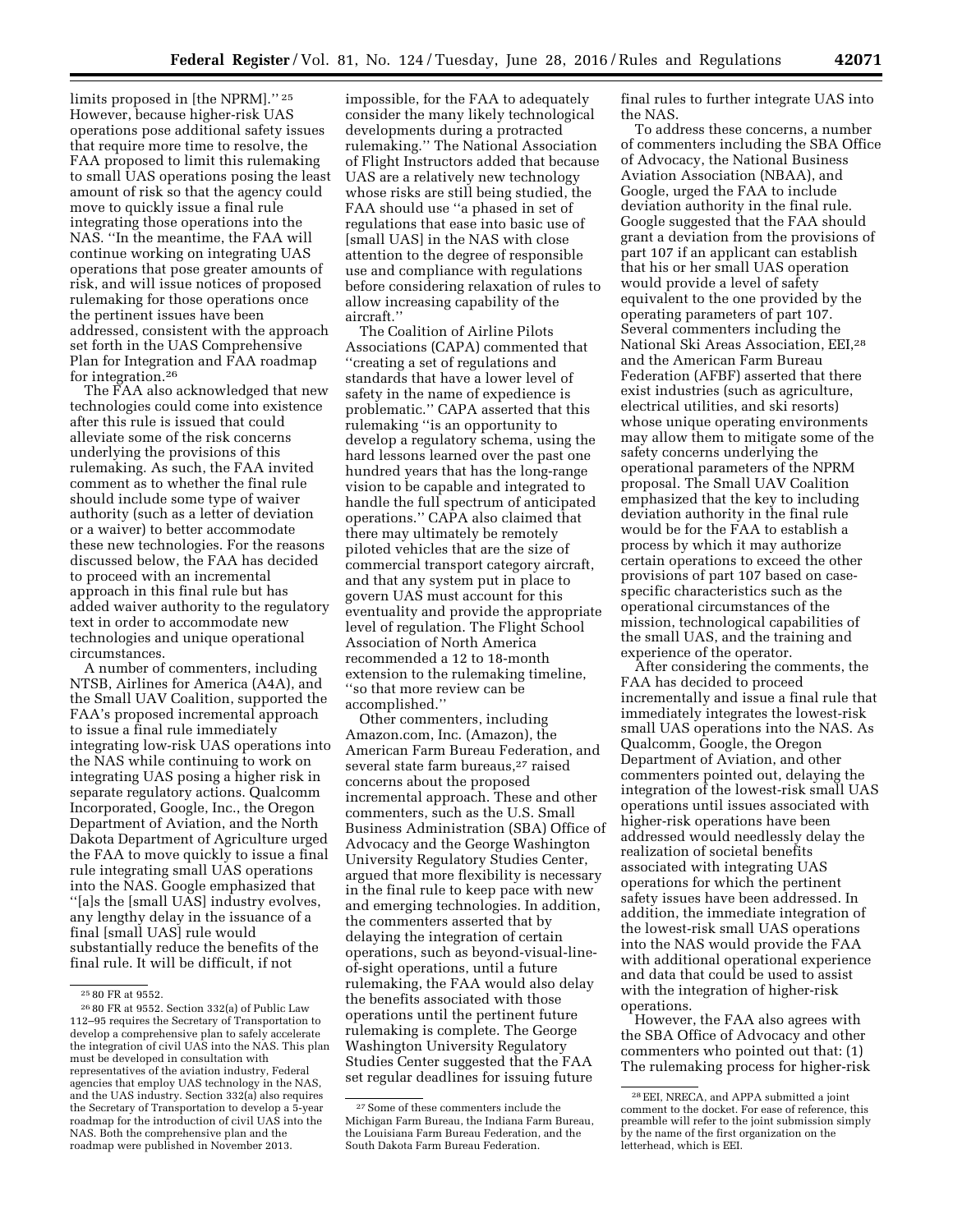UAS operations may lag behind new and emerging technologies; and (2) certain individual operating environments may provide unique mitigations for some of the safety concerns underlying this rule. To resolve these issues, this rule will, in § 107.200, include the option to apply for a certificate of waiver. This certificate of waiver will allow a small UAS operation to deviate from certain provisions of part 107 if the Administrator finds that the proposed operation can safely be conducted under the terms of that certificate of waiver. This is similar to the standard that the FAA utilizes to consider waivers to the requirements of 14 CFR part 91.29 A discussion as to whether a provision of part 107 is waivable can be found in the preamble section discussing that provision.

To obtain a certificate of waiver, an applicant will have to submit a request containing a complete description of the proposed operation and a justification, including supporting data and documentation as necessary, that establishes that the proposed operation can safely be conducted under the terms of the requested certificate of waiver. The FAA expects that the amount of data and analysis required as part of the application will be proportional to the specific relief that is requested. Similarly, the FAA anticipates that the time required for it to make a determination regarding waiver requests will vary based on the complexity of the request. For example, a request for a major deviation from part 107 for an operation that takes place in a congested metropolitan area with heavy air traffic will likely require significantly more data and analysis than a request for a minor deviation for an operation that takes place in a sparsely populated area with minimal air traffic. If a certificate of waiver is granted, that certificate may include additional conditions and limitations designed to ensure that the small UAS operation can be conducted safely.

The certificate-of-waiver process will allow the FAA to assess case-specific information concerning a small UAS operation that takes place in a unique operating environment and consider allowing additional operating flexibility that recognizes safety mitigations provided by the specific operating environment. The FAA anticipates that this process will also serve as a bridging mechanism for new and emerging

technologies; allowing the FAA to permit testing and use of those technologies, as appropriate, before the pertinent future rulemaking is complete.

Like information collected from § 333 exemptions, the FAA plans to collect useful data derived from waiver application and issuance such as what part 107 provisions have the greatest number of waiver requests, what technology is being utilized to enhance safety, and what safe operating practices are most effective. To evaluate the effectiveness of operating practices, the FAA plans to compare the mitigations imposed by waiver grants against accident and incident reports and observations made as part of the FAA's oversight. For example, an FAA inspector conducting an inspection of a small UAS that is operating under a waiver will be able to observe potential safety issues that may arise during the operation. This information will used to assess risk and be shared with various organizations in the FAA to inform policy decisions and rulemaking efforts.

Some commenters requested authorization to deviate for specific activities. For example, the National Rural Electric Cooperative Association (NRECA) requested deviation authority for utility maintenance and operations of UAS in electric cooperative power line right-of-way corridors. The American Petroleum Institute (API) requested deviation authority in circumstances in which environmental protection and health and human safety issues are implicated. Princeton University recommended that the rule include an option for universities to certify that the aircraft is to be used for educational purposes and poses no unreasonable danger to the public. Vail Resorts requested that the FAA provide a vehicle for deviation authority through agency practices that will enable ski areas to obtain authorization or exemption from certain final rules.

The FAA notes that the safety of a small UAS operation is a result of that operation's operating parameters and not the purpose for which the operation is conducted. For example, if a small UAS operation is conducted at a remote ski resort, the safety-pertinent factor is not that the operation is conducted for ski-area purposes, but that the operation is conducted in a remote area. However, at this time, the FAA does not have sufficient data to determine what (if any) operational mitigations are included when a small UAS operation is conducted in a given industry and how widespread those mitigations are within the industry. To take the earlier example of ski areas, the FAA does not have sufficient data to determine

whether all ski areas are remotely located and the density of mannedaircraft traffic near each ski area. Accordingly, the FAA will evaluate operations seeking to go beyond the baseline part 107 requirements on a case-by-case basis as part of its evaluation of the waiver applications.

Modovolate Aviation and Colorado Ski Country USA encouraged the FAA to make available class exemptions under section 333 of Public Law 112–95 if specific classes of small UAS cannot reasonably be accommodated within the final rule. Similarly, DJI recommended that, where technology or operating practice is widely available or known, the FAA could issue guidance allowing its inspectors to routinely grant deviation authority to all operators meeting certain standards rather than evaluating individual requests for deviation. Another commenter encouraged the FAA to consider issuing equipment-specific authorizations or waivers based on specific technologies rather than granting authorizations or waivers to specific operators flying specific aircraft. An individual urged the FAA to set up a program to let manufacturers self-certify that their aircraft models qualify for exemption from applicable rules.

The FAA notes that the Administrative Procedure Act imposes certain requirements on agency rulemaking. When conducting a rulemaking, an agency must, among other things, issue a notice of proposed rulemaking, allow time for public comment, consider public comments, and issue a final rule after consideration of public comments.30 As part of its process to integrate UAS into the NAS, the FAA may, in the future, consider categories of UAS and UAS operations, but absent changes to the statute, the method by which the agency will integrate those categories into the NAS will have to comply with the Administrative Procedure Act. With regard to manufacturer self-certification, the FAA notes that part 107 will not contain airworthiness certification requirements and thus, there will be no part 107 requirement to which a manufacturer could self-certify.31

NetMoby encouraged the FAA to circumscribe very specific rules establishing standards for UAS deviation authority at the outset of the

<sup>29</sup>*See* 14 CFR 91.903(a) (allowing a certificate of waiver from part 91 requirements ''if the Administrator finds that the proposed operation can be safely conducted under the terms of that certificate of waiver'').

<sup>30</sup>*See* 5 U.S.C. 553(b) and (c).

<sup>31</sup>Part 107 does require the remote pilot to conduct a preflight check to ensure that the small UAS is in a condition for safe operation, but the manufacturer would be unable to self-certify for that requirement because a small UAS may become damaged after it leaves the manufacturer's possession.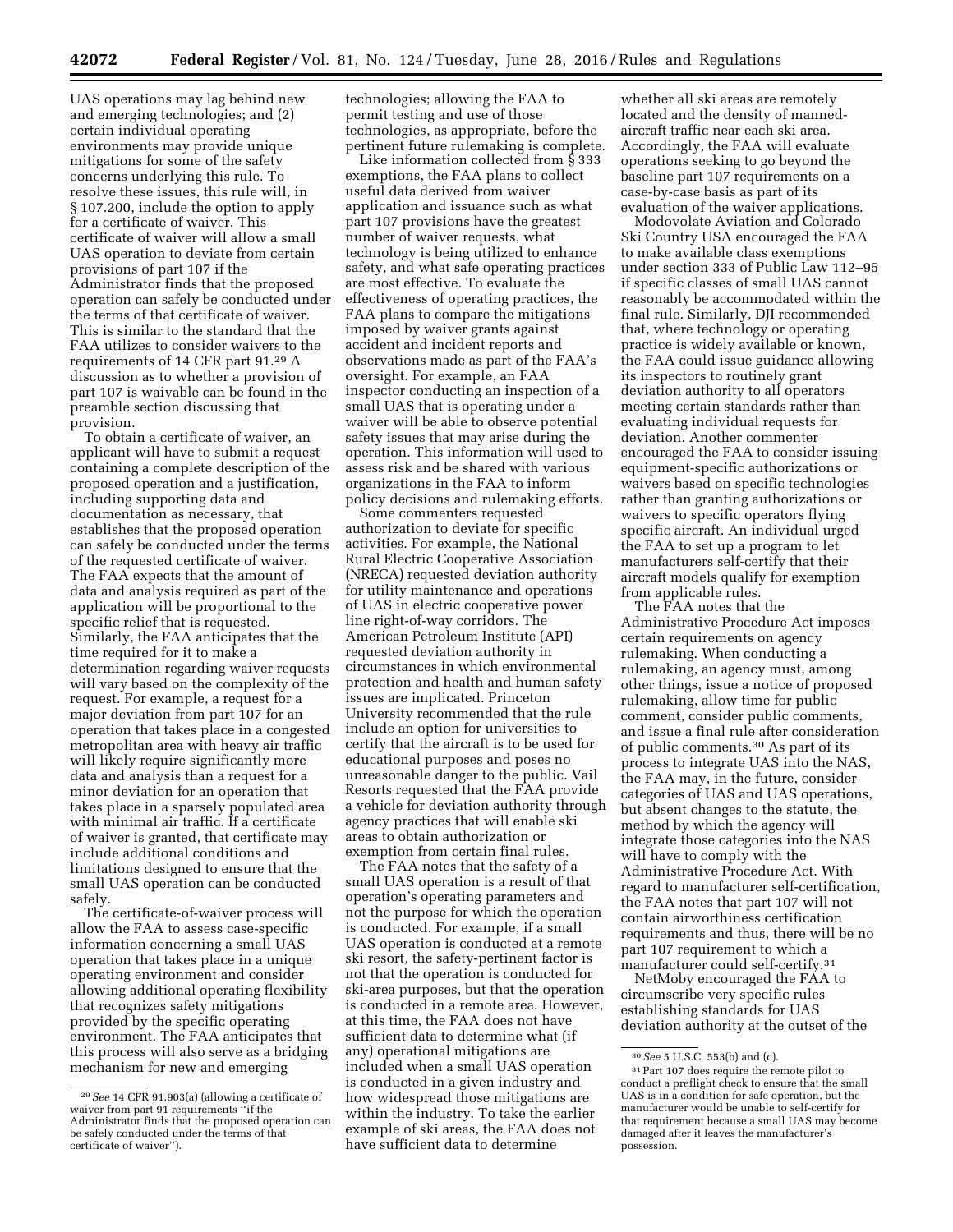UAS regulatory environment to avoid being immediately overwhelmed with waiver requests and other requests for deviation authority. Google proposed a specific process for the deviation authority. Google explained that the FAA would be able to tailor different operational restrictions, as appropriate, if a petitioner can demonstrate that: (i) The small UAS has enhanced safety technology; (ii) the small UAS meets a higher level of airworthiness or complies with a more detailed maintenance and inspection protocol; or (iii) the small UAS operator (pilot) has a higher level of pilot and small UAS operator qualification, training, and/or certification than the proposed part 107 would require.

As discussed earlier, the standard that an applicant seeking a waiver will be required to meet is to demonstrate that his or her proposed small UAS operation can safely be conducted under the terms of a certificate of waiver. This waiver process is intended to allow for case-specific mitigations that could take many different forms or combinations. These mitigations could even be based on technology that does not exist at this time. Because prescriptive requirements imposed on the waiver process as part of this rulemaking may limit the FAA's flexibility to consider new or unique operational circumstances and safety mitigations, the FAA declines to add more prescriptive requirements to this process.

The International Air Transport Association urged the FAA to adopt a final rule that allows for regular and systemic review to ensure the appropriate level of regulation or oversight. The Agricultural Retailers Association similarly recommended timely reauthorization of the rules ''to mirror technological advances and risk mitigation.'' The Virginia Department of Aviation asserted that the rules ''should be reviewed as quickly as the safety data permits,'' which the commenter estimated to be every 24 months ''until we achieve full integration of the technology into the NAS.''

Several commenters urged the FAA to specifically address the timeline for implementation, so that the industry can prepare appropriately. One individual questioned whether the FAA intends to create a forecast for UAS ''rule evolution.'' Specifically, the commenter questioned when the FAA expects to develop rules for UAS greater than 55 pounds and what constraints the agency expects to put on operations for these larger vehicles. Another individual recommended the FAA set regular deadlines for issuing final rules to update UAS integration standards,

and commit to removing some of the requirements (*e.g.,* size, visual line of sight) by a date certain, unless experience justified maintaining them.

The FAA notes that it has issued a comprehensive plan and roadmap laying out its long-term vision for UAS integration into the NAS. The FAA is currently updating these documents with an FAA strategic plan for UAS integration into the NAS.32

With regard to review of the rules once they are in place, the FAA notes that Executive Order 13610 requires the FAA to review its regulations to examine whether they remain justified and whether they should be modified or streamlined in light of changed circumstances, including the advent of new technologies. The FAA regularly conducts a retrospective review of its regulations, and the regulations of this rule will be no exception.

#### *B. Discussion of the Applicable Statutory Framework*

The Mercatus Center at George Mason University and the Competitive Enterprise Institute questioned the Department's reliance on Public Law 112–95, section 333 as the authority for the proposed rule. Both commenters stated that Public Law 112–95, § 332 includes Congress' mandate to the FAA to promulgate rules for small UAS integration into the NAS. The Competitive Enterprise Institute urged the Department to clearly articulate why it is invoking section 333 authority, as opposed to § 332(b) authority, as the basis for this rulemaking.

Section 332(b)(1) requires the Secretary to publish a final rule allowing for the civil operation of small UAS in the NAS ''to the extent the systems do not meet the requirements for expedited authorization under section 333.'' Conversely, section 333(a) requires the Secretary to determine whether certain UAS may operate safely in the NAS ''before completion of the plan and rulemaking required by section 332. . . .'' As part of the consideration under section 333, section 333(b)(2) directs the Secretary to determine whether ''. . . airworthiness certification under section 44704 of title 49, United States Code is required for the operation of unmanned aircraft systems.'' If the Secretary determines that certain UAS may operate safely in the NAS, then section 333(c) requires the Secretary to ''establish requirements for the safe operation'' of those UAS in the NAS.

Because the statutory text of section 332(b)(1) applies only to those UAS that

do not meet the requirements of section 333, sections 332 and 333 cannot both apply to the same UAS. The Department is pursuing this rulemaking under section 333 because section 333(b)(2) allows it to find that airworthiness certification is not necessary for small UAS that will be subject to this rule. As discussed in section III.J.3 of this preamble, the Department has indeed found that mandatory airworthiness certification is unnecessary to ensure the safety or security of these types of small UAS operations. However, unlike section 333(b)(2), section 332 does not contain a provision that would allow the Department to find that airworthiness certification should not be required for a small UAS. Because airworthiness certification is normally a statutory requirement imposed by 49 U.S.C. 44704 and 44711(a)(1), the FAA would have to include an airworthiness certification requirement in this rule if it were to conduct this rulemaking under section 332 rather than section 333. This would impose an additional requirement on small UAS whose operational parameters do not pose a hazard to users of the NAS or a threat to national security.

Matternet, Inc. argued that Public Law 112–95 compels the FAA to develop a regulatory framework for unmanned aircraft systems, but does not bind or limit the Agency to existing statutes concerning aviation, or to decades-long aviation regulatory doctrines that, Matternet asserted, do not apply to these new technologies. Furthermore, Matternet argued that because Public Law 112–95, section 333 expressly contemplates that ''certain unmanned aircraft systems [would] operate safely in the NAS before completion of the plan and rulemaking required by section 332,'' Congress gave the FAA a ''blank slate'' to create small UAS regulations ''without any suggestion that existing statutes or regulations would act as impediments to the rulemaking process.'' Matternet also stated that it ''is concerned that the FAA's proposal is impeded by an apparent notion that statutes, regulations or doctrines that were created decades ago to address manned aircraft operations are mandated to apply to unmanned aircraft, without any safety or economic rationale.''

Matternet's argument that existing statutes and regulatory doctrines are limited to manned aircraft operations is foreclosed by precedent. In

<sup>32</sup>*<http://www.faa.gov/uas/publications/>*.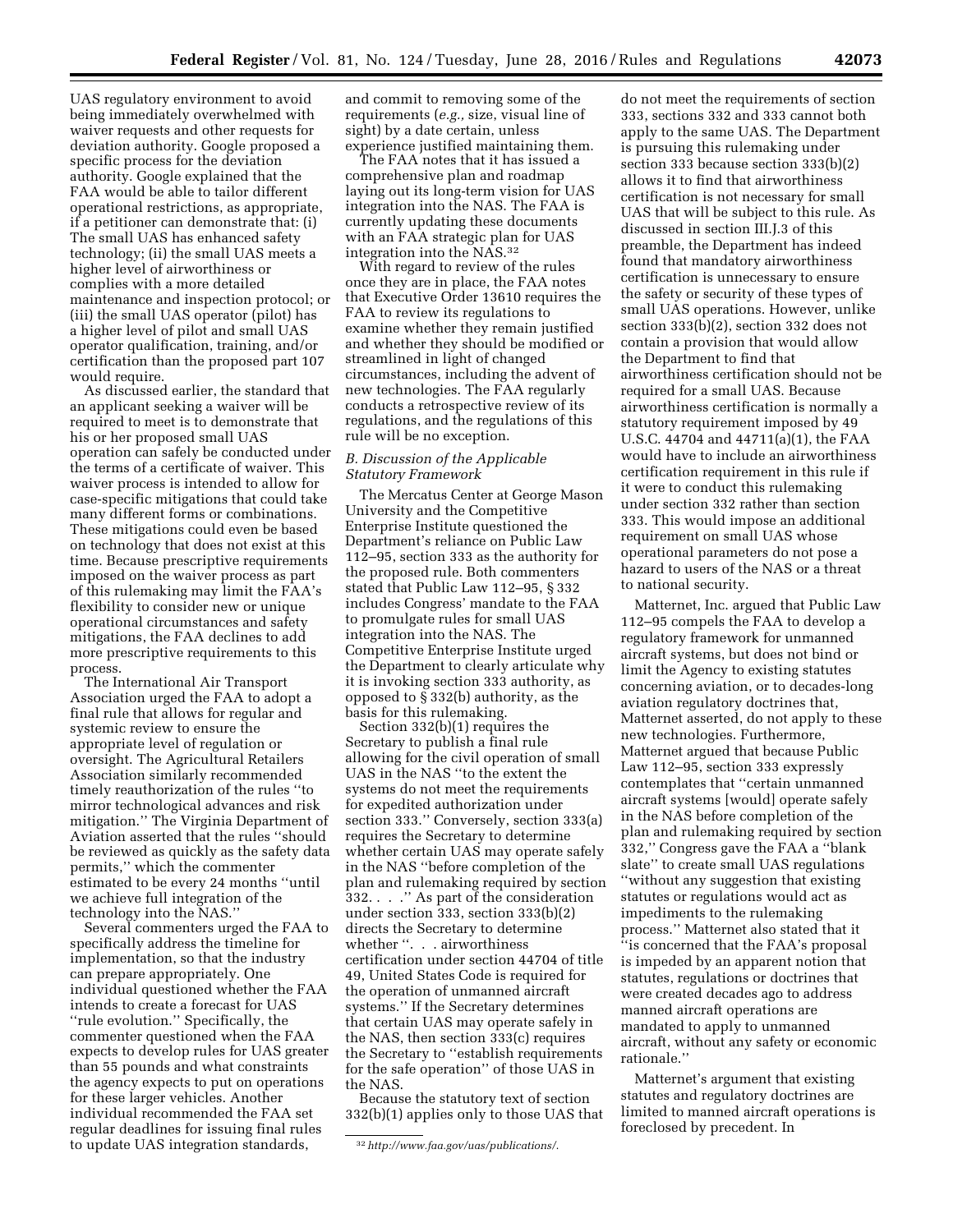*Administrator* v. *Pirker,*33 the NTSB considered the issue of whether an unmanned aircraft is an ''aircraft'' within the meaning of FAA statutes and regulations and whether it is subject to the existing FAA regulations of part 91, which ''prescribes rules governing the operation of aircraft." <sup>34</sup> The NTSB found that the statutory and regulatory definitions of aircraft are ''clear on their face'' and ''draw no distinction between whether a device is manned or unmanned.'' 35 Thus, the NTSB concluded that the existing regulatory provision of § 91.13 (which prohibits careless or reckless operation of an aircraft) apply to the unmanned aircraft operation that was at issue in *Pirker.*36

The FAA is also unpersuaded by Matternet's other argument that Public Law 112–95 overturned all existing aviation statutes and regulations, leaving the FAA with a ''blank slate'' for this rulemaking. The Supreme Court has held that ''[w]hile a later enacted statute . . . can sometimes operate to amend or even repeal an earlier statutory provision . . . repeals by implication are not favored and will not be presumed unless the intention of the legislature to repeal [is] clear and manifest.'' 37 The Court added that ''[w]e will not infer a statutory repeal ''unless the later statute expressly contradict[s] the original act or unless such a construction is absolutely necessary in order that the words of the later statute shall have any meaning at all.'' 38 Implied repeals of a longstanding statutory provision are particularly disfavored.39

The aviation statutes at issue here were enacted in 1958 as part of the Federal Aviation Act of 1958 (which created the Federal Aviation Agency).40 Because these statutory provisions have been in place for 58 years, they are longstanding statutory provisions whose implied repeal would be particularly disfavored. Many of the pertinent regulatory provisions at issue in this rulemaking are similarly longstanding. For example, the ''see and avoid'' requirement of § 91.113(b) was created

in 1968.41 Thus, for the reasons discussed below, the FAA finds that, with the exception of 49 U.S.C. 44704 and 44711(a)(1), Public Law 112–95 did not repeal these existing statutes and regulations.

Section 333 of Public Law 112–95 directs the Secretary of Transportation to determine whether certain UAS may operate safely in the NAS and if so, to establish requirements for the safe operation of such UAS in the NAS.42 With the exception of section 333(b)(2), which allows the Secretary to determine whether the airworthiness-certification requirements of 49 U.S.C. 44704 and 44711(a)(1) should be imposed on certain UAS, section 333 does not expressly contradict any existing statute or regulation. Furthermore, interpreting section 333 as repealing all prior aviation statutes and regulations is unnecessary in order to give meaning to section 333, which simply directs the Secretary to determine whether existing aircraft regulations prohibit or otherwise burden certain UAS operations that could operate safely in the NAS. If the Secretary determines that this is the case, then section 333(c) directs the Secretary to make the appropriate changes to the pertinent regulations. Because, with the exception of section 333(b)(2), section 333 can be given meaning without repealing other existing aviation statutes or regulations, we decline Matternet's suggestion that section 333 impliedly repeals those statutes or regulations.

We also note that section 333(b)(2) provides further evidence that Congress intended section 333 to work in conjunction with the existing aviation statutes. This subsection provides the Secretary with discretion to determine whether airworthiness certification is necessary for UAS subject to this rule. The FAA normally does not possess this discretion because 49 U.S.C. 44711(a)(1) requires airworthiness certification for any civil aircraft that is operated in air commerce. Subsection 333(b)(2) also expressly cross-references 49 U.S.C. 44704, which specifies the process by which the FAA may issue an airworthiness certificate. If Congress had intended section 333 to repeal all other aviation statutes and regulations, there would be no need to crossreference § 44704 or explicitly give the Secretary the power to determine whether airworthiness certification should be required because a repeal of § 44711(a)(1) and § 44704 would automatically remove the statutory constraints on FAA's airworthiness

41*Pilot Vigilance,* 33 FR 10505, July 24, 1968. 42Public Law 112–95, sec. 333(a) and (c).

certification discretion. Thus, interpreting section 333 as repealing all other aviation statutes would also render meaningless the Congressional directive in section 333(b)(2) for the Secretary to determine whether the airworthiness certification requirements of §§ 44711(a)(1) and 44704 should be applied to UAS subject to this rule.

The North Dakota Department of Agriculture noted that the FAA has authority over the NAS and requested clarification on how UAS operations will operate in an interstate manner. In response, the FAA notes that, as the North Dakota Department of Agriculture pointed out, the FAA's authority extends over the entire national airspace system.43 Thus, with the exception of operations discussed in section III.C of this preamble, the provisions of part 107 will apply to small UAS operations operating in any State or manner in the United States.

#### *C. Applicability*

To integrate small UAS operations into the NAS, this rule will create a new part in title 14 of the CFR: Part 107. The regulations of part 107, which are tailored to address the risks associated with small UAS operations, will apply to small UAS operations in place of certain existing FAA regulations that impede civil small UAS operations. Specifically, for small UAS operations, the requirements of part 107 will generally replace the airworthiness provisions of part 21, the airman certification provisions of part 61, the operating limitations of part 91, and the external load provisions of part 133.

However, part 107 will not apply to all small UAS operations. For the reasons discussed below, part 107 will not apply to: (1) Air carrier operations; (2) international operations; (3) public aircraft operations; (4) certain model aircraft; and (5) moored balloons, kites, amateur rockets, and unmanned free balloons. Additionally, part 107 will allow current holders of an exemption issued under section 333 of Public Law 112–95 to continue operating under the terms of their exemption rather than under part 107.

1. Transporting Property for Compensation (Air Carrier Operations)

The NPRM proposed to allow transportation of property provided it is not done for compensation. The reasoning for the limitation on accepting payment or compensation for such

<sup>33</sup>A copy of the *Pirker* decision can be found at: *[http://www.ntsb.gov/legal/alj/OnODocuments/](http://www.ntsb.gov/legal/alj/OnODocuments/Aviation/5730.pdf) [Aviation/5730.pdf](http://www.ntsb.gov/legal/alj/OnODocuments/Aviation/5730.pdf)*.

<sup>34</sup> 14 CFR 91.1(a).

<sup>35</sup>*Pirker* at 4–5.

<sup>36</sup>*Pirker* at 8–12.

<sup>37</sup>*Nat'l Ass'n of Home Builders* v. *Defenders of Wildlife,* 551 U.S. 644, 662 (2007) (internal citations and punctuation marks omitted).

<sup>38</sup> *Id.* 

<sup>39</sup>*Andrus* v. *Glover Constr. Co.,* 446 U.S. 608, 618 (1980) (noting ''the axiom that repeals by implication of longstanding statutory provisions are not favored'').

<sup>40</sup>Federal Aviation Act of 1958, Public Law 85– 726, 72 Stat. 731 (1958).

<sup>43</sup>*See, e.g.,* Public Law 112–95, section 333(a) (directing the Secretary of Transportation to determine whether certain UAS may operate safely in the ''*national* airspace system'') (emphasis added).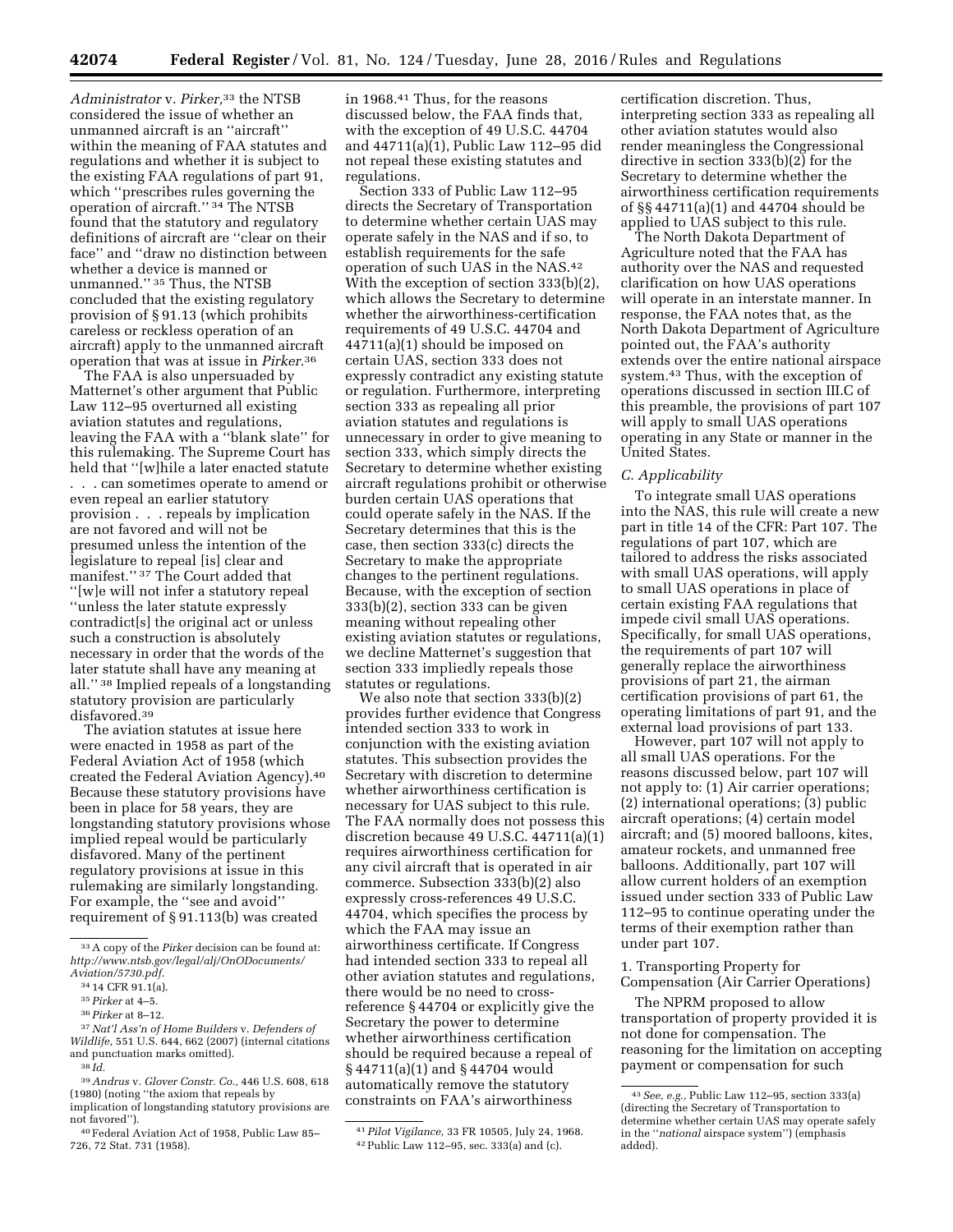transport is that, in general, when someone is transporting persons or property by air for compensation, that person may be considered an ''air carrier'' by statute and would then be required to obtain OST economic authority and additional FAA safety authority.44 Because the traveling and shipping public have certain expectations of safety and consumer protection when payment is exchanged for carriage, air carriers are subject to both economic and safety regulations to mitigate the risks to persons or nonoperator-owned property on the aircraft, including statutory requirements for liability insurance coverage.

The Department sought comment on whether the rule should go further—that is, whether UAS should be permitted to transport property for payment within the other proposed constraints of the rule, *e.g.,* the ban on flights over uninvolved persons, the requirements for line of sight, and the intent to limit operations to a confined area. The Department also sought comment on whether a special class or classes of air carrier certification should be developed for UAS operations.

Commenters including NAAA, International Brotherhood of Teamsters, and ALPA supported the proposed prohibition on carrying property for compensation. These commenters generally asserted that allowing air carrier operations at this time would be premature. NAAA stated that a more stringent regulatory regime, including certification of the safety of a small UAS for air carrier operations, should be developed before air carrier operations are permitted. The International Brotherhood of Teamsters stated that weakening the regulations before ''package delivery technologies'' are proven safe and reliable could endanger not only the public but also the warehouse and operational staff involved in the loading and maintenance of small UAS. ALPA stated that until there is a demonstrated safety record for UAS air carrier operations,

the Department should not authorize such operations.

Other commenters, including FAST Robotics, NBAA, and Small UAV Coalition argued that the FAA should permit such operations. Life Drone argued that the final rule should allow small UAS to deliver ''medical AED units'' to emergency and remote locations where there is little or no risk of interference with the NAS. MAPPS requested a ''geospatial exemption'' to allow companies to obtain air carrier services for various geospatial sensors owned by those other than the small UAS operator.

The Small UAV Coalition, Matternet, and the Information Technology and Innovation Foundation opposed the prohibition on the basis that allowing a company to use a small UAS to transport property in furtherance of the company's own business, but not for compensation, is an arbitrary distinction. Matternet and the Small UAV Coalition argued that there is no safety or economic rationale to justify allowing property transport for business purposes but not for compensation. The Information Technology and Innovation Foundation asserted that the safety of goods transported by UAS does not depend on whether the UAS operator receives payment. This commenter further stated that ''[the] goal should be to optimize both safety and commercial value when it comes to the integration of UAS into the NAS,'' but the prohibition on air carrier operations places ''unnecessary restrictions on commercial activity.''

Matternet noted that UAS analysis shows that over 80% of goods intended for delivery by UAS will be in the range of two kilograms or less, and that the total weight of the small UAS, including payload, will therefore be 6 kilograms or less. Thus, Matternet argued, the safety risks associated with manned air carrier operations—where the aircraft weighs considerably more and has significant fuel capacity, and where the operation could impact people both on the aircraft and on the ground—do not exist for unmanned air carrier operations. Google and the Consumer Electronics Association also pointed out that most UAS cargo delivery will consist of relatively low-weight items that create minimal safety concerns.

Google argued that UAS cargo operations are very similar to operations that require external payloads, such as sensors or cameras, and then noted that FAA has already authorized several small UAS operators to carry such external payloads. Amazon and American Farm Bureau Federation similarly noted that there are

circumstances in which FAA already permits certain commercial operations (*e.g.,* aerial work operations, crop dusting, banner towing, ferry or training flights, and some transport of persons or property for compensation) without requiring an air carrier certificate, and a similar carve-out should be established for low-risk transport using small UAS.

Pointing to the low risks associated with the transport of property by small UAS under the operating limitations of the proposed rule, Amazon, Matternet, American Farm Bureau Federation, and Michigan Farm Bureau stated that an air carrier certification is not necessary for small UAS air carrier operations. If, however, the Department determines that some type of air carrier certification is required by statute, those four commenters, the Small UAV Coalition, and Continental Mapping suggested that the Department develop an alternative certification process that is tailored to small UAS operations.

NBAA and UPS stated that FAA can ensure safe operations by defining performance-based standards to enable transport of property for compensation. For example, UPS suggested weight limitations for small UAS involved in transporting property. AUVSI said risks could be mitigated by compliance with industry standards for design and build that would normally occur through the aircraft certification process. Aviation Management noted that small UAS should be permitted to transport property if they have received approval to do so—*i.e.,* through compliance with an advisory circular or with an industry standard for design and build, such as one developed by ASTM. The Consumer Electronics Association and Small UAV Coalition pointed out that companies that want to transport property by UAS for compensation have powerful business incentives to ensure safe, efficient, and complete operations.

Other commenters, including NetMoby, FAST Robotics, and Planehook Aviation Services, LLC (Planehook Aviation), said that a special class of air carrier certification should be required for UAS to transport property for payment. Planehook Aviation stated that, at a minimum, FAA should create a ''common carriage certification'' that mirrors the care and safety requirements for manned aviation under 14 CFR part 119.

The Department has reviewed the comments and legal authorities that govern the transport of property for compensation and has determined that it is appropriate to allow some limited operations involving the transport of property for compensation to be done

<sup>44</sup>*See* 49 U.S.C. 41101 (noting that an air carrier may provide air transportation only if the air carrier holds a certificate issued under this chapter [chapter 411—Economic Regulation of Air Carrier Certificates] authorizing the air transportation), 49 U.S.C. 44705 (requiring the FAA Administrator to ''issue an air carrier operating certificate to a person desiring to operate as an air carrier when the Administrator finds, after investigation, that the person properly and adequately is equipped and able to operate safely under this part and the regulations and standards prescribed under this part''), and 49 U.S.C.  $44711(a)(4)$  (prohibiting a person from operating as an air carrier without an air carrier operating certificate). Air transportation is defined in 49 U.S.C. 40102(a)(5) as ''foreign air transportation, interstate air transportation, or the transportation of mail by aircraft.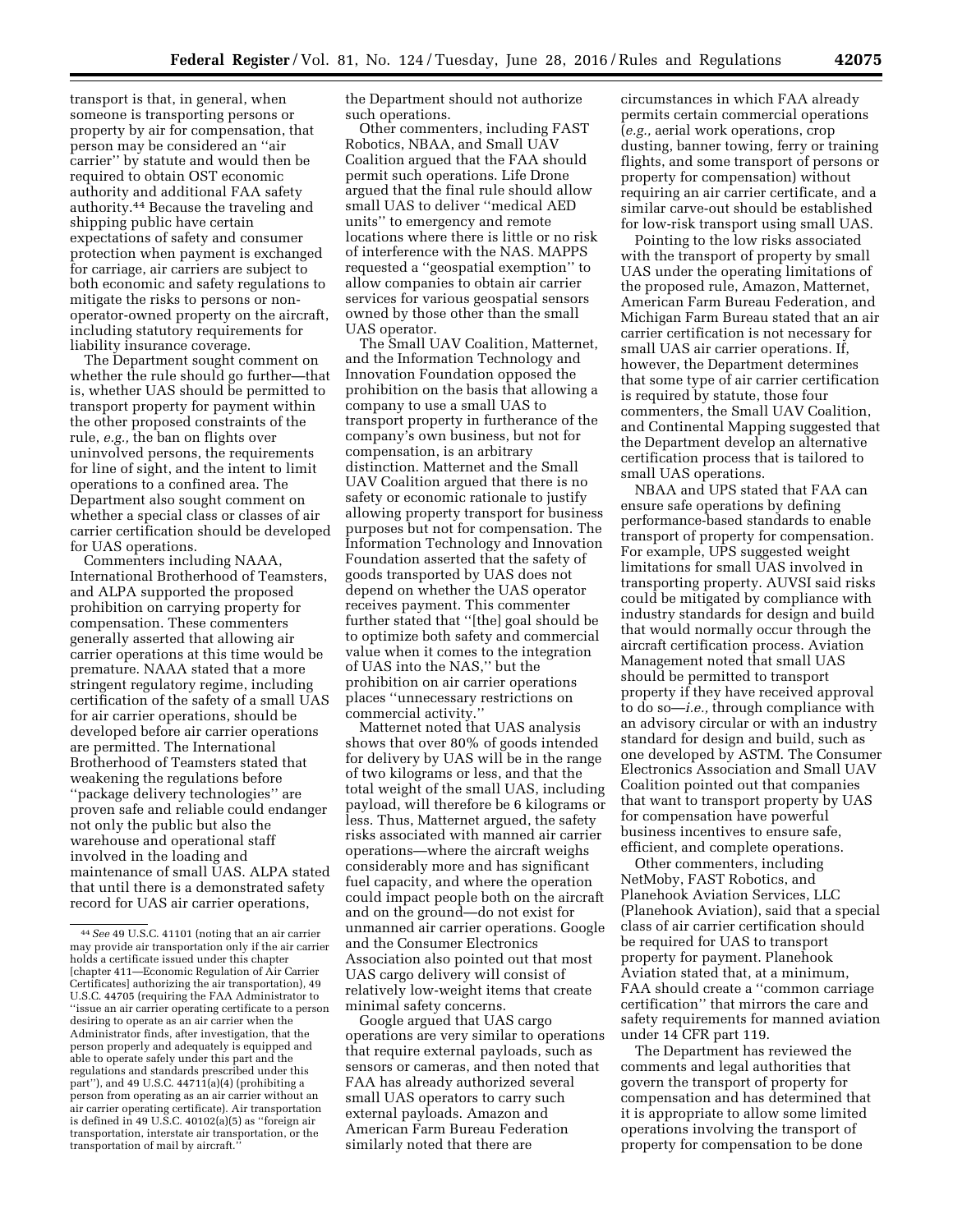under the other provisions of part 107, as analyzed below.

As noted earlier, in general when someone is transporting persons or property by air for compensation, that person may be considered an ''air carrier'' by statute and would then be required to obtain economic authority from the Office of the Secretary and additional FAA safety authority. Historically, the FAA has also required, through regulation, that certain commercial operators who may be transporting people or property for compensation wholly within a State, and thus not triggering the statutory requirements for air carriers, be certificated and comply with heightened safety requirements, based on the Administrator's authority in § 44701(a)(5) to prescribe regulations that are necessary for safety in air commerce. The rationale for this is that even aircraft operating wholly within a State could be operated in such a manner that directly affects, or may endanger safety in foreign or interstate air commerce.

In contrast, the FAA has also recognized that some commercial operations should not be subject to these heightened operator certification requirements and should be allowed to operate under the general operating rules of 14 CFR part 91. Some examples of this include student instruction, sightseeing flights conducted in hot air balloons, and non-stop flights conducted within a 25-statute mile radius of the airport of takeoff for the purpose of conducting parachute operations, as well as certain helicopter flights conducted within a 25-mile radius of the airport of takeoff.45 These exceptions are narrow and well-defined, and must be conducted in accordance with operating limitations set forth in § 119.1(e) and 14 CFR part 91.

In light of our experience with certification of other commercial operations, and with particular attention to the safe integration of new technologies, applications that are emerging, and limited nature of the transportation that could occur given the operating limits of the final rule, the Department has determined that a similar exception from air carrier operations for unmanned aircraft involving limited transport of property for compensation is appropriate. As adopted, the final rule provides immediate flexibility for remote pilots to engage in the limited carriage of property by small UAS, provided that the operations are conducted within a confined area and in compliance with

the operating restrictions of 14 CFR part 107. It does not, however, allow individuals or corporations, acting as "air carriers," to engage in "air transportation'' as those terms are defined in 49 U.S.C. 40102.46 As technology develops in the future, the Department will evaluate the integration of more expansive UAS air carrier operations into the NAS and will propose further economic and safety regulations if warranted.

In order to not be considered ''air transportation,'' first, the transport must occur wholly within the bounds of a state. It may not involve transport between (1) Hawaii and another place in Hawaii through airspace outside Hawaii; (2) the District of Columbia and another place in the District of Columbia; or (3) a territory or possession of the United States and another place in the same territory or possession, as this is defined by statute as interstate air transportation and would otherwise trigger the Department's statutory requirements for air carrier operations. Thus, remote pilots may not offer or conduct ''air transportation,'' in which goods move across State or national borders. By statute and regulation, individuals seeking to carry more than a *de minimis*  volume of property moving as part of a continuous journey over state, territorial, or international boundaries are considered by the Department of Transportation to be ''air carriers'' engaging in ''air transportation.'' 47 The assessment of whether an operator is engaging in ''air transportation'' is specific to the facts and circumstances of each case. Generally, the Department looks to how the transportation is being marketed and offered to customers, whether the transporting entity has existing aviation economic authority, and the extent to which the people or goods are being transported as part of an inter- or multi-State network.

Second, as with other operations in part 107, small UAS operations involving the transport of property must be conducted within visual line of sight of the remote pilot. While the visualline-of-sight limitation can be waived for some operations under the rule, the restriction is a critical component of the Department's finding that these part 107 operations do not warrant further safety or economic authority at this time. The visual-line-of-sight restriction limits the area of operation to a circle with only about a 1-mile radius around the remote pilot in command, depending on the

46*See* 49 U.S.C. 40102(a)(2) (defining ''air carrier'') and (a)(5) (defining ''air transportation''). 47*See* 49 U.S.C. 41101; 14 CFR 298.2.

visibility conditions at the time of the operation. This limited area of operation mitigates the safety concerns that underlie the additional requirements that the FAA normally imposes on commercial operators under part 119. Operating within visual line of sight of the remote pilot is also critical to the Department's finding that these operations are so limited such that at this time, they could not be considered air transportation, or part of a broader network of interstate commerce warranting economic authority to ensure adequate protection of consumers' interests at this time. Accordingly, any waivers that the FAA may grant to the visual-line-of-sight provisions of part 107 will not allow the operation to transport property for compensation or hire beyond visual line of sight.

For these reasons, this rule will also not allow the operation of a small UAS from a moving vehicle if the small unmanned aircraft is being used to transport property for compensation or hire. Allowing operation from a moving vehicle could allow the remote pilot in command to significantly expand the area of operation, raising the same safety and economic concerns as operations conducted beyond visual line of sight.

Third, the provisions of part 107 limit the maximum total weight of the small unmanned aircraft (including any property being transported) to under 55 pounds. This limits the size and weight of any property transported by the unmanned aircraft. Additionally, other provisions of the final rule require the remote pilot to know the unmanned aircraft's location; to determine the unmanned aircraft's attitude, altitude and direction; to yield the right of way to other aircraft; and to maintain the ability to see-and-avoid other aircraft. In the aggregate, the provisions of the final rule are designed to create an integrated framework and strike a balance that, on the one hand, allows limited transportation of property for compensation, but, on the other hand, ensures safety in the NAS and the opportunity to evaluate more expansive carriage of property that would require both OST economic authority and additional FAA safety authority.

Fourth, the FAA notes that the carriage of hazardous materials poses a higher level of risk than the carriage of other types of property. For example, in the context of external load operations conducted under 14 CFR part 133, the FAA has found, that ''the transport of hazardous materials, especially forbidden [by PHMSA] hazardous materials, in external load operations creates a hazard to persons or property

<sup>45</sup>See 14 CFR 119.1(e)(1–10).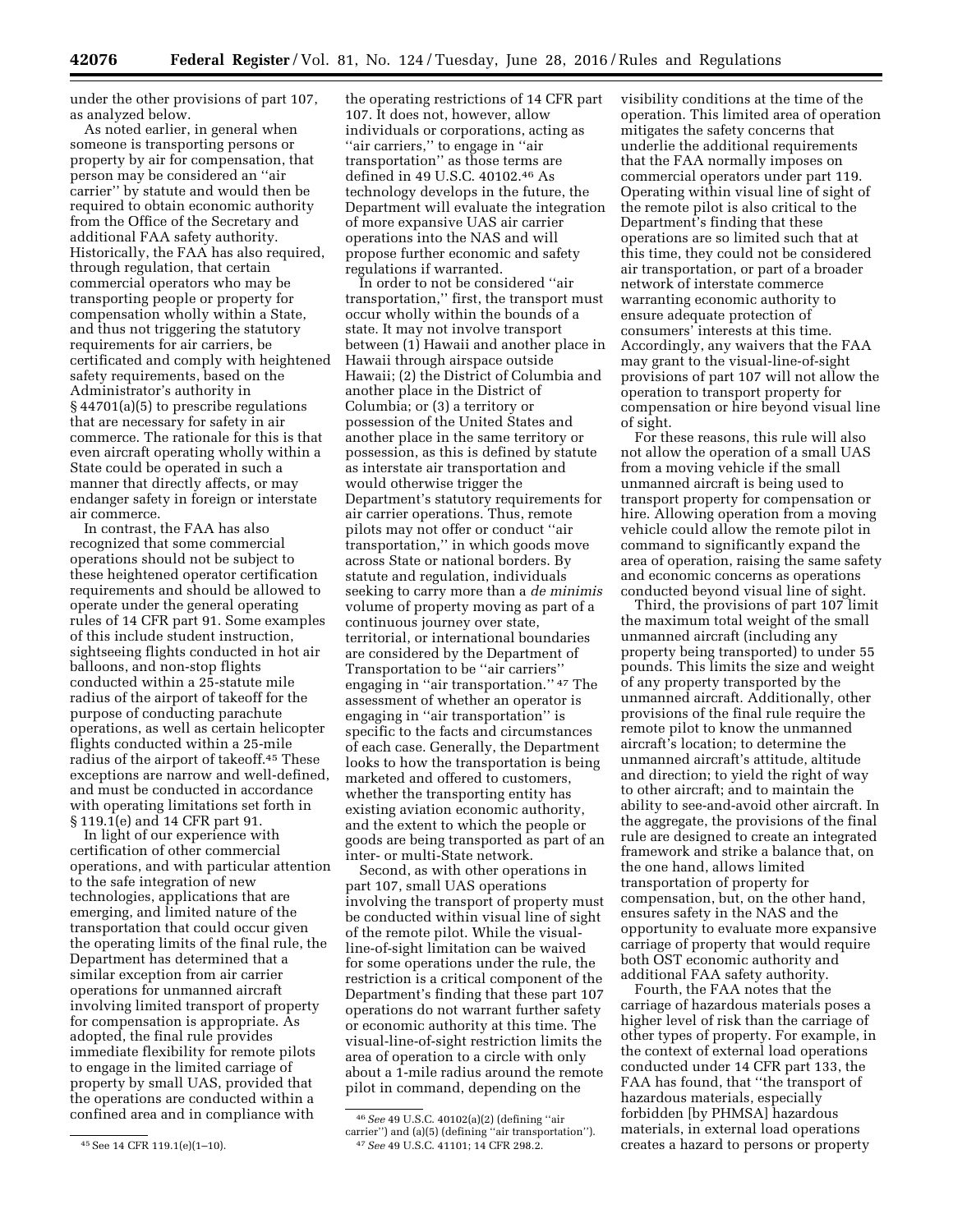in the surface.'' 48 Because the carriage of hazardous materials poses a higher level of risk, part 107 will not allow the carriage of hazardous materials.

Based on these operational limits, the Department at this time does not view the limited transport of property for compensation that could occur via a small UAS that is operated within visual line of sight of the remote pilot to constitute ''interstate air transportation.'' The final rule, therefore, creates a new exception under 14 CFR part 119 for these operations authorized by part 107. This approach will encompass the vast majority of transportation by small UAS that could be conducted under part 107, including many of the specific scenarios suggested by commenters, without requiring the Department to design and develop a new infrastructure for issuance and administration of a new air carrier economic and safety licensing regime.

We note that while the operations permitted by this rule do not rise to the level of air transportation, they are still considered to be commercial operations. Thus as discussed in the next section, if a person does not satisfy U.S. citizenship requirements, he or she must seek authority under 14 CFR part 375 before conducting these operations.

2. International Operations and Foreign-Owned Aircraft

The International Civil Aviation Organization (ICAO) has recognized that UAS are aircraft, and as such, existing standards and recommended practices (SARPs) that apply to aircraft apply to UAS. ICAO currently is reviewing the existing SARPs to determine what modifications, if any, need to be made to accommodate UAS. In the U.S., however, UAS may operate with DOT authorization, under the authority of section 333 49 of Public Law 112–95, in a much less restrictive manner than current ICAO SARPs require. Thus, the FAA proposed to limit the applicability of part 107 to small UAS operations that are conducted entirely within the United States. Persons who wish to conduct operations outside of the United States would be able to do so, provided they seek and obtain the

proper authorization from the requisite foreign civil aviation authority.

In addition, based on the ICAO framework and the current review that ICAO is conducting, the FAA proposed to limit the rule to operations of U.S. registered UAS. Under 49 U.S.C. 44103 and 14 CFR 47.3, an aircraft can be registered in the United States only if it is not registered under the laws of a foreign country and meets one of the following ownership criteria:

• The aircraft is owned by a citizen of the United States;

• The aircraft is owned by a permanent resident of the United States;

• The aircraft is owned by a corporation that is not a citizen of the United States, but that is organized and doing business under U.S. Federal or State law and the aircraft is based and primarily used in the United States; or

• The aircraft is owned by the United States government or a State or local governmental entity.

In proposing this requirement, the FAA noted that existing U.S. international trade obligations, including the North American Free Trade Agreement (NAFTA), cover certain kinds of operations known as specialty air services. Specialty air services are generally defined as any specialized commercial operation using an aircraft whose primary purpose is not the transportation of goods or passengers, including but not limited to aerial mapping, aerial surveying, aerial photography, forest fire management, firefighting, aerial advertising, glider towing, parachute jumping, aerial construction, helilogging, aerial sightseeing, flight training, aerial inspection and surveillance, and aerial spraying services. The FAA invited comments on whether foreign-registered small unmanned aircraft should be permitted to operate under part 107, or recognized as specialty air services under international trade obligations.

With respect to limiting UAS operations under part 107 to operations within the United States, the National Agricultural Aviation Association (NAAA), DJI, and another commenter supported the limitation, but sought clarification and additional guidance material on what steps individuals may need to complete to obtain the proper authorization from foreign civil aviation authorities and the FAA to operate outside the United States.

Article 8 of the Chicago Convention specifies that no unmanned aircraft ''shall be flown without a pilot over the territory of a contracting State without special authorization by that State and in accordance with the terms of such authorization.'' Article 8 also calls on

States to undertake ''to insure that the flight of such aircraft without a pilot in regions open to civil aircraft shall be so controlled as to obviate danger to civil aircraft.'' In accordance with this obligation, the provisions of part 107 set forth the necessary authorizations for operations conducted by U.S. citizens only within the United States. For those seeking to operate outside the United States, special authorization from the foreign civil aviation authority will be required. Thus, remote pilots wishing to conduct operations over another country's airspace should review that country's statutes, regulations, and guidance for clarification about how to operate in its airspace.

The Small UAV Coalition sought clarification regarding whether UAS operations over water and beyond 12 nautical miles from the U.S. coast could be conducted under part 107, provided the operations are within U.S. flight information regions and not over the territory of a contracting member state.

Until such time as agreements are reached with other countries, the FAA has determined that operations will be restricted to the land areas, internal waters, and territorial sea of the United States. U.S. flight information regions that are more than 12 nautical miles from the coast of the United States do not satisfy these criteria, and as such, part 107 will not apply to operations in those areas.

Planehook Aviation argued that the rule should be consistent with applicable articles of the Chicago Convention, which, as noted previously, deal with unmanned aircraft operations and the safe separation from manned civil aircraft operations.

As discussed earlier, ICAO has recognized that existing SARPs that apply to aircraft apply to UAS. ICAO currently is reviewing the existing SARPs to determine what modifications, if any, need to be made to accommodate UAS and in fact, recently amended the standard contained in paragraph 3.1.9 of Annex 2 (Rules of the Air). This standard requires that ''[a] remotely piloted aircraft shall be operated in such a manner as to minimize hazards to persons, property or other aircraft and in accordance with the conditions specified in Appendix 4.'' That appendix sets forth detailed conditions ICAO Member States must require of civil UAS operations for the ICAO Member State to comply with the Annex 2, paragraph 3.1.9 standard.

Consistent with the recent amendment to 3.1.9 of Annex 2, the provisions of part 107 are designed to minimize hazards to persons, property or other aircraft operating within the

<sup>48</sup>Memorandum to Christopher Bonanti from Rebecca MacPherson, Assistant Chief Counsel, AGC 200 (Aug. 17, 2009). PHMSA is the abbreviation for ''Pipeline and Hazardous Materials Safety Administration.''

<sup>49</sup> In addition to granting authorization through section 333 exemptions, the FAA may authorize UAS operations under sections 334 and 336 of Public Law 112–95, as well as through Experimental Airworthiness Certification of UAS and OPA (FAA Order 8130.34).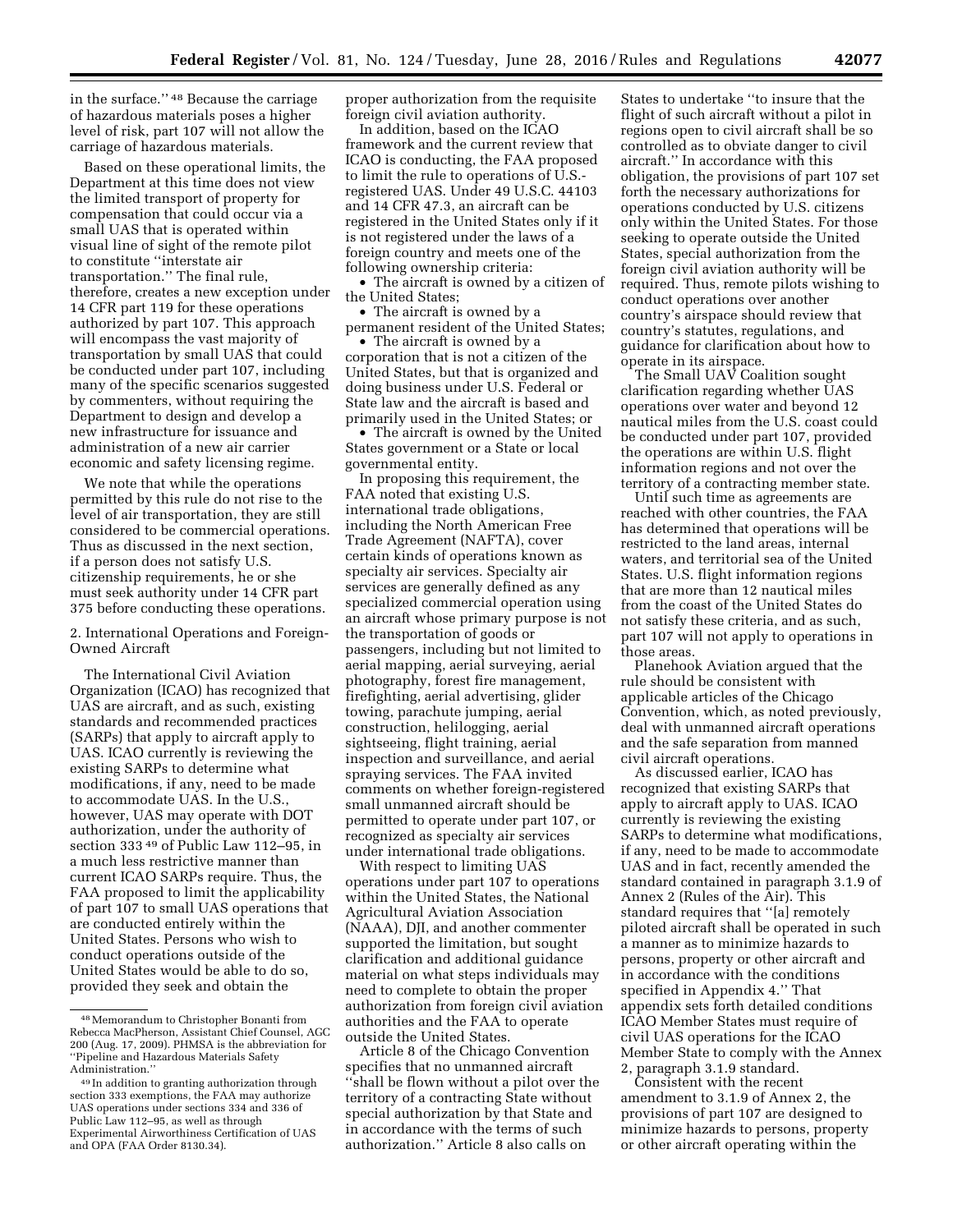United States. Given the on-going evaluation of the SARPs by ICAO, this rule will, for the time being, limit the applicability of part 107 to small UAS operations that are conducted entirely within the United States. The FAA envisions that operations in international and foreign airspace will be dealt with in a future FAA rulemaking as ICAO continues to revise and more fully develop its framework for UAS operations to better reflect the diversity of UAS operations and types of UAS and to distinguish the appropriate levels of regulation in light of those differences.

Transport Canada stated that there is a discrepancy between the proposed rule's description of U.S. territorial waters extending to 12 nautical miles from the U.S. coast, and text in 14 CFR 91.1 that makes reference to ''waters within 3 nautical miles of the U.S. Coast.''

Under Presidential Proclamation 5928, the territorial sea of the United States, and consequently its territorial airspace, extends to 12 nautical miles from the baselines of the United States determined in accordance with international law. Thus, UAS operations that occur within 12 nautical miles from the baselines of the United States will be considered as operations occurring within the United States consistent with the applicability of part 107.

The FAA notes that this approach is consistent with part 91. While, as Transport Canada pointed out, § 91.1(a) refers to waters within 3 nautical miles of the U.S. Coast, the applicability of part 91 is not limited to the 3-nauticalmile area. Specifically, § 91.1(b) clarifies that certain part 91 regulations also apply to aircraft operations taking place between 3 and 12 nautical miles from the coast of the United States. Thus, the 12-nautical-mile metric used in this rule is consistent with the FAA's agency practice (as codified in § 91.1(b)) and reflects the directive of Presidential Proclamation 5928.

With respect to operation of foreignregistered aircraft for non-recreational and non-hobby purposes, NBAA, NetMoby, and Planehook Aviation supported the Department's decision not to include foreign-registered UAS in this rulemaking. DJI, however, recognized that the current statutory restrictions in 49 U.S.C. 44102(a)(1) impose constraints on who can register an aircraft in the United States. DJI urged the FAA to consider asking Congress either to drop the aircraft registration requirement for all small UAS altogether or to withdraw the citizenship requirement (including its

limited exceptions) as part of the agency's upcoming reauthorization.

Additionally, to the extent some of these operations could be conducted by foreign citizens using foreign-registered small UAS, DJI suggested that DOT evaluate whether existing agreements allow the use of small UAS and, to the extent they cannot be reasonably construed as including these aircraft, explore a diplomatic solution that would allow their use in U.S. airspace. Similarly, Textron Systems, Predesa, LLC, and the Aerospace Industries Association (AIA) suggested that FAA evaluate existing bilateral agreements and consider new bilateral agreements as the mechanism to permit foreignregistered UAS to operate in the United States. The Small UAV Coalition endorsed this approach as well and urged the Department to authorize the operation of specialty air services by foreign-owned small UAS in the United States.

In the NPRM, the FAA proposed to exclude foreign-registered aircraft from part 107 because the proposed rule included a registration component and foreign-registered aircraft may not be registered by the FAA. The FAA has since promulgated a separate interim final rule, titled *Registration and Marking Requirements for Small Unmanned Aircraft* 50 (Registration Rule), to address the registration and marking of all small unmanned aircraft, including unmanned aircraft that will be subject to part 107. In the Registration Rule, the Department acknowledged that under 49 U.S.C. 41703, the Secretary may authorize certain foreign civil aircraft to be navigated in the United States only if: (1) The country of registry grants a similar privilege to aircraft of the United States; (2) the aircraft is piloted by an airman holding a certificate or license issued or made valid by the U.S. government or the country of registry; (3) the Secretary authorizes the navigation; and (4) the navigation is consistent with the terms the Secretary may prescribe.51

A foreign civil aircraft is defined in 14 CFR 375.1 as (a) an aircraft of foreign registry that is not part of the armed forces of a foreign nation, or (b) a U.S. registered aircraft owned, controlled or operated by persons who are not citizens or permanent residents of the United States. For those that fall within this definition and wish to operate under the provisions of part 107, they must first apply with the Office of the

Secretary's Foreign Air Carrier Licensing Division for permission to operate in the United States.

The Department only will authorize operations of foreign-registered UAS in the United States if it determines that such operations are recognized under international agreements or via findings of reciprocity, consistent with the statutory obligations under section 41703, and via the process as described below. The notion of reciprocity has a long-standing tradition in international relations and has been used in the realm of specialty air services for years. While there are many types of specialty air operations authorized under free trade agreements, it has been the longstanding policy of DOT to require a finding of reciprocity before allowing foreign-owned specialty air services to operate in the United States, even when the United States has no obligation under a trade agreement. The Department also will continue to review whether existing international agreements address the operation of UAS, and if not, what negotiations will need to occur to address these operations in the future.

With respect to the supply of specialty air services in the United States by foreign-owned or controlled entities, DOT may allow these operations to occur provided that the UAS are registered and the owners have provided proof of reciprocity by their homeland of the ability for U.S. investment in UAS operations. Additional conditions may be imposed as necessary to satisfy the statutory requirements of section 41703.

The FAA notes that, initially, all airmen operating under part 107 will be required to obtain a remote pilot certificate. Currently, ICAO has not adopted standards for the certification of pilots of unmanned aircraft that the FAA could rely on in determining whether it is obligated under international law to recognize a foreignissued UAS-specific airman certificate. However, once an ICAO standard has been developed, this rule will allow the FAA to determine whether a foreignissued UAS-specific airman certificate was issued under standards that meet or exceed the international standards, and therefore must be recognized by the FAA for purposes of operating a foreignregistered aircraft within the United States.

The FAA also notes that remote pilots of foreign-registered aircraft will need to comply with any applicable requirements imposed by their country of registration that do not conflict with part 107. For example, while part 107 will not require airworthiness

<sup>50</sup> 80 FR 78594, Dec. 16, 2015.

<sup>51</sup>*See also* 14 CFR part 375, Navigation of Foreign Civil Aircraft in the United States.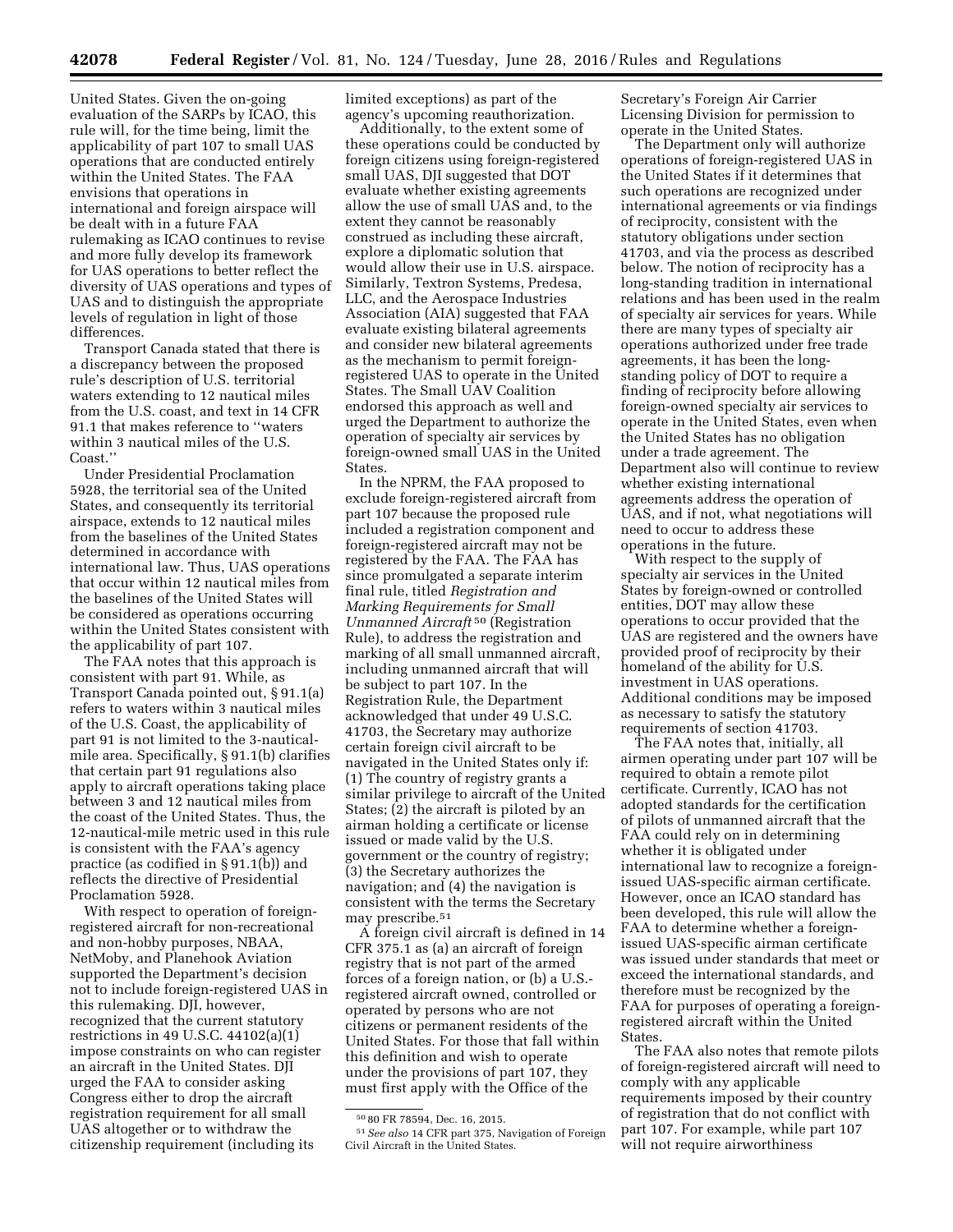certification, the small unmanned aircraft will need to obtain airworthiness certification if required to do so by its country of registration.

#### 3. Public Aircraft Operations

The FAA is not making any changes to the final rule regarding public aircraft operations because this rule applies to civil aircraft operations only. In the NPRM, the FAA explained that this rulemaking would not apply to ''public aircraft operations with small UAS that are not operated as civil aircraft. This is because public aircraft operations, such as those conducted by the Department of Defense, the National Aeronautics and Space Administration (NASA), Department of Homeland Security (DHS) and NOAA, are not required to comply with civil airworthiness or airman certification requirements to conduct operations. However, these operations are subject to the airspace and air-traffic rules of part 91, which include the 'see and avoid' requirement of § 91.113(b).'' 52 The proposed rule did point out, however, that it ''would provide public aircraft operations with greater flexibility by giving them the option to declare an operation to be a civil operation and comply with the provisions of proposed part 107 instead of seeking a COA from the FAA.'' 53

DJI generally supported the FAA's approach to small UAS public aircraft operations. The Nez Perce Tribe—which also supported the proposal to give public aircraft operations the option to declare an operation to be a civil operation and comply with the provisions to proposed part 107 asserted that the proper statutory interpretation of ''public aircraft'' includes federally recognized Indian tribes. Conversely, NAAA stated that public aircraft operations should continue to be conducted under the COA process.

One individual said proposed § 107.11 should be amended to indicate that public agencies may choose to voluntarily operate under part 107. The City of Arlington, Texas requested the ability to follow the small UAS rules, not the COA process. Aerial Services, Inc. also said that public entities should be allowed to operate like commercial operators, but only for research and instructional purposes.

Under this rule, a public aircraft operation can continue to operate under a COA or can voluntarily operate as a civil aircraft in compliance with part 107. As stated in the NPRM, this rule will not apply to public aircraft

operations of small UAS that are not operated as civil aircraft. These operations must continue to comply with the FAA's existing requirement to obtain a COA providing the public aircraft operation with a waiver from certain part 91 requirements such as the ''see and avoid'' requirement of § 91.113(b).

However, this rule will provide greater flexibility to public aircraft operations because it allows small UAS public aircraft operations to voluntarily opt into the part 107 framework. In other words, a remote pilot may elect to operate his or her small UAS as a civil rather than a public aircraft and comply with part 107 requirements instead of obtaining a COA. With regard to Nez Perce's assertion that aircraft operated by federally recognized Indian tribes are public aircraft, that issue is beyond the scope of this rule.

The FAA also disagrees with NAAA's comment that public aircraft operations should all be required to obtain a COA. As discussed in III.J.1 of this preamble, the FAA has found that small UAS operations conducted within the parameters of part 107 will not create a hazard to users of the NAS or pose a threat to national security. Consequently, there will be no adverse safety or security impact by the FAA providing public entities with an option to conduct their small UAS operations under part 107.

NASA stated that the proposed rule should be written to specifically authorize NASA small UAS use without a COA because ''it is incorrect to infer that NASA's high aviation certification standards do not meet the rigors of civil standards.'' NASA asserted that the proposed rule conflicts with statutory authority and does not align with the current FAA/NASA memorandum of agreement for the operation of small UAS.

The Department of Defense Policy Board on Federal Aviation (DOD) also supported operations without a COA, ''commensurate with civil provisions.'' DOD suggested several changes to language in the preamble regarding the option for government entities to conduct a civil UAS operation under part 107. DOD argued that ''public operator statutory authorities'' need to be preserved and the regulation needs to ''enable operations without a COA commensurate with civil provisions.''

To that end, DOD stated that the FAA should clarify that public agencies currently operating under memoranda of agreement or understanding will be authorized to continue operating in that manner even where provisions of part 107 are more restrictive in nature. DOD

also asked that the FAA explicitly exclude aircraft operating under a COA from the applicability of part 107. Finally, DOD recommended that the FAA further amend § 107.1 to clarify that part 107 does not apply to aircraft operated by or for the National Defense Forces of the United States, but could be used as an alternative means of compliance.

These comments are largely beyond the scope of the proposed rulemaking. The proposed rule addressed only civil small UAS operations. As stated above, the NPRM would enable remote pilots of public aircraft to opt into the civil framework for small UAS operations, but does not address public aircraft operations beyond that. In response to NASA, the FAA points out that under this rule, NASA may operate small UAS without a COA as long as it complies with part 107. With regard to DOD's suggestions, there is no need to amend part 107 because § 107.1 expressly limits the applicability of part 107 to civil small UAS. After the effective date of this rule, the FAA does not anticipate issuing a public aircraft operations COA that is less flexible than the regulations promulgated in this rule, provided that all the circumstances are identical to that available to a civil operator.

Title II of the Unfunded Mandates Reform Act of 1995 (Pub. L. 104–4) requires each Federal agency to prepare a written statement assessing the effects of any Federal mandate in a proposed or final agency rule that may result in an expenditure of \$100 million or more (in 1995 dollars) in any one year by State, local, and Tribal governments, in the aggregate, or by the private sector; such a mandate is deemed to be a ''significant regulatory action.'' The FAA currently uses an inflation-adjusted value of \$155.0 million in lieu of \$100 million. One commenter suggested that the FAA should designate a special status for public UAS operating in a civil capacity that exempts them from visual-line-ofsight and daylight-only operation limitations. However, this is unnecessary because public aircraft operations are not required to be conducted as civil aircraft subject to part 107. Thus, a public aircraft operation that does not wish to comply with part 107 can operate under the existing public-aircraft framework rather than under part 107.

Agreeing that the proposed rules should not apply to small UAS operations by DOD, NASA, NOAA, DHS or FAA, one individual stated that the proposed rule should apply to ''second and third tier public agencies not directly tied to constant aeronautical activities, testing and research.'' Two

<sup>52</sup>NPRM, 80 FR at 9554.

<sup>53</sup>NPRM, 80 FR at 9554–9555.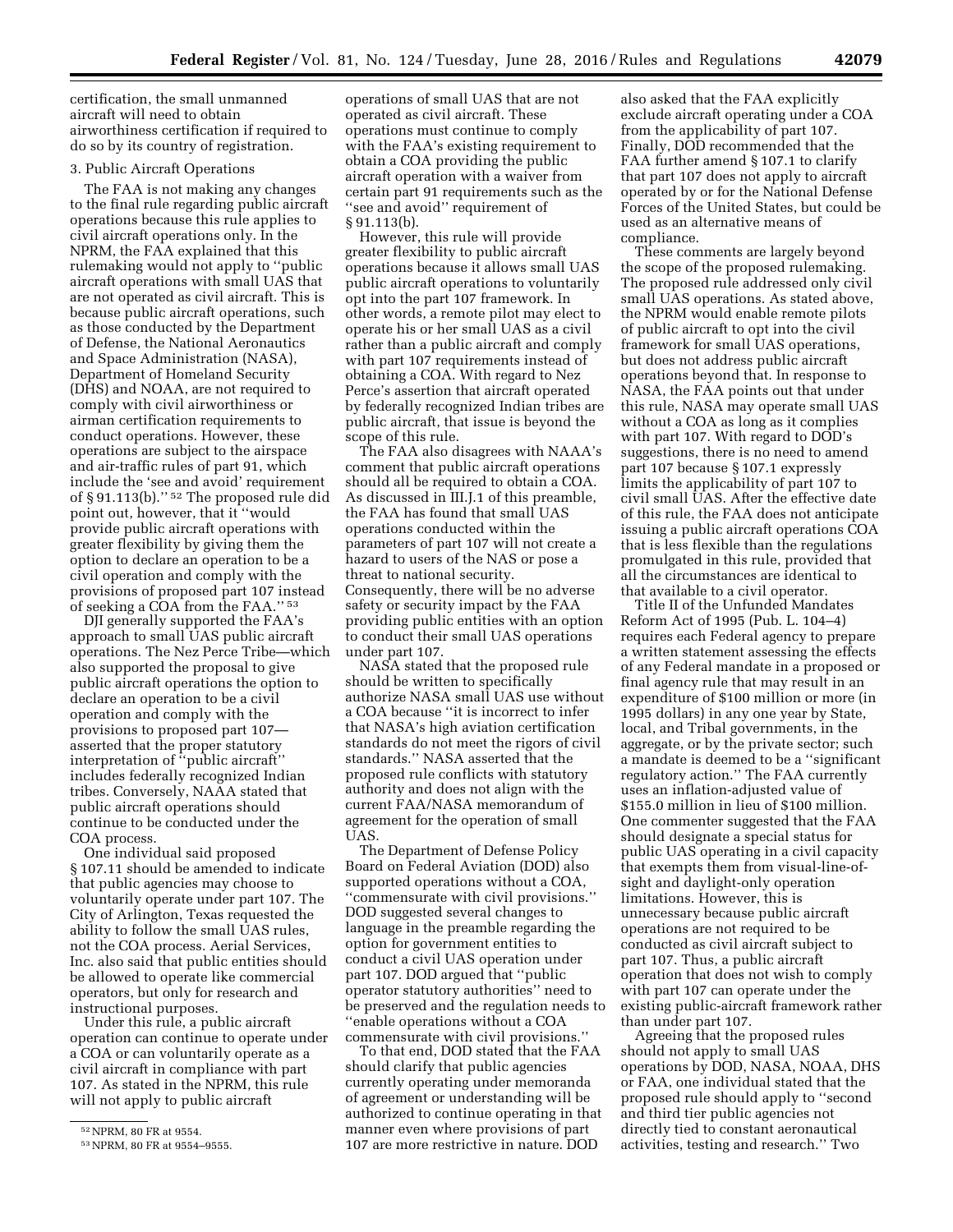other individuals stated that any commercial rules for small UAS should apply to both private and public sectors.

This rule will allow any public agency, regardless of the ''tier'' of operations, to choose to operate a small UAS as a civil aircraft under part 107.

The Association for Unmanned Vehicle Systems International (AUVSI) recommended that the FAA modify the current limitation in § 107.11 concerning ''civil'' aircraft to include ''public aircraft'' as well. This is necessary, AUVSI asserted, because some current operation rules for manned aircraft (such as those found in part 91) apply to both ''public aircraft'' and ''civil aircraft.''

The FAA disagrees. This rulemaking applies to civil aircraft only. Expanding its application to public aircraft is beyond the scope of the proposed rule.

The Next Gen Air Transportation Program at North Carolina State University indicated that proposed § 107.3 needs a definition of ''civil operation.'' The commenter asked how a public agency declares a civil operation. The commenter also implied that part 107 does not make clear that there would be no adverse safety effects from allowing public aircraft operations under part 107.

Twelve members of the Wisconsin Legislature signed a joint letter stating that ''[t]he NPRM states public entities must get a Certificate of Waiver or Authorization because they are not 'exempt' from restrictions in the proposed rules. However, the proposed rules allow public entities to 'declare an operation to be a civil operation' and therefore operate commercially and be exempted from flight restrictions.'' The members also stated that the FAA has not ''promulgated, clarified or made public its rules, policies, and legal opinions on public versus commercial UAS.''

The Wisconsin Society of Land Surveyors stated that ''government agencies have been getting a head start on the market, at the expense of the private sector, by obtaining certificates to perform UAS services that are commercial in nature,'' and ''[a]s a result, government and universities are conducting operational missions, developing markets and cultivating clients.'' This commenter concluded that there ''should not be unfair competitive advantages granted to government or university UAS vis-à-vis the private sector.''

These comments reflect some misunderstanding of public aircraft operations in general and the FAA's role in such operations. The authority to conduct a public aircraft operation is

determined by statute (49 U.S.C. 40102(a)(41) and 40125). The FAA has no authority to prohibit a qualified government entity from conducting public aircraft operations, manned or unmanned. Consequently, many of the FAA's regulations, such as aircraft certification and pilot requirements, do not apply to public aircraft operations. Some of the general operating rules apply to all aircraft operations, public aircraft and civil, and that is where the need for COAs affects public aircraft operations of UAS. For example, all aircraft must comply with 14 CFR 91.113, and UAS require a conditional waiver of that regulation in order to operate in the NAS; the conditions are specified in the COA.

Qualified governmental entities may choose to operate a public aircraft operation as long as they do so within the limits of the public aircraft statute. Under this rule, they may choose to operate their UAS as a civil aircraft instead, and operate under the civil regulations. Government entities have always had the option to do this with their manned aircraft; in some cases, government entities may be required to operate under civil regulations if their operations do not comply with the public aircraft statute. The new UAS regulations do not change this option or the requirements of the public aircraft statute.

'Civil aircraft'' is already a defined term in 14 CFR 1.1, which defines a civil aircraft as an aircraft that is not a public aircraft. The definition of public aircraft in part 1 is a restatement of the requirements in the public aircraft statute sections cited above. Government entities that qualify to conduct public aircraft operations but choose to operate instead under civil rules must comply with the same requirements as civil entities; no special notice is required. If an operation is commercial, it is civil by definition, but not all civil operations are commercial. Operations for a commercial purpose are prohibited by the public aircraft statute. The public aircraft statute requires that public aircraft operations have a governmental function and not have a commercial purpose. In short, a government entity may choose to conduct a public aircraft operation within the restrictions of the public aircraft statute (and certain civil regulations applicable to all aircraft operating in the NAS), or it may choose to conduct a civil operation and comply with the requirements of the applicable regulations in 14 CFR.

Under the definitions in 49 U.S.C. 40102(a)(41), a university may qualify to conduct a public aircraft operation if it

meets the statutory criteria as a part of the government of the State or a political subdivision of the state. A determination of whether a public university meets these criteria is made by individual states. Operations of aircraft by these universities are subject to the same requirements as other public aircraft operations. The ability to conduct a public aircraft operation is determined by statute and cannot be changed by the FAA. The FAA has not given an ''unfair competitive advantage'' or showed favoritism to any entity by declaring their operations public aircraft operations because it has no authority to do otherwise under the statute. The FAA does review the operations submitted by UAS proponents to ensure that, as described, they meet the requirements of the public aircraft statute.

The FAA has made public its policies and opinions on all public aircraft matters, manned and unmanned. The FAA has also published Advisory Circular 00–1.1A, *Public Aircraft Operations,* dated February 12, 2014. That document is available on the FAA Web site. Matters of legal interpretation that have been presented to the FAA for its opinion are available as part of the FAA Office of the Chief Counsel's interpretation database.54

#### 4. Model Aircraft

The NPRM proposed that part 107 would not apply to model aircraft that satisfy all of the criteria specified in section 336 of Public Law 112–95. Section 336(c) defines a model aircraft as an ''unmanned aircraft that is—(1) capable of sustained flight in the atmosphere; (2) flown within visual line of sight of the person operating the aircraft; and (3) flown for hobby or recreational purposes.'' Subsection 336(a) specifically prohibits the FAA from promulgating rules regarding model aircraft that meet all of the following statutory criteria:

• The aircraft is flown strictly for hobby or recreational use;

• The aircraft is operated in accordance with a community-based set of safety guidelines and within the programming of a nationwide community-based organization;

• The aircraft is limited to not more than 55 pounds unless otherwise certificated through a design, construction, inspection, flight test, and operational safety program administered by a community-based organization;

<sup>54</sup>*[http://www.faa.gov/about/office](http://www.faa.gov/about/office_org/headquarters_offices/agc/pol_adjudication/agc200/Interpretations/)*\_*org/ headquarters*\_*offices/agc/pol*\_*[adjudication/agc200/](http://www.faa.gov/about/office_org/headquarters_offices/agc/pol_adjudication/agc200/Interpretations/) [Interpretations/.](http://www.faa.gov/about/office_org/headquarters_offices/agc/pol_adjudication/agc200/Interpretations/)*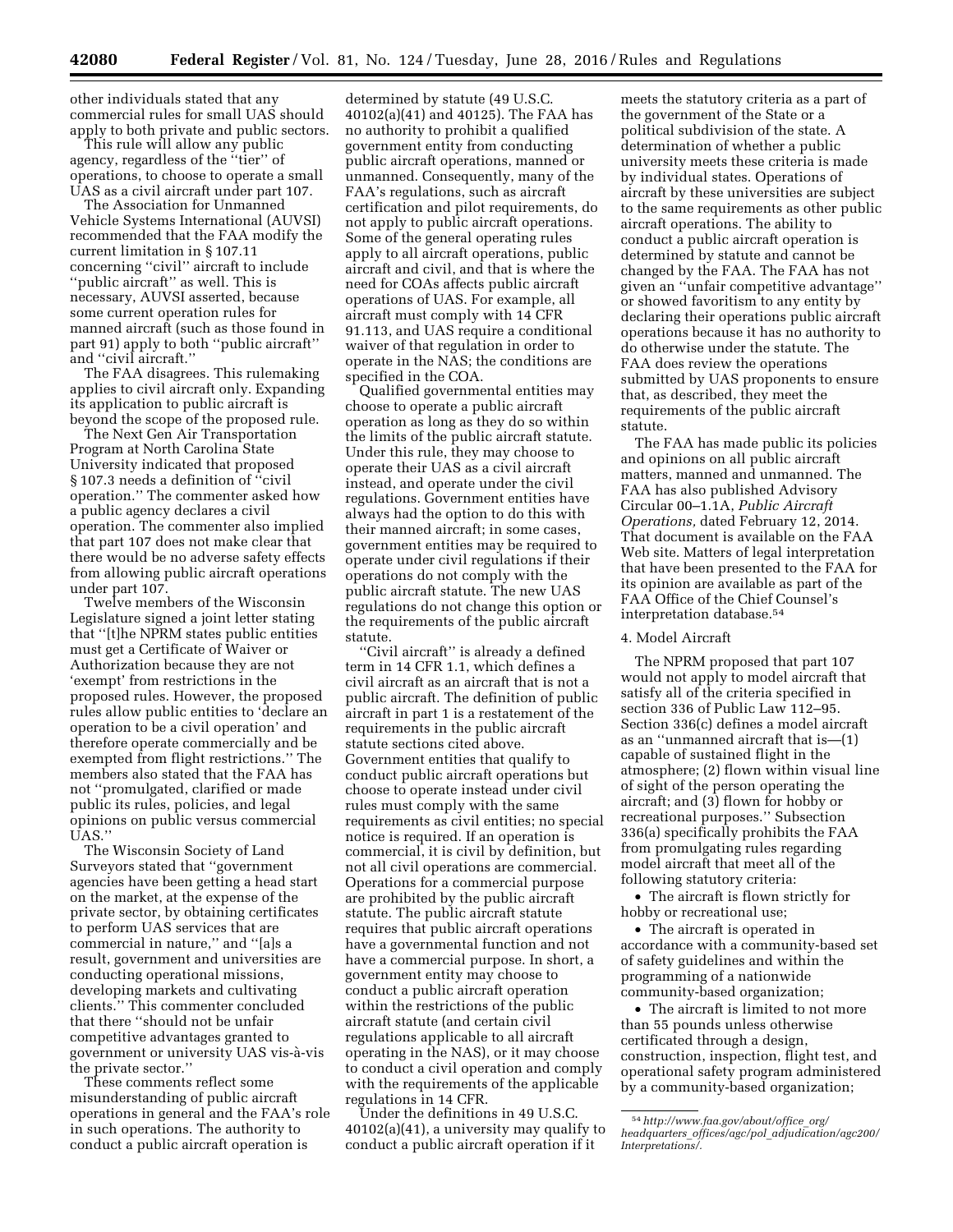• The aircraft is operated in a manner that does not interfere with and gives way to any manned aircraft; and

• When flown within 5 miles of an airport, the operator of the aircraft provides the airport operator and the airport air traffic control tower (when an air traffic facility is located at the airport) with prior notice of the operation.

Because of the statutory prohibition on FAA rulemaking regarding model aircraft that meet the above criteria, the NPRM proposed that model aircraft meeting these criteria would not be subject to the provisions of part 107. However, although section 336(a) exempts certain model aircraft from FAA rulemaking, section 336(b) explicitly states that the exemption in section 336(a) does not limit the FAA's authority to pursue enforcement action against those model aircraft that ''endanger the safety of the national airspace system.'' The FAA proposed to codify this authority in part 101 by prohibiting a person operating a model aircraft from endangering the safety of the NAS.

The FAA received approximately 2,850 comments on the model-aircraft aspect of the NPRM. Many of these commenters, including NAMIC, Horizon Hobby, LLC (Horizon Hobby), Skyview Strategies, Inc. (Skyview Strategies), the Academy of Model Aeronautics (AMA) and many individuals, supported excluding model aircraft operations from the provisions of part 107. DJI, Aviation Management, and UAS America Fund, LLC (UAS America Fund) recommended that the FAA expand the model-aircraft exception from the requirements of part 107 and adopt more lenient regulatory standards for recreational uses of small UAS that do not comply with all of the criteria specified in section 336. UAS America Fund suggested that the final rule make a special allowance for small UAS operations that do not meet all of the criteria of section 336(a) but are conducted for educational or other salutary purposes.

Conversely, NAAA, the Transportation Trades Department AFL–CIO (TTD), A4A, the American Chemistry Council, the Information Technology and Innovation Foundation, the Southwest Airlines Pilots' Association (SWAPA) and a number of individual commenters advocated for greater regulation and oversight of all model aircraft operations. Many of these commenters felt that the risks associated with recreational and non-recreational UAS operations are the same, and thus, there should be no difference in how these operations are regulated. A

number of commenters also expressed concern that recreational and hobby use of UAS could pose a significant safety hazard and that additional regulations should be imposed to mitigate this hazard. For example, NAAA asserted that ''[t]he majority of UAS incidents that occurred in recent years have been by UAS operated as model aircraft . . . including two in 2014 where [agricultural] operators were harassed by model aircraft in Idaho and Illinois.'' Green Vegans argued that failure to regulate model aircraft operations may have an adverse impact on the environment.

Section 336 of Public Law 112–95 specifically prohibits the FAA from issuing any new rules with regard to model aircraft that satisfy the statutory criteria specified in that section. Accordingly, the FAA cannot impose additional regulations on model aircraft that meet the criteria of section 336 nor can the FAA make those aircraft subject to the provisions of part 107.

However, with regard to the request that the FAA apply the terms of section 336 to other operations, the FAA agrees with NAAA, TTD, A4A and other commenters who pointed out that, from a safety point of view, there is no difference between the risk posed by recreational operations, operations used for salutary purposes, and nonrecreational/non-salutary operations. There is no data indicating that a small UAS operation whose operational parameters raise the safety risks addressed by part 107 would become safer simply as a result of being conducted for recreational or salutary purposes rather than commercial purposes. As such, the FAA declines the request to apply the terms of section 336 beyond the statutory criteria specified in that section.

The Air Line Pilots Association, International (ALPA) and the Kansas State University Unmanned Aircraft Systems Program (Kansas State University UAS Program) stated that if model aircraft operations are being added to part 101, then the title of part 101 should be changed to reflect that part 101 now encompasses those operations. AMA, Horizon Hobby, Skyview Strategies, and numerous individuals noted that the statutory text of section 336 also applies to ''aircraft being developed as model aircraft,'' and these commenters asked the FAA to add the pertinent statutory text to the modelaircraft provisions of part 101.

As the commenters pointed out, the statutory language of section 336 applies not just to aircraft that are operated as model aircraft but also to ''aircraft being

developed as a model aircraft.'' 55 Accordingly, the FAA has added this statutory language to the regulatory text of § 101.41. The FAA also agrees with ALPA and the Kansas State University UAS Program and has updated the title of part 101 to indicate that this part will now include model aircraft operations that are operated under section 336.

AMA and a number of individual commenters supported the proposed inclusion of the section 336 criterion concerning nationwide communitybased organizations into the regulatory text of part 101. A number of other commenters raised concerns about having to comply with safety guidelines issued by a community-based organization and having to operate within the programming of such an organization. The Permanent Editorial Board of the Aviators Model Code of Conduct Initiative stated that the FAA should demonstrate the efficacy of using community-based safety guidelines to regulate model aircraft operations prior to using such an approach. DJI and the Stadium Managers Association, Inc. stated that it is unclear what makes an organization a nationwide communitybased organization within the meaning of section 336. DJI went on to ask the FAA to provide guidance as to what criteria the agency will look for in recognizing a nationwide communitybased organization. The Washington Aviation Group and Green Vegans suggested that the FAA identify, or seek comments to identify, a single set of community-based safety guidelines and incorporate those guidelines by reference into proposed part 101 and make them available on the FAA's Web site.

Section 336 of Public Law 112–95 includes a specific list of criteria that must be satisfied in order for the section 336 exception to apply. One of these criteria is that ''the [model] aircraft is operated in accordance with a community-based set of safety guidelines and within the programming of a nationwide community-based organization.'' 56 Because compliance with a community-based set of safety guidelines and operating within the programming of a nationwide community-based organization is one of the statutory criteria that must be satisfied in order for section 336 to apply, the FAA has retained this provision.

The FAA notes, however, that those model aircraft operations that do not wish to comply with a communitybased set of safety guidelines and

<sup>55</sup>Public Law 112–95, sec. 336(a).

<sup>56</sup>Public Law 112–95, sec. 336(a)(2).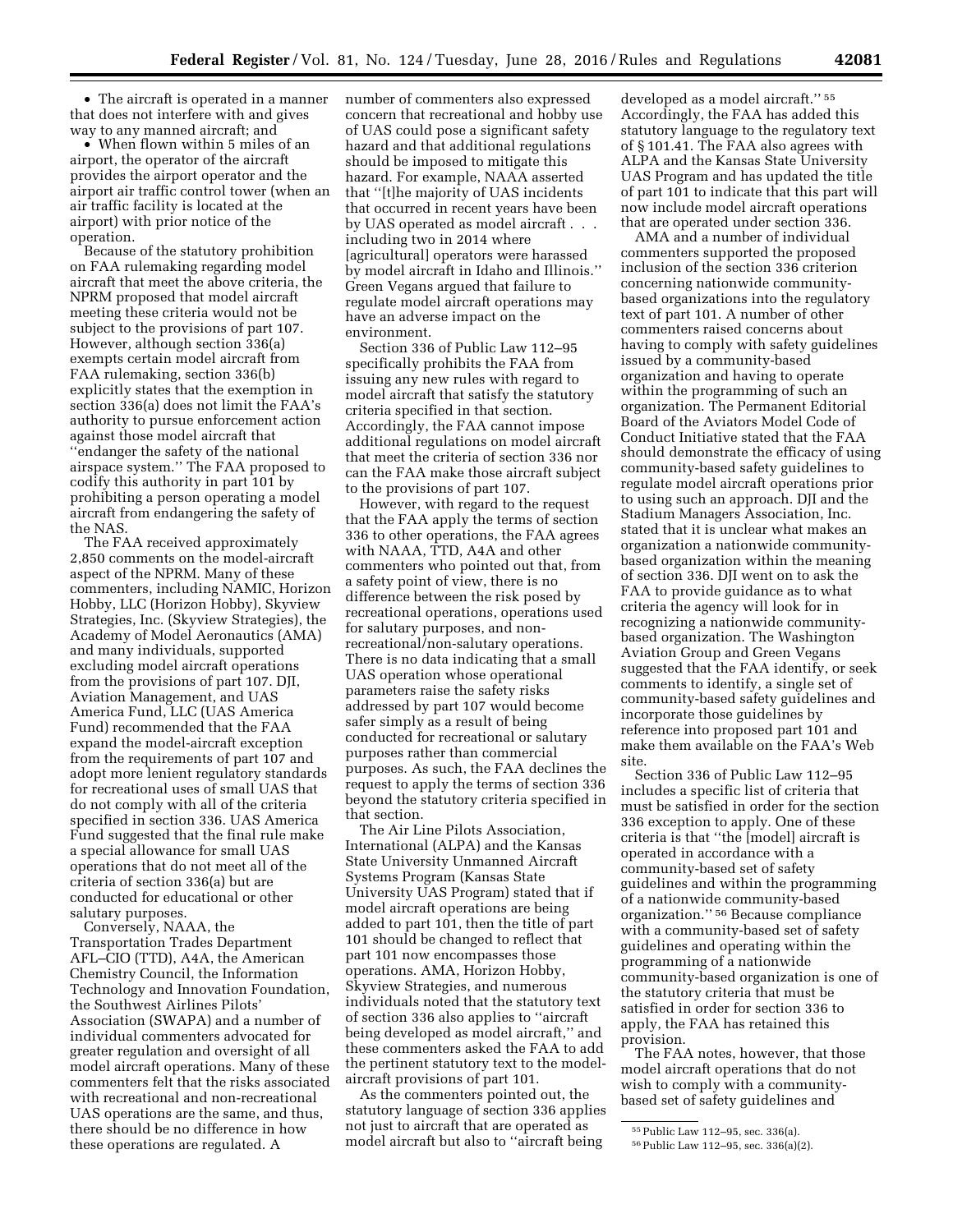operate within the programming of a nationwide community-based organization will be able to simply conduct their operations under part 107. Part 107 was designed to impose the minimal burden necessary to ensure the safety and security of a small UAS operation. As discussed in the Regulatory Impact Assessment that accompanies this rule, the out-of-pocket cost for someone who wishes to operate under part 107 will be less than \$200.

With regard to comments asking for additional clarity as to what makes an organization a nationwide communitybased organization under section 336, the FAA notes that this issue is beyond the scope of this rule. The FAA is currently engaged in a separate regulatory action titled *Interpretation of the Special Rule for Model Aircraft,*57 (Interpretive Rule) in which the FAA is interpreting the statutory provisions of section 336 and explaining how those provisions apply to model aircraft operations. The FAA published this interpretation for public comment in June 2014 and has since received over 33,000 public comments. The FAA is currently considering the issues raised by these commenters and will issue a final Interpretive Rule that reflects its consideration of the comments.

Because the FAA is considering the specific meaning of section 336 provisions in a separate regulatory action, in order to avoid duplication, the FAA limited the scope of the modelaircraft component of this rulemaking simply to codifying the FAA's enforcement authority over modelaircraft operations that endanger the safety of the NAS. As such, issues concerning the specific meaning of section 336 (such as what makes an organization a nationwide communitybased organization) are beyond the scope of this rule.

With regard to Washington Aviation Group and Green Vegans' suggestions that the FAA codify a single set of community-based safety guidelines and incorporate those guidelines by reference into part 101, the FAA notes that this suggestion is also beyond the scope of this rule. However, even if the scope of this rule was broad enough to reach this issue, the language of section 336(a)(2) is not limited to a single set of community-based safety guidelines, nor is it limited to community-based safety guidelines that exist today. Accordingly, the FAA cannot incorporate a single definitive set of safety guidelines into the regulatory text of part 101.

The NextGen Air Transportation Program at NC State University stated

that § 101.41 should be amended to include a requirement to operate at locations approved by a nationwide community-based organization. Another commenter suggested that the FAA clarify that the programming of nationwide community-based organizations is interpreted to include location. Colorado Ski Country USA said the FAA should add a provision that prohibits recreational UAS operations within the airspace above ''Places of Public Accommodation'' without prior approval from the Place of Public Accommodation.

As discussed previously, the scope of the model-aircraft component of this rulemaking is limited simply to codifying the FAA's enforcement authority over model-aircraft operations that endanger the safety of the NAS. Accordingly, these suggestions are beyond the scope of this rule.

A number of commenters, including ALPA, NAAA, and the International Air Transport Association, supported the FAA's proposal to codify a prohibition on model aircraft operations endangering the safety of the NAS. NAAA emphasized that the FAA should ''continue to utilize every tool possible to ensure model aircraft are operating safely in the NAS.''

The Small UAV Coalition, the Airports Council International—North America, and the American Association of Airport Executives asked the FAA to clarify what actions would endanger the safety of the NAS. AMA argued that enforcement of the ''endangering the safety of the NAS'' provision should not affect other airman certificates that may be held by a model aircraft operator. AMA and several other commenters also argued that the FAA is not permitted to oversee general safety issues involving model aircraft. These commenters suggested narrowing the ''endangering the safety of the NAS'' provision to make it analogous to 14 CFR 91.11, which prohibits interference with a crewmember.

57 79 FR 36172, June 25, 2014. 58*See, e.g.,* 79 FR at 36175–76. section 336(b), the scope of the FAA's Subsection 336(b) explicitly states that the FAA has authority to pursue enforcement action ''against persons operating model aircraft who endanger the safety of the national airspace system.'' Because the scope of the FAA's enforcement authority is explicitly specified in section 336(b), the FAA has decided to finalize the proposed prohibition on model aircraft operators endangering the safety of the NAS. To do otherwise and artificially narrow the FAA's statutory enforcement authority over section 336 operations would be contrary to Congressional intent because Congress has explicitly specified, in

enforcement authority over model aircraft operations.

With regard to examples of actions that may endanger the safety of the NAS, the FAA notes that this is an issue that is being addressed by the Interpretive Rule.58 Because the issues addressed by the Interpretive Rule have been subject to extensive public input (33,000 plus comments) and because addressing those issues here would be duplicative, the FAA will defer discussion of what qualifies as endangering the safety of the NAS to the Interpretive Rule. Finally, with regard to AMA's suggestion that enforcement of the ''endangering the safety of the NAS'' provision should not affect other airman certificates that may be held by a model aircraft pilot, the FAA notes that determination of the remedy that it may seek in specific enforcement cases is beyond the scope of this rulemaking.

Many commenters, including Skyview Strategies, AMA, the Experimental Aircraft Association, and numerous individuals, reiterated arguments that were raised in the comments filed on the Interpretive Rule. These commenters restated arguments such as: (1) Considering model aircraft to be ''aircraft'' would effectively make those aircraft subject to manned-aircraft regulations; (2) the Interpretive Rule interprets the phrase ''hobby or recreational use'' too narrowly; (3) the Interpretive Rule does not properly interpret Congressional intent; (4) model aircraft operations should not be subject to any airspace restrictions; (5) requiring notification when operating within 5 miles of an airport is too burdensome; and (6) the interpretation of ''visual line of sight'' within the Interpretive Rule would prohibit the use of first-personview devices. AMA and the Small UAV Coalition argued that the FAA must address and adjudicate the 33,000 plus comments that were made on the Interpretive Rule and resolve the issues and concerns presented before moving forward in finalizing the small UAS Rule.

Because these are all issues that have been commented on (in much greater detail) and are currently being considered as part of the Interpretive Rule, considering these issues in this rule would be duplicative. Accordingly, the FAA declines to address these issues here as they are currently the subject of a separate regulatory action.

The FAA also declines the suggestion that it issue the final Interpretive Rule prior to finalizing this rule. The FAA is currently working as quickly as possible to issue the final Interpretive Rule.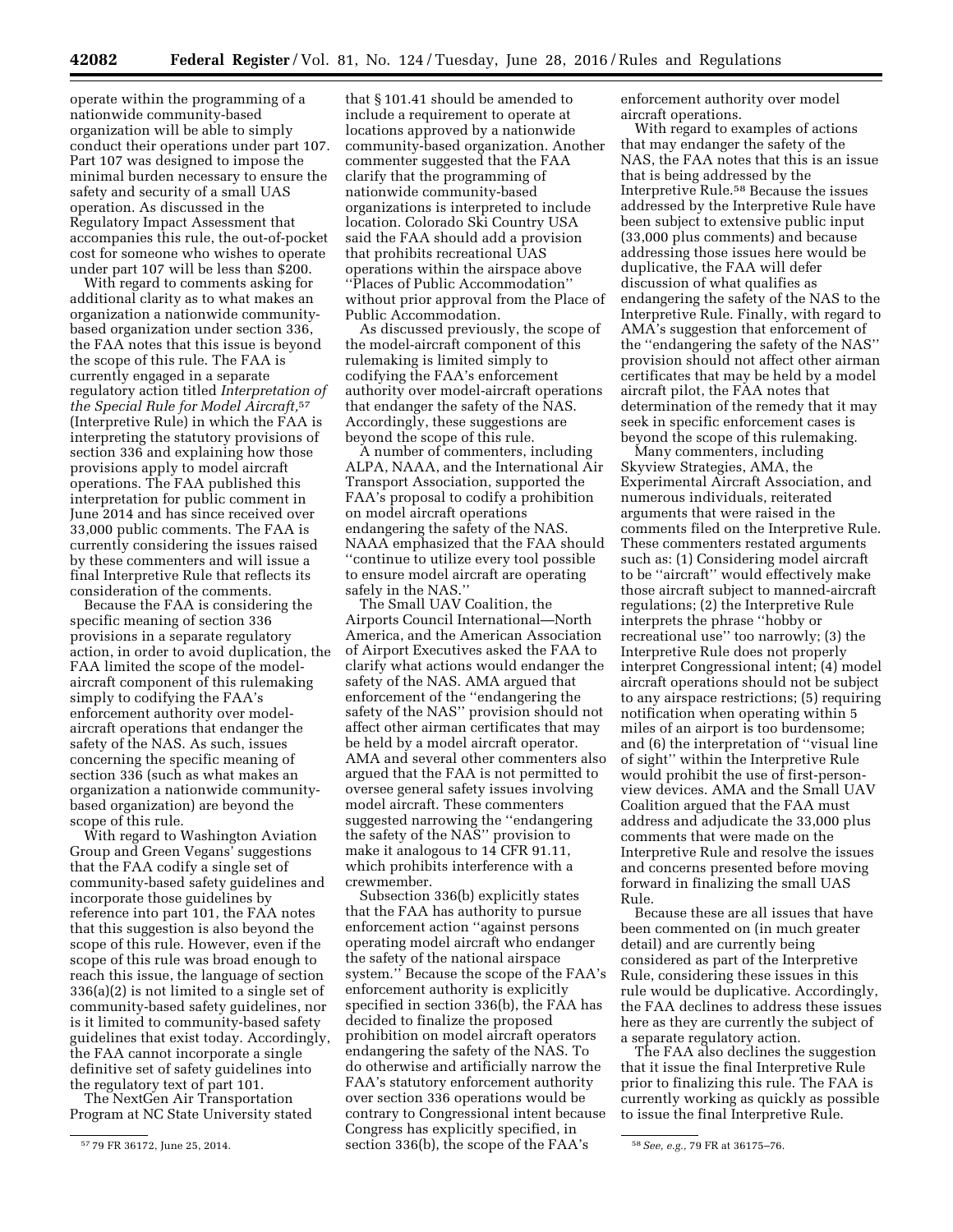Because the model-aircraft component of this rulemaking simply codifies the FAA's statutory authority over section 336 operations and because delaying this rulemaking would prejudice nonmodel small UAS operations, the FAA declines to withhold this rule until

issuance of the final Interpretive Rule. AMA and Horizon Hobby asked the FAA to add regulatory text that would exempt model aircraft operations and aircraft being developed as model aircraft from the regulatory provisions of parts 21, 43, 45, 47, 61, and 91. These commenters also noted the revision that the NPRM proposed to make in § 91.1(e) and expressed concern that this revision may make model aircraft subject to the provisions of part 91. Skyview Strategies asked the FAA to rewrite the guidance that it recently issued to law enforcement agencies concerning model aircraft that may be operated unsafely.

As discussed previously, the proposed rule was limited simply to codifying the FAA's statutory enforcement authority over model aircraft operations. Because the FAA did not propose making any changes to its existing regulations with regard to section 336 operations, those changes are beyond the scope of this rulemaking. Similarly, the FAA did not propose to make any changes to its existing enforcement guidance as part of this rulemaking, and those changes are also beyond the scope of this rule.

With regard to the revision that the NPRM proposed in § 91.1(e), this revision does not expand the scope of part 91. Specifically, the NPRM proposed to move the regulatory text concerning existing exceptions to part 91 applicability for moored balloons, kites, unmanned rockets, and unmanned free balloons into a newly created subsection (§ 91.1(e)). The NPRM then proposed to add an extra exception (also in § 91.1(e)) to part 91 applicability for small UAS operations governed by part 107, because the purpose of this rulemaking is, in part, for the regulations of part 107 to replace the regulations of part 91 as the governing regulations for small UAS operations. Because this additional exception for part 107 operations is the only substantive change that the NPRM proposed to the applicability of part 91, finalizing this exception would not expand the scope of part 91. Accordingly, this rule will finalize § 91.1(e) as proposed in the NPRM.

Two commenters disagreed with one aspect of the proposed definition of model aircraft, namely that the aircraft must be capable of sustained flight in the atmosphere. These commenters argued that the proposed requirement

was more burdensome than requirements imposed on some manned aircraft operations. However, section 336(c)(1) specifically defines a ''model aircraft'' in pertinent part as an aircraft that is ''capable of sustained flight in the atmosphere.'' Because the definition of ''model aircraft'' is specified in statute, this rule will finalize the statutory definition in the regulatory text of part 101.

The Aircraft Owners and Pilots Association (AOPA) and The Permanent Editorial Board of the Aviators Model Code of Conduct Initiative suggested that the FAA take additional steps to issue clear and definitive guidance for recreational operators and to encourage manufacturers to include information on this FAA guidance in their packaging materials. AOPA further stated that the FAA should work with AOPA and remote control aircraft groups ''to conduct education outreach, and publish guidance to help pilots file timely reports of reckless UAS operations.''

The FAA agrees with AOPA and The Permanent Editorial Board of the Aviators Model Code of Conduct Initiative that guidance and education would greatly assist model aircraft operators. To that end, the FAA has partnered with AMA, AUVSI, AOPA and the Small UAV Coalition on an education campaign titled ''Know Before You Fly,'' which is designed to educate prospective users about the safe and responsible operation of model aircraft.59 As pointed out by the commenters, education and outreach efforts will enhance the safety of the model aircraft community and, just like it did with the ''Know Before You Fly'' campaign, the FAA will consider partnering with interested stakeholders in future education and outreach efforts.

The FAA is also currently taking the steps suggested by AOPA and The Permanent Editorial Board of the Aviators Model Code of Conduct Initiative to issue clear and definitive guidance for recreational operators. Specifically, the FAA is working on drafting and issuing a final Interpretive Rule that addresses the issues raised by commenters. The agency has also issued an updated AC 91–57A, which is the main advisory circular for model aircraft operations.

5. Moored Balloons, Kites, Amateur Rockets, and Unmanned Free Balloons

Moored balloons, kites, amateur rockets, and unmanned free balloons are currently regulated by the provisions of 14 CFR part 101. Because they are

already incorporated into the NAS through part 101, the NPRM proposed to exclude them from the provisions of part 107. The FAA did not receive any comments objecting to this aspect of the NPRM and, as such, this rule will, as proposed, exclude part 101 operations from the applicability of part 107.

The FAA did, however, receive several comments asking for clarification as to which types of operation are subject to part 101. The NextGen Air Transportation Program at NC State University and three individuals asked whether tethered powered unmanned aircraft meet the definition of unmanned free balloons and kites, which are subject to part 101.

FAA regulations define a balloon as ''a lighter-than-air aircraft that is not engine driven, and that sustains flight through the use of either gas buoyancy or an airborne heater.'' 60 A kite is defined as ''a framework, covered with paper, cloth, metal, or other material, intended to be flown at the end of a rope or cable, and having as its only support the force of the wind moving past its surfaces."<sup>61</sup> Based on these definitions, a small unmanned aircraft that uses powered systems for actions such as propulsion or steering is not a balloon or kite subject to part 101.62

A commenter asked whether unmanned moored airships and blimps are subject to part 101. In response, the FAA notes that an airship is defined as ''an engine-driven lighter-than-air aircraft that can be steered.'' 63 Conversely, as discussed previously, the definition of ''balloon'' excludes aircraft that are engine-driven. Because an airship is not a balloon or kite, a moored unmanned airship is not encompassed by part 101. With regard to blimps, an engine-driven blimp would be considered an airship, which is not subject to part 101.

6. Current Treatment of UAS and Grandfathering of Section 333 Exemption Holders

The FAA currently accommodates non-recreational small UAS use through various mechanisms, such as special airworthiness certificates, exemptions, and COAs. However, the FAA recognizes that many holders of

63 14 CFR 1.1 (definition of ''airship'').

<sup>59</sup>*<http://knowbeforeyoufly.org/>*.

 $^{60}$  14 CFR 1.1 (definition of ''balloon''). <sup>61</sup> *Id.* (definition of "kite").

<sup>62</sup>Additional information can be found in FAA Order 7210.3, Chapter 18, Section 5, Moored Balloons, Kites, Unmanned Rockets, and Unmanned Free Balloons/Objects, *[http://](http://www.faa.gov/documentLibrary/media/Order/7210.3Z.pdf) [www.faa.gov/documentLibrary/media/Order/](http://www.faa.gov/documentLibrary/media/Order/7210.3Z.pdf) [7210.3Z.pdf](http://www.faa.gov/documentLibrary/media/Order/7210.3Z.pdf)*; and FAA Order 7110.65, Chapter 9, Section 6, Unmanned Free Balloons, *[http://](http://www.faa.gov/documentLibrary/media/Order/ATC.pdf) [www.faa.gov/documentLibrary/media/Order/](http://www.faa.gov/documentLibrary/media/Order/ATC.pdf) [ATC.pdf](http://www.faa.gov/documentLibrary/media/Order/ATC.pdf)*.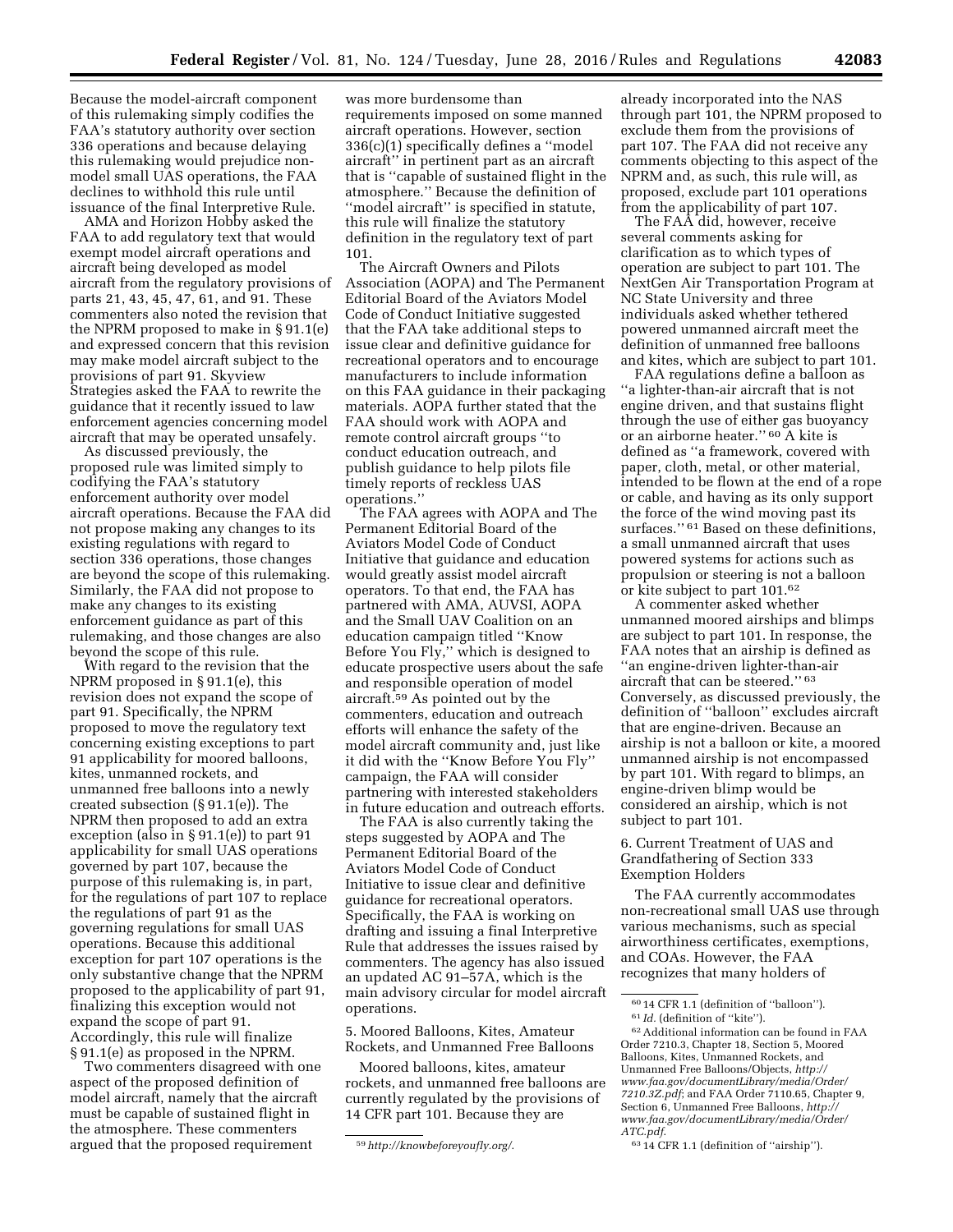exemptions issued under section 333 of Public Law 112–95 (section 333 exemptions) may wish to take advantage of part 107 when it goes into effect. On the other hand, some section 333 exemption holders may prefer to continue operating under the terms and conditions of their exemptions. Therefore, the FAA will allow any section 333 exemption holder to either continue operating under the terms and conditions of the exemption until its expiration, or conduct operations under part 107 as long as the operation falls under part 107.

Approximately 40 commenters criticized the framework currently regulating small UAS operations as slow, cumbersome, and inefficient. These commenters expressed concern that the current framework is having an adverse effect on UAS development in the United States.

The FAA anticipates that this rulemaking will alleviate many of the concerns commenters raised with the existing UAS framework. Under this rule, many operations that would previously require exemptions and COAs will now fall under the purview of part 107, which generally does not require an exemption or a COA prior to operation.

Some commenters, including the American Petroleum Institute and the Consumer Electronics Association (CEA), encouraged the FAA to acknowledge that existing permitted commercial uses of small UAS are unaffected by the rule. The American Petroleum Institute stated that such acknowledgement is necessary to avoid unintended consequences and preserve the expectation and business interests of current authorization holders.

CEA stated that the FAA should either grandfather-in existing exemptions or afford existing exemptions a 3-year transition period in recognition of the hard work and expense each exemption represents. The commenter further recommended that, if the FAA chose a 3-year transition period, and if no renewal was sought, then the exemption would terminate 3 years after the new rules became effective. However, if a petitioner sought renewal of the exemption, the commenter recommended that the exemption remain valid until final action by the FAA on the renewal application. CEA noted that, to the extent that the new rules are more permissive than existing exemptions, operators should be permitted to rescind their exemption and operate under the new rules.

The FAA clarifies that current section 333 exemptions that apply to small UAS are excluded from part 107. The FAA

has already considered each of these individual operations when it considered their section 333 exemption requests and concluded that these operations do not pose a safety or national security risk.

The FAA recognizes, however, that there may be certain instances where part 107 is less restrictive than a section 333 exemption. Therefore, under this rule, a section 333 exemption holder may choose to operate in accordance with part 107 instead of operating under the section 333 exemption. This approach will provide section 333 exemption holders time to obtain a remote pilot certificate and transition to part 107. Operations that would not otherwise fall under part 107 may not take advantage of this option. For example, an operation with a section 333 exemption that does not fall under part 107, such as an operation of a UAS weighing more than 55 pounds, would not have the option of operating in accordance with part 107 rather than with its section 333 exemption.

Additionally, when section 333 exemptions come up for renewal, the FAA will consider whether renewal is necessary for those exemptions whose operations are within the operational scope of part 107, which also includes those operations that qualify for a waiver under part 107. The purpose of part 107 is to continue the FAA's process of integrating UAS into the NAS. If a section 333 exemption is within the operational scope of part 107, there may be no need for the agency to renew an exemption under section 333. Because the FAA's renewal considerations will be tied to the outstanding section 333 exemptions' expiration dates, a 3-year transition period is not necessary. This will not affect those section 333 exemptions that are outside of the operational scope of part 107 or where a part 107 waiver would not be considered.

Future exemptions may be issued to provisions of part 107 that do not allow for a waiver. These exemptions may also be issued pursuant to section 333. Small UAS remote pilots holding an exemption for a provision contained in part 107 will not be excluded from the other part 107 requirements if the exemption specifies that part 107 provisions that are not waived or exempted still apply.

A commenter asked whether there will be a grace period for individuals already operating small UAS to comply with the requirements of part 107, or whether those individuals will be required to stop operating until they can complete those requirements.

As stated above, a person currently operating under a section 333 exemption will not need to immediately comply with part 107. Additionally, a person currently operating on the basis of a part 61 pilot certificate other than student pilot would, as discussed below, be eligible to obtain a temporary remote pilot certificate upon satisfying the prerequisites specified in this rule. The temporary remote pilot certificate will authorize its holder to operate under part 107.

#### *D. Definitions*

The NPRM proposed to define several terms in part 107 including: (1) Control station; (2) corrective lenses; (3) unmanned aircraft; (4) small unmanned aircraft; and (5) small unmanned aircraft system (small UAS).64

#### 1. Control Station

The NPRM proposed to define a control station as ''an interface used by the operator to control the flight path of the small unmanned aircraft.'' The NPRM explained that, unlike a manned aircraft, the interface that is used to control the flight path of a small unmanned aircraft remains outside of the aircraft. The proposed definition was intended to clarify the interface that is considered part of a small UAS under part 107.

NAAA and another commenter agreed with the proposed definition. Transport Canada asked the FAA to consider refining this definition by adding a definition of ''control link'' to distinguish between command and control functions and communication functions. One commenter asserted that the proposed definition does not encompass instances in which a small UAS's flight path is preprogrammed via waypoints, and the interface used by the remote pilot is intended simply to commence execution of the program.

The link between the ground control station and the small unmanned aircraft is commonly referred to as the ''command and control link'' or ''C2.'' When a communication link between the remote pilot and another person, such as a visual observer or an air traffic controller, is added to C2, it is referred to as ''command, control and communications" or "C3." C2 is an inherent requirement for safe operations, even if the small unmanned aircraft flight is completely autonomous (*i.e.,* preprogrammed flight operations without further input from the remote pilot) because the remote pilot must be

<sup>64</sup>The FAA also proposed to create two new crewmember positions: (1) Operator; and (2) visual observer. Those positions are discussed in sections III.E.1 and III.E.2.b of this preamble.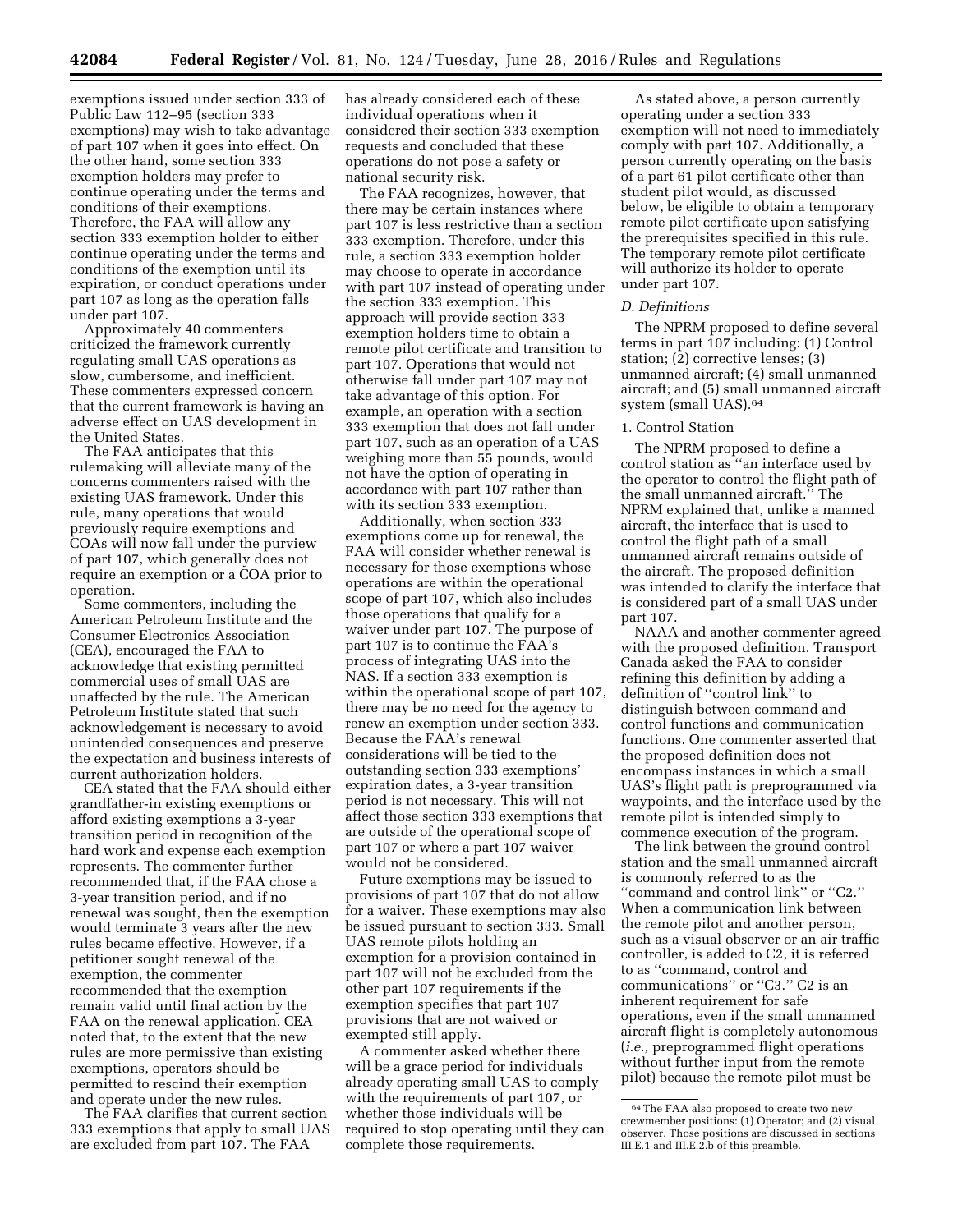able to take direct command of the flight rule will finalize that definition as in order to exercise his/her responsibility for collision avoidance, yielding right of way to other aircraft, etc. C3, on the other hand, is only needed if the remote pilot is using the ground control station to communicate with another person directly involved in the operation, such as a visual observer. Because this rule does not require multiperson operations, the definition of a ground control station will not include the requirement for a communications link.

Furthermore, as technology advances, the concept and use of C2 and C3 could change significantly. Omitting a rigid regulatory definition of these terms in this rule will allow them to evolve as technology changes.

#### 2. Corrective Lenses

In connection with the visual-line-ofsight requirements in the NPRM, the FAA proposed to define the term ''corrective lenses'' as ''spectacles or contact lenses.'' The FAA explained that, unlike other vision-enhancing devices, spectacles and contact lenses do not restrict a user's peripheral vision, and thus could be used to satisfy the visual-line-of-sight requirements proposed in the NPRM. The FAA did not receive any adverse comments on this proposed definition, and thus finalizes the proposed definition of ''corrective lenses'' in this rule without change.

#### 3. Unmanned Aircraft

The NPRM proposed to define ''unmanned aircraft'' as ''an aircraft operated without the possibility of direct human intervention from within or on the aircraft.'' This proposed definition would codify the statutory definition of ''unmanned aircraft'' specified in Public Law 112–95, section 331(8).

MAPPS stated that the definition of ''unmanned aircraft'' needs to be clarified because the current definition leaves open the possibility that paper airplanes, model airplanes, model rockets, and toys could be considered unmanned aircraft. The Permanent Editorial Board of the Aviators Model Code of Conduct Initiative stated that this definition and the definition of small unmanned aircraft may permit infant passengers and asked the FAA to amend the definition to categorically prohibit the carriage of passengers on an unmanned aircraft.

The definition of unmanned aircraft as ''an aircraft operated without the possibility of direct human intervention from within or on the aircraft'' is a statutory definition and, as such, this

proposed. In response to MAPPS' comment, as discussed in section III.C.5 of this preamble, part 107 will not apply to operations governed by part 101. Those operations include model aircraft, moored balloons, kites, amateur rockets, and unmanned free balloons. With regard to carriage of infants on small unmanned aircraft, this concern is addressed by other provisions in this rule that prohibit careless or reckless operations that endanger the life of another person.

#### 4. Small Unmanned Aircraft

The NPRM proposed to define ''small unmanned aircraft'' as ''an unmanned aircraft weighing less than 55 pounds including everything that is on board the aircraft.'' The NPRM noted that Public Law 112–95, section 331(6) defines a small unmanned aircraft as ''an unmanned aircraft weighing less than 55 pounds.'' However, the NPRM pointed out that this statutory definition does not specify whether the 55-pound weight limit refers to the total weight of the aircraft at the time of takeoff (which would encompass the weight of the aircraft and any payload on board) or simply the weight of an empty aircraft. The NPRM proposed to define small unmanned aircraft using total takeoff weight because: (1) Heavier aircraft generally pose greater amounts of public risk in the event of an accident, because they can do more damage to people and property on the ground; and (2) this approach would be similar to the approach that the FAA has taken with other aircraft, such as large aircraft, light-sport aircraft, and small aircraft.

Commenters including AOPA, ALPA, and the Helicopter Association International, supported the proposed definition. The New England Chapter of the Association of Unmanned Vehicles International and Devens IOP, commenting jointly, pointed out that there are commercial applications being developed that will need to exceed 55 pounds. Event 38 Unmanned Systems stated that rather than segregate small unmanned aircraft by total weight, the FAA should use a ''kinetic energy split'' that combines weight and speed.

Several commenters asked that the 55 pound weight limit be lowered. Event 38 Unmanned Systems recommended an initial weight restriction of 10 pounds, with adjustments based on subsequent research. Prioria Robotics, Inc. stated that the weight limitation for small unmanned aircraft should be less than 25 pounds, and that the definition should include a requirement that the aircraft be ''hand-launchable.'' Another

commenter asked for the weight limit to be reduced to 33 pounds.

Green Vegans stated that FAA must provide test data on the collision impact of a 55-pound UAS, traveling at various speeds, on both humans and birds. The advocacy group argued that the public cannot make informed comments on the proposed weight limitation without such data. The advocacy group also noted that such data would be provided by a National Environmental Policy Act (NEPA) Environmental Impact Statement, which the group stated the FAA must do. Crew Systems similarly opposed the maximum weight limitation, arguing that FAA provided no justification for it. The company asserted that a 55-pound UAS is large enough to be hazardous when operated in an urban environment, even if care is taken. Although it did not expressly object to the weight limitation, the United States Ultralight Association also expressed concern about the significant damage that a 50-plus-pound unmanned aircraft could do to light, open-cockpit aircraft.

Other commenters asked the FAA to increase the 55-pound weight limit. Consumers Energy Company objected to the definition's proposed weight limitation as too light, arguing that a 55 pound weight restriction will negatively impact small UAS flight times and the usage of alternative fuel sources. Consumers Energy urged the FAA to consider fuel loads and to increase the weight restriction to 120 pounds. The commenter also suggested that, if the FAA has concerns about safety, it could create subcategories under which maximum weight restriction is imposed on the fuel load, rather than adopt a blanket weight restriction. Several commenters also suggested higher weight limits, including: 80 pounds; a range of 30–100 pounds; and 150 pounds. Another commenter called the weight restriction ''arbitrary,'' and noted that other States have defined small UAS to include unmanned aircraft weighing up to 150 kilograms.

One commenter suggested that the FAA amend the definition of small unmanned aircraft to include aircraft weighing exactly 55 pounds. Another commenter stated that the definition of ''small unmanned aircraft'' must be clarified to account for different types of UAS (*e.g.,* fixed-wing, rotor-wing, small, medium, large).

The definition of ''small unmanned aircraft'' is a statutory definition. Specifically, Public Law 112–95, section 331(6) defines a small unmanned aircraft as ''an unmanned aircraft weighing less than 55 pounds.'' Accordingly, this rule will retain the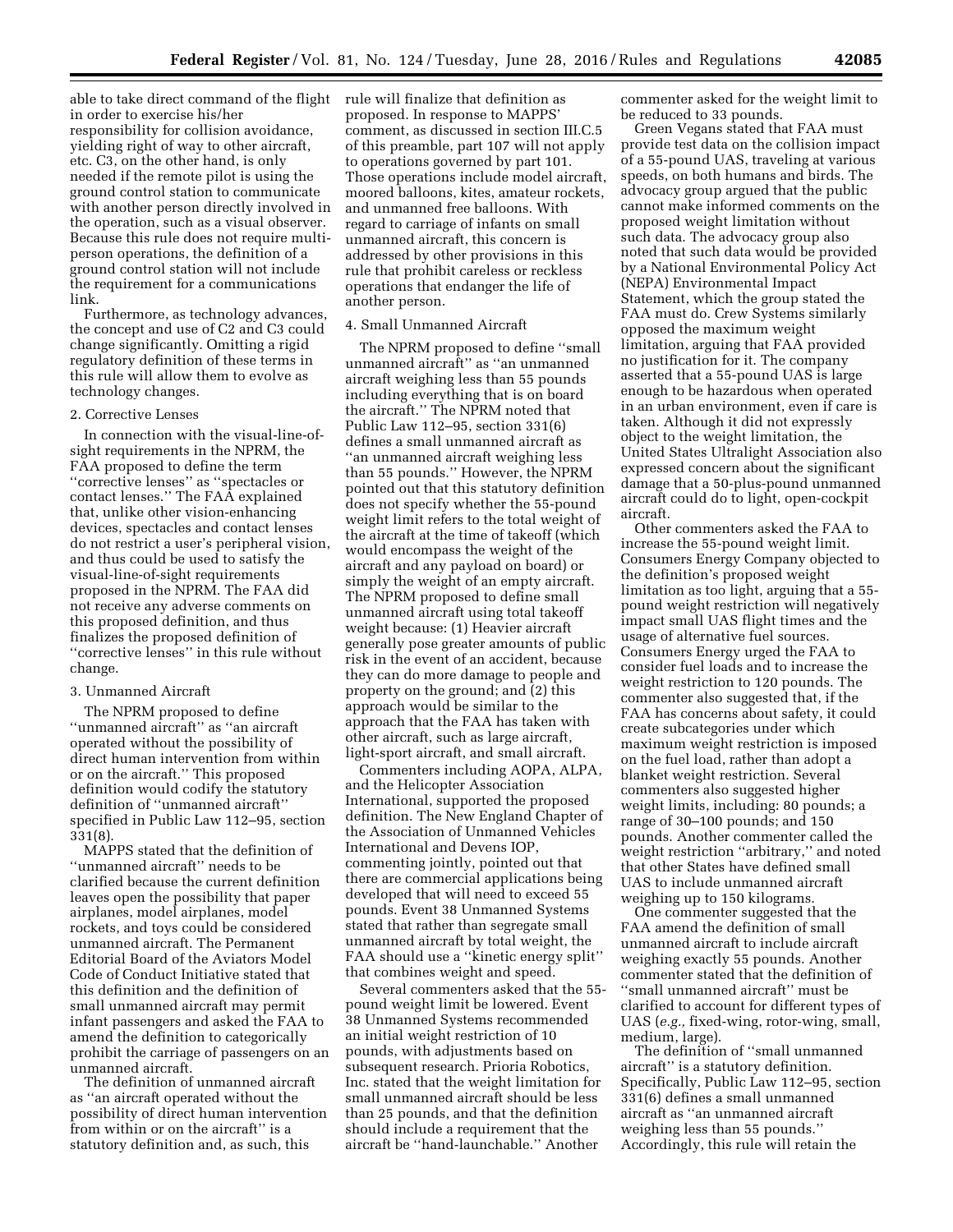statutory definition, which includes 55 pounds as the weight limit for a small unmanned aircraft. However, the FAA emphasizes that, as discussed in section III.A of this preamble, this rule is merely one step of UAS integration into the NAS. As such, the FAA anticipates that future rulemakings will integrate larger UAS into the NAS and thus enable additional commercial opportunities.

Several commenters discussed the ambiguity in the statutory definition with regard to how the 55-pound weight limit should be calculated. The Small UAV Coalition and Federal Airways & Airspace supported the inclusion of payload in the weight calculation. Conversely, DJI, the Associated General Contractors of America, and another commenter questioned whether the 55 pound weight limitation should include payload that is carried by the small unmanned aircraft. DJI argued that the FAA does not consider the weight of payload in its regulations governing the operation of ultralights. Kapture Digital Media stated that the 55-pound weight limit should not include the weight of the battery.

As noted in the NPRM, the FAA uses total takeoff weight for multiple different types of aircraft, including large aircraft, light-sport aircraft, and small aircraft.65 One of the reasons that the FAA uses total takeoff weight in all of these regulations is because in the event of a crash, a heavier aircraft can do more damage to people and property on the ground than a lighter aircraft. In evaluating this type of risk for a small UAS, it is the total mass of the small unmanned aircraft that is important; the manner in which that mass is achieved is irrelevant. In other words, a 50-pound unmanned aircraft carrying 30 pounds of payload does not pose a smaller risk than an 80-pound unmanned aircraft that is not carrying any payload. As such, this rule will retain the proposed inclusion of everything onboard the aircraft in the 55-pound weight limit of a small unmanned aircraft.

The General Aviation Manufacturers Association (GAMA) pointed out that, although the FAA typically points to maximum takeoff weight when identifying an aircraft's weight and associated mass, the proposed definition of small unmanned aircraft does not include the term ''takeoff.'' As such, GAMA recommended that the FAA modify the definition to reference the point of takeoff as follows: ''Small unmanned aircraft means an unmanned aircraft weighing less than 55 pounds

including everything that is on board the aircraft on takeoff.'' Another commenter stated that the choice of ''on board'' in the definition of ''small unmanned aircraft'' will create confusion, because these aircraft routinely have ''attached'' external payloads because there is little room for internal ''on board'' payloads.

The FAA agrees with these comments and has modified the proposed definition to refer to the total aircraft weight at takeoff and to include possible external attachments to the aircraft in the calculation of small unmanned aircraft weight.

5. Small Unmanned Aircraft System (Small UAS)

Finally, the NPRM proposed a definition of ''small unmanned aircraft system'' as ''a small unmanned aircraft and its associated elements (including communication links and the components that control the small unmanned aircraft) that are required for the safe and efficient operation of the small unmanned aircraft in the national airspace system.'' The NPRM explained that this proposed definition would be similar to the statutory definition of UAS specified in Public Law 112–95, section 331(9), except that it does not include a ''pilot in command'' reference that appears in the statute. The FAA did not include the ''pilot in command'' reference in the proposed definition of small UAS because that position did not exist under the NPRM. Even though the FAA is creating a remote pilot in command position in this final rule, the FAA considers adding a reference to that position in the small UAS definition as unnecessary.

AirShip Technologies Group, Inc. (AirShip Technologies) supported the proposed definition. Conversely, Transport Canada asked the FAA to consider whether it would be better to use the ICAO terminology of remotely piloted aircraft system (RPAS) instead of small UAS. Foxtrot Consulting, LLC stated that the inclusion of the phrase ''associated elements (including communications links and the components that control the small unmanned aircraft)'' in the definition of small UAS creates a "regulatory nightmare,'' because it means cellular network providers and their infrastructure are considered part of a small UAS. The commenter pointed out that small UAS can be controlled via Wi-Fi and cellular networks, which opens enormous capabilities to small UAS operations. The commenter went on, however, to question whether, as a result of the proposed definition, a cellular provider is liable if a UAS being

controlled through their network causes damage to property, serious injury, or death.

The proposed definition of small UAS is derived from the statutory definition of ''unmanned aircraft system'' in Public Law 112–95, § 331(9). As such, this final rule will codify the proposed definition. Because Congress has selected the term ''unmanned aircraft system'' to describe this type of a system, the FAA may not use a different term, such as RPAS, in this rule.

With regard to cellular providers, the requirements of this rule apply only to the remote pilot, the owner of the small UAS, and people who may be involved in the operation of the small UAS. As such, a cellular provider whose involvement in the small UAS operation is limited to a remote pilot simply using the provider's infrastructure would not be in violation of part 107 if something were to go wrong. The FAA does not opine on liability issues that are beyond the scope of this rule, such as whether the provider may be liable to the remote pilot or third parties under tort or contract law.

The NextGen Air Transportation Program at NC State University and another commenter recommended specifically stating that tethered powered small UAS are considered small UAS under proposed part 107. In response to these comments, the FAA notes that the definition of small UAS in this rule includes tethered powered small UAS.

#### 6. Other Definitions

One commenter asked the FAA to define the term ''aerial photography'' in the regulatory text. However, with the exception of operations involving the transportation of property, part 107 does not contain any requirements specific to the use to which a small UAS is put. For example, a small UAS used for aerial photography will be subject to the same operating restrictions as a small UAS used for bridge inspection, precision agriculture, or utility inspection. Because this rule does not contain any requirements specific to aerial photography, no definition of the term is necessary.

#### *E. Operating Rules*

As discussed earlier in this preamble (section III.A), instead of a single omnibus rulemaking that applies to all small UAS operations, the FAA has decided to proceed incrementally and issue a rule governing small UAS operations that pose the least amount of risk. Subpart B of part 107 will specify the operating constraints of these operations. The FAA emphasizes that it

<sup>65</sup>*See* 14 CFR 1.1 (referring to ''takeoff weight'' for large, light-sport, and small aircraft in the definitions for those aircraft).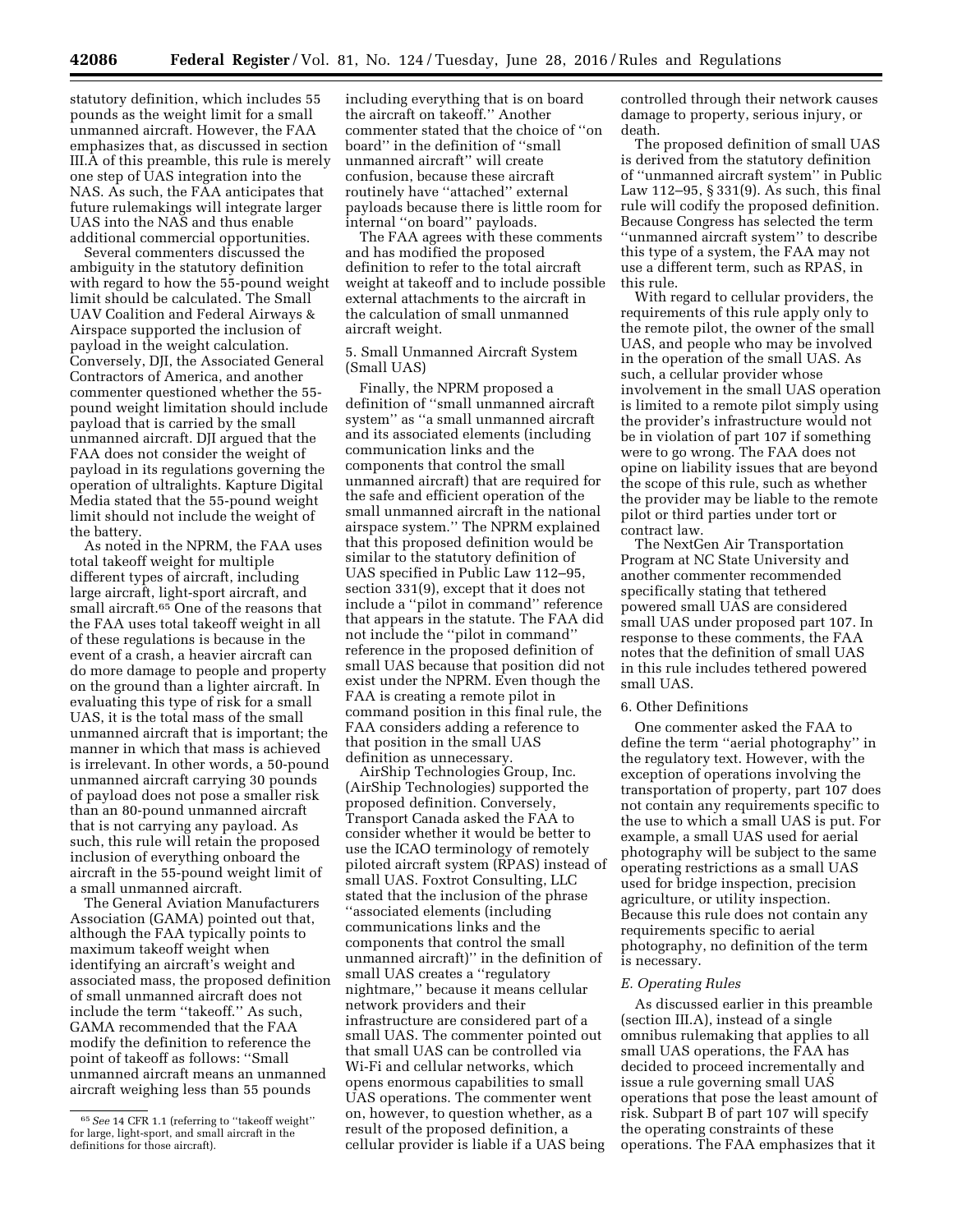intends to conduct future rulemaking(s) to incorporate into the NAS small UAS operations that pose a greater level of risk than the operations that will be permitted by this rule.

#### 1. Remote Pilot in Command

The NPRM proposed to create a new crewmember position (called ''operator'') for small UAS operations conducted under part 107. The proposed rule would define an operator as a person who manipulates the flight controls of a small UAS. The NPRM also proposed prohibiting a person from serving as an operator if he or she does not have an unmanned aircraft operator certificate with a small UAS rating, which would be a new airman certificate created by the proposed rule. Finally, the NPRM invited comments as to whether this rule should create a pilot in command (PIC) position and whether the PIC should be given the power to deviate from FAA regulations in response to an in-flight emergency.

For the reasons discussed below, this rule will remove the proposed crewmember position of ''operator'' and will instead create a new position of ''remote pilot in command.'' The remote pilot in command will have the final authority and responsibility for the operation and safety of a small UAS operation conducted under part 107. Additionally, the remote pilot in command will be required to obtain a remote pilot certificate with a small UAS rating. However, an uncertificated person will be permitted to manipulate the flight controls of a small UAS as long as he or she is directly supervised by a remote pilot in command and the remote pilot in command has the ability to immediately take direct control of the small unmanned aircraft. Finally, in case of an in-flight emergency, the remote pilot in command will be permitted to deviate from any rule of part 107 to the extent necessary to meet that emergency. A remote pilot in command who exercises this emergency power to deviate from the rules of part 107 will be required, upon FAA request, to send a written report to the FAA explaining the deviation.

#### a. Terminology

The NPRM proposed to create a new crewmember position called ''operator,'' which would be defined as a person who manipulates the flight controls of a small UAS. The NPRM also proposed to create a new airman certificate for the operator, which would be called an ''unmanned aircraft operator certificate with a small UAS rating.'' The NPRM noted, however, that the term ''operator'' is already used in mannedaircraft operations, and invited comments as to whether this term would cause confusion if used in part 107.

Several commenters noted that using the term ''operator'' in part 107 could result in confusion. NTSB, ALPA, and TTD pointed out that ''operator'' is currently used to refer to a business entity and that use of that term to refer to a small UAS pilot would be inconsistent with existing usage. Transport Canada and several other commenters stated that ICAO defines the person manipulating the flight controls of a small UAS as a ''remote pilot'' and asked the FAA to use this terminology in order to harmonize with ICAO. Transport Canada also noted that: (1) Canada uses the same terminology as ICAO; and (2) calling an airman certificate issued under part 107 an ''operator certificate'' may lead to confusion with FAA regulations in part 119, which allow a business entity to obtain an operating certificate to transport people and property. ALPA and TTD suggested that the person manipulating the controls of the small UAS should be referred to as a pilot, asserting that this would be consistent with how the word pilot has traditionally been used.

As pointed out by the commenters, FAA regulations currently use the term ''commercial operator'' to refer to a person, other than an air carrier, who engages in the transportation of persons or property for compensation or hire.<sup>66</sup> Commercial operators are issued an ''operating certificate'' under 14 CFR part 119.67 Because other FAA regulations already use the term ''operator'' to refer to someone other than a small UAS pilot under part 107, the FAA agrees with commenters that use of the term ''operator'' in this rule could be confusing.

In considering alternative terminology to replace the term ''operator,'' the FAA noted that ICAO 68 and the United Kingdom 69 both use the term ''remote pilot'' to refer to the person manipulating the flight controls of a small UAS. Additionally, as pointed out by Transport Canada, Canada also uses the term ''remote pilot.'' Accordingly, this rule will use the term ''remote pilot'' instead of ''operator'' in order to harmonize with international terminology. Consequently, the FAA has changed the name of the airman

68 ICAO Manual on Remotely Piloted Aircraft (draft) Chapter 7 Personnel Competence. 69Unmanned Aircraft System Operations in UK Airspace—Guidance CAP 722. <sup>1</sup> 70 See 14 CFR 91.3.

certificate issued under part 107 to a ''remote pilot certificate with a small UAS rating.''

In addition, as discussed below, this rule will create a new crewmember position of ''remote pilot in command.'' The remote pilot in command will be a certificated airman and will have the final authority and responsibility for the operation and safety of a small UAS operation. Because the FAA anticipates that the remote pilot in command will often also be the person manipulating the flight controls of a small UAS, there is no need to have a separately defined crewmember position for the person manipulating the flight controls. Accordingly, the proposed definition of "operator" has been removed from this rule.

#### b. Remote Pilot in Command

The current regulations of part 91 create a separate PIC crewmember position that has ultimate authority and responsibility for the safety of the operation to: (1) Ensure that a single person on board the aircraft is accountable for the operation; and (2) provide that person with the authority to address issues affecting operational safety.70 The NPRM proposed to forego this type of position in part 107, but invited comments as to whether a separate ''operator in command'' position should be created for small UAS operations.

Commenters including Aerius Flight, NetMoby, Predesa, and NRECA, generally agreed that a separate operator in command designation is not necessary for small UAS operations. NBAA commented that since small UAS operations will largely be excluded from airspace covered by traditional definitions of ''operator'' and ''pilot,'' there is no need to create a separate operator in command position for part 107 operations.

Other commenters requested that the FAA include a separate ''operator in command'' position in the final rule similar to the PIC position used in manned-aircraft operations. The University of North Dakota's John D. Odegard School of Aerospace Sciences pointed out that due to a wide variety of system configurations available for small UAS, it is possible that one or more flight crew members or sensor stations may affect the flight path of the unmanned aircraft. Accordingly, the commenter recommended that the term operator-in-command be added and defined in the rule to reflect the final authority and responsibility for the operation and safety of the flight.

 $^{66}\,14$  CFR 1.1 (definition of ''commercial operator'').

<sup>67</sup>*See* 14 CFR 119.5(b).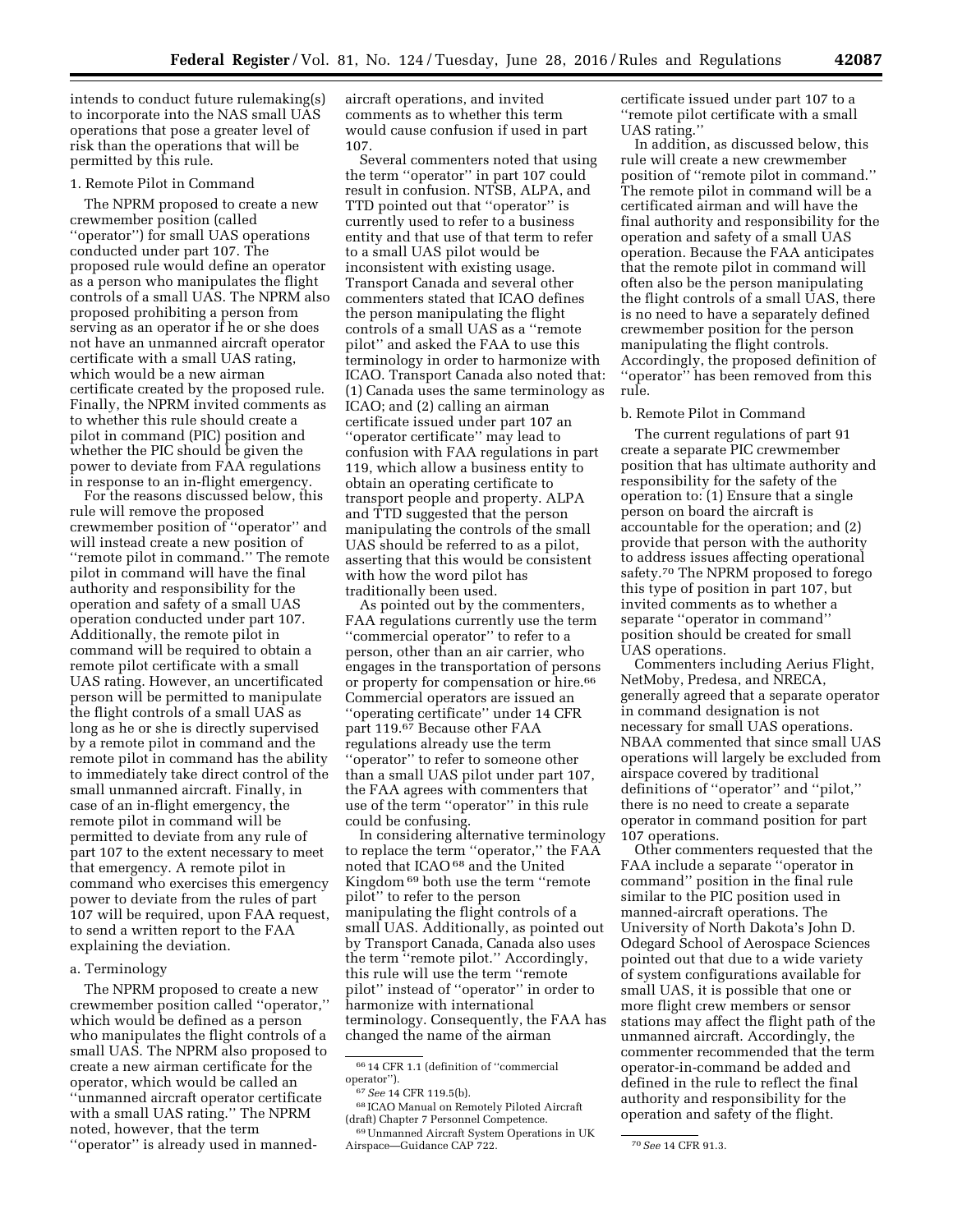ArgenTech Solutions, Inc. also recommended the rule address the title of operator-in-command and specify the requirements for operator hand-off of small UAS. Similarly, the Kansas State University UAS Program recommended clarification of responsibility in regard to operations with multiple operators and noted that creation of an operatorin-command designation would be an appropriate clarification.

As discussed below, this rule will allow small UAS to be operated by more than one person for purposes such as instruction or crew augmentation. As such, the FAA agrees that there needs to be a designated crewmember who is responsible for the safe operation of a small UAS and has final authority over that operation. Thus, this rule will create a new crewmember position of remote pilot in command.

Just as with manned-aircraft PICs, the remote pilot in command: (1) Must be designated as remote pilot in command before or during the flight; and (2) will have the final authority and responsibility for the operation. In light of this change, the FAA has amended the regulatory text of part 107 to transfer the duties that the NPRM proposed to impose on the operator to the remote pilot in command and, where appropriate, to the person manipulating the flight controls of the small UAS. The remote pilot in command will also be generally responsible for ensuring that the small UAS operation complies with all applicable FAA regulations.

Turning to the comments about operator hand-off, a person manipulating the flight controls of a small UAS may be augmented by another person during operation. Specifically, the person manipulating the flight controls may safely transfer the controls to another person during flight as long as the transfer does not violate the operational provisions of part 107 and a remote pilot in command is designated. For example, the flight controls of a small UAS may not be transferred if the process of transferring the controls would cause the unmanned aircraft to enter Class B airspace without ATC permission.

The FAA emphasizes that, as discussed in section III.E.2.a of this preamble, at any point throughout the entire flight of the small unmanned aircraft, the remote pilot in command and the person manipulating the flight controls of the small UAS must both have the ability to see the small unmanned aircraft unaided by any device other than corrective lenses. Therefore, the person manipulating the flight controls must be able to see the small unmanned aircraft at the time of

the handoff sufficiently well to satisfy the visual-line-of-sight requirements of this rule. The FAA also emphasizes that § 107.19(c) requires the remote pilot in command to ensure that the small unmanned aircraft will not pose an undue hazard to other aircraft, people, or property on the ground if positive control is lost. Thus, the remote pilot in command must ensure that the technology and method used for conducting the handoff does not unduly increase the risk associated with a possible loss of positive control.

#### c. Airman Certification Requirement

The NPRM proposed to require that each person manipulating the flight controls of a small UAS obtain a part 107 airman certificate. The FAA's statute requires a person serving as an airman to obtain an airman certificate. Because the person manipulating the flight controls of a small UAS would be an airman under the crewmember framework proposed in the NPRM, that person would statutorily be required to obtain an airman certificate. The NPRM also proposed to create a new airman certificate to be issued for small UAS operations in place of the existing part 61 pilot certificates that focus on manned-aircraft operations.

Many commenters, including Air Tractor, Inc., Ag Info Tech, LLC, and the American Fuel & Petrochemicals Manufacturers, supported the proposal to require the person manipulating the flight controls of a small UAS to obtain a part 107 airman certificate. Commenters generally supported this provision because it was viewed as an economical means to achieve the rule's safety objective. Commenters including Modovolate and the National Association of Broadcasters stated the proposed approach of adding a new category of airmen provides a good balance with the need to verify operator qualifications without unduly burdening the operators.

Several commenters disagreed with the proposed airman certification requirement. Airship Technologies argued that an airman certificate is unnecessary to operate a small UAS and asserted that the proposed regulatory framework is too complex, costly, and burdensome for both the public and the FAA. Airship Technologies suggested that the operator should instead depend upon the product manufacturer's training in the form of classes and documented materials. Another commenter asserted that processing certificate applications will create a backlog for the FAA. Yet another commenter suggested a self-certification procedure in lieu of a required airman

certificate asserting that the proposed certificate would offer little benefit to the operators or the NAS.

Commenters from the educational and academic community, including Princeton University and the Council on Government Relations, suggested that a remote-pilot-in-command position should allow a faculty member acting as a remote pilot in command to oversee student operators utilizing small UAS as part of a course or research activity. Princeton University expressed concern over requiring the person manipulating the flight controls of a small UAS to hold an airman certificate, citing complications in the academic environment. Princeton provided scenarios where students would use a small UAS in projects as part of their academic courses and the challenges involved in obtaining an operator certificate prior to testing their project. To resolve these concerns, Princeton recommended that universities be able to obtain an ''Educational UAS License,'' which would give them the authority to designate an ''Operator-in-Command'' and administer the knowledge test to appropriate faculty and staff.

The FAA agrees with the majority of comments that an airman certificate to operate a small UAS should be required unless directly supervised by a remote pilot in command. This is in fact a statutory requirement, as 49 U.S.C. 44711(a)(2)(A) prohibits a person from serving in any capacity as an airman with respect to a civil aircraft used or intended to be used in air commerce ''without an airman certificate authorizing the airman to serve in the capacity for which the certificate was issued.'' The FAA's statute defines an airman to include an individual ''in command, or as pilot, mechanic, or member of the crew, who navigates aircraft when under way.'' 49 U.S.C. 40102(a)(8)(A). Because the remote pilot in command and the person manipulating the flight controls of a small UAS without supervision are both pilots and members of the crew who navigate the small unmanned aircraft when it is under way, these crewmembers are statutorily required to have an airman certificate. The FAA therefore maintains the requirement that a person manipulating the flight controls of a small UAS without supervision must obtain a remote pilot certificate with a small UAS rating and this rule will also extend this requirement to the remote pilot in command.

However, the FAA acknowledges the educational concerns that have been raised by the academic commenters and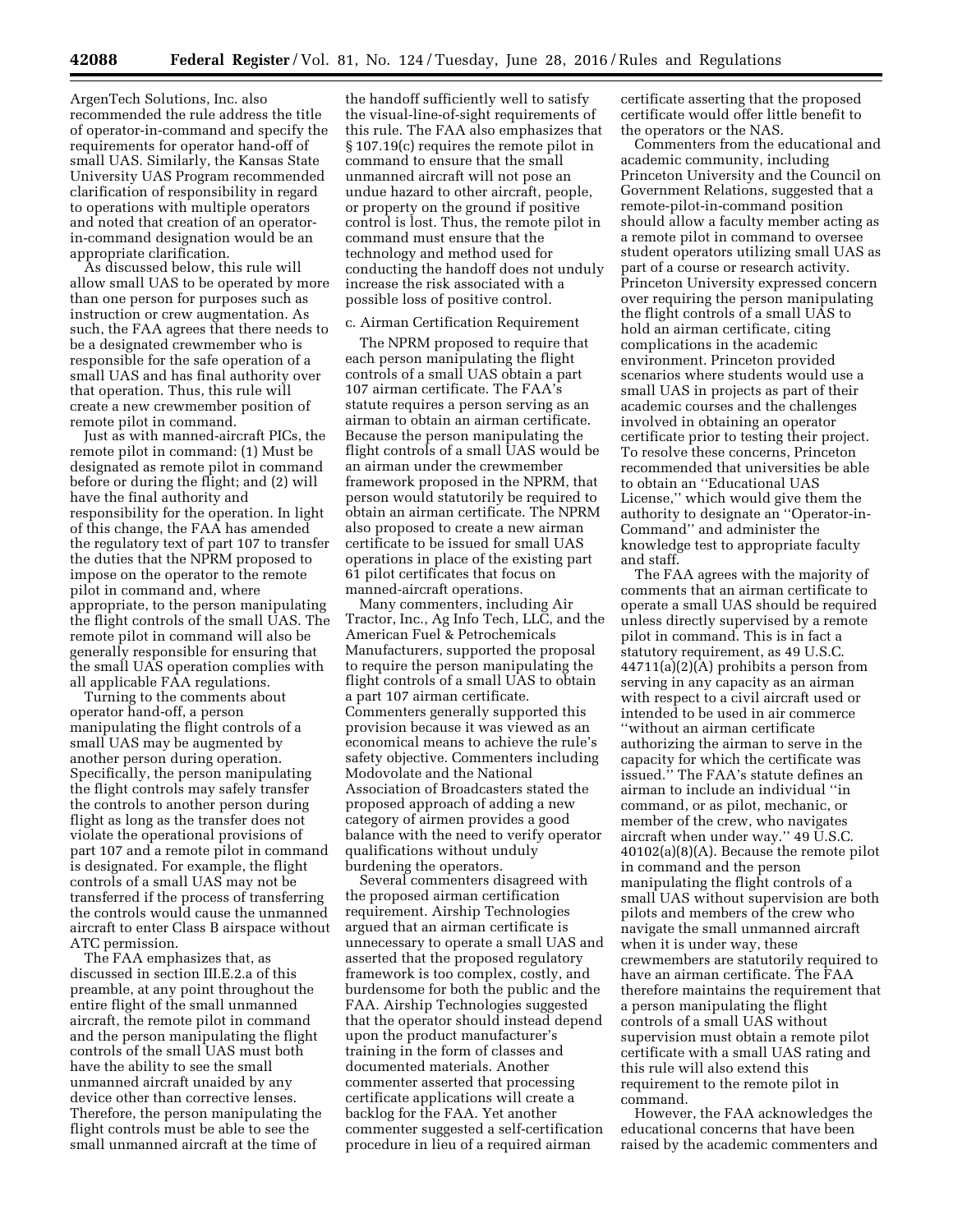notes that in the manned-aircraft context, an uncertificated person can manipulate the flight controls of an aircraft in flight as long as he or she is directly supervised. An individual whose manipulation of the flight controls is closely supervised by a certificated airman is not in command and is not a pilot or member of the crew because his or her presence is not necessary to fly the aircraft. Instead, the certificated airman who is providing the supervision is exercising the judgment that is normally expected of a pilot and that airman could simply fly the aircraft by him or herself instead. Thus, an individual who is directly supervised by a certificated airman is not an ''airman'' within the meaning of section 40102(a)(8)(A) and is therefore not statutorily required to obtain an airman certificate.

To further enable the educational opportunities identified by the commenters, this rule will allow the remote pilot in command (who will be a certificated airman) to supervise another person's manipulation of a small UAS's flight controls. A person who receives this type of supervision from the remote pilot in command will not be required to obtain a remote pilot certificate to manipulate the controls of a small UAS as long as the remote pilot in command possesses the ability to immediately take direct control of the small unmanned aircraft. This ability is necessary to ensure that the remote pilot in command can quickly address any mistakes that are made by an uncertificated person operating the flight controls before those mistakes create a safety hazard.

The ability for the remote pilot in command to immediately take over the flight controls could be achieved by using a number of different methods. For example, the operation could involve a ''buddy box'' type system that uses two control stations: One for the person manipulating the flight controls and one for the remote pilot in command that allows the remote pilot in command to override the other control station and immediately take direct control of the small unmanned aircraft. Another method could involve the remote pilot in command standing close enough to the person manipulating the flight controls so as to be able to physically take over the control station from the other person. A third method could employ the use of an automation system whereby the remote pilot in command could immediately engage that system to put the small unmanned aircraft in a preprogrammed ''safe'' mode (such as in a

hover, in a holding pattern, or ''return home'').

The FAA also emphasizes that, as discussed in section III.E.3.b.ii of this preamble, part 107 will not allow a person to act as a remote pilot in command in the operation of more than one small unmanned aircraft at the same time. In the educational context, this means that a faculty member who is acting as a remote pilot in command could not directly supervise the simultaneous operation of more than one small unmanned aircraft. The faculty member could, however, instruct a class of students in a manner that does not involve the simultaneous operation of multiple small unmanned aircraft. For example, a class of students could operate a single small unmanned aircraft with students passing control of the aircraft to each other under the supervision of a faculty member who is a remote pilot in command. An academic institution could also require a certain number of students to obtain a remote pilot certificate prior to beginning a class involving small UAS use in order to increase the number of people who would be available to act as a remote pilot in command.

Several commenters, including the Utah Governor's Office of Economic Development and Textron Systems, expressed the view that there should be different small UAS certifications for different altitudes, locations, aircraft sizes, and applications.

The FAA recognizes there are differences between the various small UAS operations as articulated by the commenters. However, the key knowledge areas that will be tested on the initial and recurrent knowledge tests will be applicable to all small UAS operations that could be conducted under part 107 regardless of the altitude, location, size, or application of the small UAS. Requiring only a single remote pilot certificate with a small UAS rating will give the remote pilot in command the flexibility to operate various small UAS within the parameters permitted by part 107 without any additional FAA-required training or testing.

Many commenters, including ALPA, NAAA, and TTD, argued that small UAS operators should be required to have a part 61 pilot certificate to operate in the NAS. These commenters remarked that operating in the NAS is a great responsibility, and that all persons operating in the NAS should be aware of these responsibilities.

ALPA, TTD, Schertz Aerial Services, Inc., and many other commenters recommended that the FAA require a part 61 commercial pilot certificate.

TTD stated that the standards put in place must ensure one level of safety for all who operate in the NAS, and if small UAS operators are operating for compensation or hire in shared airspace with manned aircraft, then they too should hold a commercial pilot certificate. Schertz Aerial Services added that small UAS pose a risk of collision or interference with manned aircraft and that UAS operators are not putting their own life at risk when flying. Schertz Aerial Services argued that the FAA should not carve out exceptions to the well-established requirement of commercial airman certificates for commercial operations.

NAAA and several other commenters suggested that, in place of a part 61 commercial pilot certificate, the FAA should require small UAS pilots to hold a part 61 private pilot certificate. NAAA stated that this position is a change from its section 333 exemption comments. After further analysis NAAA determined that requiring a commercial pilot certificate is not necessary and a private pilot certificate with a UAS knowledge and skills test rating would be sufficient to operate a UAS safely. Another commenter asserted that a UAS pilot should be required to have a part 61 student pilot certificate.

Many other commenters, including AIA, AOPA, and the National Association of Realtors, supported having a separate part 107 airman certificate. Commenters including the National Association of Wheat Growers, and the American Fuel & Petrochemicals Association stated that requiring a part 61 pilot certificate would be overly burdensome and pointed out that many of the knowledge areas and skills required for manned aircraft do not apply to the operation of unmanned aircraft.

The FAA agrees with the commenters who pointed out that the skills necessary to obtain a part 61 pilot certificate would not equip the remote pilot in command with all of the aeronautical skills necessary to safely operate a small UAS and would instead impose a significant cost burden without a corresponding safety benefit. Specifically, manned-aircraft training may not prepare a pilot to deal with UAS-specific issues such as how to maintain visual line of sight of the unmanned aircraft or how to respond when signal to the unmanned aircraft is lost.

Required training for a part 61 pilot certificate would, however, impose the burden of training on areas of knowledge that are inapplicable to small UAS operations. For example, unlike a manned-aircraft pilot, a remote pilot in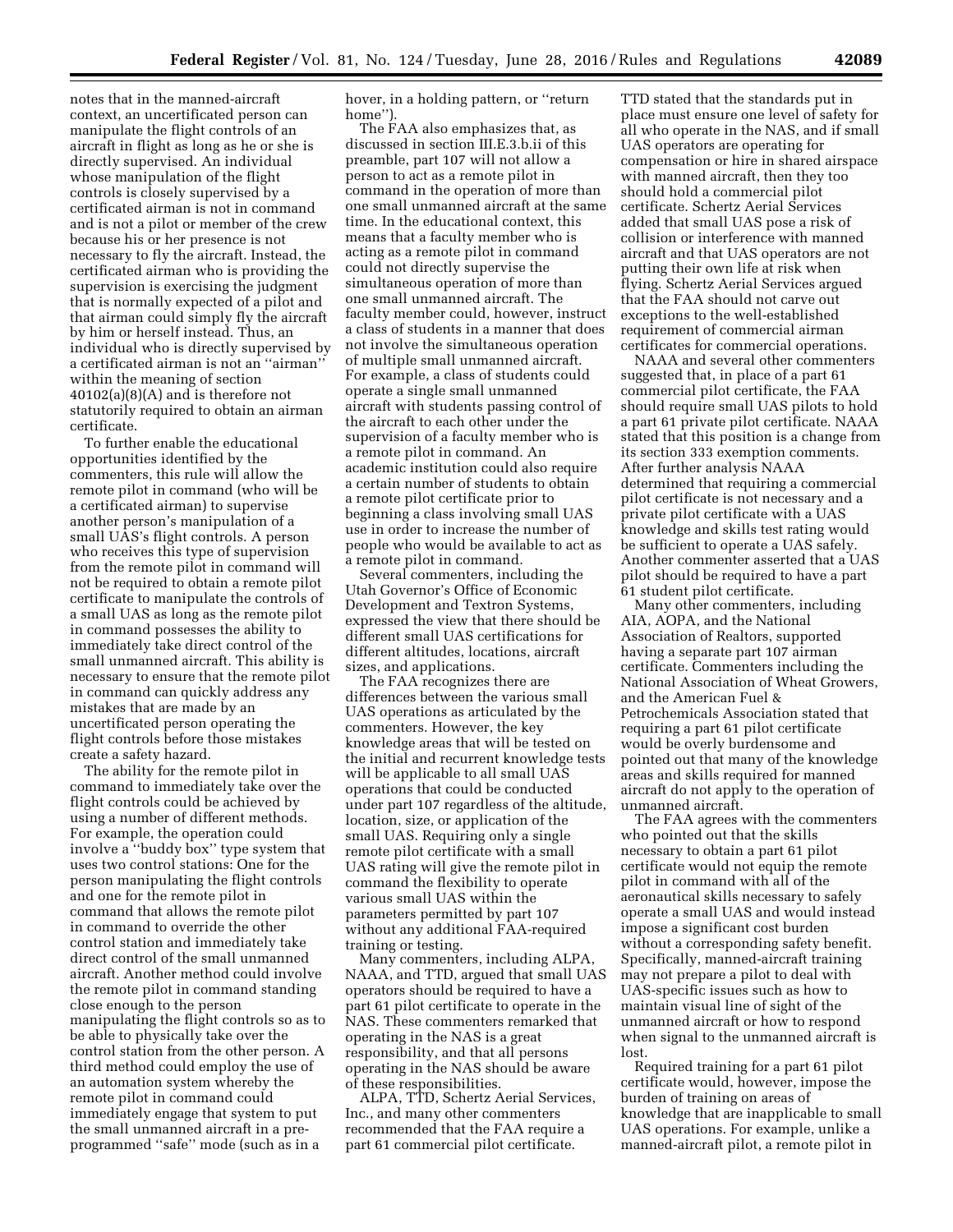command does not need to know how to operate the flight controls of a manned aircraft. Similarly, the remote pilot in command does not need to be able to takeoff, land, or maneuver a manned aircraft. While these skills are critical to the safe operation of manned aircraft and are thus required for a part 61 pilot certificate, they are not typically necessary for the safe operation of a small UAS. Because requiring a part 61 pilot certificate would not ensure that certificate applicants learn all areas of knowledge specific to small UAS operations while at the same time requiring those applicants to learn areas of knowledge that are not necessary to safely operate a small UAS, this rule will not require a remote pilot in command to obtain a part 61 pilot certificate.

Several commenters stated that despite the language of 49 U.S.C.  $44711(a)(2)(A)$ , the FAA should not require an airman certificate for small UAS operations conducted in rural areas on private property, and at low altitudes. One commenter stated that there is no statutory or regulatory requirement that a small UAS operator must be an airman given that part 103 operators need not have an airman certificate yet they fly in the NAS. Another commenter stated that the FAA was overly broad in its definitions of aircraft and air commerce. The commenter claimed the proposal ignored the flexibility FAA exercised in creating the regulations of 14 CFR part 101 regulating amateur rockets, kites, and unmanned free balloons. The commenter added that current part 101 regulations for these devices are safetybased and they appropriately make no artificial distinction between commercial and non-commercial use.

Several other commenters disagreed with the proposed certificate requirements, claiming they should not be applicable to hobbyists.

In response to the comment arguing that the FAA was overly broad in its definitions of aircraft and air commerce, the FAA notes that both terms are defined by statute. As discussed earlier, the NTSB has held that the statutory definition of ''aircraft'' is ''clear on [its] face'' and that definition encompasses UAS.71 The NTSB has also held that, based on the statutory definition of air commerce, ''any use of an aircraft for purpose of flight constitutes air commerce." 72

Turning to the comments arguing that certain UAS operations should be exempt from airman certification, as discussed earlier, it is a statutory requirement, under 49 U.S.C.  $44711(a)(2)(A)$ , that a person may not serve as an airman with respect to a civil aircraft used or intended to be used in air commerce without an airman certificate. The statute does not distinguish between different types of operations, such as those suggested by the commenters. Accordingly, regardless of where and how a small UAS operation is conducted, this rule will require the person manipulating the flight controls of a small UAS to hold a remote pilot certificate unless he or she is directly supervised by a certificated remote pilot in command who has the ability to immediately take direct control of the small unmanned aircraft. However, as discussed in section III.C.4 of this preamble, operations of model aircraft as a hobby or for recreational use under the provisions of section 336 will not be subject to part 107. With regard to parts 101 and 103, those regulations are beyond the scope of this rule.

The Flight School Association of North America and Event 38 Unmanned Systems suggested that the airman certificate should include the operator's information and a color photo. Under this rule, the FAA will issue the same type of pilot certificate for the remote pilot in command as it does for all other airmen. The airman's specific information will be listed along with the date of issuance. At this time, the FAA does not issue airman certificates with a photo; however the FAA is addressing that issue through a separate rulemaking effort.

Event 38 Unmanned Systems suggested that the FAA create a database of registered airmen, but limit accessibility to FAA and law enforcement. NetMoby suggested allowing the public to access the database so they may confirm a person flying a small UAS in their vicinity is authorized to do so and assist in enforcement. Additionally, NetMoby suggested that the FAA use the current airman certificate database as the template for its suggested database.

The FAA currently maintains an airman certification database that permits the public to search or download through its public Web site. This information includes name, address, and certificates and ratings held by the certificate holder. The agency will issue remote pilot certificates in accordance with its existing processes for issuing airman certificates and the public will be able

to search the airman certification database for those who hold a remote pilot certificate. The certificate holder may opt to request their address not be published on the public Web site.<sup>73</sup>

The University of North Dakota John D. Odegard School of Aerospace Sciences recommended that the FAA remove the ''small UAS rating'' from a part 107 airman certificate. The commenter stated that an additional small UAS rating is redundant because part 107 will apply only to small UAS operations.

As discussed in section III.A of this preamble, this rule is only one step of the FAA's broader effort to fully integrate all UAS operations into the NAS. Future agency actions are anticipated to integrate larger and more complex UAS operations into the NAS and integrating those operations may require the creation of additional UASspecific airman certificate ratings. To accommodate these future actions, the FAA will retain the small UAS rating.

Textron Systems recommended establishing a small UAS certificate with appropriate category ratings (*e.g.,*  rotorcraft or airplane) which would require documentation of aeronautical experience and a practical test prior to issuance. Textron stated the skills and knowledge required to operate unmanned rotorcraft and unmanned airplanes are substantially different during launch, semi-autonomous missions, and recovery, and therefore there should be a difference indicated on the certificate.

The category and class designations used for part 61 pilot certificates stem from the airworthiness certification designations given on the type certificate data sheet (TCDS) when an aircraft type becomes certificated. The TCDS identifies the airworthiness standards that a specific aircraft has met as those standards differ for different types of aircraft. However, as discussed in section III.J.3 of this preamble, small UAS operating under part 107 will not be required to obtain an airworthiness certificate. As such, there will be no airworthiness standards or a TCDS that will be issued for every small UAS design, and a category designation would not be workable under part 107.

One commenter recommended that the FAA require that the remote pilot certificate be displayed on a name badge, lanyard, or armband during a small UAS operation in case the remote pilot in command is approached or questioned about authorization for the activity.

<sup>71</sup>*Administrator* v. *Pirker,* at 4–5, 8–12. A copy of the *Pirker* decision can be found at: *[http://](http://www.ntsb.gov/legal/alj/OnODocuments/Aviation/5730.pdf) [www.ntsb.gov/legal/alj/OnODocuments/Aviation/](http://www.ntsb.gov/legal/alj/OnODocuments/Aviation/5730.pdf) [5730.pdf](http://www.ntsb.gov/legal/alj/OnODocuments/Aviation/5730.pdf)*.

<sup>72</sup>*Administrator* v. *Barrows,* 7 NTSB 5, 8–9 (1990).

<sup>73</sup>*[http://www.faa.gov/licenses](http://www.faa.gov/licenses_certificates/airmen_certification/change_releasability/)*\_*certificates/ airmen*\_*[certification/change](http://www.faa.gov/licenses_certificates/airmen_certification/change_releasability/)*\_*releasability/*.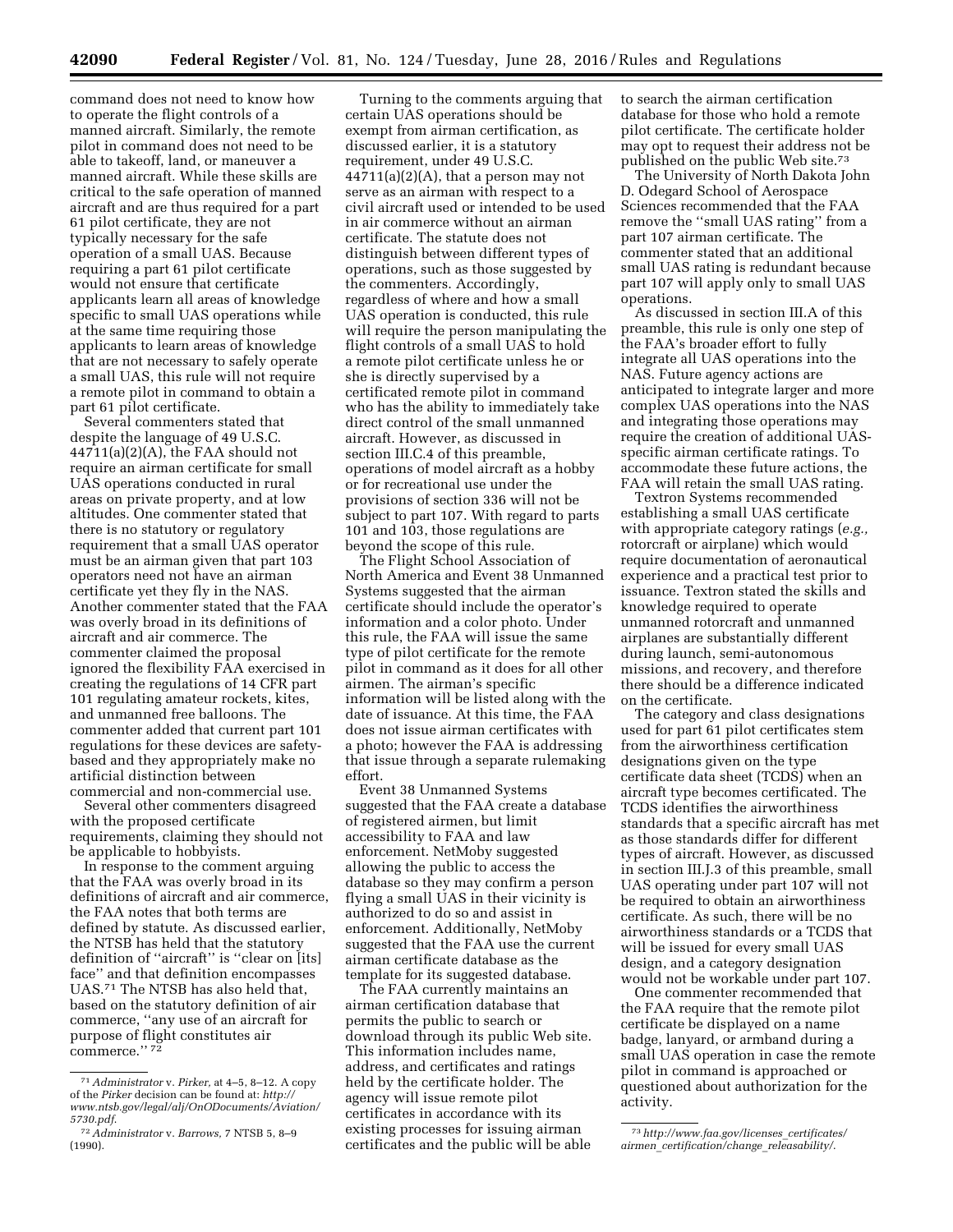The FAA emphasizes that § 107.7(a)(1) will require the remote pilot certificate holder to, upon request, make his or her remote pilot certificate available to the Administrator. This rule will not specify the method by which the certificate holder stores and displays his or her certificate, but whatever method is used, the certificate holder must provide the certificate to the FAA upon request.

d. Emergency Powers of a Remote Pilot in Command

In case of an in-flight emergency, the existing regulations in 14 CFR 91.3 give a PIC the power to deviate from the applicable FAA regulations to the extent necessary to respond to that emergency.74 A PIC who exercises this power must provide a written report of the deviation to the FAA if requested to do so by the agency.75 The NPRM proposed to not provide emergency powers to a small UAS operator because a small unmanned aircraft is highly maneuverable and much easier to land than a manned aircraft. Thus, the NPRM posited that in an emergency situation, an operator should be able to promptly land the small unmanned aircraft without needing to deviate from any part 107 regulations. The NPRM invited comments as to whether a small UAS remote pilot in command should be permitted to exercise emergency powers similar to those available to a PIC under § 91.3.

Several commenters including AUVSI, AIA, and Trimble Navigation, supported allowing small UAS operators to exercise emergency powers in certain circumstances. Prioria provided examples where a small UAS may need to violate the proposed 500 foot altitude limit and the visual-line-ofsight requirement in order to avoid a collision with a manned aircraft or remove an uncontrollable small unmanned aircraft from the NAS. Another commenter provided an example of a situation where the only viable option to prevent a mid-air collision would violate the prohibition on operations over people (as a result of any lateral movement by the UAS) or the various operational restrictions in § 107.51 (as a result of any vertical movement by the UAS). The Permanent Editorial Board of the Aviators Model Code of Conduct Initiative noted that there are scenarios where unauthorized small UAS penetration of controlled airspace may be required to avoid an accident, and proposed that the FAA authorize small UAS operators to

penetrate controlled airspace to the extent necessary to avoid (at least) personal injury or death.

One commenter said small UAS operators should be permitted to exercise emergency powers, but only to prevent serious injury, death, or a midair collision. Southern Company and Trimble recommended permitting UAS operators to deviate from FAA regulations in emergencies to mitigate injury, damage, or risk. Southern Company argued that by not extending emergency deviation authority to UAS operators, the FAA could be forcing a UAS operator to choose between deviating from FAA regulations and ensuring safety.

Several commenters, including Skycatch, Clayco, and AUVSI, specifically recommended revising proposed § 107.19 to be consistent with 14 CFR 91.3—*i.e.,* allow an operator to deviate from any rule of part 107 to the extent required in an emergency requiring immediate action, and require, upon the request of the Administrator, the operator to submit a written report of that deviation. Textron Systems said that 14 CFR 91.3 should apply to UAS, because an unmanned aircraft is considered an aircraft according to 49 U.S.C. 40102(a)(6). AIA said the provisions and intent of § 91.3 should apply to UAS.

Conversely, NBAA, Predesa, Planehook, and another commenter supported the FAA's proposal not to provide a remote pilot with the emergency powers available to a PIC under § 91.3(b). NBAA and Predesa concurred with the FAA's proposal but did not provide any additional justification. Planehook cited Articles 28 and 8 of the Convention on International Civil Aviation, which the commenter said creates the basis for nations to grant emergency powers to the PIC of an aircraft in distress, and Article 8, which the commenter said states that each contracting State undertakes to ensure that the flight of such aircraft without a pilot in regions open to civil aircraft shall be controlled so as to obviate danger to civil aircraft. Planehook contended that the granting of emergency powers to operators of unmanned aircraft would violate this existing international agreement. One commenter argued that until UAS are able to communicate, operate accurately in controlled airspace, follow in-flight restrictions and spacing requirements, and fly specific altitudes and routes, emergency powers are unnecessary.

The FAA agrees with the commenters who pointed out that there are emergency scenarios in which a remote pilot may need to deviate from certain

provisions of part 107, such as altitude and visual line of sight, to avoid an unexpected and unforeseen collision with a manned aircraft or a person on the ground. The FAA also agrees that in certain emergency situations it may be safer to deviate from one or more operational requirements of part 107 (*e.g.,* regarding altitude or controlled airspace) than attempt to land the small unmanned aircraft immediately. For example, if a manned aircraft approaches the small unmanned aircraft from below, the small unmanned aircraft may be unable to immediately descend and land without risking a collision.

Accordingly, during an in-flight emergency, this rule will allow the remote pilot in command to deviate from the provisions of part 107 to the extent necessary to respond to that emergency. As the FAA previously pointed out with regard to its emergency regulations, ''the plain-meaning dictionary definition of an emergency is an unexpected and unforeseen serious occurrence or situation that requires urgent, prompt action.'' 76 Just as it does with other FAA regulations, this plain meaning will govern the agency's understanding of what constitutes an emergency for part 107 purposes.

Additionally, because part 107 will allow a deviation only during an inflight emergency, this deviation cannot be taken for situations that were expected or foreseen prior to the takeoff of the small unmanned aircraft. If a remote pilot in command expects or foresees an emergency situation prior to aircraft takeoff, then the remote pilot in command must delay or cancel takeoff or otherwise alter the parameters of the operation to the extent necessary to ensure full compliance with part 107.

The FAA also emphasizes that the remote pilot in command must always prioritize the safety of human life above all other considerations. As such, the remote pilot in command may not endanger human life in order to save the small unmanned aircraft. To the contrary, the remote pilot in command is expected to sacrifice the small unmanned aircraft if it begins to pose a danger to human life.

The FAA further agrees with (and has included in this rule) the recommendation that, just like § 91.3, the remote pilot in command must, upon FAA request, submit a report to the FAA if he or she has exercised his or her emergency powers. This report must provide a detailed explanation of

<sup>74</sup> 14 CFR 91.3(b).

<sup>75</sup> *Id.* § 91.3(b).

<sup>76</sup>Letter to George K. Shaefer from Donald Byrne, Assistant Chief Counsel, Regulations Division (April 16, 1993).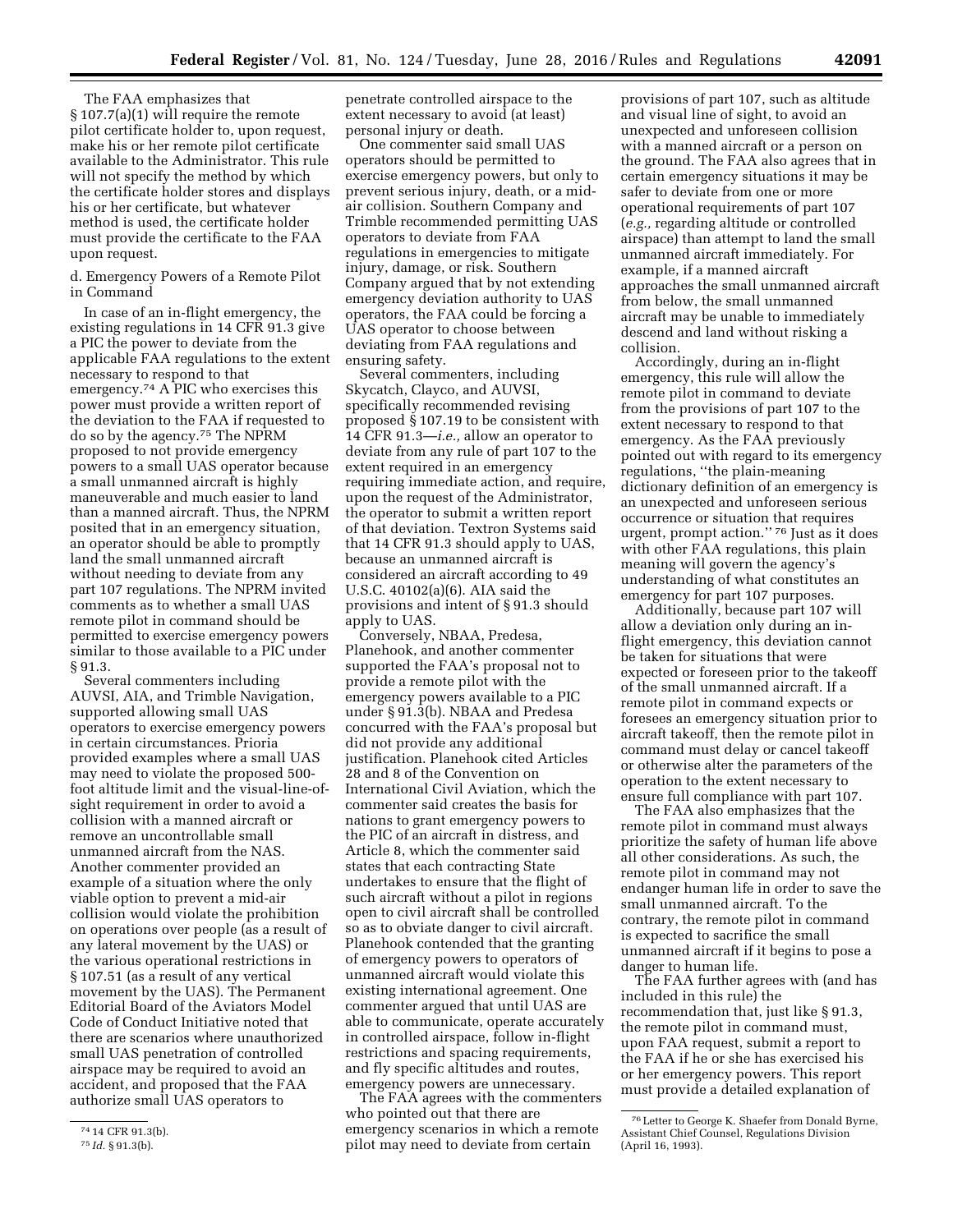what happened. This requirement will enable FAA oversight over the exercise of emergency powers by giving the agency a method to better understand the circumstances and reasons that an individual remote pilot in command had for deviating from part 107.

The FAA disagrees with the comment arguing that granting emergency powers to a remote pilot in command would violate U.S. international obligations. The FAA notes that Article 28 of the Convention of International Civil Aviation, which was the provision cited by the commenter, does not address the granting of emergency powers to remote pilots of unmanned aircraft. Article 8 of that Convention, which governs ''Pilotless aircraft,'' states that:

''No aircraft capable of being flown without a pilot shall be flown without a pilot over the territory of a contracting State without special authorization by that State and in accordance with the terms of such authorization. Each contracting State undertakes to insure that the flight of such aircraft without a pilot in regions open to civil aircraft shall be so controlled as to obviate danger to civil aircraft.''

The plain language of Article 8 does not prohibit a contracting State from giving emergency powers to a remote pilot in command operating within that State. Because neither Article 8 nor any other provision of the Convention of International Civil Aviation prohibits the granting of emergency powers to a remote pilot in command, this approach will not violate U.S. international obligations.

Several commenters addressed the issue of proper emergency training for small UAS operators. One commenter said that if small UAS operators have passed a reasonable operator license exam, they can indeed be trusted to behave well in an emergency situation. The NJIT Working Group said that remote pilots need to be properly trained so they will better understand what constitutes an emergency. Pointing to the NPRM's discussion of training small UAS pilots on emergency procedures, ALPA concurred with the need for training and recommended it include considerations in the exercise of emergency authority, however remote the likelihood of emergency may be.

The FAA concurs with commenters' points that small UAS pilots must be proficient in emergency procedures and the proper exercise of emergency authority. That is why, as discussed in section III.F.2.j of this preamble, emergency procedures and emergency authority will be tested on the initial and recurrent knowledge tests. Thus, in order to pass an initial knowledge test

and obtain a remote pilot certificate, applicants for a remote pilot certificate will need to acquire proficiency in these areas of knowledge. UAS-specific exercises of emergency procedures and authority will also be included in the training course that part 61 pilot certificate 77 holders will be able to take instead of the initial and recurrent knowledge tests.

One commenter recommended that the FAA conduct further analysis before providing a small UAS pilot with emergency powers in the final rule. The FAA disagrees. Emergency powers have been a longstanding feature in FAA regulations without an adverse effect on safety because they allow the PIC to respond to an emergency situation in a context-specific manner.78 As discussed earlier in this section, deviating from certain operational requirements may, at times, be unavoidable in order to minimize risk to other people.

Two commenters suggested that the FAA prescribe specific methods to respond to an emergency situation. One commenter stated that lost link is an emergency and should be declared to ATC or on Unicom to notify other air traffic. Another commenter similarly said small UAS operators should be required to send out a distress signal to aircraft within the vicinity if there is signal loss or other operational failures.

The FAA does not mandate a specific response to an emergency, as the safest response to an emergency situation may vary based on the surrounding context. For example, the safest response to an emergency situation in a rural area may differ from the safest response to the same situation in an urban area. As such, the FAA will not limit the remote pilot in command's ability to respond to an emergency situation in a contextappropriate manner. Rather, a remote pilot in command is permitted to respond as necessary to resolve the urgent situation. There is neither a requirement nor a prohibition from declaring an emergency, either by radio communication or by other means, if doing so is appropriate under the circumstances. For example, in a lostlink scenario, the remote pilot in command may declare an emergency if it appears that the small unmanned aircraft may hit a person on the ground. Conversely, lost link may not be an emergency if there are no people or

manned aircraft near the area of operation.

The FAA also disagrees with the commenter who suggested that the remote pilot in command must be required to send out a distress signal if there is signal loss or other operational failures. Due to the limited operational capabilities of small UAS, an operation failure or signal loss may not necessarily constitute a hazard to persons or property.

#### 2. See-and-Avoid and Visibility Requirements

To ensure that the person piloting the small UAS can safely see and avoid other aircraft and people and property on the ground, the NPRM proposed that small unmanned aircraft: (1) May only be operated within visual line of sight; (2) must yield right of way to all other aircraft; (3) may only be operated between the hours of sunrise and sunset; and (4) must meet minimum weather and visibility requirements.

#### a. Visual Line of Sight

Currently, 14 CFR 91.113(b) imposes a generally applicable requirement that, during flight, ''vigilance shall be maintained by each person operating an aircraft so as to see and avoid other aircraft.'' This see-and-avoid requirement is at the heart of the FAA's regulatory structure, mitigating the risk of aircraft colliding in midair. This requirement is currently satisfied in manned-aircraft operations by a pilot on board the manned aircraft looking out from inside the aircraft to see whether other aircraft are on a collision course with the pilot's aircraft. However, the person controlling the small UAS cannot see other aircraft in the same manner because he or she is not inside the aircraft. That is why Public Law 112–95, section 333(b)(1) requires the FAA to consider, as a critical factor in this rulemaking, whether a small UAS operation is conducted ''within visual line of sight.''

To address this issue, the NPRM proposed that the operator of the small UAS must always be capable of maintaining visual line of sight of the small unmanned aircraft unaided by any technology other than glasses or contact lenses. The NPRM also proposed creating a new position of visual observer to assist the operator in maintaining visual line of sight. Under that proposal, if a visual observer is used in the operation, then the visual observer could watch the small unmanned aircraft instead of the operator. However, if a visual observer was not used in the operation, then the operator would have to exercise his or

<sup>77</sup>For the purposes of this rule, references to "part 61 pilot certificate holders" specifically refer to holders of pilot certificates other than student pilot certificates, which include sport pilot, recreational pilot, private pilot, commercial pilot and air transport pilot certificates.

<sup>78</sup>*See, e.g.,* 14 CFR 91.3, 121.557, 121.559, 135.19.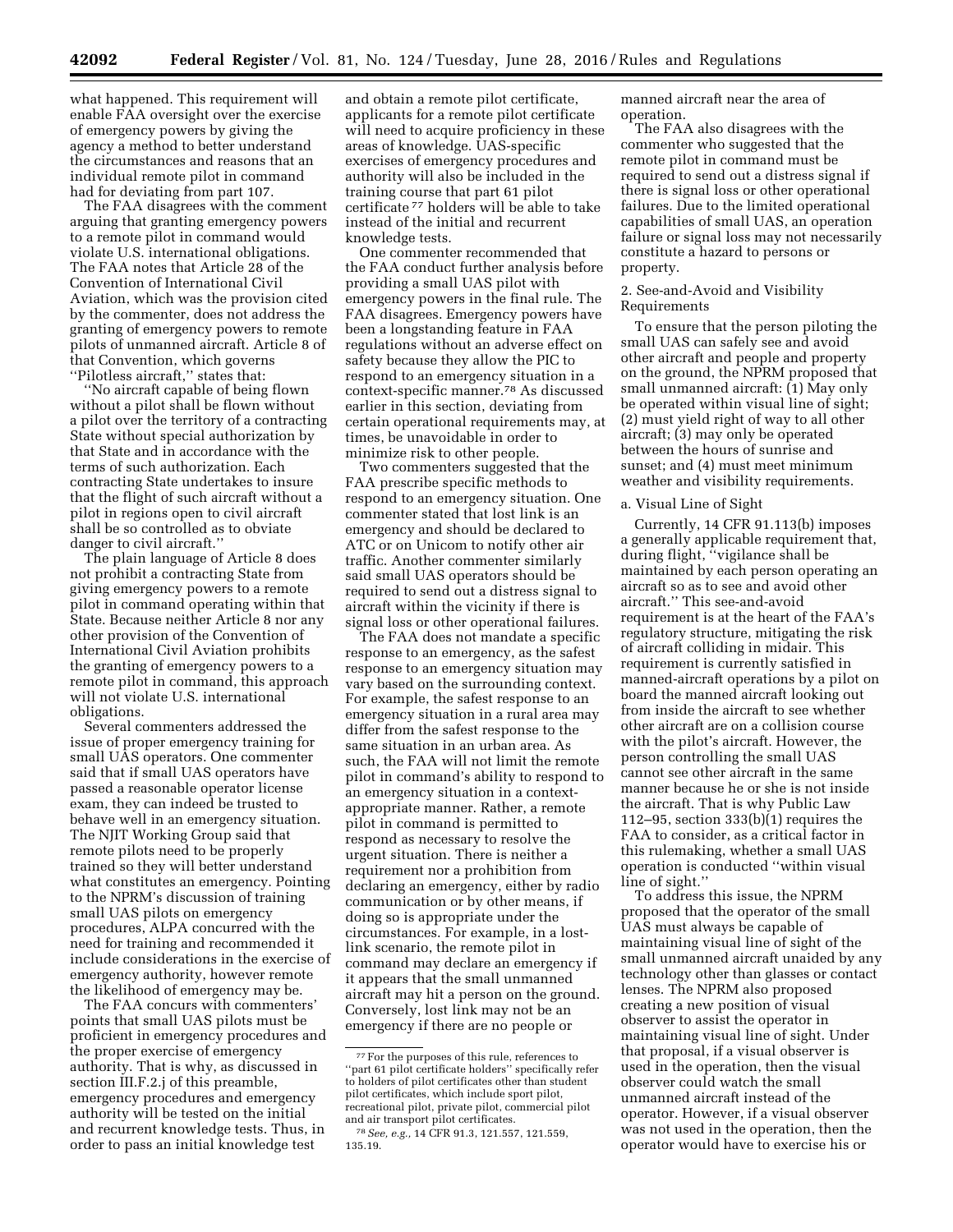her visual-line-of-sight capability to watch the small unmanned aircraft.

As proposed in the NPRM, the operator or visual observer would have to be able to see the small unmanned aircraft throughout the entire flight in order to: (1) Know the unmanned aircraft's location; (2) determine the unmanned aircraft's attitude, altitude, and direction; (3) observe the airspace for other air traffic or hazards; and (4) determine that the unmanned aircraft does not endanger the life or property of another. The NPRM also proposed that even if a visual observer is used, at all times during flight, the small unmanned aircraft must remain close enough to the operator for the operator to be capable of seeing the aircraft with vision unaided by any device other than corrective lenses.

For the reasons discussed below, this rule will make three changes to the NPRM visual-line-of-sight framework but will otherwise finalize it as proposed. First, because of the change in the small UAS crewmember framework (discussed in the previous section of this preamble), this rule will replace the operator with the person manipulating the flight controls of the small UAS and the remote pilot in command, who in many instances will be the same person. Second, this rule will make clarifying amendments to the regulatory text. Third, this rule will make the visual-line-of-sight requirement waivable.

A number of commenters expressed concern about whether the visual-lineof-sight framework proposed in the NPRM would sufficiently mitigate risk. Foxtrot Consulting, the Air Medical Operators Association, the Professional Helicopter Pilots Association, and several individuals asserted that the unaided human eye is not adequate to see and avoid other aircraft. Additionally, these commenters argued that the small unmanned aircraft will be too small to be seen by a mannedaircraft pilot, and, with no lighting requirement, the unmanned aircraft may be all but invisible, particularly in minimum visual-flight-rules (VFR) conditions.

Similarly, commenters, including A4A and several individuals, questioned whether small UAS remote pilots would be capable of perceiving potential conflicts and responsibly complying with the principle of ''see and avoid.'' These commenters asserted that since small UAS are unmanned, they are inherently unable to comply with current ''see and avoid'' requirements of 14 CFR 91.113(b) in visual flight conditions. The commenters argued that a remote pilot

may not have sufficient perceptual accuracy to determine whether or not a small unmanned aircraft is on a collision course with another aircraft.

The Human Factors and Ergonomics Society suggested that the FAA conduct a systematic, scientific study of factors that affect an observer's ability to estimate altitude and airspeed. A joint comment from Skycatch, Clayco, AECOM, and DPR Construction suggested that rather than relying merely on an operator's eyesight, the FAA should employ a risk-based approach to allowing operations.

The FAA recognizes that one of the issues with small UAS is that a person on the ground cannot see and avoid other aircraft in the same manner as a pilot who is inside a manned aircraft. The FAA also agrees that due to relative size of aircraft, a remote pilot will most likely be able to see and avoid a manned aircraft before the manned-aircraft pilot will see the small UAS. This issue is not unique to small UAS; manned vehicles currently in the NAS range from a few hundred pounds to 1.4 million pounds and pilots have similar challenges regarding see-and-avoid. The FAA has mitigated the risk in this rule through operational parameters that reduce the risk of a midair collision. Because of the limits on their access to airspace that is controlled or at higher altitudes, small unmanned aircraft will avoid busy flight paths and are unlikely to encounter high-speed aircraft that would be difficult for the remote pilot to see-andavoid. Additionally, as discussed below, this rule will also specify minimum requirements for weather and visibility to maximize the remote pilot's ability to see incoming manned aircraft and avoid a collision with those aircraft.

The FAA disagrees with the notion that remote pilots operating under the visual-line-of-sight framework of this rule will be incapable of perceiving potential conflicts with other aircraft. In many cases, the remote pilot's perspective from the ground may be better than the perspective of a pilot onboard an aircraft because the remote pilot is not confined to a cockpit with vision obscured by the fuselage or flight control surfaces. The remote pilot is thus able to observe airspace 360° around the unmanned aircraft, including airspace above and below. Thus, the person maintaining visual line of sight will be able to see potential conflicts with manned aircraft. Furthermore, as discussed below, this rule will require the small unmanned aircraft to always yield the right of way to other users of the NAS.

Several commenters, including the News Media Coalition, NAMIC, and

Drone Labs, LLC objected to the proposed limitation that visual line of sight must be maintained unaided by any technology other than corrective lenses. These commenters suggested that the rule allow the use of firstperson-view (FPV) technology, arguing that available technologies have advanced to the point that operators can use FPV to meet or exceed the visualline-of-sight requirements proposed in the NPRM. United Parcel Service (UPS) asserted that FPV technology has been safely and effectively used in the UAS hobbyist community for many years.

The Drone User Group Network stated that FPV operations should be permitted with mandatory use of a spotter. Predesa said that a wearable heads-up display that combines the FPV from the small UAS and a wider-angle view from a ground camera located near the operator may provide the same risk mitigation as that afforded by the visual observer. The University of Washington and a joint submission by the State of Nevada Governor's Office of Economic Development, the Nevada Institute for Autonomous Systems, and the Nevada FAA-designated UAS Test Site said that current FPV technologies offer a wider field of vision than the human eye. DJI stated that existing technology already provides superior orienting abilities over visual observers. One individual referenced a 2004 test conducted by NASA that indicated that FPV cameras mounted on pan-tilt gimbals can be used to scan virtually the entire airspace. This commenter also acknowledged FPV limitations ''. . . such as the field-of-view of the camera (too wide provides less detail, too narrow limits situational awareness), total field-of-regard, clarity, and range of the transmitted video.''

Some commenters, including the University of California, the National Roofing Contractors Association, and, AIA, stated that use of a FPV device should be allowed to meet the visualline-of-sight requirements of this rule under certain circumstances, such as when other navigation and control technologies are available in the vehicle (*e.g.,* autonomous flight, onboard geofencing, sense-and-avoid technology) and mitigating measures are required (*e.g.* altitude, weight, location, and speed limitations, location or the use of visual observers). Exelon and Skyview Strategies said that FAA should include specific criteria or standards under which the technology would be allowed to be used, either alone or in conjunction with other technologies and procedures.

Other commenters supported the NPRM's proposed limitation on the use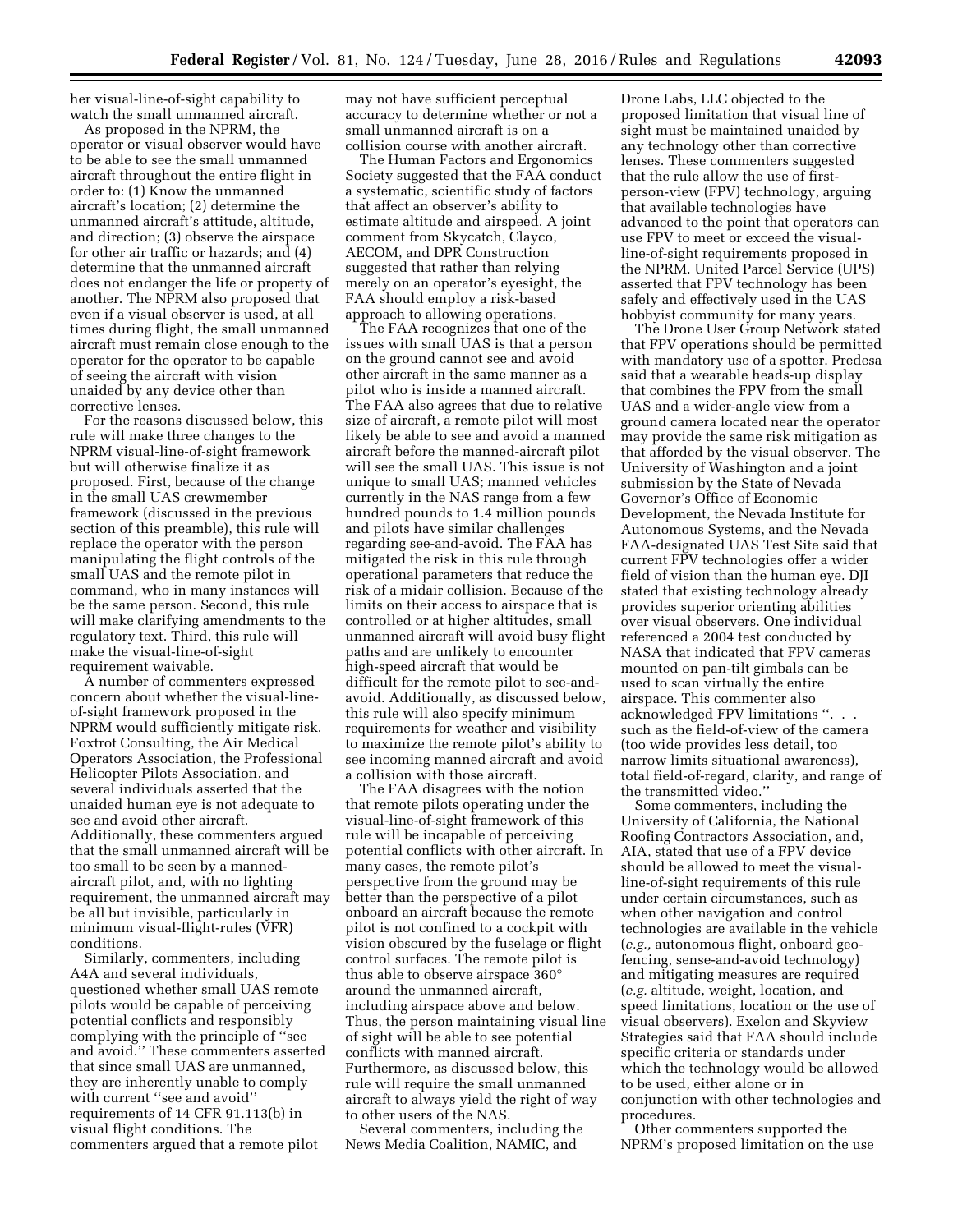of technology to maintain visual line of sight. Commenters, including NAAA, ALPA, SkySpecs, and the U.S. Hang Gliding & Paragliding Association, pointed out that FPV technology remains unproven and unreliable and the FPV field of view is limited. ALPA specifically stated that ''[t]he use of an on-board camera cannot replace the awareness provided by direct observation by the operator/pilot or designated visual observer.''

FPV technology works by transmitting video feed from a camera carried by the small unmanned aircraft to the control station. The problem with relying on FPV technology for the ability to see and avoid other aircraft in the NAS is that an FPV camera's field-of-view is currently either very limited (narrowfield-of-view lens ≤30 degrees horizontal and 10 degrees vertical) or distorted (usually fish-eyed if using a wide-field-of-view lens). A narrow fieldof-view lens poses a safety issue because it restricts the user's peripheral vision, which is used to detect incoming aircraft or other objects that may pose a safety hazard. A wide-field-of-view lens poses a safety issue because it reduces the angular resolution available to the user, making it necessary for an object in the monitor to be closer to the camera before it covers enough pixels for the remote pilot to be able to detect it. In addition, FPV relies on a video transmitter to broadcast the image to the remote pilot. These transmitter/receiver units are commonly available in several frequency bands from 900 MHz to 5.8 GHz, each frequency band having distinct advantages and disadvantages as to range, susceptibility to interference, and ability to penetrate foliage.

As of this writing, the FAA does not have validated data to indicate whether FPV can be used to safely conduct operations beyond visual line of sight and if so, what FPV performance specifications are required to support those operations. The FAA acknowledges that FPV cameras have been used by hobbyists for many years and that the technology is advancing rapidly within the growing industry. However, as discussed previously, FPV cameras have technical limitations and the FAA does not possess the data necessary to support a regulatory standard at this time.

The FAA also acknowledges the comments concerning technological or operational mitigations that could be used in conjunction with FPV. However, those mitigations have significant potential shortcomings that need to be explored prior to allowing them to be used in the NAS. For

example, one of the commenters suggested the use of pan-tilt camera systems to mitigate for the shortcomings in FPV technology. While a pan-tilt system can allow a narrow-angle camera to scan a wider field of view, the system is still significantly inferior to the peripheral vision of the human eye, which can discern movement across the entire field of view, approaching 180 degrees in normal vision. Another commenter suggested the use of a wearable heads-up display. However, while a wearable heads-up display could possibly address some concerns about low-quality resolution present in wide-angle cameras, sharing the screen area with a second ground-based camera feed could further compound the resolution issue. Additionally, the ability for a camera to provide a wider field of view also generally carries with it the significant downside of needing increased radio bandwidth for the higher resolution video. This could make the video feed more susceptible to increased noise interference or it could reduce the angular resolution, affecting target discernibility.

While data on FPV technology and potential associated mitigations is currently limited, the FAA recognizes the potential for this technology to provide a means of operating a small UAS beyond visual line of sight. For this reason, the FAA is currently conducting a pathfinder initiative with BNSF Railroad to gather safety data on operating beyond the visual line of sight of the remote pilot in rural/isolated areas. The FAA is also conducting a second pathfinder initiative with PrecisionHawk to gather data on UAS flights in rural areas outside the remote pilot's direct vision. The FAA anticipates that data from these initiatives could help inform its approach to extend visual line of sight operations in future agency actions.

Further, to reflect the changing state of UAS technology and the limited data available at this time, the FAA has made the visual-line-of-sight requirements of this rule waivable. An applicant will be able to obtain a waiver for an operation conducted differently than what is required by the visual-line-of-sight requirements of part 107 if the applicant demonstrates that his or her operation can safely be conducted under the terms of a certificate of waiver. The FAA also emphasizes that this rule does not prohibit the use of FPV devices as long as the device is not used to meet the visual-line-of-sight requirements of part 107.

Several commenters argued that small UAS operations should be permitted to go beyond visual line of sight when

certain other technologies are used. Predesa argued that visual pattern recognition technology to detect terrain and aircraft hazards could be used to mitigate the risk associated with beyond-visual-line-of-sight operations. The Oregon Department of Aviation, the Agricultural Technology Alliance, and the New Hampshire Department of Transportation Bureau of Aeronautics (New Hampshire Department of Transportation), among others, asserted that utilizing geo-fencing to constrain unmanned aircraft flight should safely permit beyond-visual-line-of-sight operations. In addition to these, other technologies suggested by the commenters included light detection and ranging (LIDAR), Traffic Collision Avoidance System (TCAS), automatic dependent surveillance-broadcast (ADS–B), and automated navigation. The National Ski Areas Association noted that ''collision detection and avoidance systems are in development,'' and said that the final rule needs to ''recognize and accommodate'' these and other technological innovations.

Many of the technologies suggested by the commenters only partially mitigate possible hazards. For instance, automated navigation and geo-fencing could protect against terrain and ground obstructions but would not reveal manned aircraft transiting the flight area. Conversely, TCAS could reveal transponder-equipped aircraft but would be ignorant of terrain or nontransponder-equipped aircraft. Some of the mentioned technologies, such as LIDAR and visual pattern recognition, have potential to detect both ground and airborne obstacles, but no commenters provided data to support a particular standard or a testing means to validate the ability and reliability of that technology. As of this writing, the FAA does not have sufficient data to find that a technology can safely satisfy the seeand-avoid requirement of part 107. Consequently, the FAA will consider these situations on a case-by-case basis through the waiver process. The FAA will also use the waiver process as one means by which to evaluate new technologies as they become more developed.

Commenters, including Boeing Commercial Airplanes (Boeing), News Media Coalition, the Newspaper Association of America, NAMIC, Amazon, and Google, argued that a visual-line-of-sight requirement is unnecessary over certain areas such as those that are unpopulated, private property, controlled-access facilities, or where activities would be unduly restricted by a visual-line-of-sight requirement, and that operational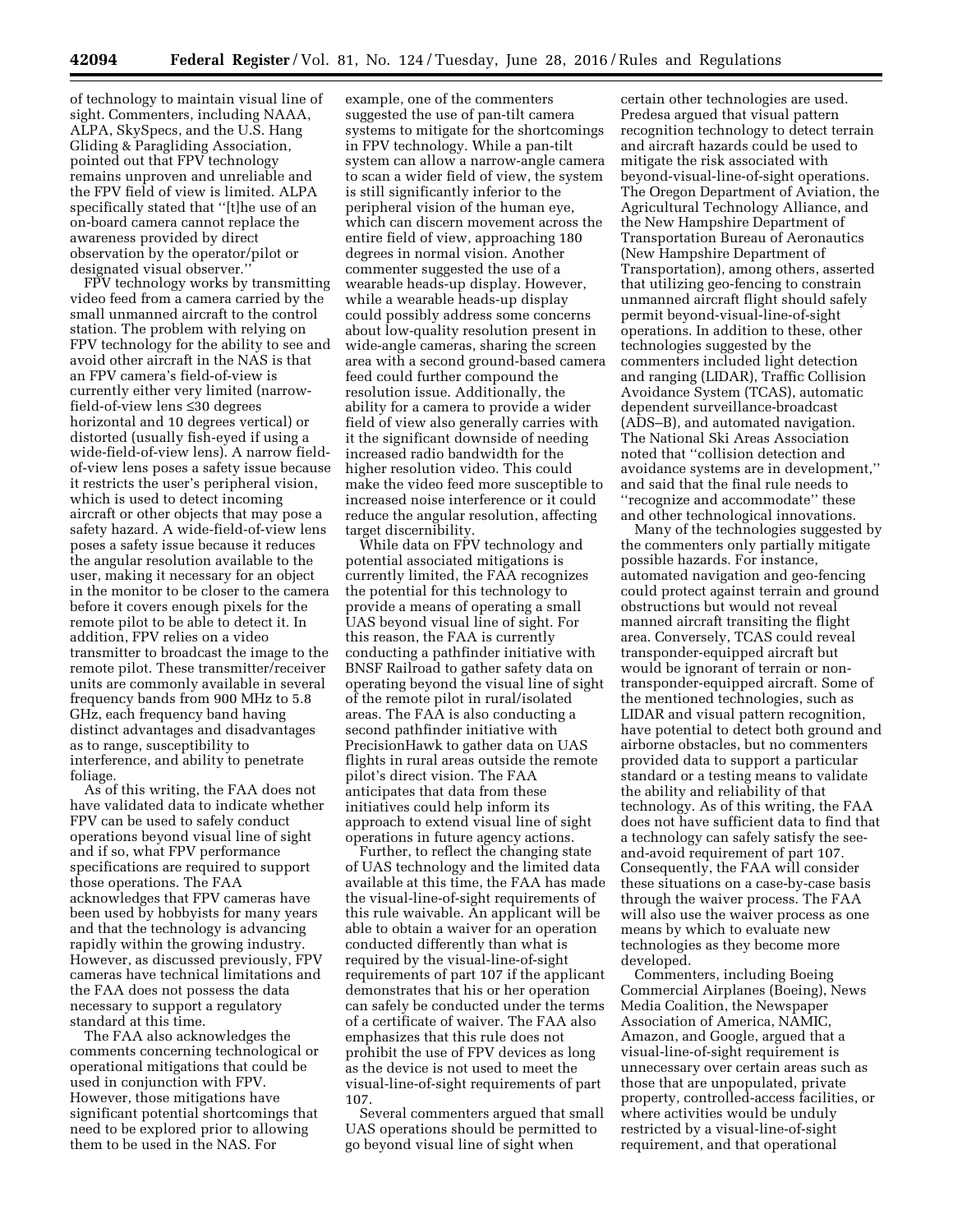safeguards could be employed to ensure safe beyond-visual-line-of-sight operations. The types of unduly restricted activities could include newsgathering events where people must remain at a distance from the event, agriculture operations, underwriting or adjusting claims in dangerous locations, responses to natural disasters, firefighting, search and rescue, and law enforcement operations. The types of operational safeguards proposed could include operating under FAA-imposed restrictions on weight, range, location, and altitude; and operating along preprogrammed and pre-approved paths through the use of mapping, navigation, and contingency management software.

The FAA recognizes that the location of a small UAS flight could affect the inherent risk of the operation. However, as discussed previously, there is currently limited data concerning operations conducted beyond visual line of sight. The FAA is working to acquire additional safety data as part of its pathfinder initiatives, but that data will not be available within the timeframe envisioned by this rule. Because there are a significant number of variables involved in each individual operating environment and because the FAA has limited data on beyond-line-ofsight operations, this rule will not include a standard of general applicability for these types of operations. Instead, the FAA will consider each individual operating environment (as well as any mitigations) on a case-by-case basis as part of its consideration of a waiver application.

Several commenters, including the American Farm Bureau and the American Petroleum Institute, suggested that beyond-line-of-sight operations should be permitted over privately owned land where the operator would be able to close access to nonparticipants. These commenters provided examples of pipelines and utility lines.

The FAA recognizes that controlling the ground in the vicinity of the flight could mitigate hazards to persons and property on the ground. However, the primary concern underlying the visualline-of-sight restriction in this rule is risk to other aircraft in the air. Because a property owner is generally limited in how much he or she can restrict other aircraft from operating near the property, the fact that a property is privately owned is not, by itself, sufficient to allow beyond-visual-lineof-sight operations. As discussed earlier, individuals wishing to operate beyond visual line of sight will be able to apply for a waiver, and the FAA will examine

individual operating environments on a case-by-case basis as part of its evaluation of a waiver application.

AIA and JAM Aviation suggested that the first sentence of § 107.31 should be amended to read: ''With vision that is unaided by any device other than corrective lenses, the operator *and*  visual observer must be able to see the unmanned aircraft throughout the entire flight.'' One individual stated § 107.31(b) should be amended to read: ''Determine the unmanned aircraft's attitude, altitude, and direction of flight.'' The commenter said the change is needed because for multi-rotor UAS, the direction of flight could be quite different from the nominal ''front'' of the aircraft. According to this commenter, the proposed wording could lead to confusion on what ''direction'' meant, whether it was the UAS's path or the direction (bearing) from the remote pilot's position.

As an initial matter, the FAA notes that, as discussed in section III.E.1 of this preamble, the NPRM-proposed position of operator has been replaced by the remote pilot in command. Additionally, the remote pilot in command is not required to be the person who manipulates the flight controls of the small UAS. Accordingly, this rule will require both the remote pilot in command and the person manipulating the flight controls of the small UAS to possess the ability to maintain visual line of sight of the small unmanned aircraft.

In response to the concerns raised by the commenters, the FAA has also clarified the regulatory text of § 107.31. As amended, § 107.31 states that the remote pilot in command, the visual observer (if one is used), and the person manipulating the flight control of the small UAS must be able to see the unmanned aircraft throughout the entire flight in order to: (1) Know the unmanned aircraft's location; (2) determine the unmanned aircraft's attitude, altitude, and direction of flight; (3) observe the airspace for other air traffic or hazards; and (4) determine that the unmanned aircraft does not endanger the life or property of another. This visual-line-of-sight ability must be exercised throughout the entire flight of the small unmanned aircraft by either: (1) The visual observer; or (2) the remote pilot in command and person manipulating the flight controls of the small UAS (if that person is not the remote pilot in command).

Several commenters, including Modovolate, Small UAV Coalition, and Southern Company, asked the FAA to make clear that brief interruptions to visual line of sight should be permitted. One commenter asked that a quantitative limit on what qualifies as a momentary interruption should be established. Another individual asked the FAA to make clear that the remote pilot's primary mission is to scan the area for other aircraft and not to keep ''eyes on'' the small unmanned aircraft.

The FAA understands and accepts that the person maintaining visual line of sight may lose sight of the unmanned aircraft for brief moments of the operation. This may be necessary either because the small unmanned aircraft momentarily travels behind an obstruction or to allow the person maintaining visual line of sight to perform actions such as scanning the airspace or briefly looking down at the small UAS control station. For example, a remote pilot in command stationed on the ground utilizing a small unmanned aircraft to inspect a rooftop may lose sight of the aircraft for brief periods while inspecting the farthest point of the roof. As another example, a remote pilot in command conducting a search operation around a fire scene with a small unmanned aircraft may briefly lose sight of the aircraft while it is temporarily behind a dense column of smoke.

However, the FAA emphasizes that even though the remote pilot in command may briefly lose sight of the small unmanned aircraft, he or she always has the see-and-avoid responsibilities set out in §§ 107.31 and 107.37. The circumstances of what would prevent a remote pilot from fulfilling those responsibilities will vary depending on factors such as the type of UAS, the operational environment, and distance between the remote pilot and the unmanned aircraft. For this reason, the FAA declines to specify a quantitative value to an interruption of visual contact as it would have the effect of potentially allowing a hazardous interruption or prohibiting a reasonable one.

With regard to the comment concerning keeping ''eyes on'' the small unmanned aircraft, the FAA notes that the principles of scanning, long taught to manned aircraft pilots, include the dangers of ''tunnel vision'' and that an effective scan must encompass all areas of the environment a hazard could come from. The FAA agrees that to comply with § 107.31, the person maintaining visual line of sight must effectively scan the area and not necessarily be focused on constant visual contact with the small unmanned aircraft.

Several commenters suggested that the FAA impose a numerical limit on how far away a small unmanned aircraft may travel from the person maintaining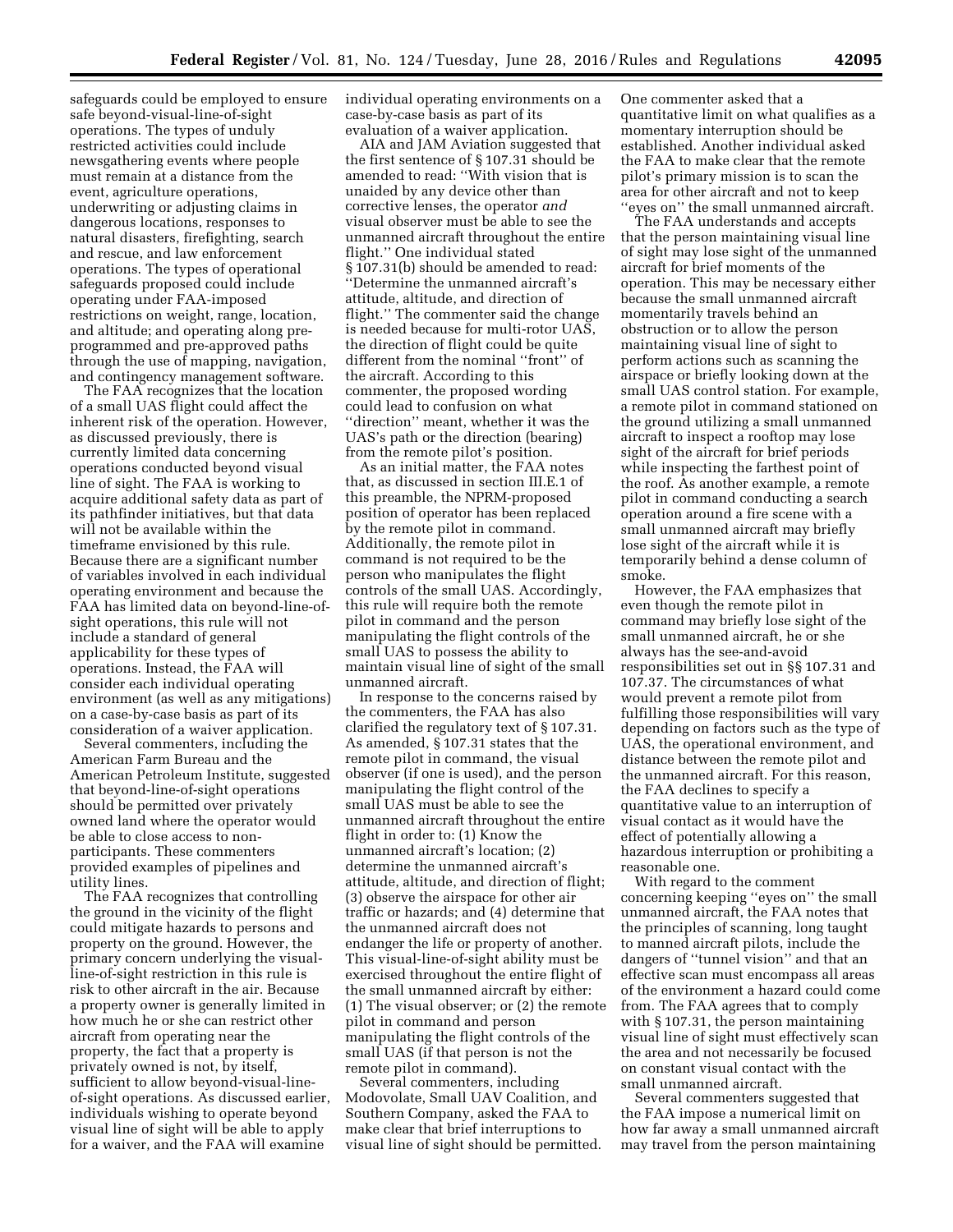visual line of sight. ALPA, NBAA, NAAA, and the State of Nevada, Nevada Institute for Autonomous Systems and Nevada FAA-designated UAS Test Site, commenting jointly, argued that an appropriate specific numerical distance should be imposed and be based on study or test data. Predesa stated that a numerical limit can be determined by the performance of the UAS, taking into account a margin that allows for winds and wind gusts, and power characteristics of the UAS battery. FLIR Systems, Inc., Aviation Management, the City and County of Denver, Colorado,79 and two individuals proposed specific numerical limits the FAA should impose on the area of operation. The numerical recommendations of these commenters varied widely from 1000 feet to 3 miles. An individual commenter suggested that some form of reliable and verifiable documenting of distance should be required.

The FAA declines to impose a numerical limit on how far away a small unmanned aircraft can travel from the person maintaining visual line of sight. A prescriptive numerical limit would not take into account situationaldependent operating factors and may preclude operations that could otherwise be conducted safely. Additionally, no commenter provided data to substantiate the belief that a numerical standard would provide a higher level of safety than the visualline-of-sight standard proposed in the NPRM.

This rule will also not include a documentation requirement regarding the distance of a small unmanned aircraft. A distance documentation requirement would impose an unjustified cost on the public because the permissible distance of the small unmanned aircraft from the remote pilot in command will be situation-specific. For example, a remote pilot in command operating in excellent visibility conditions will be able to fly the small unmanned aircraft farther away from him or herself and still maintain visual line of sight. Conversely, a remote pilot in command operating in poorer visibility conditions will have a more limited area where he or she can fly the small unmanned aircraft and still maintain the required visual line of sight.

PlaneSense, Inc. and Cobalt Air, LLC, in a joint submission, stated that the rule should also require that the operator or a visual observer have line

of Denver International Airport.

of sight to the ground over which the small unmanned aircraft is flying. However, requiring a remote pilot or visual observer to have line of sight to the ground will not enhance the safety of this rule, and may prohibit certain operations that could otherwise be conducted safely under part 107. For instance, a small UAS operation over a disaster area containing no persons or property on the ground would not need to have line of sight to the ground to ensure the safe operation of the small UAS.

Airports Council International—North America suggested that the first sentence of § 107.31 should be amended to read: ''With vision that is unaided by any device other than corrective lenses, the operator or visual observer must be able to see the unmanned aircraft *and other aircraft to which the unmanned aircraft could pose a collision risk*  throughout the entire flight in order to . . . .''

The FAA declines this suggestion because the requirement to be aware of other aircraft is already encompassed by the pertinent regulatory text of part 107. Specifically, § 107.31(a)(3) will require the remote pilot in command, the visual observer (if one is used), and the person manipulating the flight controls of the small UAS (if that person is not the remote pilot in command) to be able to see the unmanned aircraft throughout the entire flight in order to observe the airspace for other air traffic or hazards. Other aircraft are considered air traffic and are thus covered by the regulatory text of § 107.31(a)(3).

The Washington State Department of Transportation, Aviation Division concurred ''with the line-of-sight and reduced visibility parameters as described, with the exception that certain verified research and development operations . . . be allowed on a case-by-case basis, and for unique situations such as aerial observation to support firefighting where redundant systems may alleviate line-of-sight and visibility limitations.''

As an initial matter, the FAA notes that operations, such as those in support of firefighting, will not be subject to the provisions of part 107 if conducted as public aircraft operations. With regard to case-by-case determinations, the visual-line-of-sight restrictions of this rule will be subject to waiver. This means that a person will be able to apply for and obtain a certificate of waiver from the provisions of § 107.31 if the person establishes that the proposed operation can safely be conducted under the terms of a certificate of waiver. The FAA will

evaluate waiver requests on a case-bycase basis.

Commenters including several state farm bureau federations and FLIR Systems argued that a visual-line-ofsight requirement could potentially negate the cost and time savings associated with small UAS operations conducted over large swaths of land because the requirement would necessitate multiple flights to complete the operations. According to these commenters, the potential safety risks associated with operations would also increase because more frequent takeoffs and landings would be required.

The commenters did not provide any data showing that there is increased risk or costs associated with the takeoff or landing of a small unmanned aircraft. As such, the FAA declines to change this rule on the basis suggested by the commenters. However, as discussed in sections III.E.1 and III.E.3.a.i of this preamble, this rule has been changed from the NPRM to allow: (1) The flight of a small unmanned aircraft over a sparsely populated area from a moving vehicle; and (2) a remote pilot in command to extend the area of operation by handing off control midflight to another remote pilot in command. Both of these changes, as well as the ability to apply for a waiver, will allow for additional operational flexibility under this rule.

A large number of commenters, including the Airborne Law Enforcement Association, Embry-Riddle Aeronautical University, and the Associated General Contractors of America, argued that visual line of sight should not apply to certain specific operations. Those operations included:

• Public safety/emergency.

• Conservation-focused operations.

• Operations by electric utilities for line inspection or for storm-damage restoration.

- Oil industry inspections.
- Property inspections.
- Agriculture.<br>• Newsgatheri
- Newsgathering.
- Operations within a structure.

As an initial matter, the FAA does not regulate UAS operations conducted inside an enclosed structure. Similarly, as discussed earlier in this preamble, part 107 will not apply to public aircraft operations unless they voluntarily choose to operate as civil aircraft. Most public safety operations are conducted as public aircraft operations and will continue to be authorized by COA. Therefore, these types of operations, when conducted in accordance with a COA, will be unaffected by the requirements of part 107.

With regard to the other operations suggested by the commenters, there is currently no data indicating that the

<sup>79</sup>This commenter submitted comments on behalf of its Department of Aviation, owner and operator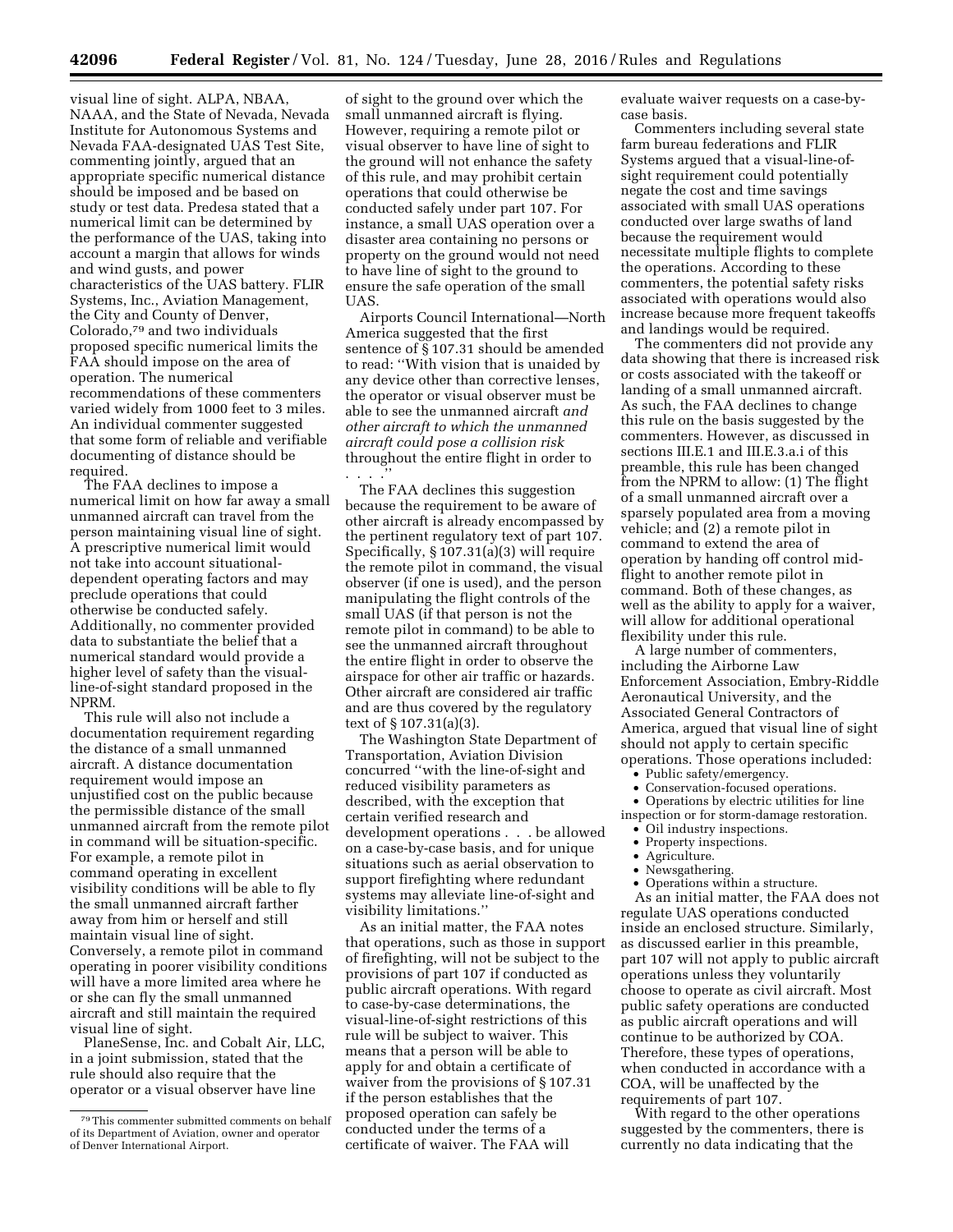nature of the small UAS operation mitigates the risk associated with operations conducted beyond visual line of sight. The FAA recognizes that there are a variety of uses for UAS that this rulemaking will not enable. However, there are also a number of small UAS uses that will be enabled by this rule. If the FAA were to delay issuance of this rule until it had sufficient data to generally allow beyond-visual-line-of-sight operations, the societal benefits that could be realized by immediately allowing operations within visual line of sight would be delayed as well. Thus, the FAA will utilize the incremental approach discussed earlier in this preamble, under which the FAA will issue a rule for the lowest risk UAS activities while pursuing future rulemaking to expand their use. Additionally, as discussed previously, the waiver authority in this rule will enable the FAA to examine, on a caseby-case basis, any mitigation provided by the operating environment in the specific operations discussed by the commenters.

A number of commenters, including the National Roofing Contractors Association, Vail Resorts, Rocky Mountain Farmers Union, and MAPPS, suggested that small UAS operators should be permitted to extend their visual line of sight through the use of one or more visual observers who maintain visual line of sight while in constant communication with the operator. Continental Mapping Consultants, Inc. (Continental Mapping) similarly advocated for the use of one ''or many'' remote visual observers ''daisy chained'' throughout the operational area, while in constant contact with each other and the operator. The National Association of Broadcasters, the National Cable & Telecommunications Association, and Radio Television Digital News Association also asked the FAA to reconsider its proposed prohibition on a relay or ''daisy chain'' of visual observers. Specifically, the commenters said that the FAA should revise § 107.33(b) to require that either the operator or a visual observer be able to see the small UAS at all points during the flight.

The Colorado Cattlemen's Association asserted that ''adequate operational and public safety can be ensured'' if operator visual line of sight is augmented by an additional visual observer who maintains visual line of sight while in communication with the operator. The association did not advocate for an ''extensive or unlimited number'' of observers to extend the range of UAS

operations, but said a reasonable balance can be reached to allow more practical uses of UAS (such as operations on cattle ranches).

Allowing remote pilots to extend their visual line of sight through the use of one or more visual observers may introduce new hazards into the operation. As discussed in the next section of this preamble, the visual observer's role in the operation is limited to simply maintaining visual line of sight and communicating what he or she sees to the remote pilot. Allowing ''daisy chaining'' of visual observers to fly the unmanned aircraft beyond line of sight of the remote pilot in command would result in a delay in the remote pilot's reaction time because the visual observer would have to verbalize any hazard and the remote pilot would be unable to look up and directly see the situation. Instead, the remote pilot would have to respond to the hazard by formulating and executing a maneuver based on his or her understanding of the information received from the visual observer rather than a direct visual perception of the hazard.

Because a delay in reaction time may introduce new hazards into the operation, this rule will retain the requirement that the remote pilot in command and the person manipulating the flight controls of the small UAS (if that person is not the remote pilot in command) must be able to see the small unmanned aircraft throughout the entire flight. However, as discussed earlier, the visual-line-of-sight requirements of this rule will be waivable. Additionally, the FAA notes that it is currently engaged in research and testing on how a communication error could affect the ability of the remote pilot to correctly apply avoidance maneuvers, and this data will help inform future agency actions.

Textron Systems, the National Association of Realtors, Trimble Navigation, and ArgenTech Solutions recommended that this rule provide an operator with the ability to hand off control and responsibility for flight during the course of an operation. Textron Systems recommended that the rule ''allow passing of 'operator in command' during flight operations as long as the system and the operational construct meet other requirements of the rule.'' Trimble proposed that the FAA should explicitly permit multiple operators using networked radios and control stations to operate a single UAS. Under Trimble's proposal, operators would transition control of the UAS from one operator to another while ensuring see-and-avoid concerns are

met. Trimble also asserted that the technology needed to network radios and control stations is utilized in other countries for small UAS operations and has been found to be effective. The National Association of Realtors added that ''daisy chaining'' operators does not pose a safety concern because ''[t]he real-time corrections necessary to perfect an UAS flight could be made instantaneously, rather than the observer communicating with the operator and there being a lag in the time the correction is orally given and then made within the operation.'' NetMoby, on the other hand, recommended prohibiting hand-off ability because it could create an ''endless daisy chain of operators.''

The FAA agrees with the commenters who stated that transfer of control of a small UAS should be allowed between certificated remote pilots. This can be accomplished while maintaining visual line of sight of the UAS and without loss of control. Multiple certificated remote pilots handing off operational control does not raise the same safety concerns as a daisy chain of visual observers because, unlike a visual observer, the remote pilot in command will have the ability to directly control the small unmanned aircraft. Thus, two or more certificated pilots transferring operational control (*i.e.* the remote pilot in command designation) to each other does not raise the delayed-reaction-time issue that arises with visual observers having to communicate what they see to another person who actually manipulates the small UAS flight controls.

Accordingly, as discussed in section III.E.1 of this preamble, multiple certificated remote pilots may choose to transfer control and responsibility while operating a small UAS. For example, one remote pilot may be designated the remote pilot in command at the beginning of the operation, and then at some point in the operation another remote pilot may take over as remote pilot in command by orally stating that he or she is doing so. The FAA emphasizes that as the person responsible for the safe operation of the UAS, any remote pilot who will assume remote-pilot-in-command duties should be aware of factors that could affect the flight.

#### b. Visual Observer

For the reasons discussed below, this rule will finalize the position of visual observer as follows. First, this rule will define a visual observer as a person who assists the remote pilot in command and the person manipulating the flight controls of the small UAS (if that person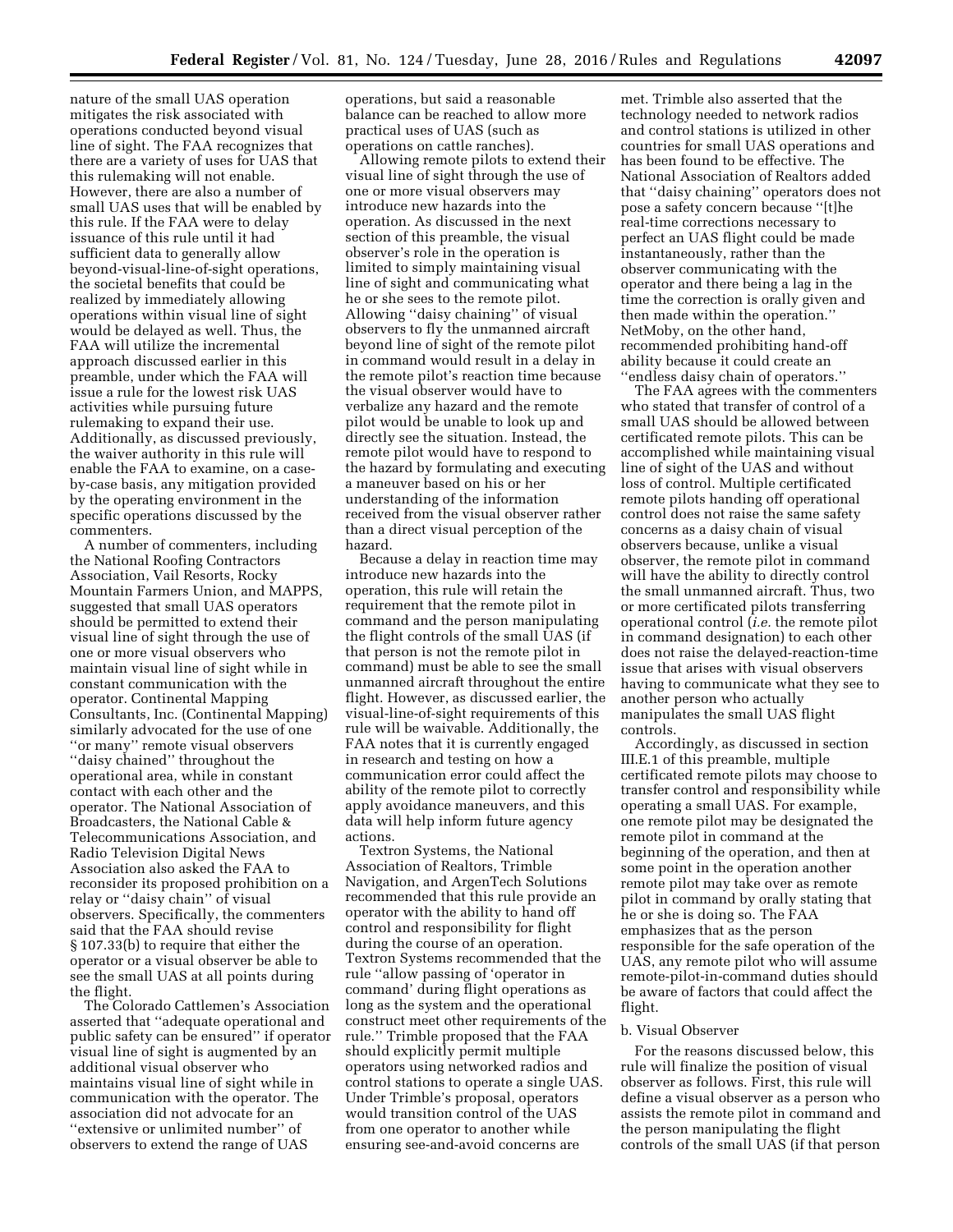is not the remote pilot in command) to see and avoid other air traffic or objects aloft or on the ground. Second, the visual observer will remain an optional crewmember who will not be required to obtain an airman certificate. Third, the remote pilot in command will have to ensure that the visual observer is positioned in a location that allows him or her to see the unmanned aircraft in the manner specified in § 107.31. Fourth, the visual observer, the remote pilot in command, and the person manipulating the flight controls of the small UAS (if that person is not the remote pilot in command) will be required to coordinate in order to: (1) Scan the airspace where the small unmanned aircraft is operating for any potential collision hazard; and (2) maintain awareness of the position of the small unmanned aircraft through direct visual observation. Finally, this rule will require the visual observer, the remote pilot in command, and the person manipulating the flight controls of the small UAS (if that person is not the remote pilot in command) to maintain effective communication, and it will allow the use of technology, such as radios, to assist with the communication.

#### i. Definition of Visual Observer

The NPRM proposed to define a visual observer as a person who assists the operator to see and avoid other air traffic or objects aloft or on the ground. Skycatch suggested that the definition of visual observer should be revised to say ''sense and avoid'' rather than ''see and avoid'' because the term ''sense and avoid'' is the term required by Congress. According to Skycatch, the term ''see and avoid'' does not appear in Public Law 112–95, whereas the term ''sense and avoid'' appears in three locations in the enabling legislation.

As discussed earlier, this rulemaking is being conducted under section 333 of Public Law 112–95. Subsection 333(b)(1) requires the FAA to determine, in pertinent part, what type of UAS operations do not ''create a hazard to users of the national airspace system.'' A critical component of that determination is whether the operation is conducted ''within visual line of sight.'' *Id.* Section 333 does not use the term ''sense and avoid.''

As discussed in the previous section, the FAA does not currently have data indicating that small UAS technology has matured to the point that would safely allow small UAS to be operated beyond visual line of sight. To reflect this fact, as well as the fact that section 333 explicitly focuses on operations within visual line of sight as a critical

consideration, this rule will retain the proposed ''see and avoid'' terminology in the definition of visual observer. Accordingly, this rule will define visual observer as a person who assists the remote pilot in command and the person manipulating the flight controls of the small UAS (if that person is not the remote pilot in command) to see and avoid other air traffic or objects aloft or on the ground.

#### ii. Operational Requirements When Using Visual Observer

The NPRM also proposed a set of operational requirements for operations that use a visual observer. First, the operator and visual observer would be required to maintain effective communication with each other at all times. Under the NPRM, the operator and visual observer would not have to stand close enough to hear each other without technological assistance; instead, they could use a communication-assisting device, such as a radio, to communicate while standing farther apart from each other. Second, the operator would be required to ensure that the visual observer be positioned in a manner that would allow him or her to maintain visual line of sight of the small unmanned aircraft. Third, the operator and visual observer would be required to coordinate to: (1) Scan the airspace where the small unmanned aircraft is operating for any potential collision hazard; and (2) maintain awareness of the position of the small unmanned aircraft through direct visual observation. This rule will finalize the above provisions as proposed, but, due to the change in the crewmember framework, this rule will refer to the remote pilot in command and the person manipulating the flight controls of the small UAS instead of ''operator.''

Approximately 20 organizations and 8 individual commenters, including NRECA, AIA, and the Association of American Universities and the Association of Public Land-grant Universities, commenting jointly, agreed with the NPRM proposal that the visual observer should not be required to stand close enough to the operator to allow for unassisted verbal communication. These commenters generally agreed that the operator and visual observers should maintain effective communication with one another and added that effective communication can be achieved with the use of technology, such as a twoway radio or cell phone. NRECA stated that there is no additional safety benefit from requiring the visual observer to stand close enough to the operator to allow for unassisted verbal

communication. In fact, NRECA continued, such a requirement might negatively impact safety by prohibiting a visual observer from adopting a vantage point that affords a different field of view from the operator (*i.e.,* a field of view that complements and is not merely duplicative of the operator's field of view).

Aviation Management, NBAA, and NRECA further stated that the method of effective communication should be decided by the operator and visual observer. Planehook and an individual added the operator and visual observer should have a contingency plan if electronic communications fail.

ALPA supported the use of communication-assisting devices, but asked the FAA to State (in the preamble and in advisory material) that the ability to maintain communication using any device is necessarily complicated by the fact that the pilot/operator typically uses both hands to control the small UAS. ALPA asserted that this complication limits the possibilities of using assisting devices considerably, essentially to two-way radiotelephony with a constant (*i.e.*, "hot") transmitreceive capability.

In contrast to the above commenters, the Colorado Agricultural Aviation Association and NAAA said that the visual observer should be able to communicate with the UAS operator ''from the most minimal distance possible.''

This rule will require the remote pilot in command, the person manipulating the flight controls of the small UAS (if that person is not the remote pilot in command), and the visual observer to maintain effective communication, but it will also allow the remote pilot in command to determine how that communication will take place. The FAA agrees that effective communication is essential, but there are circumstances where this can be accomplished at a distance through technological assistance. As the commenters pointed out, effective communication at a distance can easily be achieved using existing technology, such as a two-way radio or a cell phone.

In response to ALPA's concern that the person manipulating the small UAS flight controls may be unable to simultaneously manipulate the controls of a communication device, the FAA notes that existing technology provides a number of options for hands-free communication, such as an earpiece, a headset, or the ''speaker'' mode on a cell phone. The remote pilot in command may choose any communicationassisting technology as long as that technology: (1) Allows for effective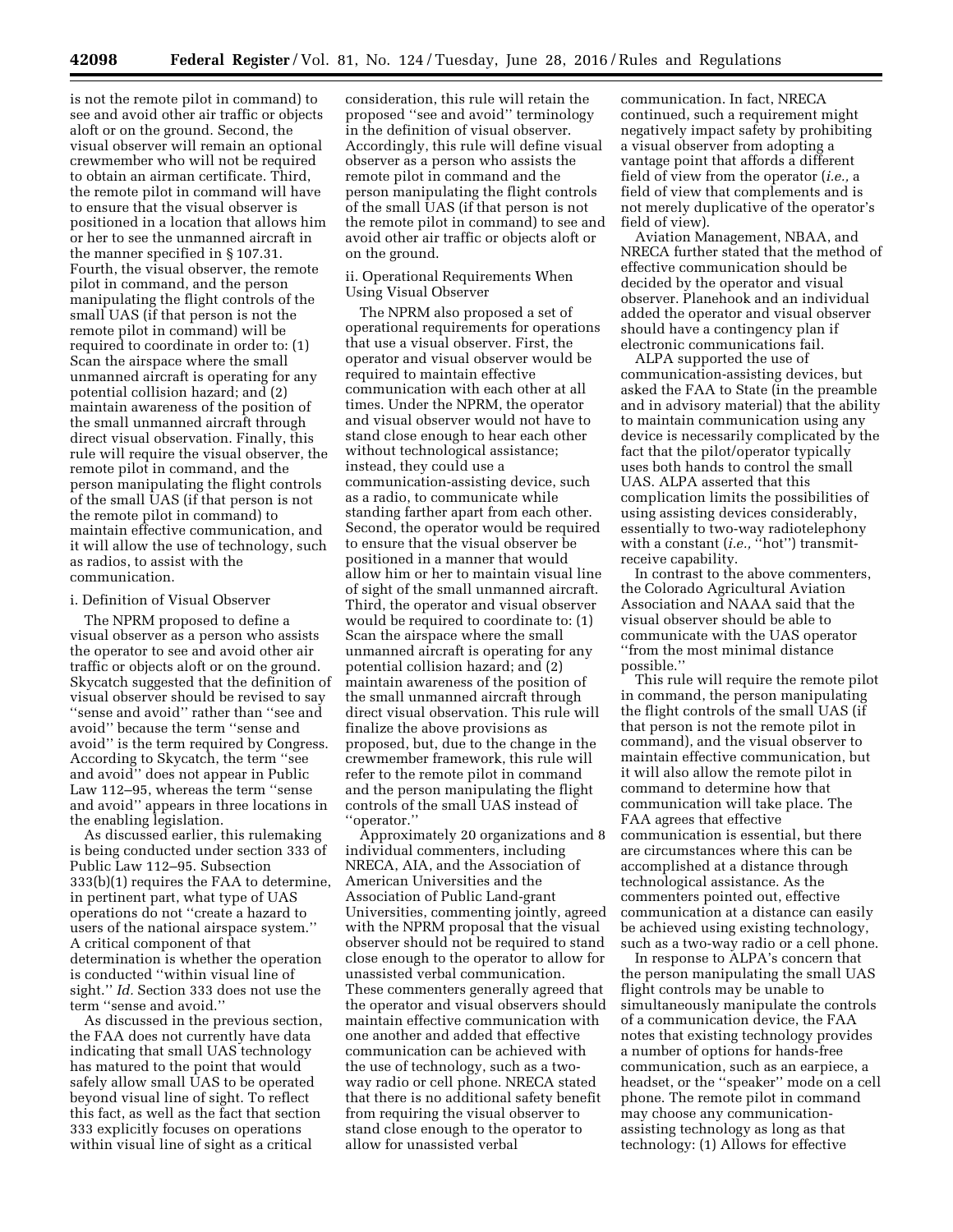communication; and (2) does not interfere with the safe operation of the small UAS. The FAA also agrees that the choice of effective communication should be agreed upon by the remote pilot in command and the visual observer, and that it is a good safety practice to have a contingency plan.

The National Association of Broadcasters, the National Cable & Telecommunications Association, Radio Television Digital News Association, and MPAA asserted that proposed § 107.33(b) conflicts with the visualline-of-sight requirements of § 107.31. These commenters asserted that proposed § 107.31 stated that either ''the operator *or* visual observer must be able to see the unmanned aircraft throughout the entire flight'' (emphasis added). However, proposed § 107.33(b) stated that when a visual observer is used, ''[t]he operator must ensure that the visual observer is able to see the unmanned aircraft.''

As explained earlier, the visual-lineof-sight framework requires the remote pilot in command, the person manipulating the flight controls of the small UAS, and the visual observer to always have visual-line-of-sight capability. The visual observer can exercise this capability instead of the remote pilot in command and person manipulating the flight controls of the small UAS (if that person is not the remote pilot in command), but under this rule, everyone must have the visualline-of-sight capability, even if they are not exercising it. As noted earlier, the visual observer cannot maneuver the small unmanned aircraft, so there is a potential delay in response time if the person manipulating the flight controls and the remote pilot in command are unable to see what is happening and must rely solely on the description provided by the visual observer. The FAA agrees with commenters that, as proposed, the regulatory text of § 107.31 was unclear because it implied that either the operator or visual observer (but not both) had to be positioned in a manner that allowed for visual line of sight. Accordingly, the FAA has amended the regulatory text of § 107.31 to clarify that all crewmembers must have the ability to maintain visual line of sight.

One commenter suggested that the visual observer should be required to stand close enough to the operator that the line of sight of the visual observer will not deviate from the operator's line of sight when the operator is using an FPV device. Another commenter objected to the proposed requirement that a visual observer must be positioned in a way that allows them to

always maintain visual line of sight. The commenter asserted that this requirement would significantly limit the operational area for operations that use multiple visual observers because the small unmanned aircraft could only be flown in an area where the visual observers' individual lines of sight overlap so that each observer could satisfy the proposed line-of-sight requirement.

The FAA declines to add a requirement that the visual observer must stand close enough to the remote pilot in command to have the same visual line of sight. The remote pilot in command, the person manipulating the flight controls of the small UAS (if that person is not the remote pilot in command), and the visual observer will be able to satisfy their see-and-avoid responsibilities if they are each positioned in a manner where they have sufficient visual line of sight of the unmanned aircraft and surrounding airspace (as specified in § 107.31). This can be accomplished without each person having the same exact line of sight as the other people involved in the operation. The FAA also emphasizes that even though part 107 will not prohibit the use of an FPV device by the remote pilot in command, FPV may not be used to meet the visual-line-of-sight requirements of this rule.

With regard to the use of multiple visual observers, the FAA acknowledges the concern raised by the commenter. As noted by the commenter, § 107.33(b) requires that when a person is acting as a visual observer, he or she must be positioned in a location where he or she can perform the visual-line-of-sight duties of the visual observer. However, this rule does not require that a person remain in the role of a visual observer for the entire duration of the small UAS operation. When a person is not acting as a visual observer, he or she is not required to perform the duties of a visual observer and need not be placed in a location where he or she can maintain visual line of sight of the small unmanned aircraft. This provides significant operational flexibility because the remote pilot in command can activate and deactivate prepositioned visual observers to assist with maintaining visual line of sight. The FAA emphasizes, however, that the remote pilot in command is responsible for the small UAS operation and must ensure that any hand-off of visual observer responsibility is done safely and in compliance with §§ 107.31 and 107.33.

TTD asked the FAA to clarify the proposed requirement that the operator and visual observer must coordinate so

that they ''maintain awareness of the position of the small unmanned aircraft through *direct visual observation.''*  (Emphasis added.) TTD pointed to an NPRM statement that it would be permissible for one's line of sight to be temporarily obstructed by an object and asked the FAA to clarify when and to what degree obstruction of one's visual observation is permitted under § 107.33(d)(2).

As discussed in the previous section of the preamble, this rule allows for the possibility that the person maintaining visual line of sight may briefly lose sight of the small unmanned aircraft. As noted in that section, the FAA declines to impose quantitative limits on visualline-of-sight interruptions. Instead, an interruption to line-of-sight of the small unmanned aircraft is permissible if: (1) It is brief; and (2) the person maintaining visual line of sight is still capable of complying with the see-andavoid responsibilities of §§ 107.31, 107.33 (if applicable), and 107.37.

## iii. Optional Use of a Visual Observer

Under the proposed rule, a visual observer would be an optional crewmember who could be used to augment the small UAS operation. For the reasons discussed below, this rule will finalize this NPRM provision as proposed.

Several commenters argued that a visual observer should always be required in order to satisfy the visualline-of-sight requirements of part 107. ALPA and TTD asserted that small unmanned aircraft are difficult to observe given their size and speed capabilities, and that this difficulty, combined with the remote pilot's need to look down at the controls periodically, makes a visual observer a critical crewmember for the safe operation of a small unmanned aircraft. Similarly, NAAA stated that the FAA's proposal not to require a visual observer is at odds with the fundamental seeand-avoid and visual-line-of-sight principles of the rule. NAAA argued that the NAS would be endangered by the absence of a visual observer in those situations in which the remote pilot temporarily lacks the ability to see and avoid other aircraft.

Several commenters stated that in the absence of a visual observer, a remote pilot would not be able to maintain situational awareness of activities in the air and on the ground. JAM Aviation stated that a remote pilot cannot easily monitor conditions in the air and on the ground simultaneously, and that a visual observer is needed to assist the remote pilot in doing so. Texas A&M University-Corpus Christi Lone Star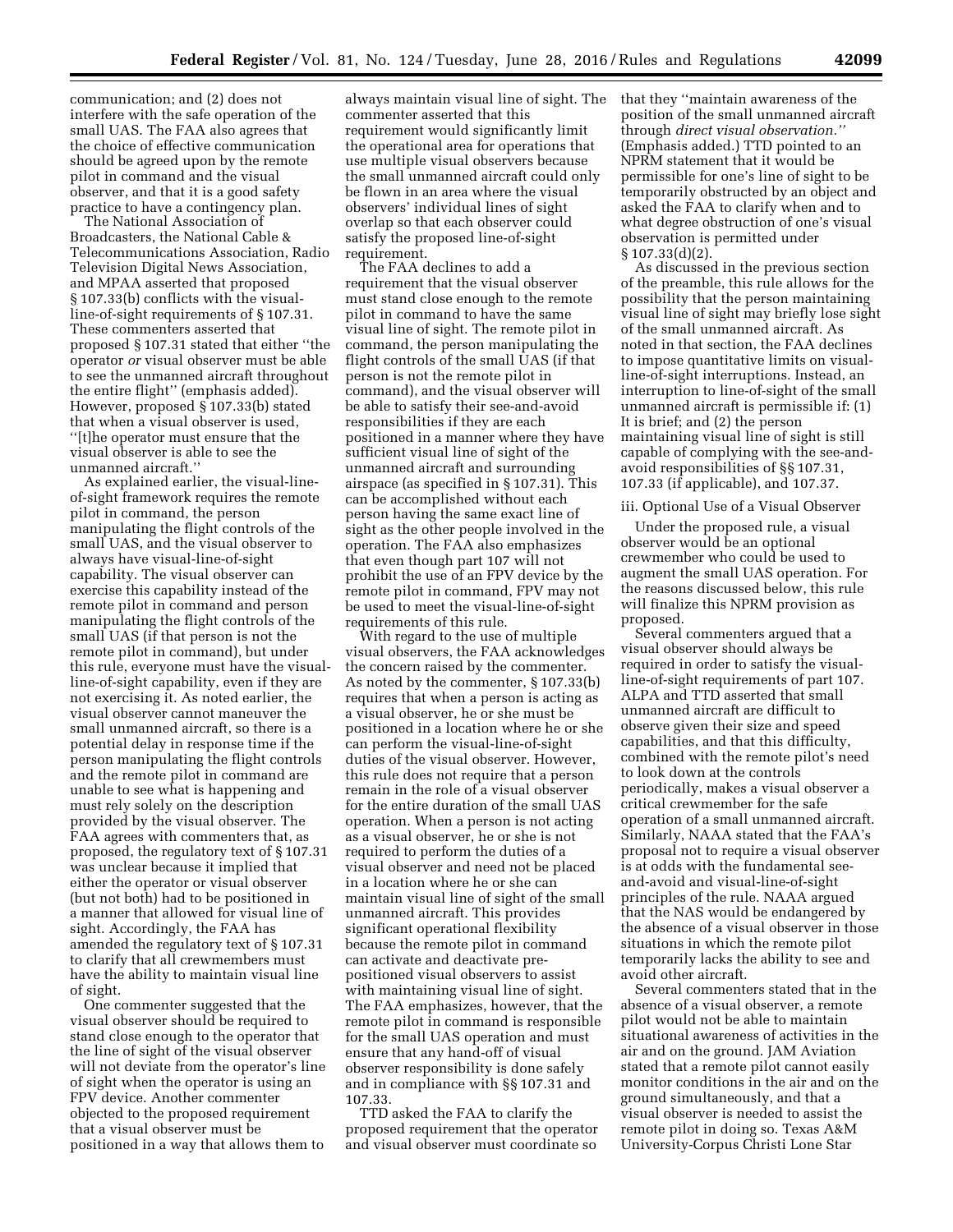UAS Center of Excellence & Innovation (Texas A&M University-Corpus Christi/ LSUASC) stated that a visual observer should be required until technology comes into existence, such as firstperson view, that would provide ''situational awareness and [a] level of risk-mitigation comparable to that of a pilot in the cockpit of a commercial aircraft.'' Similarly, another commenter argued that a visual observer should be required ''unless some form of situational awareness aid is available which would allow the operator to simultaneously determine [small UAS] status and health as well as scan the surrounding airspace[.]''

It is not necessary to require a visual observer for all small UAS operations. Under the visual-line-of-sight framework of this rule, a visual observer can act as a limited substitute for the remote pilot in command and the person manipulating the flight controls with regard to maintaining visual line of sight of the small unmanned aircraft. The visual observer position will allow the person manipulating the small UAS flight controls and the remote pilot in command to perform tasks that require looking away from the small unmanned aircraft for a significant period of time or use observational technology (such as FPV) that limits their peripheral vision; which they can do if a visual observer is present because the visual observer will observe the small unmanned aircraft with the naked eye.

However, there are some small UAS operations in which the person manipulating the UAS flight controls (if that person is not the remote pilot in command) and the remote pilot in command will simply observe the small unmanned aircraft themselves throughout the entire operation. In those types of operations, there is no need for a visual observer to be present to maintain visual line of sight of the unmanned aircraft. In response to concerns about the ability of the remote pilot to maintain see and avoid if there is no visual observer present, the FAA notes that, as discussed previously, the person maintaining visual line of sight will have the same (if not better) ability to see and avoid other aircraft as a manned-aircraft pilot looking out the windshield of the manned aircraft. The fact that the person maintaining visual line of sight may briefly look away from the small unmanned aircraft to conduct other tasks such as scanning the surrounding airspace does not affect this conclusion because the ''look away'' will be brief. This situation is similar to manned-aircraft operations where a pilot can look away from the windshield to conduct another task such as

scanning or manipulating the instrument panel.

As such, this rule will not require that a visual observer be present in all small UAS operations conducted under part 107. The FAA emphasizes, however, that if a visual observer is not present, then the remote pilot in command and the person manipulating the flight controls of the small UAS (if that person is not the remote pilot in command) must be the ones to exercise the visualline-of-sight capability required by § 107.31. The FAA also emphasizes that the remote pilot in command will ultimately be responsible for the safe conduct of the small UAS operation. If the remote pilot in command determines, as part of the preflight assessment of the operating area required by § 107.49, that his or her particular small UAS operation cannot be conducted in a safe manner without a visual observer, then the remote pilot will be obligated to conduct the flight with a visual observer.

One commenter stated that the operation of a small unmanned aircraft is too complex to be conducted by just one person, and that a visual observer is needed to share the duties. According to this commenter, a visual observer should be used to ''assist the operator focusing on monitoring aviation air band radio transmissions, flight heights, distances, see-avoid aircraft requirements, spotting, etc.''

The FAA disagrees with the suggestion that the operation of a small UAS is too complex to be conducted by one person. Many small UAS operating under this rule are simple to control and will be limited to a confined area of operation. The remote pilot in command is responsible for the safe operation of the flight and can make a determination as to whether a visual observer or another certificated remote pilot is necessary based on the nature of the operation. For example, a remote pilot operating a small unmanned aircraft in a sparsely populated area at an altitude lower than nearby trees and buildings could safety conduct the operation without any other crewmembers.

iv. No Airman Certification or Required Training of Visual Observer

The NPRM proposed to not require airman certification or other mandatory testing or training for a visual observer. The FAA explained that because a visual observer would not be permitted to exercise independent judgment or operational control and because the visual observer's role in the operation would be limited simply to communicating what he or she is seeing to another person, the visual observer

would not be an airman as defined by statute and would therefore not be statutorily required to obtain an airman certificate. The NPRM also explained that because of the limited role of the visual observer, there would be no need to exercise the FAA's regulatory authority to require the visual observer to obtain an airman certificate.80 For the reasons discussed below, this rule will not require visual observers to be certificated or to satisfy any other qualification requirements.

Several commenters expressed support for the FAA's proposal to not require airman certification for visual observers on the basis that certification is unnecessary. Many submissions, including those from NRECA, the Nez Perce Tribe, and the National Association of Realtors, supported the FAA's proposal because a visual observer is optional for part 107 operations and is not responsible for operating the device. The Property Drone Consortium, NetMoby, Predesa, the National Association of Wheat Growers, and the American Petroleum Institute generally commented that a visual observer should not have to satisfy airman requirements. The Professional Society of Drone Journalists added that the only requirement for visual observers should be that they are capable of visually observing the small UAS and communicating with the remote pilot.

Other commenters suggested that airman certification should not be required for visual observers because the limited safety benefits of requiring certification would not justify the burden. Commenters including the University of Arkansas, Division of Agriculture and State Farm asserted that the costs of requiring visual observer airman certification would outweigh the benefits.

The Oklahoma Governor's Unmanned Aerial Systems Council said that imposing additional regulatory requirements on visual observers could increase safety risks since organizations would then be incentivized to minimize the number of visual observers due to cost and logistical issues. Similarly, NRECA suggested that the imposition of certification requirements could discourage the use of visual observers.

Multiple commenters expressed the opposite view and asserted that visual observers should be certificated by the FAA. NAAA stated that the visual observer should be certificated and should clearly understand his or her

<sup>80</sup> 49 U.S.C. 44701(a)(5) gives FAA the power to prescribe regulations that it finds necessary for safety in air commerce and national security.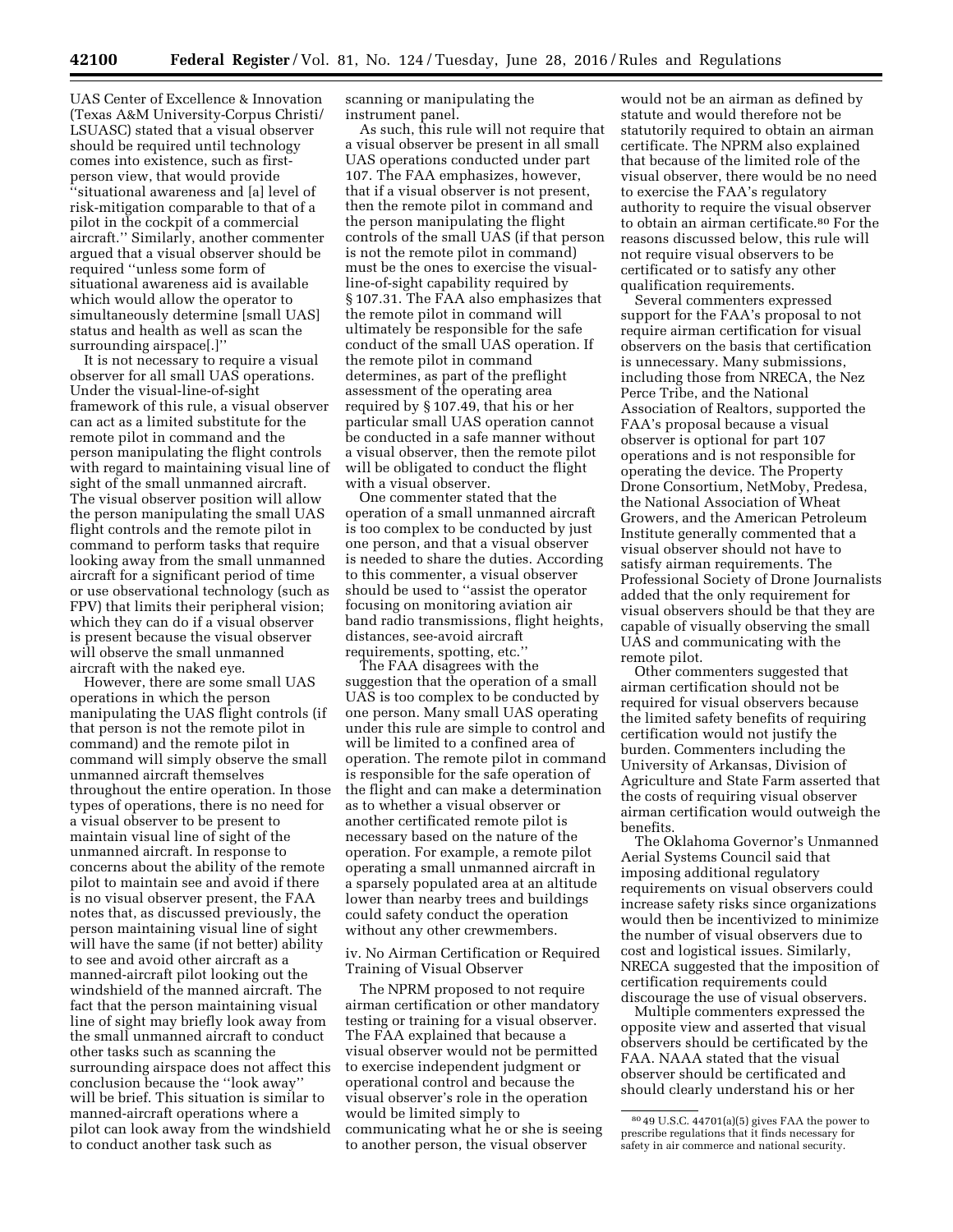role. CAPA recommended that only UAS remote pilots, licensed as such, be able to participate as visual observers. CAPA also raised the question of who would be held responsible if an accident were to occur due to an uncertificated visual observer's negligence. Textron Systems suggested that visual observers with safety-of-flight responsibilities may be considered to be flight crewmembers and should be certificated as such.

A few individuals generally argued that the same testing requirements should apply to all participants in small UAS operations, including the remote pilot and visual observer. One individual commented that a certificated visual observer could act as a safety redundancy backup for the operator. Another commenter suggested that UAS operator teams should follow a process similar to the traditional airman certification process. A third individual suggested that a visual observer should be required to hold a certificate similar to the ones held by air traffic controllers.

Under this rule, a visual observer will act only in a flight-support role to the remote pilot in command who will exercise operational control over the small UAS and will have final authority for the flight. Part 107 will not place any responsibility on the visual observer for the safety of the flight operation, as that responsibility falls on the remote pilot in command. Rather, the intended function of the visual observer under this rule will be to assist the remote pilot in command and the person manipulating the flight controls of the small UAS (if that person is not the remote pilot in command) with situational awareness during the flight as needed by observing, among other things, the small unmanned aircraft's location, other air traffic, obstacle clearance, and people on the ground, and effectively communicating those observations to the remote pilot in command.

The FAA emphasizes that this rule will not give a visual observer the power to act on his or her observations because the visual observer will not share in the operational control of the aircraft. Rather, the visual observer's role will be simply to convey his or her observations to the person who has operational authority and/or control of the small UAS and can act on those observations. Because the visual observer's role is limited to simply conveying his or her observations to other people, the visual observer does not need special mandatory training, testing, or certification in order to safely carry out that role. The FAA also finds that, due to the very limited role that the visual

observer has in the small UAS operation, the visual observer is not an airman, within the meaning of the FAA's statute, and is thus not statutorily required to obtain an airman certificate.81

In response to CAPA's comment concerning liability due to a visual observer's negligence, the person who violates the pertinent regulations would be the one held liable. The FAA also notes that, depending on the circumstances, the remote pilot in command may be held responsible as he or she has final authority over the small UAS operation.

Several commenters suggested that visual observers should be required to complete mandatory training. The University of North Georgia stated that visual observers must be trained on basic FAA rules and proximity awareness. Similarly, Federal Airways & Airspace remarked that visual observers should have a training course, such as a see-and-avoid course. The University of North Dakota's John D. Odegard School of Aerospace Sciences recommended that visual observers complete a training syllabus and be tested in the same areas of knowledge as the remote pilot. AIA commented that visual observer training should be required prior to assuming duty. Another commenter suggested that visual observers should be trained on the applicable sections of part 91.

ALPA recommended development of guidance material outlining appropriate background and training for the visual observer, defining appropriate subjects for the operator/pilot to discuss with the visual observer prior to flight, and clarifying what constitutes visual observation in the context of safe UAS operation. Similarly, TTD requested that the FAA issue guidance indicating the training that visual observers should complete, and asserted that, without any requirement to display skill proficiency or determine vision quality, neither the visual observer, pilot, nor FAA can be sure that the visual observer is reliable. NAAA stated that having a set of untrained eyes does little to enhance

safety if the visual observer sees a safety threat that the remote pilot does not see.

As discussed previously, the role of a visual observer is limited to simply communicating what he or she is seeing to the person manipulating the flight controls (if that person is not the remote pilot in command) and the remote pilot in command. Special training and testing is not necessary for a person to be able to communicate what he or she is seeing to another person. Thus, this rule will not require visual observers to complete special training courses or pass a test prior to serving as a visual observer. While the FAA has not included provisions in the rule to require visual observer airman certification or training, the FAA may, in the future, issue guidance to assist remote pilots who choose to utilize the visual observer function.

The FAA also emphasizes that under the other requirements of this rule, the remote pilot in command must, prior to flight, provide important information to the visual observer. This information will include an understanding of the operating conditions, emergency procedures, contingency procedures, roles and responsibilities, and potential hazards. The remote pilot in command must also ensure that the visual observer understands and can properly utilize the method by which he or she will be maintaining effective communication with the remote pilot in command and the person manipulating the flight controls of the small UAS (if that person is not the remote pilot in command).

Many commenters generally emphasized the remote pilot's responsibility to ensure that the visual observer is competent and appropriately trained. SWAPA supported the use of visual observers but emphasized that under the FAA's proposal, the onus would be on the remote pilot to ensure any visual observers used in the operation were familiar with all aspects of the operation. Similarly, Aerius Flight encouraged the FAA to require the remote pilot to ensure that the visual observer has become familiar with the critical aspects of the operation prior to assuming duties. NBAA stated that the remote pilot should ensure that a visual observer, if used, understands the limits of small UAS operations.

Planehook stated that training and certification of visual observers should be an internal function unique to companies and organizations that regularly require the use of visual observers for their commercial operations. Another commenter emphasized that the UAS remote pilot is responsible for all aspects of each

<sup>81</sup>*See* 49 U.S.C. 40102(a)(8). This statute defines an airman as an individual: ''(A) in command, or as pilot, mechanic, or member of the crew, who navigates aircraft when under way; (B) except to the extent the Administrator of the Federal Aviation Administration may provide otherwise for individuals employed outside the United States, who is directly in charge of inspecting, maintaining, overhauling, or repairing aircraft, aircraft engines, propellers, or appliances; or (C) who serves as an aircraft dispatcher or air traffic control-tower operator.'' The visual observer's limited role in the operation of a small UAS does not meet any of these criteria.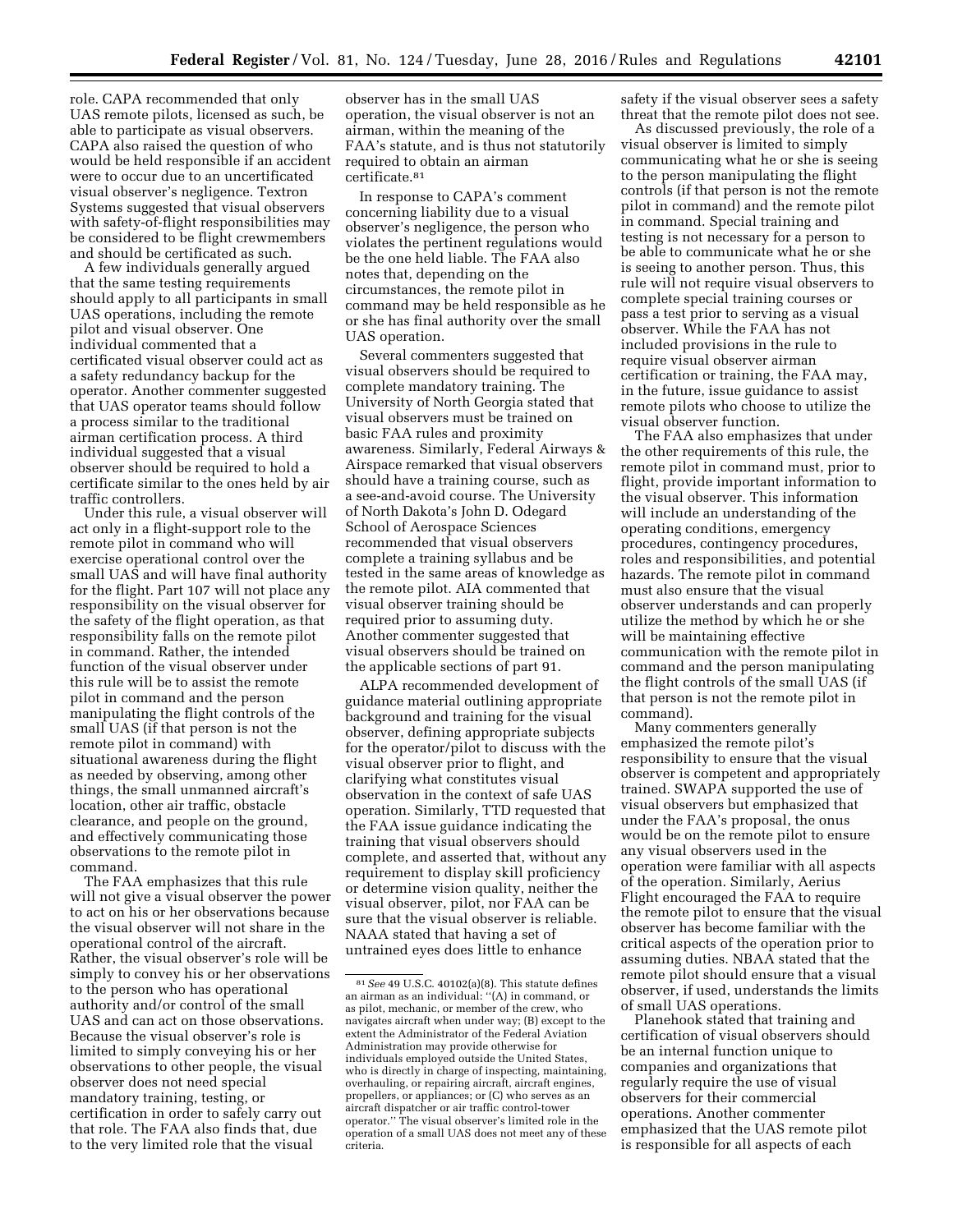flight and must be in charge of selecting and training visual observers.

Additionally, several commenters, including Aviation Management and the Colorado Cattlemen's Association, mentioned that remote pilots should be responsible for briefing visual observers. Aviation Management emphasized the requirement for the remote pilot to ensure that all persons involved in the small UAS operation receive a briefing that includes operating conditions, emergency procedures, contingency procedures, roles and responsibilities, and potential hazards.

The FAA agrees that the remote pilot in command, in his or her role as the final authority over the small UAS operation, has ultimate responsibility for the safety of the operation and therefore should be responsible for selecting, training, and informing the visual observer (if one is used). The FAA also agrees with the commenters that a visual observer should be informed and understand all critical aspects of the small UAS operation prior to flight. That is why this rule will require the remote pilot in command to ensure that all persons directly participating in the small UAS operation, including the visual observer, are informed about the operating conditions, emergency procedures, contingency procedures, roles and responsibilities, and potential hazards.

A joint submission from the State of Nevada, the Nevada Institute for Autonomous Systems, and the Nevada FAA-designated UAS Test Site said that the visual observer should be required to self-certify that he or she has the aeronautical knowledge and visual acuity necessary to safely perform the small UAS operation. AUVSI, Prioria Robotics, the Professional Society of Drone Journalists, and several other commenters said that the visual observer should be required to hold a valid U.S.-issued driver's license or an FAA-issued medical certificate, which would ensure a visual test but not be overly burdensome. Planehook stated that the remote pilot should determine the medical suitability of any visual observer to perform pre-briefed duties.

The FAA disagrees that a driver's license should be a prerequisite to serving as a visual observer. As discussed in section III.F.2.a of this preamble, according to the DOT Office of Highway Policy Information, 13 percent of the population aged 16 or older does not hold a State-issued driver's license.<sup>82</sup> Thus, requiring a U.S.

driver's license would create an undue burden for many visual observers without a significant increase in safety because the skills necessary to obtain a driver's license are not the same skills needed to serve as a visual observer in a small UAS operation.

The FAA also disagrees that selfcertification concerning aeronautical knowledge and visual acuity by a person acting as a visual observer should be required by this rule because, as discussed elsewhere in this preamble, this rule does not impose any aeronautical knowledge or visual acuity requirements on visual observers. A visual observer cannot self-certify that he or she meets requirements that do not exist in this rule.

Finally, the FAA declines the suggestion to impose a specific duty on the remote pilot in command to determine the medical suitability of a visual observer. This rule does not require the remote pilot in command to be a doctor or have any medical training. As such, evaluating the potentially complex medical condition of another human being could be beyond the remote pilot in command's expertise. The FAA notes, however, that it expects the remote pilot in command to exercise his or her authority when a potential visual observer is clearly incapable of carrying out his or her assigned duties. For example, the remote pilot in command would not be ensuring a safe small UAS operation if he or she designates a visual observer who clearly is incapacitated or is under the influence of alcohol or drugs at the time of the operation.

## c. Additional Visibility Requirements

To further ensure that the person maintaining visual line of sight in a small UAS operation can see and avoid other aircraft, this rule will: (1) Limit small UAS operations conducted outside of daylight hours; and (2) impose weather-minimum and visibility requirements.

#### i. Daytime Operations

Due to the reduced visibility associated with nighttime operations, the NPRM proposed to prohibit the operation of a small UAS outside the hours of official sunrise and sunset. For the reasons discussed below, this rule will maintain the prohibition on nighttime operations but will allow small UAS operations to be conducted during civil twilight if the small unmanned aircraft has lighted anticollision lighting visible for at least 3

statute miles. The nighttime-operations prohibition in this rule will also be waivable.

Approximately 25 commenters generally supported the proposed prohibition on operations outside the hours of official sunrise and sunset. ALPA noted that the prohibition is consistent with the ARC recommendations. The Minneapolis-Saint Paul Metropolitan Airports Commission (Metropolitan Airports Commission) asserted that nighttime operations introduce a number of visual illusions, and unlike manned-aircraft pilots, small UAS operators will not be required to complete comprehensive training programs that teach pilots how to deal with these illusions. The City and County of Denver, Colorado noted that allowing operations only in the lightest of conditions will increase the probability of avoidance in the event of a conflict.

Federal Airways provided some conditions and limitations under which they would support nighttime operations of UAS, but ultimately noted that if the goal is to be as least burdensome as possible, limiting operating hours to daylight hours only would eliminate the need for further specification in lighting requirements. The American Association of Airport Executives and Barrick Gold of North America, Inc. concurred with the nighttime operation prohibition, but added that in the future, technological advances may provide the opportunity to allow nighttime operations.

Other commenters objected to the proposed prohibition on nighttime operations. Skycatch, Clayco, AECOM and DPR Construction, commenting jointly, and several individuals, suggested that the proposed prohibition on nighttime operations be entirely eliminated from the final rule. Cherokee Nation Technologies and The Information Technology and Innovation Foundation asserted that nighttime operations can be safer than daytime operations because there is less air traffic and there are fewer people on the ground. EEI and AUVSI suggested that nighttime UAS operations are safer and less disruptive than nighttime mannedaircraft operations such as helicopters circling overhead. Virginia Commonwealth University Honors Students said the proposed ban on nighttime operations ignores the use of other senses, particularly sound, to detect and avoid other aircraft. DJI stated that because manned aircraft operating at night are required to be equipped with lighting, UAS operators would be able to satisfy their see-and-

<sup>82</sup>*See [https://www.fhwa.dot.gov/](https://www.fhwa.dot.gov/policyinformation/pubs/hf/pl11028/chapter4.cfm) [policyinformation/pubs/hf/pl11028/chapter4.cfm](https://www.fhwa.dot.gov/policyinformation/pubs/hf/pl11028/chapter4.cfm)* 

<sup>(</sup>stating that 87% of the population aged 16 or older holds a driver's license).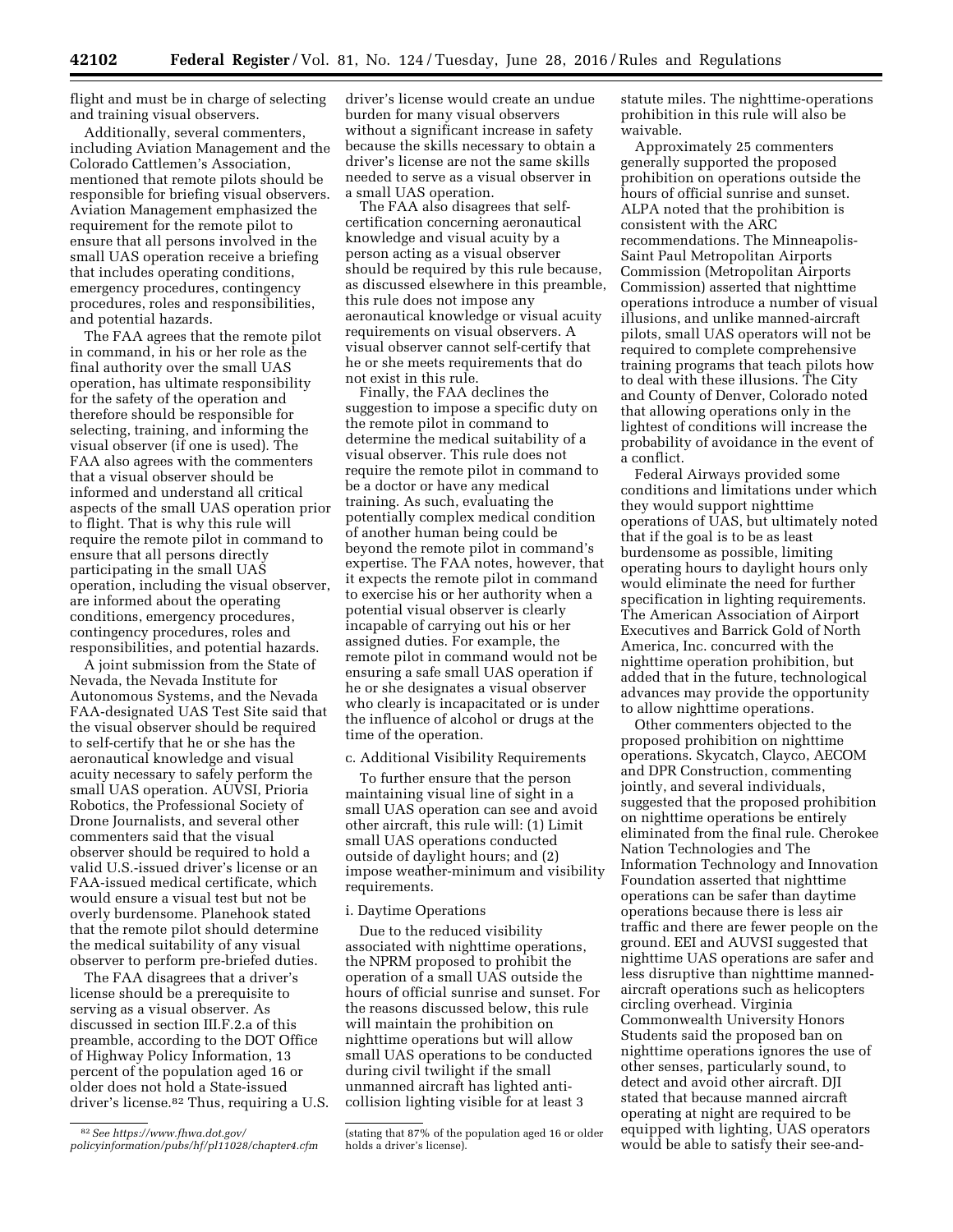avoid requirements, even when operating at night.

A large number of commenters who opposed the daytime-only restriction of small UAS operations proposed several methods of mitigating hazards. The mitigation strategies were generally related to improving visibility to support see-and-avoid, augmenting seeand-avoid with technology, implementing additional restrictions for operations at night, and requiring additional certification or training. For example, the Airborne Law Enforcement Association, NBAA, and the National Ski Areas Association said nighttime operations of small UAS could be conducted safely if the aircraft is equipped with proper lighting. The National Association of Broadcasters, National Cable & Telecommunications Association and Radio Television Digital News Corporation, commenting jointly, and the Associated General Contractors of America supported nighttime operations in well-lit areas, such as closed sets or sites of sporting events. The Kansas State University UAS Program cited preliminary research that, it argued, indicates that UAS equipped with navigation lights are often easier to see at night than during the day.83

Nighttime operations pose a higher safety risk because the reduced visibility makes it more difficult for the person maintaining visual line of sight to see the location of other aircraft. While the existence of other lighted manned aircraft may be apparent due to their lighting, the distance and movement of small unmanned aircraft relative to the distance and movement of those aircraft is often difficult to judge due to the relative size of the aircraft. In addition, visual autokinesis (the apparent movement of a lighted object) may occur when the person maintaining visual line of sight stares at a single light source for several seconds on a dark night. For this reason, darkness makes it more difficult for that person to perceive reference points that could be used to help understand the position and movement of the lighted manned aircraft, the small unmanned aircraft, or other lighted object.

The lack of reference points at night is problematic for small UAS subject to

part 107 because they are not required to have any equipage that would help identify the precise location of the small unmanned aircraft. As such, a remote pilot in command operating under this rule will generally rely on unaided human vision to learn details about the position, attitude, airspeed, and heading of the unmanned aircraft. This ability may become impaired at night due to a lack of reference points because all a remote pilot may see of his or her aircraft (if it is lighted) is a point of light moving somewhere in the air. For example, a lighted small unmanned aircraft flying at night may appear to be close by, but due to a lack of reference points, that aircraft may actually be significantly farther away than the remote pilot perceives. An impairment to the remote pilot's ability to know the precise position, attitude, and altitude of the small unmanned aircraft would significantly increase the risk that the small unmanned aircraft will collide with another aircraft.

In addition to avoiding collision with other aircraft, remote pilots in command must also avoid collision with people on the ground, as well as collision with ground-based structures and obstacles. This is a particular concern for small UAS because they operate at low altitudes. When operating at night, a remote pilot may have difficulty avoiding collision with people or obstacles on the ground which may not be lighted and as a result, may not be visible to the pilot or the visual observer. As such, this rule will not allow small UAS subject to part 107 to operate at night (outside of civil twilight) without a waiver.

The Motion Picture Association of America (MPAA) and several individuals recommended that small UAS operations be permitted between civil dawn and civil dusk. The commenters stated that there is sufficient light during civil twilight to see and avoid ground-based obstacles. One commenter compared UAS to ultralight vehicles, citing precedent in § 103.11(b), which allows ultralight vehicles to be operated during civil twilight, provided the vehicle is equipped with an operating anticollision light visible for at least 3 statute miles. The Drone User Group Network suggested that with appropriate lighting, a small UAS would in fact be more visible in low light than during the day, thus enabling the remote pilot to exercise his or her visual-lineof-sight responsibility. Many of the comments cited photography as a type of operation that could be conducted during twilight hours.

Civil twilight is a period of time that, with the exception of Alaska, 84 generally takes place 30 minutes before official sunrise and 30 minutes after official sunset. The FAA agrees with commenters that operations during civil twilight could be conducted safely under part 107 with additional risk mitigation because the illumination provided during civil twilight is sufficient for terrestrial objects to be clearly distinguished during clear weather conditions. As a result, many of the safety concerns associated with nighttime operations are mitigated by the lighting that is present during civil twilight. That is why current section 333 exemptions permit twilight UAS operations. Accordingly, this rule will allow a small UAS to be operated during civil twilight.

However, while civil twilight provides more illumination than nighttime, the level of illumination that is provided during civil twilight is less than the illumination provided between sunrise and sunset. To minimize the increased risk of collision associated with reduced lighting and visibility during twilight operations, this rule will require small unmanned aircraft operated during civil twilight to be equipped with anti-collision lights that are visible for at least 3 statute miles.

A remote pilot in command may reduce the intensity of the anti-collision lights if, because of operating conditions, it would be in the interest of safety to do so. For example, the remote pilot in command may reduce the intensity of anti-collision lights to minimize the effects of loss of night vision adaptation. The FAA emphasizes that anti-collision lighting will be required under this rule only for civil twilight operations; a small unmanned aircraft that is flown between sunrise and sunset need not be equipped with anti-collision lights.

The FAA acknowledges that current exemptions issued under Public Law 112–95, section 333 allow civil twilight operations without a requirement for anti-collision lighting. However, the section 333 exemptions do not exempt small UAS operations from complying with § 91.209(a), which requires lighted position lights when an aircraft is operated during a period from sunset to sunrise (or, in Alaska, during the period a prominent unlighted object cannot be seen from a distance of 3 statute miles or the sun is more than 6 degrees below the horizon). As such, UAS currently operating under a section 333

<sup>83</sup>The comment provided a link to a news article containing a short summary of the Kansas State University UAS Program's preliminary analysis of its research but did not provide the actual research. The linked article also did not include all of the assumptions and methodology used in the research or the data collected during testing. Finally, the article concluded by noting that ''more analysis is needed.'' As a result, the FAA does not currently have sufficient information to evaluate the research cited in the comment.

<sup>84</sup>Civil twilight in Alaska is discussed later in this section of the preamble.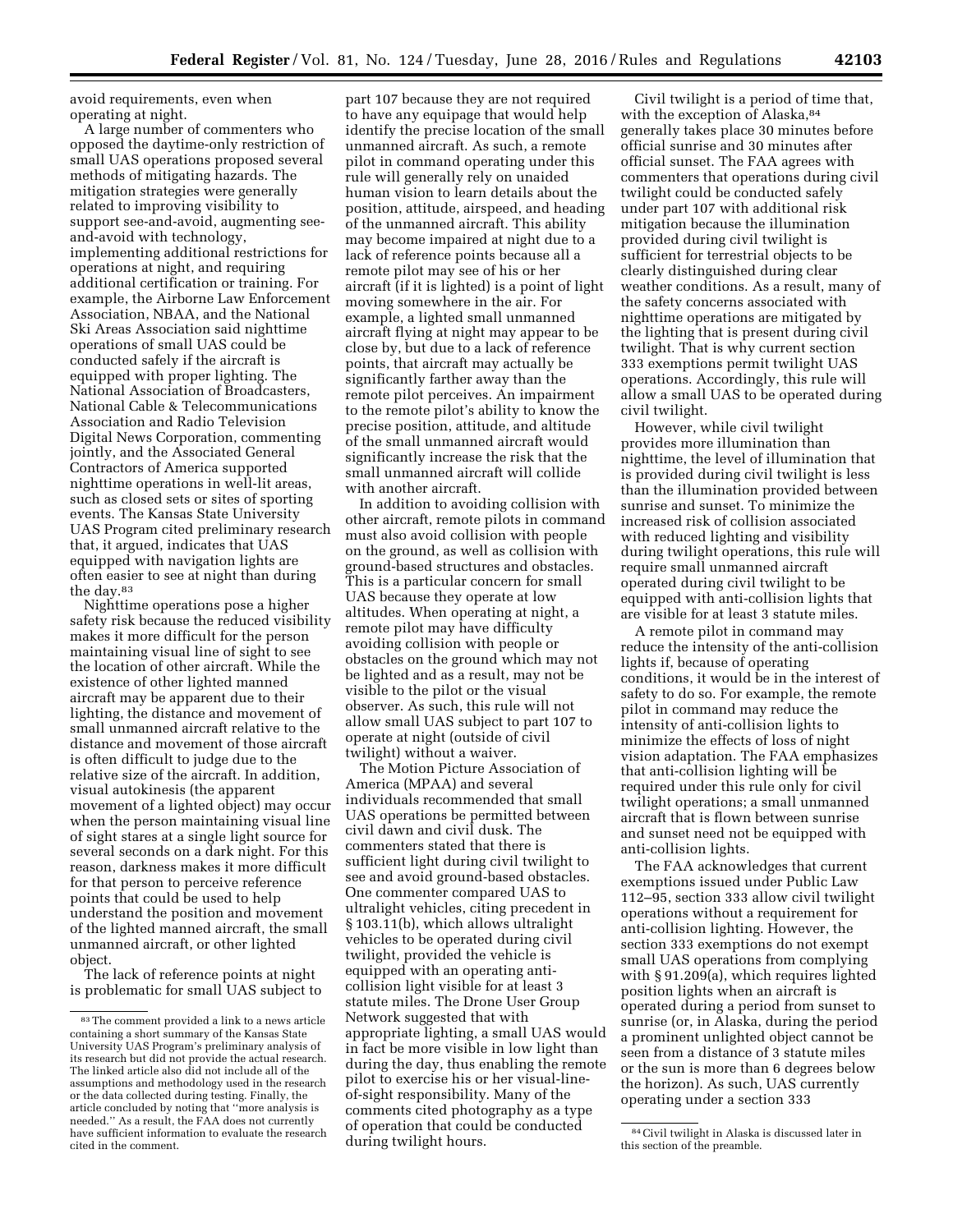exemption have lighting requirements when operating during civil twilight.

However, while current section 333 exemptions rely on position lighting, it would be impractical for this rule to prescribe specifications for position lighting for civil twilight operations because a wider range of small unmanned aircraft will likely operate under part 107. Position lighting may not be appropriate for some of these aircraft. Thus, instead of position lighting, small unmanned aircraft operating under part 107 will be required to have anti-collision lights when operating during civil twilight.

The FAA also notes that meteorological conditions, such as haze, may sometimes reduce visibility during civil twilight operations. Accordingly, the FAA emphasizes that, as discussed in the following section of this preamble, this rule also requires that the minimum flight visibility, as observed from the location of the ground control station, must be no less than 3 statute miles.

Several commenters, including the Nature Conservancy, MPAA, Commonwealth Edison Company, the American Fuel & Petrochemical Manufacturers, and the Newspaper Association of America, suggested that certain types of operations should be exempt from the proposed nighttime prohibition. These operations include: Emergency operations, public service operations, hazardous material response, railroad incident management, public utility inspection and repair, pipeline monitoring, thermal roof inspections using infrared technology, conservation-related operations in sparsely populated areas, ski area operations where people and property can be easily avoided, newsreporting, and filming in controlled, well-lit areas. The American Farm Bureau and several other commenters claimed that certain UAS operations are best conducted at night. These operations include research and humanitarian operations, crop treatments, wildfire fighting, nocturnal wildlife monitoring, infrastructure monitoring, and operations using infrared and thermal imaging cameras. The Property Drone Consortium stated that a daylight-only requirement would restrict the ability of its members to conduct thermal imaging using small UAS.

Commonwealth Edison stated that the proposed restriction to daylight-only operations would constrain the ability to use small UAS to respond to emergencies that occur outside of daylight hours. Similarly, NRECA stated that the restriction to daylight

operations would severely impede its members' ability to respond to electrical grid emergencies caused by weather. Both Commonwealth Edison and NRECA suggested that the final rule include deviation authority to allow nighttime operations if it can be shown that such operations can be conducted safely. Similarly, Boeing, the University of North Dakota's John D. Odegard School of Aerospace Sciences, and DJI recommended that the proposed nighttime-operation prohibition be amended to allow waivers to be authorized by the Administrator to accommodate time-critical and emergency operations that may need to be conducted at night if those operations can be conducted safely.

The FAA agrees with commenters that there could be benefits to allowing certain small UAS operations at night, such as search and rescue or firefighting operations when those operations are conducted as civil operations. As such, the nighttime-operation prohibition in this rule will be waivable. The FAA will consider granting a certificate of waiver allowing a nighttime small UAS operation if an applicant can demonstrate sufficient mitigation such that operating at night would not reduce the level of safety of the operation.

The American Petroleum Institute recommended an exception for Alaska's North Slope, an area of significant operations for the oil and gas industry. The commenter noted that there are no daylight hours for approximately 3 months of the year in that area.

The same safety concerns exist in northern Alaska as they do anywhere in the United States during periods of darkness. However, as discussed previously, this rule will allow small UAS operations to be conducted during civil twilight. This will add significantly greater flexibility to Alaska operations because for the northernmost portions of Alaska, the sun never rises for as many as 64 days a year. By allowing operations to take place during civil twilight, this rule will allow small UAS operations year round, even in Alaska's North Slope. In addition, as discussed previously, the FAA will consider granting a certificate of waiver for specific nighttime operations if the applicant can demonstrate that operating at night will not reduce the safety of the operation.

Qualcomm, FLIR Systems, the Drone User Group Network, and several individuals supported operations at night utilizing technology such as nightvision cameras to allow the aircraft to be safety piloted. The Association of American Railroads contended that risks associated with nighttime

operations could be mitigated by requiring small unmanned aircraft to be equipped with sense-and-avoid technology approved by the FAA. Kapture Digital Media and another commenter asserted that night-visionenabled FPV cameras are available that would aid in seeing-and-avoiding other aircraft and hazards at night. The South Dakota Department of Agriculture suggested that the FAA prescribe a performance-based standard in lieu of daylight-only restrictions, thus allowing for the integration of new risk-mitigating technologies as they are developed and refined. The Colorado Cattlemen's Association suggested that risks related to low-light and nighttime operations could be mitigated through technological equipage.

For the reasons discussed earlier in this preamble, existing vision-enhancing devices, such as FPV, do not currently provide a field of vision sufficient for the user to safely see and avoid other aircraft. Current sense-and-avoid technology would also insufficiently mitigate the risk associated with flying at night because this technology is still in its early stages of development. As of this writing, there is no sense-and-avoid technology that has been issued an airworthiness certificate. The FAA will keep monitoring this technology as it develops and may incorporate it, as appropriate, into certificates of waiver, future UAS rules, or possible future revisions to part 107.

Several commenters suggested permitting nighttime operations by further segmenting the small UAS category of aircraft by lesser weights or lower operational altitudes. However, even a relatively light small unmanned aircraft could cause a hazard by colliding with another aircraft in the NAS or an object on the ground. As discussed previously, these safety risks are more prevalent at night due to reduced visibility. While low weight could be one mitigation measure that a person could use to support a waiver application, this factor, by itself, would be unlikely to mitigate the additional risk associated with a nighttime small UAS operation.

Embry-Riddle and the Florida Department of Agriculture, Consumer Services' UAS Working Group (Florida Department of Agriculture) proposed allowing operators possessing additional certification to fly at night. Textron Systems and several individuals recommended additional training for night operations.

As discussed previously, this initial small UAS rulemaking effort is intended to immediately integrate the lowest risk small UAS operations into the NAS. The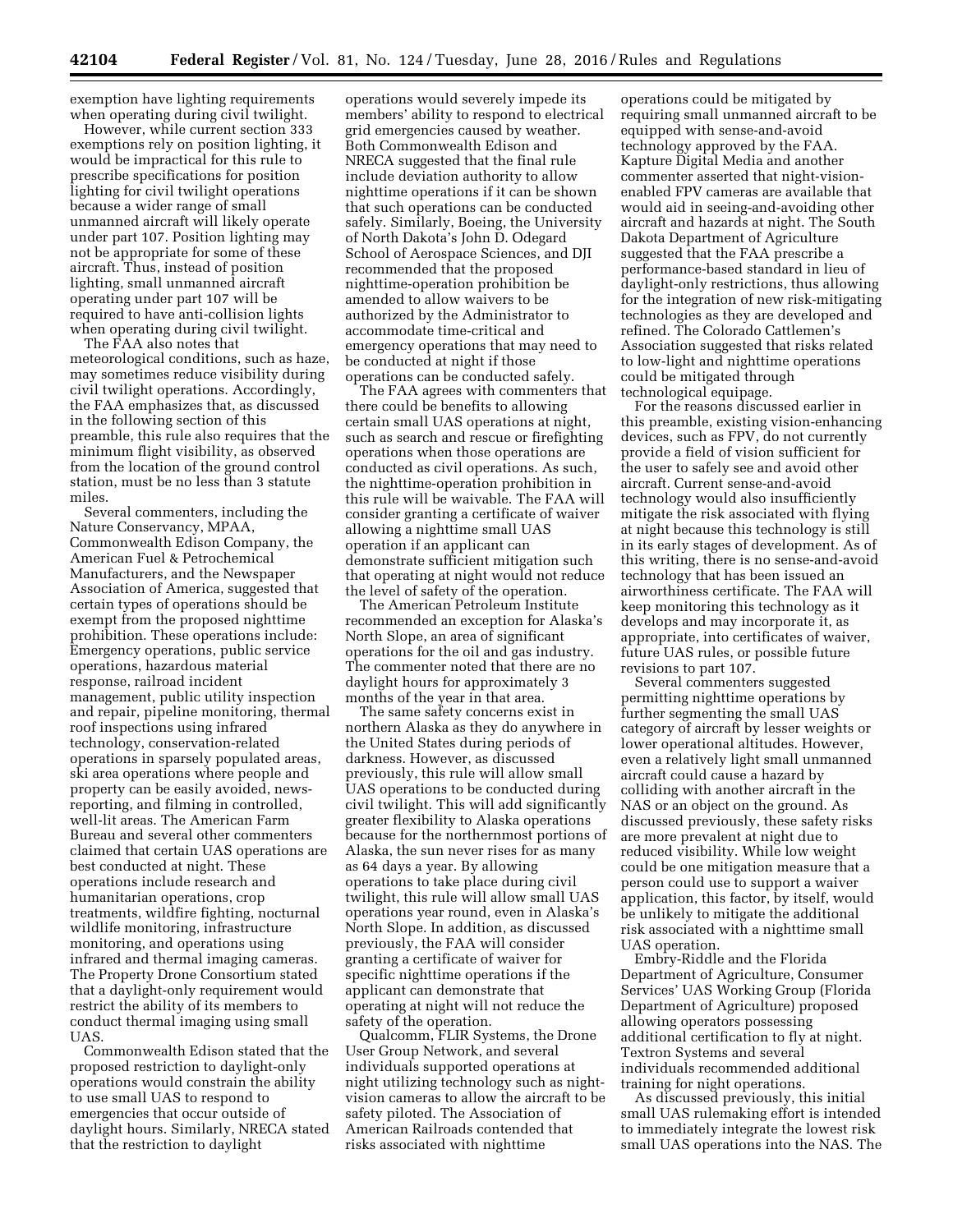FAA plans to address higher risk operations and the mitigations necessary to safely conduct those operations, such as the mitigations suggested by the commenters, in future agency actions. The FAA will consider the commenters' recommendations as part of future rulemaking efforts to integrate higher-risk UAS operations, such as nighttime operations, into the NAS.

AUVSI, Prioria Robotics, and a joint submission from Skycatch, Clayco, AECOM, and DPR Construction pointed to Australia and New Zealand as examples of countries where nighttime operations have been safely conducted in areas with established UAS regulations. In keeping with U.S. obligations under the Convention on International Civil Aviation, it is FAA policy to conform to ICAO SARPs to the maximum extent practicable. However, there are currently no ICAO SARPs that correspond to the nighttime-operation provisions of these regulations. Because the integration of UAS into the NAS is an incremental process, the FAA will continue expanding UAS operations to include those that pose greater amounts of risk, utilizing data gleaned from industry research, the UAS test sites, and international UAS operations.

Matternet and the Mercatus Center at George Mason University cited § 101.17, stating that kites and moored balloons operate safely at night, with specific lighting requirements, even though they are not equipped with the kinds of sense-and-avoid technologies likely included in small UAS systems.

As discussed previously, sense-andavoid technology does not currently provide sufficient mitigation to enable nighttime operations. In addition, while kites and moored balloons operated under part 101 are permitted to operate at night, § 101.15 requires the kite or moored balloon operator to notify the nearest ATC facility of the details of the operation at least 24 hours prior to each operation. Because kites and moored balloons governed by part 101 operate in a fixed location, this ATC notification allows ATC to disseminate details of the operation to other aircraft in the area. Conversely, with some exceptions, small UAS operating under part 107 in Class G airspace will not be required to communicate with ATC prior to or during the operation.

One commenter suggested that small UAS operations be limited to the period between one half hour after official sunrise and one half hour before official sunset, arguing that it is not uncommon for small unmanned aircraft to have low-visibility color schemes. However, it is not necessary to further reduce

operations conducted near sunset or sunrise to mitigate the risk of small UAS operations in low light conditions. As discussed previously, low-light conditions provide sufficient lighting to mitigate many of the safety concerns underlying the prohibition on nighttime operations.

## ii. Weather/Visibility Minimums

The NPRM also proposed additional visibility and cloud-clearance requirements to ensure that the person maintaining visual line of sight has sufficient visibility to see and avoid other aircraft. Specifically, the NPRM proposed a minimum flight visibility of at least 3 statute miles from the location of the ground control station. The NPRM also proposed that the small unmanned aircraft must maintain a minimum distance from clouds of no less than: (1) 500 feet below the cloud; and (2) 2,000 feet horizontally away from the cloud. This rule will finalize these minimum-flight-visibility and cloud-clearance requirements as proposed in the NPRM but will make those requirements waivable.

Commenters including NAAA, ALPA, and Commonwealth Edison Company supported the proposed minimum flight visibility and distance-from-clouds requirements. Commonwealth Edison asserted that the proposed visibility requirements, in combination with the other proposed operational requirements, would ''safeguard safety while recognizing reasonable commercial interests in such a rapidly evolving technological environment.'' NAAA stated that the proposed requirements are consistent with the VFR visibility requirements under 14 CFR 91.155 and 91.115. The Professional Helicopter Pilots Association strongly agreed that ''weather minimums be at least basic VFR.'' ALPA also agreed that all operations must take place in visual meteorological conditions (VMC) with the identified cloud clearances. ALPA further recommended that it be made clear that the 3-mile visibility requirement for VMC does not mean that the visual-line-of-sight required elsewhere in the proposed regulation can necessarily be maintained at 3 miles.

Modovolate Aviation, NAMIC, the Property Drone Consortium, and a few individuals generally opposed the imposition of minimum flight visibility and distance-from-cloud requirements. The commenters asserted that such requirements are unnecessary, given the visual-line-of sight requirement of § 107.31. Modovolate stated that it is unlikely that an operator can keep a

small UAS in sight at a distance of 3 miles, so a separate weather-visibility requirement is redundant. Modovolate also stated that a small UAS operator cannot maintain visual contact with his small UAS if it is flown in a cloud, but he would be able to fly his small UAS closer than 500 or 1,000 feet to a welldefined cloud without risk.

The Professional Society of Drone Journalists (PSDJ), and Edison Electric Institute, individually and jointly with NRECA and APPA, recommended the removal of the cloud distance requirements altogether. PSDJ asserted that the proposed cloud distance requirements would render many types of weather coverage and research projects impossible and would also make it impossible for small UAS to replace high-risk manned flights, ''such as inspecting tower, bridges, or other structures,'' as contemplated by the NPRM. The Travelers Companies, Inc. recommended the removal of the requirement that small UAS maintain a distance of no less than 2,000 feet horizontally from a cloud, claiming it is not relevant or workable for pilots flying small UAS from the ground. Aerial Services added that the safety concerns associated with cloud clearance will be alleviated with automation, the maximum altitude restriction, and the restriction on the use of small UAS in the vicinity of airports.

Several other commenters generally supported the imposition of minimum flight visibility and cloud clearance requirements, but said the proposed minimum requirements should be reduced. Commenters including State Farm, AUVSI, the Unmanned Safety Institute, and DJI, argued that the minimum flight visibility and cloud distance should be reduced to 1 statute mile and changed to ''remain clear of clouds.'' AUVSI asserted that this reduced requirement will reflect the small size, low speeds, and additional operating limitations of small UAS.

EEI said the proposed regulation is too restrictive, especially in areas prone to low cloud cover. The commenter argued that, as long as the operator maintains visual line of sight with the small UAS, the aircraft should be permitted to navigate up to 500 feet, regardless of the elevation of the clouds above 500 feet. In a joint comment, EEI, NRECA, and APPA noted that under the proposed visibility rules, for every foot cloud cover dips below 1,000 feet, the small UAS dips a foot below 500 feet, so that cloud cover at 500 feet would ground all small UAS operations. The commenters suggested that operations in Class G airspace should be allowed up to 500 feet AGL, or the height of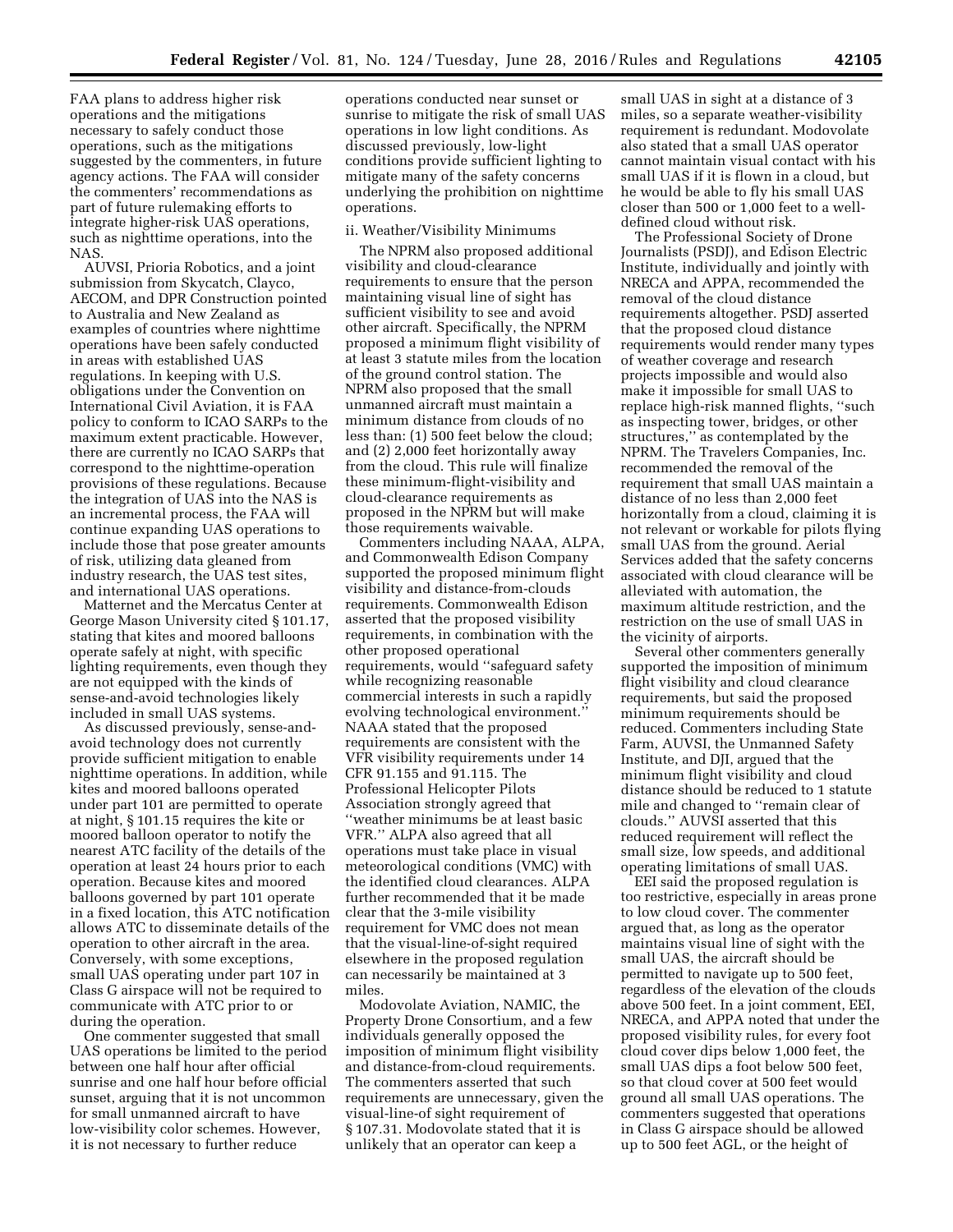cloud cover, whichever is lower. Exelon Corporation further suggested the rule include permission to operate on the transmission and distribution rights-ofway at altitudes not to exceed the tops of the structures plus 50 feet without weather visibility restrictions. The News Media Coalition suggested eliminating the flight-visibility and cloud-clearance requirements for UAS operated within the parameters in the blanket COA for section 333 exemptions.85

As discussed earlier, under this rule, the remote pilot in command will be responsible for observing the operating environment for other aircraft and, if necessary, maneuvering the small unmanned aircraft to avoid a collision with other aircraft. However, there is a significant speed difference between a manned aircraft and a small unmanned aircraft. Under part 91, a manned aircraft flying at low altitude could travel at speeds up to 230 to 288 miles per hour (mph).86 On the other hand, a small unmanned aircraft operating under this rule will have a maximum speed of 100 mph and many small unmanned aircraft will likely have a far lower maximum speed.

Because of this difference in maximum speed, the remote pilot in command will need time to respond to an approaching manned aircraft. A minimum flight visibility requirement of 3 statute miles is necessary to ensure that the remote pilot in command can see far enough away to detect a manned aircraft near the area of operation in time to avoid a collision with that aircraft. Additionally, cloud clearance provisions that require the small unmanned aircraft to maintain a distance of at least 500 feet below the cloud and 2,000 feet horizontally away from cloud are necessary to reduce the possibility of having a manned aircraft exit the clouds on an unalterable collision course with the significantly slower small unmanned aircraft. Accordingly, this rule will retain the proposed minimum-flight-visibility requirement of 3 statute miles and minimum cloud-distance requirements of 500 feet below the cloud and 2,000 feet horizontally away from the cloud.

In response to ALPA's concern, the FAA clarifies that the minimum-flightvisibility and visual-line-of-sight requirements of this rule are separate requirements that must both be satisfied. The visual-line-of-sight requirement of § 107.31 is intended to ensure that the person maintaining visual line of sight can see the small unmanned aircraft and the immediately surrounding airspace. It is unlikely that a person will be able to maintain visual line of sight of a small unmanned aircraft in compliance with § 107.31 if that aircraft is 3 miles away from him or her. Conversely, the 3-mile visibility requirement of § 107.51 is intended simply to ensure that the person at the control station is able to see relatively larger manned aircraft that may rapidly be approaching the area of operation.

Southern Company suggested that small UAS operations should mirror the VFR weather minimums for mannedhelicopter flight and that the Special VFR minimums under 14 CFR 91.157 should also apply to small UAS operations to the extent available for helicopters. The commenter suggested that small UAS operations would satisfy the requirements for Special VFR flight, because only ATC authorization is necessary before Special VFR flight and all small UAS must receive an ATC clearance when operating in controlled airspace. The commenter also asserted that the use of helicopter minimums is appropriate in this rule because, like helicopters, a small UAS is highly maneuverable and easier to land than fixed-wing aircraft. The Small UAV Coalition similarly suggested that the FAA adopt the helicopter cloudclearance test for small UAS.

The FAA acknowledges that the part 107 visibility requirements for small UAS operations in Class G airspace will be more stringent than the requirements of part 91. Part 91 allows aircraft operating in Class G airspace to operate with 1 statute mile visibility and simply requires the aircraft to keep clear of clouds. However, as numerous commenters pointed out, small UAS operating under this rule may, as a result of their size, be difficult to see for manned-aircraft pilots. Additionally, unlike manned aircraft, small unmanned aircraft will not be required to carry equipage, such as TCAS and ADS–B, that aids in collision avoidance. Because of the additional challenges with collision avoidance raised by small UAS operating under part 107, a more stringent visibility requirement is necessary than the one imposed by part 91 on manned-aircraft operations in Class G airspace.

Vail Resorts asked the FAA to reduce or eliminate cloud clearance requirements in certain terrain, or with

certain mitigation in place (*e.g.,* a lighting system on the small UAS). The commenter stated that the minimumflight-visibility and distance-from-cloud requirements are unnecessarily restrictive in a high alpine environment where the potential for interaction with manned aircraft is incredibly remote, and can be mitigated by other limitations. Venture Partners asserted that its products will contain onboard technology and capabilities that will allow UAS to operate in adverse weather conditions.

The FAA agrees that there could be operations in areas where the likelihood of interaction with manned aircraft is reduced or in which the risk of collision with a manned aircraft is mitigated by other means (such as technological equipage). Accordingly, the FAA has made the visibility and cloud-clearance requirements of part 107 waivable and will consider individual operating environments and other mitigations as part of its review of a waiver request. The FAA plans to use data acquired as part of the waiver process to inform future agency actions that will further integrate UAS into the NAS.

The Airborne Law Enforcement Association requested an exception from the 3-mile minimum flight visibility requirement for public safety operations, saying that, with the visualline-of-sight restriction, ''there are many opportunities to safely utilize UAS technology to the benefit of public safety operations.'' The Organization of Fish and Wildlife Information Managers recommended a disaster-response exemption from the 3-mile flight visibility requirement, asserting that UAS flights in conditions with less than 3 miles of visibility could be integral in protecting human life and natural research welfare in the event of a manmade or natural disaster.

As discussed earlier, this rule will not apply to public aircraft operations unless the operator chooses to conduct the operation as a civil aircraft. Thus, public aircraft operations, such as public safety operations conducted by law enforcement agencies, will not be subject to part 107. With regard to the other specific types of operations mentioned in the comments, as discussed previously, the minimumflight-visibility and cloud-clearance requirements of this rule will be waivable. Thus, operations conducted for salutary purposes, such as the ones mentioned by the commenters, could be authorized through the waiver process if the remote pilot establishes that the operation can safely be conducted under the terms of a certificate of waiver.

 $^{\mathrm{85}}$  The specific parameters suggested by the commenter consisted of flight at or below 200 feet AGL and at least (a) 5 nautical miles from an airport having an operational control tower; (b) 3 nautical miles from an airport with a published instrument flight procedure, but not an operational tower; (c) 2 nautical miles from an airport without a published instrument flight procedure or an operational tower; or (d) 2 nautical miles from a heliport with a published instrument flight procedure.

<sup>86</sup> 14 CFR 91.117.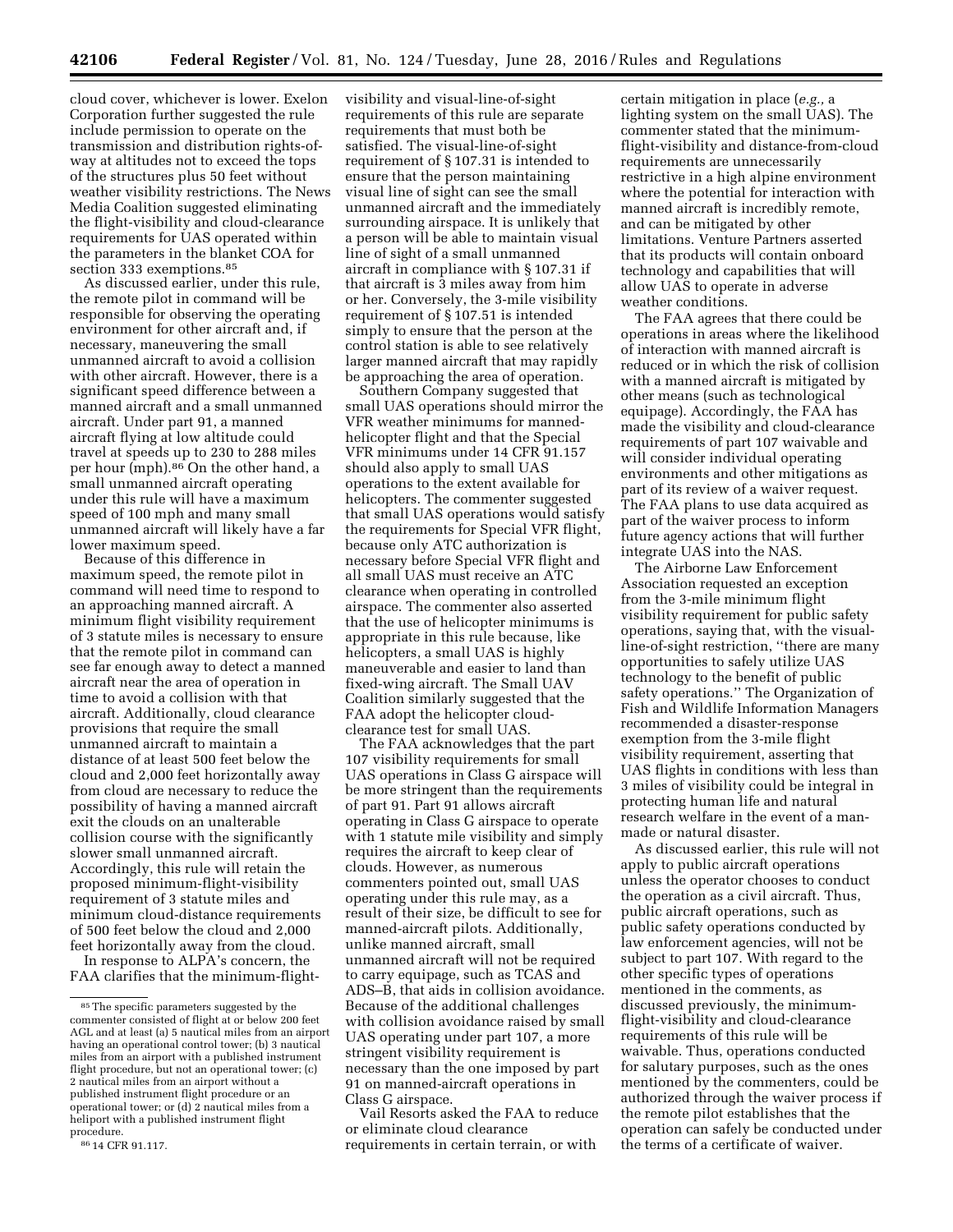The Metropolitan Airports Commission, Airports Council International-North America, the American Association of Airport Executives, and Exelon Corporation recommended that the requirement for 3 miles of visibility be from the location of the small unmanned aircraft and not from the location of the ground control station. The Metropolitan Airports Commission stated that the 3-mile visibility requirement is based on a manned aircraft pilot's vantage point positioned inside the aircraft, which provides a 3-mile observation radius around the aircraft to see and avoid potential hazards. Airports Council International-North America claimed that a 3-mile visibility requirement from the unmanned aircraft instead of the ground control station will prevent cases where the UAS operator operates an aircraft at the limit of the operator's line of sight. Lloyd's Market Association and the International Underwriting Association said the 3-mile minimum flight visibility requirement may be difficult to administer and police, and wondered if maximum wind speeds have been taken into account.

This rule will retain the requirement that the minimum visibility must be measured from the control station. The reason for this requirement is to allow the person manipulating the flight controls of the small UAS to see other aircraft that could be entering the area of operation. The person manipulating the small UAS flight controls will be located at the control station (since the control station is the interface used to control the flight), and thus the minimum-visibility requirement must be measured from the control station. With regard to the comment arguing that the 3-mile minimum flight visibility requirement may be difficult to administer and police, the remote pilot in command must, among other things, ensure that the small UAS operation complies with part 107.

This rule will not impose prescriptive requirements on maximum permissible wind speed because there is a wide range of small UAS that could be operated under part 107. These UAS will have varying ability to respond to wind and a prescriptive regulatory requirement would be more stringent than necessary on certain small UAS while being less stringent than necessary on other UAS. Instead, § 107.49(a)(1) will require the remote pilot in command to assess local weather conditions as part of the preflight assessment required by § 107.49. If the remote pilot in command determines that the wind speed is too high to safely conduct the small UAS

operation, then he or she will have to either reschedule the operation or implement mitigations to ensure the safety of the operation.

One commenter asked the FAA to clarify whether the 3-mile flight visibility requirement is horizontal visibility or slant angle visibility. The commenter asserted that there are many situations where radiation or advection fog might obscure horizontal visibility yet bright blue sky is visible above the fog.

The 3-mile flight visibility requirement is based on a slant angle from the control station. In other words, a person standing at the control station of the small UAS must be able to see at a diagonal distance of 3 miles into the sky in order to detect other aircraft that may be approaching the area of operation. This requirement ensures that the remote pilot in command can effectively observe the airspace for presence of other aircraft, and reduces the possibility of the remote pilot or visual observer losing sight of the unmanned aircraft. To further clarify this concept, the FAA has amended § 107.51(c) to explain that flight visibility refers to the average slant distance from the control station at which prominent unlighted objects may be seen and identified by day and prominent lighted objects may be seen and identified by night.

The University of North Dakota's John D. Odegard School of Aerospace Sciences suggested that the rule prohibit small UAS operations above clouds because those operations could endanger manned aircraft flying under instrument flight rules (IFR). In response, the FAA notes that a person is unlikely to be able to maintain visual line of sight of a small unmanned aircraft that is flying above the clouds.

Schertz Aerial Services, the Permanent Editorial Board of the Aviators Model Code of Conduct Initiative, and the City and County of Denver, Colorado suggested that the proposed flight-visibility and minimumcloud-distance requirements be increased. Schertz Aerial Services said that because UAS are so much smaller than manned aircraft, the proposed 3 mile flight visibility requirement, which was developed for manned aircraft, is not adequate for UAS and should be increased to 5 statute miles. Denver also recommended increasing the minimum flight visibility requirement to 5 statute miles, but only in controlled airspace. The commenter additionally recommended the imposition of a 2,000 foot ceiling for operations in controlled airspace. ''Those visibility enhancements,'' Denver continued,

''will maximize opportunities for both the operator and other aircraft pilots to successfully employ the see-and-avoid technique.'

One commenter said the minimum flight visibility requirement should be increased to 10 to 12 miles and the distance-from-cloud requirements should both be increased by 1,000 feet. Another commenter said the FAA should set a specific percentage or range for cloud coverage to be allowed during flight, in addition to the distance-fromcloud requirements.

The FAA recognizes the fact that increased flight visibility would provide more time for the remote pilot in command to maneuver away from other aircraft. However, the likelihood of the remote pilot seeing other small UAS, other smaller aircraft, or other hazards such as power lines or antennas from a distance of five or more miles is not probable, so such a requirement would not create an additional safety buffer. A 5-mile visibility requirement above 10,000 feet mean sea level (not including the surface to 2,500 feet above ground level) is imposed by part 91 because manned-aircraft pilots have a need for increased visibility at that higher altitude due to permitted airspeeds above 288 mph. A remote pilot in command, on the other hand, will remain on the ground and will have to deal with ground obstacles that impede vision. The remote pilot in command will also be looking into the sky at a slant angle from the ground rather than horizontally in the manner of a manned-aircraft pilot. This means that a remote pilot will generally be challenged to perceive useful information from his or her vision beyond three miles. An increase in the cloud distance requirements poses the same dilemma, unless the object is large enough or distinct enough it will not likely be visible early enough to provide the opportunity to avoid or change course sooner.

PlaneSense and Cobalt Air, commenting jointly, recommended prohibiting a remote pilot from operating a small UAS if the ceiling is lower than 1000 feet MSL. The commenters contended that for manned aircraft, the pilot is in the aircraft and is therefore better able to make a determination about the distance to a cloud from the aircraft than an operator on the ground positioned 1/4 mile away from the unmanned aircraft.

The FAA declines to prohibit small UAS operations when cloud ceilings are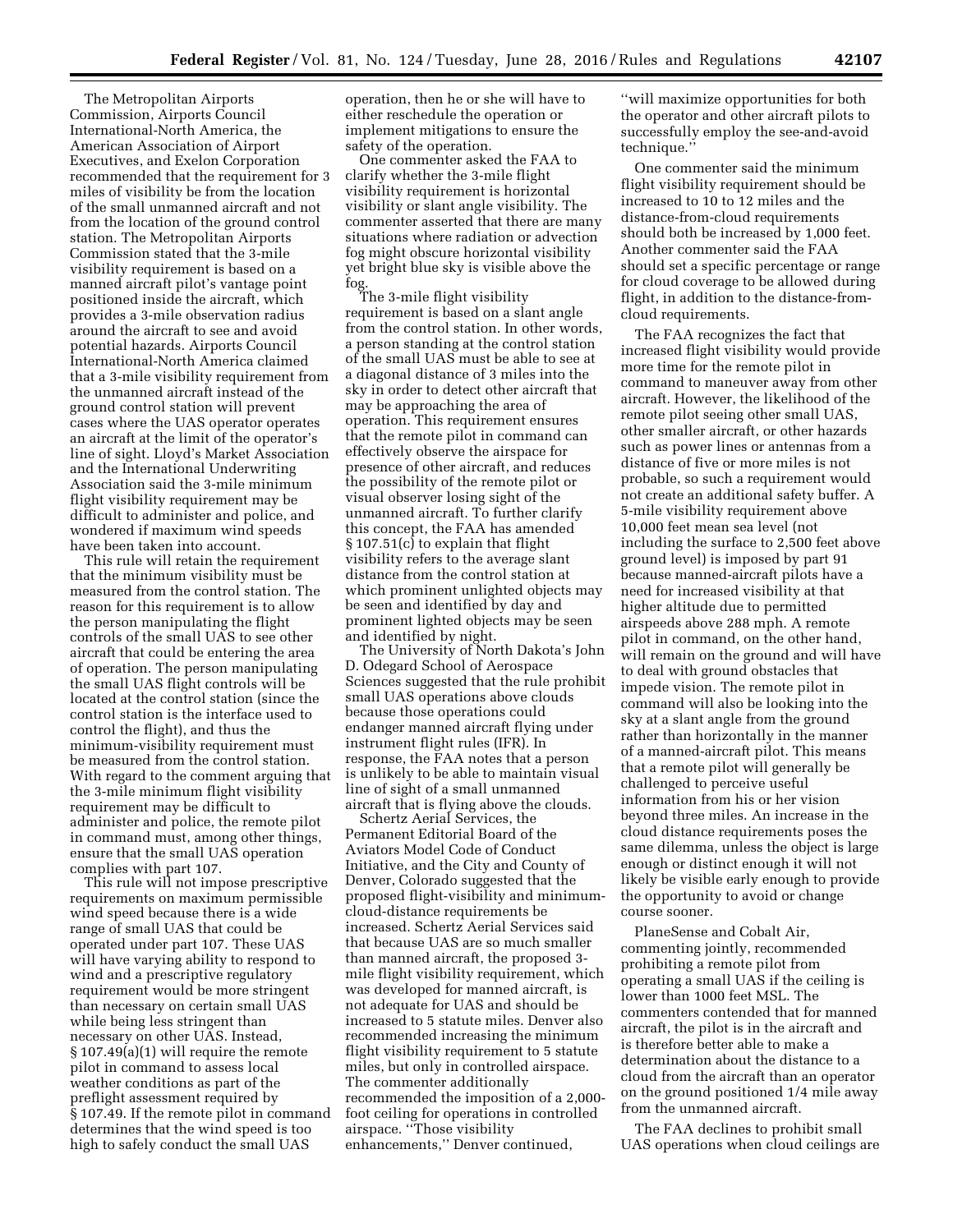lower than 1,000 feet AGL.<sup>87</sup> Specifically, the FAA disagrees that the remote pilot in command will not be in a position to determine whether the unmanned aircraft is positioned sufficiently far enough from a cloud to meet the requirements of § 107.51(d). While this rule does not require specific technological equipage to determine altitude of the unmanned aircraft, nothing in this rule precludes the remote pilot in command from doing so as a means to mitigate the risk of cloud clearance requirements. A remote pilot in command may also opt to operate the unmanned aircraft at a sufficiently low altitude that he or she can easily determine the aircraft's altitude. Further, cloud ceilings can be determined through nearby AWOS/ ASOS/ATIS reports, visual cloud observations, or observation of obscuration of nearby prominent landmarks of a known elevation. If a remote pilot in command cannot ensure that the unmanned aircraft will maintain sufficient cloud clearance in accordance with § 107.51(d), that person may not conduct operations until weather conditions improve. As such, no minimum ceiling requirement is necessary in this rule.

Noting that the NPRM would not require a qualified weather observer, one commenter questioned who is responsible for determining visibility at the time of the operation. The commenter further questioned if the regulation has a requirement for the airman trained and certificated for small UAS to receive training and demonstrate competence in making accurate visibility determinations. Another commenter also questioned who determines visibility, and recommended that FAA require as a minimum that VMC exist and that the closest Official Weather Reporting Station be used.

Under this rule, the remote pilot in command is ultimately responsible for determining whether a flight can be conducted safely. As part of the preflight assessment required by § 107.49, the remote pilot in command must evaluate local weather conditions, which includes an evaluation of whether those conditions are sufficient to meet the requirements of § 107.51(c) and (d). With regard to competence, as discussed in section III.F.2.j of this preamble, knowledge of aviation weather sources that can be used to inform the small UAS operation will be

tested on both the initial and recurrent aeronautical knowledge test. The initial aeronautical knowledge test will also test the airman certificate applicant's knowledge of effects of weather on small unmanned aircraft performance. For the reasons discussed in section III.F.2.e of this preamble, formal training and practical testing requirements are not a necessary component of this rule.

### iii. Yielding Right of Way

For the reasons discussed below, this rule will finalize the NPRM-proposed requirement that small unmanned aircraft must yield the right of way to all other users of the NAS but will make that requirement waivable. As discussed in the NPRM, the smaller visual profile of the small unmanned aircraft, the lack of collision-avoidance technology on the aircraft, and the difference in speed between the unmanned and manned aircraft increases the difficulty for manned-aircraft pilots to see and avoid the small unmanned aircraft. As such, this rule will require that the small unmanned aircraft always be the one to initiate an avoidance maneuver to avoid collision with any other user of the NAS. This rule will also include the NPRM-proposed requirement prohibiting the operation of a small unmanned aircraft so close to another aircraft as to create a collision hazard.

Approximately 20 commenters agreed with the proposal that small unmanned aircraft must always yield the right of way to all other users of the NAS. Several commenters stated that the requirement is sensible because small unmanned aircraft are more difficult to see than manned aircraft. Numerous other commenters, including NAAA, stated that small unmanned aircraft are more maneuverable than manned aircraft and therefore would have less difficulty taking evasive action to avoid a collision with a manned aircraft.

On the other hand, the Small UAV Coalition suggested that in certain circumstances it may be preferable to have a manned-helicopter yield to a small unmanned aircraft. The Small UAV Coalition presented a scenario where a small UAS is being operated to film a newsworthy event. If a manned helicopter were to arrive later to also film the event, under the proposed rule, the small UAS would be required to yield right of way to the helicopter. The commenter suggested that safety would be better served if both the manned and unmanned aircraft maintained awareness so as to see and avoid each other and proposed that part 107 adopt the right-of-way rules currently used in part 91. Another commenter suggested that the FAA should consider creating

different right-of-way rules for different classes of NAS users.

Requiring small unmanned aircraft to always yield the right of way to all other users of the NAS is a critical component of the see-and-avoid framework of part 107. As discussed in the NPRM, the small size associated with small unmanned aircraft will make those aircraft more difficult to detect for manned-aircraft pilots. Additionally, small UAS operating under this rule will not be required to be equipped with collision avoidance technology, such as transponders or TCAS, that would make it easier for manned-aircraft pilots to detect a small unmanned aircraft operating in their vicinity. Conversely, because of the far larger size and higher noise profile of manned aircraft, the person maintaining visual line of sight as part of a small UAS operation will be in a far better position to detect other users of the NAS and initiate maneuvers to avoid a collision.

As such, this rule will retain the proposed requirement that the small unmanned aircraft must always be the one to initiate an avoidance maneuver to avoid collision with any other user of the NAS. This rule will make this requirement waivable for individual small UAS operations (if the proposed operation can safely be conducted under the terms of a certificate of waiver), but will otherwise retain the right-of-way requirement as proposed in the NPRM.

When yielding the right of way, the small unmanned aircraft should optimally yield to manned aircraft in such a manner that the manned aircraft is never presented with a see-and-avoid decision or the impression that it must maneuver to avoid the small unmanned aircraft. The FAA also emphasizes that in extreme situations where collision is imminent, the remote pilot in command must always consider the safety of people first and foremost over the value of any equipment, even if it means the loss of the small unmanned aircraft.

An individual suggested that the FAA clarify that it is the remote pilot's responsibility, more so than that of a manned aircraft pilot, to exercise due diligence to prevent other aircraft from having to take evasive action to avoid the small unmanned aircraft.

The FAA emphasizes that it is the responsibility of all users of the NAS to avoid a collision. However, this rule places a duty on the small unmanned aircraft to always yield the right of way to other users of the NAS because the remote pilot in command will have a better ability to detect those users. Specifically, due to size, noise, and equipage considerations that apply to manned aircraft, it will be easier for a

<sup>&</sup>lt;sup>87</sup>The commenters referred to 1,000 feet MSL, but the FAA assumes the commenter intended to recommend a prohibition of operations with a ceiling less than 1,000 feet AGL.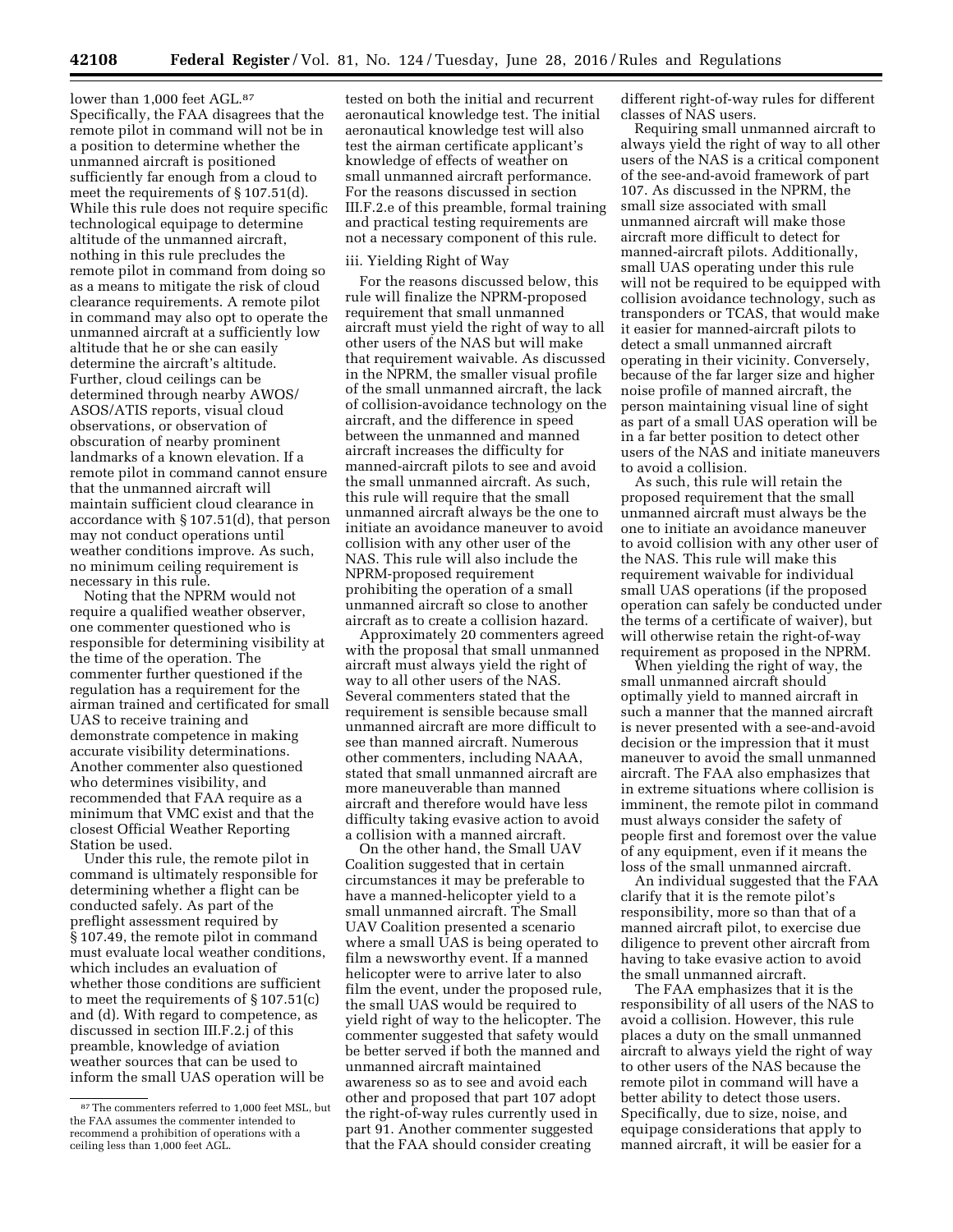remote pilot to detect a manned aircraft operating in his or her vicinity than for a manned aircraft pilot to detect a small unmanned aircraft.

The Small UAV Coalition sought clarification on what it means to ''give way to the other aircraft or vehicle and may not pass over, under, or ahead of it unless well clear.'' The Air Medical Operators Association, HAI, and an individual noted that the NPRM does not define the term ''well clear.'' The Small UAV Coalition asserted that ''this explanation would permit a sUAS operator to take precedence over a manned helicopter provided the UAV remain 'well clear' of the manned helicopter.''

Under this rule, yielding the right of way means that the small unmanned aircraft must give way to the other aircraft or vehicle and may not pass over, under, or ahead of the other aircraft/vehicle unless well clear. The term ''well clear'' means that the small unmanned aircraft is far enough away from the other aircraft or vehicle that it no longer presents a hazard to that aircraft or vehicle. Thus, if a manned aircraft enters the area of operation, the small unmanned aircraft must initiate maneuvers to ensure that it maintains a distance from the manned aircraft such that there is no risk of collision with that aircraft. In response to the Small UAV Coalition, the FAA notes that there is no right-of-way issue if two aircraft are far enough apart that they do not present a hazard to each other.

One commenter suggested that this rule allow the remote pilot in command to determine the specifics of how to yield the right of way to another aircraft.

The FAA declines to allow a remote pilot in command to pass over, under, or ahead of a manned aircraft if the small unmanned aircraft is not well clear of the manned aircraft. Compared to a pilot onboard a manned aircraft, it may be more difficult for a remote pilot in command to judge the relative altitude of another aircraft in flight. Further, the remote pilot will generally be limited to a maximum operating ceiling of 400 feet AGL, as specified in § 107.51(b), and the manned aircraft will likely be moving significantly faster than the small unmanned aircraft. As such, it is critical that the remote pilot in command not attempt to maneuver the unmanned aircraft to pass over, under, or ahead of a manned aircraft unless well clear, as doing so may present a hazard to the manned aircraft.

Several commenters, including the Property Drone Consortium, Southern Company, and several individuals generally focused on right-of-way situations involving two or more small

unmanned aircraft. The Property Drone Consortium and two individuals questioned how two unmanned aircraft could yield the right of way to each other. Southern Company proposed that the FAA treat ''conflicts between small UAS as conflicts between aircraft of the same category.''

This rule will not treat conflicts between two small unmanned aircraft the same manner that the FAA has traditionally treated conflicts between two aircraft of the same category because the rules that apply to aircraft of the same category (§ 91.113(d) and (e)) are not easily applied to small UAS. For example, under § 91.113(d), when two aircraft of the same category are converging, the aircraft to the other's right has the right of way. For manned aircraft, it is easy for a pilot to distinguish whether an aircraft is to the pilot's right or left. For unmanned aircraft, however, a remote pilot's perspective depends on where the remote pilot is located on the ground relative to his or her small unmanned aircraft. Therefore, applying the traditional manned-aircraft right-of-way rules to small UAS may cause confusion.

Instead of imposing a specific right-ofway requirement on conflicts between two small unmanned aircraft, this rule will require the remote pilot in command to use his or her best judgment to avoid other small unmanned aircraft in the NAS. Specifically, under § 107.37(b), each remote pilot in command will have to take whatever maneuvers are necessary to ensure that his or her small unmanned aircraft is not flying so close to other unmanned aircraft as to create a collision hazard.

NAAA, Raebe Spraying Service, Boeing, the Property Drone Consortium, the Colorado Agricultural Aviation Association, and an individual expressed concern regarding the proximity of unmanned aircraft to manned-aircraft operations. Each commenter proposed resolving the conflicts with a specified range requirement. NAAA suggested that UAS operations be prohibited within a 2-mile vicinity of ongoing aerial application operations due to the seemingly unpredictable flight patterns and ''unique nature of ag operations.''

This rule will not impose a prescriptive numerical range requirement on small unmanned aircraft because the distance needed to remain well clear of another user of the NAS will vary depending on the specific small UAS and manned aircraft involved, as well as the operating environment. The FAA understands that agricultural operations may present seemingly unpredictable flight patterns to an observer. However, the visual-lineof-sight requirements of this rule ensure that the remote pilot in command will be able to visually observe the small unmanned aircraft at all times during the operation. This direct observation will allow the remote pilot to react appropriately to any other users in the NAS that may approach his or her small unmanned aircraft. The right-of-way requirements ensure that the remote pilot yields to any other users of the NAS and prioritizes the safety of people above preventing any damage to the small unmanned aircraft.

Aviation Management, State Farm, Prioria Robotics, and an individual commented on aspects of technology that would affect right-of-way rules. Aviation Management, State Farm, and another commenter suggested that the FAA modify the language of the rule to take into account prospective use of technology to aid in the deconfliction of manned and unmanned aircraft.

The FAA agrees that there is much promise for technology to aid in the deconfliction of manned and unmanned aircraft, but that technology (referred to as ''sense and avoid'' technology) is still in its infancy. As of this writing, the FAA does not have data indicating that sense and avoid technology has matured to the point needed to allow a small unmanned aircraft to reliably avoid a collision with a manned aircraft. The FAA notes that the visual-line-of-sight and see-and-avoid requirements of part 107 are both waivable and that the waiver process will allow the FAA to allow the use of sense-and-avoid technology on a case-by-case basis. The FAA intends to use the data acquired from the waiver process to inform future agency actions to further integrate small UAS into the NAS.

One commenter asked the FAA to amend proposed § 107.37(a)(2) to require the small unmanned aircraft to also avoid a collision with ground-based obstacles. The FAA declines to categorically limit how close a small unmanned aircraft may get to a groundbased obstacle. Some small UAS operations, such as bridge and tower inspections, may need to fly closely to a ground-based obstacle in order to successfully conduct the operation. Unlike collision with a manned aircraft, there could be instances where collision with a ground-based obstacle does not endanger human life. However, the FAA emphasizes the requirement of § 107.23(a), which prohibits a person from operating a small UAS in a careless or reckless manner so as to endanger the life or property of another.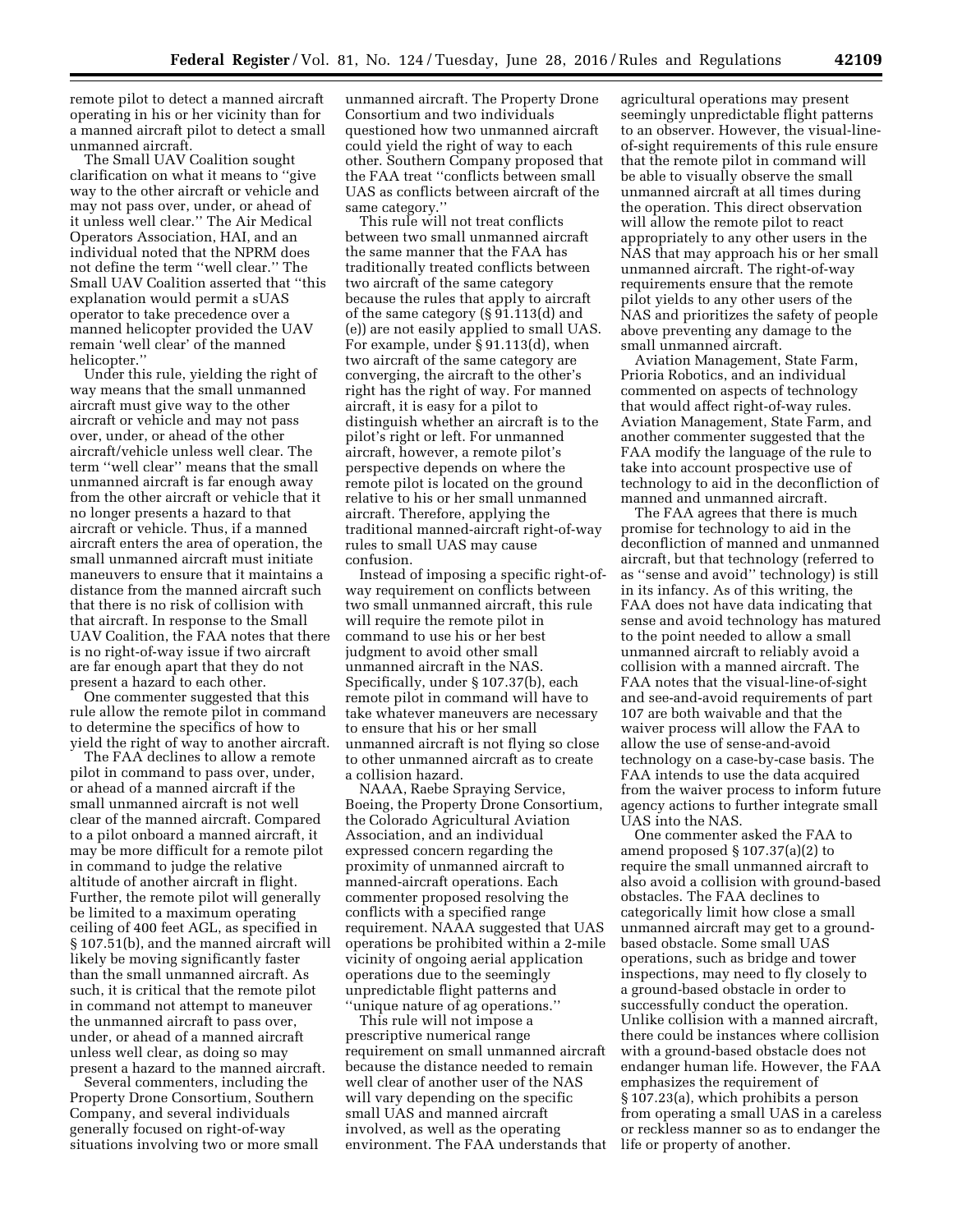d. Additional Technology/Conspicuity Requirements

While the NPRM did not propose to require any technological equipage for small UAS operating under part 107, several commenters suggested either adding these requirements to part 107 or otherwise recognizing small UAS that may be equipped with technology that mitigates the safety concerns underlying the provisions of part 107. Commenters also suggested imposing conspicuity requirements on small unmanned aircraft. For the reasons discussed below, this rule will not impose additional conspicuity requirements on small UAS operating under part 107 nor will it require those UAS to have any technological equipage. The FAA will consider any technologically based mitigations equipped on a small UAS as part of the waiver process.

## i. ADS–B, Transponders, and TCAS

Some commenters, including Daniel Webster College, NAAA, CAPA, and the Air Medical Operators Association, stated that there should be a requirement for small UAS to be equipped with ADS–B. Daniel Webster College, NAAA, the California Aviation Agricultural Association, and the Colorado Aviation Agricultural Association (CoAAA) recommended an ADS–B Out equipment requirement to increase small UAS visibility. NAAA and CoAAA said ADS–B Out technology, or the like, should be required pending its effectiveness and usability to track UAS.

Several of the commenters who supported an ADS–B requirement addressed the availability of ADS–B systems for small UAS. NAAA and CoAAA stated that ADS–B Out equipment is currently available on the market for use in UAS. NAAA asserted that these units weigh as little as 300 grams and cost as little as \$1,200. Airware also asserted that ADS–B Out transponders currently exist that are small and cost effective enough for small UAS. The company noted, however, that this technology is only suitable for uncontrolled airspace because transponders are not currently certificated by the FAA. One commenter said that a technologically and economically feasible option would be to use ''the more inexpensive, heavy, and power-hungry ADS–B transponder[s]'' by placing them on the ground near the operator. This would work, the commenter said, because most missions include a reliable command and control data link between a UAS and its ground operator.

Modovolate recommended ADS–B Out and In requirements for small UAS weighing between 20 and 55 pounds. The company noted that the purpose of ADS–B In (*i.e.,* equipment to receive and present ADS–B information to the small UAS operator) is to alert the operator to manned aircraft in the general vicinity, so that the operator can take precautionary action to avoid the manned aircraft once it is within the operator's line of sight. An individual similarly recommended that all small UAS over 1.5 kilograms should have a capability for ADS–B In for operators to be able to sense and avoid other aircraft.

Several commenters discussed an ADS–B requirement for small UAS in the context of the FAA's 2020 deadline for equipping manned aircraft with the same technology. The Air Medical Operators Association and Schertz Aerial Services recommended the same deadline be imposed for small UAS. Schertz Aerial Services said that five years ''will provide an adequate amount of time for ADS–B Out to miniaturize and lower in cost, so that ADS–B Out can be more practically incorporated into UAS.'' The Metropolitan Airports Commission pointed out specifically that the 2020 deadline would apply to manned aircraft operating in Class B airspace, and recommended that FAA ''strongly consider'' an ADS–B Out requirement for small UAS operating in Class B airspace. The Commission noted that, because ADS–B equipment is developed in larger quantities, the cost to equip small UAS may become reasonable.

AMA and the Experimental Aircraft Association (EAA) also noted the 2020 deadline for manned aircraft to be equipped with ADS–B Out equipment, and said any requirement for ADS–B Out in small UAS should not ''justify further equipment requirements for GA aircraft.'' The commenters stressed ''the importance of maintaining the current timeline and requirements for ADS–B.''

Several commenters recommended ADS–B requirements in certain circumstances. CAPA stated that ADS– B (along with TCAS with a mode S transponder) should be the minimum standard for UAS operations above 400 feet and within airport airspace. Another commenter said small UAS should have ADS–B Out to operate ''within the Class B mode-C veil and/or inside Class D airspace.'' A few individuals said ADS–B should be required for all operations above a certain number of feet AGL—*i.e.,* 100 feet, 200 feet, and 400 feet AGL. Another individual proposed that ADS– B be ''encouraged'' for ''small'' UAS (*i.e.,* rotary craft less than 2 kg, fixed

wing less than 6 kg), be required for ''medium'' UAS (*i.e.,* rotary craft, less than 4 kg, fixed wing 6–12 kg), and be required for ''large'' UAS (rotary craft less than 20 kg, fixed wing 12–24 kg).

The FAA acknowledges the concerns raised by the commenters, but notes that the risk associated with the operation of an aircraft need not always be mitigated through technological equipage. While there are benefits associated with technological equipage, there can also be significant costs in the form of installation, airworthiness certification (to ensure that the equipage is functional, reliable, and properly installed), maintenance, and, ultimately, replacement of the equipage. The FAA considered imposing equipage requirements in this rule, but ultimately decided against this because the risk associated with certain small UAS operations (*i.e.* the operations subject to part 107) can be mitigated through operational restrictions without any equipage requirements.

As discussed earlier, this rule mitigates the see-and-avoid risk associated with small UAS use by requiring that: (1) The small unmanned aircraft remain within visual line of sight; (2) the small unmanned aircraft yield right of way to all other users of the NAS; (3) the minimum flight visibility must be at least 3 statute miles; and (4) the small unmanned aircraft maintain a minimum distance away from clouds. The FAA recognizes that there are many small UAS operations that will seek to go beyond these operational parameters, and equipage requirements may be one measure that the FAA uses to mitigate the risk associated with those operations when it integrates them into the NAS.

However, as discussed earlier in this preamble, there are numerous small UAS operations that can be conducted within the operational parameters of part 107. By mitigating the risk associated with those operations through operational restrictions, this rule will realize the societal benefits of integrating the lowest-risk small UAS operations without imposing the costs associated with equipage requirements. The FAA also notes that many of the operational restrictions in this rule are waivable. Technology such as ADS–B may be a mitigation that a person uses to support his or her waiver application by showing that the operation could safely be conducted under the terms of a certificate of waiver.

Commenters including CAPA, the Professional Helicopter Pilots Association, the American Association for Justice, and the Center for Democracy and Technology,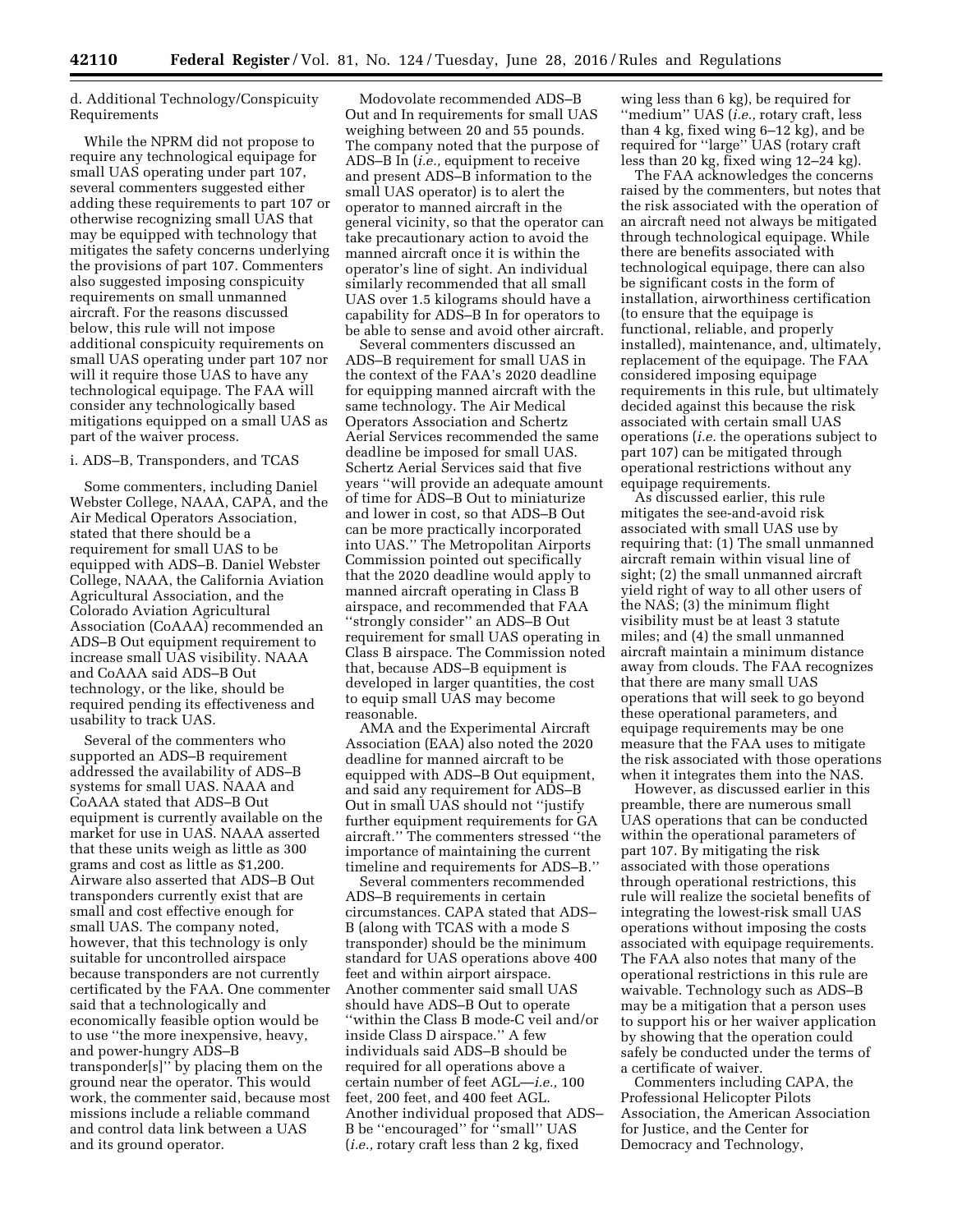recommended the inclusion of a transponder requirement for small UAS. The American Association for Justice asserted that ''[a]mple evidence exists to suggest that small UAS should be required to have transponders or other position tracking equipment to ensure our airspace remains safe.'' The association noted that in the last year, there have been at least 25 reports of near misses between commercial, passenger-carrying planes and UAS. According to the association, these reports indicated that, because the UAS do not have transponders and are too small to show up on radar or anticollision warning systems, they appeared suddenly and only became visible when it is too late for the pilot of the manned aircraft to change course.

Another commenter said it was ''not prudent'' to only rely on ''visual line of sight separation by a UAS team'' to conduct operations in the NAS. ''Inclusion of mini transponders created for UAS only,'' as well as the use of beacon lights and high visibility markings, the commenter continued, ''should be a good start toward increasing the safety in the NAS.'' Another individual noted that operations in controlled airspace ''would be enhanced by UAS specific transponders and TCAS equipment.'' Even with this technology, however, the commenter noted that operations in some locations within Class B, C, D and E airspace ''might not be appropriate or allowed.'' The Professional Helicopter Pilots Association said operations in Class B airspace should only be permitted if the UAS is equipped with a ''certified transponder or other certified multi-dimensional positionlocating device'' that is operational at least above 200 feet AGL. The association also said this requirement should eventually be applied to all UAS being flown in all U.S. airspace. Noting the absence of a transponder requirement for small UAS, the Human Factors and Ergonomics Society expressed concern about UAS inadvertently entering Class B airspace (particularly in places where Class G airspace underlies Class B airspace), although it did not go so far as to say a transponder should be required.

Several supporters of a transponder requirement addressed the availability of transponders for small UAS, which the NPRM stated are currently too large and too heavy to be used in small UAS. An individual commenter said transponder technology does not yet exist to be put on UAS. Several other individuals and Airware, on the other hand, said such technology does exist. One individual said there are

manufacturers of miniature transponders on the market today and that all UAS should have such transponders, ''so that ATC can track the operations to ensure safety of the NAS.'' Another individual said the ''technical ability to provide a[] unique transponder signal for each aircraft exists at this time.'' The commenter said a transponder requirement will ''lead to accountability,'' making it more difficult ''for a headless operator to create a violation . . . without being identified.'' Another commenter said there are transponder/ADS–B units that are designed for small UAS and weigh 100 grams.

As of this writing, no small scale transponders have received FAA or FCC certification for use on small UAS. Additionally, as discussed earlier, the person maintaining visual line of sight of the small unmanned aircraft will have the same (if not better) ability to see incoming aircraft as a pilot onboard a manned aircraft. With regard to the near-misses (better known as near midair collisions) cited by the American Association for Justice, this rule will require the small unmanned aircraft to be the one to initiate a maneuver to avoid collision with a manned aircraft. Thus, there would be little safety benefit to requiring a small unmanned aircraft operating under part 107 to carry equipage to notify manned-aircraft pilots of its presence, as the manned aircraft pilots will not be required to yield right of way to the small unmanned aircraft.

Turning to concerns about operations in controlled airspace, this rule will prohibit small UAS operations in Class B, Class C, Class D, and within the lateral boundaries of the surface area of Class E airspace designated for an airport without prior authorization from the ATC facility having jurisdiction over the airspace. The FAA factors information such as traffic density, the nature of operations, and the level of safety required when determining whether to designate controlled airspace. The requirement for small UAS to receive approval from the ATC facility with jurisdiction over the airspace in which the remote pilot in command would like to conduct operations allows local ATC approval to provide a safer and more efficient operating environment.

Because these other provisions of part 107 provide a sufficient safety margin, a transponder equipage requirement is not necessary in this rule. In the aggregate, this regulatory framework equally accommodates all types of small UAS with the least complexity and

burden, while ensuring the safety of the NAS.

Several commenters addressed applying certain provisions of part 91 stipulating that an aircraft cannot operate in controlled airspace unless it is equipped with an operable transponder and ADS–B equipment. WaDOT pointed out that, with some exceptions, § 91.215 requires registered aircraft to have an operational transponder when operating in controlled airspace. Transport Canada questioned whether the FAA would require UAS to carry transponders when operating in transponder-required airspace, or, alternatively, whether the FAA was considering either a relief to the requirement or a prohibition on small UAS operations in transponderrequired airspace. GAMA stated that the transponder rules in § 91.215 and the ADS–B Out rules in §§ 91.225 and 91.227 apply to small UAS because they are aircraft according to 49 U.S.C. 40102(a)(6). GAMA expressed the view that small UAS must therefore meet the future transponder and ADS–B equipage requirements to operate in specified airspace despite the statements in the proposed rule that the FAA is not establishing equipment requirements for small UAS.

As the commenters pointed out, part 91 currently prohibits aircraft from entering certain airspace, such as Class B or C airspace, without a transponder.88 Additionally, after January 1, 2020, a person will also need ADS–B equipment to enter certain airspace, such as Class B or C airspace.89 However, part 91 gives ATC the ability to authorize aircraft to enter the pertinent airspace without the normally required transponder or ADS–B equipment.90 Similarly, by requiring the remote pilot in command to obtain ATC authorization prior to flying the small unmanned aircraft into Class B, C, or D airspace, or within the lateral boundaries of the surface area of Class E airspace designated for an airport, this rule will provide ATC with the same authority that it has under part 91 to determine whether an aircraft operation lacking a transponder or ADS–B can safely be conducted in controlled airspace.

The City of Phoenix Aviation Department and CAPA stated that small UAS should also have or support some type of collision prevention equipment to assist the small UAS operator in maintaining a safe distance from manned aircraft in airspace adjacent to

<sup>88</sup>*See* 14 CFR 91.215(b)(1).

<sup>89 14</sup> CFR 91.225(d)(1).

<sup>90</sup>*See* 14 CFR 91.215(b) and 91.225(d).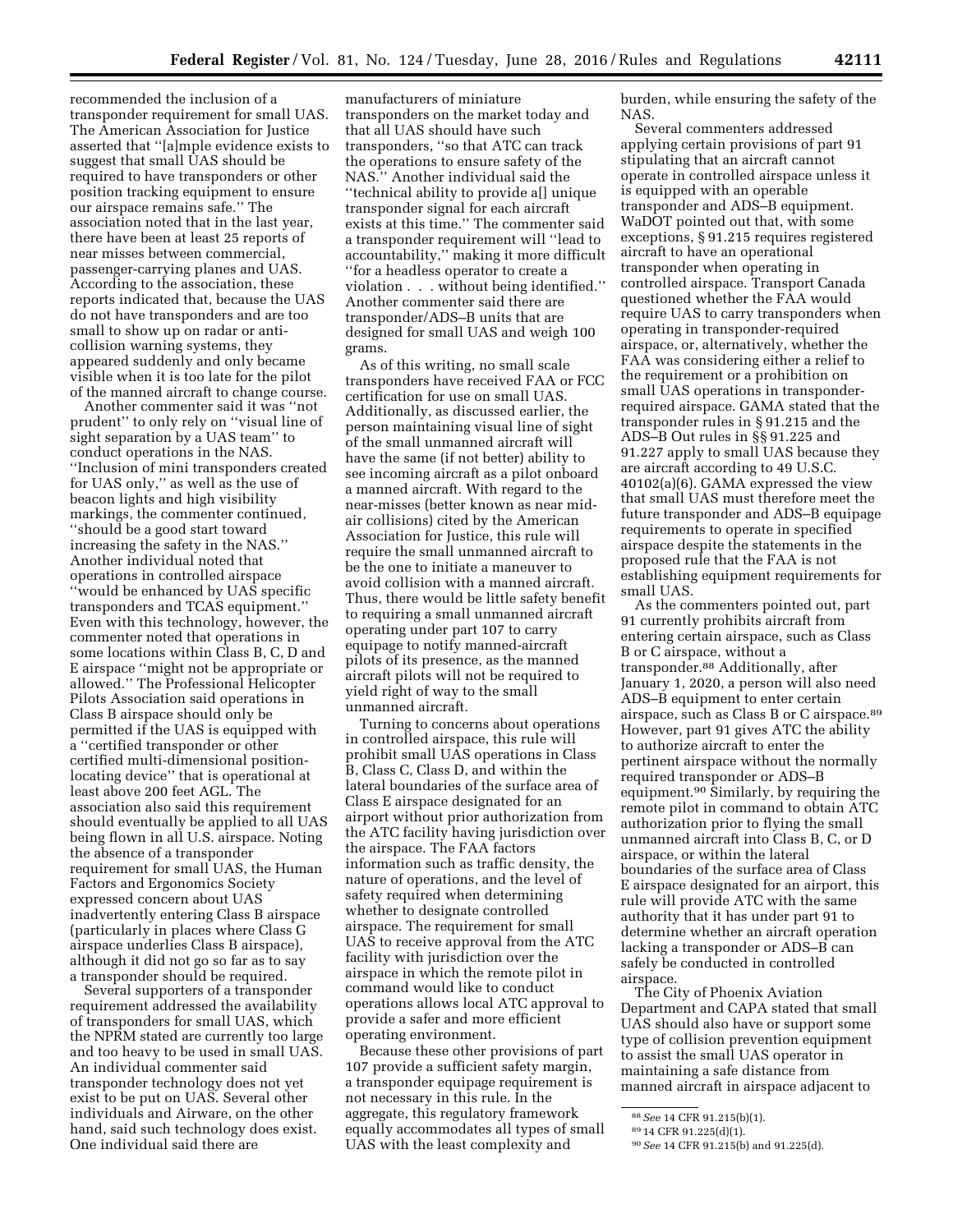airports. Specifically, the City of Phoenix Aviation Department noted that small UAS wanting to operate adjacent to airports should support awareness enhancing equipment (collision prevention equipment). CAPA stated that a small UAS operating above 400 feet above ground level and within airport airspace should have TCAS with a Mode S transponder (in addition to anti-collision lighting and an ADS–B system).

Several individuals also supported a TCAS requirement for UAS. One commenter, for example, said ''larger UVA [sic] aircraft'' should be required to be equipped with transponders and TCAS, and that ''the UAV should be programmed to automatically turn away from conflicting TCAS targets to avoid collision.''

As discussed earlier, this rule will mitigate the risk associated with small UAS operations primarily through operational restrictions rather than more costly technological equipage requirements. Additionally, transponder equipment on small UAS to support TCAS on other aircraft may have adverse consequences to the NAS. The transponder spectrum is already significantly strained during peak traffic times in high density areas such as the Northeast corridor. Adding a potentially large number of small vehicles into this environment on transponder frequencies would potentially make these frequencies unusable for ATC and other users. The FAA needs to study the effects such operations will have on our existing ATC surveillance using ADS–B and secondary surveillance radar, and airborne surveillance operations using ADS–B, TIS–B and TCAS to determine whether the potential benefits of adding small UAS to this transponder spectrum would justify the potential costs to the NAS and its users.

## ii. Radio Equipment

Southern Company supported the fact that the proposed rule did not establish a requirement for radio communications for small UAS operating in controlled airspace. The company stated that receiving local ATC approval and working closely with FAA could result in a safer and more efficient operating environment at minimal cost to the operator.

Conversely, Transport Canada questioned whether the statement in the NPRM that the proposed rule would not establish equipment requirements included radio equipment when operating in areas where ATC coordination/communication is a requirement. The commenter asserted that radio communication is a large

contributor to the situational awareness of all pilots, and asked whether the FAA is considering mandating radio equipment, either on the aircraft or at the ground station, for operations in these areas.

The Professional Helicopter Pilots Association and NAAA went one step further, recommending that small UAS operations in controlled airspace be required to meet part 91 requirements, which include a requirement for twoway radio communication with ATC. The Professional Helicopter Pilots Association stated that, at a minimum, the operator of a small UAS flying in controlled airspace should be required to monitor ATC frequency in the area in order to maintain situational awareness.

The County of Los Angeles Department of Public Works recommended that FAA require small UAS operations to maintain two-way radio contact with ATC while operating in close proximity to an airport (airport influence area) or within Class B, C, or D airspace. PlaneSense and Cobalt Air similarly recommended that operators of small UAS operating in the airspace of an airport be required to have a radio to monitor air traffic at the airport and communicate with ATC.

The Port of Los Angeles encouraged the FAA to consider requiring operators of small UAS to have two-way radio capability during all operations, not just those occurring in controlled airspace. The commenter noted the importance of radio communication between pilots, saying that the ability of small UAS operators to communicate with pilots of manned aircraft is particularly critical due to the relatively small size of the small unmanned aircraft and the difficulty pilots of manned aircraft may have in seeing and tracking small unmanned aircraft while airborne. The Colorado Agricultural Aviation Association also recommended a more general requirement for all UAS operators to be trained and equipped with an aviation radio.

An individual said UAS weighing more than 10 pounds should be equipped with an FCC-approved VHF radio transmitter for the purposes of aiding identification from the ground or air, for manned-aircraft awareness of drone proximity, and to aid search and rescue operations. The commenter also recommended detailed specifications for the radio transmitter. Another commenter asked FAA to consider requiring that all small UAS transmit their GPS location, speed, and direction of flight on a shared radio channel. The commenter noted that the FLARM system used by glider pilots is capable

of transmitting this, and other, information.

NAAA, PlaneSense, and Cobalt Air asserted that cost of radio equipment for small UAS is low. NAAA noted that UAS operators could obtain relatively low-cost ground-based radio equipment, as opposed to more costly aircraftmounted systems. PlaneSense and Cobalt Air similarly asserted that the cost of a hand-held radio is not so expensive as to override the safety benefits of requiring its use in airport airspace.

As discussed in section III.E.5 of this preamble, this rule mitigates the risk between small UAS and manned aircraft in controlled airspace by requiring the remote pilot in command to obtain permission from ATC before entering Class B, C, or D airspace or the lateral boundaries of the surface area of Class E airspace designated for an airport. In considering whether to grant permission to a small UAS to fly in controlled airspace, ATC will consider the specific nature of the small UAS operation and risk the operation poses to other air traffic in that controlled airspace. ATC facilities have the authority to approve or deny aircraft operations based on traffic density, controller workload, communications issues, or any other type of operation that would potentially impact the safe and expeditious flow of air traffic. Additionally, as discussed in section III.F.2.f of this preamble, an applicant for a remote pilot certificate who does not possess a part 61 pilot certificate or has not completed a flight review within the previous 24 calendar months will be required to pass an initial aeronautical knowledge test that will include knowledge of radio communication procedures.

With regard to operations near an airport, as discussed in section III.E.5.e of this preamble, this rule will prohibit the small unmanned aircraft from interfering with air traffic at an airport. The FAA also notes that almost all airports in Class G airspace lack ATC facilities for the remote pilot in command to communicate with via radio. As such a prescriptive radio equipage requirement would not add sufficient risk mitigation to the other requirements of this rule (when taken as a whole) to justify the cost of imposing this additional requirement.

The FAA also declines to generally require small UAS operations to have radio equipage. As discussed earlier, this rule will require small unmanned aircraft to always yield the right of way. The remote pilot in command need not communicate with the manned-aircraft pilot to accomplish this task; the remote pilot can simply maneuver the small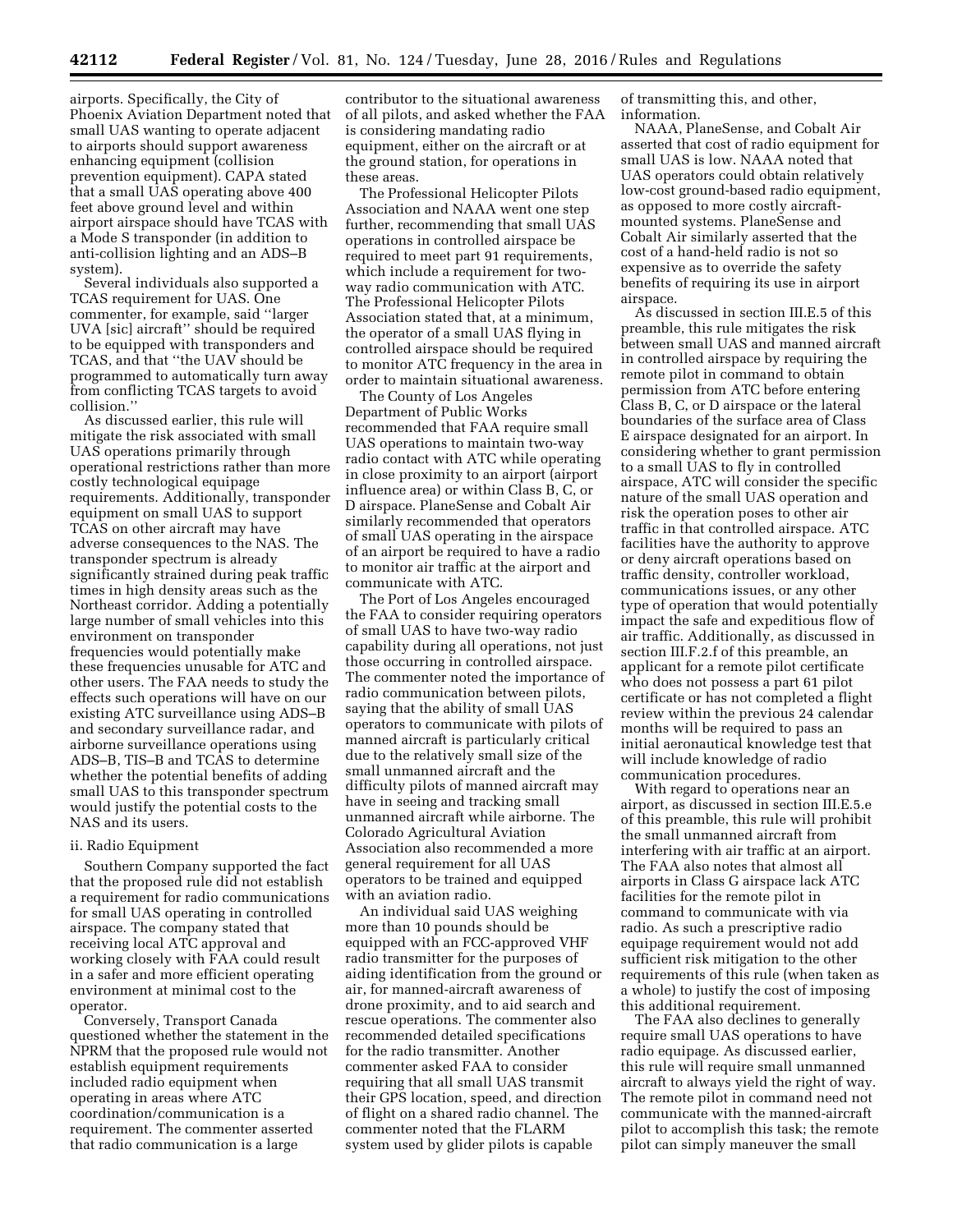unmanned aircraft away from the manned aircraft. As such, requiring all small unmanned aircraft to carry radio equipment would be needlessly burdensome.

Turning to search and rescue operations, because this rule limits operations of small UAS to low altitudes within visual line of sight of the remote pilot and visual observer, the FAA does not anticipate that it will be necessary to conduct a search and rescue operation to find a small unmanned aircraft. Additionally, a small unmanned aircraft will not have any people onboard who would need to be found and rescued in the event of a crash.

The FAA acknowledges the usefulness of FLARM systems for gliders and UAS in foreign countries. However this technology has not been proven or certificated for use in the NAS. As such, the FAA will not mandate that this technology be equipped on small UAS operating under part 107.

Aerius Flight objected to the proposed rule's reliance on restricting operations to a confined area to mitigate the risks associated with a loss of positive control. The company asserted that this reliance fails to acknowledge that loss of positive control could result in a departure from the vertical boundaries of a confined area, which could be dangerous due to the nearly nationwide presence of low-level military training routes and low altitude special use airspace. With that in mind, Aerius recommended that the FAA conduct analysis of small UAS operations that may warrant a requirement that an operator have a mobile radio transceiver at the control station to contact ATC having authority for overlying airspace.

The FAA agrees that a radio transceiver may assist a remote pilot in responding to a loss-of-positive-control situation. However, a radio transceiver (or other technology) would not be a necessary mitigation for all situations and, thus, the FAA declines to impose it as a requirement. For example, a remote pilot in command could mitigate loss-of-positive-control risk through non-technological means by selecting an area of operation with natural obstacles such as trees or mountains that would stop the small unmanned aircraft from flying away if the remote pilot loses positive control of the aircraft. Because there is a wide variety of small UAS and small UAS operations, this rule will not mandate a specific means of mitigating loss-of-positive control risk. Instead, this rule will require the remote pilot in command to ensure that the small unmanned aircraft will pose no undue

hazard to other aircraft, people, or property in the event of a loss of control of the aircraft and will allow the remote pilot to select the specific method of achieving this result within the confined area of operation.

### iii. Lighting

Several commenters, including the Air Medical Operators Association, AirTractor, and CropLife America, recommended that FAA require small unmanned aircraft to be equipped with strobe lights to increase visibility. NAAA, Colorado Agricultural Aviation Association, Reabe Spraying, and Plu's Flying Service recommended a strobe light requirement for both the small unmanned aircraft and its associated operator's ground vehicle. GAMA suggested that FAA ''undertake a specific review'' to consider, among other things, ''whether specific additional steps should be taken to increase visibility of small UAS for agricultural pilots,'' including through the use of equipment such as strobe lights. Another commenter asserted that technology is commercially available to equip even the smallest UAS with an 8 gram LED strobe light, which can be powered off a ship's battery beyond the duration of flight.

Remote pilots can effectively see-andavoid other aircraft during daytime operations without an additional lighting requirement. By keeping the unmanned aircraft within visual line of sight of the remote pilot in command and visual observer with sufficient visibility, the remote pilot in command will be able to see the relatively large manned aircraft that may be entering the area of operation. The remote pilot in command will then have to give right of way to manned aircraft and ensure that the unmanned aircraft does not pose a hazard to aircraft operating nearby. While remote pilots are encouraged to make their aircraft as visible as possible, the diverse range of aircraft that may operate under part 107 make prescriptive lighting requirements for all types of operations impractical. Thus, as described in section III.E.2.c.i of this preamble, the FAA will only require lighting for small unmanned aircraft operating during periods of civil twilight.

The Professional Helicopter Pilots Association suggested requiring small UAS to be equipped with a lighting system ''intense enough to be visible during daylight and under bright sunlight conditions.'' An individual stated that each UAS should have ''identification beacon lights,'' which are unique to UAS but similar to manned aircraft. The United States

Ultralight Association said UAS should be required to have a ''visual anticollision beacon'' that will make the UAS visible for 3 miles during daylight operations.

Due to the diverse nature of small unmanned aircraft, intense lighting systems may prove impractical in many cases due to weight and size limitations. As discussed in the previous section, the remote pilot in command is directly responsible for yielding the right of way to any manned aircraft and ensuring that the small unmanned aircraft will pose no undue hazard to other aircraft. Further, the remote pilot must fly the aircraft in such a way that the pilot or the visual observer is able to observe the airspace for other conflicting traffic. Because the remote pilot will have the ability to see and avoid other aircraft under the visual-line-of-sight framework of part 107, this rule will not require lighting during daytime operations.

A few commenters recommended requirements for specific lighting color schemes. Two individuals recommended requiring green and red lights. One of those commenters noted that this is the standard for marine navigation lights, which enables other vessels to determine if a ship is approaching or departing and if it is moving left or right. The other commenter also recommended the use of white lights for landing and white flashing lights for emergency situations. Another individual asserted that hobbyists already use high-intensity LED and/or strobe lights for orientation assistance, and that blue and red provide the greatest contrast on small models. Yet another commenter recommended ''a pattern of 3 rapid red (.5 second intervals) a 1 second delay then 3 rapid white'' while the pilot is in control, and in the event of a lost link, ''a continuous red white at .5 second intervals to indicate that the pilot has no command.''

Position and navigation lights on an aircraft allow other pilots to observe the visible lights and determine the relative position of the aircraft and direction of flight. For many small unmanned aircraft, such as quadcopters, there is not a clearly defined relative position on the aircraft, so navigation lights would not be practical. The FAA disagrees that lighting requirements are necessary for an emergency situation because the risk associated with loss of aircraft control is mitigated by the other provisions of this rule.

To ensure airspace division near airports, CAPA recommended requiring small UAS operating above 400 feet and within airport airspace to have minimum equipment requirements,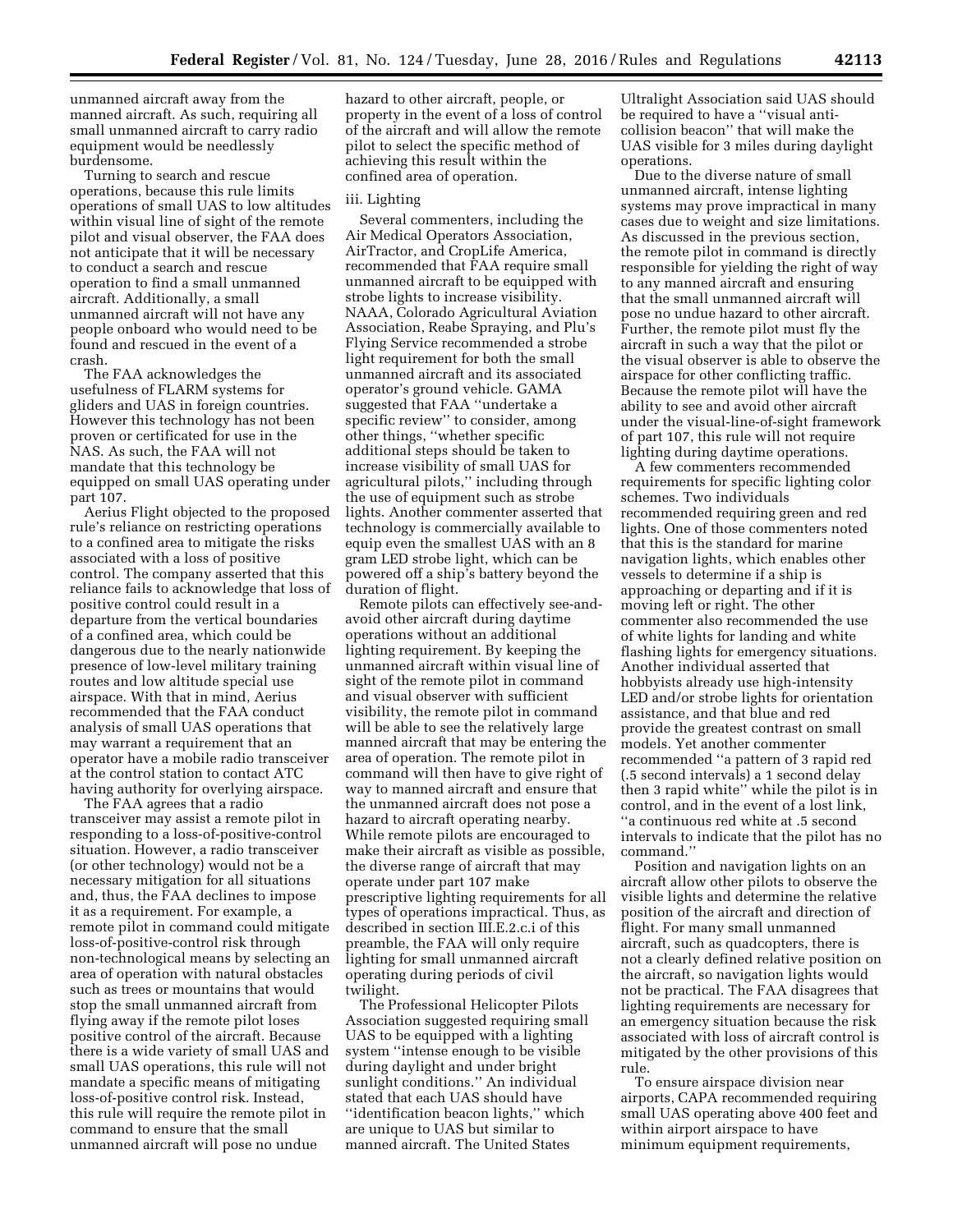including ''anti-collision lighting.'' However, as discussed in section III.E.3.a.ii of this preamble, with one exception, this rule will not allow small unmanned aircraft to operate higher than 400 feet AGL. With regard to airports, remote pilots operating in the vicinity of airports, heliports, or seaplane bases in uncontrolled airspace may not operate a small unmanned aircraft in a manner that interferes with operations and traffic patterns. Further, the small unmanned aircraft may not enter controlled airspace without ATC permission.

### iv. Conspicuity

Many commenters asserted that small unmanned aircraft may be difficult to see, both from the ground and from other aircraft operating in the NAS. For example, ALPA pointed out that many models of UAS are monochromatic or nearly so (either all black or all white), making them difficult to see against a non-contrasting background. The association urged FAA to develop conspicuity standards or advisory material discussing the factors influencing the ability to maintain visual contact.

Another commenter stated that a commercial UAS is likely more difficult to see than other R/C model aircraft because model aircraft are usually painted with bright colors and flown in predictable locations. This commenter also said quadcopters and hexacopters, in particular, may be harder to see due to their ability to move very slowly and hover. The commenter added that these types of small unmanned aircraft are capable of climbing directly into the flight path of a manned aircraft, which may not see them because they are in an area obstructed by the nose of the manned aircraft.

To resolve these issues, a number of commenters, including CoAAA, the California Agricultural Aircraft Association (CAAA), and the Permanent Editorial Board of the Aviators Model Code of Conduct Initiative, recommended a requirement for small unmanned aircraft to be coated in ''highly visible'' or ''high visibility'' colors to contrast them from surrounding airspace and the ground. NAAA argued that FAA should require colors that make the unmanned aircraft ''readily distinguishable'' from the background.

NAAA pointed out that the FAA's advisory circular on obstruction marking and lighting recommends ''[a]lternate sections of aviation orange and white paint should be used as they provide maximum visibility of an obstruction by contrast in colors.''

CAAA and Raebe also supported standardized markings of white and orange paint. Schertz Aerial Services recommended a paint scheme where the underside of the UAS is painted black, the top is painted mostly white, and at least two areas of the UAS are painted ''florescent/aviation orange.'' An individual suggested alternating aviation orange and red paint. Another individual recommended bright neon orange, red, or green.

The FAA currently has no data indicating what color(s), if any, would enhance the conspicuity of small unmanned aircraft. Small unmanned aircraft operating under part 107 vary significantly by size, shape, and profile. As such, color patterns viable for one unmanned aircraft may not work for another unmanned aircraft. Additionally, contrasting colors cannot always be seen with varying light, weather, and cloud coverage, nor will specific colors always provide a contrasting effect. Very small unmanned aircraft also may not have the surface area or reflectivity to accept color patterns that would easily be seen by others not involved with the operation.

Because of these considerations and in light of the fact that the risk of a midair collision is mitigated by the other provisions of this rule, the FAA will not require small unmanned aircraft to be painted in a specific color scheme. However, this rule does not restrict small UAS owners or remote pilots in command from painting a small UAS in a conspicuous manner if doing so would increase safety in their specific operating environment. The FAA will consider any conspicuityenhancing measures as a potential mitigation in support of an application for a waiver from the operating restrictions of part 107.

3. Containment and Loss of Positive Control

As discussed above, one of the issues unique to UAS operations is the possibility that during flight, the remote pilot in command may become unable to directly control the unmanned aircraft due to a failure of the control link between the aircraft and the remote pilot's control station. This failure is known as a loss of positive control. Because the remote pilot's direct connection to the aircraft is funneled through the control link, a failure of the control link could have significant adverse results.

To address this issue, the NPRM proposed a performance-based standard built around the concept of a confined area of operation. Confining the flight of a small unmanned aircraft to a limited

area would allow the remote pilot in command to become familiar with the area of operation and to create contingency plans for using the environment in that area to mitigate the risk associated with possible loss of positive control. For example, the remote pilot in command could mitigate loss-of-control risk to people on the ground by setting up a perimeter and excluding people not involved with the operation from the operational area. The remote pilot in command could also mitigate risk to other aircraft by notifying the local air traffic control of the small UAS operation and the location of the confined area in which that operation will take place.

The following subsections discuss the concepts involved in the confined area of operation. Those concepts consist of: (1) The boundaries of the confined area of operation, and (2) mitigation of lossof-positive-control risk within the confined area of operation.

## a. Confined Area of Operation Boundaries

The following subsections discuss: (1) The horizontal boundary of the confined area of operation and moving vehicles; and (2) the vertical boundary (maximum altitude) of the confined area of operation.

# i. Horizontal Boundary and Moving Vehicles

With regard to the horizontal boundary of the confined area of operation, the visual-line-of-sight requirement discussed in section III.E.2.a of this preamble will create a natural horizontal boundary on the area of operation. Due to the distance limitations of human vision, the remote pilot in command or visual observer will be unable to maintain visual line of sight of the small unmanned aircraft sufficient to satisfy § 107.31 if the aircraft travels too far away from them. Accordingly, the visual-line-of-sight requirement in § 107.31 will effectively confine the horizontal area of operation to a circle around the person maintaining visual contact with the aircraft with the radius of that circle being limited to the farthest distance at which the person can see the aircraft sufficiently to maintain compliance with § 107.31.

However, one way in which the horizontal area-of-operation boundary tied to the remote pilot in command's line of sight could be expanded is for the remote pilot to be stationed on a moving vehicle or aircraft. If the remote pilot is stationed on a moving vehicle, then the horizontal area-of-operation boundary tied to the remote pilot's line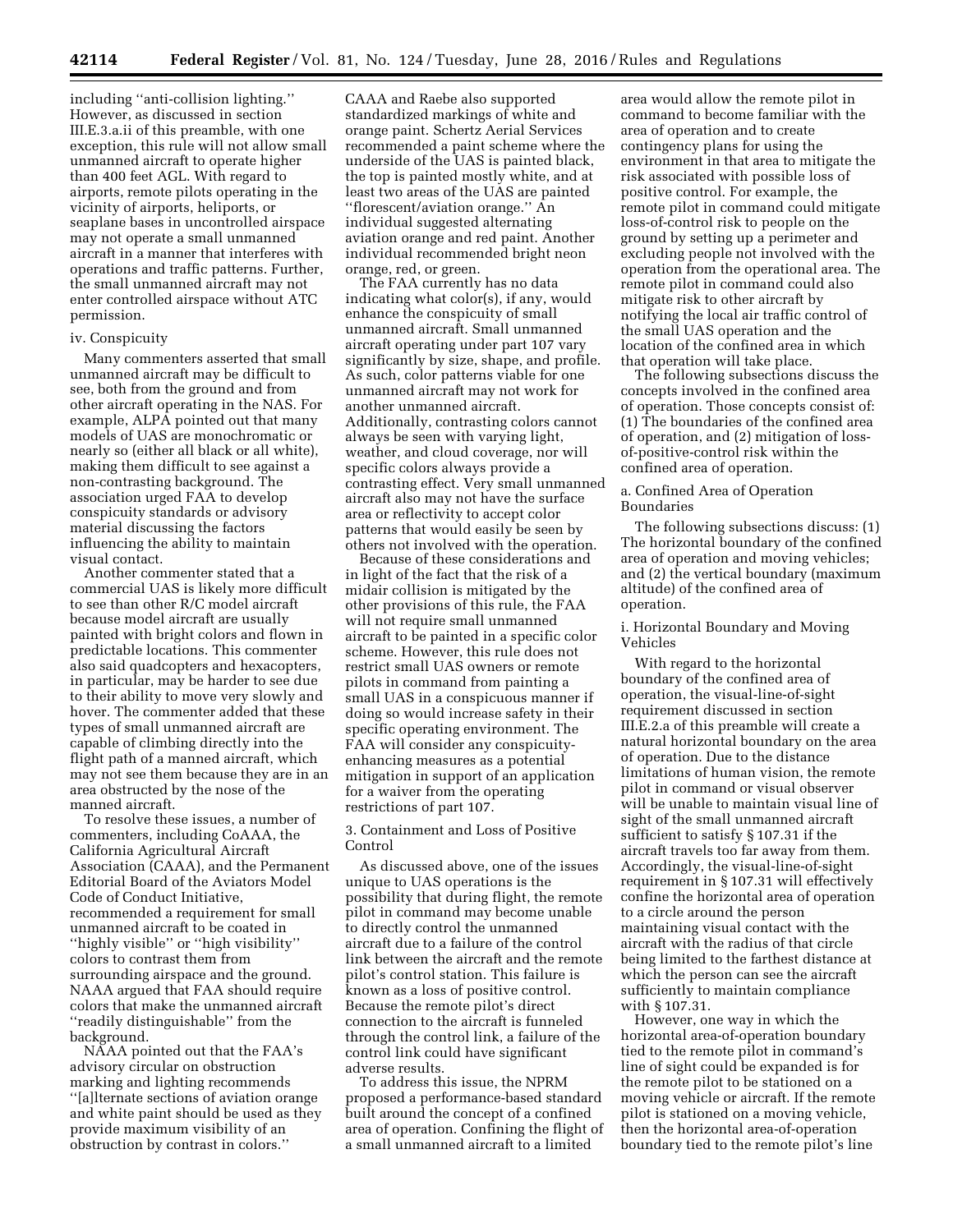of sight would move with the pilot, thus increasing the size of the small unmanned aircraft's area of operation. To prevent this scenario, the NPRM proposed to prohibit the operation of a small UAS from a moving aircraft or land-borne vehicle. However, the FAA included an exception for water-borne vehicles in the NPRM reasoning that there are far fewer people and less property located on or over areas of water than on land. Consequently, a loss of positive control that occurs over water would present a significantly smaller risk of injuring a person or damaging property than a loss of positive control that occurs over land.

For the reasons discussed below, this rule will maintain the proposed prohibition on operating a small UAS from a moving aircraft. This rule will, however, allow operation of a small UAS from a moving land-based or water-borne vehicle if the small unmanned aircraft is flown over a sparsely populated area. The prohibition against operating a small UAS from an aircraft and the limitations on operations from moving vehicles will be waivable as long as the small unmanned aircraft is not transporting another person's property for compensation or hire.

Several commenters, including ALPA, Aerius, and Drone User Group Network, concurred with the FAA that the operator should not be allowed to operate the small UAS from a moving vehicle or aircraft. NetMoby said the next generation of regulations can address this type of operation once a large database of information concerning the first generation of UAS operations has been developed. CAPA argued that the final rule should prohibit operation from all moving vehicles, including watercraft. The Professional Society of Drone Journalists stated that operations from any moving vehicle should only be permitted with special training and safeguards.

A large number of other commenters, including MPAA, NAMIC, EEI, and MAPPS, specifically opposed a blanket prohibition on operations from moving land-based vehicles. AIA said that FAA should conduct ''robust'' risk analysis to determine if small UAS can be operated safely from moving land-based vehicles. NBAA stated that the FAA has not sufficiently justified the proposed prohibition of operations from moving land-based vehicles.

Commenters provided a variety of reasons for why small UAS operations should be permitted from moving landbased vehicles. Modovolate asserted that such operations may be safer than operations from a stationary position

because the operator can maintain a position closer to the small UAS. The Associated General Contractors of America and UPS claimed that operations from a land-based moving vehicle can be as safe as operations from a water-based moving vehicle, noting that both types of operations could lead to the small UAS flying over land. Vision Services Group said that allowing operations from a moving vehicle (with authorization from ATC or a COA issued by the FAA) will give the FAA an opportunity to begin collecting documentation on the safety of such operations in low-risk scenarios, as well as give commercial and public entities an opportunity to test the technology and practicality of moving land/waterbased ground station operations.

Several commenters pointed to the beneficial operations that could be conducted if small UAS operators are permitted to extend the visual line of sight by operating from a moving landbased vehicle. EEI, Exelon Corporation, and Southern Company pointed to the inspection of objects that extend for miles, such as power lines, pipelines, railway lines, highways, and solar and wind farms as such beneficial operations. State Farm pointed to surveying catastrophe scenes. Aviation Management pointed to safety scouts leading and surveying railroad tracks in front of trains, and surveying for road hazards in front of trucks and emergency vehicles. Vision Services Group pointed to wetland and shoreline monitoring, and Modovolate pointed to photography and motion picture filming as beneficial operations that could be conducted from a moving land-based vehicle.

The proposed rule would have allowed operation from watercraft due to the fact that water is typically sparsely populated. However, that is not always the case because some waterways are constantly or intermittently congested with watercraft, float planes and people. On the other hand, as pointed out by the commenters, not all land areas are congested; some areas of land, such as unpopulated areas or large open fields, are sparsely populated. ''Sparsely populated'' is not defined in FAA regulation—rather, it is typically factdependent. In a 2010 legal interpretation, the FAA cited *Mickalich*  v. *United States,* 2007 WL 1041202 (E.D. Mich.) for a discussion of what constitutes a sparsely populated area.<sup>91</sup> The court found that twenty people on a ten acre site would be considered sparsely populated under 14 CFR

91.119(c). Additionally, in other legal opinions by the FAA, the agency has emphasized that it would adopt a caseby-case analysis in determining when a pilot violates § 91.119, which includes determining when an area is ''sparsely populated."<sup>92</sup>

In reviewing the comments and reexamining its proposal, the FAA determined that the safety-relevant factor for the moving-vehicle provision of part 107 is population density not terrain. Therefore, this rule will allow small UAS operation from moving landor water-based vehicles, as long as the small unmanned aircraft is flown over sparsely populated land or water areas.93 The FAA anticipates that this change will enable additional small UAS operations such as utility inspection, disaster response, and wetland and shoreline monitoring.

A number of commenters, including ALPA, AUVSI, American Insurance Association, and MPAA, said operations from moving land-based vehicles should be permitted as long as the operator is not also driving the vehicle.

As discussed previously, this rule will allow operation of small UAS from land and water-based vehicles over sparsely populated areas. However, the FAA emphasizes that this rule will also prohibit careless or reckless operation of a small UAS. The FAA considers flying a small UAS while purposely distracted by another task to be careless or reckless. The FAA cannot envision at this time an instance of a person driving a vehicle while operating a small UAS in a safe manner that does not violate part 107. Additionally, other laws, such as State and local traffic laws, may also apply to the conduct of a person driving a vehicle. Many states currently prohibit distracted driving and State or local laws may also be amended in the future to impose restrictions on how cars and public roads may be used with regard to a small UAS operation. The FAA emphasizes that people involved in a small UAS operation are responsible for complying with all applicable laws and not just the FAA's regulations.

Planehook argued that until such time as sense-and-avoid systems are accepted by the FAA, implemented by manufacturers, and installed by trained operators, operations from moving landbased vehicles should only be permitted

<sup>91</sup> *Legal Interpretation to Leanne Simmons* (2010).

<sup>92</sup> *Legal Interpretation to Gary S. Wilson* (2006); *Legal Interpretation to Anderson* (2009).

<sup>93</sup>The FAA notes that the small unmanned aircraft flight will also have to comply with all other applicable requirements of this rule, including the prohibition on flight over people who are not directly participating in the small UAS operation (discussed in section III.E.3.b.iv of this preamble).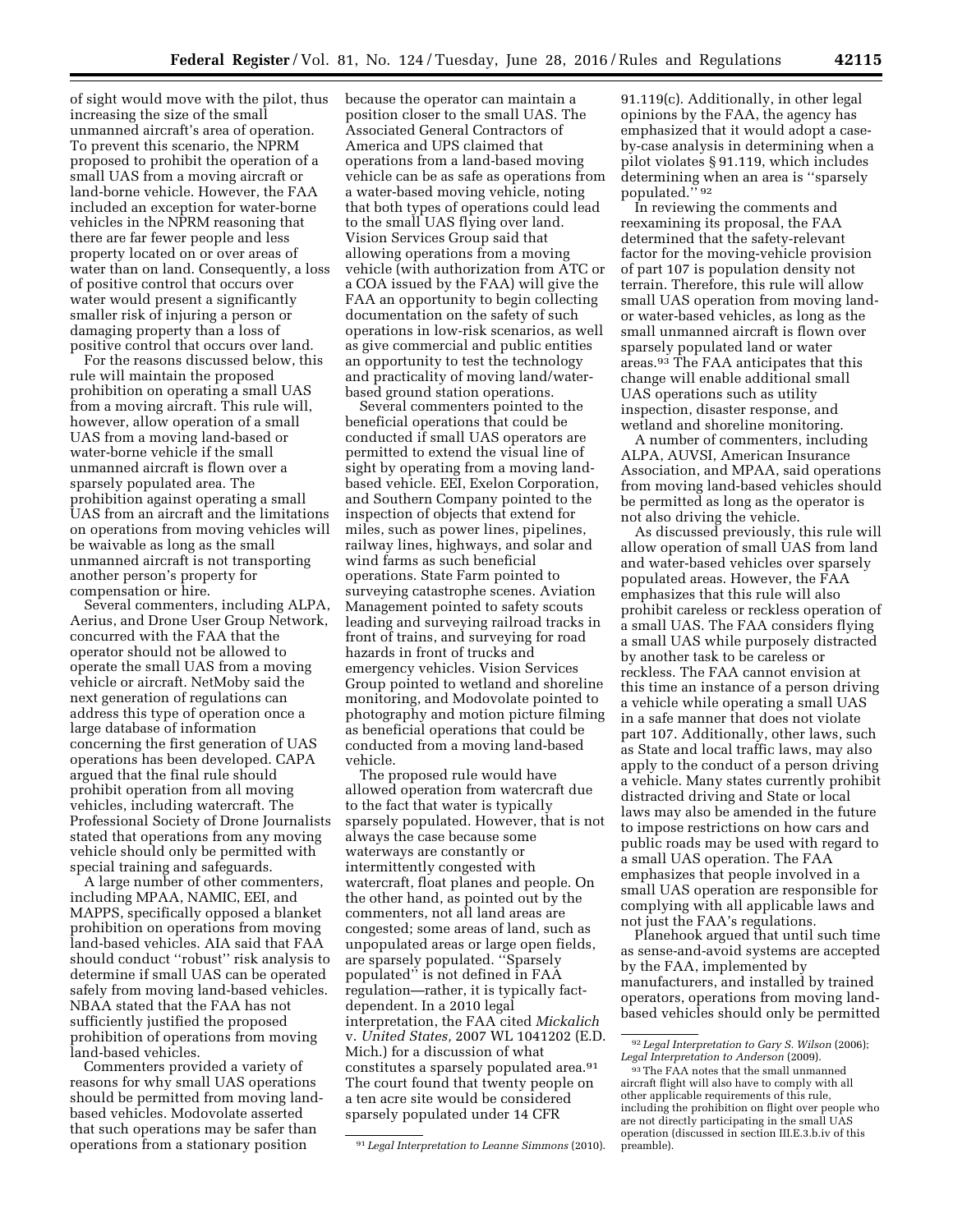by waiver. Commenters including the Small UAV Coalition, State Farm, Aviation Management, and DJI also said that small UAS operations should be permitted from moving land-based vehicles on a case-by-case basis, via waiver or deviation authority. Skycatch and FLIR Systems recommended allowing operations from moving landbased vehicles as long as the UAS features a software protocol that ensures the operator is present and has positive control. An individual recommended allowing operations from moving landbased vehicles as long as the UAS is equipped with a telemetry system so the operator knows the range/bearing of the UAS. Another individual recommended allowing operations from moving landbased vehicles if the UAS is operating in ''follow-me'' mode.

The primary risk associated with an operation from a moving vehicle is that the remote pilot in command will lose positive control of the small unmanned aircraft and that aircraft will collide with a person on the ground. Part 107 mitigates this risk by restricting small UAS operations from moving vehicles to sparsely populated areas, which generally have a very low population density. Thus, there is no need to impose additional restrictions on moving-vehicle operations in a sparsely populated area. The FAA considered eliminating the sparsely populated restriction but ultimately determined that operations from a moving vehicle over an area that is not sparsely populated pose a higher risk to nonparticipating persons and property due to changing topography, obstructions, and un-anticipated persons that enter/ exit the operational area.

However, the FAA acknowledges that technological innovation may allow small UAS to be operated safely from moving vehicles in areas that are not sparsely populated. Accordingly, the restriction on operation from moving vehicles will be waivable. The FAA will consider waiver applications on a caseby-case basis to determine whether the applicant has established that his or her operation can safely be conducted under the terms of a certificate of waiver. However, as discussed in section III.C.1 of this preamble, the FAA will not grant a waiver to allow the use of a moving vehicle to allow UAS-based transportation of another person's property for compensation or hire.

One individual suggested that the FAA consider allowing operation of small UAS from a moving aircraft.

In most instances, a manned aircraft is not as maneuverable and cannot be stopped in flight with the same ease as a land- or water-based vehicle. Thus, a

remote pilot in command who is onboard a manned aircraft in flight has a more limited ability to respond to situations that may arise during the small UAS operation. Additionally, because manned aircraft generally operate at significantly higher speeds than small unmanned aircraft, there is a higher likelihood that a remote pilot in command onboard a manned aircraft will lose sight of the small unmanned aircraft. Accordingly, this rule will retain the proposed prohibition on operating a small UAS from a moving aircraft. This prohibition will, however, be waivable if the remote pilot in command demonstrates that his or her operation can safely be conducted under the terms of a certificate of waiver.

ii. Vertical Boundary (Maximum Altitude)

Next, we turn to the vertical boundary of the confined area of operation. Because most manned aircraft operations take place higher than 500 feet above ground level (AGL), the NPRM proposed a 500-foot operating ceiling for small UAS operations. For the reasons discussed below, this rule will reduce the operating ceiling to 400 feet AGL unless the small unmanned aircraft: (1) Is flown within a 400-foot radius of a structure, and (2) does not fly higher than 400 feet above the structure's immediate uppermost limit. This operating-ceiling provision will be waivable.

Several commenters, including the Professional Photographers of America, ALPA, Boeing, Google, and State Farm, supported the 500-foot altitude limit proposed in the NPRM. Some noted that a 500-foot ceiling for UAS operations would strike a positive balance between flexibility for the UAS operator and the safety of manned aircraft operating in the NAS.

Other commenters, including Barrick Gold of North America, argued that the altitude restrictions in the rule are unnecessary because the current airspace stratification and operating rules already provide the requisite level of safety. Barrick added, however, that it would support a buffer of 200 feet below the terminus of Class G airspace.

An altitude limit for small UAS operations is necessary in this rule. Given the expected proliferation of small UAS in the NAS, and the safety implications for manned aircraft, the FAA must address the safe use of small UAS in the NAS. Moreover, Congress has directed the FAA to establish a regulatory framework to safely integrate small UAS operations into the NAS. Allowing unrestricted small unmanned aircraft to operate at high altitude

without the benefit of additional equipment (for example, transponders and altimeters) and the provision of air traffic services introduces a significant threat of collision to manned aircraft operating in the NAS. Most manned aircraft operations transit the airspace at or above 500 feet AGL, and an altitude limitation provides a necessary barrier between small unmanned aircraft and a significant majority of manned aircraft operations in the NAS. However, as discussed below, this rule will make an exception to the altitude restriction for small UAS operations that are conducted close to a structure.

Other commenters, including Northrop Grumman Corporation, AOPA, EAA, and HAI, recommended a reduction in the proposed 500-foot altitude limit. These commenters were concerned about the potential for conflict with manned aircraft operating in the NAS. The United States Ultralight Association and the U.S. Hang Gliding and Paragliding Association expressed general concern regarding the volume of manned aircraft traffic below 500 feet and the potential for collisions with small unmanned aircraft.

While some commenters did not recommend a specific alternate maximum altitude, most that did favored a 400-foot operating ceiling. Commenters offered a variety of reasons to support a 400-foot altitude limit. One commenter justified a lower altitude by noting it is difficult for the operator to maintain visual contact with the small unmanned aircraft when operated above 500 feet, and a 400-foot limit would provide an added margin of safety. Most commenters stated that a 400-foot altitude limit would provide a reasonable buffer between UAS and manned aircraft operating in the NAS. NAAA remarked that recent narrowly averted collisions involving agricultural aircraft and UAS aircraft justify the establishment of a 400-foot limit. NAAA also noted the importance of the missions performed by aircraft at lower altitude, including agricultural and air ambulance operations. Northrop Grumman and the Aviation Division of the Washington State Department of Transportation asserted that a 500-foot altitude does not provide an adequate buffer between UAS operations and those conducted by manned aircraft.

Other commenters, including the North Central Texas Council of Governments, noted that the 100-foot difference between the limits for model aircraft and UAS aircraft, which would result from the proposed 500-foot altitude ceiling, would create confusion. These commenters pointed out that because it is difficult to distinguish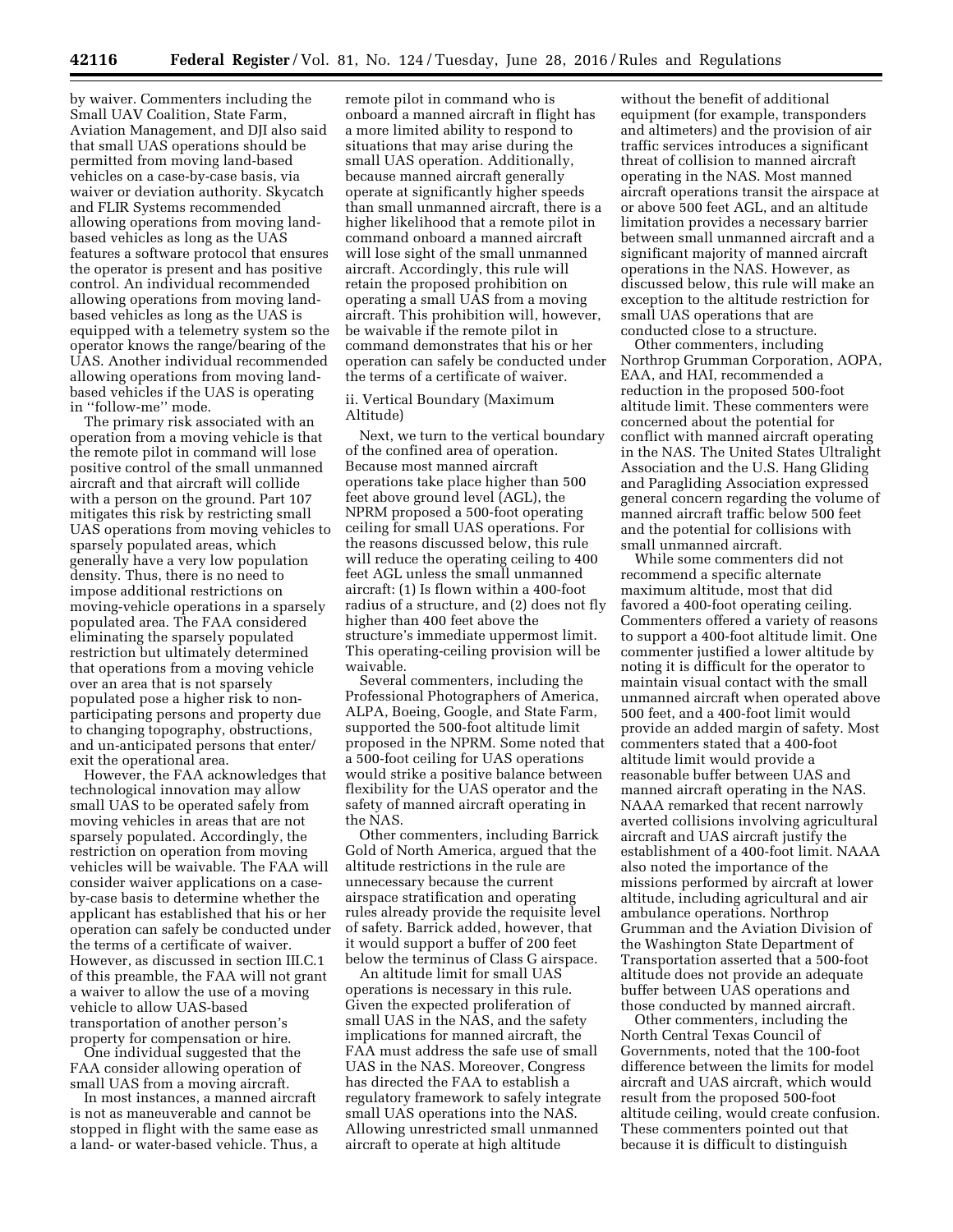between UAS and model aircraft, the two should have similar altitude restrictions.

Some commenters identified lower ceilings for UAS operations in other countries. For example, one commenter noted that Australia has established a 400-foot limit for UAS operations. Further, Transport Canada cited a similar approach for UAS operations in Canada, noting that a 400-foot operating ceiling provides a margin of safety that considers barometric altimeter error and cold weather temperature corrections.

Some commenters, however, asserted that even a 400-foot maximum altitude is too high. The Professional Helicopter Pilots Association recommended a limit of 200 feet to provide an adequate altitude buffer between UAS and rotorcraft operations. One commenter suggested a 200-foot limit until ADS–B is mandated for UAS. Positive air traffic control was also recommended as a requirement for operations above 200 feet.

In contrast, several commenters, including those from the media and agricultural communities, asserted that the proposed 500-foot altitude limit for small unmanned aircraft operations is overly restrictive. One commenter stated that the 500-foot altitude ceiling increases the risk for striking terrain, power lines, or other structures. A commenter also noted that the proposed altitude restriction may contribute to a loss of communication with the aircraft due to terrain and other obstructions.

The most frequently cited reason for raising the altitude limit was to allow the small unmanned aircraft to more effectively perform missions such as search and rescue, aerial surveys, and other applications for industries ranging from agriculture to petroleum, as well as inspections of buildings, bridges and other structures. In addition, several commenters asserted that a 500-foot limit is impractical for radio-controlled soaring. Aerobatic operations would also be severely limited by a 500-foot restriction.

Other commenters highlighted the needs of the media industry, remarking that a 500-foot restriction limits the utility of UAS for certain newsgathering operations. Commenters noted that for these activities, the ability to operate at higher altitudes increases their ability to film news events and access other areas beyond normal reach.

Some commenters, including the Nebraska Farm Bureau Federation, suggested that the 500-foot operating ceiling could be lifted under certain circumstances in remote areas given the uncongested airspace above remote areas. The American Petroleum Institute

agreed that a case-by-case process is needed for approval to fly at higher altitudes. In its comments, API noted that the proposed rule effectively eliminates lower-resolution surveillance operations where larger ground sample distances would have value for a variety of activities over broad areas, such as pipeline right-of-way surveying and metocean (meteorology and physical oceanography used in offshore and coastal engineering) data gathering. In addition, in areas with high vegetation, this restriction acts to limit distances across which pre-programmed flights may function even if the visual-line-ofsight restriction were modified. One commenter noted this would be similar to what is now codified in 14 CFR 91.119(b) and (c), and to the precedent established by 14 CFR part 101.

Many commenters, such as Boeing and the News Media Coalition, also focused on the need to permit higher operating altitudes in proximity to certain structures. This would allow small unmanned aircraft to be used to perform inspections and other tasks that would traditionally place persons in harm's way. The Exelon Corporation noted the need to allow for inspection of tall structures. An individual recommended that the FAA allow operations at higher altitudes within a 2,000-foot radius of certain towers. NoFlyZone.org asserted that UAS operations above 500 feet should be permitted within 250 feet of a structure as long as the operator has permission from that structure's owner. Skycatch asked that operations above 500 feet be permitted under specific circumstances, such as bridge or building inspections as proposed by AUVSI. The Professional Society of Drone Journalists stated that the airspace above and around buildings should be considered to be the domain of legal UAS operations.

Commenters also recommended mechanisms to allow operations above 500 feet ranging from pilot training and equipment requirements (such as transponders and ADS–B), to the establishment of flight restriction areas or a waiver process. The American Insurance Association requested that UAS aircraft be allowed to operate above 500 feet if accompanied by a visual observer on the ground aided by a mechanical enhancement of his or her sight.

Other commenters noted that an increase in altitude may be appropriate in areas where the threat to manned aircraft is minimal. For example, one commenter proposed that in Class G airspace, the ceiling for UAS operations be raised to the base of the overlying controlled airspace. A variety of other

altitudes were proposed. Clean Gulf Associates stated that 1,000 feet is an appropriate altitude, allowing for oil spill skimming targeting operations, where the mid-air threat over water is lower. Prioria Robotics also proposed 1,000 feet. The American Fuel & Petrochemical Manufacturers noted that technical developments in the near future will allow for operations up to 1,000 feet with additional equipage and procedural safeguards. Another commenter stated that if an under-10 pound category of UAS aircraft could be created, an altitude of 1,000 feet should be permitted.

Another commenter offered that an increase in maximum altitudes is appropriate as size of the UAS aircraft increases. For example, a rotorcraft up to 4 kgs or a fixed-wing aircraft between 6 and 12 kgs would be able to fly up to 700 feet AGL. Rotorcraft up to 20 kgs and fixed wing up between 12 and 24 kgs would be able to fly up to 3,000 feet AGL. These altitude limits would be accompanied by pilot medical and training requirements, as well as additional equipage requirements, such as ADS–B.

One commenter noted that the rule is harsh toward non-hazardous UAS operations. This commenter argued that low-altitude quad copter operations should be given relief to operate at altitudes similar to those used for a commercial moored balloon or kite.

The Resource Stewardship Consortia proposed an extension up to 1,400 feet for a proof of concept trial performed in places where the threat of collateral damage is minimal should a failure occur, and for operations that would benefit from a higher altitude.

In response to comments addressing the specific altitude limit, the FAA agrees that a 400-foot ceiling will allow for a significant number of applications for the small UAS community, while providing an added level of safety for manned-aircraft operations. A ceiling of 400 feet AGL will provide an additional 100-foot margin of safety between small UAS operations and a majority of aircraft operations in the NAS. This additional 100-foot buffer will help maintain separation between small unmanned aircraft and most manned aircraft in instances such as the remote pilot losing positive control of the small unmanned aircraft or incorrectly estimating the altitude of the aircraft.

Further, the revised limit addresses other concerns regarding potential confusion between model aircraft and small unmanned aircraft. Specifically, limiting operations to 400 feet is consistent with FAA guidance on model aircraft best practices identified in AC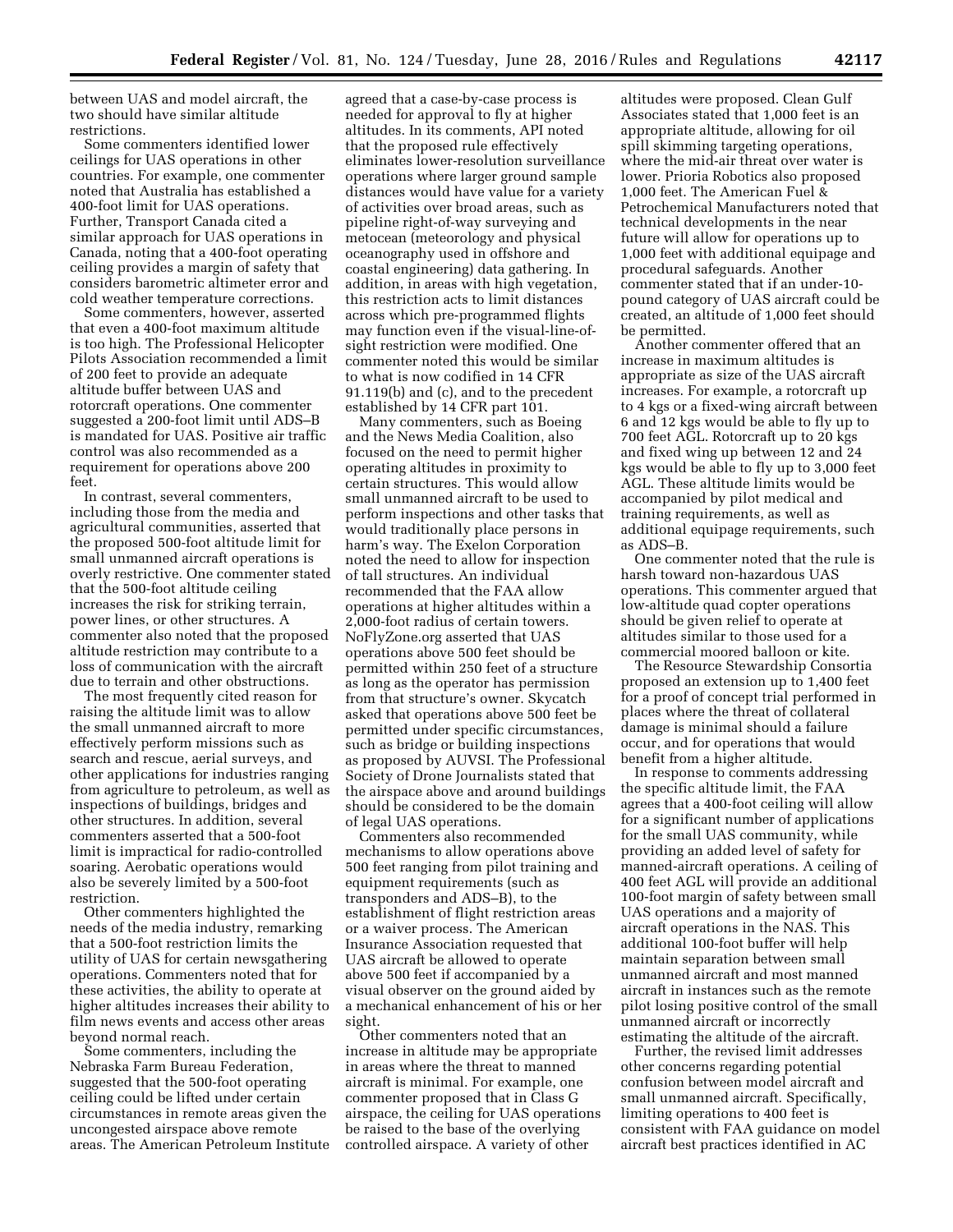91–57A, thus standardizing operating altitudes for the majority of small unmanned aircraft flying in the NAS. A 400-foot altitude ceiling is also consistent with the approach adopted in other countries. Specifically, Canada, Australia, and the United Kingdom all set a 400-foot or lower altitude limit on UAS operations conducted in those countries.94

While the FAA considered the lower altitudes proposed by commenters, it ultimately determined that these lower limits would unnecessarily restrict small UAS operations without a commensurate increase in safety because the concentration of manned aircraft below 400 feet AGL is much lower than the concentration of manned aircraft at or above 500 feet AGL. The FAA also considered the comment recommending positive air traffic control above 200 feet. The FAA ultimately rejected this recommendation because it is overly burdensome to both remote pilots and the air traffic control system. Air traffic controllers could not reliably provide positive separation for operations at this altitude throughout the NAS, and the benefits to users from such separation efforts would not justify the significant additional workload placed on air traffic controllers or the equipment and training costs to remote pilots. In addition, without additional equipment mandates, the provision of positive air traffic control would be unachievable.

To address the concerns expressed by commenters requesting higher operating altitudes in proximity to buildings, towers, power lines, and other tall structures for the purposes of inspections and repair, the FAA is establishing new provisions in the final rule that will enable those operations in a way that does not compromise aviation safety. Specifically, the FAA notes that 14 CFR 91.119 generally prohibits manned aircraft from operating in close proximity to structures. Section 91.119 requires manned aircraft to stay 500 to 1,000 feet away from the structure, depending on whether the area is congested. Because manned aircraft are not permitted to operate in close proximity to structures, this rule will allow a small unmanned aircraft to fly higher than 400 feet AGL as long as that aircraft remains within a 400-foot radius of a structure up to an altitude of 400 feet above the structure's immediate uppermost limit. Allowing higher-altitude small UAS operations

within a 400-foot lateral limit of a structure will enable additional operations (such as tower inspection and repair) while maintaining separation between small unmanned aircraft and most manned aircraft operations.

The FAA disagrees that a further increase in altitude is justified. Higheraltitude small unmanned aircraft operating in airspace that is transited by most manned aircraft operations would no longer be separated from those manned aircraft, which would greatly increase the risks of a collision. Most remote pilots of small UAS would also benefit very little from an additional increase in altitude because the visualline-of-sight restrictions of this rule and the equipment limitations of a small UAS would, in many cases, limit the ability or need to operate at altitudes higher than what is provided for by this rule. Such a limited benefit would not be commensurate with the added risk that a higher altitude would impose upon other users of the NAS.

However, the FAA recognizes that new technologies may increase the feasibility of higher altitude operations. Therefore, to provide flexibility to accommodate new developments, the altitude limitation of this rule will be waivable. Thus, if a remote pilot demonstrates that his or her highaltitude small UAS limitation will not decrease safety, the FAA may allow that operation through a certificate of waiver. This will enable a number of operations, such as research and development for higher-altitude small UAS operations. The FAA is committed to working with the stakeholder community to pursue such options when it is deemed appropriate.

With regard to search and rescue operations, most of these operations are conducted by government entities under COAs as public aircraft operations. Those operations will therefore not be subject to the altitude limitations of this rule.

Several commenters raised concerns regarding a remote pilot's ability to discern the altitude of the small unmanned aircraft. Commenters including AOPA and GAMA asserted that current UAS lack accurate altimetry systems, making compliance with any altitude restriction difficult. GAMA asked that the FAA clarify how an operator determines the UAS altitude in flight. Similarly, one individual stated that while the altitudes proposed in the rule are in principle sound, they are unenforceable. Other commenters asserted that it is impossible to judge altitude, particularly over precipitous terrain, and that altitude restrictions of

any kind may only be relied upon if UAS were required to have altitudelimiting devices. The Permanent Editorial Board of the Aviators Model Code of Conduct proposed that the FAA require the use of a practical technique for UAS operators to estimate their altitude with sufficient accuracy or require the use of a technical solution to ensure compliance.

Remote pilots have effective techniques to determine altitude without mandating the installation of an altimetry system. For example, with the unmanned aircraft on the ground, a remote pilot in command may separate him or herself 400 feet from the aircraft in order to gain a visual perspective of the aircraft at that distance. Remote pilots may also use the known height above the ground of local rising terrain and/or structures as a reference. The FAA acknowledges that these methods of estimating altitude are less precise than equipment-based altitude determinations, which is one of the reasons this rule will increase the separation between manned and small unmanned aircraft by reducing the maximum altitude for small unmanned aircraft to 400 feet AGL.

Additionally, the FAA will provide, in its guidance materials, examples of equipment options that may be used by remote pilots to accurately determine the altitude of their small unmanned aircraft. One example is the installation of a calibrated altitude reporting device on the small unmanned aircraft. This device reports the small unmanned aircraft's altitude above mean sea level (MSL). By subtracting the MSL elevation of the control station from the small unmanned aircraft's reported MSL altitude, the aircraft's AGL altitude may be determined. The installation of a GPS altitude-reporting device may also provide for a requisite level of altitude control. The FAA emphasizes, however, that this equipment is simply one means of complying with the altitude restrictions in this rule.

One commenter asked if the proposed 500-foot limit represents the altitude above the launch point or the height of the UAS altitude above the ground. The commenter noted that some topographical features present dramatic changes in altitude. Glider operators raised similar questions regarding altitude over sloping terrain.

The maximum altitude ceiling imposed by this rule is intended to limit the height of the aircraft above the ground over which it is flying (AGL). It is incumbent upon the remote pilot in command to maintain flight at or below this ceiling regardless of the topography.

<sup>94</sup>United States Government Accountability Office, *Unmanned Aerial Systems: FAA Continues Progress toward Integration into the National Airspace,* at 32 (July 5, 2015).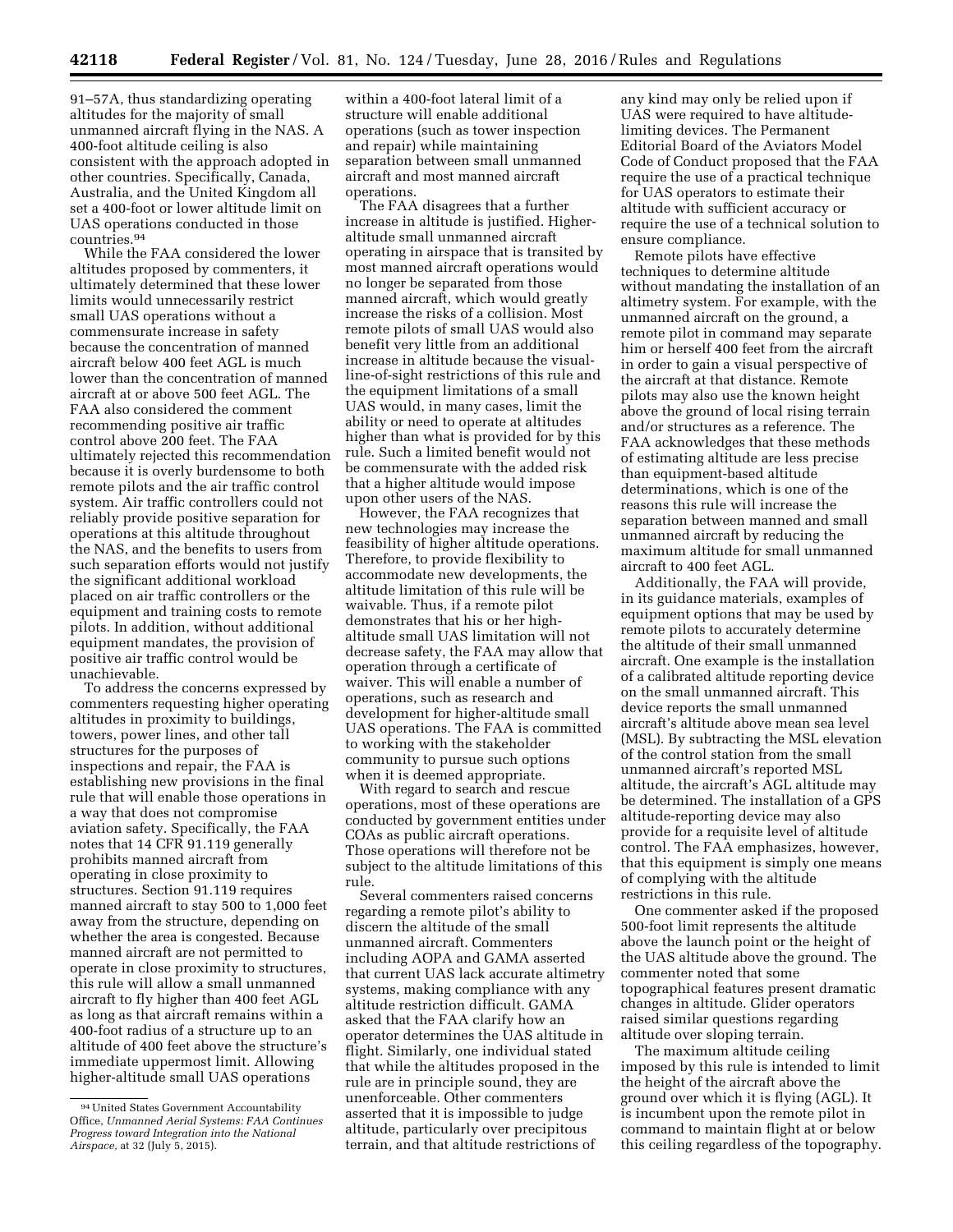Several commenters stated that the 500-foot altitude restriction does not address the public's expectation that airspace (up to 500 feet) above private property is under their control and may not be penetrated without permission. Event 38 Unmanned Systems stated that the FAA should attempt to set a reasonable altitude requirement for overflight of property not controlled by any UAS operator. This commenter proposed a 100-foot limit for incidental incursions and a 300-foot limit for intentional flight across private property without permission. Another commenter suggested requiring small UAS to operate between 400 and 500 feet AGL when flying above private property, unless the remote pilot has obtained the property owner's permission. Other commenters, including the NJIT Working Group and the Kansas Livestock Association, commented on the relationship between the final rule requirements and trespass and nuisance protections for private landowners.

Adjudicating private property rights is beyond the scope of this rule. However, the provisions of this rule are not the only set of laws that may apply to the operation of a small UAS. With regard to property rights, trespassing on property (as opposed to flying in the airspace above a piece of property) without the owner's permission may be addressed by State and local trespassing law. As noted in section III.K.6 of this preamble, the FAA will address preemption issues on a case-by-case basis rather than doing so in a rule of general applicability.

The North Central Texas Council of Governments opposed a 500-foot maximum altitude, stating it is inconsistent with Public Law 112–95 and the 400-foot ceiling identified in Advisory Circular (AC) 91–57.

Public Law 112–95 directs the Department to establish requirements for safe integration of UAS operations into the NAS but does not specify the altitude parameters of such operations. AC 91–57A is advisory in nature and pertains to model aircraft not subject to part 107. However, the 400-foot maximum altitude imposed by this rule is similar to the 400-foot maximum altitude suggested as a best practice for modelers by AC 91–57A.

One commenter stated that the COA process should be maintained for operations outside of class G airspace and altitudes above 500 feet. However, with the exception of flight that is within 400 feet of a structure, small unmanned aircraft seeking to fly higher than 400 feet AGL will have to obtain a waiver to do so.

Several commenters recommended the creation of specialized airspace for UAS operations. This may include designated airspace for certain clubs, or the establishment of special airways or corridors. Farris Technology and the University of Washington promoted the use of corridors or dedicated airways that will allow UAS flights above 500 feet.

Creation of UAS-specific airspace is beyond the scope of this rule because the NPRM did not propose to create any new airspace classifications or reclassify existing airspace.

One commenter suggested that the 500-foot restriction in Class G airspace should only be in place for rotorcraft UAS. However, after careful consideration, the FAA could not find a compelling reason to differentiate between fixed-wing and rotorcraft UAS for the purposes of altitude restrictions. For both aircraft, the threats posed to the NAS are similar. The UAS aircraft class itself does not mitigate those threats in any calculable manner. Therefore, a distinction based on UAS aircraft class is unwarranted.

ALPA recommended a change to the preamble discussion regarding the maximum altitude. As currently written, the preamble to the NPRM states that a small unmanned aircraft is prohibited from ''travel higher than 500 feet AGL.'' 95 ALPA recommended replacing the word ''travel'' with ''fly'' or ''operate.''

For added clarity, the FAA will use the terms ''fly'' or ''operate'' in discussing the maximum altitude limitation in this preamble.

Several commenters, including Green Vegans, stated that the proposed 500 foot operating ceiling would make it impossible to comply with 14 CFR 91.119, which prescribes minimum altitudes for part 91 operations. Green Vegans questioned how a small UAS operator could remain in compliance with both part 107 and section 91.119.

Except where expressly stated to the contrary, the provisions of part 107 will replace the provisions of part 91 for small UAS operations subject to this rule. Consequently, a small UAS operating under part 107 will not be required to comply with § 91.119.

b. Mitigating Loss of Positive Control Risk

Now that we have defined the confined area of operation, we turn to the question of how loss-of-positivecontrol risk can be mitigated within that area of operation. There is significant diversity in both the types of small UAS

that are available and the types of operations that those small UAS can be used in. Accordingly, remote pilots in command need significant flexibility to mitigate hazards posed by their individual small UAS operation, as a mitigation method that works well for one type of small UAS used in one type of operation may not work as well in another operation that uses another type of small UAS. For example, in a loss-ofpositive-control situation, a rotorcraft that loses pilot inputs or power to its control systems would tend to descend straight down or at a slight angle while a fixed wing aircraft would glide for a greater distance before landing. Since the loss-of-positive-control risk posed by different types of small unmanned aircraft in various operations is different, the NPRM proposed to create a performance-based standard under which, subject to certain broadly applicable constraints, remote pilots in command would have the flexibility to create operational and aircraft-specific loss-of-control mitigation measures.

The broadly applicable constraints proposed by the NPRM consisted of: (1) A limit on the maximum speed of the small unmanned aircraft; (2) a prohibition on the simultaneous operation of more than one small unmanned aircraft; (3) a restriction on flight over people; and (4) a requirement for a preflight briefing for people who are directly participating in the small UAS operation. The NPRM also proposed to create a separate micro UAS category of UAS operations that would not be subject to a restriction on flight over people. Within these broadly applicable constraints, the NPRM proposed a two-part performance standard under which the remote pilot in command would conduct a preflight assessment of the operating area and then use the knowledge gained during that assessment to ensure that the small unmanned aircraft would not pose an undue hazard to other aircraft, people, or property in the event of a loss of control of the aircraft for any reason.

The following sections discuss the above components of the NPRM. The following sections also discuss the comments that the FAA received regarding automation within the confined area of operation and the use of equipage to mitigate the risk associated with loss of positive control.

#### i. Maximum Speed

The NPRM proposed a maximum air speed limit of 87 knots (100 mph) for small unmanned aircraft. The FAA explained that this speed limit is necessary because if there is a loss of positive control, an aircraft traveling at

<sup>95</sup> 80 FR at 9563.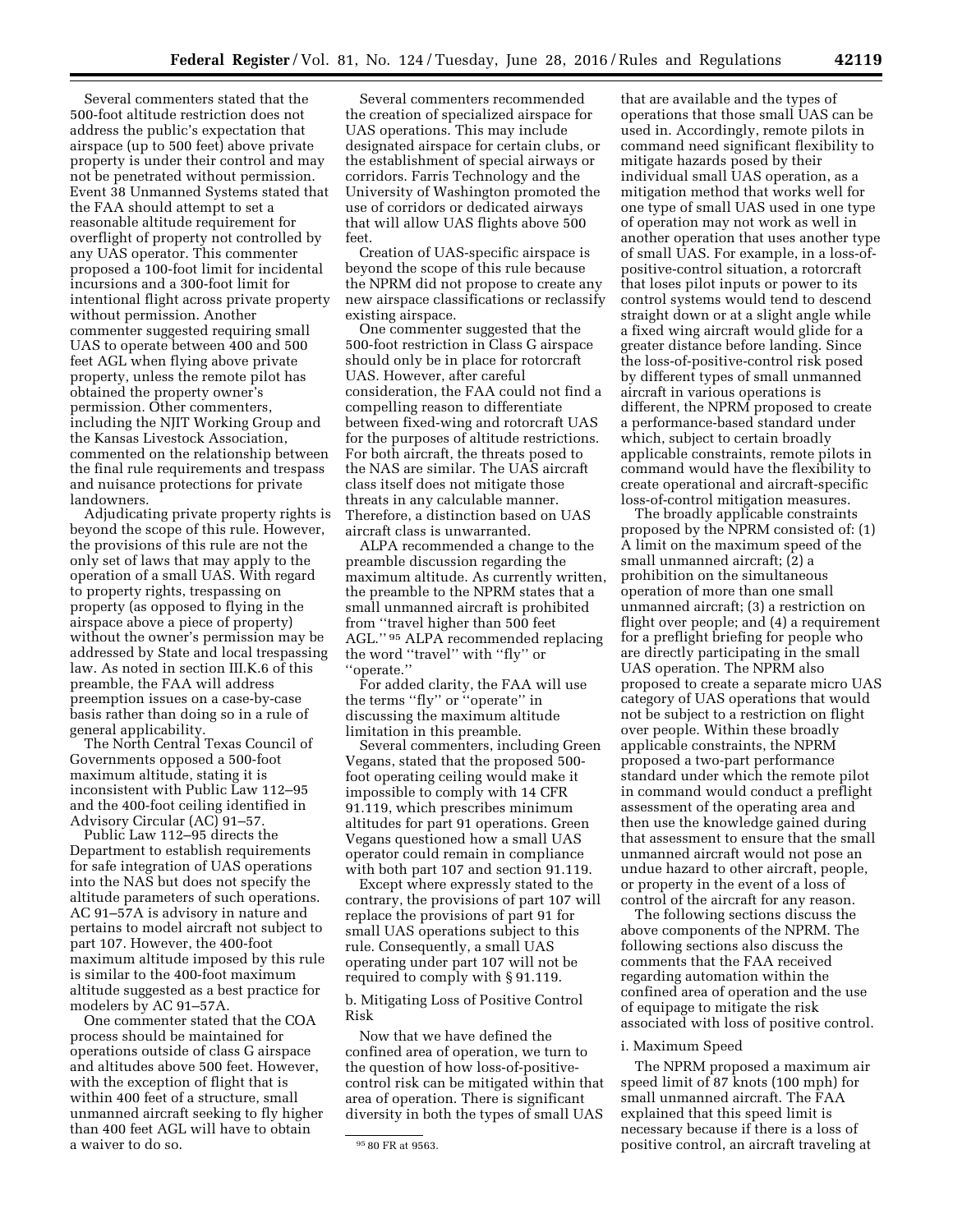high speed poses a higher risk to persons, property, and other aircraft than an aircraft traveling at a lower speed. The NPRM also noted that a speed limit would have safety benefits outside of a loss-of-positive-control scenario because a small unmanned aircraft traveling at a lower speed is generally easier to control than a higherspeed aircraft. For the reasons discussed below, this rule will impose an 87-knot (100 mph) speed limit. This rule will, however, make the pertinent speed measurement the groundspeed rather than the airspeed of the small unmanned aircraft. The speed limit will also be waivable.

Commenters including NAMIC, the Drone User Group Network, and the Remote Control Aerial Platform Association supported the proposed maximum airspeed. These commenters generally noted that the speed limitation of 100 mph seems reasonable for small UAS operating within visual line of sight.

Other commenters, including the Air Medical Operators Association, the Virginia Department of Aviation, and SWAPA, stated that FAA should lower the maximum permissible airspeed (*e.g.,*  to 50 or 75 mph) because, the commenters argued, the proposed speed of 100 mph is too high and would pose undue risks. Several commenters, including Texas A&M University, HAI, the Virginia Department of Aviation and others, asserted that the NPRM failed to demonstrate the safety of the proposed speed limitation. These commenters argued that it would be extremely difficult to maintain positive control of a small unmanned aircraft flying at 100 mph.

Some commenters, including the American Association for Justice, the United States Ultralight Association, and the State of Nevada, asserted that the kinetic energy of a 55-pound object moving at 100 mph could cause significant damage to large aircraft. The US Hang Gliding & Paragliding Association, the Metropolitan Airports Commission, and Predesa stated that a lower maximum speed would provide additional time for UAS operators and pilots of manned aircraft to see and avoid each other. Several of these commenters, including the Metropolitan Airports Commission and Kansas State University UAS Program, stated that a 100 mph speed limit would make it extremely difficult (if not impossible) for an operator to maintain visual line of sight with the unmanned aircraft. NBAA, the Airports Council International—North America and the American Association of Airport Executives recommended that the FAA

conduct further study and risk assessment regarding appropriate speed limitations for this type of UAS. The Permanent Editorial Board of the Aviators Model Code of Conduct Initiative argued that FAA should establish a lower maximum speed that will create no greater harm than is caused by most birds (approximately 30 knots) until such time as further data demonstrates the safety of a higher speed limitation.

A speed limit of 87 knots (100 mph) must be viewed within the context of the overall regulatory framework of part 107. In other words, a small unmanned aircraft may reach a speed of 87 knots only if the remote pilot in command can satisfy all of the applicable provisions of part 107 while flying the small unmanned aircraft at 87 knots. For example, since this rule requires small UAS operations to be conducted within visual line of sight, a remote pilot in command may not allow the small unmanned aircraft to reach a speed where visual-line-of-sight cannot be maintained in accordance with § 107.31.

Additionally, as discussed in section III.E.3.b.vi of this preamble, the remote pilot in command must, prior to flight, assess the operating environment and consider risks to persons and property in the vicinity both on the surface and in the air. The remote pilot in command must also ensure that the small unmanned aircraft will pose no undue hazard to other aircraft, people, or property in the event of a loss of control of the aircraft for any reason. Thus, if the remote pilot in command plans to have an operation in which the small unmanned aircraft will travel at 87 knots, that remote pilot will, as part of the preflight assessment process, need to take precautions to ensure that the unmanned aircraft will not pose an undue hazard to other aircraft, people, or property on the ground. Those precautions will likely be greater than the precautions that a remote pilot in command will need to take for a small unmanned aircraft traveling at a lower speed. Accordingly, a maximum speed limit of 87 knots is appropriate because the remote pilot in command will have to implement mitigations commensurate with the risk posed by his or her specific small UAS operation.

Other commenters, including Textron Systems recommended no limitations regarding airspeed, arguing that as long as the operator can maintain visual line of sight and control of the UAS, there should be no performance limitations.

A speed limit is generally necessary for small unmanned aircraft because an aircraft traveling at high speed poses a higher risk to persons, property, and

other aircraft than an aircraft traveling at lower speed. As discussed earlier, the other parameters of this rule (such as visual line of sight and the preflight assessment conducted by the remote pilot in command) mitigate this risk for small unmanned aircraft traveling at speeds up to 87 knots. However, those parameters do not address the risk posed by small unmanned aircraft traveling at speeds faster than 87 knots. Accordingly, this rule will retain the proposed 87-knot speed limit but will make that limit waivable. As part of the waiver process, the FAA will consider operation-specific mitigations to address additional risk posed by higher-speed small UAS operations.

The Kansas State University UAS Program and SWAPA questioned whether there would be any commercial applications of small UAS that would necessitate a 100 mph airspeed. Further, several commenters, including Modovolate Aviation, asserted that many small UAS, such as those employing multi-rotor technology, may not need to or may not be able to reach a speed of 100 mph.

The FAA agrees that there will likely be small unmanned aircraft incapable of reaching a speed of 87 knots. The FAA also agrees that there will likely be small UAS operations that are incapable of satisfying the other provisions of this rule, such as visual line of sight, at a speed of 87 knots. However, that is not a sufficient justification for reducing the maximum permissible speed for all small unmanned aircraft because there may be small UAS operations that can reach a speed of 87 knots and operate safely at that speed in compliance with all applicable provisions of part 107.

The New Hampshire Department of Transportation noted that the FAA did not propose any specific equipage requirements for small UAS that would be used to determine airspeed. Similarly, CAPA stated that the NPRM does not require or define how the operator will maintain operations below a specified airspeed other than visually, which the commenter said would be very difficult to do when operating in congested airspace and scanning for other conflicts.

Aerius recommended that the FAA amend the proposed regulatory text to make any speed limitations based on groundspeed because many UAS are not equipped with a system that would provide airspeed to the small UAS operator. Several individuals noted that multi-rotor helicopter UAS cannot sense airspeed, only groundspeed. Another individual suggested that the regulatory text be amended to reference GPSgenerated airspeed because all UAS do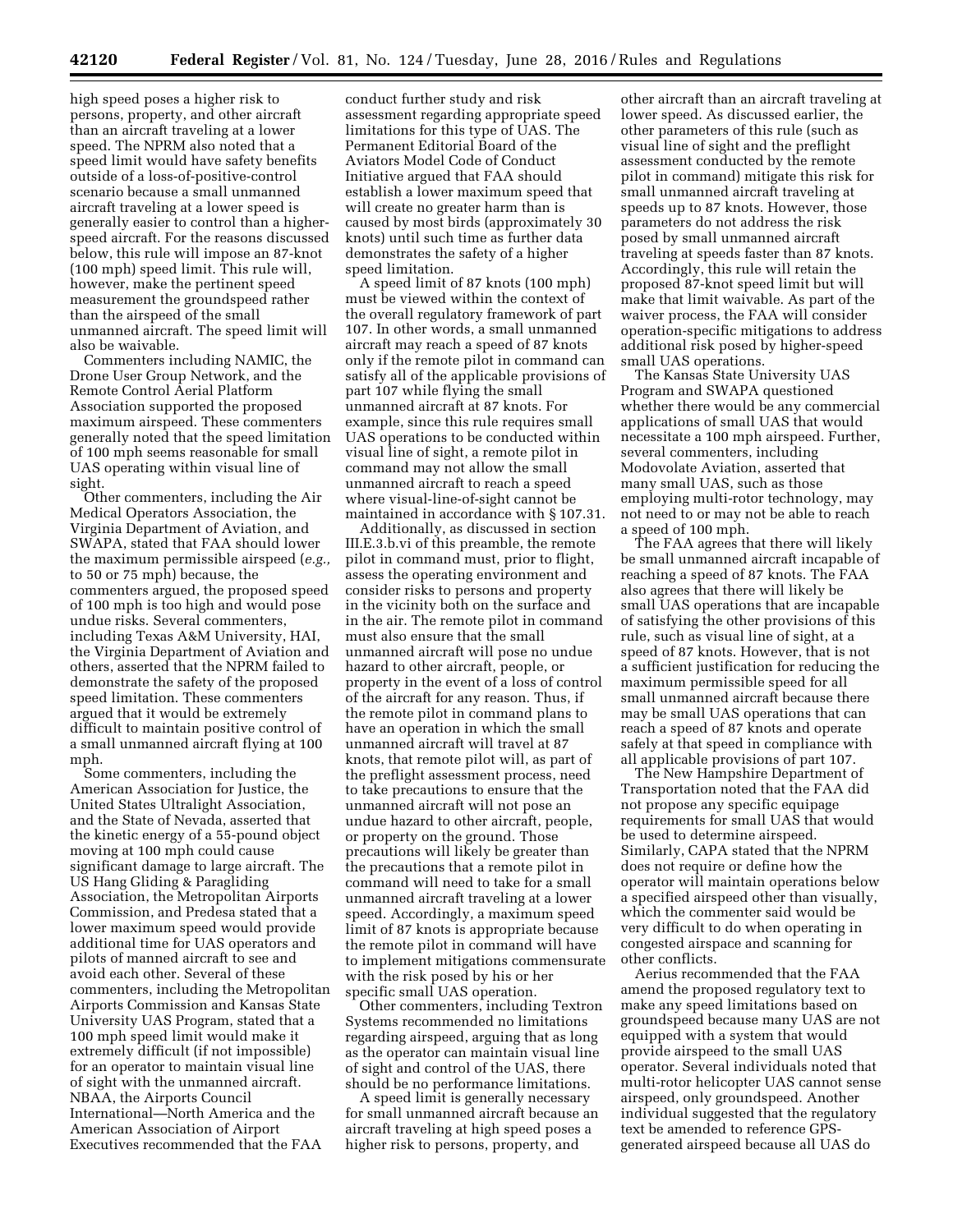not have the equipment to provide airspeed to the operator.

As noted by the commenters, the provisions of this rule will not require small UAS to be equipped with a system that would provide calibrated airspeed to the remote pilot in command. The FAA also notes that the groundspeed of the small unmanned aircraft is what is pertinent to the safety of a small UAS operation because that is the information that specifies how quickly the aircraft is moving relative to the ground in proximity to where the remote pilot is located. Because changing the standard to groundspeed rather than calibrated airspeed would not have a detrimental effect on safety and because many unmanned aircraft may not have the equipage necessary to measure calibrated airspeed, the FAA agrees with the commenters and has changed the maximum airspeed standard to be a function of groundspeed. A small unmanned aircraft's groundspeed could be determined by measures such as GPSbased speed, visual estimation, a radar gun, or timed travel across a fixed distance. This rule will retain the maximum speed limit of 87 knots (100 mph), but that limit will be a measure of groundspeed rather than airspeed.

A few individuals (who self-identified as recreational operators of model aircraft) said the proposed maximum speed would preclude them from holding certain types of model aircraft competitions. In response, the FAA emphasizes that, as discussed in section III.C.4 of this preamble, part 107 will not apply to model aircraft operations that meet the criteria of section 336 of Public Law 112–95.

ii. Operating Multiple Unmanned Aircraft

The NPRM proposed that an operator or visual observer would be limited to operating no more than one small UAS at the same time. The NPRM explained that performing the duties required of a crewmember in real time is a concentration-intensive activity and as such, it is necessary to place a limitation on the number of UAS that a person can operate simultaneously. For the reasons discussed below, this rule will retain the proposed prohibition on the simultaneous operation of multiple small unmanned aircraft. This prohibition will be waivable if a person establishes that his or her simultaneous operation of more than one small unmanned aircraft can safely be conducted under the terms of a certificate of waiver.

NAAA, the California Agricultural Aircraft Association, NAMIC, Colorado

Agricultural Aviation Association, and Schertz Aerial Services supported limiting operators or visual observers to operating only one small UAS at a time. The International Brotherhood of Teamsters urged the FAA to maintain all operational limits and safeguards presented in the NPRM, including the limit of one UAS per operator, until there is technological certainty that no workers, or the general public, would be at risk from automated package delivery.

Other commenters disagreed with the proposed limitation on the number of small UAS that a person can operate simultaneously. Several commenters asserted that technology currently exists to allow for the safe operation of multiple small UAS by a single operator. The Mercatus Center at George Mason University said existing and developing technologies ''can more than compensate to the diminished concentration that operators might apply to each individual aircraft.'' AirShip Technologies stated that it currently incorporates technology that will allow clusters of UAS with similar missions to be pre-programmed and controlled by one operator. Boeing and Aviation Management similarly said that current technology allows a group or swarm of multiple vehicles to operate safely and efficiently in highly automated modes.

The commenters also claimed that new operator consoles have been shown to be able to safely control multiple small UAS systems. The NJIT Working Group pointed to the Navy Low-Cost UAV Swarming Technology (LOCUST), which it said could be used for nonmilitary purposes, such as first responder and search and rescue operations. Vision Services Group said multiple small UAS operations should be permitted if both the operator and visual observer possess a Permit to Operate and a valid Third Class Medical Certificate.

As discussed in the visual-line-ofsight section of this preamble, the remote pilot in command, the person manipulating the flight controls of the small UAS, and the visual observer (if one is used) are required to maintain visual awareness of the small unmanned aircraft and the surrounding airspace in order to minimize the risk of a mid-air collision with a manned aircraft. This activity requires active attention and operating more than one unmanned aircraft at the same time would split the concentration of the small UAS crewmembers. By decreasing the amount of attention that the remote pilot in command, person manipulating the flight controls, and visual observer can dedicate to each small unmanned

aircraft, the operation of multiple small unmanned aircraft at the same time may introduce additional risk into the NAS. This risk would further be compounded if larger numbers of aircraft are operated at the same time because each aircraft would receive an even smaller fraction of each person's attention.

The FAA recognizes that technology may allow a remote pilot in command to operate multiple small unmanned aircraft as one system. While such a system may, in some circumstances, help address the split-attention problem discussed above, it would introduce significantly more risk into the operation because of the remote pilot's potentially reduced ability to resolve multiple aircraft or system failures to a safe outcome. For example, if one small unmanned aircraft in a multi-aircraft system loses its link to the control station, it may cause the whole system to break down, resulting in loss of positive control of multiple small unmanned aircraft and significantly increasing the risk to the NAS. The FAA notes that, at this time, none of the technologies cited by the commenters have established a necessary level of reliability through a nationally recognized formal testing process such as through ASTM International, SAE International, or civil aviation airworthiness certification. Accordingly, this rule will prohibit a person from manipulating the flight controls of more than one unmanned aircraft or acting as a remote pilot in command or visual observer in the operation of more than one unmanned aircraft at the same time. However, as discussed below, this prohibition will be subject to waiver.

Commenters including Aviation Management, Boeing, the Small UAV Coalition, and AIA said that the FAA should revise the rule to create the framework for the agency to be able to administratively approve multi-UAS operations. Several of those commenters, as well as Google, Amazon, and AUVSI, among others, supported allowing the operation of multiple small UAS per operator in certain cases using a risk-based approach. Amazon, for example, said the proposed provision should be revised to specifically permit the operation of multiple small UAS by a single operator ''when demonstrated that this can be done safely.'' The Small UAV Coalition said approval for the operation of multiple small UAS by a single operator would be based on a demonstration of operator ability and technological capabilities of the UAS.

DJI said it may be possible for an operator to operate more than one small UAS at a time if there are sufficient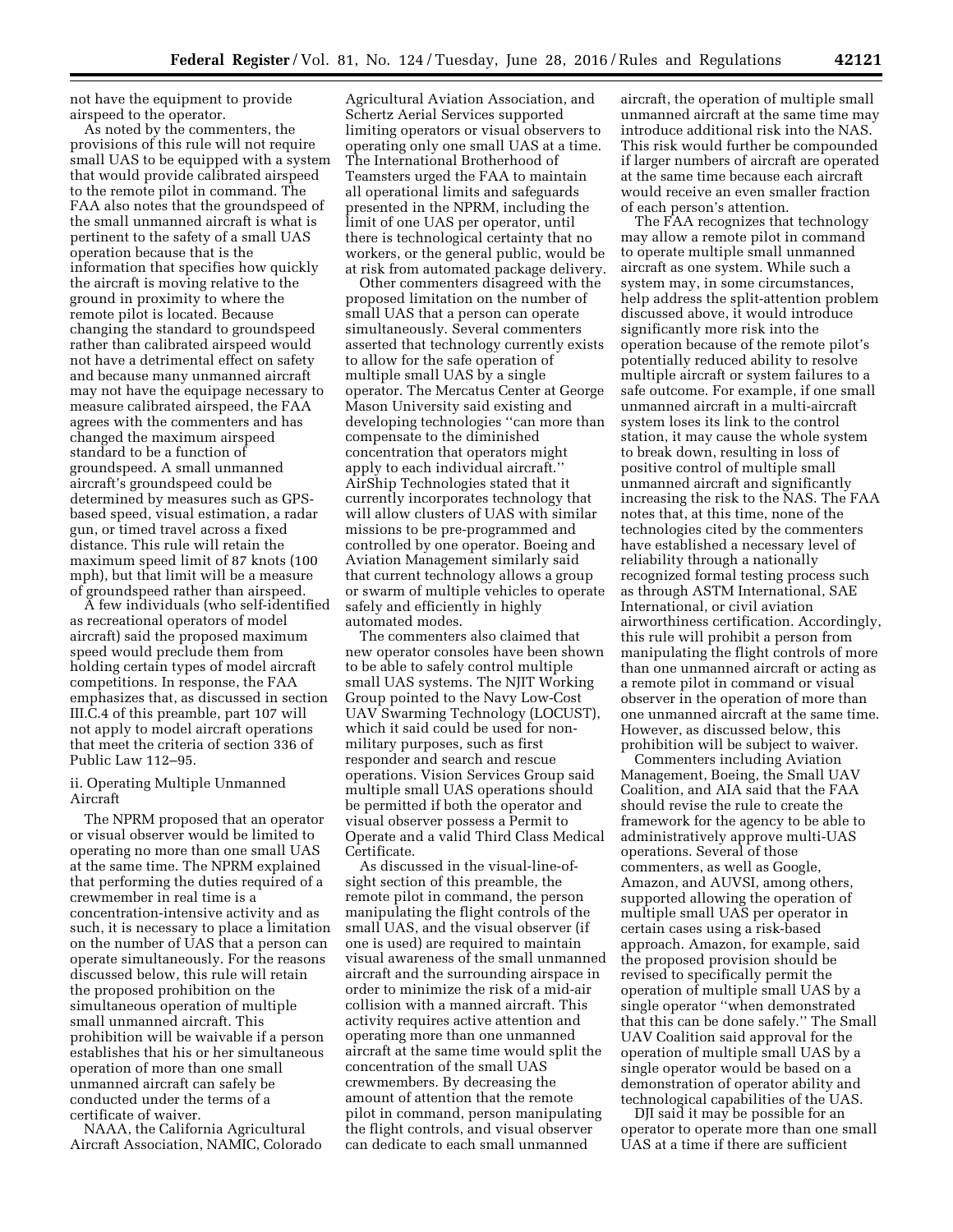visual observers or detect-and-avoid technology. An individual said the rule should allow for the use of multiple small UAS by a single operator if all of the UAS are within the visual line of sight of either the operator or visual observer or if there is some other means of compliance for see-and-avoid for all small UAS involved in the operation.

Other commenters said the final rule needs to have the flexibility to accommodate emerging technology in this area. The Utah Governor's Office of Economic Development stated that ''[t]here must be a road map to, and provisions for, multiple UAS per operator to allow this technology to be tested and eventually implemented.'' The University of Illinois at Urbana-Champaign said there should be an exception to the proposed restriction for research into developing technology to allow multiple drones to successfully navigate together. MPAA asserted that ''as control systems improve it may become possible to operate more than one system at a time.'' MPAA urged the FAA to provide a mechanism in the rules to allow additional flexibility for filming in controlled environments as such technology advances. The National Association of Broadcasters, National Cable & Telecommunications Association, and Radio Television Digital News Association said that given the speed at which technology is developing, the FAA should be open to considering automated systems that contemplate one person controlling multiple small UAS that demonstrate an equivalent level of safety to the requirements of the final rule.

The FAA acknowledges the points raised by the commenters that the risks discussed above may, at some point in the future, be mitigated through technology. However, as of this writing, the FAA does not have data on which to base a safety finding that the available technology for multiple simultaneous small unmanned aircraft operations by one person has matured to the extent necessary to allow these types of operations in a rule of general applicability. The FAA also acknowledges the benefits of research and development associated with the simultaneous operation of multiple unmanned aircraft and agrees that additional flexibility is called for in this rule so that the agency can administratively allow these types of operations based on operation-specific mitigations. Accordingly, the FAA has made the prohibition on the simultaneous operation of multiple small unmanned aircraft waivable on a case-by-case basis. To obtain a waiver, a person will have to demonstrate that

his or her simultaneous operation of more than one small unmanned aircraft can safely be conducted under the terms of a certificate of waiver. The FAA recognizes the potential of one person being able to operate multiple small unmanned aircraft and will evaluate operations conducted under FAA-issued waivers to help inform future agency actions to enable the simultaneous operation of multiple small UAS.

Amazon asserted that the proposed restriction is based on the flawed premises that small UAS must be operated under constant manual control and that FAA-recognized mitigation measures like flight termination systems are not already available today. Aerial Services and MAPPS stated that the FAA should allow the operation of swarms of UAS if the flight management system is capable of supporting it and each aircraft has rigid automated procedures in case of loss of signal.

As discussed previously, swarms of multiple small unmanned aircraft that are linked up to a single system introduce additional risk into the NAS because a single unmanned aircraft losing its link to the control system may destabilize the system and result in loss of positive control of multiple aircraft. Additionally, the FAA does not currently have data on which to base a finding that the pertinent technology has matured to the extent necessary to allow the safe operation of multiple small unmanned aircraft in a rule of general applicability. As such, the FAA will consider the use of this technology on a case-by-case basis via the waiver process.

AirShip Technologies and the NJIT Working Group cited military and nonmilitary uses for clusters, swarms, and multiple UAS. These include combat, first responder missions, mapping, and search and rescue operations. Skycatch, Clayco, AECOM, DPR Construction, and AUVSI noted that the use of multiple UAS in a single operation allows for more efficient completion of complex tasks to include work over job sites without increasing the amount of time in flight or recharging of batteries.

The FAA agrees with the commenters that the operation of multiple unmanned aircraft may provide a valuable and broad spectrum of services. However, the technology necessary to mitigate risk associated with this type of operation is still in its infancy and has not yet been proven to meet a level of reliability sufficient to allow that technology to be relied on for risk mitigation in a rule of general applicability. As discussed previously, the waiver process will continue to be available for small UAS operations that

fall outside the operational parameters of part 107.

The International Center for Law and Economics and Tech Freedom said the proposed restriction ''fails to reflect the 'best reasonably obtainable scientific, technical, economic, and other information," as required by Executive Order 12866. The commenters further stated that the FAA has a constitutional obligation to explore the adequacy of simultaneous operation technology. Otherwise, the commenters continued, the rule will greatly increase the cost of operating UAS, thus limiting their availability for both commercial and non-commercial uses that are protected by the First Amendment.

The FAA received over 4,500 comments on this rulemaking and none of the commenters (including the International Center for Law and Economics and Tech Freedom) submitted any data establishing the safety or maturity of simultaneousoperation technology. Based on the number and high quality of the comments submitted, the FAA believes that this lack of data was not an oversight but, rather, evidence of the fact that existing data about this technology is very limited at this time. The FAA will continue exploring the feasibility of this technology in future agency actions that will be informed, in part, by small UAS operations that will take place under a part 107 waiver allowing the operation of multiple small unmanned aircraft at the same time.

### iii. Micro UAS

The NPRM raised the possibility of creating a separate micro UAS classification for UAS weighing no more than 4.4 pounds (2 kilograms). The NPRM went on to list the following restrictions that the FAA was considering for such a micro UAS classification:

• Require that the micro UAS be made out of frangible materials that break, distort, or yield on impact.

• Require that the unmanned aircraft weigh no more than 4.4 pounds.

• Impose a maximum airspeed of 30 knots. • Impose a maximum altitude of 400 feet AGL.

• Restrict flight distance to 1,500 feet from, and within the visual line of sight of, the operator.

• Ban the use of first person view during operations.

• Require the operator to maintain manual control of the flight path of the micro UAS and, therefore, ban the use of automation to control the flight path.

• Limit operations to Class G airspace.

• Require the micro UAS to maintain a distance of at least 5 nautical miles from any airport.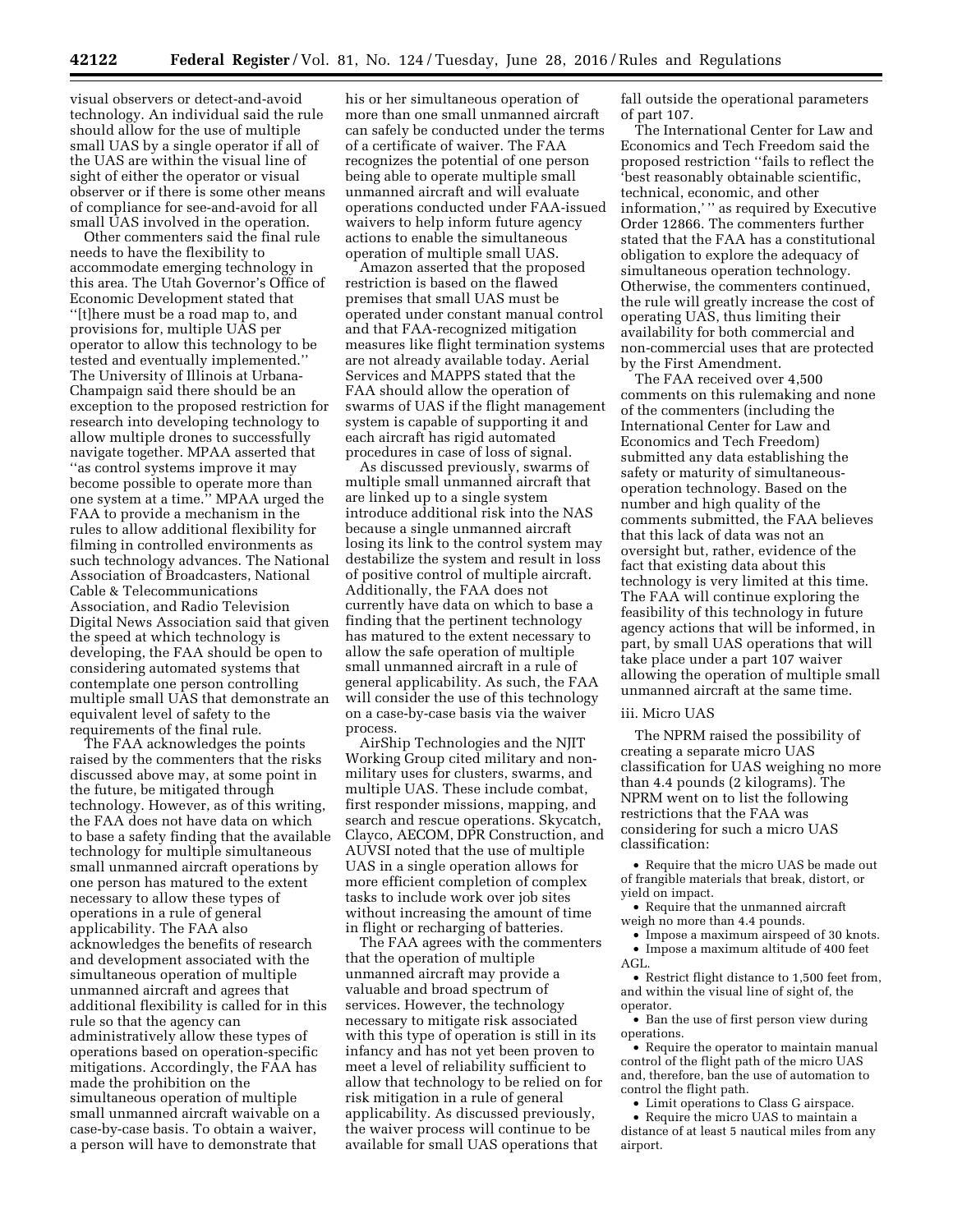With these additional operating restrictions, the NPRM proposed to: (1) Allow micro UAS to fly over people not involved with the operation; and (2) create a separate airman certificate with a micro UAS rating.

Many commenters addressing the issue supported the creation of a separate micro UAS classification, noting that the reduced regulatory requirements associated with the classification are consistent with the lower hazards posed by micro UAS. Commenters in research/academia and the agricultural, news/media, insurance, and construction industries, among others, also noted the value of being able to operate micro UAS under the lesser restrictions contemplated in the NPRM.

However, a number of commenters, including ALPA, NAAA, NetMoby, Aerius, Planehook, Green Vegans, and NextGen Air Transportation Program at NC State University, opposed the creation of a separate micro UAS classification. Reasons for their opposition included concerns about: (1) The safety of flying over people not involved in operations; (2) an airman certificate issued on the basis of selfcertification; and (3) the lack of data available on the safety of micro UAS operations. UAS America Fund and the Property Drone Consortium recommended that micro UAS operators should be required to obtain liability insurance for their operation.

Other commenters, including the Small UAV Coalition, National Association of Broadcasters, Skycatch, DJI, Predesa, the Nez Perce Tribe, and the New Hampshire Department of Transportation opposed the operational limitations that the NPRM proposed for micro UAS. These commenters argued that many of the proposed limitations such as the frangibility requirement, the prohibition on use of FPV devices, the prohibition on autonomous operations, and the prohibition on operating within five miles of an airport, would be unduly restrictive and would significantly impair micro UAS operations.

Still other commenters, including the Association of American Universities, the Electronic Frontier Foundation, Associated General Contractors, Southern Company, and the Oklahoma Governor's Unmanned Aerial Systems Council argued that micro UAS should be exempted from some of the other operational restrictions of part 107 (not just flight over people). Commenters suggested that micro UAS be exempted from the visual-line-of-sight restriction, the limitation to daylight-only operations, the prohibition on

simultaneous operation of multiple aircraft, and the minimum visibility requirements.

The FAA agrees with the commenters who pointed out that many of the micro UAS limitations proposed in the NPRM, such as the requirement to remain more than five miles away from an airport and the prohibition on autonomous operations would, if finalized in this rule, significantly impair micro UAS operations. At the same time, the FAA acknowledges the concerns raised by ALPA, NAAA, and other commenters who pointed out that, even though micro UAS are smaller than other small UAS, they can still pose a safety risk. This concern is particularly troubling given the limited safety data currently available with regard to micro UAS operations and the fact that almost all other countries that currently regulate UAS generally do not allow small unmanned aircraft to fly over people or congested areas.96

Thus, after consideration of the comments that the proposed micro UAS restrictions would limit the utility of such operations and safety concerns that remain even with the operating limitations proposed in the NPRM, the FAA has determined that a different framework to regulate micro UAS is called for. Because the public has not yet been given an opportunity to comment on an alternate framework for micro UAS operations, the FAA has determined that a new comment period should be provided for the micro UAS component of this rule. Accordingly, the FAA chartered a new ARC to provide the FAA with recommendations regarding Micro UAS. On April 2, 2016, the FAA received the Micro UAS ARC's recommendations, and is moving to expeditiously issue an NPRM. In the meantime, the FAA will finalize the remainder of this rule to immediately integrate all other small UAS operations into the NAS.

While the micro UAS NPRM rulemaking is pending, micro UAS will remain subject to the same provisions as all other small UAS. However, the FAA notes that many of the operational restrictions of part 107 are subject to waiver. A very low-weight unmanned aircraft may be one mitigation that could, in conjunction with other mitigations, be used to help support a safety finding as part of a waiverapplication evaluation.

# iv. Flight Over People

The NPRM proposed to prohibit the operation of small unmanned aircraft over a person unless that person is either directly participating in the small UAS operation or is located under a covered structure that would protect the person from a falling small unmanned aircraft.97 This rule will finalize this provision with two changes. First, this rule will allow a small unmanned aircraft to be operated over a person who is inside a stationary covered vehicle. Second, this rule will make the restriction on operating a small unmanned aircraft over people waivable.

Many commenters, including NAAA, International Brotherhood of Teamsters, and Professional Photographers of America, supported the flight-overpeople provision as proposed in the NPRM. Other commenters objected to the proposed requirement.

DronSystems stated that the proposed ban on operations over non-involved persons would impact e-commerce and ''a number of other sectors,'' and would be difficult to enforce. The University of Washington said that banning operations over non-operators is overburdensome. WAG said the proposed prohibition ''could have a significant chilling effect on both the commercial application of sUAS technology as well as the future development of sUAS technology,'' and is inconsistent with the ''model aircraft'' protections afforded by part 101 and section 336 of Public Law 112–95. Similarly, Foxtrot Consulting suggested that adequate training and a performance evaluation is a better mitigation measure because it ensures that remote pilots can operate their small UAS safely, regardless of what is below.

The Small UAV Coalition, Aeromarine, and an individual commenter stated that the proposed prohibition is unduly restrictive because there is no prohibition on manned aircraft flying over people. The Coalition also asserted that, given the consequent reduction in risk associated with the visual-line-of-sight and seeand-avoid requirements, a small UAS may safely be operated over persons.

The International Center for Law and Economics and TechFreedom claimed

<sup>96</sup> Some countries, such as the United Kingdom, allow approval for flight in congested areas on a case-by-case basis. *See* GAO, *Unmanned Aerial Systems: FAA Continues Progress toward Integration into the National Airspace* at 32 (July 2015).

<sup>97</sup>Title 14 CFR 1.1 defines ''person'' as ''an individual, firm, partnership, corporation, company, association, joint-stock association, or governmental entity. It includes a trustee, receiver, assignee, or similar representative of any of them. Because the term ''person'' is defined in 14 CFR 1.1, part 107 uses the term ''human being'' in the regulatory text to capture only an individual human being. For readability, the preamble uses the terms ''person'' and ''human being'' interchangeably.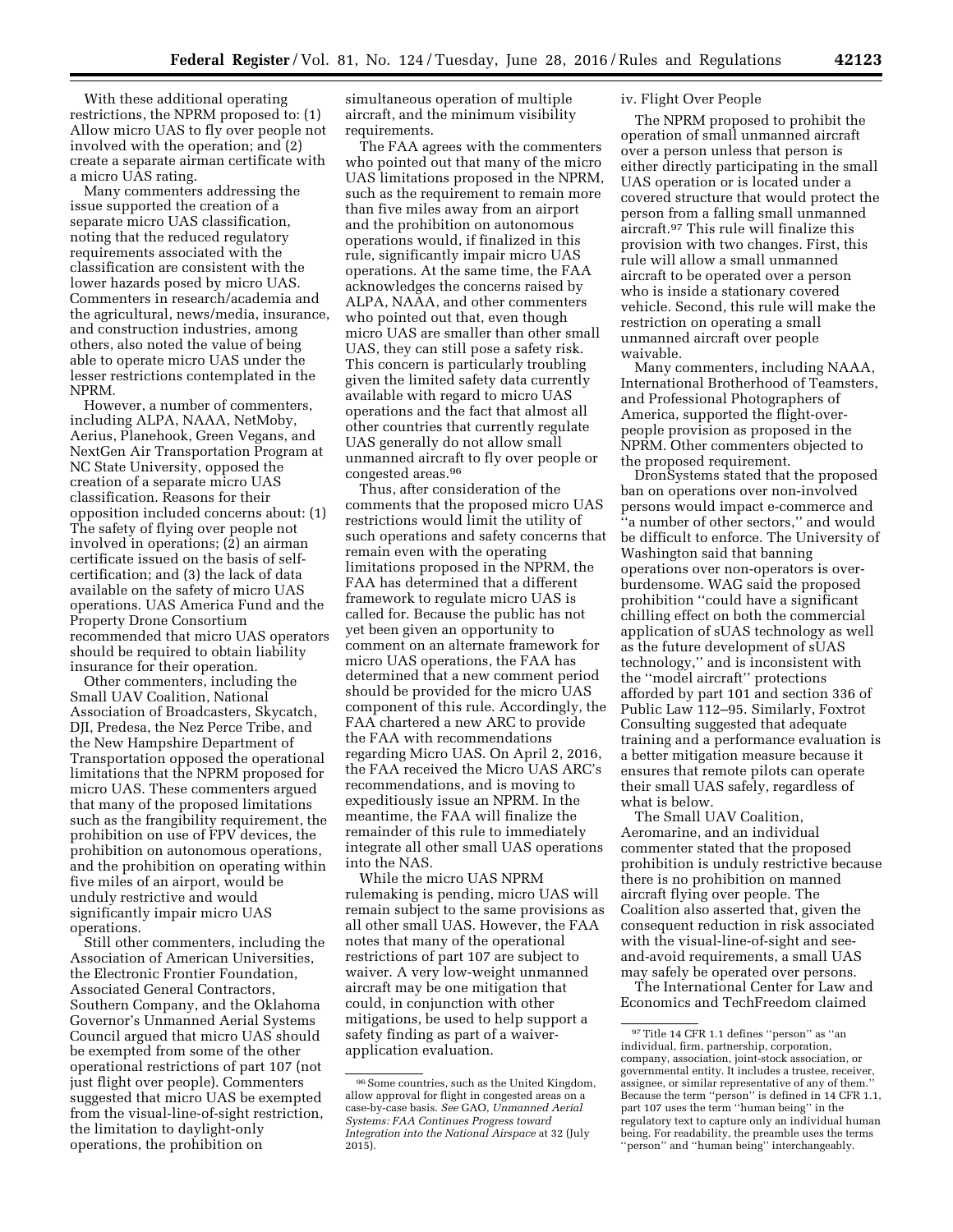that by prohibiting UAS operation over people who are not directly involved in the operation, the FAA is ''essentially limiting commercial UAS operations to unpopulated or extremely sparsely populated areas,'' and thus is ''improperly ignor[ing] the important incentives for innovation suggested by Executive Order 12866 without apparent corresponding benefit.''

The Consumers Energy Company (CEC) stated that the likelihood of injury from contact with a small UAS is low given the restrictions on the size of small UAS, as well as the fact that they use small rotors and carry small fuel loads. With respect to the maintenance of power lines, poles, and related facilities, in particular, CEC pointed out that most operations occur in remote or rural locations with low population densities, where the risk of contact between a small UAS and a noninvolved person is minimal. CEC said the FAA needs to consider ''whether the risk perceived from small UAS usage really justifies a restriction that could have a substantial impact on the ability to use sUAS on a commercial scale.''

Manned aircraft are generally permitted to fly over people because manned aircraft are formally evaluated for airworthiness through the airworthiness certification process. This process ensures that the manned aircraft has a level of reliability that would allow it to, among other things, safely fly over a person.

This rule does not require airworthiness certification. Because small unmanned aircraft have not been tested for reliability through the airworthiness certification process, they will likely have a higher failure rate than certificated aircraft. A small unmanned aircraft that fails may fall on a person standing under it at the time of failure, which is why this rule restricts small unmanned aircraft flight over people.

With regard to the risk caused by small UAS operations, the FAA agrees that, to date, the number of actual fatalities caused by small UAS operation has been low. However, that may be a function of the fact that, until recently, commercial civil small UAS operations have been prohibited in the United States. As discussed in the Regulatory Impact Assessment, the FAA expects the use of small UAS to increase after issuance of this rule, and thus, the agency has to ensure that part 107 implements appropriate mitigation to address potential risk caused by small unmanned aircraft flight over people.

The FAA agrees with WAG and Foxtrot Consulting that the knowledge that remote pilots in command will

acquire during the certification process will help mitigate against small UAS accidents caused by human error. However, the safety concern underlying the flight-over-people restriction is not human error, it is mechanical failure. While a remote pilot in command may be able to detect some signs of potential mechanical failure during the preflight check, the preflight check does not, by itself, assure a level of mechanical reliability established by the formal airworthiness and maintenance processes that apply to other aircraft in the NAS. The appropriate mitigation to address this discrepancy, especially for heavier small unmanned aircraft, is an operational restriction on flying over people who could be hurt in the event of a mechanical failure.

The FAA disagrees with WAG's assertion that model aircraft are subject to a lower flight-over-people standard than part 107 operations. In order to operate under section 336 of Public Law 112–95, a model aircraft must, among other things, be ''operated in accordance with a community based set of safety guidelines and within the programming of a nationwide community-based organization.'' 98 Today, the largest nationwide community-based organization that operates model aircraft is the Academy of Model Aeronautics (AMA). AMA's safety code specifically prohibits ''flying directly over unprotected people, vessels, vehicles or structures." 99

Several commenters, including the American Council of Engineering Companies, AUVSI, and Consumer Electronics Association, urged the FAA to implement a risk-based approach to allow operations over people.

AUVSI asserted that ''by allowing sUAS operations over human beings following a risk-based approach, the FAA would foster industry innovation to develop the proper equipment and software necessary to meet safety standards regarding such operations.'' CEA provided an example of such a risk-based restriction used by another country that it said ''would permit operations in less populated environments and continue to allow industry to gain experience and innovate.'' Specifically, CEA noted that the Swiss have successfully used a permitting system for UAS operations over ''gatherings of people,'' defined as ''several dozen people standing in close proximity to one another'' or within a radius of 100 meters of such gatherings. Drawing on that example, CEA

98Public Law 112–95, sec. 336(a)(2). 99Academy of Model Aeronautics National Model Aircraft Safety Code, § B(1).

recommended the FAA ''tailor the rules to prohibit operations over mass gatherings, such as concerts and sporting events.'' Although CEA commended the FAA for rejecting as ''unduly burdensome'' a prohibition against the operation of small UAS over any person, it nevertheless asserted its belief ''that the proposal is just as burdensome and that small UAS incorporate sufficient safety measures that make the prohibition unnecessary under the new rules.''

Boeing similarly recommended that the FAA reconsider proposed § 107.39 and ''develop criteria using a risk-based approach to this issue, based upon population density and overflight, to take into account agriculture as well as law enforcement uses.'' The Professional Helicopter Pilots Association suggested allowing small UAS to be operated over persons or property if they do so in a safe manner.

DJI pointed out that ''the proposed performance standards already impose an obligation on the operator to familiarize himself with the operating environment and take steps to assure the operation does not present an 'undue hazard'.'' Depending on the nature of the operation, DJI continued, ''the risk associated with an inadvertent loss of positive control may require that there be no third parties exposed to any risk,'' or ''the risk may be so minimal as to merit notification but not evacuation or taking cover,'' or ''the required safety measure may fall within this range of options.'' As such, DJI suggested that ''the best way to address the risk to individuals not directly involved in the operation is through the proposed performance standard.''

Trimble Navigation proposed the FAA rely on a performance-based regime for operations over persons. Noting that the onus and obligation should be primarily on the small UAS operator to assess the overall safety environment before operating over persons, the company said the FAA ''should avoid trying to specify precise design-based criteria in favor of a general standard of care that requires the operator to take into account the full range of operational safety protections and procedures at the site in question.''

A commenter suggested the final regulations should discern between UAS weighing 5 pounds or less (which could be operated over ''populated'' areas at a maximum speed of 40 mph), UAS weighing between 5 and 25 pounds (which could be operated over ''sparsely populated'' areas at a maximum speed of 70 mph), and UAS weighing between 25 and 55 pounds (which could be operated according to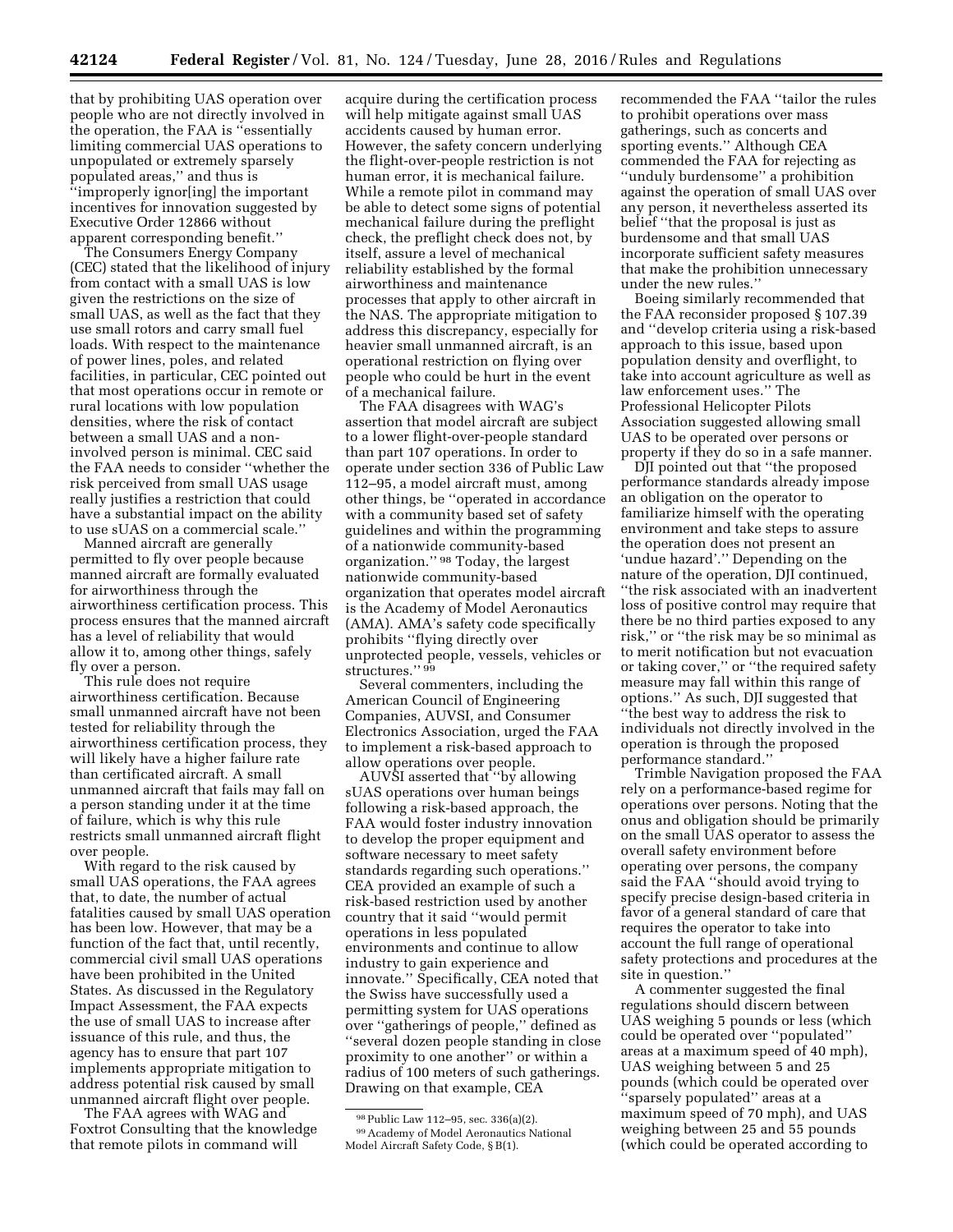the limitations imposed in the NPRM). The commenter further suggested that COAs be available for UAS between 25 and 55 pounds to be operated in populated and sparsely populated areas.

The FAA agrees that for certain types of small unmanned aircraft, a more performance-based set of operational mitigations may be appropriate because the lighter weight or other characteristics of those aircraft may result in less impact force if they should collide with a person. That is why, as discussed in the previous section, the FAA will be issuing an NPRM inviting public comment on a framework under which micro UAS will be allowed to operate over people. However, other small unmanned aircraft that do not meet the characteristics of a micro UAS may result in more impact force if they should collide with a person and that greater force may seriously injure or kill the person.

The risk associated with flight over people is due to mechanical reliability issues that a remote pilot in command may have a limited opportunity to evaluate without airworthiness certification or a more extensive maintenance process. At this time, the FAA has no data establishing how that risk could be mitigated through operational constraints (whether performance-based or otherwise), other than a prohibition on flight over people. Accordingly, this rule will retain the general prohibition on flight over people. However, as discussed below, this prohibition will be waivable to allow the FAA to consider case-specific mitigations. The FAA will use data and operating experience gained as a result of the waiver process to help inform future UAS rulemakings.

A number of commenters said the proposed restriction should be narrowed to apply only to certain crowded or heavily populated areas. The American Petroleum Institute urged the FAA not to apply the prohibition in cases of ''intentional acts to disrupt lawful UAS operations'' (*e.g.,* anti-oil and gas activists placing themselves in generally accessible areas of operation to frustrate or halt routine activities). Event 38 Unmanned Systems proposed that ''certain events and other areas with high people concentration locations be designated as no-fly zones,'' instead of a total ban on operations over nonparticipants. The company suggested that local and State entities could be involved in this part of the rulemaking.

Matternet similarly recommended that the only overhead operations that should be restricted are operations ''over an open air assembly of persons if such operation endangers the life or

property of another.'' The company compared the proposed regulation to regulations for ultralight vehicles (ULV)—which weigh up to 250 pounds, plus the weight of the person, and are permitted to be operated over persons and suggested that a device weighing less than one-sixth the weight of a ULV with a passenger, and operated at an altitude of only 500 feet or less (compared to thousands of feet for the ULV), poses far less risk to persons on the ground. Several individuals also recommended that the final rule prohibit any operation in congested areas or over open-air assemblies of people.

As an initial matter, the FAA notes that there is a significant difference between the terms ''congested area'' and ''open-air assembly of people.'' While the term ''open-air assembly of people'' applies only to a large group of people, the term ''congested area'' could apply to an area that has no people in it. For example, a town's commercial/business district can be considered a congested area, even in the middle of the night when there are no people in the area.<sup>100</sup>

As pointed out by the commenters, a number of existing operations that take place in the NAS, such as the operation of ULV, are prohibited from taking place over congested areas.101 The FAA considered imposing a similar restriction on small UAS operations conducted under this rule. However, the FAA ultimately rejected this approach as needlessly restrictive because it would prohibit small UAS operations over certain parts of a town even when there are no people in the area of operation who could be hurt by a small unmanned aircraft.

With regard to operations that are not conducted over an open-air assembly of people, the FAA agrees that this may be a consideration for some small unmanned aircraft that pose a lower injury risk if they collide with a person, consistent with the micro UAS ARC's recommendations. Accordingly, the FAA may consider this approach as part of the micro UAS rulemaking. However, other small unmanned aircraft pose a higher injury risk and in the event of a mechanical failure, those aircraft could seriously injure or kill a person in their path, even if that person is not part of a larger group. Accordingly, this rule will not allow flight over people even when they are not part of an open-air assembly. We will continue to evaluate this issue and address it in rulemaking

in response to the Micro UAS ARC recommendations, as noted earlier.

The FAA declines to add an exception for intentional acts to disrupt lawful small UAS operations. A person who is standing under an uncertificated small unmanned aircraft is subject to the same amount of risk regardless of his or her subjective motivation for standing under the aircraft. The FAA notes, however, that State and local laws, such as trespassing, may provide a remedy for companies whose small UAS operations are deliberately interfered with by people entering the area of operation without permission.

Finally, with regard to State and local entity involvement in this rulemaking, the FAA notes that the comment period for the NPRM was open to everyone, including State and local entities. The FAA received a number of comments from State and local entities, and it considered those comments when formulating this final rule.

Several commenters, including the Small UAV Coalition, Google, and Statoil, suggested that the prohibition on flight over people should be subject to waiver or some other type of deviation authority. The Small UAV Coalition urged the FAA to revise proposed § 107.39 to allow the Administrator or his delegate to authorize small UAS operations over non-participating persons through exemption, deviation authority (certificate of waiver or authorization), or certification, ''upon a showing that any risk to persons on the ground is sufficiently mitigated.''

Google pointed out that an outright ban on operations over people not directly participating in the operation of the UAS or not located under a covered structure would limit beneficial uses for small UAS which involve operations above nonparticipants. Google proposed that operators be able to ''present a safety case'' to the FAA for operations over non-participants.

The National Ski Area Association (NSAA) said the final rule should recognize and accommodate technological innovations, which could be required for use of UAS at ski areas when operating near open-air assemblies of persons. Such technologies include geo-fencing, return-to-home capabilities, preprogrammed waypoint software, landimmediately function, GPS, signal processing, and increasingly reliable navigation systems.

CEA suggested that the FAA allow small UAS to be eligible to obtain airworthiness certifications, and that UAS with such certifications not be subject to the prohibition on operations

<sup>100</sup>*See* Letter to James E. Gardner from Rebecca MacPherson, Assistant Chief Counsel for Regulations (June 18, 2012).

<sup>101</sup>*See, e.g.,* 14 CFR 103.15.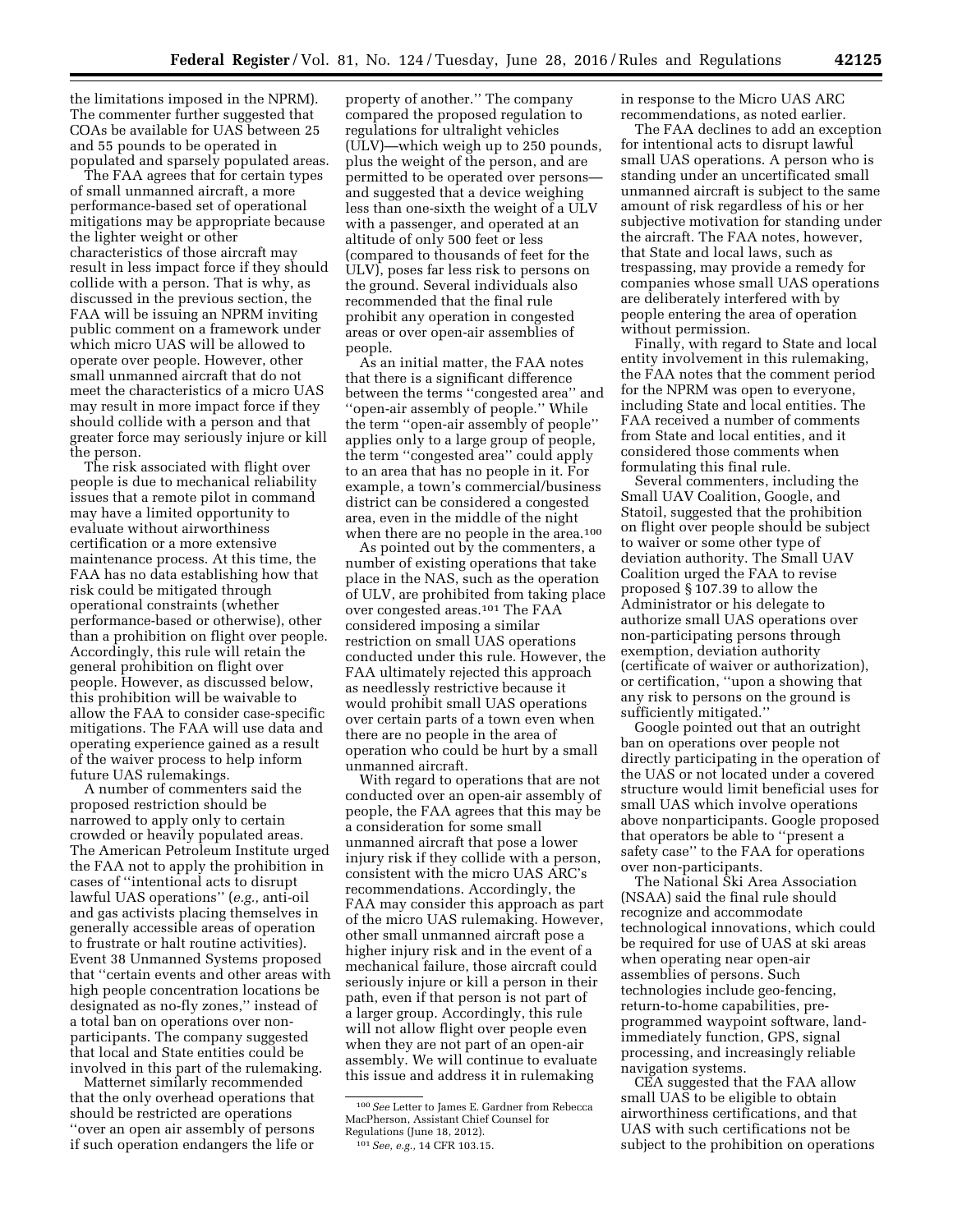over people. CEA asserted that such an approach ''will create a vibrant market for UAS and encourage manufacturers to seek airworthiness certification.''

Airware pointed out that standards have been developed by ASTM subgroup F38 to ensure higher levels of safety for operations that pose a higher risk like flight over populated areas. In addition to those existing standards, Airware asserted that the combination of the use of fly-away protections like geo-fencing and contingency management, applying design and testing to industry standards, the use of reliable flight control systems, and the use of parachutes to mitigate against the risk of all out failure ''provides an equivalent level of safety for flight in populated areas.'' Airware further asserted that this goes well beyond the requirements imposed in the countries that currently allow for operations over populated areas like France, the Czech Republic, Austria, Denmark, Italy, and Sweden (among others), which ''are currently being conducted with extremely high levels of safety.''

ASTM pointed out that there are multiple approved industry consensus standards under development to support operations over people, in case the FAA decides to require compliance with industry consensus standards for this requirement in the final rule. ASTM also noted that precedent exists for the utilization of industry consensus standards by Federal agencies in the United States. The commenter went on to point out that the National Technology Transfer and Advancement Act (NTTAA) mandates that all Federal agencies use technical standards developed and adopted by voluntary consensus standards bodies, as opposed to using government-unique standards. In addition, ASTM asserted that, consistent with Section 12(d) of the NTTAA, OMB Circular A–119 directs agencies to use voluntary consensus standards in lieu of government-unique standards except where inconsistent with law or otherwise impractical. ASTM further noted that OMB Circular A–119 also provides guidance for agencies participating in voluntary consensus standards bodies and describes procedures for satisfying the reporting requirements of the Act.

The FAA agrees that technology or additional mitigation, such as airworthiness certification, may allow small unmanned aircraft to safely fly over people in certain circumstances. Accordingly, the flight-over-people restriction in this rule will be waivable. In order to obtain a waiver, an applicant will have to demonstrate that he or she has implemented mitigations such that

small unmanned aircraft flight over people can safely be conducted under the terms of a certificate of waiver.

The FAA also agrees with CEA that while this rule does not require airworthiness certification, this rule also does not prohibit a small UAS from voluntarily obtaining this certification. The FAA generally agrees that having a small UAS meet an appropriate airworthiness standard could increase safety to the point of permitting a small unmanned aircraft to operate over persons who are not directly involved in the flight operation (*i.e.,* nonparticipants) and who are not under a covered structure. The FAA may consider airworthiness certification of the small UAS as mitigation to support an application for waiver that would allow a small unmanned aircraft to operate over unprotected nonparticipants.

With regard to the use of industry consensus-standards, as noted by ASTM, consensus standards for operations such as flight over people are currently in development. As of this writing, those standards have not yet been published. The FAA notes, however, that the level of safety that must be demonstrated in order to obtain a waiver may be demonstrated in a number of different ways. Once consensus standards are published, the FAA may consider whether compliance with the published consensus standards would be one way to demonstrate that the proposed operation can be conducted safely under the terms of a certificate of waiver. The FAA will also consider UAS-specific consensus standards, once they are published, in future UAS rulemakings.

Several commenters said the proposed prohibition should not apply when additional risk mitigating measures are employed. Southern Company said the FAA should allow operations over any person who is located on the property, easement, or right of way of the person or entity for whom the small UAS is operated, and any person who is participating in the activity for which the small UAS is being operated. The commenter said such mitigating restrictions could include a lower operating ceiling, lateral-distance limits, a lower speed restriction, and a prohibition on operations over large gatherings of people. Qualcomm similarly proposed that FAA permit operations over uninvolved persons where risks are mitigated by the use of ''proven means of avoiding harm to individuals via technologies that allow the device to land safely under even extreme circumstances.'' The Rocky Mountain

Farmers Union urged the FAA to allow operations over non-participants ''under circumstances when the UAS operator can maintain safe operation of the UAS and either depart the area or safely land the UAS without risk to unrelated persons on the ground.'' The Newspaper Association of America asserted that the FAA should not prohibit news organizations from overhead flight, ''provided that adequate precautionary measures are taken to ensure that [UAS] are operated safely at all times.''

The Mercatus Center at George Mason University said that the FAA did not consider the benefits of allowing UAS operations over persons not involved in the operation, and that the FAA overstates the risks of operation in populated areas. The University asserted that, ''[u]pon loss of positive control, unmanned aircraft can be programmed to safely return to a base, or to simply hover in place.'' Thus, the University continued, the risk to bystanders can be mitigated without a ban on operation over uninvolved persons.

NAMIC recommended that the FAA allow small UAS operations over people not directly involved in the operation, as long as those operations follow enhanced safety protocols, including, for example: (1) That the small unmanned aircraft not loiter over a person or persons for an extended period of time, but transition over them as needed to reach a location where operating is permitted to complete the flight; and (2) that an operator must operate the UAS at a sufficient altitude so that if a power unit fails, an emergency landing can be accomplished without undue hazard to persons or property on the ground. Exelon Corporation said that the final rule should include reasonable accommodations to allow for brief, lowrisk exceptions to the ban on flights over non-participating persons (*e.g.,* flying across a road during a survey of damage to power distribution lines in suburban areas), and that ''proper safety precautions as well as signage, education, and protocol can be put in place to mitigate any safety concerns.''

The Property Drone Consortium said that any UAS with ''special safety features'' should be exempt from the ban on flight over non-participants. Furthermore, the Consortium suggested the FAA mitigate any safety concerns by requiring appropriate insurance coverage or creating a suggested list of ''best practices'' for use in the insurance industry. Similarly, the University of Illinois at Urbana-Champaign said the proposed prohibition ''is onerous and overprotective,'' and suggested instead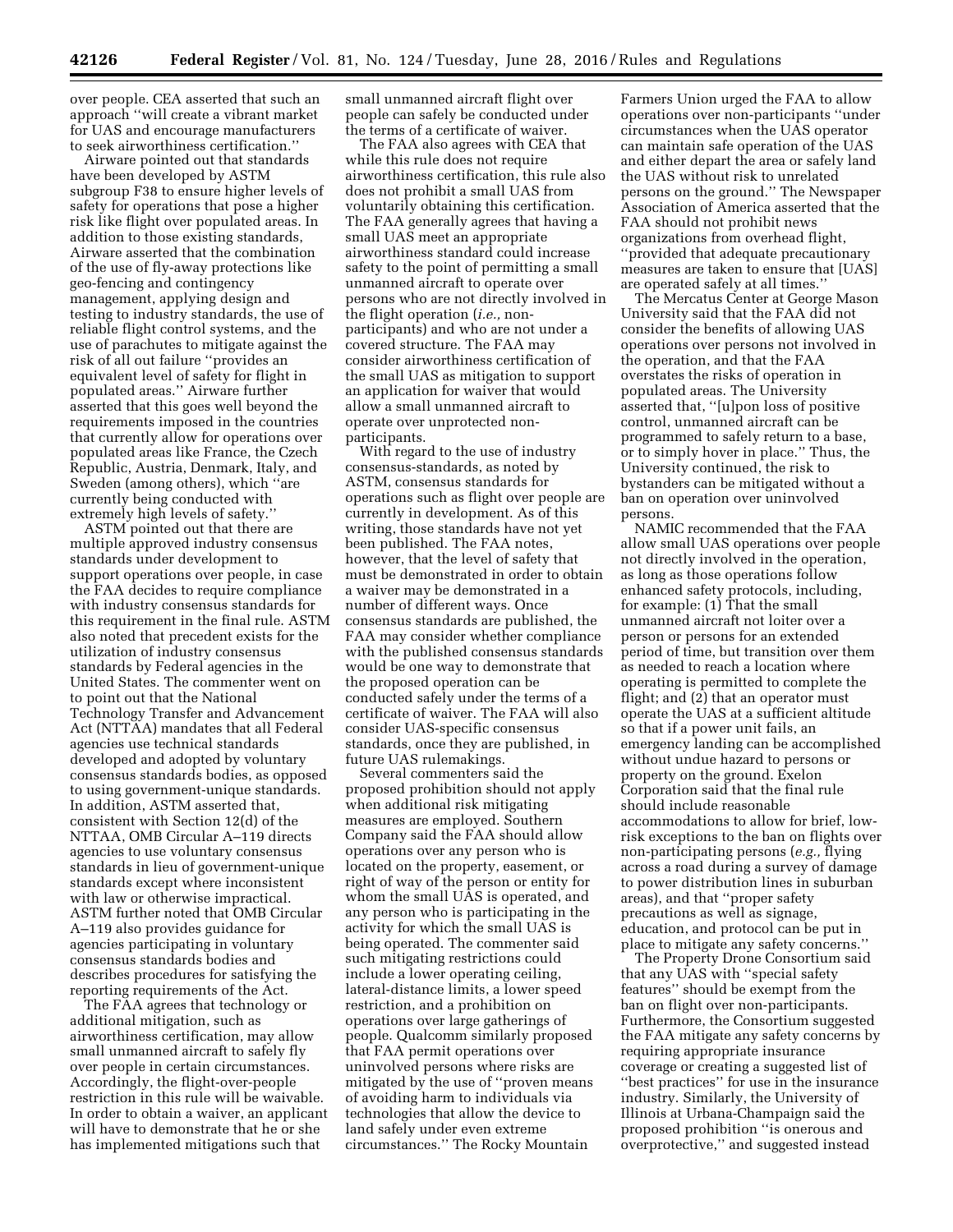that insurance and equipment requirements could be employed ''to promote responsible use of the UAS.''

As discussed earlier, the restriction on flight over people in this rule will be waivable. This will allow the FAA to consider, on a case-by-case basis, any additional mitigations that are incorporated into a small UAS operation. The FAA will grant a waiver request allowing small unmanned aircraft flight over people if the applicant establishes that his or her operation can safely be conducted under the terms of a certificate of waiver. In response to comments suggesting an insurance requirement in place of the flight-over-people restriction, the FAA notes that, as discussed in section III.K.1 of this preamble, the FAA lacks jurisdiction to mandate the purchase of liability insurance.

An individual commenter suggested that operations in congested areas be permitted with additional licensure, which the commenter said ''will assist the operator in recognizing potential hazards and risks as well as the ability to assess those risks to ensure that these hazards to the public be minimized.'' Another individual commenter recommended an additional rating for operators to allow them to fly ''in cities and other crowded areas.'' The commenter said the operators could be required to go through a more comprehensive certification process, and the UAS could be required to have annual or semiannual maintenance checks and be equipped with an automatically deployable parachute system.

As discussed earlier, the FAA considered and rejected additional limitations on operations over congested areas because that approach would needlessly limit small UAS operation over congested areas during times when those areas are devoid of people. The FAA also does not agree that additional remote pilot certification should be required to operate over an empty area of operation, even if that area of operation happens to be located in a congested area.

The Stadium Managers Association suggested modifying proposed § 107.39 to mirror the current section 333 exemption language which, in addition to prohibiting flights over people, includes a prohibition against flight over vehicles, vessels, and structures. Vision Services Group similarly recommended prohibiting flight over people in a covered structure.

On the other hand, Edison Electric Institute, NRECA, the American Public Power Association, and Continental Mapping suggested that the exception

allowing flight over people located under a covered structure that can provide reasonable protection from a falling small unmanned aircraft should be clarified to indicate that persons under cover in a vehicle ''may qualify as being in a structure providing reasonable protection.''

This rule will allow flight over people located under a covered structure capable of protecting a person from a falling small unmanned aircraft because such a structure mitigates the risk associated with a small unmanned aircraft flying over people. The FAA also agrees with Edison Electric Institute, NRECA, the American Public Power Association, and Continental Mapping that a small unmanned aircraft should be allowed to fly over a person who is inside a stationary covered vehicle that can provide reasonable protection from a falling small unmanned aircraft. The FAA has modified this rule accordingly. This rule will not, however, allow operation of a small unmanned aircraft over a moving vehicle because the moving vehicle operating environment is dynamic (not directly controlled by the remote pilot in command) and the potential impact forces when an unmanned aircraft impacts a moving road vehicle pose unacceptable risks due to head-on closure speeds. Additionally, impact with a small unmanned aircraft may distract the driver of a moving vehicle and result in an accident.

Several commenters sought clarification on the NPRM's use of the phrases ''directly participating in the operation'' (as used in proposed § 107.39(a)) and ''directly involved in the operation'' (as used in the preamble). Associated Equipment Distributors noted that the preamble to the NPRM indicates that direct participation is limited to the operator and the visual observer, but the proposed regulatory language ''does not afford clarity on this point.'' SkySpecs proposed allowing anyone who has permission to be on a construction site and is covered by liability insurance to be covered by the definition.

Edison Electric Institute, NRECA, and the American Public Power Association said the definition of ''directly participating'' ''should be expanded to include personnel engaged in related activities, such as workers at a power plant a small UAS is being used to monitor or an electric utility crew whose work the small UAS is being used to assist.'' The organizations further proposed that such individuals would qualify as ''directly participating in an operation'' if they had received the pre-flight briefing described in proposed § 107.49.

Some commenters, including NBAA, the American Insurance Association, FLIR Systems, the North Carolina Association of Broadcasters, and Skycatch, felt that FAA should permit small UAS operations over individuals not involved in the UAS operations when those individuals consent to, or are made aware of, the operations. Several State farm bureaus and NBAA urged the FAA to allow small UAS operations over people not directly involved in an operation so long as the operator notifies those people of the operation before it starts. The American Farm Bureau Federation and a number of state farm bureau federations said the definition should be expanded to include individuals ''who have been made aware of the presence and approximate flight path of the sUAS in their vicinity.'' The farm bureau federations claimed that the risk of a small UAS endangering a consenting individual working in a field who is not directly involved in, but is aware of, a small UAS operation ''is simply too remote to justify a blanket prohibition.'' 102 AED proposed including consenting individuals, such as employees and contractors at a construction site, in the definition of ''directly participating in the operation.'' The International Association of Amusement Parks and Attractions also suggested that the definition of ''directly participating in the operation'' include persons who have consented to the operation of the UAS overhead.

Associated Builders and Contractors also proposed lifting the restriction on flight over non-participants on a construction site, so long as those people have been notified of the small UAS operations, wear hard hats, and have been provided orientation regarding the equipment prior to entering the work site.

Kapture Digital Media questioned whether people can become ''directly involved'' in an operation if they are notified of the operation by signs posted around the area of operation, or, alternatively, whether people can only become ''directly involved'' in an operation by signing a waiver. Vail Resorts noted that many of the best uses of UAS technology at ski areas would necessarily involve some temporary amount of flight over individuals who

<sup>102</sup>Other commenters who urged FAA to reconsider the proposed prohibition as it applies to agricultural operations include the National Farmers Union, National Corn Growers Association, National Association of Wheat Growers, and the Virginia Agribusiness Council.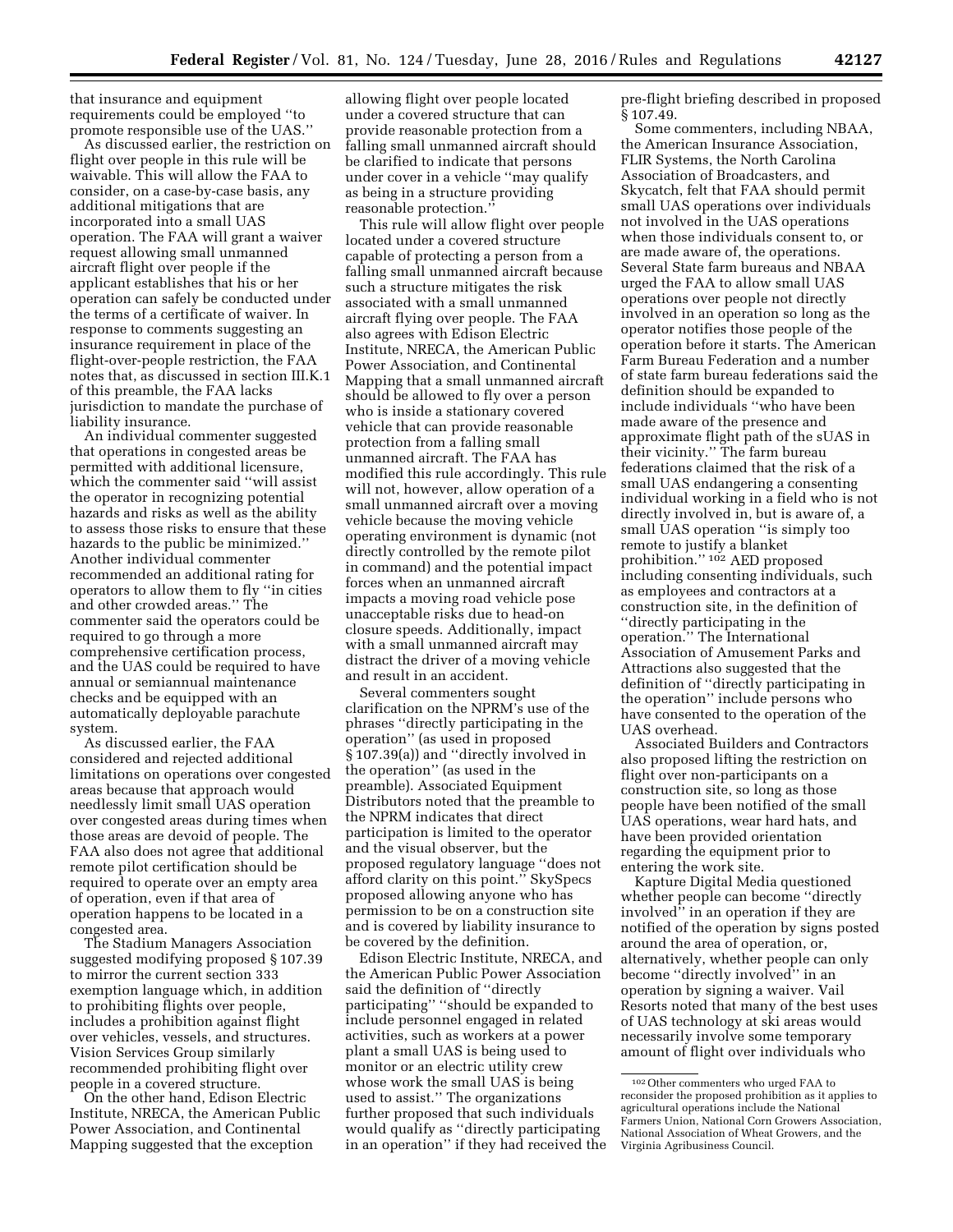are not ''necessary for the safe operation'' of the small UAS, which is how the NPRM defined ''directly involved in the operation.'' Consequently, Vail asserted that a strict ban on operations over people not ''directly involved'' in the operation ''could have the unintended consequence of making many potentially critical ski resort drone operations noncompliant with FAA regulations.'' As such, Vail said FAA should broaden the definition of ''directly involved'' to include ''those people who are aware of and have consented to being involved in the drone operation by, for example, reading particular signage or signing a release.'' Similarly NoFlyZone.org said operations over non-participants should be permitted provided the operator has advised all non-participants to remain clear of the small UAS launch/recovery area, and also advised all nonparticipants that the small UAS does not comply with Federal safety regulations for standard aircraft.

The National Ski Area Association (NSAA) pointed out that for UAS operations that may involve operations near skiers and snowboarders, or participants and spectators in special events, ski areas could inform participants of the event and associated risks and could obtain consent prior to using a UAS. NSAA suggested further that ski areas ''could be obligated to determine, based on the event or assemblage of persons, acceptable proximity parameters, either laterally or vertically.

The term ''directly participating'' refers to specific personnel that the remote pilot in command has deemed to be involved with the flight operation of the small unmanned aircraft. These include the remote pilot in command, the person manipulating the controls of the small UAS (if other than the remote pilot in command), and the visual observer. These personnel also include any person who is necessary for the safety of the small UAS flight operation. For example, if a small UAS operation employs a person whose duties are to maintain a perimeter to ensure that other people do not enter the area of operation, that person would be considered a direct participant in the flight operation of the small UAS.

Anyone else would not be considered a direct participant in the small UAS operation. Due to the potential for the small unmanned aircraft to harm persons on the ground, the FAA does not consider consent or the need to do other work in the area of operation to be a sufficient mitigation of risk to allow operations over people. The FAA

considers the risks associated with allowing operations over directly participating persons to be a necessary risk associated with the safety of flight because if UAS crewmembers are prohibited from standing near a flying unmanned aircraft, they may be unable to complete their duties. Additionally, some small UAS operations require the aircraft to be hand-launched or retrieved by a person, so it would not be possible to conduct such operations without permitting operations over those people.

Further, the FAA notes that people directly participating in the flight operation of a small unmanned aircraft have situational awareness that provides them with increased ability to avoid a falling unmanned aircraft. Conversely, a non-participant who has consented to allowing operations overhead may not share the same situational awareness and consequently may not be able to avoid being struck by a small unmanned aircraft. For this reason, a remote pilot intending to operate small unmanned aircraft over non- participants must apply for a waiver under this part, which will allow the FAA to evaluate each applicant's operation on a case-bycase basis.

The American Fuel & Petrochemical Manufacturers and Employees, Associated General Contractors of America, Skycatch, Clayco, AECOM, DPR Construction, and the State of Utah Governor's Office of Economic Development said operations over uninvolved persons should be permitted at areas closed to the public (*e.g.,*  construction sites, movie sets), as long as the uninvolved persons are aware of and consent to the activity. The National Association of Broadcasters, National Cable & Telecommunications Association, and Radio Television Digital News Association, commenting jointly, pointed out that the FAA has already granted a number of section 333 exemptions for aerial photography and filming which have allowed small UAS flights over consenting production personnel, and thus urged the FAA to define ''directly participating in the operation'' to include persons who have ''implicitly consented to the operation of the sUAS overhead by nature of their presence on a set where sUAS filming is occurring.'' The Motion Picture Association of America similarly asked the FAA to specify that ''all parties on a closed set'' qualify as ''directly participating in the operation,'' thereby ensuring that current practices under the filming exemptions are consistent with § 107.39.

As pointed out by the commenters, the FAA currently allows small unmanned aircraft flight over people in

only one type of situation: A closed-set movie set which is a controlled-access environment where the person in charge has extensive control over the positioning of people who are standing near the small unmanned aircraft. The FAA currently considers each movie-set exemption on a case-by-case basis through the section 333 exemption process. The FAA will continue considering flight over people on a movie-set on a case-by-case basis through the waiver process in this rule. The FAA notes that this framework is consistent with the regulatory framework used for motion picture and television filming in manned-aircraft operations, where a waiver is usually required prior to using an aircraft for filming purposes.103 The FAA also notes that, as discussed in section II.C of this preamble, current section 333 exemption holders who are allowed to fly over people when filming a movie will be permitted to continue operating under their section 333 exemption until they are able to obtain a waiver under part 107.

With regard to flight over people in other controlled-access environments, such as construction sites, the FAA will consider that issue on a case-by-case basis through the waiver process. This process will allow the FAA to consider the specific nature of the controlledaccess environment to determine how that environment would mitigate the risk associated with flight over people.

The Association of American Railroads said operations over railroad personnel during a railroad incident investigation or routine railroad inspections should be permitted. The Association noted that the risks associated with such operations can be mitigated by giving those personnel a small UAS operations and safety briefing before flight is commenced.

The FAA disagrees. While this rule will allow flight over direct participants in a small UAS operation after they receive important safety information, the information does not, by itself, completely mitigate the risk posed by flight over people. As discussed earlier, the reason this rule allows flight over direct participants in a small UAS flight operation is because without this exception, those people may be unable to complete their duties to ensure the safety of the small UAS flight operation. People who are not directly participating in the small UAS flight operation are not needed to ensure the safety of that operation, and as such, this rule will not allow flight over those people without a waiver.

<sup>103</sup>*See* FAA Order 8900.1, vol. 3, ch. 8, sec. 1.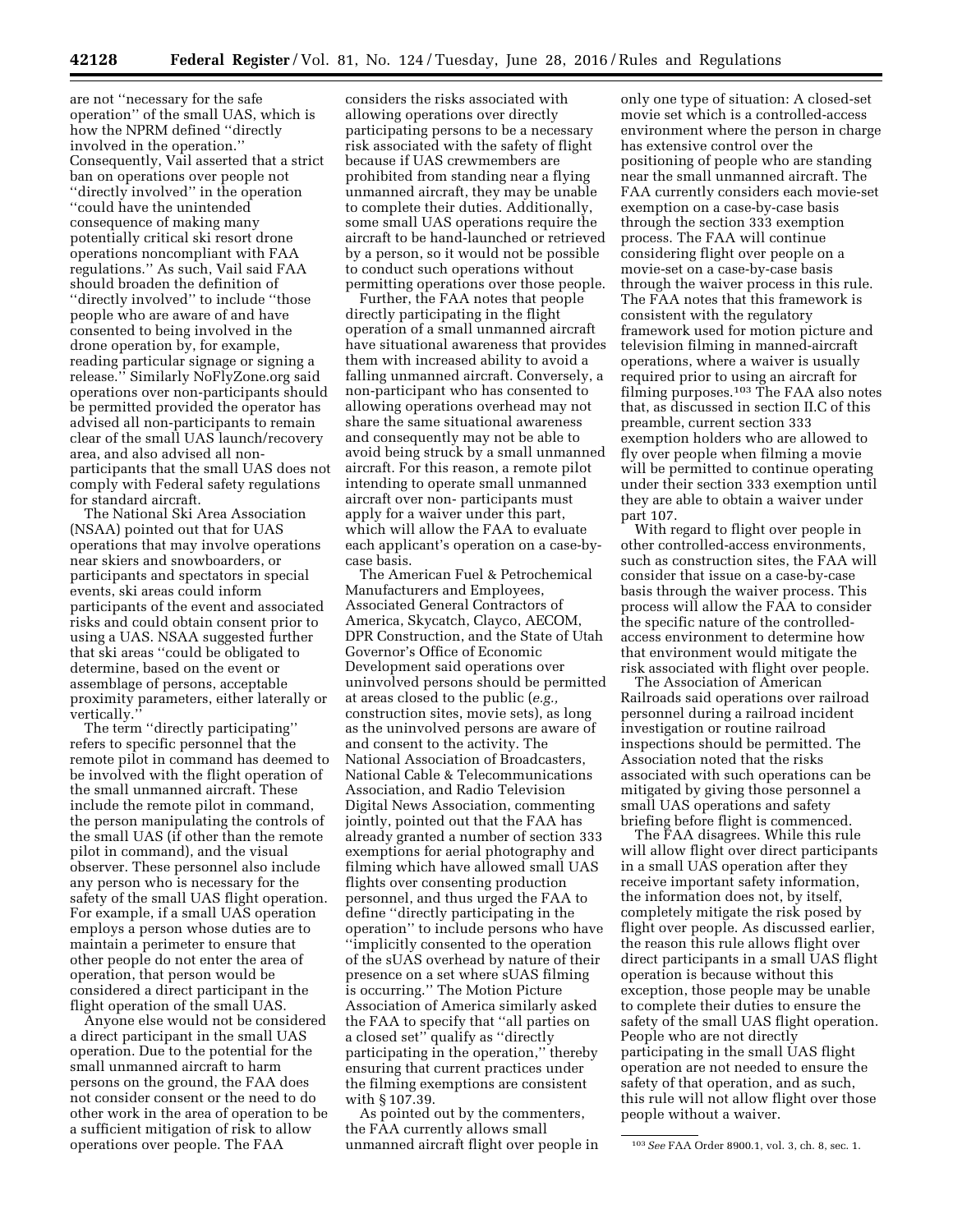The Property Drone Consortium said homeowners inside their homes while an inspection operation is conducted overhead, or homeowners who are in their back yards while an inspection operation is conducted in their front yards, should be considered ''protected'' for purposes of the ban on flight over non-participants.

A homeowner who is inside his or her home would be under a covered structure and flight over him or her would be permitted if the home can provide reasonable protection from a falling small unmanned aircraft. However, a person who is inside his or her backyard would presumably not be under a covered structure and could be injured by a falling small unmanned aircraft. Accordingly, a person who is in his or her backyard would not be considered protected if that backyard is not covered.

The Institute of Makers of Explosives asked the FAA to expand or clarify the proposed prohibition on operation of a small UAS over ''most persons'' to clearly define the persons over whom UAS operations may not be conducted. IME specifically recommended that a UAS not be allowed to operate over any person conducting operations with explosives under the jurisdiction of the Bureau of Alcohol, Tobacco, Firearms, and Explosives, and that the restriction apply to unauthorized, unrelated operators.

As discussed earlier, this rule will prohibit operations over people who are not directly participating in the flight operation of a small UAS and who are not under a covered structure or in a stationary covered vehicle that could reasonably protect them from a falling small unmanned aircraft. This prohibition applies regardless of what the person who is not directly participating in the small UAS flight operation is doing.

A number of commenters sought clarification as to what the FAA considers to be an operation ''over a human being.'' Southern Company asserted that, as written, the proposed provision could either be read strictly, to prohibit operations directly overhead, or it could be read more broadly, to prohibit operations directly overhead and within a short lateral distance of the person. Kansas University UAS Program similarly said the FAA needs to clarify whether by ''over a human being'' means directly overhead or ''within an area that the aircraft could come down on the person.''

Similarly, NAMIC asked the FAA to provide further guidance as to whether the small UAS operation is prohibited directly above persons or ''within a

proximate area over persons.'' NAMIC acknowledged that it does not have the FAA's understanding of aeronautics or physics, but nevertheless stated its belief that a terminated UAS at 500 feet and 100 mph seems unlikely to fall directly onto a person standing directly under the UAS at the time of the termination. An individual commenter asserted that a small UAS flying towards a person, even if not directly above that person, could still pose a threat. By way of example, the commenter stated that a multi-rotor helicopter flying at a ground speed of 30 mph at 400 feet AGL that experiences a catastrophic failure ''will transcribe a parabolic arc that will extend horizontally several hundred feet in the direction of travel.''

Matternet also stated that the proposed restriction ''appears to be based on the faulty premise that aircraft only fall straight down when they malfunction or when pilots err'' when, in fact, an aircraft in flight will typically follow its original trajectory, subject to aerodynamic forces and gravity. Thus, the company asserted, an operation that passes directly over a person is not significantly more dangerous than an operation that passes several linear feet, or even tens of linear feet, away from that person on the ground.

The term "over" refers to the flight of the small unmanned aircraft directly over any part of a person. For example, a small UAS that hovers directly over a person's head, shoulders, or extended arms or legs would be an operation over people. Similarly, if a person is lying down, for example at a beach, an operation over that person's torso or toes would also constitute an operation over people. An operation during which a small UAS flies over any part of any person, regardless of the dwell time, if any, over the person, would be an operation over people.

The remote pilot needs to take into account the small unmanned aircraft's course, speed, and trajectory, including the possibility of a catastrophic failure, to determine if the small unmanned aircraft would go over or strike a person not directly involved in the flight operation (non-participant). In addition, the remote pilot must take steps using a safety risk-based approach to ensure that: (1) The small unmanned aircraft does not operate over non-participants who are not under a covered structure or in a stationary covered vehicle; (2) the small unmanned aircraft will pose no undue hazard to other aircraft, people, or property in the event of a loss of control of the aircraft for any reason (§ 107.19); and (3) the small UAS is not operated in a careless or reckless manner so as to endanger the life or

property of another (§ 107.23). If the remote pilot cannot comply with these requirements, then the flight must not take place or the flight must be immediately and safely terminated.

Several commenters recommended that the FAA include specific vertical *and* horizontal minimum-distance requirements. Continental Mapping and MAPPS recommended that no operations be permitted ''within 50 meters vertically or horizontally from people, animals, buildings, structures, or vehicles, with a particular emphasis on takeoff and landing.'' MAPPS pointed out that its testing has shown this is a safe distance to perform emergency landings should something go wrong, particularly with rotary wing platforms. NAMIC recommended that FAA prohibit persons from ''intentionally operat[ing] a small UAS over or within 100 feet'' from a human being who is not directly participating in its operation or not located under a covered structure.

State Farm suggested that FAA remove the word ''over'' from proposed § 107.39, and instead prohibit persons from ''intentionally operat[ing] a small UAS within 100 feet'' from a human being who is not directly participating in the operation or not located under a covered structure. Aviation Management similarly suggested that the FAA provide protection to humans on the ground ''in close proximity to'' small UAS operations by requiring that a small UAS remain a minimum of 100 feet from the nearest human who is not directly participating in the operation (a requirement the commenter pointed out is imposed by Canada and Australia). Stating that an aircraft ''needs a fall radius that contemplates kinetic energy, max speed, max altitude,'' an individual commenter suggested that small UAS flight be restricted to a vertical cylinder with a radius of 200 feet, centered over an animal or persons not directly involved in the operation.

Several other commenters made suggestions as to how the FAA can more precisely define the requisite separation between a small UAS and persons not involved in an operation. The Civil Aviation Authority of the Czech Republic said the proposed prohibition ''should be extended to a safety horizontal barrier, not only directly above people, but also not in an unsafe proximity (for multicopters this should be twice the actual height AGL).'' NOAA and Southern Company said proposed § 107.39 should be revised to include specific lateral distances. Colorado Ski Country USA said the final rule should include a definition of ''Operations Over a Human Being'' that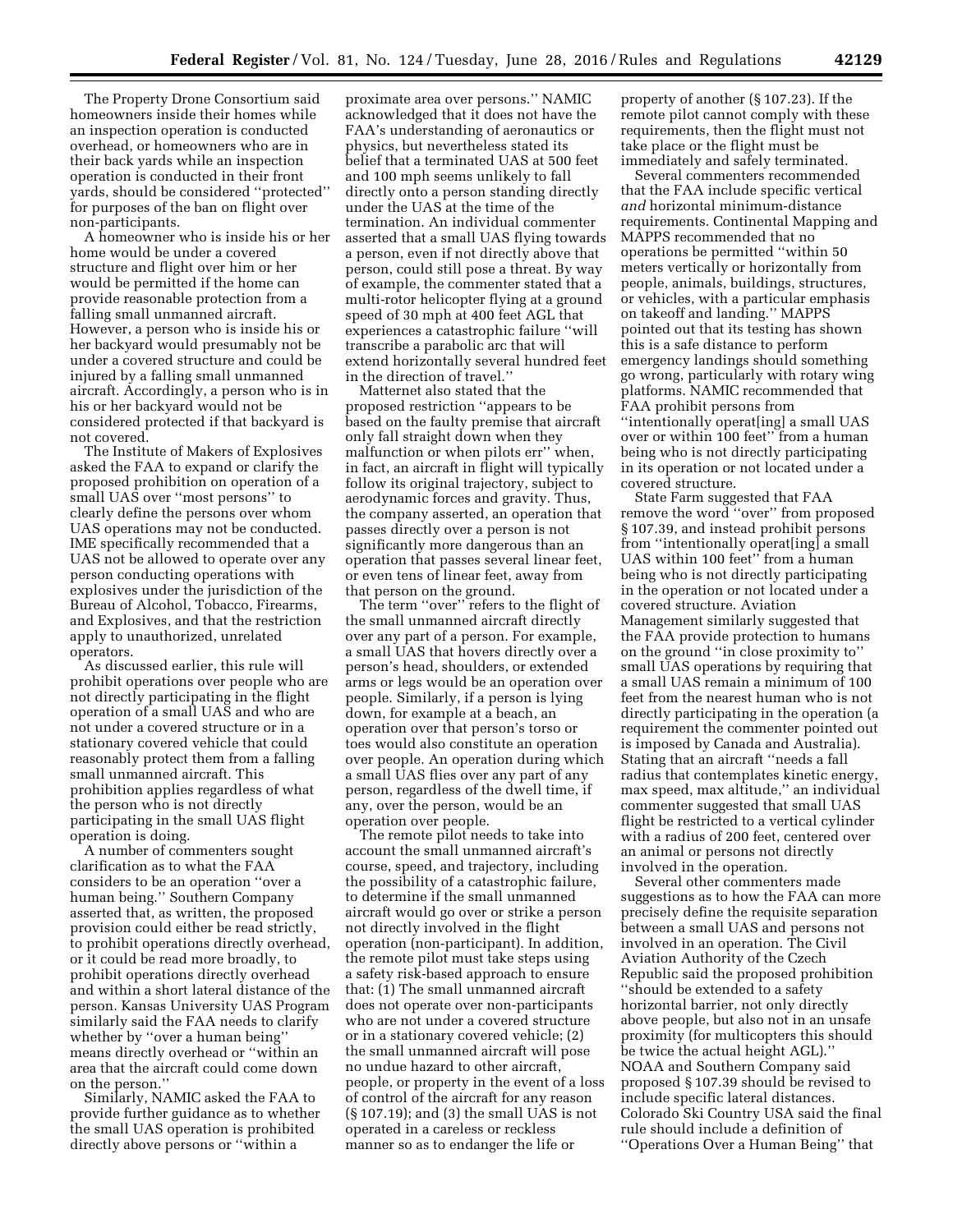sets out ''the proximity in which UAS operations would be prohibited.'' The New Hampshire Department of Transportation suggested that the final rule include a ''specified threedimensional space that a small UAS is prohibited from when operating over any person not directly involved with the operation.'' The Hillsborough County Aviation Authority suggested that the lateral separation from people or structures be revisited to consider a safety area around the UAS ''with regards to momentum, wind drift, malfunction, etc. that would affect people or structures nearby.''

The National Association of Flight Instructors (NAFI) advocated for a larger separation between small UAS and nonparticipants, and recommended that proposed § 107.39 be revised to prohibit operation of a small UAS ''closer than 400 feet'' to persons not directly participating in the operation or not located under a covered structure or to ''any vessel, vehicle, or structure not controlled by the operator or for which written permission by the owner or licensee of that vessel, vehicle or structure has not been obtained.'' NAFI went on to assert that there is no reliable or sufficient database from which to project accident or injury rates, and to urge FAA to ''proceed cautiously and relatively slowly in significantly reducing the protection currently afforded to persons and property on the surface from the hazards of small unmanned aircraft systems.

Green Vegans asserted that under Public Law 112–95, Congress directed the FAA to implement restrictions for small UAS operations which ''include maintaining a distance of 500 feet from persons.''

The FAA considered requiring minimum stand-off distances in this rule, but ultimately determined that, due to the wide range of possible small unmanned aircraft and small UAS operations, a prescriptive numerical stand-off distance requirement would be more burdensome than necessary for some operations while not being stringent enough for other operations. For example, a 5-pound unmanned rotorcraft flying at a speed of 15 mph in a remote area with natural barriers to stop a fly-away scenario would likely not need a stand-off distance as large as a 54-pound fixed-wing aircraft traveling at a speed of 100 mph in an urban area with no barriers.

Thus, instead of imposing a prescriptive stand-off distance requirement, this rule will include a performance standard requiring that: (1) The small unmanned aircraft does not operate over a person who is not

directly involved in the flight operation unless that person is under the appropriate covered structure or vehicle; and (2) the remote pilot ensure that the small unmanned aircraft will pose no undue hazard to other aircraft, people, or property in the event of a loss of control of the aircraft for any reason (§ 107.19(c)). This performance-based approach is preferable, as it will allow a remote pilot in command to determine what specific stand-off distance (if any) is appropriate to the specific small unmanned aircraft and small UAS operation that he or she is conducting. In response to Green Vegans, the FAA notes that Public Law 112–95 does not direct the FAA to promulgate a small UAS rule that includes a requirement for a small unmanned aircraft to maintain a distance of 500 feet from persons.

Some commenters proposed specific vertical distances that they claimed could permit safe operations of a small UAS over persons not directly involved in its operation. Asserting that flights ''well above'' a person's head pose minimal additional safety risks, the News Media Coalition recommended that the FAA permit overhead flight so long as the UAS remains at least 50 feet vertically from any person not involved in the operation of the UAS. Cherokee National Technologies and an individual commenter recommended that operations be permitted above people not directly involved in an operation, so long as those operations are not conducted less than 100 feet above those people.

These commenters did not provide data that the FAA could use to evaluate this assertion. The FAA notes, however, that a small unmanned aircraft falling from a higher altitude may actually pose a higher risk because the higher altitude would provide the small unmanned aircraft with more time to accelerate during its fall (until it reaches terminal velocity). This may result in the small unmanned aircraft impacting a person on the ground at a higher speed and with more force than if the small unmanned aircraft had fallen from a lower altitude.

The National Association of Broadcasters, the National Cable & Telecommunications Association, and the Radio Television Digital News Association, commenting jointly, said the proposed rule would limit the potential of unmanned aircraft to serve the public interest, particularly with respect to newsgathering. The associations recommended a few changes to ''increase the utility of sUAS for newsgathering and video programming production purposes.''

First, the associations said the FAA ''should clarify that only flights directly over non-participating people are barred''—*i.e.,* the ''FAA should specify that the rule would still permit sUAS with a camera that is capable of filming—at an angle—an area where people are present.'' Second, because ''the proposed rule raises the question of what level of knowledge a reasonable operator can be expected to have,'' the associations said the FAA ''should clarify that the operator must have a good faith belief that sUAS will not be flying over people.'' Third, the associations said ''the FAA should consider relaxing or removing this requirement for sparsely populated areas,'' which ''would give newsgatherers and video programming producers the freedom to cover events and film entertainment programming with sUAS in areas where the risk to human beings on the surface is extremely low.'

NSAA and several individual commenters recommended that the final rule make clear that the prohibition does not extend to incidental or momentary operation of a UAS over persons on the ground. The Organization of Fish and Wildlife Information Managers requested that exemptions for ''unintentional flyovers'' be included in the final rule. The Organization noted that, while conducting fish and wildlife surveys in remote areas, UAS may inadvertently be flown over hunters, anglers, hikers, campers, and other individuals participating in recreational activities. The Organization went on to say that ''[i]n areas where a UAS may be flown over a person, either intentionally or unintentionally, public notice of the planned survey activity could be issued in advance of the survey.''

In response, the FAA clarifies that this rule allows filming of nonparticipants at an angle as long as the small unmanned aircraft does not fly over those non-participants.

With regard to sparsely populated areas, as discussed earlier, the restriction on flight over people is focused on protecting the person standing under the small unmanned aircraft, which may occur in a sparsely populated area. The FAA notes, however, that because sparsely populated areas have significantly fewer people whose presence may restrict a small UAS operation, a newsgathering organization will likely have significant flexibility to conduct small UAS operations in those areas.

With regard to the remote pilot's good-faith belief and momentary operation of a small unmanned aircraft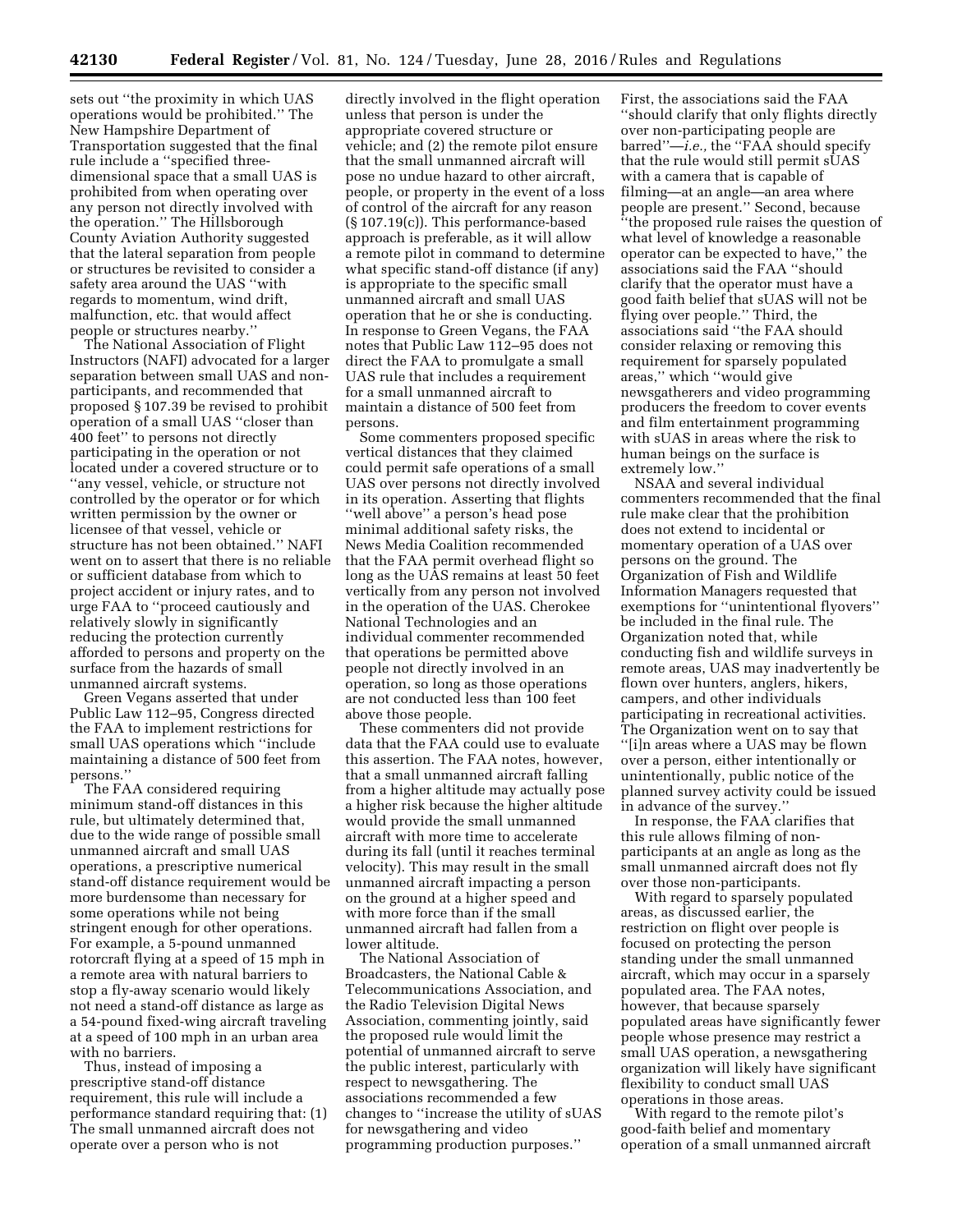over a person on the ground, the FAA notes that the remote pilot in command is responsible for ensuring that the small UAS does not fly over any nonparticipant who is not under a covered structure or vehicle. This may require creating contingency plans or even terminating the small UAS operation if a non-participant unexpectedly enters the area of operation. The FAA declines to amend this requirement because, as discussed earlier, this requirement creates a performance-based standard for a stand-off distance that the remote pilot in command must use to ensure that his or her small unmanned aircraft does not fly over a person.

The National Association of Realtors suggested that more guidance is needed to clarify the operator's obligations for communicating with bystanders that a UAS flight will occur in the area. Specifically, the commenter wondered: (1) How much notice is required to clear an area of bystanders before the flight takes place; (2) how the notice should be given; (3) for how long an area should be required to be cleared of bystanders; and (4) within what distance bystanders should be provided notice.

This rule will not require that notice be given to non-participants prior to the operation of a small unmanned aircraft. Likewise, the rule will not prohibit the remote pilot from employing whatever means necessary to ensure that the small unmanned aircraft does not endanger the safety of bystanders, such as providing prior notice of operations. Providing notice to bystanders is simply one method that a remote pilot in command can utilize to clear the operating area (assuming that nonparticipants comply with the notice). However, providing such notice will not relieve the remote pilot in command of his or her duty to ensure the safety of non-participants.

An individual commenter asserted that, taken literally, the proposed prohibition ''would require a UA operator to know at all times, the exact location of all people on the ground who are within VLOS of his or her UA.''

As stated earlier, this rule imposes a performance-based requirement concerning flight over people. It is up to the remote pilot in command to choose the specific means by which he or she will satisfy this requirement. The guidance issued concurrently with this rule provides some examples of means that a remote pilot in command could utilize to satisfy the prohibition against flight over non-participants in part 107.

NAMIC sought guidance with respect to when the presence of a third party ''can prevent or interrupt UAS use.''

Specifically, NAMIC questioned whether, if an insurance review of a private building requires some limited flight over a public street, the street needs to be closed or, alternatively, if the flight can simply take place when there are no pedestrians on the street. An individual commenter similarly questioned what happens when a person enters the operational area once the operation has commenced and the UAS is airborne—*i.e.,* whether the UAS may loiter until the person clears the area or whether the operation must be terminated.

Liberty Mutual Insurance Company said that, given the fact that almost any operation of a small UAS over urban areas will necessarily result in flight over human beings, ''the final rule should include a reasonableness standard whereby, through a safety assessment such as currently permitted in section 333 exemptions, an operator may determine that a flight over a particular area does not pose a reasonable threat to persons who are not covered by a structure.'' If such a reasonable determination is made, Liberty Mutual said, the flight should be allowed. Liberty Mutual noted that this change ''would be particularly important for assessing disaster situations or performing surveys over areas larger than a single structure.''

As discussed earlier, this rule prohibits any small unmanned aircraft from flying over a person who is not a direct participant in the small UAS flight operation and is not under a covered structure or vehicle. This is a performance standard: It is up to the remote pilot in command to choose the best way to structure his or her small UAS operation to ensure that prohibited flight over a person does not occur and that the small unmanned aircraft will not impact a person if it should fall during flight. The FAA anticipates that the remote pilot in command will need to determine an appropriate stand-off distance from nearby persons in order to comply with this requirement. With regard to the specific examples provided by the commenters, the FAA notes that the remote pilot in command is not required to cease small UAS flight if he or she can continue operating in a manner that ensures that the small unmanned aircraft will not fly over an unprotected non-participant.

Several individual commenters suggested proposed § 107.39 be expanded to prohibit operation over any personal property without the permission of the property owner.

Property rights are beyond the scope of this rule. However, the FAA notes that, depending on the specific nature of the small UAS operation, the remote pilot in command may need to comply with State and local trespassing laws.

NAMIC questioned whether a UAS operation over private property is prohibited if the owner wants to watch, ''even if the owners agree that they may be in danger.''

Southern Company suggested that FAA allow operations over any person who is located on the property, easement, or right of way of the person or entity for whom the small UAS is operated, and any person who is participating in the activity for which the small UAS is being operated. This commenter said such mitigating restrictions could include a lower operating ceiling, lateral-distance limits, a lower speed restriction, and a prohibition on operations over large gatherings of people.

The flight-over-people restriction is intended to address the risk of a small unmanned aircraft falling on and injuring a person. Being the owner or easement-holder of the area of operation does not reduce a person's risk of being hit by the small unmanned aircraft. Accordingly, this rule will not impose a different safety standard based on the ownership status of the person over whom the small unmanned aircraft is operating. With regard to additional operational mitigations, the FAA will consider those on a case-by-case basis through the waiver process.

The Wisconsin Department of Transportation (WisDOT) expressed ''concern that this (107.39) restriction may severely limit the ability of public sector agencies to incorporate UAS'' into certain activities, such as bridge inspections, traffic and incident management activities on public highways, and search and rescue operations.

NSAA also said operations over the public should be permitted ''in nonnormal or emergency operations where life, limb, and property are at risk.'' UAS Venture Partners similarly sought an exemption from the proposed prohibition on operations over persons not directly involved in the operation for Civic Municipal Rescue Service agencies and the trained rescue first responders who will be operating the UAS devices. Vail also said the final rule should include specific exemptions from the ''directly involved'' requirement ''for temporary flight over uninvolved persons for emergency and safety uses.''

As discussed in section III.C.3 of this preamble, this rule applies only to civil small UAS operations. It does not apply to public UAS operations which may include governmental functions such as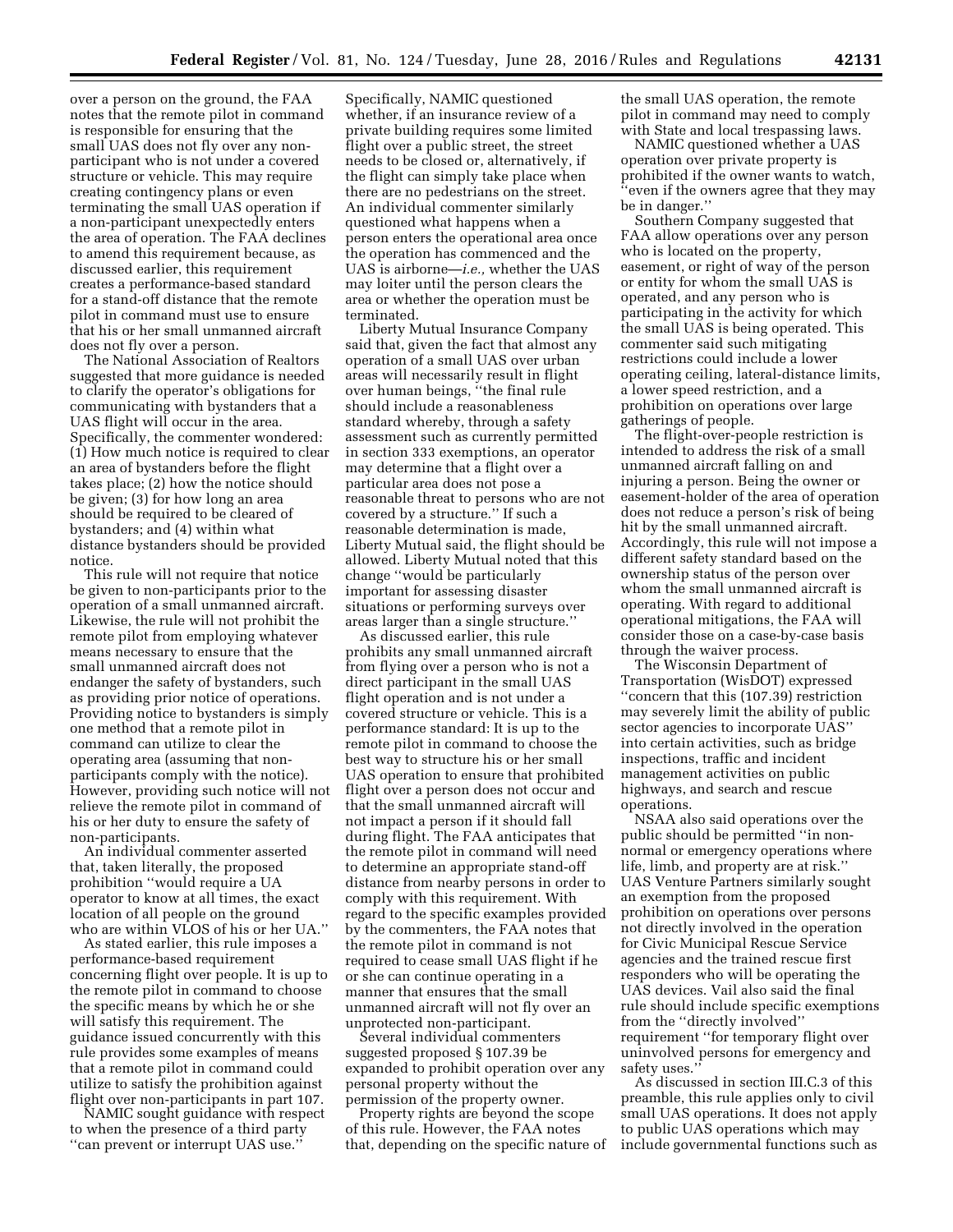public road and bridge inspections, traffic control and incident management on public highways, and search and rescue operations. To that end, a public UAS operator such as WisDOT may apply for a COA to use its UAS for specific governmental functions instead of operating and complying with the provisions of part 107.

With regard to emergency and searchand-rescue operations, it should be noted that those operations are typically conducted by local, State, or Federal government agencies (such as fire departments or police) as public aircraft operations. Public aircraft operations will be granted operational authority by way of a COA and will not be subject to part 107. With regard to civil small UAS operations, the FAA emphasizes that the remote pilot in command's ability to deviate from the requirements of part 107 to address an emergency (discussed in section III.E.1.d of this preamble) is limited to emergency situations that affect the safety of flight. For emergency situations that do not affect the safety of flight, the remote pilot in command should contact the appropriate authorities who are trained to respond to emergency situations.

The Professional Helicopter Pilots Association suggested that the FAA provide a means by which individuals or companies can limit or eliminate the overhead or adjacent operation of UAS by anyone other than properly certified public service/public safety operators.

Though a governmental entity may choose to operate a small UAS under the civil regulatory structure of part 107, the FAA does not agree that operational distinctions should be made within part 107 regarding the specific entity that is conducting a civil operation. To that end, under part 107 all civil small unmanned aircraft operations are prohibited from operating over a person not directly participating in the operation of the small unmanned aircraft and not under a covered structure or in a covered vehicle and not directly participating in the flight operation of the small unmanned aircraft.

The International Association of Amusement Parks and Attractions (IAAPA) stated safety and privacy concerns are implicated by third-party small UAS operations. IAAPA stated that the operation of UAS over amusement parks and attractions by third parties is also implicated by proposed section 107.39. IAAPA asserted that the facility operator can carefully control the use of UAS over a person who is not directly participating in its operation if the UAS is operated by the facility or its designee, but this

degree of control is impossible when hobbyists or other third-parties who do not have the facility owner's permission operate UAS near or over the perimeter or interior of amusement parks and attractions. IAAPA stated that amusement parks and attractions generally contain large numbers of people, and that the safety risks posed to employees and to visitors enjoying rides potentially traveling 100 miles per hour, watching shows, or walking through amusement parks and attractions are considerable and outside the control of facility operators.

The restriction on flight over people applies regardless of the location in which that flight occurs. Thus, a remote pilot in command may not operate a small unmanned aircraft over a nonparticipant in an amusement park who is not under a covered structure or in a vehicle. Additionally, the remote pilot in command must ensure that the small unmanned aircraft does not pose an undue hazard to a person in the event of a loss of control for any reason. The FAA also notes that hobbyists or other third parties who do not have the facility owner's permission to operate UAS near or over the perimeter or interior of amusement parks and attractions may be violating State or local trespassing laws.

Aerial Services, the National Society of Professional Surveyors, Continental Mapping, MAPPS, and 12 members of the Wisconsin Legislature said the ban on flights ''over populated areas'' needs to be removed or modified, because the definition of ''populated area'' is inadequate and seems to mean ''any single person within the area of operation that is not inside a structure.'' In response, the FAA notes that this rule does not ban flights over a ''populated area.'' This rule only restricts flights over a person who is not directly participating in the flight operation and who is not inside a covered structure or vehicle.

## v. Preflight Briefing

The NPRM proposed to require that, prior to flight, the remote pilot in command must ensure that all persons directly involved in the small UAS operation receive a briefing that includes operating conditions, emergency procedures, contingency procedures, roles and responsibilities, and potential hazards. The FAA proposed this requirement because, as discussed in the previous section, this rule will allow a small unmanned aircraft to fly over people who are directly participating in the small UAS operation. A preflight familiarization briefing would help ensure that these

people have greater situational awareness and are better able to avoid the flight path of the small unmanned aircraft if the remote pilot in command were to lose positive control of the aircraft or if the aircraft were to experience a mechanical failure.

The Travelers Companies said the FAA should modify proposed § 107.49 to eliminate the ''briefing'' requirement for operations conducted without a visual observer or other crew members.

If the remote pilot in command is conducting a small UAS operation entirely by him or herself, there is no one else that he or she can brief. Additional regulatory text is not necessary to explain this concept. However, upon reviewing the regulatory text of  $\S 107.49(a)(2)$ , the FAA noted that the proposed briefing requirement would apply to people who are "involved" in the small UAS operation, while the exception to the flight-overpeople restriction discussed earlier will apply to people who are ''directly participating'' in the small UAS operation. Because the briefing requirement is supposed to apply to people who may have a small unmanned aircraft fly over them, the FAA has amended § 107.49(a)(2) to reference people who are directly participating in the small UAS operation.

The FAA also noted that the proposed requirement to convey important information in the form of a briefing was needlessly prescriptive. Thus, the FAA has amended § 107.49(a)(2) in the final rule to simply require that the remote pilot in command ensure that persons directly participating in the small UAS operation are informed about the operating conditions, emergency procedures, contingency procedures, roles and responsibilities, and potential hazards. This information could be conveyed through a briefing or through some other means that would reasonably be expected to inform the recipient.

vi. Preflight Assessment of the Operating Area and Ensuring That the Aircraft Poses No Undue Hazard

Within the above constraints, the NPRM proposed a two-part performance-based standard for mitigating loss-of-positive control risk. The first part consisted of a preflight assessment of the operating environment. The second part consisted of a requirement to ensure that the small unmanned aircraft will pose no undue hazard to other aircraft, people, or property in the event of a loss of positive control of the aircraft for any reason.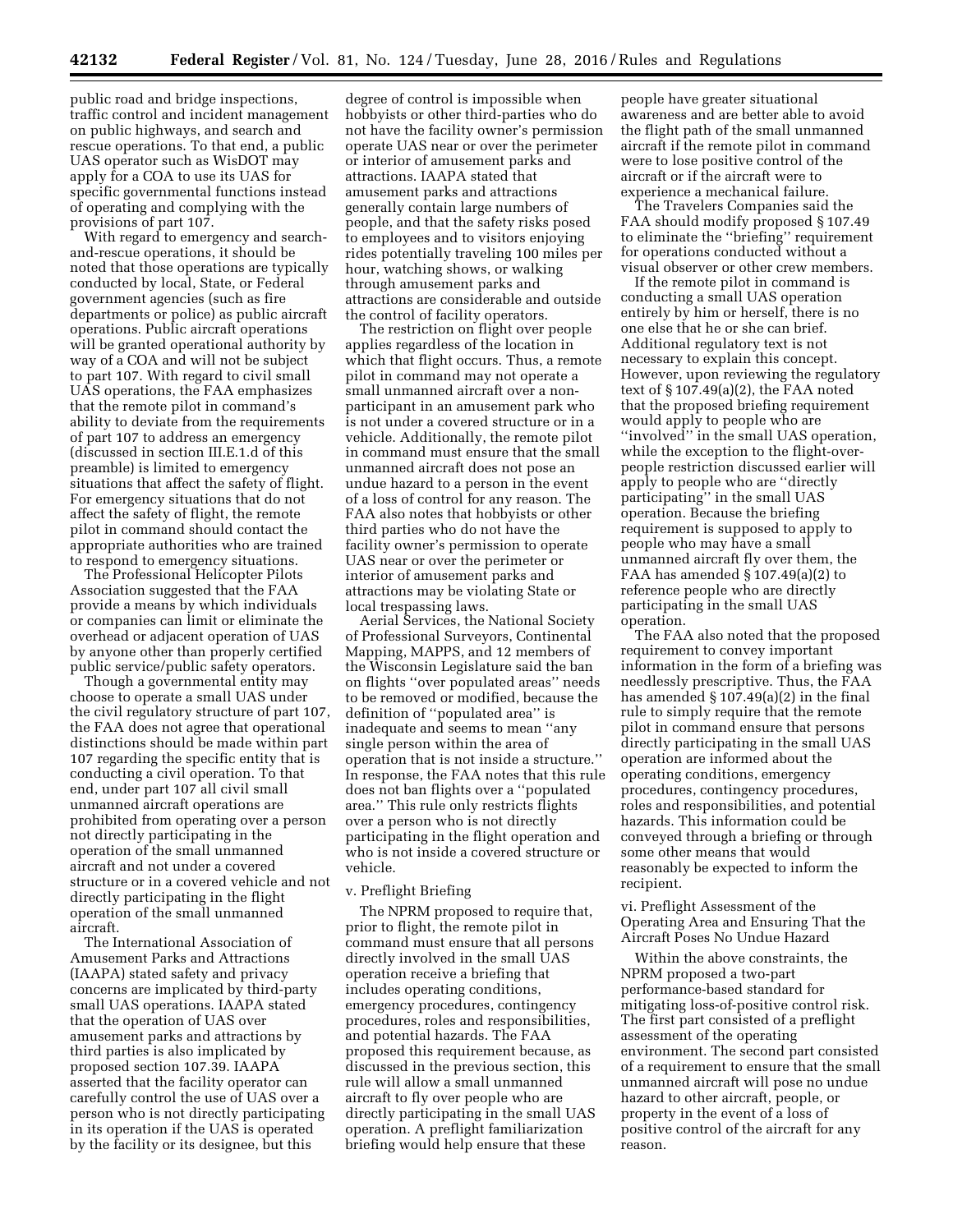1. Preflight Assessment of the Operating Environment

The NPRM proposed to require that, prior to flight, the operator must become familiar with the confined area of operation by assessing the operating environment and assessing risks to persons and property in the immediate vicinity both on the surface and in the air. As part of this operating environment assessment, the operator would need to consider conditions that could pose a hazard to the operation of the small UAS as well as conditions in which the operation of the small UAS could pose a hazard to other aircraft or persons or property on the ground. Accordingly, the operating environment assessment proposed in the NPRM would include the consideration of: (1) Local weather conditions; (2) local airspace and any flight restrictions; (3) the location of persons and property on the ground; and (4) any other ground hazards.

For the reasons discussed below, this rule will finalize the operating environment assessment as part of the preflight familiarization provision as proposed in the NPRM, but will change the reference from ''operator'' to ''remote pilot in command'' to reflect the change in the crewmember framework discussed in section III.E.1 of this preamble.

Boeing asserted that the proposed rule imposes a requirement to assess risk, but provides no criteria against which to measure that risk. The commenter therefore recommended the FAA revise the proposed provision to include criteria to measure risk (*e.g.,* reference the Structural Repair Manual (SRM) or similar criteria). The commenter also noted that there is no requirement to determine if the risk is acceptable, and recommended the FAA clarify this issue to ensure appropriate compliance with, and consistent interpretation of, the regulation.

As discussed in the next section of this preamble, this rule will require the remote pilot in command to ensure that the small UAS will pose no undue hazard to other aircraft, people, or property in the event of a loss of control of the aircraft for any reason. Section 107.49 is intended to help the remote pilot in command satisfy this requirement by having the remote pilot in command assess the operating environment so that he or she can design the operation, as well as any mitigation, to ensure that the small unmanned aircraft does not create an undue hazard if positive control is lost.

As a performance-based requirement, it is not the intent of this section to be

prescriptive with regard to how remote pilots conduct an assessment of their operating environment. Because there is a diverse range of aircraft and operating environments that could exist for part 107 operations, a prescriptive preflightassessment standard may be more burdensome than necessary in some instances. For example, a remote pilot in command operating a small UAS in an empty rural area would not need to look at the same things to assure the safety of the operation as a remote pilot in command operating a small UAS in a crowded urban environment. The guidance material which the FAA has issued concurrently with this rule provides examples and best practices for how to conduct the preflight assessment of the operating area and assess risks that may affect the small UAS operation. The FAA will also consider publishing industry best practices in future small UAS guidance that will assist remote pilots in assessing risk.

The Professional Helicopter Pilots Association said that, prior to flight, the remote pilot should be required to obtain a briefing, similar to a mannedaircraft pilot's briefing, which would include weather, NOTAMs, and any other pertinent information for the area in which they intend to operate.

As discussed in sections III.E.2 and III.E.5 of this preamble, this rule includes requirements for assessing the operating environment with regard to weather and NOTAMs. The remote pilot in command is responsible for satisfying those requirements. The remote pilot may choose to use the means suggested by the commenter to help satisfy his or her regulatory obligations, or he or she may choose some other method of obtaining the pertinent information. As long as the pertinent regulatory requirements are fulfilled, the means by which the remote pilot in command accomplishes this goal is within his or her discretion.

API encouraged the FAA to consider all provisions of the Helicopter Safety Advisory Conference's Unmanned Aerial Systems Guidelines, including provisions related to pre-flight briefings, as the rule is finalized. The FAA concurs with the API's recommendation to consider the provisions of the Helicopter Safety Advisory Conference Recommended Practices 15–1 Unmanned Aerial Systems Guidelines document (HSAC RP UASRP 15–1) published in February 2015. After reviewing the HSAC RP UASRP 15–1 guidelines, the FAA finds that the recommended practices address all of the requirements found in § 107.49.

The Kansas State University UAS Program also recommended that the

assessment consider potential issues with link integrity to the aircraft from obstacles between the ground antennas and the aircraft (*e.g.,* trees) or electromagnetic interference from nearby RF sources such as radio towers and radars. In response, the FAA notes that this concern is addressed in § 107.49(a)(3). Section 107.49(a)(3) requires that the remote pilot ensure that all control links between ground station and the small unmanned aircraft are working properly. The remote pilot in command may not commence a small UAS operation if a control link is working improperly (whether as a result of radio interference or for some other reason). The FAA also expects that the remote pilot in command will develop a contingency plan for ensuring that the small unmanned aircraft does not pose an undue hazard to other aircraft, people, or property if positive control of the small unmanned aircraft is lost through a disruption in the data control link.

2. Undue Hazard If There Is a Loss of Control

The NPRM proposed that, after becoming familiar with the confined area of operation and conducting an operating environment assessment, the operator must ensure that the small unmanned aircraft will pose no undue hazard to other aircraft, people, or property in the event of a loss of positive control of the aircraft for any reason. The FAA proposed this performance-based requirement instead of a more prescriptive standard because it would provide the operator with significant flexibility to choose how to mitigate the hazards associated with loss of aircraft control.

In a joint submission, PlaneSense and Cobalt Air stated that the language in proposed § 107.19(b) sets a different standard from that in § 107.23 (hazardous operation). They noted that while § 107.19(b) requires that small UAS operations ''pose no undue hazard to other aircraft, people or property[,]'' § 107.23(b) prohibits persons from operating a small UAS in a ''careless or reckless manner so as to endanger the life or property of another[.]'' The commenters argued that these two standards are not consistent, because § 107.23 does not include other aircraft within the scope of the third parties who must be protected. The commenters went on to say that these discrepancies create inconsistencies which result in incomplete guidance for the operators of small UAS, and may result in an increase in danger to the public. The commenters suggested that the appropriate standard is to be found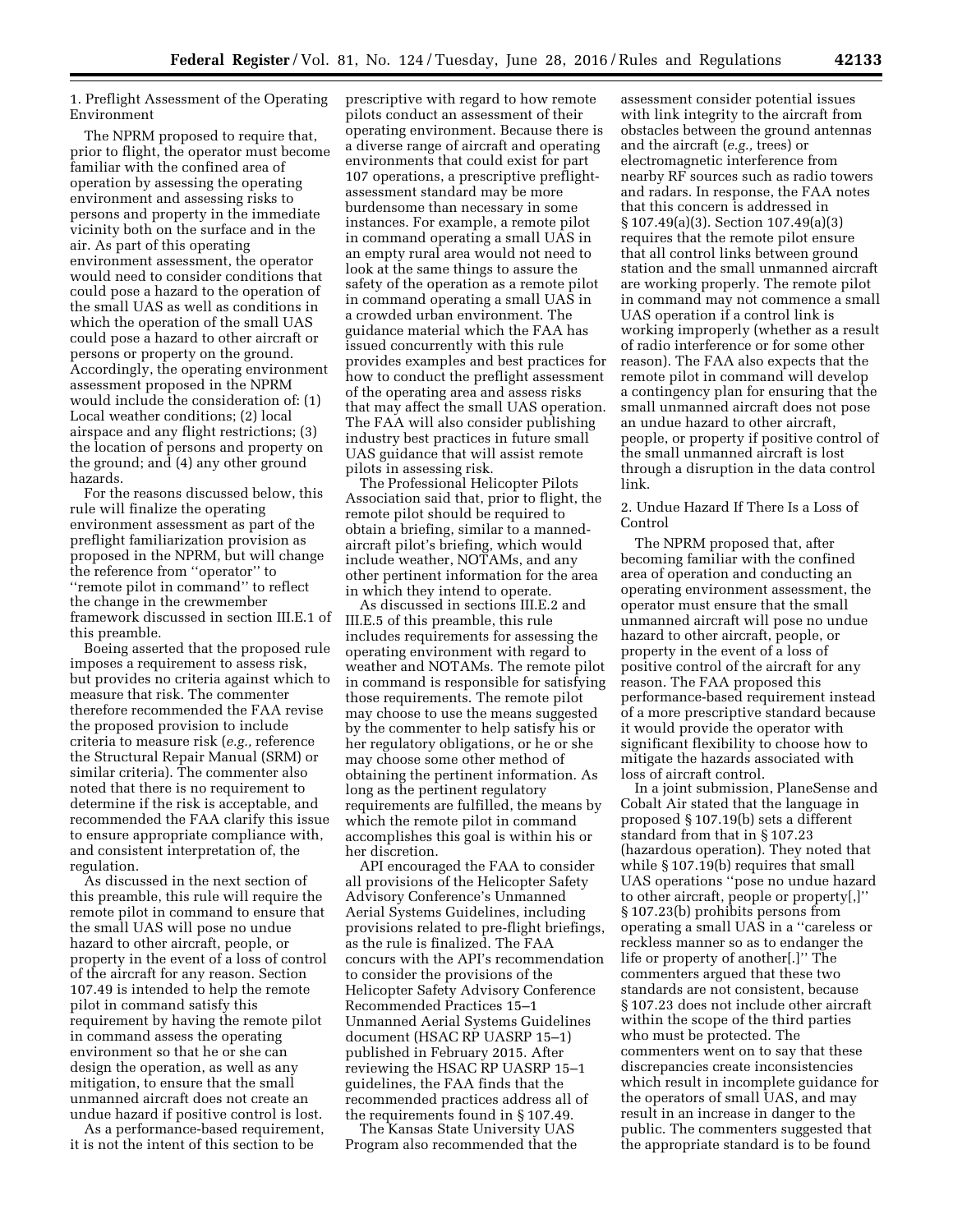in § 107.19(b), and that § 107.23 should be changed to match it. Finally, the commenters asked the FAA to clarify whether ''other aircraft'' includes other unmanned aircraft.

Part 107 prohibits a small UAS operation from endangering life or property, and prohibits a remote pilot from operating a small UAS in a careless or reckless manner. Property includes other aircraft, including other unmanned aircraft. These two requirements complement, rather than contradict, one another, and provide the remote pilot with the flexibility to adjust his or her operation according to the environment in which he or she is operating. For example, if the operation takes place in a residential area, the remote pilot in command could ask everyone in the area of operation to remain inside their homes while the operation is conducted. If the operation takes place in an area where other air traffic could pose a hazard, the remote pilot could advise local air traffic control as to the location of his or her area of operation and add extra visual observers to the operation so that they can notify the remote pilot if other aircraft are approaching the area of operation. These precautions would be one way to ensure that the operation will not pose an undue hazard to other aircraft, people or property in the event of a loss of control of the aircraft. Additionally, during the operation of the small unmanned aircraft, the remote pilot in command is prohibited from operating the aircraft in a careless and reckless manner, further ensuring that the operation does not pose an undue hazard to other aircraft, people, or property in the event of a loss of control of the aircraft.

The NextGen Air Transportation Program, NC State University commented that § 107.19(b) is ''not realistic.'' The commenter stated that the remote pilot can do everything possible to minimize the risk and harm possible in the event of loss of positive control, but asserted that requiring that no damage be caused without requiring fly-away prevention or other risk management mechanisms does not align with the general NPRM objectives.

Similarly, ALPA stated that many small unmanned aircraft, particularly those with multiple propulsion units, may become highly unstable when they enter a state of ''lost link'' or ''loss of positive control.'' This commenter also asserted its strong belief that if lost link occurs, mitigations to safely perform auto-hover, auto-land, and return-tohome maneuvers, and geo-fencing protection, must be incorporated into the navigation and control systems for a small UAS to safely land without harm to persons or property.

The undue hazard standard in this rule is a performance-based standard, which the remote pilot in command may satisfy through operational or equipage/technological mitigations. In section III.E.3.b.vi of this preamble, the FAA describes equipment that remote pilots may incorporate into their small unmanned aircraft systems as one means of complying with this requirement. Due to the diversity and rapidly evolving nature of small UAS operations, this rule allows individual remote pilots to determine what equipage methods, if any, mitigate risk sufficiently to meet the performancebased requirements of this rule, such as the prohibition on creating an undue hazard if there is a loss of aircraft control. This provides the greatest amount of regulatory flexibility while maintaining the appropriate level of safety commensurate with part 107 operations.

The methods suggested by the commenters are some, but not all of the possible mitigations available for remote pilots of UAS. The FAA recognizes that it is impossible to prevent every hazard in the event of a loss of control of the small unmanned aircraft; however, as several commenters stated, this rule requires remote pilots to do everything possible to minimize risk and harm in the event of loss of positive control.

NOAA commented that § 107.19(b) should be revised to include ''protected wildlife'' in the class of entities to be protected from undue hazard in the case of loss of positive control. NOAA states that this change would acknowledge the importance of other Federal statutes already in place to protect, conserve, and recover vulnerable wildlife populations and ensure the FAAregulated community is aware of them and that the final rule does not contradict them.

The FAA notes that other Federal statutes already in place establish laws on the protection of wildlife. Independent of this rule, the remote pilot in command is responsible for complying with any other Federal, State, or local laws that apply to his or her small UAS operation.

## vii. Automation

Several commenters addressed the issue of autonomous operations of small UAS. An autonomous operation is generally considered an operation in which the remote pilot inputs a flight plan into the control station which sends it to the autopilot onboard the small unmanned aircraft. During automated flight, flight control inputs

are made by components onboard the aircraft, not from a control station. Thus, the remote pilot in command could lose the control link to the small unmanned aircraft and the aircraft would still continue to fly the programmed mission or return home to land. During automated flight, the remote pilot in command also must have the ability to change routing/altitude or command the aircraft to land immediately. The ability to direct the small unmanned aircraft may be through manual manipulation of the flight controls or through commands using automation.

For the reasons discussed below, this rule will allow autonomous small UAS operations. However, the remote pilot in command must retain the ability to direct the small unmanned aircraft to ensure compliance with the requirements of part 107.

ALPA, the U.S. Hang Gliding & Paragliding Association, and the Permanent Editorial Board of the Aviators Model Code of Conduct Initiative asserted that the NPRM says autonomous operations would be permitted for small UAS, but then fails to discuss such operations further. ALPA generally opposed allowing autonomous operations for small UAS. The Permanent Editorial Board of the Aviators Model Code of Conduct Initiative said the NPRM's mention of autonomous operations ''requires explanation and context.'' The U.S. Hang Gliding & Paragliding Association said it would be opposed to such operations ''unless the operator has the ability to take positive control immediately and redirect the sUAS.''

The Air Medical Operators Association raised concerns about the safety of "automated UAS," saying that such aircraft do not have the capability to maintain the necessary separation from manned aircraft. The association acknowledged, as noted in the NPRM, that the many advancements in anticollision avoidance systems have been very effective in reducing the rate of mid-air collisions, but went on to say that the evidence of the effectiveness of such technology in preventing collisions between UAS and manned aircraft ''would have to be overwhelming in order to alleviate the safety concerns of the low-altitude flying public.''

Other commenters supported allowing autonomous operations for small UAS. Yale University recommended the final rule clarify that small UAS operators ''may rely on autonomous or pre-programmed flight systems.'' Streamline Designs also stated that autonomous operations should be permitted, adding that some commercial uses ''may depend heavily on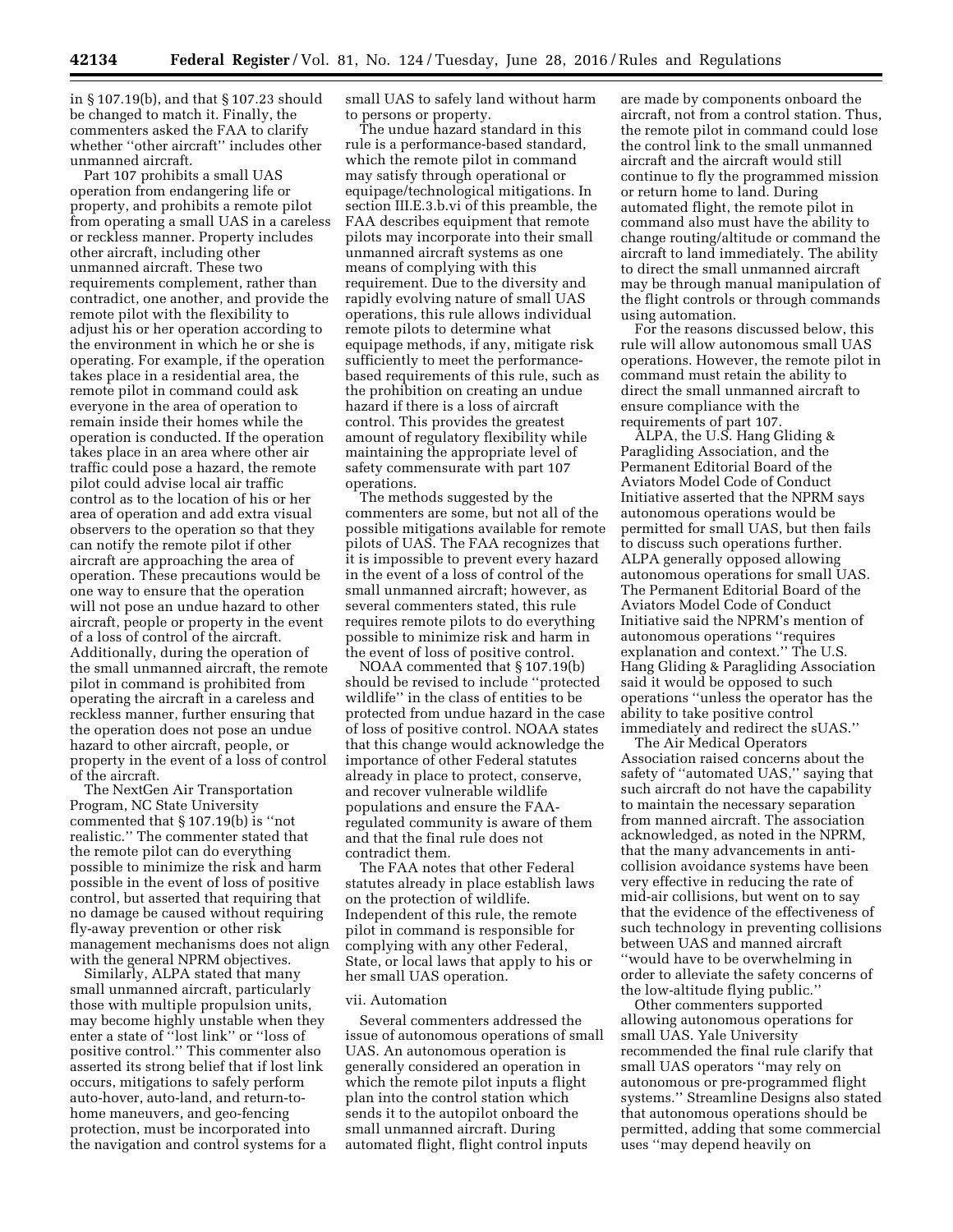automatic, stabilized flight.'' A number of individual commenters also supported autonomous operations. One such individual noted that there are situations where manual operations are more dangerous than automated operations, because computer controlled flight ''can provide much greater control and safety by making corrective inputs on the order of hundreds of inputs per second.''

The Property Drone Consortium recommended the final rule clarify what types of autonomous flights are permitted. The organization further recommended that autonomous flight be permitted without a need for the pilot/ operator to intervene, although the pilot/operator ''would always have the ability to intervene.''

Several commenters suggested that autonomous operations be permitted in certain circumstances. LifeDrone, LLC sought a final rule that would specifically permit the autonomous operation of an emergency small UAS ''that is initiated by an emergency signal along prearranged, low flight risk corridors at an altitude of 150 feet.'' Prioria Robotics suggested that autonomous operations should be permitted ''with the simultaneous usage of first person video (FPV) flight equipment.'' AOPA recommended that the FAA consider an autopilot requirement for operations in controlled airspace, which the association said would provide ''a layer of safety for operations in airspace that contains a concentration of manned aircraft.''

The New England Chapter of AUVSI and Devens, IOP, commenting jointly, noted that ''[t]he future will bring more reliable UAS technology that can be fully autonomous.'' The Competitive Enterprise Institute similarly noted that ''[a] number of developers have expressed confidence that their senseand-avoid technologies will soon permit safe automated operations.''

Autonomous operations have numerous practical applications, including agricultural operations, aerial photography, and search and rescue. The FAA agrees with the commenters who pointed out that the ability for a small unmanned aircraft to fly autonomously could add significant utility to a small UAS operation and would further encourage innovation in the industry. Accordingly, this rule will allow the autonomous flight of small unmanned aircraft.

While sense-and-avoid equipment may one day be integrated into an autonomous aircraft to aid the pilot in avoiding hazards, as discussed in section III.E.2.a of this preamble, there is insufficient data to establish that UAS

equipage is able to, at this time, detect other nearby aircraft in a manner that is sufficient to provide a substitute for the human pilot's ability to see and avoid those aircraft. Thus, a small unmanned aircraft may be unable to, without human input, yield the right of way to another user of the NAS that may enter the area of operation. Accordingly, this rule will require that the remote pilot in command have the ability to direct the small unmanned aircraft to ensure compliance with the provisions of part 107. In particular, the FAA emphasizes the requirements of §§ 107.37 and 107.39, which require the small unmanned aircraft to yield the right of way to all other users of the NAS and to avoid flying over a human being who is not directly participating in the small UAS operation and not under a covered structure.

There are a number of different methods that a remote pilot in command may utilize to direct the small unmanned aircraft to ensure compliance with part 107. For example, the remote pilot may transmit a command for the autonomous aircraft to climb, descend, land now, proceed to a new waypoint, enter an orbit pattern, or return to home. Any of these methods may be used to satisfactorily avoid a hazard or give right of way.

The FAA also emphasizes that, as discussed in section III.E.3.b.ii of this preamble, a person cannot act as a remote pilot in command in the operation of more than one small unmanned aircraft. Thus, this rule does not allow a person to use automation to simultaneously operate more than one small unmanned aircraft.

NetMoby recommended that FAA consider UAS that are pre-programmed to fly a mission to one or more waypoints as being ''under positive control.'' The company recommended that, for local line-of-sight and multiwaypoint missions, ''an active, live wireless link to the UAS be present and that loss of such a link below the link's reliable signal receive threshold for a period of greater than 15 seconds be defined as an instance of loss of positive control,'' thus triggering a return-tohome command.

As discussed earlier, this rule will allow a small unmanned aircraft to conduct preprogrammed flight through a waypoint as long as the remote pilot has the means to direct the aircraft to ensure compliance with part 107. With regard to when a return-to-home command should be triggered, the FAA declines to add this level of prescriptiveness to the rule. Instead, as discussed in section III.E.3.b.vi.2 of this preamble, the remote pilot in command

must ensure that the small unmanned aircraft remains within visual line of sight and does not pose an undue hazard in the event of loss of positive control. The remote pilot in command may do this in the manner suggested by NetMoby or in another manner that satisfies the regulatory requirement.

### viii. Other Equipage

In the NPRM, the FAA considered technological approaches, such as a flight termination system, to address a failure of the control link between the aircraft and the operator's control station. However, because small UAS operations subject to the proposed rule would pose a lower level of risk, the FAA proposed operational alternatives to mitigate their risk to an acceptable level without imposing an FAA requirement for technological equipage. Accordingly, the proposed rule did not mandate the use of a flight termination system or the equipage of any other navigational aid technology. The FAA invited comments on whether a flight termination system or any other technological equipage should be required and how it would be integrated into the aircraft for small UAS that would be subject to the proposed rule. The FAA also invited comments, with supporting documentation, as to the costs and benefits of requiring a flight termination system or other technological equipage.

#### 1. Geo-fencing

A geo-fence is a virtual barrier which may prevent the small unmanned aircraft from either entering or exiting a geographically defined area. The area may be defined by a property owner or aircraft operator utilizing a combination of mapping programs and technology such as global positioning system (GPS) or radio frequency identification (RFID). Such technology could restrict the small unmanned aircraft from flying in locations where a flight may be restricted for security, safety, or other reasons.

The proposed rule did not establish geo-fencing equipment requirements for small UAS operating in the NAS. Instead, the NPRM proposed operational limitations such as requiring small UAS operators or visual observers to maintain visual line of sight in order to mitigate the risk of failure of the control link resulting in loss of positive control. After careful consideration of the comments, the FAA has decided not to add any geo-fencing equipment requirements in the final rule.

The Small UAV Coalition and Predesa supported the FAA's proposal to not require geo-fencing equipment under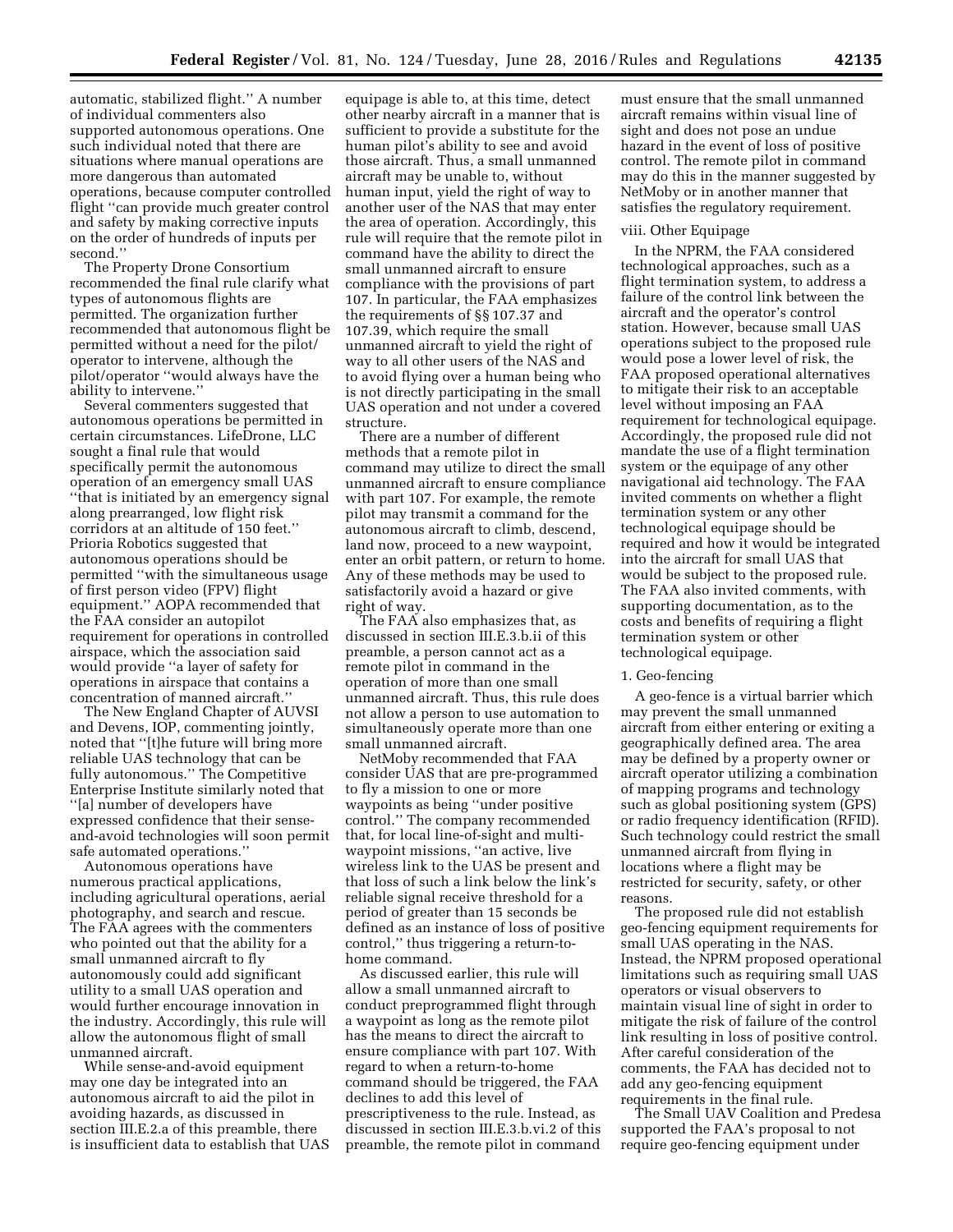proposed part 107. However, these commenters noted the increased safety benefit provided by these systems in applications beyond visual-line-of-sight operations. Airware provided detailed information on its flight control system that offers geo-fencing and contingency management functionality. However, Airware noted that ''[d]etailed airworthiness requirements [are] not needed for the very low risk environment proposed by this NPRM.''

Conversely, some commenters disagreed with the FAA's proposal, and advocated for requiring geo-fencing technology on small UAS. Commenters including TTD, ALPA, AOPA, and the Electronic Privacy Information Center (EPIC) generally requested that the FAA require geo-fencing technology to be equipped on small UAS.

TTD, ALPA, the Air Medical Operators Association, and an individual supported geo-fencing technology standards that provide functional performance and reliability to ensure safe operation of small UAS in the event of loss of positive control or flying near restricted, unauthorized, or controlled airspace. ALPA urged the FAA ''to consider means, other than the operator's skill and intention, to ensure the aircraft cannot be operated outside the confined area required to mitigate the collision risk.'' The Air Medical Operators Association requested that the FAA ''test the effectiveness of these technologies and consider requiring them onboard UAS.'' AOPA stated that the FAA ''should consider requiring small commercial UAS to use geofencing technology to ensure safety and reliability of their operations.'' The International Brotherhood of Teamsters stated that it supports ''geo-fencing and other technologies which would directly inhibit the movement of an unauthorized UAS into secure areas.''

MAPPS stated that ''[a]ll UAS must be constructed with firmware that incorporates a database of restricted flight areas.'' MAPPS provided information on its concept of geofencing using cellular technology and requiring flight plans to be uploaded to the small UAS flight management system before each flight. MAPPS explained that this geo-fencing technology requires access to a ''Master Restricted Flight Area Database (MRFAD)'' including ''any and all restricted flight areas'' to prevent the operator from flying the small UAS into these restricted areas. An individual stated that the FAA should require ''autonomous vehicles flying in, or within range of, airspace where UAS operations are prohibited'' to have an updated database of that airspace.

Requiring the installation of a geofencing system capable of keeping small unmanned aircraft out of restricted and prohibited airspace would present a number of technical hurdles. Specifically, there are currently no design or performance standards for geo-fencing equipment to ensure safe and reliable integration into the NAS. Without appropriate geo-fencing design and performance standards, the industry and the FAA lack the data necessary to assess the accuracy and reliability of geo-fencing equipment and therefore, the FAA cannot promulgate geo-fencing equipment design requirements (*i.e.,*  airworthiness certification).

Also, geo-fencing equipment integrated on small UAS would require an evolving database of terrain and obstacle updates, restricted and special use airspace, Notices to Airmen (NOTAMs), and Temporary Flight Restrictions (TFRs). The FAA is unaware of a database that provides this full capability and therefore cannot accurately determine the effort to develop and maintain it for remote pilots. The FAA also does not have information on how frequently updates to the onboard small UAS geo-fence database would be required to maintain safe and reliable operation in the NAS.

In addition, any geo-fencing equipment required under part 107 would also need to include an override feature to allow the remote pilot to enter the airspace if he or she receives permission from Air Traffic Control or an appropriate controlling agency. Additionally, as discussed in section III.E.1.d of this preamble, this rule will allow the remote pilot to deviate from the operational restrictions of part 107 if doing so is necessary to respond to an emergency situation. Thus, an override feature may also be necessary to allow a remote pilot to respond to emergencies. A geo-fencing system without an override function that prevents the human pilot from exercising this deviation authority may impair the pilot's ability to safely respond to an emergency situation.

If these technical obstacles are overcome, a mandatory geo-fencing system may provide a marginal increase to safety by forcibly keeping small unmanned aircraft out of certain airspace in which the aircraft may pose a higher risk to manned-aircraft operations. However, under Executive Order 12866, the FAA can adopt a regulation ''only upon a reasoned determination that the benefits of the intended regulation justify its costs.'' 104 Here, the FAA has no data that would

allow it to quantify the benefits of a possible safety increase associated with a mandatory geo-fencing system. Conversely, a mandatory geo-fencing requirement would substantially increase the costs of this rule. If mandated, there would be a cost for developing the minimum performance standards for this equipment. Once the standards are developed, the cost to owners for retrofitting previously purchased small UAS would be realized. If it is not possible to retrofit a small UAS to include geo-fencing, a replacement cost would be incurred. Additionally, an incremental per unit cost to small UAS manufacturers for installing mandated geo-fencing on newly built small UAS would be incurred.

Once geo-fencing is installed, the onboard avionics would rely upon a database of restricted airspace, NOTAMs, TFRs, obstacles, and terrain upon which to remain current. Maintaining these databases would incur additional costs, based on the frequency of database updates and the value of the time for the individual performing the task. Finally, small UAS owners would have recurring costs for subscribing to the database supplier or app developer for updates to regulatory airspace. To sum up, mandating geofencing equipage would result in substantial costs and, at this time, the FAA does not have sufficient data to determine, consistent with its obligations under Executive Order 12866 and 13563, whether the benefits associated with such a mandate would justify those costs.

The FAA appreciates the commenters' information and support for geo-fencing technology, and the agency will use this information in follow-on UAS-related activities. However, based on the considerations outlined above, the FAA has decided not to add any geo-fencing equipment requirements in this rule.

Commenters including the Association of American Universities, Association of Public Land-grant Universities, and NAMIC generally stated that geo-fencing technologies should be considered to allow small UAS operation beyond visual line of sight. The Association of American Universities and Association of Public and Land-grant Universities stated that this final rule should require ''performance-based standards for the capabilities of a UAS authorized to conduct [beyond-visual-line-of-sight] operations'' and noting ''dual auto pilot modes, anti-collision systems employing SONAR, LIDAR,'' and ''geofencing capabilities'' as possible means of compliance. NAMIC cited benefits of

<sup>104</sup>Executive Order 12866, § 1(b)(6).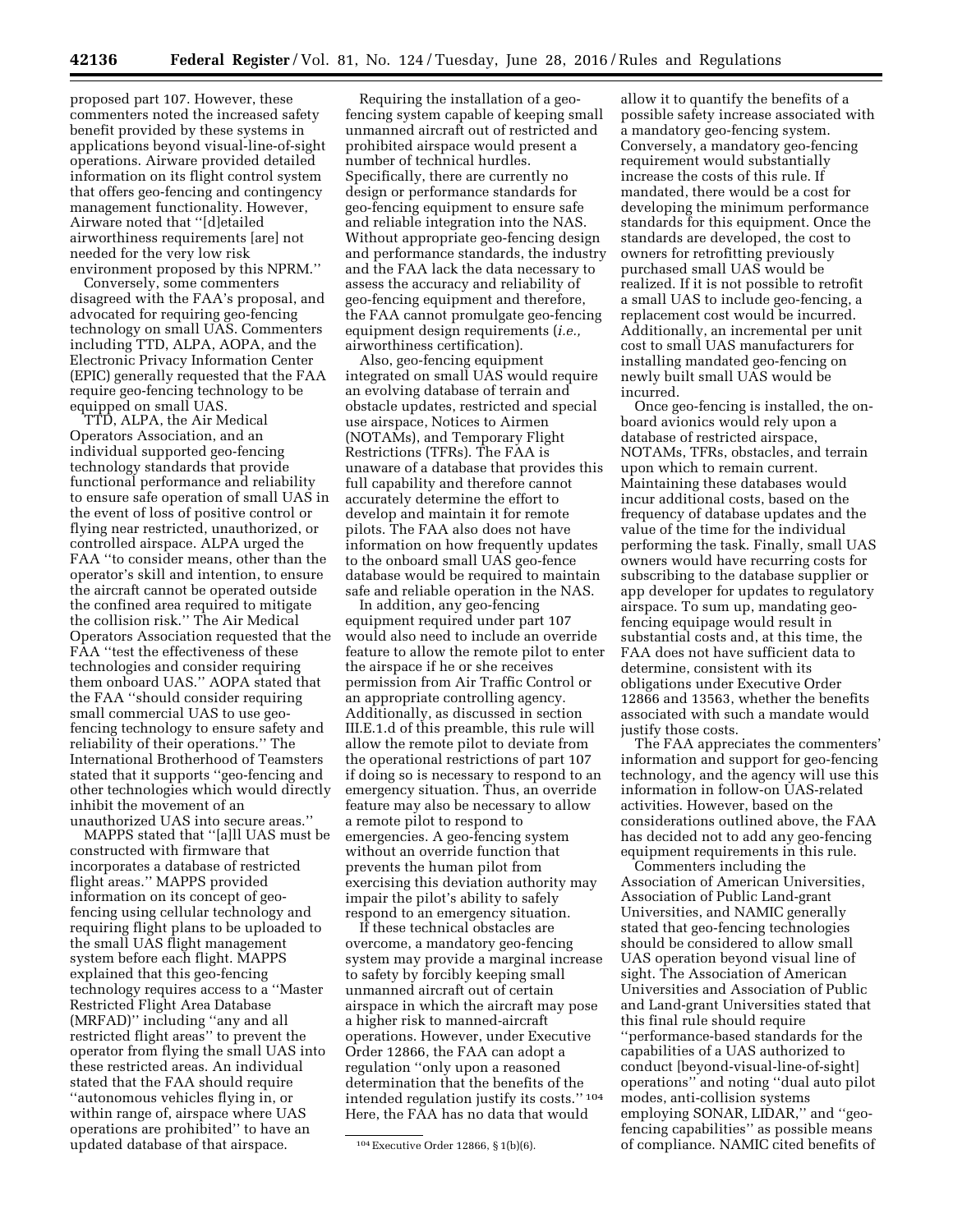beyond-line-of-sight UAS operations following a catastrophic disaster. The Colorado Cattlemen's Association and the Rocky Mountain Farmers Union supported rules that ''allow for the use of such technologies to expand the permissible operating area for UAS in appropriate circumstances'' and ''permit the use of these technologies.'' The Interstate Natural Gas Association of America suggested geo-fencing technology, ''programmed into a UAS that establishes defined controlled zone such as a pipeline corridor, combined with location, altitude and forward looking camera'' to provide an equivalent level of safety to the proposed line of sight requirement.

The National Ski Areas Association acknowledged that collision detection and avoidance systems are in development; however, the commenter stated that FAA ''needs to recognize and accommodate these technological innovations, especially when the risk to manned aircraft and public safety is so minimal, as it is at ski areas.''

An individual asserted that multirotor helicopter small UAS have equipment providing ''geo-fencing to prevent loss of control link—or even to prevent airspace incursions and accidental 'fly-aways'.'' Another individual stated that ''[s]everal technologies have been available for the last four years that enable preprogrammed GPS guided flight paths using latitude and longitude coordinates.'' Qualcomm added that geo-fencing ''can ensure small UAS remain well outside of airspace that is off limits to UAS.''

As discussed in other parts of this preamble, the two operational restrictions of interest to these commenters (the requirement to remain within visual line of sight and the restriction on flying over people) are both waivable upon demonstration that the proposed operation can safely be conducted under the terms of a certificate of waiver. Waiver applicants may use geo-fencing and other technological equipage to help demonstrate, in support of a waiver application, that the proposed operation can be conducted safely. Alternatively, applicants may be able to demonstrate the safety of their proposed operation through non-technological means, such as mitigations present in the area of operation. The FAA will evaluate the technological and non-technological means employed by a waiver applicant to mitigate the risk of a small UAS operation and will issue a waiver if the applicant demonstrates that his or her specific means establishes the requisite level of safety.

## 2. Flight Termination System

The FAA initially considered requiring a flight termination system (FTS), which is a system that terminates the flight of a small UAS in the event that all other contingencies have been exhausted and further flight of the aircraft cannot be safely achieved, or other potential hazards exist that require immediate discontinuation of flight. However, the FAA determined that there are other viable alternatives that can achieve this goal without requiring an FTS.

The NPRM invited comments as to the costs and benefits of requiring an FTS. After reviewing comments, the FAA has decided against requiring small UAS to include an FTS.

Several commenters, including the Small UAV Coalition, the University of Arkansas Division of Agriculture, and Northrop Grumman, agreed with the NPRM that use of an FTS should not be mandatory. Southern Company stated that alternative operational measures would adequately mitigate loss of control risk. Two individuals argued that flight termination systems are too heavy for small UAS. The Oklahoma Governor's Unmanned Aerial Systems Council commented that automatic termination of flight could have significant unintended consequences for the safety of people and property on the ground. NetMoby agreed that flight termination systems are not necessary, but encouraged the FAA to require return-to-home capabilities in UAS. Predesa also agreed that flight termination systems should not be required for small UAS, but asserted that GPS-based flight termination systems could mitigate risk. Planehook Aviation argued that the use of flight termination systems should be the operator's decision.

On the other hand, some commenters, including ALPA and EAA, among others, said the FAA should require small UAS to have flight termination systems. Texas A&M University-Corpus Christi/LSUASC and TTD said that a UAS without a flight termination system is dangerous to other users of the NAS if positive control is lost. The Professional Helicopter Pilots Association commented that this technology is already being included in most devices above the hobby level. NAAA said most of these technologies are software-based and utilize GPS systems already onboard the UAS and thus have no effect on the weight of the aircraft. Modovolate Aviation said the FAA should encourage small UAS stakeholders to develop performance standards for flight termination systems

and require manufacturers to certify they have designed and manufactured their vehicles in accordance with these standards.

The Aviation Division of the Washington State Department of Transportation, the Nez Perce Tribe and UPS generally felt that an FTS could be optional equipage but stopped short of supporting a mandate. One individual stated ''. . . that if loss of control does occur, it can be easily mitigated by GPS based 'return to home' systems which take control of the craft and automatically fly it back to its launch point. The most widely available consumer quadcopter, the DJI Phantom 2, comes standard with this capability out of the box, and many hobbyists and commercial operators who build their own craft also install similar systems, which can be obtained for less than \$100.''

The NPRM mitigated the potential risk associated with UAS flight primarily through operational restrictions rather than airworthiness certification and equipage requirements, such as the installation of an FTS. If installed, an FTS may mitigate the risk associated with loss of positive control by having the unmanned aircraft execute intentional flight into terrain if the link between the remote pilot and the unmanned aircraft is severed. However, mandating equipage such as FTS would increase the costs of complying with this rule to address a safety risk that may be mitigated through low-cost operational parameters.

Instead of requiring an FTS, the NPRM proposed to mitigate the risk associated with loss of positive control using the concept of a confined area of operation. Under the NPRM, the remote pilot would, prior to flight, be required to become familiar with the area of operation and to create contingency plans in that operations area to mitigate the risk associated with possible loss of positive control to people on the ground or other aircraft.

The NPRM proposal is a less costly method to address loss-of-positivecontrol risk because it does not require equipage (such as FTS, ''return home,'' or geo-fencing systems) or airworthiness certification. If FTS were to be required, that would be an equipage requirement that would likely increase the costs of this rule. In addition, an FTS equipage requirement would likely have to be accompanied by some type of airworthiness certification requirement to ensure that the FTS works reliably. This also would increase the costs of this rule.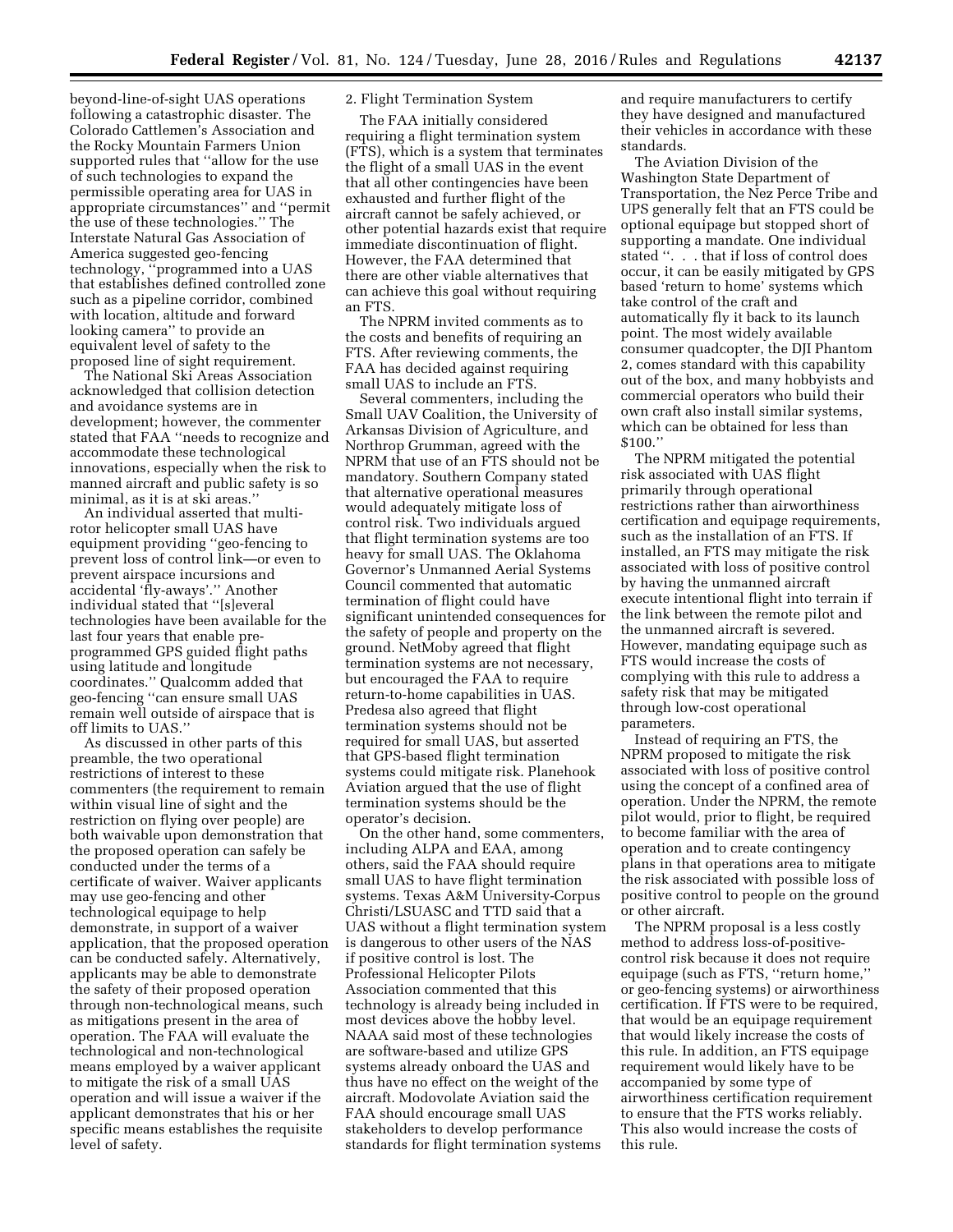Conversely, it is unclear whether an FTS would provide a safety increase justifying the increase in costs for two reasons. First, the operational restrictions of this rule would significantly confine the area of operation of a small UAS, thus mitigating the loss-of-positive control risk through operational parameters. Second, an FTS could be potentially unsafe because using it would immediately terminate the flight with the possibility of placing people below in harm's way, especially if the FTS is programmed to automatically activate sometime after the control link is lost and cannot be re-established. For these reasons, the FAA will not require FTS on small unmanned aircraft in this rule.

#### 3. Other Technological Equipage

A number of commenters suggested additional equipage requirements for small UAS operations. However, because small UAS operations subject to this rule pose a lower level of risk, there are operational alternatives available to mitigate their risk to an acceptable level without imposing an FAA requirement for technological equipage. Additionally, the FAA recognizes that the use of new and advanced technology applications on UAS has not been tested and there is not enough data to support regulatory requirements of technological equipage. Therefore, this rule will not mandate the use of any kind of technological equipage or device.

Modovolate Aviation recommended a general process for developing and integrating equipage requirements for small UAS. The commenter said it is important that the FAA ''avoid anything resembling airworthiness and type certification for manned aircraft,'' and instead ''adapt the consensus standard approach used in the early days of occupational health and safety regulation and combine it with the performance standards approach used by the Federal Communications Commission for unlicensed wireless devices.'' Modovolate Aviation explained that the FAA should encourage small UAS organizations to articulate performance standards for control technologies, and then manufacturers would certify that they have designed and manufactured their UAS in accordance with these consensus standards. The operating rules would require operators to confirm, as part of their pre-flight inspection, that these basic features are present and operating properly, and any manufacturers that falsely certify compliance with the standards would be subject to civil penalties and criminal prosecution for mail or wire fraud.

As discussed in section III.J.3 of this preamble, the FAA has determined that airworthiness certification for small UAS operating within the limits set by part 107 is unnecessary. However, as noted by the commenter, the FAA encourages industry organizations to set voluntary standards for small UAS to further develop the industry. Such standards, however, would not relieve the remote pilot in command of his or her pre-flight responsibilities to determine that the system is in a condition for safe operation under §§ 107.15 and 107.49. That is because the remote pilot in command must ensure that the small UAS is in a condition for safe operation for each flight, which requires greater diligence as the small UAS ages.

A number of commenters addressed the NPRM's statement that ''existing technology does not appear to provide a way to resolve the 'see and avoid' problem with small UAS operations without maintaining human visual contact with the small unmanned aircraft during flight.'' CropLife America and Responsible Industry for a Sound Environment, commenting jointly, and the Professional Helicopter Pilots Association agreed with FAA that no see-and-avoid technology currently exists, but nevertheless said such technology should be required once it does become available. The United States Ultralight Association said UAS equipment should be designed with software or firmware that prevents the UAS from being flown further than one mile from the operator. The association asserted that ''[d]epth perception fails well before that distance and one mile should be seen as the outside limit for safety.''

The FAA recognizes that the use of software or firmware that prevents the UAS from being flown further than one mile could potentially help to prevent the small unmanned aircraft from flying out of the area of operation. This type of software and firmware could also potentially help to prevent injury or damage to those on the ground. However, as discussed in section III.E.1.d of this preamble, the remote pilot in command may need to deviate from the regulations of part 107 to respond to an emergency. A technological limitation on the small unmanned aircraft traveling more than one mile from the remote pilot could limit the remote pilot's ability to respond to an emergency situation that requires quickly moving the small unmanned aircraft farther away from the remote pilot.

Several commenters addressed the issue of compliance with the proposed maximum altitude and speed restrictions. PlaneSense and Cobolt Air, commenting jointly, wondered why manned aircraft are required to be equipped with an altimeter or an altitude limiting program or device, but unmanned aircraft are not.

The Permanent Editorial Board of the Aviators Model Code of Conduct Initiative noted that, absent altimetry technology (such as altimeters or GPS), altitude would need to be estimated from the ground, and ground-based estimates are generally inaccurate and may cause significant noncompliance and safety challenges. As such, the organization recommended the final rule either require the use of a ''practical and effective technique'' for small UAS operators to estimate altitude ''with sufficient accuracy,'' or require the use of altimetric technology. The U.S. Hang Gliding and Paragliding Association said a ''simple barometric system set at launch would likely suffice'' to keep small UAS in compliance with maximum altitude restrictions. An individual also said UAS should be equipped with ''devices that provide the operator with telemetry data such as (but not limited to) height, speed, distance, bearing and battery level.''

Virginia Commonwealth University Honors Students asserted that GPS systems could be used to ensure compliance with both altitude and speed restrictions for small UAS equipped with minimum equipment, such as an altimeter and magnetic direction indicator, to ensure the UAS remains below a specific altitude and within a certain radius from the operator's location, in compliance with ATC instructions. Several individuals said that FAA should require UAS to be equipped with technology that limits operations to below a certain altitude or within a certain airspace. Another individual suggested the requirement of technology to enable automated communication between a UAS and an FAA computer that can authorize flight in a particular area at a specific time.

As discussed in section III.E.3.a.ii of this preamble, while 400 feet AGL is generally the maximum altitude for a small unmanned aircraft, there is an exception to that requirement. Specifically, this rule allows a small unmanned aircraft flying within 400 feet of a building to fly higher than 400 feet AGL. As such, a technological component limiting aircraft altitude to 400 feet AGL would disallow some small UAS operations that are permitted by part 107. In addition, a categorical technological limitation on altitude would limit the remote pilot's ability to respond to an emergency. With regard to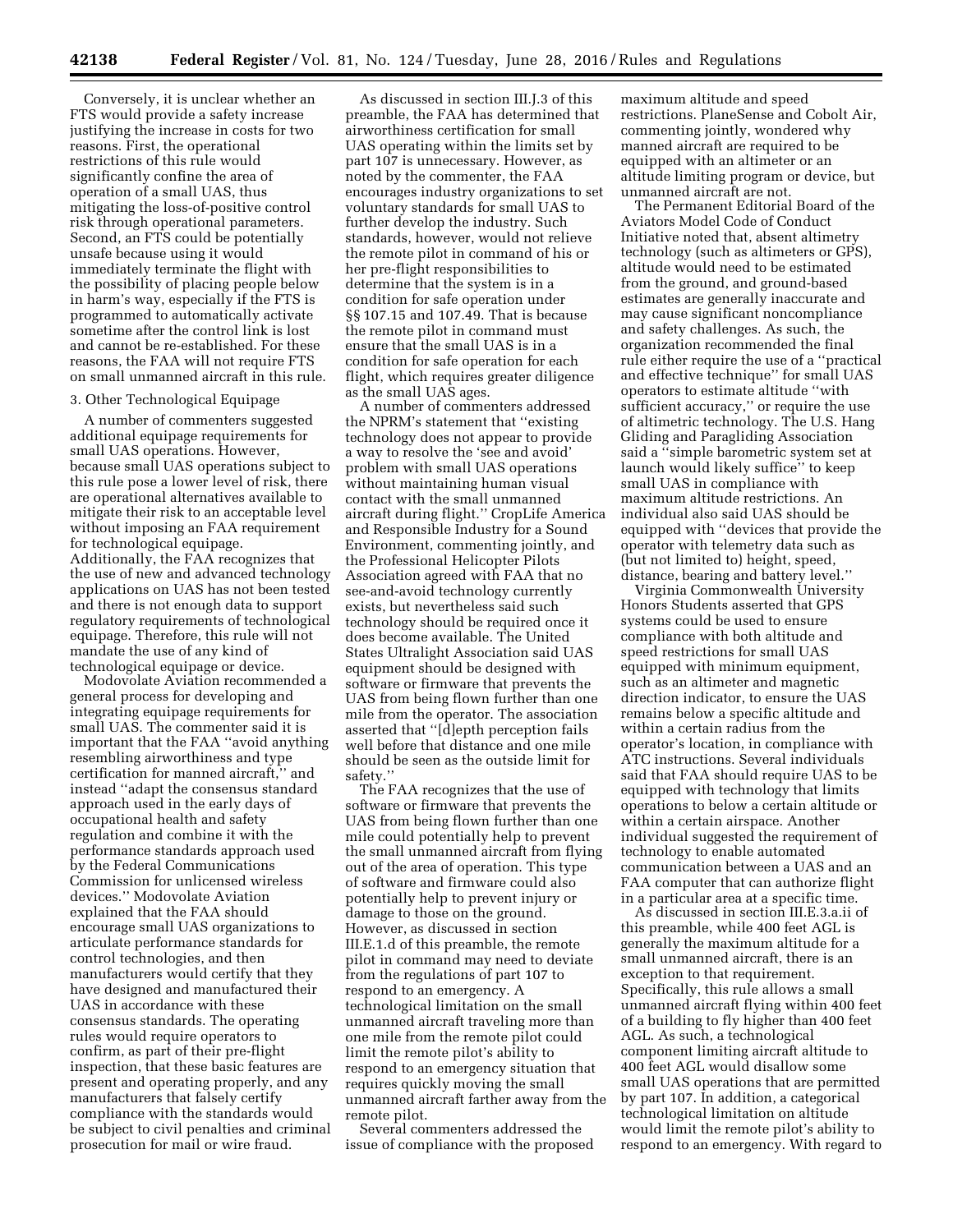estimating altitude, section III.E.3.a.ii provides examples of other methods that a remote pilot in command can use to estimate the altitude of a small unmanned aircraft.

The NJIT Working Group recommended the use of ''a heads up display of flight information such as airspeed, vertical speed, attitude, heading and power'' to help the remote pilot fly according to actual flight parameters instead by sight.

The FAA supports the NJIT Working Group's efforts to provide remote pilots with an optimized method of displaying telemetry data of the aircraft. However, a regulatory requirement for a heads up display is unnecessary in this rule due to the limited nature of small UAS operations, and for many aircraft, the lack of telemetry data to display to the remote pilot.

A number of commenters addressed a requirement for return-to-home capabilities. Virginia Commonwealth University Honors Students said the FAA should require UAS to be equipped with a GPS system that automatically returns the UAS to home in adverse weather conditions. Those students and NetMoby also said UAS should be equipped with technology that returns the UAS to home when battery life is low.

NetMoby also recommended UAS be equipped with return-to-home capability ''which, when automatically activated, as a result of loss of positive UAS control, puts the aircraft on a course to a waypoint that is mandated to be programmed into the UAS circuit board Random Access Memory (''RAM'') prior to departure from the ground.'' The company further recommended the following to mitigate the risk associate with loss of positive control of a UAS: (1) UAS be equipped with GPS capable of position refresh rates of 5 seconds or better; and (2) GPS be accompanied with WAAS differential for greater position accuracy.

The Small UAV Coalition asserted that technological capabilities such as return-to-base and geo-fencing programming are currently being used by small UAS operators in other countries, and that such technologies ''achieve and surpass the level of safety attained by a pilot's control of aircraft.''

Airware acknowledged that detailed airworthiness requirements are not needed ''for the very low risk environment proposed by this NPRM,'' but that ''minimal protections'' should nevertheless be required. One such requirement cited by the company is a flight control system that allows for certain contingency events to be monitored (*e.g.,* lost RC link, lost data

link, low voltage), and for an appropriate response to be executed should any such events occur (*e.g.,* land now, return to home and land, return to home, loiter and land). Airware said such programmable contingency actions ''are critical, as flight systems which just simply execute a return home and land procedure for example, may send the aircraft on a course that intersects with a structure or other obstacle.''

Section 107.19 requires the remote pilot in command to ensure that the small unmanned aircraft will pose no undue hazard to other aircraft, people, or property in the event of a loss of positive control of the aircraft for any reason. In consideration of the numerous ways that a remote pilot may mitigate the risk associated with a contingency event, the FAA considers it unnecessary to enact a prescriptive requirement such as a return-to-home function, as many other methods may exist now and in the future to ensure no undue hazard due to a loss of control. For example, non-equipage mitigations for loss of control may include utilizing physical barriers such as trees or netting, utilizing security/safety personnel to control non-participant entry into the operating area, or ensuring non-participants are under/in a protected covering.

The AIT Austrian Institute of Technology GmbH said that a data link requirement is essential for safe operations, and that ''adequate Frequencies and Standards should be put in place to support the growing market potentials.'' The Institute went on to recommend specific data link spectrum requirements for both visualline-of-sight and beyond-line-of-sight operations.

Frequency spectrum requirements are outside the scope of this rule. The comment has been forwarded to the FAA Spectrum Engineering service unit for future consideration.

Several individuals said small UAS should be equipped with flight data recording systems or ''black boxes'' so that operators can be held accountable for infractions. One individual said that, for those aircraft that can record flight log data, there should be a requirement to preserve that data in the event of an operation that causes injury or property damage. The commenter further suggested that, in case of airspace violations, the FAA consider requiring all such flight logs be kept for some predetermined period of time.

Due to the mitigations provided by part 107 that reduce the likelihood of a small UAS flight resulting in significant injury or property damage, a requirement to equip small unmanned

aircraft with flight data recorders would be unnecessarily burdensome.

Transport Canada questioned whether, ''[g]iven the potential interference caused by radios, cell phones, electronic devices, etc.,'' the FAA has considered a prohibition against using personal electronic devices at, or in the vicinity of, a control station.

Prior to flight, the remote pilot in command must, pursuant to § 107.49(c), ensure that all control links between the ground control station and the small unmanned aircraft are functioning properly. If an electronic device is being used nearby and that electronic device affects the control link such that it is not functioning properly, the remote pilot in command may not commence the operation until the problem with the control link has been resolved. The FAA expects that the remote pilot will resolve this problem by either: (1) Terminating the use of any electronic devices that are known to the remote pilot to cause interference with operation of the UAS; or (2) delaying the operation until use of the interfering electronic device has ceased. It would not be practical to enact a prohibition on the use of personal electronic devices because such devices are routinely used to control or monitor small UAS.

The City of Phoenix Aviation Department said the FAA should require ''7460 applications'' from small UAS because ''there are unknown impacts of UAS remote frequency system[s] interacting with commercial airport operations.''

The FAA disagrees. FAA Form 7460, *Notice of Proposed Construction or Alteration,* applies to persons constructing structures greater than 200 feet AGL, or within a specific distance of an existing airport or heliport. Because the form does not apply to aircraft operations, there is no requirement for small UAS remote pilots to submit a 7460 application.

# 4. External Load and Dropping Objects

In the NPRM, the FAA proposed to not allow external load and towing operations under part 107. The FAA also proposed to prohibit objects from being dropped from an aircraft in flight if doing so would endanger the life or property of another. For the reasons discussed below, this rule will allow external load and towing operations as long as the object that is attached to or carried by the small unmanned aircraft is secure and does not adversely affect the flight characteristics or controllability of the aircraft. This rule will also maintain the prohibition on dropping objects from a small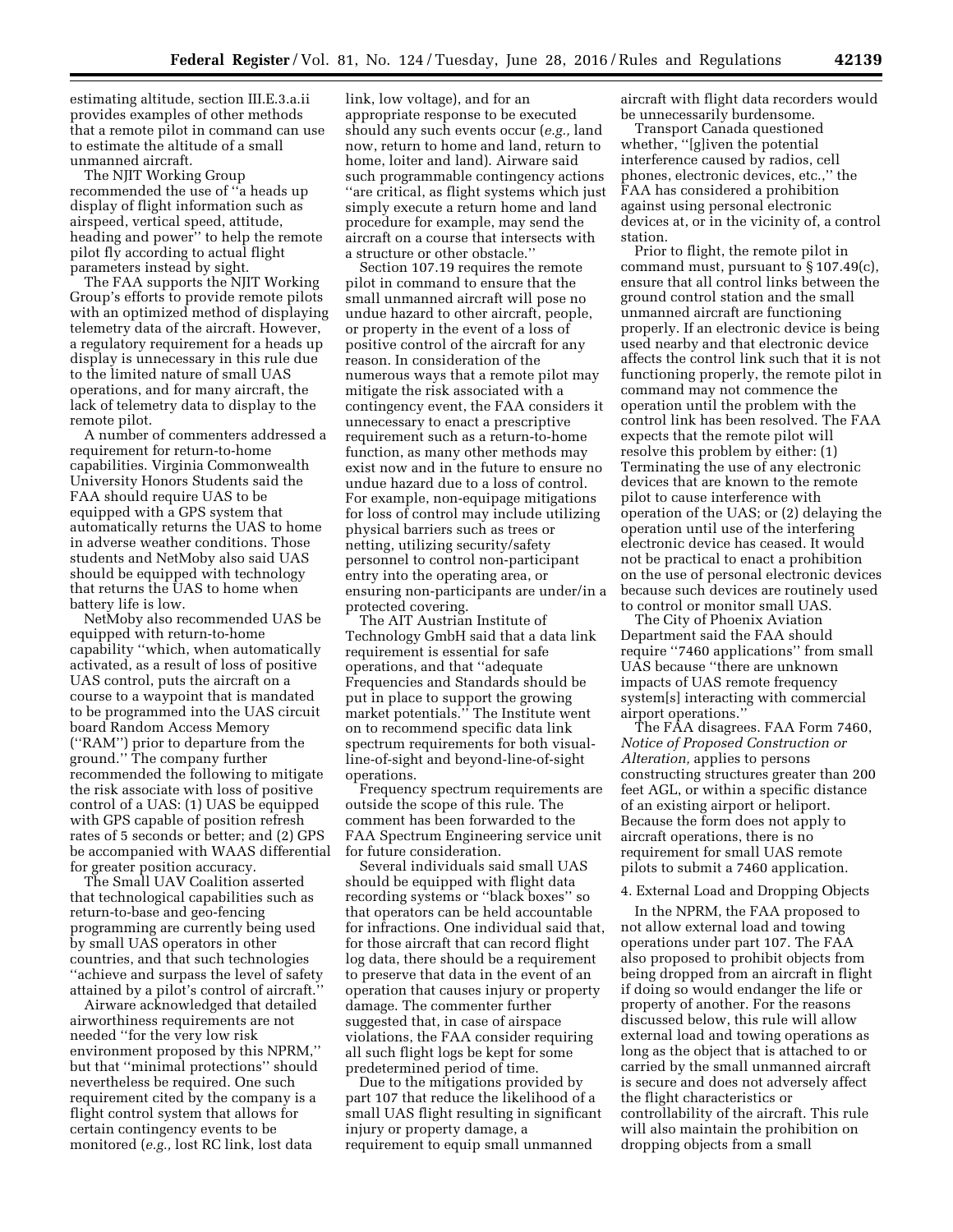unmanned aircraft if doing so would create a hazard to persons or property, but will rephrase the regulatory text of § 107.23(b) to make it similar to the ''undue hazard'' standard used in § 107.19(b). Additionally, as discussed in section III.C.1 of this preamble, this rule will also allow the intrastate transportation of property for compensation or hire.

#### a. External Load and Towing

In the NPRM, the FAA noted that external load and towing operations ''involve greater levels of public risk due to the dynamic nature of externalload configurations and inherent risks associated with the flight characteristics of a load that is carried or extends outside of the aircraft fuselage and may be jettisonable.'' 105 The FAA added that these types of operations may ''also involve evaluation of the aircraft frame for safety performance impacts, which may require airworthiness certification.'' 106 Accordingly, the NPRM would not have permitted external load or towing operations to be conducted under part 107. However, the FAA invited comment on whether external-load and towing UAS operations should be permitted, whether they should require airworthiness certification, whether they should require higher levels of airman certification, whether they should require additional operational limitations, and on other relevant issues.

Several commenters, including Cherokee Nation Technologies, NAAA, and ALPA, generally supported the proposed prohibition on conducting external load and towing operations. Cherokee Nation Technologies contended that the risks associated with external loads and towing are beyond the scope of this rulemaking effort. NAAA argued that additional data is needed to safely allow external load small UAS operations in the NAS. ALPA asserted that external load and towing operations require a level of piloting skill that is higher than the one envisioned by part 107.

Approximately 30 other commenters opposed a blanket prohibition on conducting external load and towing operations. Modovolate Aviation stated that the NPRM does not explain sufficiently why external load and banner-towing operations should be excluded. DJI asserted that external load and towing operations could be conducted safely within the other operating parameters proposed in the

106 *Id.* 

NPRM. DJI specifically noted that the 55-pound limit on the total weight of the small unmanned aircraft would significantly reduce the risk of cargocarriage operations by limiting the weight of the cargo that could be carried or towed by the unmanned aircraft.

Yale University, the Information Technology and Innovation Foundation, American Farm Bureau Federation, and Google stated that the proposed prohibition on external load and towing operations would offer only marginal improvements in safety, if any, at the cost of important research and a wide range of useful applications of small UAS. American Farm Bureau Federation, the Michigan Farm Bureau, and the Missouri Farm Bureau specifically noted that the prohibition is overbroad and impractical as applied to agricultural applications. Short of recommending that the FAA completely eliminate the external load and towing prohibition, the American Farm Bureau Federation and the Michigan Farm Bureau urged the FAA to clarify that this prohibition only applies to actual towing operations or operations that would cause the weight of the UAS to exceed 55 pounds. The Oklahoma Governor's Unmanned Aerial Systems Council said that if a small UAS is specifically designed to safely accommodate external loads and towing operations, then these operations should be allowed as long as they are in compliance with the manufacturers' engineering and operating specifications.

The Mercatus Center at George Mason University stated that the NPRM fails to include a discussion of the benefits of allowing small UAS to conduct external load operations. The commenter asserted that, given that no fatalities have been reported due to ''jettisoned parcels from UASs,'' parcel-for-parcel, it may be safer to transport goods via UAS external load operations than to do so using delivery trucks. The Colorado Cattlemen's Association and Amazon argued that the FAA should take a performance-based approach to allow external load and towing operations. AIA similarly recommended the FAA apply ''risk analysis techniques'' to the specific operations under consideration.

The University of California and the Consumer Electronics Association stated that, instead of a blanket prohibition on external load and towing operations, safety concerns could be mitigated by sensible limits on weight, range, location and altitude, and by technology and a registration procedure that certifies to a higher degree of safety. By way of example, the Consumer Electronics Association pointed out that

Amazon has said that a 5-pound package limit would create minimal safety concerns, yet would still permit the delivery of more than 85 percent of the products it sells.

Google and several individual commenters cited numerous examples of small unmanned aircraft missions that would be adversely affected by a prohibition on external loads and towing. These operations include activities such as banner towing, magnetometer missions, towing lines for electric utility industry, and delivery of tools and equipment. A few commenters opposed the prohibition on external load and towing operations in limited contexts. The National Ski Areas Association said the prohibition should be relaxed for safety and emergency operations. The Associated General Contractors of America said that the FAA should invite further comment on whether the prohibition should extend to highly controlled construction jobsites. Aviation Management stated that FAA should be able to effectively assess the risk of towing operations on a class basis or a case-by-case basis. One commenter suggested that external loads of a limited weight should be allowed, and that the weight allowed should be a specified percentage of the weight of the unmanned aircraft.

The FAA agrees with the commenters who objected to the proposed prohibition on external load and towing operations. Under part 107, the combined weight of the small unmanned aircraft and any objects towed or loaded (either externally or internally) must be less than 55 pounds. As a result of this limitation, the risk posed by a small unmanned aircraft conducting external load or towing operations is significantly lower than the risk associated with manned-aircraft external load or towing operations, which can carry 1,000 to 50,000 pounds of cargo.

Further, the majority of risks associated with load (either internal or external) and towing operations are already mitigated by the other provisions of this rule. First, § 107.19(c) requires the remote pilot in command to ensure that the small unmanned aircraft will pose no undue hazard to other aircraft, people, or property in the event of a loss of control of the aircraft for any reason. Second, § 107.49(a) requires the remote pilot in command to conduct a preflight assessment of the operating environment, and consider the potential risks to persons and property in the immediate vicinity. Finally, as discussed below, § 107.23(b) prohibits a person from dropping an object from a small unmanned aircraft in a manner

<sup>105</sup> 80 FR at 9553.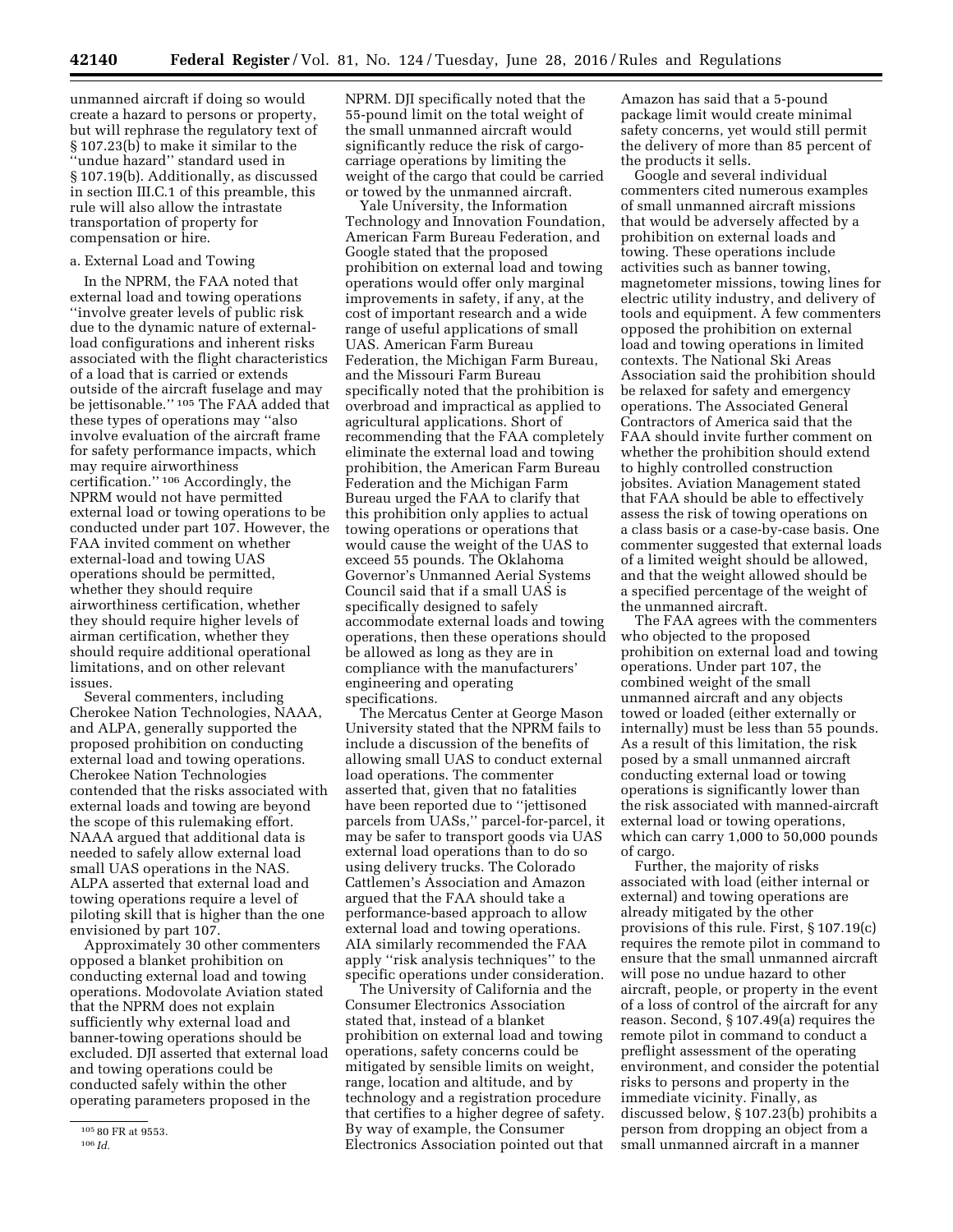that creates an undue hazard to persons or property.

Because the other provisions of this rule mitigate the risks associated with external load and towing operations, these operations will be permitted under part 107 if they do not adversely affect the flight characteristics and controllability of the small unmanned aircraft. To ensure that this is the case, the FAA has revised § 107.49 to require that, prior to flight, the remote pilot in command and the person manipulating the flight controls of the small UAS must ensure that any object attached to or carried by the small unmanned aircraft (either internally or externally) is secured and does not adversely affect the flight characteristics or controllability of the aircraft.

Flight characteristics refer to the stability of the small UAS, while controllability refers to the maneuverability of the small UAS. To satisfy the above requirement, the remote pilot in command must examine the equipment used for lifting or securing a payload to ensure that it is in good condition, strong enough for the task, and attached in a manner such that there is no unintended shifting or detaching of the payload. For example, if a single cable is used to secure and lift a payload, the cable must be inspected to determine that it is securely attached at both ends and that the cable and attach points are in good condition so that the payload will not inadvertently detach. If netting is used, the netting and the attach points must be in good condition so that the netting does not inadvertently become detached. The payload must also be securely fastened so that it does not slip out of the netting during flight.

A payload will likely adversely affect the flight characteristics of the small unmanned aircraft if that payload shifts in a manner that causes the small unmanned aircraft to deviate from its intended flight path or become uncontrollable. In other words, if a payload becomes partially detached or if the presence of the payload creates an imbalanced small unmanned aircraft, then the flight characteristics of the small unmanned aircraft have been adversely affected. Additionally, if a payload shifts during flight or weighs down a small unmanned aircraft such that the aircraft is unable to properly respond to a remote pilot's controls, then the controllability of the small unmanned aircraft has been adversely affected.

A joint submission from the State of Nevada, the Nevada Institute for Autonomous Systems, and the Nevada FAA-designated UAS Test Site, and a

comment from an individual claimed that external load and towing operations involve a greater level of complexity and safety risk and that the FAA should develop appropriate standards and certification criteria for these operations. Conversely, Yale University said that a prohibition on all externalload operations or requiring an airworthiness certificate for such operations would impede ability to rapidly prototype aircraft. The Oklahoma Governor's Unmanned Aerial Systems Council recommended airworthiness certification only for larger UAS platforms conducting external load operations.

Planehook Aviation said that the FAA should create a special category of common carrier certification for conducting external load operations. The commenter recommended that FAA create a UAS-specific advisory circular to mirror manned aviation guidance in AC 133–1A, Rotorcraft External Load Operations in accordance with 14 CFR part 133.

Separate airworthiness or other certification analogous to mannedaircraft operations is not necessary for external load and towing operations that will be conducted under part 107. As discussed earlier, a small unmanned aircraft weighing less than 55 pounds (including the weight of any payload) does not pose the same safety risk as a 1,000 to 50,000-pound manned aircraft. Thus, it is not necessary for a small unmanned aircraft to be subject to the same regulatory provisions as a manned aircraft that conducts external-load operations.

Consequently, this rule will not require small unmanned aircraft operating under part 107 to comply with either the provisions of part 133 (which normally applies to rotorcraft external load operations) or current guidance associated with airplane external load operations. However, because larger UAS than the ones governed by this rule may pose additional safety risk, future rulemakings may impose additional mitigations, such as those required by part 133, on larger UAS operations. While the FAA does not plan to issue guidance on external load operations with larger UAS in conjunction with this rulemaking, it may do so in the future.

DJI recommended that instead of banning towing operations, the FAA use existing language from § 91.15, which prohibits dropping objects from aircraft in flight ''that creates a hazard to persons or property.'' One individual commenter said the FAA should consider a restriction on the size of a towed banner, and that the device

should meet requirements similar to the requirement for 14 CFR part 101 (balloons). Another individual commenter said towing operations should be permitted as long as the power-to-weight/drag ratio is appropriate for safe flight. In response, the FAA notes that, as discussed earlier, this rule will allow external load and towing operations (including banner towing) as long as the object is securely attached to the small unmanned aircraft and does not pose adverse flight characteristics.

Several commenters, including the Small UAV Coalition, the North Carolina Association of Broadcasters, and Modovolate Aviation stated the FAA needs to clarify whether a gimbal, camera, or sensor affixed to a UAS is considered an external load. The News Media Coalition stated that the final rule should make clear that an interchangeable camera that is affixed to or carried by a small UAS to be used by that UAS is permissible. SkyBridge Holdings said that any item that is clearly, mechanically fastened to the aircraft (*e.g.,* using screws or bolts) should not be considered an external load.

The FAA acknowledges the concerns raised by the commenters, but as discussed earlier, this rule will remove the proposed prohibition on externalload operations. Consequently, part 107 will not have any external-load-specific regulatory provisions and, as such, a UAS-specific definition of external load is unnecessary in this rule. The FAA also emphasizes the requirements (discussed earlier) that any object attached to or carried on or in the small unmanned aircraft must be secured and may not pose adverse flight characteristics. These requirements apply regardless of whether the object is carried inside or outside of the aircraft.

Southern Company sought clarification as to whether the proposed external-load and towing prohibition would apply to tethered operations (*e.g.,*  the stringing of a conductor, the rigging of climbing protection, or the carriage of any line or cable that is tied to the ground or held by a person). If tethered operations are permitted, the commenter asked whether the weight of the tether counts toward the small UAS weight limitation. Southern Company stated that a tether provides sufficient risk mitigation such that it should not be considered part of the aircraft for the purpose of determining weight.

As discussed in section III.D.4 of this preamble, the weight of the small unmanned aircraft includes everything that is on board or otherwise attached to the aircraft and may be lifted. Thus, if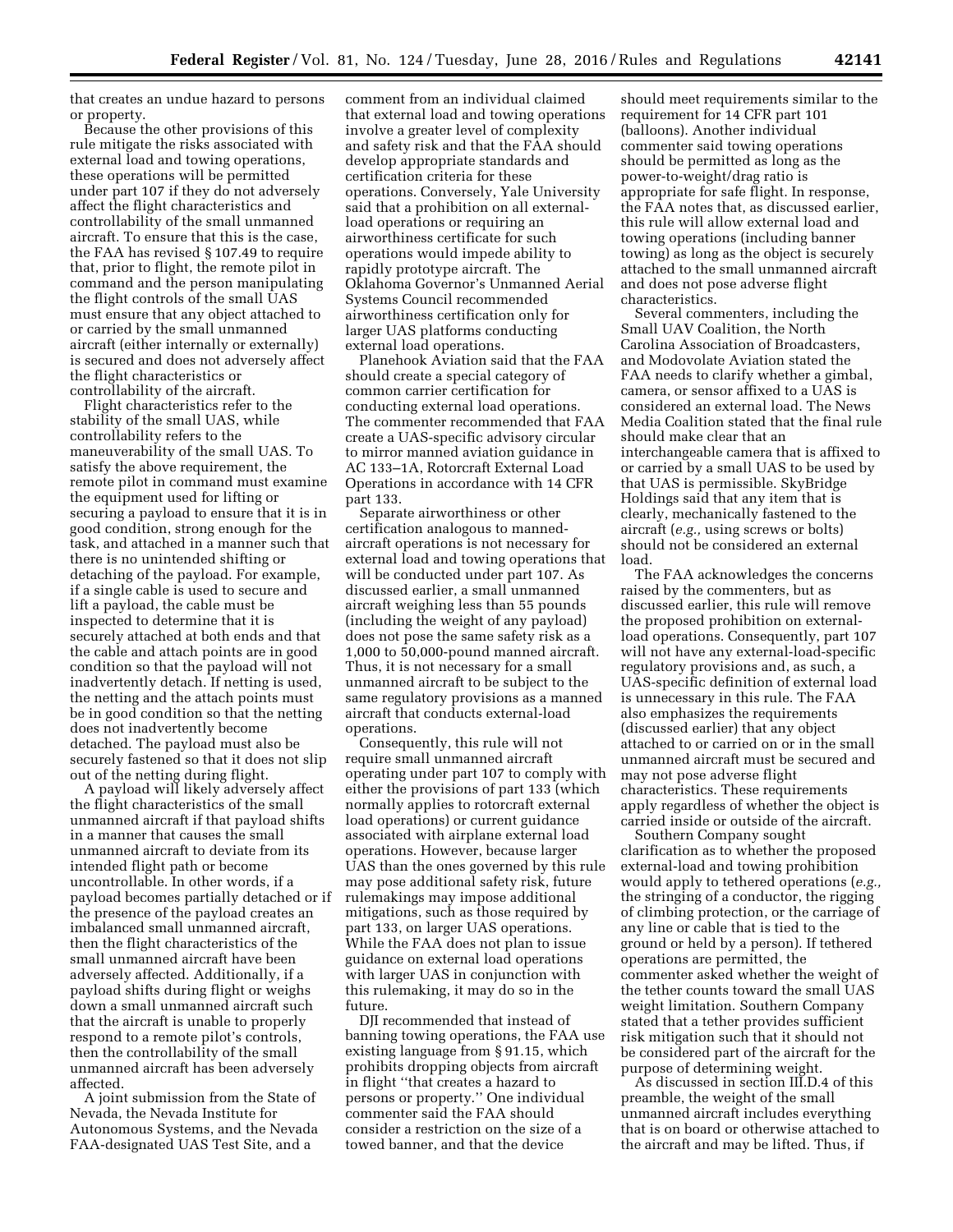a cable is attached to an unmanned aircraft, then the weight of the entire cable must be added to the weight of the unmanned aircraft to determine whether the total weight is under the 55-pound limit imposed on small unmanned aircraft. The FAA acknowledges that a portion of the attached cable may rest on the ground during the small UAS operation, but the small unmanned aircraft may end up lifting the entire cable if positive control is lost during the operation. If the unmanned aircraft is tethered by the cable in such a way that the cable, securely attached to an immoveable object, prevents the unmanned aircraft from flying away in the event of loss of positive control, only the portion of the cable which may be lifted aloft by the small unmanned aircraft must be added to the weight of the unmanned aircraft when determining total weight.

Transport Canada asked whether the FAA has considered prohibiting certain payloads (*e.g.,* explosives, corrosives, bio-hazards, lasers, weapons). Transport Canada added that the FAA might consider a prohibition on equipping small UAS with an emergency locator transmitter (ELT), ''and the potential response of search and rescue assets as a result of an ELT activation.''

As discussed in section III.C.1 of this preamble, this rule will not allow the carriage of hazardous materials. With regard to ELTs, an ELT is generally required to be installed in manned aircraft under 14 CFR 91.207 for the purpose of locating a downed aircraft and aiding in the rescue of survivors. Because a small unmanned aircraft will not carry any people onboard, the installation of an ELT would not result in significant safety benefits and will not be required by this rule. Further, due to the cost and weight of ELT devices, we do not anticipate small UAS owners voluntarily equipping their aircraft with ELTs.

#### b. Dropping Objects

In § 107.23(b) of the proposed rule, the FAA proposed to prohibit an object from being dropped from a small unmanned aircraft if such action endangers the life or property of another. The FAA received approximately 15 comments in response to this proposed provision.

CAPA and one individual commenter expressed concern about the proliferation of small UAS and their accessibility to persons with limited or no aviation experience. Both commenters asserted that it requires great skill to drop an object safely from an aircraft. CAPA also expressed concerns about the potential security

risks of permitting objects to be dropped from small unmanned aircraft. Similarly, two individual commenters worried that small unmanned aircraft equipped for package delivery could be used to carry out terrorist activities, such as dropping canisters of poisonous gases into populated areas such as shopping malls.

The FAA disagrees with the commenters that airmen operating under part 107 will lack the skill necessary to safely drop an object from a small UAS. As discussed in section III.E.1 of this preamble, all small UAS operations must be conducted either by a certificated remote pilot or under the direct supervision of a certificated remote pilot in command. In order to obtain a remote pilot certificate under part 107, an applicant will be required to demonstrate his or her knowledge of how to safely operate a small UAS under part 107.<sup>107</sup> Thus, operations under part 107 will be conducted and overseen by certificated airmen who will have the knowledge necessary to safely conduct various part 107 operations, including safely dropping objects from a small UAS.

With regard to dropping dangerous objects, the FAA notes that, as discussed in section III.C.1 of this preamble, this rule will prohibit the carriage of hazardous material by small unmanned aircraft. With regard to terrorism and criminal activities more broadly, as discussed in section III.J.2 of this preamble, there already exist criminal statutes that prohibit criminal and terrorist activities.

Five commenters suggested that the language in the final rule regarding the dropping of objects should mirror the language in 14 CFR 91.15. These commenters suggested that while proposed § 107.23(b) does not necessarily differ in substance from § 91.15, it should be made explicit that the rule does not prohibit the dropping of any object if reasonable precautions are taken to avoid injury or damage to persons or property. DJI suggested that the FAA adopt the ''hazard to persons or property'' standard used in § 91.15 for external load and towing operations.

Section 91.15 prohibits an object from being dropped from an aircraft in flight in a manner that creates a hazard to persons or property. Section 107.19(b) of this rule uses a similar standard of ''undue hazard'' with regard to loss of positive control of a small unmanned aircraft. In order to promote regulatory

consistency throughout part 107, the FAA has rephrased the regulatory text of § 107.23(b) to use the ''undue hazard'' standard specified in § 107.19(b). The revised § 107.23(b) will prohibit dropping objects from a small unmanned aircraft in a manner that creates an undue hazard to persons or property.

DJI noted that the term ''hazard'' is inherently subjective. DJI acknowledged that ''it may be impossible to adopt a non-subjective standard,'' and requested that the FAA provide guidance on the types of operations that the FAA would consider to be hazardous.

As discussed earlier, § 107.23(b) will prohibit dropping an object from a small unmanned aircraft in a manner that creates an undue hazard to persons or property. For purposes of this rule, a falling object creates an undue hazard to persons or property if it poses a risk of injury to a person or a risk of damage to property. This standard will be applied on a fact-specific basis. For example, a small unmanned aircraft that drops a heavy or sharp object capable of injuring a person in an area where there are people who could be hit by that object would likely create an undue hazard to persons. The remote pilot in command of the operation could take reasonable precautions prior to flight by moving people away from the drop site to a distance where they would not be hit by a falling object if something goes wrong with the operation. Guidance associated with the enactment of part 107 will provide additional examples to help remote pilots comply with  $§ 107.23(b).$ 

5. Limitations on Operations in Certain Airspace

In the NPRM, the FAA proposed limiting the exposure of small unmanned aircraft to other users of the NAS by restricting small UAS operations in controlled airspace. In addition, the NPRM proposed prohibiting small UAS operations in prohibited and restricted areas without permission from the using or controlling agency. The proposed rule also prohibited operation of small UAS in airspace restricted by NOTAMs unless authorized by ATC or a certificate of waiver or authorization.

For the reasons discussed below, this rule will adopt the provisions for operating in Class B through E airspace and in prohibited or restricted areas as proposed in the NPRM, but with the option to request a waiver from the provisions for operating in Class B through E airspace. This rule will not adopt the provisions for compliance with NOTAMs as proposed, but will

<sup>107</sup> Depending on whether the applicant holds a part 61 pilot certificate other than student pilot, that demonstration will take the form of either an aeronautical knowledge test or online training.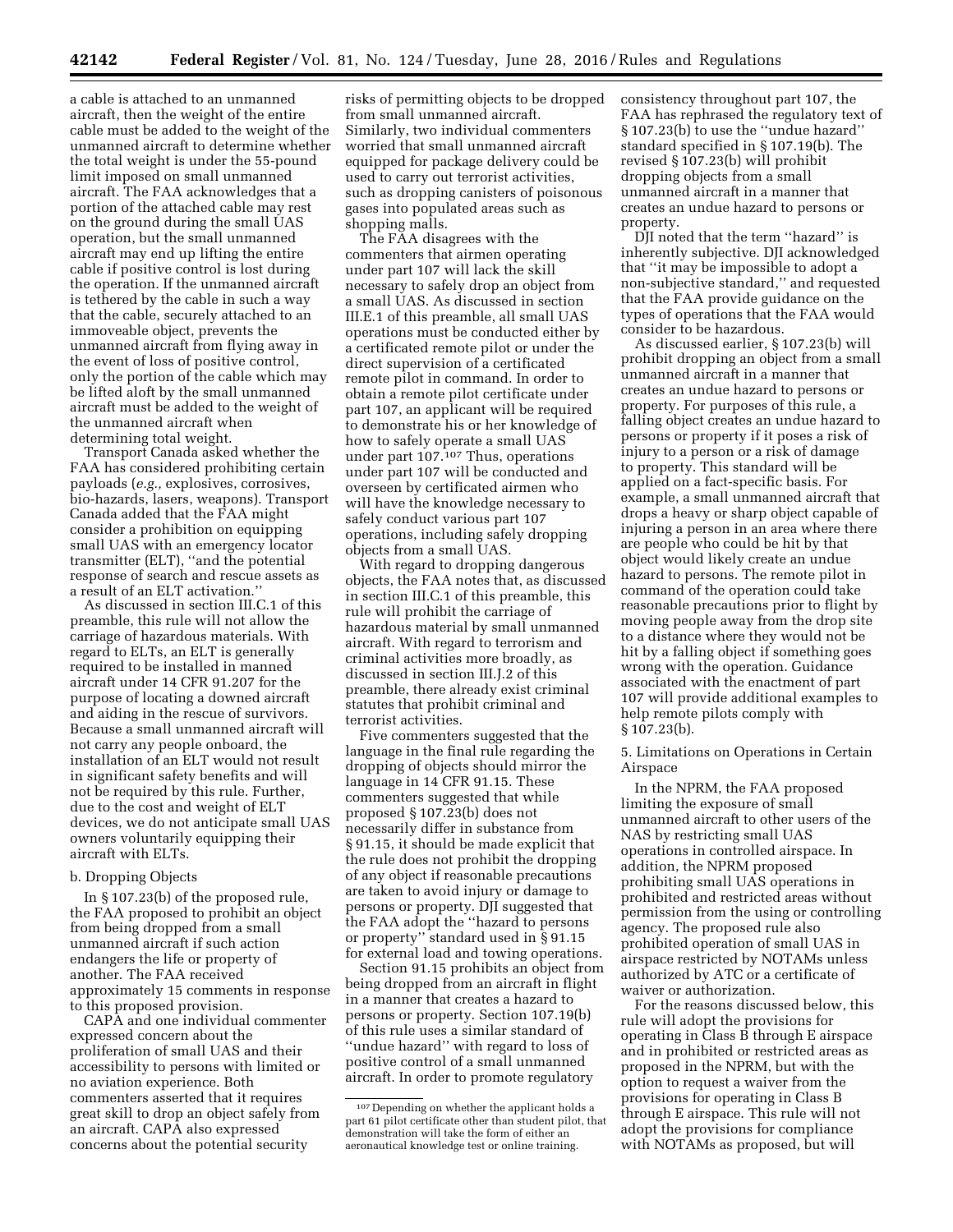instead require compliance with §§ 91.137 through 91.145 and § 99.7, as applicable. This rule will also not adopt the proposed prohibition on operations in Class A airspace because the other operational restrictions of this rule will keep a small unmanned aircraft from reaching Class A airspace. Lastly, this rule will add a prohibition against small unmanned aircraft operations that interfere with operations and traffic patterns at any airport, heliport or seaplane base.

a. Operations in Class B, C, D, and Lateral Boundaries of the Surface Area of Class E Airspace Designated for an Airport

The NPRM proposed to require prior permission from Air Traffic Control (ATC) to operate in Class B, C, or D airspace, or within the lateral boundaries of the surface area of Class E airspace designated for an airport. The NPRM did not propose equipment requirements for small UAS operating in controlled airspace, nor did it propose to require small UAS to demonstrate strict compliance with part 91 in order to operate in controlled airspace.

Several commenters including AOPA, EAA, and the Small UAV Coalition, supported the FAA's proposal that remote pilots obtain ATC approval prior to operating small UAS in Class B, C, or D airspace, or within the lateral boundaries of the surface area of Class E airspace designated for an airport. Some commenters added that they would like clarification that ATC approval does not mean the FAA issuance of a COA. The International Air Transport Association supported the proposal and stated this requirement should not be allowed to impede ATC's primary responsibility to manage traffic. Transport Canada requested clarification on the process for requesting ATC approval. Foxtrot Consulting and JAM Aviation expressed concern about inconsistent application of the regulation by ATC facilities.

Some of these commenters requested that the FAA provide guidance to ATC facilities regarding the handling of requests to operate small UAS in controlled airspace. Modovolate Aviation agreed with the proposed framework, but suggested that the FAA should provide guidance on how ATC permission would be obtained. The Small UAV Coalition asked the FAA to provide contact information for each ATC facility, and to agree to provide timely decisions on whether to authorize operations in controlled airspace. NBAA suggested prohibiting use of ATC frequencies to obtain the required permission.

In response to comments, the FAA will establish two methods by which a remote pilot in command may request FAA authorization for a small unmanned aircraft to operate in Class B, C, D, and the lateral boundaries of the surface area of Class E airspace designated for an airport. The first method is the same as what was proposed in the NPRM: A remote pilot in command may seek approval from the ATC facility with jurisdiction over the airspace in which the remote pilot would like to conduct operations. The second method allows a remote pilot to request a waiver from this provision in order to operate in Class B through E airspace. As stated in the NPRM, the appropriate ATC facility has the best understanding of local airspace, its usage, and traffic patterns and is in the best position to ascertain whether the proposed small UAS operation would pose a hazard to other users or the efficiency of the airspace, and procedures to implement to mitigate such hazards. The ATC facility has the authority to approve or deny aircraft operations based on traffic density, controller workload, communications issues, or any other type of operational issues that could potentially impact the safe and efficient flow of air traffic in that airspace. If necessary to approve a small UAS operation, ATC may require mitigations such as altitude constraints and direct communication. ATC may deny requests that pose an unacceptable risk to the NAS and cannot be mitigated.

The ATC facility does not have the authority to approve or deny small UAS operations on the basis of equipage that exceeds the part 107 requirements. Because additional equipage and technologies such as geo-fencing have not been certificated by the FAA, they therefore need to be examined on a caseby-case basis in order for the FAA to determine their reliability and functionality. Additionally, requiring ATC to review equipage would place a burden on ATC and detract from other duties. Instead, a remote pilot who wishes to operate in controlled airspace because he or she can demonstrate mitigations through equipage may do so by applying for a waiver.

Requests for authorization to operate a UAS in one of the above areas should be made by writing or an electronic method as determined by the Administrator and publicized on the FAA's Web site. Requests for such authorization via air traffic control radio communication frequencies will not be accepted because they may interfere with the separation of aircraft.

The FAA is not committing to a timeline for approval after ATC

permission has been requested because determining the level of review required for approval is dependent on the management at the individual facilities. The FAA also notes that the time required for approval will vary based on the resources available at the ATC facility and the complexity and safety issues raised by each specific request. The FAA encourages remote pilots who know that they will need to operate in Class B, C, D, or E airspace to contact the appropriate ATC facility as soon as possible prior to the operation.

While some UAS activity will still utilize a COA, operating under part 107 regulations will not require a COA where ATC permission is specified. The FAA is working concurrently on several other documents, including an advisory circular, and training and direction to ATC facilities that will provide guidance to users and ATC personnel as to procedures and responsibilities. This guidance will ensure consistent application of ATC permission and processes, to the extent practicable. The FAA notes that some discrepancies may arise due to the unique nature of different airspace.

Several commenters, including ALPA, TTD, and the University of North Dakota John D. Odegard School of Aerospace Sciences, opposed allowing operations in class B, C, D, or E airspace. The University of North Dakota John D. Odegard School of Aerospace Sciences argued that this provision would place an undue burden on ATC, and that the well-established COA process would be a better mechanism than ATC permission. TTD suggested that the FAA adopt design provisions that ensure small UAS remain in the intended airspace when operating optimally, as well as risk mitigation technology when command controls are lost, and that operations in controlled airspace be banned in the absence of such provisions. ALPA stated that it does not believe there is sufficient information on which to base a sound safety case for allowing small UAS into controlled airspace at this time. Several commenters including SWAPA, Airport Council International-North America and the County of Los Angeles Department of Public Works, thought a real-time two-way communication requirement should be included. The Property Drone Consortium opposed the requirement to notify ATC, while adding that it believed this requirement imposed burdens on UAS operators that are different from those imposed on manned operations.

The FAA does not believe that prescriptive design provisions are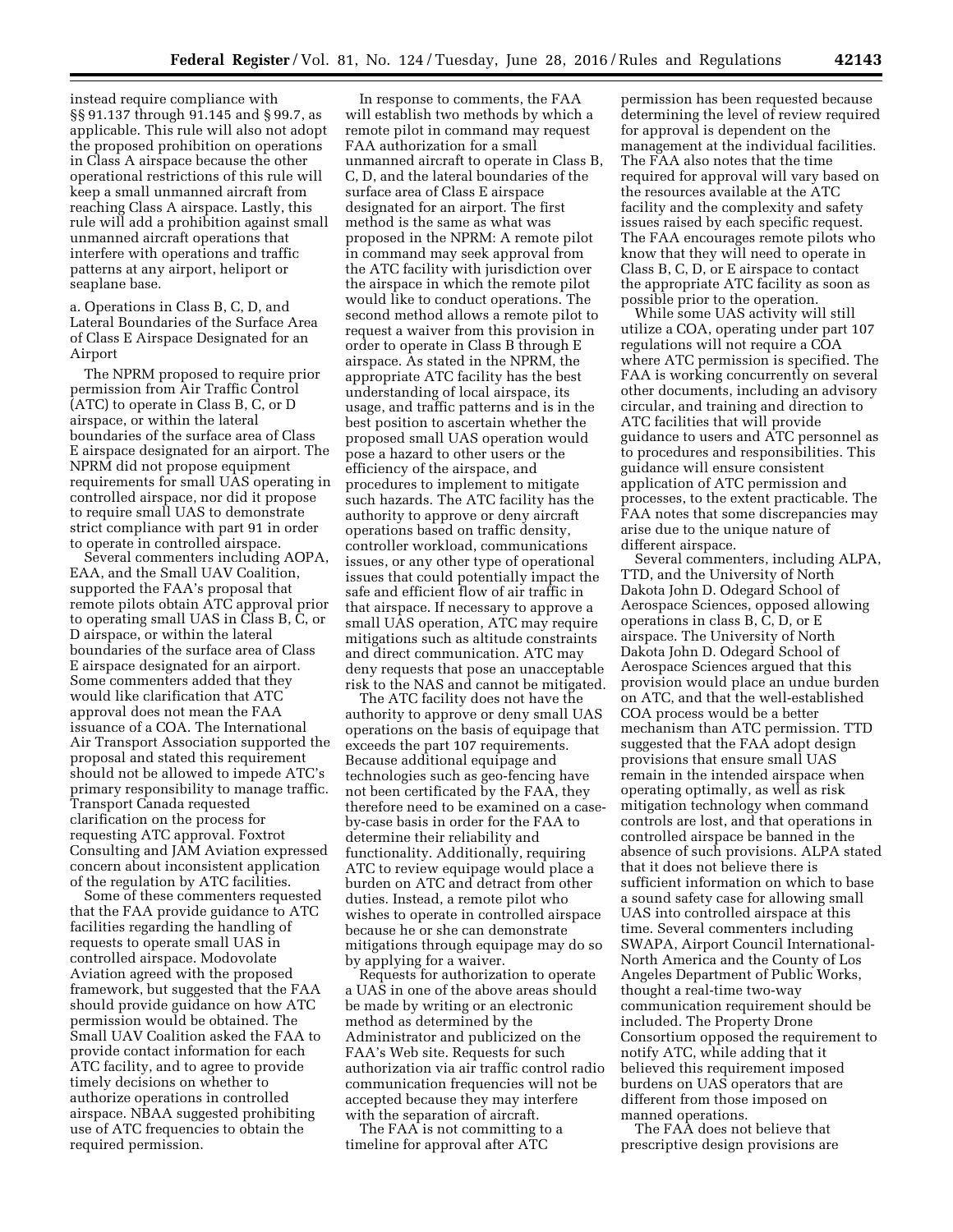necessary in this rule. The FAA acknowledges the concerns raised by the commenters but notes that, as of this writing, safety-relevant equipage such as transponders has not been certificated for use on a small UAS. Additionally, there could be small UAS operations with operational parameters that would make those UAS not a danger to manned aircraft even if positive control is lost. For example, a small unmanned aircraft flying at low altitude and surrounded by natural barriers that would stop the aircraft from flying away would not pose a danger to other aircraft, even in the absence of equipage mitigations. Thus, this rule will retain the framework allowing the FAA to evaluate operations seeking to be conducted in controlled airspace on a case-by-case basis, and will not impose generally applicable design or equipage provisions on all small UAS operations. The FAA will continue to monitor the development of small UAS technology and may revisit this issue once the pertinent technology becomes more mature and additional safety data is available.

This framework is similar to the regulatory construct underlying controlled-airspace access under part 91. Specifically, while part 91 imposes minimum equipage requirements on aircraft seeking to operate in controlled airspace, part 91 also gives ATC the power to authorize aircraft that do not have the required equipage to access the airspace.108 Part 107 provides ATC with a similar power to evaluate whether an individual small UAS operation may safely be conducted in controlled airspace even though the unmanned aircraft lacks equipage typically used to mitigate safety concerns in that airspace.

Additionally, the FAA does not agree that the current COA process would be a better mechanism for operating in controlled airspace. Currently, when a small UAS operator applies for a COA, the Flight Standards Service in the FAA first addresses the equipage exemptions, and then if a favorable outcome is reached, the operator is allowed to operate in Class G airspace up to 200 feet AGL. If an operator wishes to operate in controlled airspace, under the previous COA framework, the request is sent to the air traffic service center. The service center then works with the appropriate ATC facility to respond to the request. This rule will streamline the process, such that equipage no

longer needs to be reviewed by the FAA if the part 107 requirements are met. Therefore, the only outstanding step in the COA process would be resolving requests to operate in controlled airspace. This rule incorporates that step within the ATC-permission framework, making the COA process unnecessary for part 107 operations.

Embry-Riddle Aeronautical University supported the proposed rule and proposed adding a filed flight plan option in lieu of explicit ATC approval. The City and County of Denver, Colorado, insisted that permission should be granted only for essential commercial, non-recreational purposes. Airport Council International–North America and the American Association of Airport Executives stated that ATC should only grant permission when there is a specific need to do so. The Center for Robot-Assisted Search and Rescue asked that public safety operators be exempt from the requirement to obtain ATC approval prior to operating in controlled airspace.

The FAA does not agree with Embry-Riddle's proposal to add a flight plan option in lieu of ATC approval. Filing a flight plan would not alert ATC in advance as to the nature of the operation, nor would it give them an opportunity to apply mitigations in a timely manner. The FAA also notes that the flight plan system is set up for pointto-point flights. Adapting it for small UAS operations would be a technology hurdle and would introduce unnecessary delay into the rule. Therefore, a flight plan is not a viable substitute for obtaining ATC permission.

Additionally, ATC should not be placed in the position of validating the need of any specific operation. Any decision on allowing an operation within the appropriate ATC facility's jurisdiction will take into account the workload of the controller. If it is anticipated the volume of traffic could change, the facility might require a means to terminate a small UAS operation in real-time, such as two-way radio or cell phone communication.

The FAA also notes that this rulemaking does not apply to recreational small UAS operations that are conducted in accordance with section 336 of Public Law 112–95. Further, the FAA does not agree that public safety operators should be exempt from the requirement to obtain ATC approval prior to operating in controlled airspace. Although public safety operators may have time-critical aspects to their operations, the risks associated with flying in controlled airspace remain the same regardless of

the type of operation. The requirement for ATC approval gives ATC the opportunity to prescribe mitigations to address any risks associated with operating in controlled airspace. The FAA notes that while a public entity has the option to operate under a public COA, it may gain an operational advantage by operating under part 107. However, in electing to operate under part 107, a public entity is required to operate wholly under the part, and its operation would therefore be considered a civil operation.

Some commenters, including TTD and NAFI, expressed concern that the testing required by the proposed rule would not adequately prepare UAS operators to effectively communicate with ATC. The American Association of Airport Executives and the Associated General Contractors of America suggested that the FAA develop a protocol or guidance for UAS operators when communicating with ATC. NBAA asserted that if ATC requires two-way radio capability in their approval, the remote pilot should be required to hold at least a sport pilot airman certificate to ensure familiarity with ATC phraseology.

Transport Canada asked whether FAA considered mandating that the UAS operator develop and adhere to procedures for loss of positive control that include communications with air traffic control. Similarly, CAPA said that the FAA should require procedures for operators of small UAS to notify the appropriate ATC agency when the UAS operator has lost positive control.

This rule does not mandate a specific method of communication with ATC. In its evaluation of a request to fly in controlled airspace, an ATC facility may request two-way radio communications as a condition of approval for that request. ATC's evaluation may include assessing the experience and ability of the remote pilot in using proper phraseology. Imposing a general sport pilot certificate requirement would not ensure the appropriate knowledge and skills because sport pilots are not permitted to operate in class B, C, or D airspace without an additional endorsement, and would not necessarily have the radio training or experience by virtue of holding a sport pilot certificate. Additionally, there are several means outside of an airman certificate that may provide proper ATC communication experience, such as airport ground personnel or air traffic controller training.

The FAA has not mandated specific coordination with ATC for manned or unmanned aircraft during a loss-ofcontrol event. As described in the

<sup>108</sup>*See, e.g.,* 14 CFR 91.215(b) (allowing ATC to authorize access to Class A, B, or C airspace for aircraft that do not have a transponder) and § 91.225(b) (allowing ATC to authorize access to Class B or C airspace for aircraft that do not have ADS–B).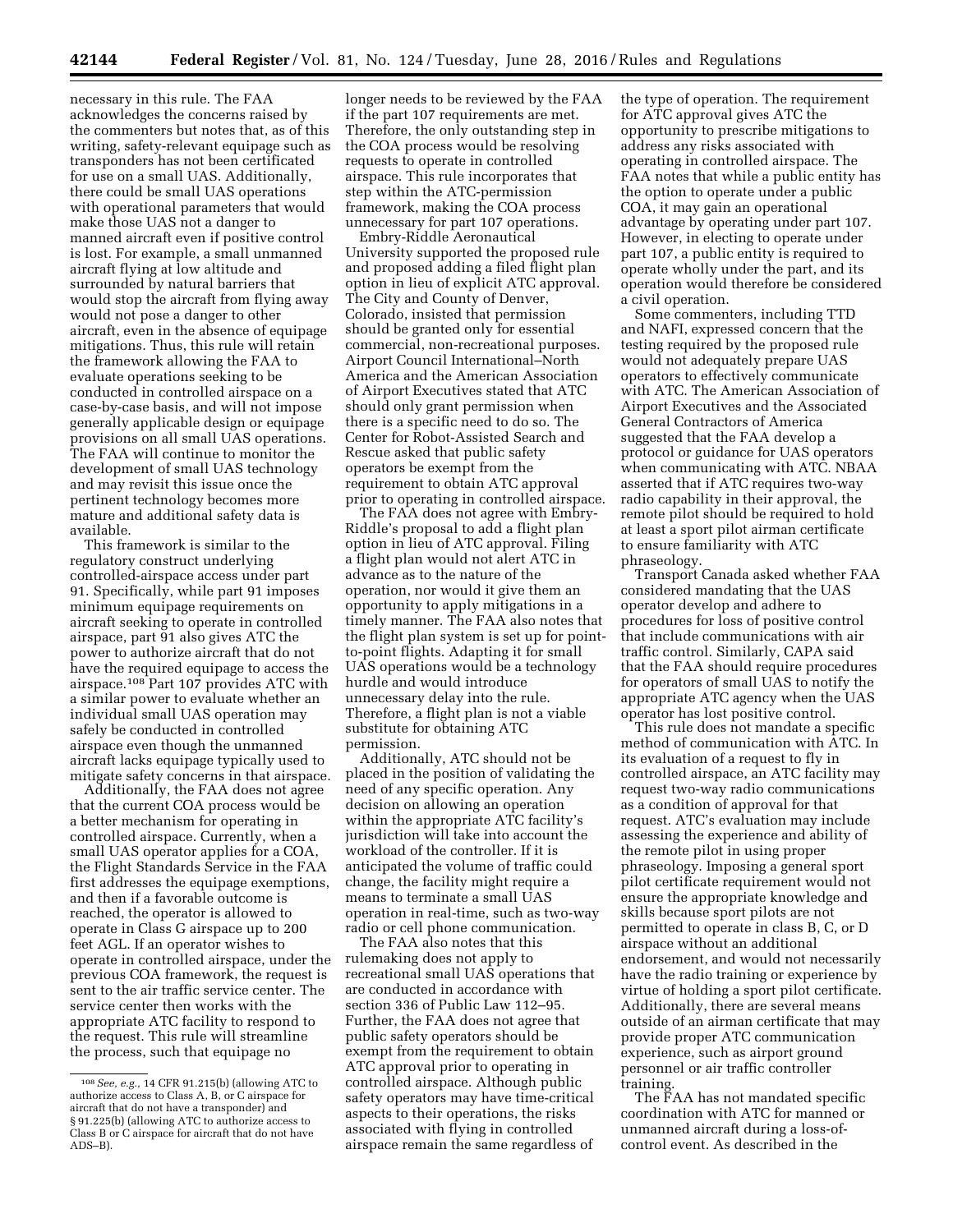introduction to the FAA Safety Team (FAAST) course ALC–40,109 a common rubric used by pilots is aviate, navigate, communicate. In other words, during an emergency, a pilot should maintain control of the aircraft, know where he or she is and where he or she intends to go, and let someone know his or her plans. To require a communication task during an emergency may distract a pilot from these priorities and possibly create additional risk. Proper flight planning by a remote pilot in command includes an assessment of the risk of violating regulatory airspace, and incorporation of mitigations and contingencies commensurate with that risk.

Prioria Robotics said the FAA should consider blanket access to airspace below 500 feet for small and micro class unmanned vehicles of less than 15 pounds, with exceptions for within one mile of airports. Prioria Robotics also recommended that only vehicles larger than 15 pounds be subject to airspace restriction. One individual stated that operations below 100 feet and farther than 3 miles from an airport in class B and C airspace should be allowed without ATC involvement. Similarly, the National Association of Broadcasters, the National Cable & Telecommunications Association, and the Radio Television Digital News Association, commenting jointly, suggested a sliding scale for operations that would require lower altitudes when closer to an airport for operations without ATC approval. DJI suggested that in lieu of restrictions in certain classes of airspace, the FAA should consider adopting an approach akin to the one that the agency has adopted in 14 CFR part 77, in which maximum altitude increases as distance to an airport increases.

The FAA disagrees with the assumption that the weight of an unmanned aircraft is the sole safety concern when operating in controlled airspace. The FAA designates the various classes of controlled airspace to allow ATC to provide separation services to instrument flight rules (IFR) and, in the case of class B and C airspace, VFR traffic. Controlled airspace surface areas have a high number of arriving and departing aircraft at altitudes below 500 feet and rely on ATC to assess and mitigate the associated risk.

Trying to create a sliding scale that would require lower altitudes closer to an airport for operations without ATC approval would be complex because the

slope would not be uniform. Instead, the slope would be shallower in the path of approach or departures, and steeper away from traffic flows. Each airspace has unique characteristics, and individual small UAS operations are different, making it impossible to establish a uniform standard. Allowing the local ATC facility to determine the feasibility of a small UAS operation is an efficient means to mitigate the risks involved in operating in controlled airspace.

The Colorado Agricultural Aviation Association, the City of Phoenix Aviation Department, and PlaneSense and Cobalt Air, commenting jointly, suggested that a NOTAM be issued when small UAS are flying in class B, C, D, and E airspace.

The FAA disagrees with this suggestion because, in many instances, a NOTAM would not provide any additional level of safety. For example, neither a very low altitude operation (*e.g.,* below 50 feet), nor a flight that is shielded by a taller structure that would preclude manned aircraft from operating in that area, would benefit from a NOTAM. In both instances there is a low probability that manned aircraft will be present in those areas. The FAA has a responsibility to keep NOTAMs relevant to pilots, and NOTAMs that do not provide an additional level of safety may create information ''clutter'' during a preflight briefing. A facility may issue a NOTAM for the impacted timeframe after giving permission to a remote pilot to operate in controlled airspace, if appropriate.

NOAA requested more details about requirements for civil UAS operated in the Mode C veil. In response, the FAA notes that operations conducted under part 107 do not need to comply with part 91 unless explicitly directed by part 107. The transponder requirement in the mode C veil (14 CFR part 91.215(b)(2)) is not required of part 107 operations.

NAFI asked what radio station license a small UAS operator would use on the aviation radio spectrum. In response, the FAA notes that licensing of radio stations is outside of its jurisdiction. The pertinent FCC guidance can be found in form 605 Schedule C (*[https://](https://transition.fcc.gov/Forms/Form605/605c.pdf) [transition.fcc.gov/Forms/Form605/](https://transition.fcc.gov/Forms/Form605/605c.pdf) [605c.pdf](https://transition.fcc.gov/Forms/Form605/605c.pdf)*).

Several commenters, including the American Association of Airport Executives, the Hillsborough County Aviation Authority, and the Metropolitan Airports Commission, suggested that the FAA require remote pilots wishing to operate in class B, C, D, or E airspace to also notify the appropriate airport operator. The City and County of Denver, Colorado, and

the City of Phoenix Aviation Department added that UAS operators should be required to seek authorization from both ATC and the airport operator at least two full business days prior to small UAS operations in controlled airspace.

An airport operator does not have responsibility for air traffic or activities outside airport property. The FAA has been tasked with integrating UAS operations into the NAS, and notes that manned aircraft do not have a corresponding requirement to notify airport management. The ATC facility is the proper focal point for approval and notification for small UAS operations in controlled airspace under this rule.

The FAA does not agree that remote pilots must seek permission from an ATC facility at least two full business days prior to the small UAS operations. As discussed previously, the timeframe for ATC to process permission requests will vary based on the ATC facility, the airspace, and the small UAS operation. In some instances it may take less than two full business days to process a permission request and, as such, a requirement to submit the permission request two days in advance would be unnecessarily burdensome.

The Professional Helicopter Pilots Association said operations in class B airspace should not be allowed without a transponder for operation above at least 200 feet AGL.

Because part 107 operations are constrained to visual line of sight, they are confined to a limited area known to ATC. Requiring a transponder in class B airspace for all operations over a certain altitude would place a burden on the small UAS operation that might not provide any additional safety because all manned traffic (except under certain SFRA procedures) 110 is required to be in radio communication and under the direct control of ATC. ATC would deny a small UAS flight operating under part 107 if lack of a transponder created an unacceptable risk for that operation.

The Human Factors and Ergonomics Society expressed concern that UAS might inadvertently enter class B airspace. ALPA was concerned about the ability of a small UAS pilot/operator to correctly identify specific airspace areas and make the correct determination of whether operations are permitted or must be coordinated with ATC.

This risk remains unchanged regardless of the restrictions imposed on

<sup>109</sup>FAA Safety Team Course ALC–40: Aviate— Navigate—Communicate.

<sup>110</sup>As it pertains to this discussion, Special Flight Rules Areas are areas of tightly constrained altitude and path where VFR aircraft can traverse Class B airspace without receiving a clearance or talking to ATC.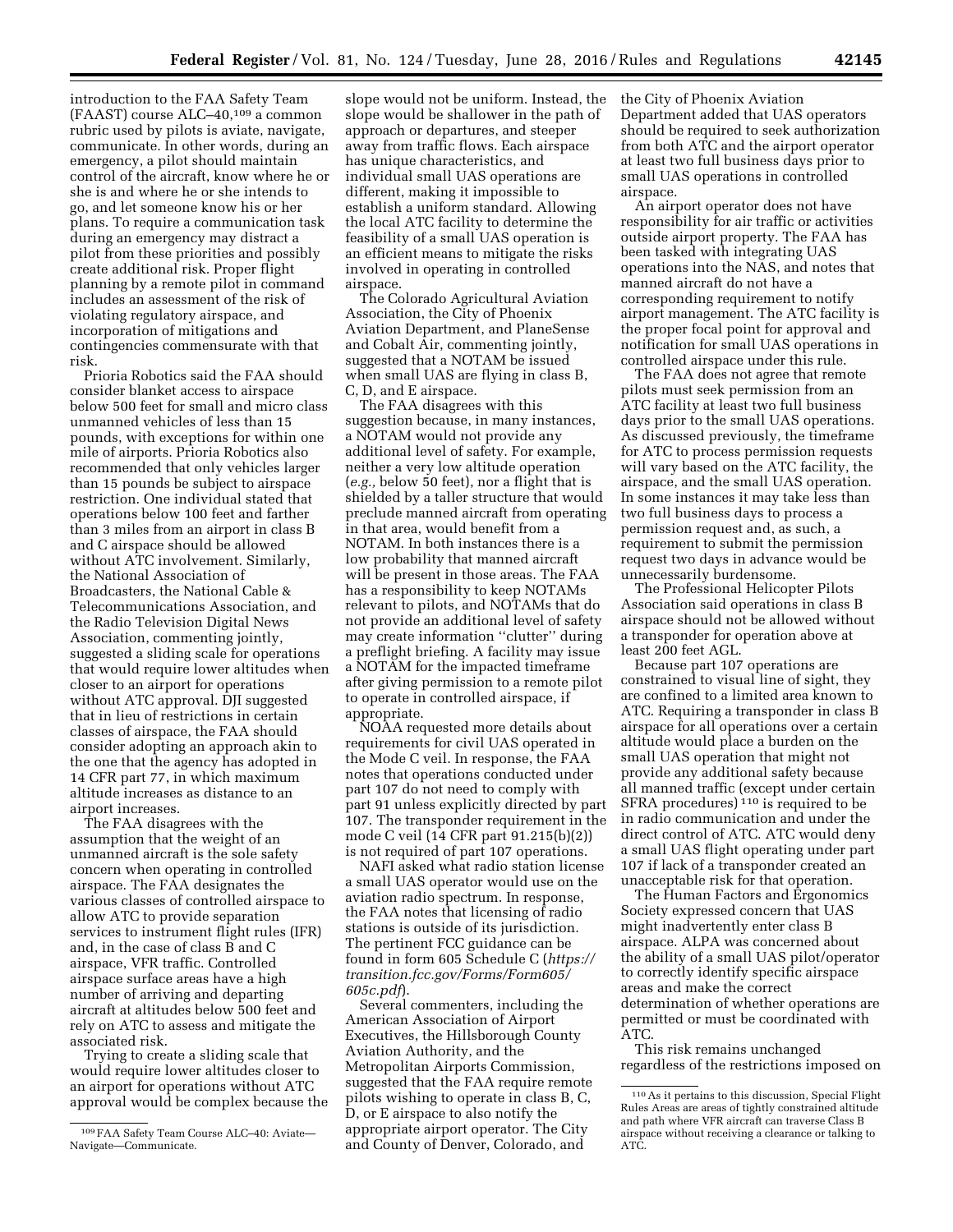operating in class B airspace. Other than the inner surface areas, there are very few instances where the floor of class B airspace is less than 1,000 feet above ground level, and therefore a vertical intrusion would be rare. The lateral boundaries of Class B airspace can be easily ascertained and avoided with proper planning of the operation. Airspace configuration is a knowledge area that will be tested for remote pilot certification, and a remote pilot should be aware of proximity of the unmanned aircraft to more restrictive airspace. Remote pilot certificate holders will also be regularly tested on their knowledge of airspace configuration, either as part of their flight review (for part 61 pilot certificate holders) or when they take the recurrent knowledge test (for nonpart-61 certificate holders). In addition, applicants for a remote pilot certificate who do not hold a part 61 pilot certificate will be required to pass an initial aeronautical knowledge test that includes knowledge of airspace, airspace operating requirements, and the use of aeronautical charts. Pilots who hold a part 61 pilot certificate with an aircraft category and class rating will not have to take the initial aeronautical knowledge test, but they will have acquired the pertinent knowledge in order to obtain their part 61 pilot certificate.

#### b. Operations in Class A Airspace

The NPRM proposed prohibiting small UAS operations in Class A airspace. Class A airspace starts at 18,000 feet mean sea level and extends up to 60,000 feet.111 This rule will not adopt the proposed prohibition because a small unmanned aircraft will be unable to access Class A airspace without violating the other operational restrictions of part 107.

The Mid-Atlantic Aviation Partnership, Crew Systems, and three individual commenters questioned the need for specifically prohibiting operations in Class A airspace. One of the individual commenters did not have an objection to the proposed restriction, but stated that the other operational restrictions in the NPRM would make it impossible to operate in Class A airspace. Another individual commenter pointed out that the only location where an operation could meet all of the operational restrictions proposed in the NPRM and still be in Class A airspace is near the summit of Mt. McKinley. This commenter suggested that an explicit restriction on Class A airspace operations was unnecessary, as no one

would bother to carry a small UAS up a mountain in order to fly it.

The FAA agrees with the commenter who stated that other operational restrictions in the NPRM would make it impossible to operate in Class A airspace. Title 14 CFR 71.33(b) designating Class A airspace in Alaska specifically excludes the airspace less than 1,500 feet above the surface of the earth. This eliminates the possibility of a small UAS operating under part 107 from reaching Class A airspace given the altitude limitations of the rule. Consequently, this rule will not adopt the proposed Class A airspace restriction.

# c. Prohibited or Restricted Areas

The NPRM proposed prohibiting small UAS operations in prohibited and restricted areas without permission from the using or controlling agency, as applicable. Prohibited and restricted areas are designated in 14 CFR part 73. The proposed provision concerning prohibited and restricted areas was similar to the part 91 restriction on operations in these areas, and did not include any new UAS-specific prohibited or restricted areas.112 After careful consideration of the comments, the FAA will adopt the provisions as proposed.

The FAA establishes prohibited and restricted areas when necessary to prohibit flight over an area on the surface in the interest of national security or welfare. As discussed in section III.J.2 of this preamble, several commenters requested that the FAA establish prohibited or restricted airspace over energy infrastructure facilities, citing national security concerns as the basis for their comments. However, four commenters also cited safety concerns when suggesting that the FAA establish such restrictions.

Southern Company and Edison Electric Institute, individually and jointly with NRECA and APPA, explicitly cited safety reasons for restricting operations near energy infrastructure facilities. Edison Electric Institute raised concerns regarding UAS operations over critical energy infrastructure, including electric transmission and distribution facilities, power generation facilities, transmission lines, and substations. The commenter noted that the FAA currently has a TFR for manned aircraft over generation facilities, which the commenter said should be extended to cover UAS. The commenter argued that the FAA should extend the TFR to small UAS because of

''the obvious safety factor involved with any activity near high voltage equipment and the attendant economic loss that comes from the possible loss of electric distribution.'' EEI also submitted a separate, joint comment with NRECA and the APPA, which reiterated the same concerns.

Southern Company proposed that the FAA prohibit small UAS operations over power generation and transmission facilities, except by the utility or third parties acting on behalf of the utility. The commenter stated that the current NOTAM advising pilots to avoid overflight of power-generation facilities, including nuclear power plants, does not adequately address the potential risk small UAS pose. The commenter argued that, ''[b]ecause of the small size, lowcost, great availability, and unmanned nature of small UAS, little deters small-UAS operators, as opposed to their manned aircraft counterparts, from operating over power generation and transmission facilities.'' The commenter further argued that, although small UAS are capable of safe operation in close proximity to most structures, operation next to power generation and transmission facilities may be subject to invisible hazards, such as fire hazards caused by light and heat produced from an electric arc, that may be unfamiliar to non-utility operators.

Consumers Energy Company and the American Fuel & Petrochemical Manufacturers also addressed the safety of energy infrastructure. Consumers Energy Company said the FAA should consider expressly identifying a zone of no small UAS operation within a specified distance from electrical facilities (substations, power lines, and utility poles), except for small UAS operations by the facilities' owners. The commenter said that such a rule would reduce the likelihood of small UAS operations negatively affecting electrical facilities and continue to ensure the safety of the United States electric grid.

The American Fuel & Petrochemical Manufacturers complained that the NPRM does not identify—much less address—issues of safety and security arising from certain scenarios that are a serious issue for its members, including an accidental crash into a facility, such as a refinery. The commenter expressed concern that the airspace and geographic limitations in the proposed rule are not sufficient to ensure the safety and security of critical infrastructure facilities, and therefore requested that the final rule prohibit the unauthorized use, or unauthorized operation, of a small UAS over all oil and gas production, handling, transport, and processing facilities.

<sup>111</sup> 14 CFR 71.33. 112*See* 14 CFR 91.133.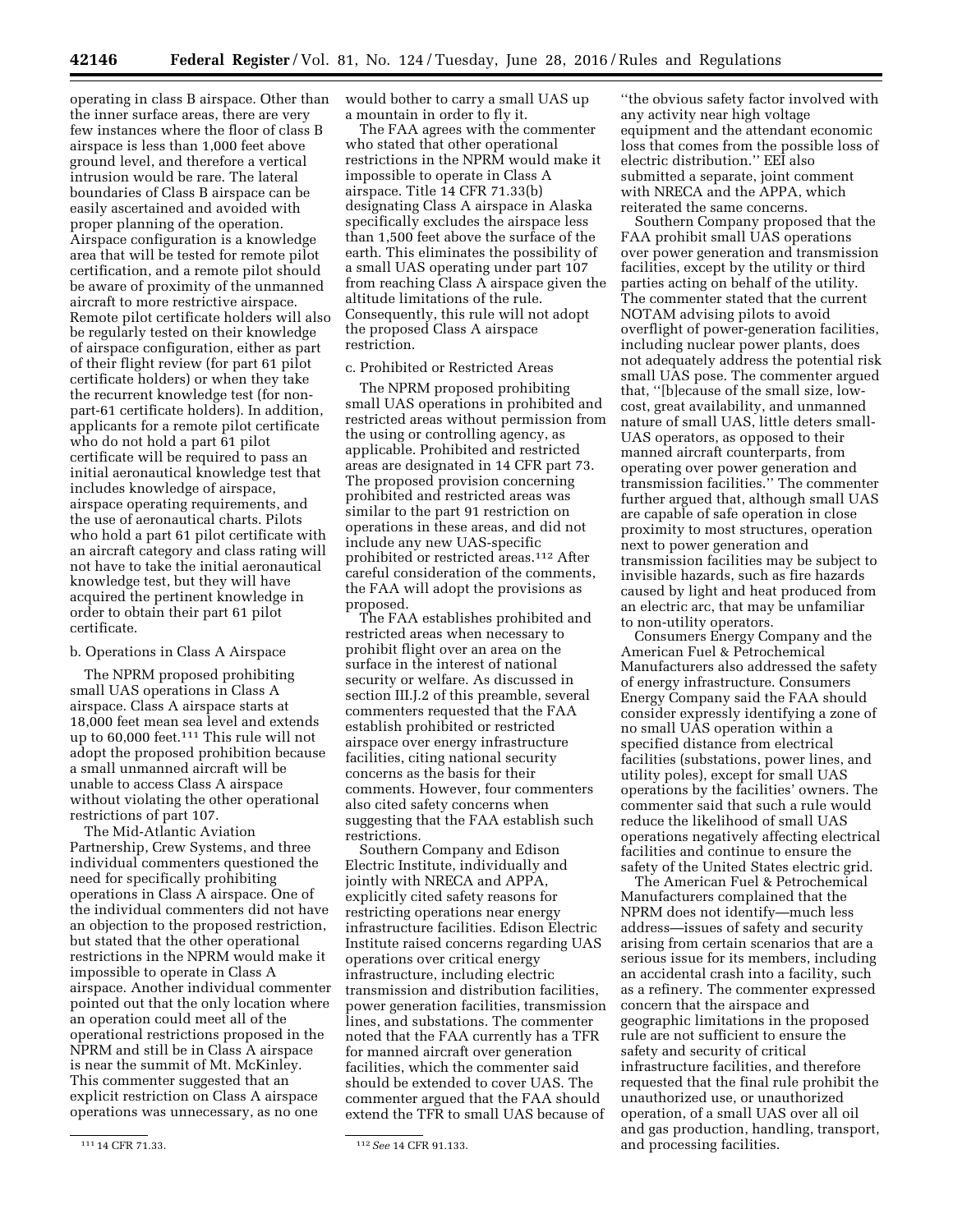EEI expressed concern that FDC NOTAM 4/0811 advising pilots to avoid the airspace over, or in proximity to, power plants would prevent electric utility companies from conducting small UAS flights around their own facilities.

Restricted airspace is designated when the FAA determines it is necessary to confine or segregate activities hazardous to nonparticipating aircraft. The FAA does not create special use airspace applicable to only one particular airframe or aircraft type. The public's right of free transit through the airspace includes the users of unmanned aircraft. Accordingly, the FAA declines commenters' suggestions to create UAS-specific restricted airspace around certain facilities. However, the FAA acknowledges commenters' concerns. In response to these concerns, the FAA emphasizes FDC NOTAM 4/0811, which states that ''. . . to the extent practicable, pilots are strongly advised to avoid the airspace above, or in proximity to such sites as power plants (nuclear, hydro-electric, or coal), dams, refineries, industrial complexes, military facilities and other similar facilities. Pilots should not circle as to loiter in the vicinity over these types of facilities.'' 113 This NOTAM applies with equal force to pilots of manned and unmanned aircraft. In response to EEI's concern, the FAA notes that FDC NOTAM 4/0811 is advisory and thus, does not constitute a regulatory prohibition.

d. Areas Designated by Notice to Airmen

The NPRM proposed to prohibit operation of small UAS in airspace restricted by NOTAMs, including NOTAMs issued to designate a TFR, unless authorized by ATC or a certificate of waiver or authorization. After reviewing comments on this issue, the FAA will change the method by which remote pilots may gain permission to operate in airspace restricted by NOTAMs. The final rule will require that small UAS operators comply with the provisions of §§ 91.137 through 91.145, and § 99.7, as applicable.

Southern Company commented that electric utility companies should be excepted from TFRs under §§ 91.137(a)(2) and (a)(3) to be able to expeditiously restore power during natural disasters. The Washington State Department of Transportation, Aviation Division, recommended that small UAS be allowed to operate in airspace restricted by NOTAMs, including TFRs,

if the aircraft is equipped with positionreporting transmission capability, if two-way communication can be maintained between the operator and ATC, and if the appropriate level of permission to enter the airspace has been obtained.

TFRs are implemented for a number of reasons, from protecting aircraft from hazards on the ground or other sightseeing aircraft, to providing a safe environment for the operation of disaster relief aircraft. The Washington State Department of Transportation, Aviation Division, did not describe how a UAS equipped with position-reporting transmission capability and two-way radio communication would allow for safe operation in a TFR. NOTAMs contain time-critical aeronautical information that is either temporary in nature or not sufficiently known in advance to permit publication on aeronautical charts or other publications.114 NOTAMs are available to the public on the FAA's Web site.115 In response to Southern Company's comment, the FAA notes that NOTAMs exist to address hazards in the restricted airspace, and allowing an aircraft to enter TFRs based only on its mission does not address the hazard that warranted the airspace restriction.

However, these comments raise the question of whether the proposed rule needlessly conflicted with the NOTAM provisions in part 91. Part 91 contains various types of NOTAMs, and the requirements to gain permission differ accordingly. For example, § 91.137(b) requires an aircraft to be participating in hazard relief activities under the direction of the official in charge of onscene emergency response activities in order to operate within an area for which the specified NOTAM has been issued.116 Section 91.137(c) contains a number of conditions, at least one of which must be met in order to operate within an area for which the specified NOTAM has been issued.117 Conditions under § 91.137(c) include that the aircraft be carrying law enforcement or media personnel, or the aircraft is operating under an ATC-approved IFR flight plan.118 Conversely, a § 91.141 TFR in the proximity of Presidential and other parties has no exceptions other than those stated in the NOTAM.119

119 14 CFR 91.141.

These provisions conflict with the proposed language in the NPRM that would allow operations in airspace restricted by NOTAM with ATC or COA permission. In considering this issue, the FAA has identified no UAS-specific concerns that would require treating small UAS differently, for TFR purposes, than aircraft operating under part 91. Thus, the FAA has amended the language of § 107.47 to require compliance with §§ 91.137 through 91.145 or § 99.7.

Additionally, the FAA notes that part 91 subpart J lists the provisions under part 91 that are waivable, and describes the process to request a waiver.<sup>120</sup> Because small UAS remote pilots will be subject to the part 91 provisions described above, the waiver provisions and process described in part 91 subpart J will also apply should a remote pilot wish to seek a waiver from the applicable part 91 provisions.

The Department of Defense (DOD) through its Policy Board on Federal Aviation (PBFA) submitted a comment on protecting certain military and Federal law enforcement facilities, recommending that ''[t]he FAA Administrator classifies the airspace below 500 feet Above Ground Level (AGL) or within 2000 horizontal feet of a military installation (as defined in 10 U.S.C.  $2801(c)(4)$ , or any buildings, grounds or property owned, occupied or secured in whole or in part by any Federal law enforcement or national security agency, as 'National Defense Airspace Area' in accordance with 49 U.S.C. 40103(b)(3)."<sup>121</sup> In their comments, the PBFA also requested that for small UAS operations within a military training route (MTR) or military operations area (MOA), that small UAS operators publish a NOTAM and notify the MTR/MOA scheduler at least 24 hours in advance.

The FAA implements the National Defense Airspace mentioned above as prohibited and restricted areas. These areas are created by rulemaking actions and charted on VFR and IFR charts. A prohibited area would prevent flight of all aircraft, manned and unmanned, including aircraft operated by the agency occupying the facility. In addition, a prohibited area is only established by the FAA over those areas demonstrating a need to prohibit all flight generally due only to national security concerns, a standard that is currently met by only eight areas in the United States. PBFA's requested

<sup>113</sup>FDC 4/0811, June 18, 2007, at 2106.

<sup>114</sup>*See* FAA Aeronautical Information Manual, para. 5–1–3.

<sup>115</sup>*See, e.g., [https://www.notams.faa.gov/](https://www.notams.faa.gov/dinsQueryWeb/) [dinsQueryWeb/](https://www.notams.faa.gov/dinsQueryWeb/)* and *[http://www.faa.gov/pilots/flt](http://www.faa.gov/pilots/flt_plan/notams/)*\_ *[plan/notams/](http://www.faa.gov/pilots/flt_plan/notams/)*.

<sup>116</sup> 14 CFR 91.137(b).

<sup>117</sup> 14 CFR 91.137(c).

<sup>118</sup> 14 CFR 91.137(c)(2), (3), (5).

<sup>120</sup>*See* 14 CFR 91.903, 91.905.

<sup>121</sup> DOD Policy Board on Federal Aviation comment at 5.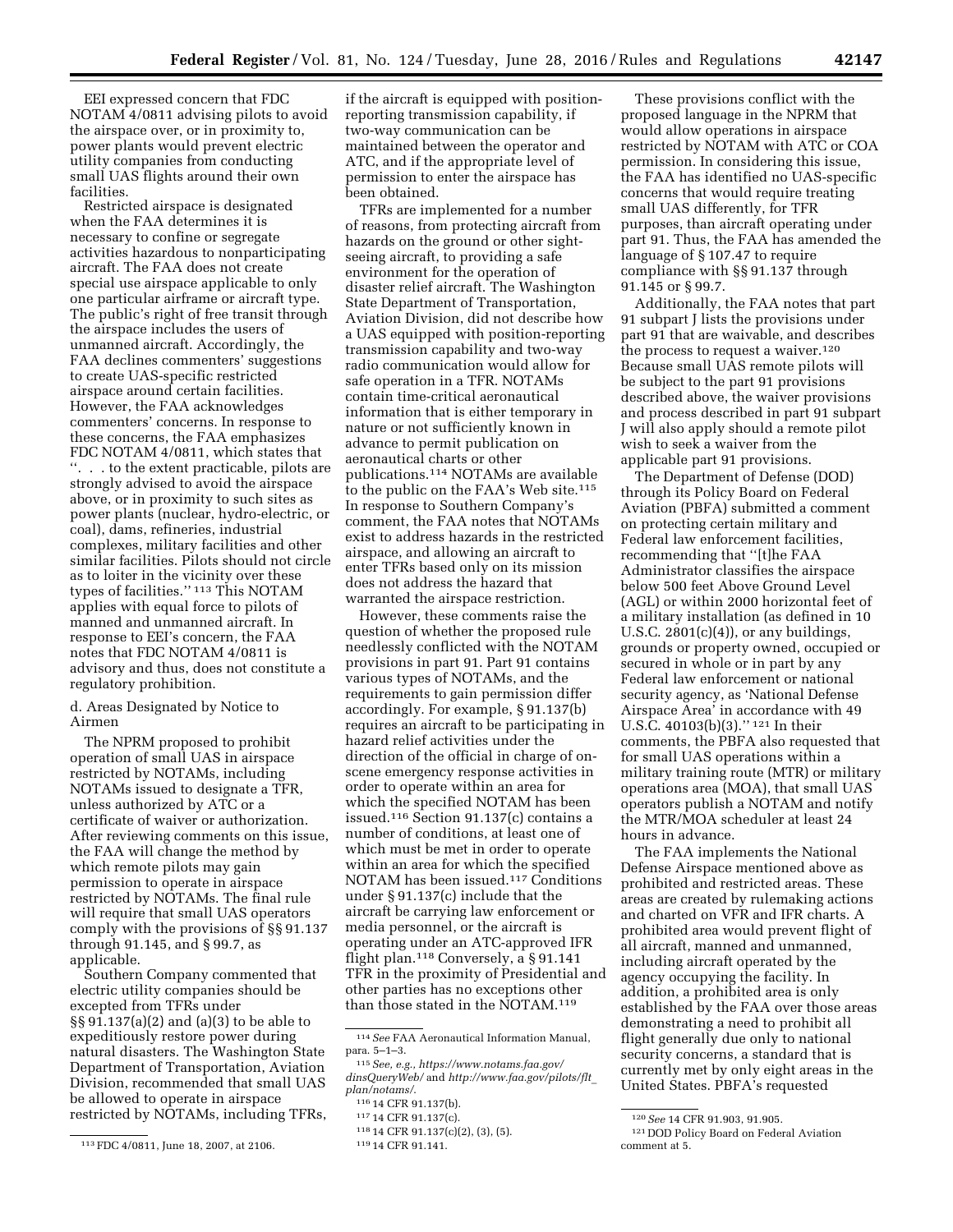language would have the effect of expanding the number of areas 100-fold.

A restricted area is also not appropriate because FAA Order 7400.2 defines the purpose of a restricted area as ''. . . necessary to confine or segregate activities considered hazardous to nonparticipating aircraft.'' 122 Examples of hazardous activities in this context are live weapons fire, non-eye-safe lasers, and explosive demolition. The PBFA comment does not claim these facilities meet these criteria.

The FAA also declines to impose additional NOTAM requirements on small UAS operations. The NOTAM system is used to alert pilots of conditions or situations in the NAS that could present a hazard to aircraft. Historically, the FAA has used a NOTAM requirement in the COAs it issued for UAS operations. This was appropriate because small UAS operations were outside the regulatory structure that was then in place, and, while not inherently hazardous, small UAS flights required exemption or waiver from a number of FAA regulations. Because these operations deviated from existing FAA regulations, a NOTAM was an acceptable means to notify pilots of the activity. However, with part 107, the FAA is bringing a subset of UAS operations within the FAA regulatory structure. Civil, public, and military pilots are expected to be familiar with regulations affecting their flight, including the possibility of encountering UAS activity below 400 feet. Therefore, requiring a NOTAM would not be appropriate.

UAS remote pilots must be aware of their location and operating environment in relation to MTRs and MOAs. As part of their see and avoid responsibilities, remote pilots must use extreme caution when operating through an MTR or MOA. Because of the high speed of some military aircraft, the necessary reaction time will be substantially less in an MTR or MOA. Checking the NOTAM system and/or the responsible Flight Service Station for activity in these areas will provide information to a remote pilot that will help ensure a safe flight.

### e. Operations in Class G Airspace

The FAA did not include any discussion of airports in Class G airspace in the NPRM and it did not propose any regulatory text to restrict small UAS operations in the vicinity of airports in class G airspace. Class G airspace is considered uncontrolled and ATC does not have authority or

responsibility for separation of traffic. For operations in the vicinity of nontowered airports located in class E surface areas, the remote pilot in command must obtain prior permission from Air Traffic Control. After further review, the FAA will include a provision in the final rule that prohibits any small unmanned aircraft operations that interfere with operations and traffic patterns at any airport, heliport, or seaplane base.

Several commenters, including Trimble Navigation and NAMIC, supported allowing operations in class G airspace, without additional comment regarding operations in the vicinity of airports in class G.

AOPA and GAMA recommended prohibiting small UAS operations within a minimal accepted horizontal distance from airports in Class G airspace, but they did not recommend a specific distance. NBAA suggested that FAA restrict operations within a 3-mile radius of airports in class G airspace. The Airline Pilots Association and Hillsborough County Aviation Authority recommended restricting operations within a 5-mile radius of airports. Several individual commenters also recommended a prohibition of small UAS in the vicinity of airports.

The FAA agrees with commenters that supported the integration of small UAS operations with existing aeronautical operations in uncontrolled class G airspace because part 107 has specific risk mitigation and hazard reduction provisions that facilitate integration. First, small UAS pilots will be required to pass initial aeronautical knowledge testing before receiving a part 107 airman certificate. This knowledge testing will include operations in class G airspace. With issuance of the remote pilot certificate, the pilot will have the authority and responsibility of a remote pilot in command. The remote pilot in command will also be directly responsible for, and will be the final authority as to the operation of the small unmanned aircraft system. Finally, the remote pilot in command will be required to ensure that the small unmanned aircraft will pose no undue hazard to other aircraft, people, or property in the event of a loss of control of the aircraft for any reason.

The FAA acknowledges, however, that there is a risk associated with close operations between manned and unmanned aircraft. Therefore, this rule will include a performance-based approach to integrating small unmanned aircraft near airports, heliports, and seaplane bases. Because the NPRM did not contemplate prohibiting operations within the vicinity of an airport in class

G airspace, the FAA will not restrict small UAS operations within a specified distance from an airport. Rather, in response to concerns regarding the integration of small UAS and manned aircraft, this rule will prohibit remote pilots from operating their small unmanned aircraft in a manner that interferes with operations and traffic patterns at airports, heliports, and seaplane bases.

While a small unmanned aircraft must always yield right of way to a manned aircraft, a manned aircraft may alter its flight path or delay its landing or take off in order to avoid a small UAS that may present a potential conflict or otherwise affect the safe outcome of the flight. For example, an unmanned aircraft hovering 200 feet above a runway may cause a manned aircraft holding short of the runway to delay take off, or a manned aircraft on the downwind leg of the pattern to delay landing. While the unmanned aircraft in this scenario would not pose an immediate traffic conflict to the aircraft on the downwind leg of the traffic pattern or to the aircraft intending to takeoff, nor would it violate the right-ofway provision of § 107.37(a), the small unmanned aircraft would have interfered with operations and traffic patterns at an airport.

In order to avoid interfering with operations in a traffic pattern, remote pilots should avoid operating in the traffic pattern or published approach corridors used by manned aircraft.123 When operational necessity requires the remote pilot to operate at an airport in uncontrolled airspace, the remote pilot should operate the small unmanned aircraft in such a way that the mannedaircraft pilot does not need to alter his or her flight path in the traffic pattern or on a published instrument approach in order to avoid a potential collision. Because remote pilots have an obligation to yield right of way to all other aircraft and avoid interfering in traffic pattern operations, the FAA expects that most remote pilots will avoid operating in the vicinity of airports because their aircraft generally do not require airport infrastructure, and the concentration of other aircraft increases in the vicinity of airports.

The FAA adds this performance-based approach requirement in response to concerns that small UAS operations

<sup>122</sup>FAA Order 7400.2.

 $^{\rm 123}\rm{The}$  official source regarding airport traffic patterns is the Airport/Facility Directory (A/FD). Instrument Approach Procedures are published by the FAA and can be found in U.S. Terminal Procedures Publications (TPPs), online from the FAA at *[https://www.faa.gov/air](https://www.faa.gov/air_traffic/flight_info/aeronav/digital_products/dtpp/)*\_*traffic/flight*\_*info/ aeronav/digital*\_*[products/dtpp/,](https://www.faa.gov/air_traffic/flight_info/aeronav/digital_products/dtpp/)* or in numerous third-party sources.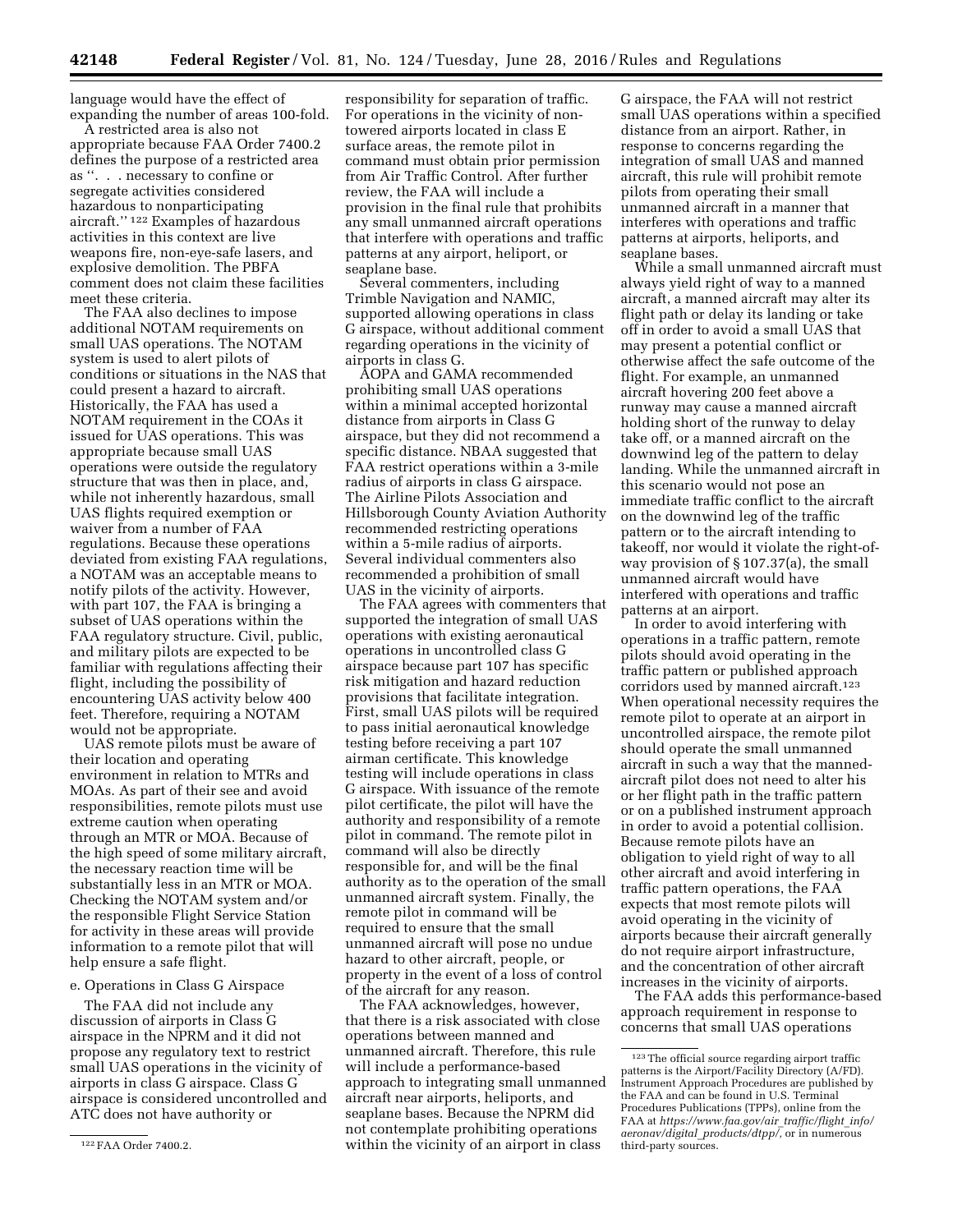may present a hazard to manned aircraft operating at low altitudes in the vicinity of airports in both controlled and uncontrolled airspace. Due to the requirements for remote pilots to not operate in a careless or reckless manner and to yield the right of way to all other aircraft, the FAA does not consider it necessary to prohibit small UAS operations in the vicinity of an airport in uncontrolled airspace. Like ballooning, skydiving, banner towing, and other non-traditional aeronautical activities, the FAA expects that remote pilots will work with airport operators to identify ways to safely integrate small UAS operations into the flow of other operations at the airport.

Experimental Aircraft Association, National Association of State Aviation Officials, Minneapolis-Saint Paul Metropolitan Airports Commission, US Hang Gliding & Paragliding Association, the Permanent Editorial Board of the Aviators Model Code of Conduct initiative, and several individual commenters said that FAA should require operators intending to fly small UAS within 5 statute miles of airports in Class G airspace to notify airport authorities in advance of the operations. These commenters said that such notification would allow airport authorities, in turn, to notify aircraft in proximity of the airport of the small UAS activity. City and County of Denver, Colorado and County of Los Angeles said that Airport Operators should be permitted to limit small UAS operations on and around airports.

Airport operators have the proprietary right to operate their airport in a safe and efficient manner. Under 49 U.S.C. 40103, the FAA has the sole authority to regulate airspace, including airspace overlying an airport. While airport operators have the ability to manage operations on the surface of the airport, airport operators may not regulate the use of airspace above and near the airport. In an effort to safely integrate small unmanned aircraft and manned aircraft at an airport, airport operators may recommend certain areas where small UAS operate, in order to avoid conflicts with manned aircraft. The FAA does not consider the notification of airport operators to significantly enhance the safety of integration with existing operations. The requirement for notification creates a burden on the airport operator with little benefit to users of the airport, because the airport operator would have no requirement to disseminate knowledge of small UAS operations to other airport users.

Instead, remote pilots should adhere to operational recommendations and discontinue operations if the potential

for interference arises. If the concentration of air traffic at an airport results in the likelihood of a small UAS interfering with operations, the remote pilot should avoid operating at that airport. Remote pilots who do not hold a part 61 pilot certificate will be required to pass initial and recurrent aeronautical knowledge tests that include specific knowledge of airport operations. Part 61 pilot certificate holders acquired this knowledge when they obtained their part 61 pilot certificate.

### 6. Inspection, Maintenance, and Airworthiness Directives

This section discusses the maintenance and inspection requirements applicable to a small UAS operation. Those requirements will consist of: (1) Conducting a preflight check prior to each flight to ensure that the small UAS is in a condition for safe operation; and (2) discontinuing flight if the small UAS ceases being in a condition for safe operation. Additionally, to mitigate risks associated with possible loss of positive control, this rule will also require the remote pilot in command to, as part of the preflight inspection, ensure that all control links between the control station and the small unmanned aircraft are working properly. Finally, this section will explain why this rule will not include airworthiness-directive requirements in part 107.

#### a. Inspections and Maintenance

As discussed in section III.J.3 of this preamble, pursuant to section 333(b)(2) of Public Law 112–95, the FAA has determined that a small UAS will not be required to obtain airworthiness certification if satisfying the provisions of part 107. However, without an airworthiness certification process, the FAA still needs to provide criteria for small UAS to meet that support safe operations. In considering how to address this issue, the FAA notes that existing regulations applicable to manned civil aircraft require particular U.S. airworthiness certificated aircraft to be inspected every 12 months.124 Maintenance that might be necessary as a result is governed primarily by the provisions of 14 CFR part 43. Part 43 requires that the inspection examine every system and component of the aircraft in detail to identify present conditions that may render the aircraft as unairworthy.125 If the inspection

reveals any hazardous characteristics that would render the aircraft as unairworthy, then maintenance, conducted pursuant to the regulations of part 43, must be performed in order to approve the return of an aircraft to an airworthy condition.

In place of the requirements of part 43, the NPRM proposed to create a maintenance and inspection framework that corresponds with the significantly reduced risk posed by small UAS operations conducted under part 107. First, the NPRM proposed to require, in § 107.21, that the operator must maintain the small UAS in a condition for safe operation and inspect the small UAS prior to each flight to determine it is in a condition for safe operation. Second, the NPRM proposed to prohibit a person from operating a small UAS unless that UAS is in a condition for safe operation. Third, the NPRM proposed to require the operator to discontinue the flight of the small unmanned aircraft when he or she knows or has reason to know that continuing the flight would pose a hazard to other aircraft, people, or property. Finally, to reduce the possibility of a malfunctioning control link, the NPRM proposed to require that, prior to flight, the operator must ensure that all links between the control station and the small unmanned aircraft are functioning properly.

For the reasons discussed below, this rule will require the remote pilot in command to check the small UAS to determine whether it is in a condition for safe operation. The remote pilot will be prohibited from commencing flight if the small UAS is not in a condition for safe operation. Additionally, the remote pilot in command will be required to discontinue the flight of the small unmanned aircraft if he or she knows or has reason to know that the small UAS is no longer in a condition for safe operation. This rule will also finalize as proposed the requirement that the remote pilot in command ensure, prior to flight, that all control links between the control station and the small unmanned aircraft are functioning properly.

i. Preflight Check and Maintenance Requirements

Most commenters, including Google, AOPA, the Property Drone Coalition and others, supported the proposed preflight inspection requirement. However, several commenters proposed

<sup>124</sup>*See* 14 CFR 91.409.

<sup>125</sup>*See* 14 CFR part 43, Appendix D (scope and detail of items as applicable to the particular aircraft) to be included in Annual and 100 hour

inspections. Note: These items listed constitute inspection of the complete aircraft only and does not include interrelated system components and equipment.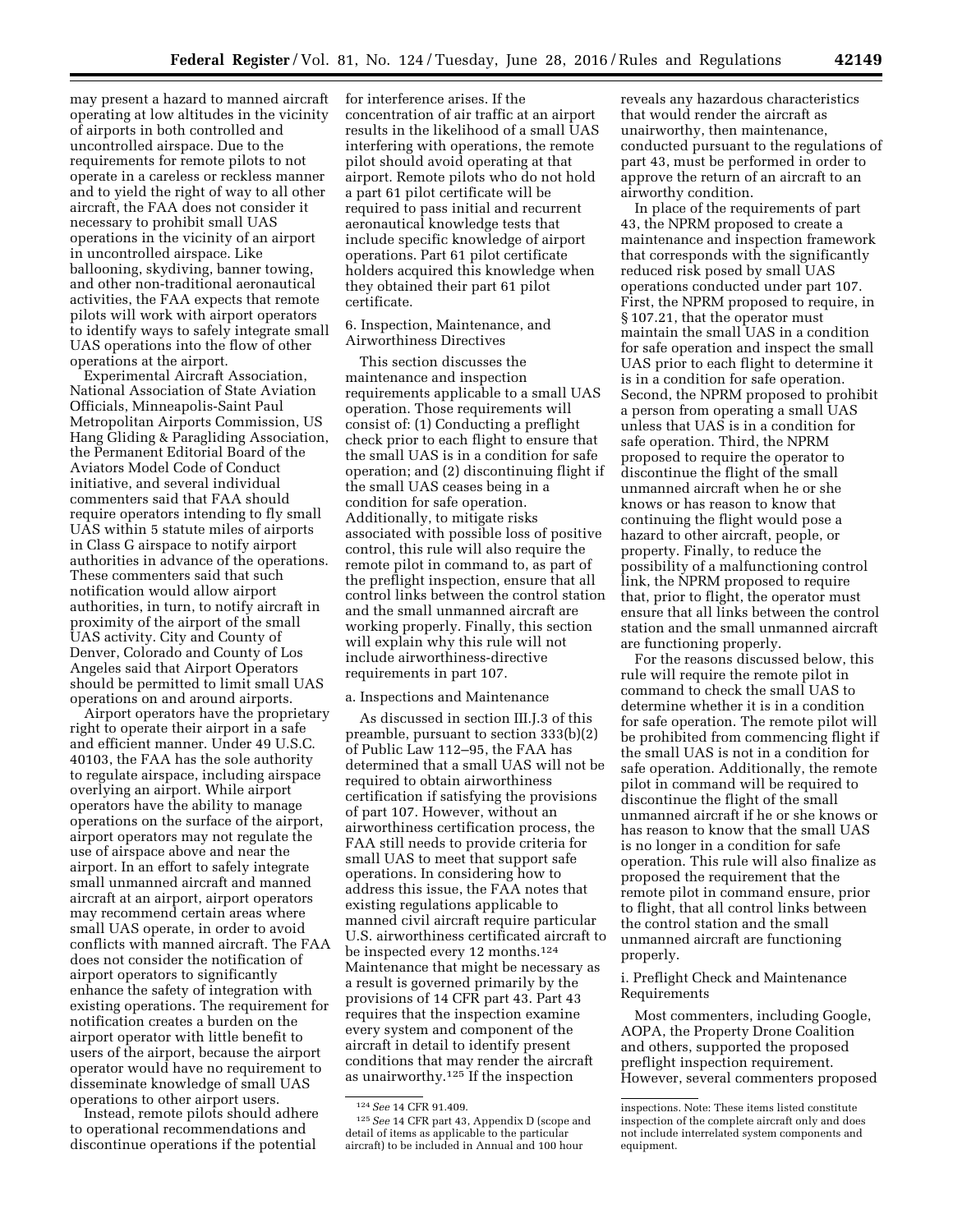changes to the requirement or requested clarification regarding what the inspection should entail. Two individual commenters expressed opposition to the preflight inspection requirement and suggested that the requirement is burdensome or unnecessary. One individual commented that it would be impractical to perform a meaningful inspection before every flight, since many UAS flights last only a few minutes each, and there is a need to minimize delay between flights. That commenter proposed instead that the FAA require only one thorough pre-flight inspection prior to the first flight of the day, and that the first flight of the day should be a test flight. Another individual commenter said a preflight inspection before every flight ''could become a hassle and may be unnecessary,'' and that a monthly inspection would be more suitable.

This rule will require the remote pilot in command to conduct a preflight check prior to each flight to determine if the small UAS is in a condition for safe operation. An integral ground functional check as part of the preflight inspection will include a check of the associated data link equipment for proper operation. This is a check of the control link functionality between the ground control station and the small unmanned aircraft. If the preflight check reveals that the small UAS is not in a condition for safe operation or that the control link is not functioning properly, the remote pilot in command will be prohibited from commencing the flight operation until the small UAS is in a condition for safe operation and any and all control link deficiencies have been corrected.

To satisfy preflight check requirements, the remote pilot in command must check the entire unmanned aircraft and associated system components and equipment for visible defects such as broken or damaged parts, loose fasteners or wires, leaking fluids, and general wear and tear.126 The remote pilot in command is responsible for making a condition for safe operation determination of the small UAS. A complete inspection of the aircraft and associated system equipment will include a functional ground check as a test to verify all control link systems are properly responding to control inputs and are otherwise functioning properly. The systems and equipment that could be checked in this manner could, depending on the complexity of the

small UAS, include the engine, flight controls, landing gear, internal/external payload, link checks, ground control station, signal flow, auxiliary equipment rack, video dissemination, power requirements, and software configuration management. It is highly recommended that the remote pilot in command augment a complete small UAS preflight check by following manufacturer-suggested inspections and checks prior to conducting flight operations. The FAA will also issue guidance providing additional examples and best practices for how to properly conduct a preflight check to ensure that the small UAS is in a condition for safe operation.

The FAA notes commenters' concern that a mandatory check conducted prior to flight could be burdensome. However, the FAA anticipates that through repetition, the efficiency of the preflight check sequence will increase resulting in no more than a few minutes to complete the preflight check if the pertinent systems are functioning properly. As such, the FAA declines to remove the preflight-check requirement, as this check will serve to detect and mitigate the risks imposed by defects such as inoperative or deteriorating small UAS systems and components that may render adverse flight characteristics. Additionally, recurring checks will serve to identify equipment deficiencies that have occurred since the previous preflight inspection.

An individual commenter suggested that a test-flight is necessary because certain components and systems, such as avionics and control systems, cannot be tested on the ground. In response, the FAA notes that many of the systems that are tested through a test-flight cannot currently be tested without introducing additional risk into the operation. For example, flight termination (*e.g.* ''return to home'') and fail-safe systems are designed to trigger when the control link between the small unmanned aircraft and the control station is lost. In order to do a flight test of these systems, the remote pilot in command may need to deliberately sever the control link between the small unmanned aircraft and the control station during a test flight to see how the unmanned aircraft responds. A deliberate loss of positive control may introduce unnecessary risk to safe flight operation in the NAS. In addition, requiring flight testing prior to each flight would also impose an additional burden on the remote pilot in command in the form of time and power consumption. Accordingly, this rule will not impose a flight testing requirement.

DronSystems stated that a preflight inspection is unnecessary, asserting that a remote pilot could safely forego a preflight inspection by instead using ''sophisticated asset management tools'' or ''UAS self-diagnostic'' equipment.

The FAA is aware of no data showing that technology currently exists that could result in an equivalent level of safety to that attained by a visual and operational inspection conducted by the remote pilot in command. Visual and operational checks prior to each flight will serve as a vital safety practice essential for ensuring that the aircraft, control station, unmanned aircraft, and related integral systems are in a condition that will enable safe operation.

A number of commenters expressed concern that the proposed maintenance and inspection requirements were not stringent enough. ALPA and several individual commenters asserted that a preflight inspection conducted by the remote pilot is insufficient to ensure safe operation, as it would be conducted in the absence of defined criteria on which the owner/operator can base a decision about airworthiness. ALPA further stated that in the absence of airworthiness certification requirements combined with tamper-proof equipage that limits the vertical and lateral movement of unmanned aircraft, there is no way to ensure that a small UAS is safe and reliable.

Several commenters suggested that more formal maintenance and inspection requirements should be imposed on manufacturers and operators. The NextGen Air Transportation Program at NC State University said ''some statement of airworthiness from the manufacturer, a certified inspector, or system provider with a date evaluation should be a minimum requirement.'' The commenter also said that the aircraft should be tested for airworthiness every 2 years. The State of Nevada, the Nevada Institute for Autonomous System, and the Nevada FAAdesignated UAS Test Site, commenting jointly, asserted that a preflight inspection ''clearly does not infer than an aircraft is airworthy,'' and said minimal standards should include lost link procedures and altitude determination. Other commenters similarly said small UAS should be required to have specific safety systems and protections. An individual commenter, who said self-certification establishes an unsafe precedent, said that UAS should be required to have redundant backup systems in place. That commenter said a standard airworthiness certificate may be

<sup>126</sup>The examples used in this preamble section are not intended to be exhaustive.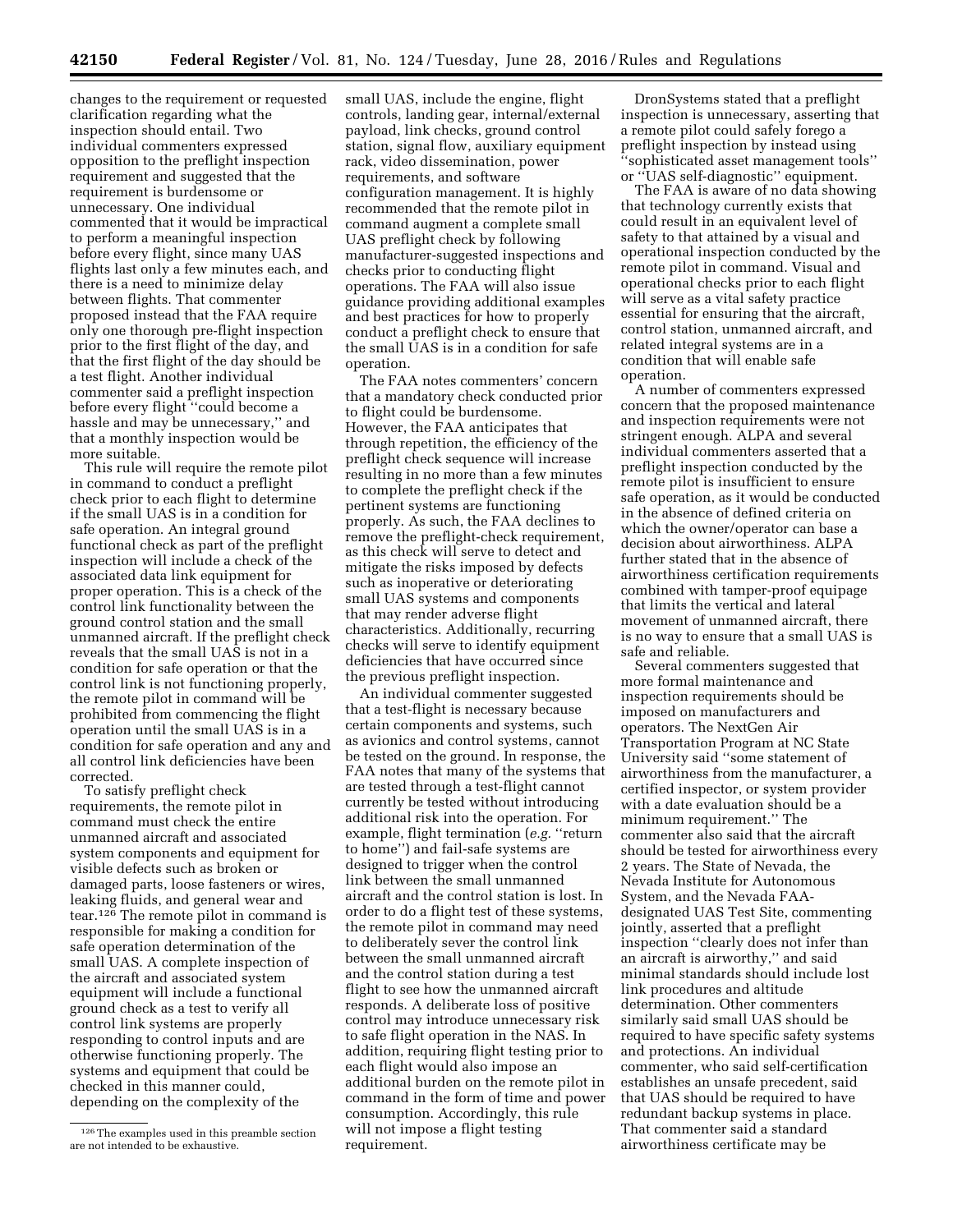unnecessary for small UAS, and instead recommended an experimental-type certification, which would ensure an airworthiness review and reduce the excessive burden on manufacturers.

An individual commenter said that allowing the operator to conduct a preflight inspection to certify airworthiness ''is a mistake.'' The commenter pointed out that for manned aircraft almost all of the equipment has to be periodically certified by an approved testing lab to ensure that it is still at manufacturer-issued standards. Without a similar requirement for small UAS, the commenter continued, the aircraft could have a modified airframe or propulsion system, the electric motors or batteries could be deteriorating, and the payload carrying capacity could be altered, among other concerns. Another individual commenter opposed allowing operators with no presumed specialized knowledge to make key safety determinations, and recommended the FAA conduct further cost-benefit analysis, ''with a specific focus on the magnitude of potential damage that might be inflicted by errantly operated small UAVs.''

The FAA notes commenters' concern with regard to airworthiness but disagrees with the position that the maintenance and inspection requirements proposed in the NPRM need to be made more prescriptive in this rule. The proposed requirements are appropriate to the type of risk posed by small UAS operating under part 107. Specifically, as discussed throughout this preamble, small unmanned aircraft operating under part 107 will: (1) Weigh less than 55 pounds; (2) not carry any people onboard; and (3) operate within visual line of sight and other operational parameters that mitigate risk to other aircraft operating in the NAS, people, and property on the ground. Thus, a small unmanned aircraft operating under part 107 has been determined to pose a significantly lower risk than a manned aircraft that weighs hundreds or thousands of pounds and carries one or more people onboard that may be injured in the event of a mishap. Consequently, imposing a more prescriptive level of maintenance and inspection requirements on small UAS operating under part 107 is not justified in this rule.

Completion of a preflight inspection of the small UAS prior to each flight will serve to mitigate risk in a manner appropriate for the risk posed by the small UAS operation. While this rule will not require small UAS to comply with part 43, the FAA encourages the use of certificated maintenance

providers, which may include repair stations, holders of mechanic and repairman certificates, and persons working under the supervision of these mechanics and repairmen. Recommendation for the use of certificated maintenance providers is predicated on their heightened maintenance and inspection capabilities that may lend support to sustained conditions for safe operation of small UAS. Additionally, as discussed earlier, the FAA will publish guidance providing additional examples and best practices for how to ensure that a small UAS remains in a condition for safe operation.

Several commenters, including NAAA, Reabe Spraying Service, and the University of North Dakota's John D. Odegard School of Aerospace Sciences urged the FAA to include a requirement that remote pilots keep maintenance records. NAAA stated that it disagrees ''with the agency's approach to abandon the aviation industry's longstanding requirement of proper recordkeeping and inspections in favor of accommodation for a new NAS entrant.'' The University of North Dakota's John D. Odegard School of Aerospace Sciences asserted that a review of the aircraft's maintenance history is necessary for a remote pilot to determine that the aircraft is in a safe condition for flight and that all manufacturer-suggested inspections, if any, are complied with. The commenter specifically recommended that, at a minimum, remote pilots be required to keep a permanent record of: (1) Component changes or replacements caused by inflight abnormalities; (2) command and control link frequency changes; (3) ground control station and aircraft software changes; and (4) airframe configuration changes which may affect the handling and performance characteristics of the aircraft.

The Kansas State University UAS Program said the lack of required maintenance documentation will cause significant challenges in determining the causal factors associated with small UAS accidents that are investigated by the FAA and NTSB. The commenter recommended that the records requirement in § 43.9 be applied to small UAS, with any necessary alterations ''to ensure the traceability of maintenance and approval of the aircraft for return to service.''

The Washington State Department of Transportation, Aviation Division said documentation of maintenance should be required for small UAS operated over large assemblies of people, such as professional sporting events, large

concerts, and ''similar environments where a safe landing area is likely unavailable.'' NetMoby suggested that operators should be required to log the results of each preflight inspection for inspection by the FAA if needed.

Under Executive Order 12866, the FAA may ''adopt a regulation only upon a reasoned determination that the benefits of the intended regulation justify its costs.'' Imposing maintenance or preflight-check recordkeeping requirements, such as the ones suggested by the commenters, would likely result in a significant cost because the remote pilot in command would have to create new paperwork every time that he or she conducts a preflight check, or every time that any type of maintenance is conducted on the small UAS. At this time, the FAA does not have data to determine whether the safety benefits of additional documentation would be sufficient to justify this burden, especially in light of the significant safety mitigations already provided by the other provisions of part 107. Accordingly, at this time, the FAA declines to impose the suggested documentation requirements on small UAS operated under this rule.

Boeing asked the FAA to provide a definition for the phrase ''safe operation.'' In the context of preflight check and maintenance requirements, the FAA has concluded that ''safe operation'' pertains to mechanical reliability, and is predicated on overall condition of the entire unmanned aircraft and integral system equipment relative to wear and deterioration. Determinations made of the overall condition of the small UAS includes an evaluation based on the make, model, age, type and completeness of continued maintenance and inspections of the aircraft and associated system equipment making up the entire UAS. Some examples of characteristics that may render a small UAS not in a condition for safe operation are: (1) Unsecure, damaged airframe structures affecting flight characteristics; (2) damaged primary flight control surfaces affecting flight control characteristics; (3) inoperative, intermittent propulsion system components; (4) inoperative, intermittent flight controls; (5) data link equipment failures, *e.g.,* control outputs from ground control station not matching control inputs to aircraft flight controls; and (6) damaged or distorted propeller blades.

The Permanent Editorial Board of the Aviators Model Code of Conduct Initiative stated that the rule should be expanded to require certain operational checks, such as hover-checks for multirotors and rotorcraft, arguing that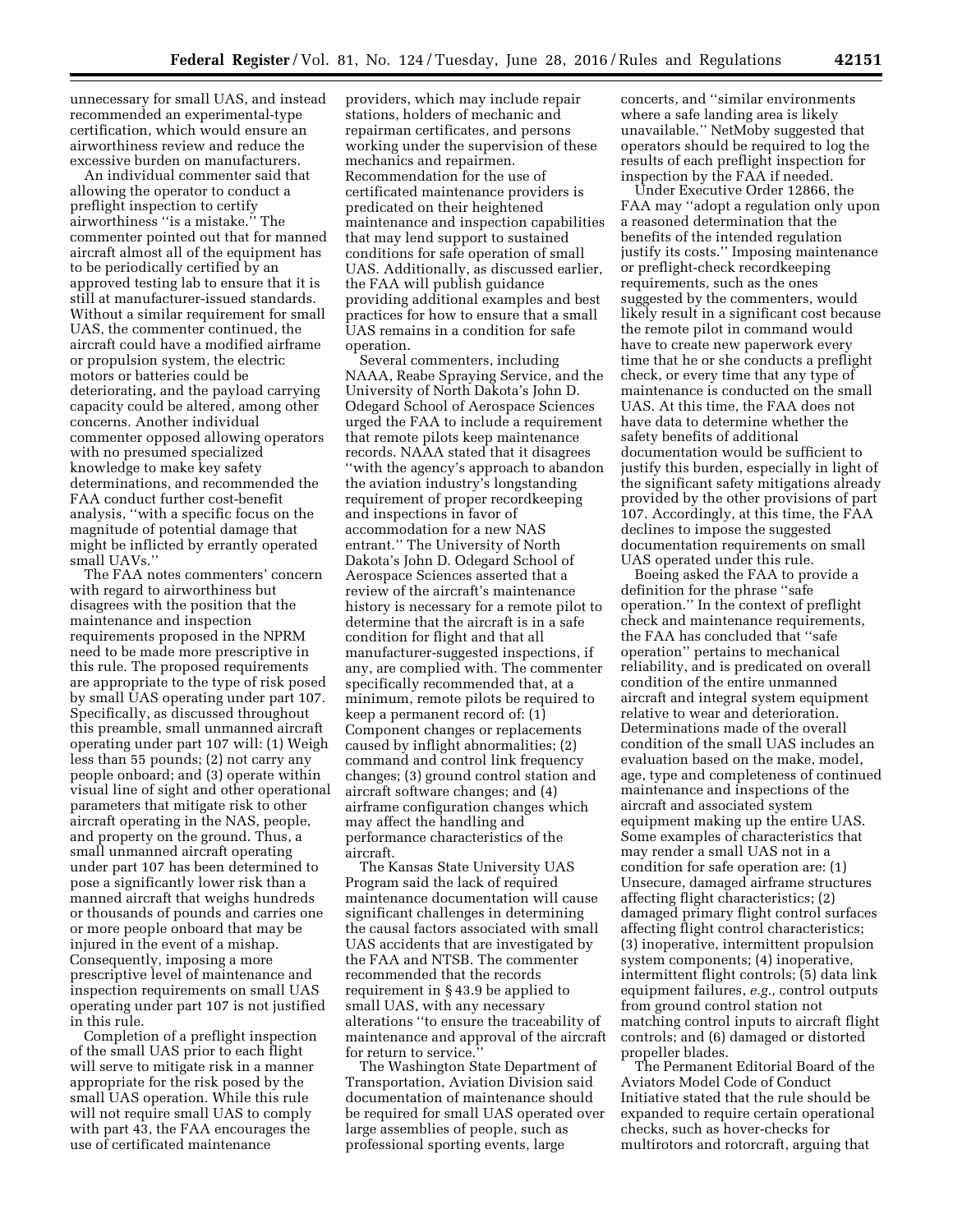such checks serve an important safety purpose.

There is a wide variety of small UAS and many of them use different systems that are constructed and function in different ways. As such, the specific tasks necessary to check whether safetyrelevant components are functioning properly will vary between different small UAS. This rule will require the remote pilot in command to check at a minimum the control link and available power to complete the intended flight.127 However, beyond control link there may be many other systems and equipment, depending on the complexity of the small UAS, that may be necessary for safety of flight. The remote pilot in command will have to check those systems to ensure that they are functioning properly, but the specific tasks necessary to conduct these checks will be determined by the remote pilot so long as the tasks enable him or her to reasonably ascertain whether the pertinent systems are functioning properly.

Several commenters, including Transport Canada, Skycatch, the Kansas State University UAS Program, and Prioria Robotics, stated that the FAA should require that remote pilots employ OEM-provided checklists and manuals when carrying out preflight inspections. The Small UAV Coalition suggested the FAA consider adopting its standard phrase from its section 333 exemptions that the remote pilot ''must follow the UAS manufacturer's maintenance, overhaul, replacement, inspection, and life limit requirements for the aircraft and aircraft components.'' The Professional Helicopter Pilots Association suggested that UAS manufacturers be required to provide ''airworthiness'' checklists. PHPA added that in the absence of a list of requirements, the criteria for a preflight inspection become subjective. ALPA also recommended that manufacturers be required to define parameters for maintenance and inspection. Similarly, Transport Canada asked whether consideration has been given to requiring the UAS operator to either adhere to the manufacturer's maintenance instructions and schedule or, in the alternative, develop and adhere to his or her own maintenance schedule.

DJI noted that it already provides its clients with significant information on how to inspect and maintain DJI's small UAS. Several other commenters addressed the use of manufacturerdeveloped minimum maintenance

standards. NAAA noted that the FAA has not set standards for what manufacturer's instructions for UAS are to contain, and recommended that manufacturers make a manual available for approval by the FAA. A few individual commenters also said manufacturers should provide an operational manual, which they said should also contain a maintenance schedule.

The FAA agrees with commenters that manufacturer-developed manuals, checklists, and instructions can provide excellent guidance about how to maintain a small UAS in a condition for safe operation. As such, the FAA recommends that the remote pilot in command familiarize him or herself with this material and strongly consider using the approach specified in the manufacturer's materials. However, the manufacturer-recommended approach may not be the only way to keep a small UAS in a condition for safe operation. As such, this rule will simply require that the small UAS must be in a condition for safe operation. The specific method by which the small UAS achieves this state will be determined by its owner and the remote pilot in command; this could be the method recommended by the manufacturer or in accordance with a developed maintenance and inspection program that may encompass and exceed the manufacturer's program. The remote pilot in command and/or small UAS owner may also follow the best practices outlined in the guidance provided by the FAA.

The FAA acknowledges the concern raised by commenters that some manufacturer manuals may not provide sufficient guidance for the remote pilot in command to properly inspect the small UAS. However, this rule will not require the remote pilot in command to comply with the manufacturer's manual as part of the preflight check. If the manufacturer's manual provides sufficient guidance and the remote pilot in command determines that this guidance is the best way to conduct the preflight check, the remote pilot can conduct the check according to the manufacturer's instructions. If the manual is deficient or the remote pilot in command determines that a different method of conducting the preflight check is more appropriate, the remote pilot in command will assume the responsibility of making that decision as well.

The FAA notes that, as discussed in section III.F.2.j of this preamble, in order to obtain a remote pilot certificate, an applicant will have to demonstrate that, among other things, he or she has

acquired knowledge about how to maintain and inspect a small UAS. Thus, the remote pilot in command will have the knowledge needed to select the best method by which to conduct a preflight check of the small UAS to ensure that it is in a condition for safe operation and the control link is functioning properly.

Several commenters suggested that the FAA should develop—or encourage the development of—universal inspection and maintenance criteria to be used by remote pilots when conducting preflight inspections, or maintaining their aircraft. For example, the Nevada Institute for Autonomous Systems suggested that a preflight inspection would be insufficient to ensure safety in the absence of ''minimum maintenance standards.'' Predesa stated that the FAA should consider publishing its own general guidelines on preflight inspections, including recordkeeping guidelines to track ''major modular replacements of small UAS equipment.'' The Associated General Contractors of America asked the FAA to provide more guidance on ''the scope and nature'' of the required preflight inspections. Specifically, the commenter questioned: (1) Whether the time and effort the agency expects an operator to devote to preflight assessments depends on the size or nature of the aircraft, or the scope, complexity or other specifics of the operation; (2) to what extent the agency will defer to an operator's exercise of his or her judgment; (3) if an operator performs a manufacturer-recommended preflight inspection, whether the FAA will defer to those recommendations; and (4) whether the FAA will defer to any more specific industry standards and whether the agency will go so far as to encourage the development of such standards.

The State of Nevada, the Nevada Institute for Autonomous Systems, and the Nevada FAA-designated UAS Test Site, commenting jointly, recommended that minimum maintenance standards be developed with the help of the future FAA UAS Center of Excellence and the UAS Test Sites. ASTM International pointed out that it has developed approved standards for Maintenance and Continued Airworthiness of Small Unmanned Aircraft Systems (F2909). Predesa said that remote pilots should consider applying the Academy of Model Aeronautics National Model Aircraft Safety Code's ''good general safety practices'' pre-flight checks. Similarly, an individual commenter suggested that the small UAS should be maintained using standards developed

<sup>&</sup>lt;sup>127</sup>The sufficient-power requirements of this rule are discussed in section III.E.7.c of this preamble.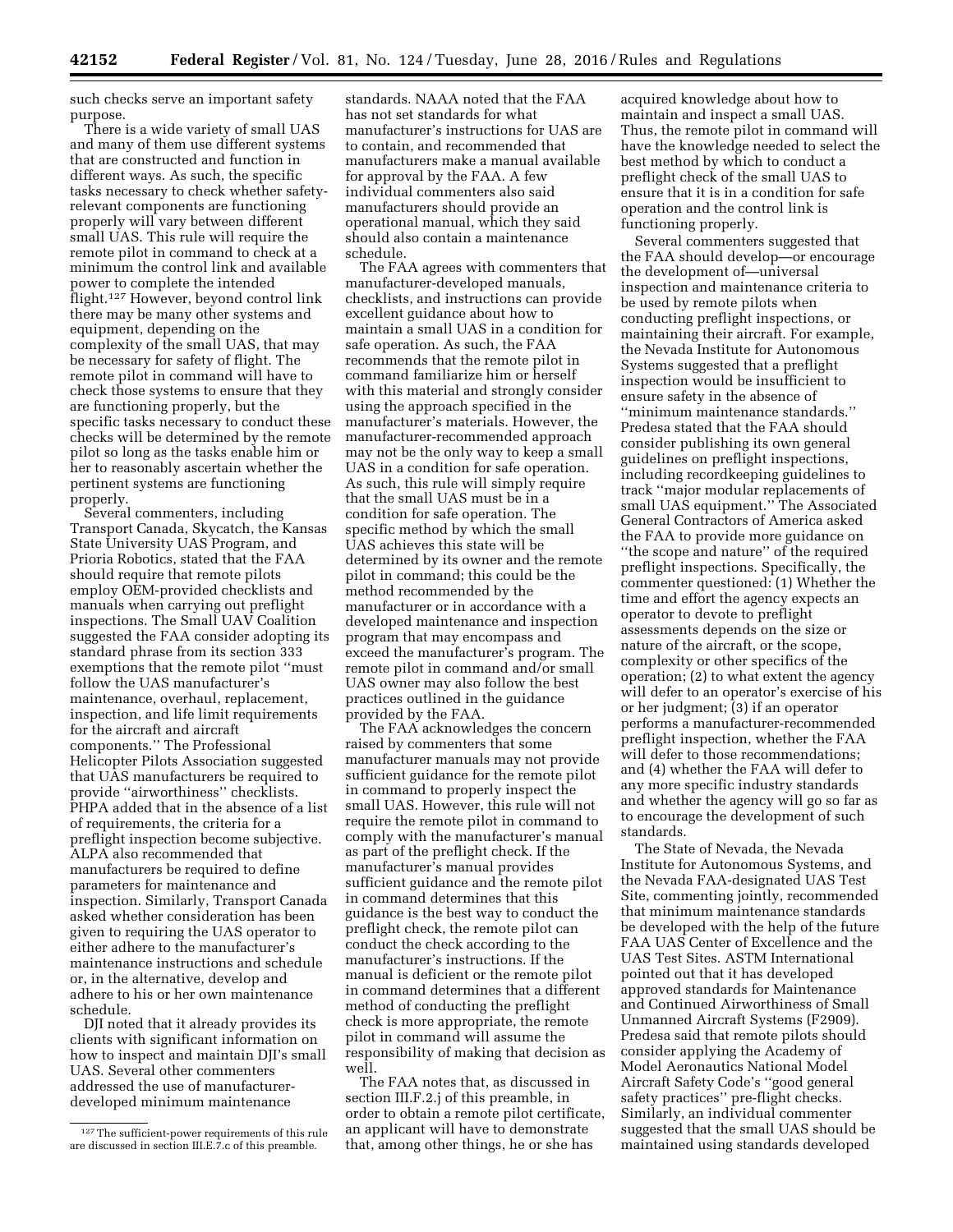and approved by a recognized standards development organization.

The FAA agrees that guidelines concerning the preflight check would assist the remote pilot in command with complying with this requirement. As discussed earlier, the FAA plans to issue guidance containing best practices for determining whether a small UAS is in a condition for safe operation. Separately from FAA guidance, other supporting industry guidance also exists that could be utilized by the remote pilot in command. The FAA notes the availability of ASTM standards such as practices for maintenance and continued airworthiness of small UAS, as well as AMA's standards, as additional guidance that may be utilized by the remote pilot in command. The FAA also encourages interested stakeholders to develop additional guidance if they feel that it may provide further assistance to the remote pilot in command.

With regard to the time and effort needed to conduct the preflight check, the FAA notes that this will vary depending on the size and complexity of the aircraft and the types of components used in the small UAS. Larger and complex UAS that have more components will likely take longer to check than simple micro UAS with few components. However, as discussed earlier, the FAA does not anticipate that an experienced remote pilot in command will need more than a few minutes to conduct the preflight check (assuming the preflight check does not reveal any adverse characteristics that render the small UAS not in a condition for safe operation). Repetition of the preflight inspection and checks will enhance the remote pilot's skill and efficiency in completing this requirement.

An individual commenter said the FAA should delete proposed § 107.21(a), which requires an operator to maintain the small UAS in a condition for safe operation, because aircraft maintenance should be the responsibility of the registered owner, and not all operators are the registered owners of the vehicles they operate.

Proposed § 107.21(a) would have required that the small UAS must be maintained in a condition for safe operation while § 107.15(a) would have prohibited the operation of a small UAS unless it is in a condition for safe operation. The FAA agrees that proposed § 107.21(a) is duplicative with § 107.15(a) and as such, § 107.21(a) has been removed from this rule. For ease of readability the FAA has also moved the regulatory text of proposed § 107.21(b), which requires a preflight check to

determine whether the small UAS was in a condition for safe operation, into § 107.15(a).

## ii. Discontinuing Flight

A small UAS that appears to be in a condition for safe operation during the preflight check may become unsafe for operation during flight. For example, the small unmanned aircraft could sustain damage or partial loss of propulsion during flight rendering that aircraft unsafe for continuing the flight. As such, the NPRM proposed to require the operator to discontinue the flight of the small unmanned aircraft when he or she knows or has reason to know that continuing the flight would pose a hazard to other aircraft, people, or property. For the reasons discussed below, this rule will revise the proposed provision to require the remote pilot in command to discontinue flight if he or she knows or has reason to know that the small UAS is no longer in a condition for safe operation.

Several organizations, including DJI, Predesa, State Farm and the Small UAV Coalition, supported the provision as proposed. On the other hand, the University of North Dakota's John D. Odegard School of Aerospace Sciences and an individual commenter suggested that the term ''hazard'' in this context should be qualified as it is in § 107.19(b), which uses the phrase ''undue hazard.'' These commenters suggested that § 107.15(b) should be amended for consistency, in part, to read ''. . . pose an *undue* hazard to other aircraft, people, or property.'' (Emphasis added).

The FAA agrees with the University of North Dakota and the individual commenter that the term ''hazard'' in proposed § 107.15(b) is inconsistent with the standard of ''undue hazard'' in § 107.19. In considering how to address this issue, the FAA noted that § 107.15(b) is intended to address instances in which a small UAS that is in a condition for safe operation during the preflight check ceases being in a condition for safe operation after flight commences. Accordingly, the FAA has amended § 107.15(b) to reflect the fact that the pertinent standard is ''condition for safe operation'' and not ''hazard.''

AIA suggested that the FAA should define the timing of the discontinuation of flight if the small UAS ceases being in a condition for safe operation. AIA suggested that the requirement should be to terminate flight ''as soon as practicable.'' In response, the FAA notes that, if a small UAS should cease being in a condition for safe operation during flight, the remote pilot in command must immediately discontinue the flight

by landing the small unmanned aircraft at the first available location where the landing can be conducted safely.

## iii. Control Link Check

Several commenters specifically addressed the proposed requirement to ensure that all links between the control station and the small unmanned aircraft are working properly. DJI and Qualcomm supported the proposed requirement, without further comment. ALPA also supported the proposed requirement, but then recommended an additional requirement to verify the usable range of the transmitter in the control station before a flight. Transport Canada questioned whether the FAA has considered requiring the UAS operator to check for radio interference during the preflight inspection. The NextGen Air Transportation Program at NC State University argued that the proposed requirement should include ''something about spectrum management/approvals.''

This rule will require the remote pilot in command to ensure that all links between the control station and the small unmanned aircraft are working properly. This can be done simply by inputting specific commands into the control station and seeing whether the small unmanned aircraft carries out the pertinent command. The FAA acknowledges the concerns raised by ALPA but the suggested requirements would not be appropriate for all small UAS operations. Specifically, in order to verify the usable range of the controlstation transmitter, the remote pilot in command would likely need to fly the small unmanned aircraft to the limits of the radio signal to determine the point at which the signal begins to degrade. Flying a small unmanned aircraft to the point that the control link begins to degrade may pose a heightened risk of loss of positive control, and as such, the FAA will not require the remote pilot in command to conduct this type of testing in this rule.

With regard to radio interference and spectrum management, the FAA notes that the requirement for a preflight control link check is performance-based and already addresses radio interference and spectrum issues. Specifically, under § 107.49(c), a small unmanned aircraft may not be operated in the NAS if the control link between the ground control station and the small unmanned aircraft is not working properly. If radio interference or a spectrum issue results in a control link working improperly, the small UAS operation will be prohibited from commencing until the issue has been resolved and the control link is once again working properly.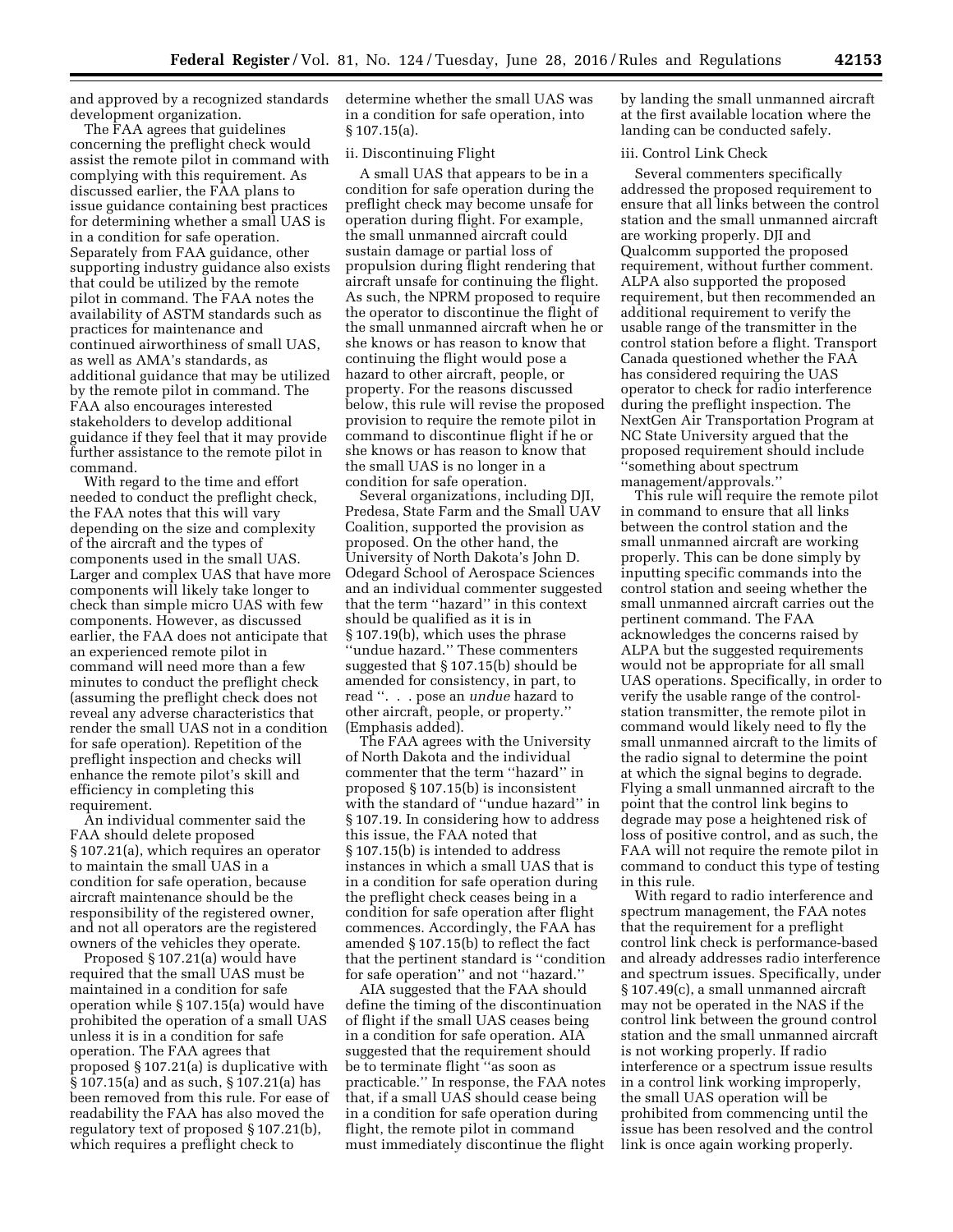## b. Airworthiness Directives

The NPRM also proposed to require that small UAS comply with all applicable airworthiness directives. For the reasons discussed below, the FAA will not finalize this proposed requirement in the final rule.

A number of commenters objected to the proposed airworthiness-directives requirement. Aviation Management and two individual commenters stated that the proposed requirement should be removed because part 107 does not contain any airworthiness certification standards. Similarly, Boeing asked for clarification as to what an operator would be required to comply with, since there are no specific airworthiness requirements.

The FAA agrees with commenters that an airworthiness-directive framework may, at this time, not be suitable for part 107 small UAS because of the lack of airworthiness certification requirements in part 107. Accordingly, this rule will not finalize the proposed airworthinessdirective requirement. However, the FAA notes that it is not precluded from taking appropriate action to address unsafe conditions that may be identified in small UAS subject to part 107. Any such actions would be conducted in accordance with the Administrative Procedure Act.

## 7. Additional Operating Provisions

## a. Careless or Reckless Operation

Current FAA regulations (codified in 14 CFR 91.13(a)) prohibit a person from operating an aircraft in a careless or reckless manner so as to endanger the life or property of another. The NPRM proposed to apply similar regulations in § 107.23 to ensure that a small UAS is not operated in a hazardous manner. For the reasons discussed below, the FAA will finalize this provision as proposed in the NPRM.

One commenter stated that § 107.23 must have the same force and effect as 14 CFR 91.13. Two commenters said that ''careless and reckless'' is a vague and subjective standard, with one stating that it is unenforceable unless the FAA describes concretely what constitutes careless or reckless behavior.

Section 107.23(a) will prohibit a person from operating a small UAS in a careless or reckless manner so as to endanger the life or property of another. This provision is derived from a similar prohibition on careless/reckless conduct that currently exists for manned aircraft in § 91.13(a), and as such, the FAA expects that these two provisions will have similar effects.

The determination of whether conduct is careless or reckless is made on a case-by-case basis through NTSB caselaw. The FAA has issued guidance (FAA Order 8900.1, vol. 14, ch. 3, sec. 5) summarizing the pertinent caselaw, which provides illustrative examples of conduct that is considered to be careless or reckless.

One commenter suggested that the FAA should permit local law enforcement authorities to enforce the prohibition against careless or reckless operations. In response, the FAA notes that, as discussed in section III.I of this preamble, the FAA cannot delegate its formal enforcement functions.

One commenter asked the FAA to clarify what evidence would be used to prove that a remote pilot operated in a careless or reckless manner. Another commenter suggested that a flight data recorder be required to facilitate the enforcement of the prohibition against careless or reckless operations.

A flight data recorder requirement would add cost, complexity, and weight to small unmanned aircraft without a corresponding incremental safety benefit. The FAA notes that enforcement of violations will be similar to enforcement conducted for part 91 operations: In addition to conducting routine surveillance of part 107 operations, the FAA will act on reports of violations to conduct further investigations. The FAA relies on many sources to further investigate complaints, such as accounts from witnesses, video, and reports from Federal, State, and local law enforcement agencies.

# b. Drug and Alcohol Prohibition

As proposed in the NPRM, this rule will require the remote pilot in command, the person manipulating the flight controls of a small UAS, and the visual observer to comply with the drug and alcohol provisions of 14 CFR 91.17 and § 91.19. Section 91.19 prohibits knowingly carrying narcotic drugs, marijuana, and depressant or stimulant drugs or substances in civil aircraft unless authorized to do so by a Federal or State statute or government agency. Additionally, § 91.17 prohibits a person from acting as a crewmember of a civil aircraft: (1) Within 8 hours after the consumption of any alcoholic beverage; (2) while under the influence of alcohol or any drug that affects the person's faculties in any way contrary to safety; or (3) while having an alcohol concentration of 0.04 or greater in a blood or breath specimen. Under § 91.17, a remote pilot in command, the person manipulating the flight controls of a small UAS (if that person is not the remote pilot in command), and the visual observer must submit to testing to

determine alcohol concentration in the blood if there is a suspected violation of law or § 91.17. These tests must be submitted to the FAA if the FAA has a reasonable basis to believe that the person violated § 91.17.

The Small UAV Coalition, the Aviation Division of Washington State Department of Transportation, and three individuals generally supported the provisions related to drugs and alcohol. One commenter asserted that the FAA proposed no requirement about the condition of the operator, such as illness or impairment by drugs or alcohol, and that small UAS remote pilots should be required to self-certify that they are in a condition that enables them to safely operate a small UAS.

The FAA clarifies that this rule does not allow operation of a small UAS if the remote pilot in command, visual observer, or the person manipulating the flight controls of a small UAS is unable to safely operate the small UAS due to drug or alcohol impairment. As discussed previously, this rule will, among other things, require these people to comply with the provisions of § 91.17.

With regard to non-drug or alcohol impairment, such as an illness, the FAA notes that, as discussed in section III.F.2.c of this preamble, a person may not act as a remote pilot in command or visual observer or manipulate the flight controls of a small UAS if he or she knows or has reason to know that he or she has a physical or mental condition that would interfere with the safe operation of a small UAS. It is also not necessary to require a self-certification statement prior to every small UAS flight because this requirement is not imposed on manned-aircraft operations by the drug and alcohol provisions of §§ 91.17 and 91.19.

Cherokee Nation Technologies commented that over-the-counter medications could impair the ability to safely operate a small UAS. The FAA agrees with this comment and notes that over-the-counter medications are addressed by the provisions of this rule. Specifically, § 91.17(a)(3) prohibits the use of any drug that affects the person's faculties in any way contrary to safety.

The University of North Dakota's John D. Odegard School of Aerospace Sciences commented that the contents of §§ 91.17 and 91.19, which are crossreferenced in proposed part 107, should be included in their entirety in proposed part 107 to enable ease of reading and understanding the regulations. However, duplicating the entire regulatory text of §§ 91.17 and 91.19 in part 107 is unnecessary in this case. FAA regulations, such as §§ 91.17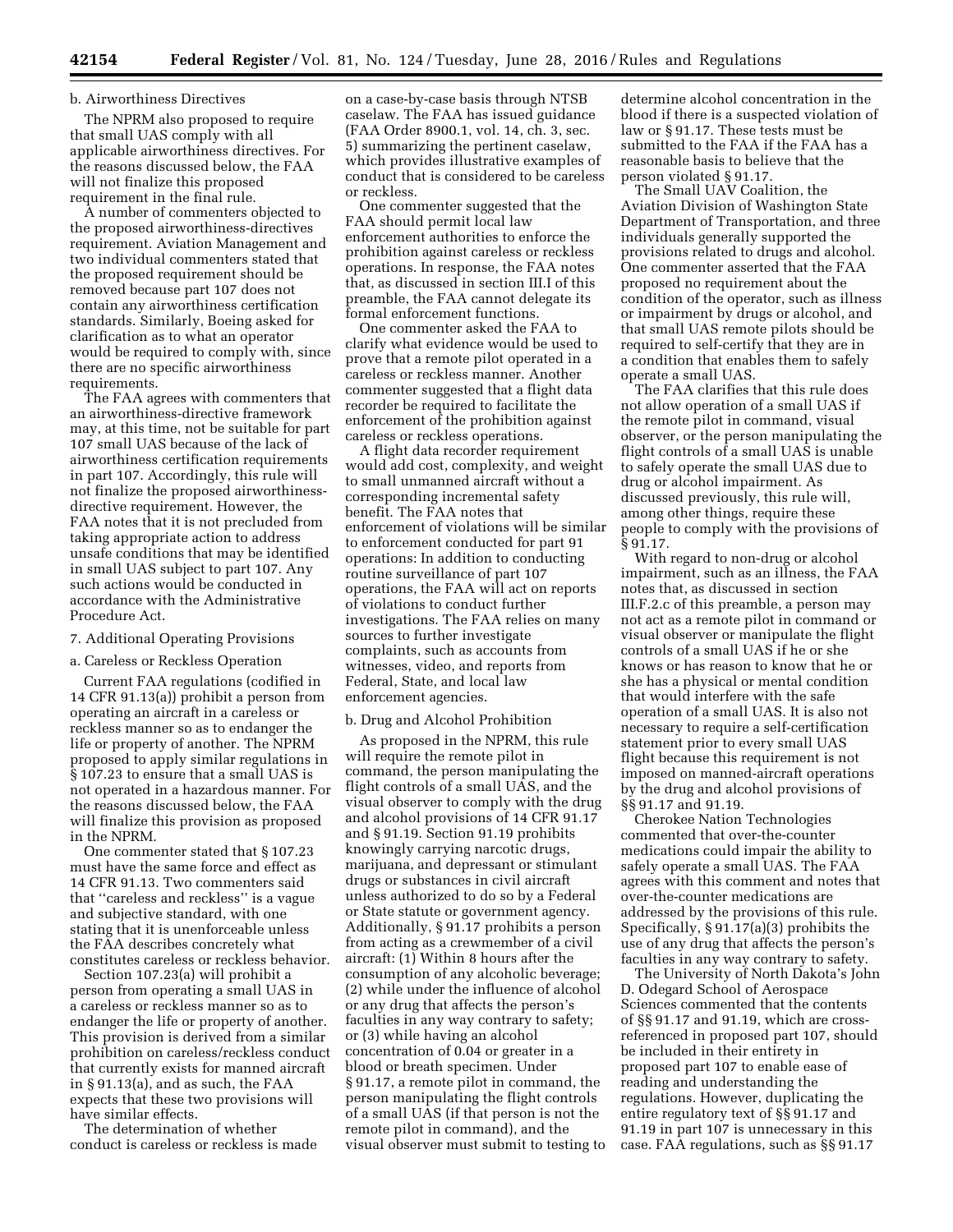and 91.19, may be changed by future rulemakings or statutory changes, and cross-referencing regulatory sections in part 107 will minimize inconsistencies between part 107 and any subsequent amendments made to §§ 91.17 or 91.19. Additionally, cross-referencing regulatory sections allows the FAA to avoid duplicative regulatory text in its regulations.

Two commenters expressed concerns about the potential use of small UAS for drug-smuggling and other illicit acts. The Institute of Makers of Explosives asked that the FAA specify penalties for the use of small UAS in committing illicit acts, including those involving drugs and alcohol. One commenter stated that any remote pilot should lose his or her privileges under part 107 if found to be operating while in a condition that does not permit safe operation of the small UAS. Another commenter suggested that remote pilot certificates should be denied, suspended or revoked for committing an act prohibited by 14 CFR 91.17 or § 91.19.

The FAA emphasizes that, in addition to the requirements of § 91.17 discussed above, this rule will also require compliance with § 91.19, which prohibits the knowing transportation of illegal drugs unless authorized by a Federal or State statute or government agency. If a person violates § 91.17 or § 91.19, the FAA can take enforcement action, which can result in the imposition of civil penalties or suspension or revocation of that person's airman certificate. People who engage in illegal conduct involving drugs may also be subject to criminal prosecution under Federal or State law.

#### c. Sufficient Power for the Small UAS

For the reasons discussed below, this rule will amend the proposed requirement that, prior to flight, the remote pilot must ensure that the small UAS has sufficient power to operate for its intended operational time and an additional five minutes. After further consideration, the FAA retains the requirement that the small UAS has enough power to operate for its intended operational time, but has eliminated the additional five-minute requirement.

Several commenters, including DJI, ALPA, and Qualcomm, supported the FAA's proposal. On the other hand, the Kansas State University UAS Program, Center for Robot-Assisted Search and Rescue, Consumers Energy Company and an individual generally noted that some UAS have very short battery lives. One commenter asserted that some small UAS have only five minutes of

total available flight time. Commenters suggested that a small UAS should simply be required to have enough available power to operate for its intended time and then land safely, which could require significantly less than five minutes of total power.

The FAA concurs with commenters who suggested that a small UAS should be required to have enough available power to operate for its intended operational time and then land safely. As discussed in section III.E.3.a of this preamble, small UAS operations conducted under this rule will operate in a confined area of operation. As a result of this confined area, the prohibition of operations over people, and due to the defined weight of the small unmanned aircraft, small UAS operations conducted under part 107 will generally pose a low risk as compared to manned aircraft. As such, a requirement for an additional five minutes of power is unnecessary. The FAA acknowledges that some small unmanned aircraft flights may be conducted for very short durations at very low altitudes, and the need for a larger battery to provide an additional five-minute power reserve may significantly limit those operations without a corresponding safety benefit.

Several commenters suggested different approaches other than the requirement for five minutes of additional power. Embry-Riddle and several individual commenters generally noted that different small UAS have differing amounts of power and flight time available. These commenters suggested that a requirement that is based on a 10% reserve of power would better accommodate small UAS of differing design, equipment, and performance standards. The Center for Robot-Assisted Search and Rescue suggested that the reserve power requirement be based on the distance needed for the aircraft to return to the remote pilot. An individual commenter noted that gas powered aircraft may need a longer fuel reserve, such as 10 to 15 minutes, to allow for extended emergency flights.

The FAA notes that remote pilots are required under this section to ensure that the small UAS has enough power to operate for its intended operational time. The intended operational time includes all power requirements for the entire flight, including take off and a controlled landing. While the final rule does not prescribe a specific amount of reserve power, the FAA notes that a remote pilot must take into consideration the type of operation being conducted. The remote pilot must ensure that sufficient power is available

to complete the intended flight, or terminate the flight early if the remote pilot has reason to believe that the power remaining is insufficient to continue flight. A remote pilot who fails to properly plan for sufficient power may also be in violation of §§ 107.15, 107.23, and 107.49, particularly if insufficient power results in loss of positive control of the small unmanned aircraft.

The reserve power requirement does not need to be based on the distance needed for the small unmanned aircraft to return to the remote pilot because small unmanned aircraft flight can be terminated through a controlled safe landing; the aircraft does not necessarily need to return to its point of origin. A percentage-of-power requirement would also be unduly burdensome, as it would require UAS with greater total power capacity to hold a larger power reserve than a UAS with a lesser power capacity.

DJI, ALPA and QUALCOMM suggested that the FAA require equipment that would accurately display how much battery life remains to the remote pilot. In response, the FAA emphasizes that this rule does not prohibit remote pilots from using the type of equipment suggested by the commenters. However, while equipage may be one way to measure battery life, it is not the only way to measure remaining battery life. For example, prior to flight, a remote pilot could determine the total amount of time that a battery can provide power before it needs to be recharged. Then, during flight, the remote pilot could simply use a watch to determine how much energy is left in the battery. Accordingly, mandating specific equipage displaying how much battery life is left in the small UAS is not necessary in this rule.

#### *F. Remote Pilot Certificate*

As discussed in section III.E.1 of this preamble, this rule will create a new small-UAS-specific airman certificate called a remote pilot certificate with a small UAS rating. A person will be required to obtain this airman certificate prior to acting as a remote pilot in command. This rule will also require any person manipulating the flight controls of a small UAS to obtain a remote pilot certificate with a small UAS rating unless: (1) That person is under the direct supervision of a remote pilot in command; and (2) the remote pilot in command has the ability to immediately take direct control of the flight of the small unmanned aircraft. For the reasons discussed in section III.E.1 of this preamble, a UAS-specific airman certificate is preferable in this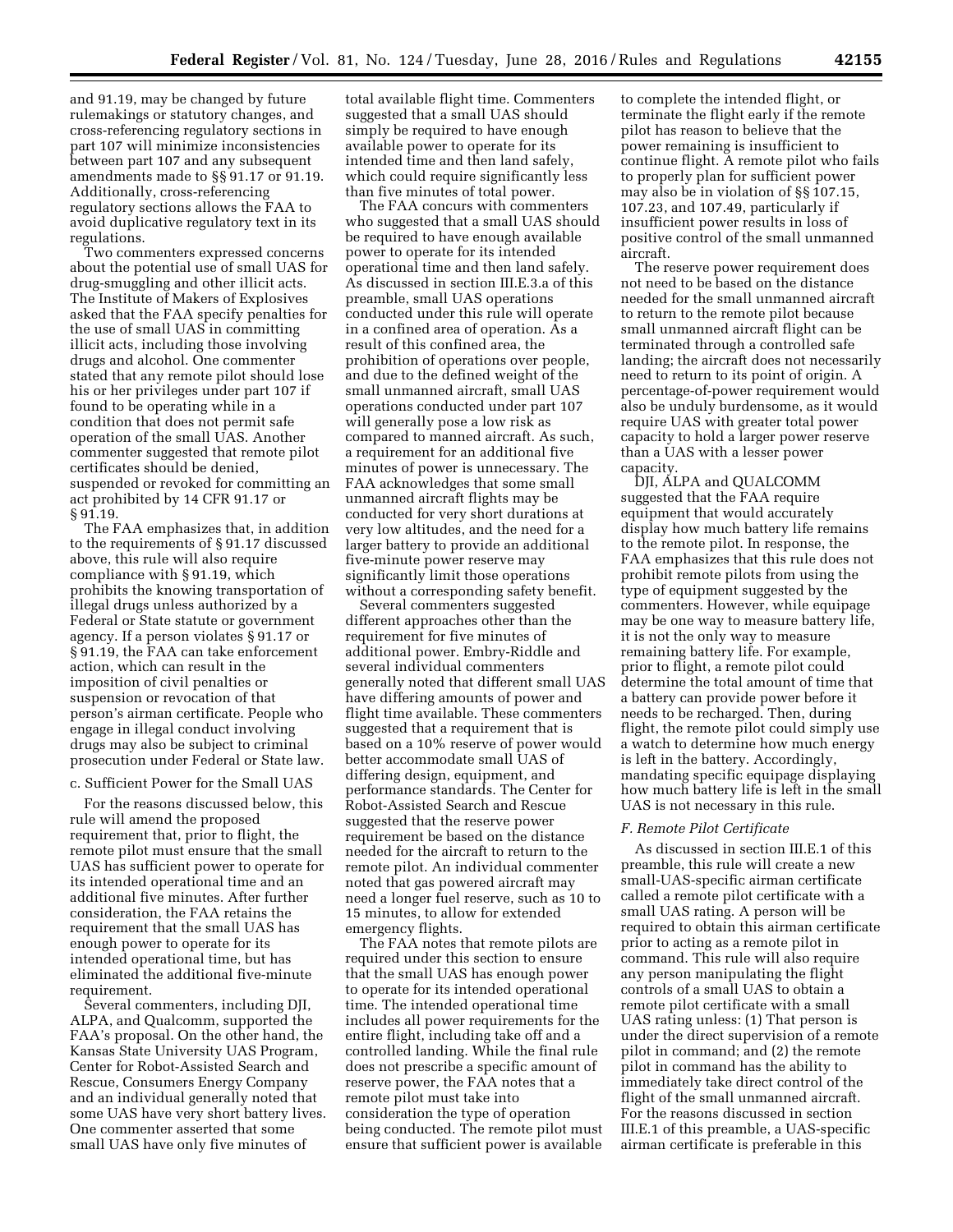rule to one of the existing part 61 pilot certificates because the process for obtaining the remote pilot certificate will focus on UAS-specific areas of knowledge that are typically not included in the requirements associated with current part 61 pilot certificates.

## 1. Use of UAS Experience To Apply for Part 61 Pilot Certificate

In the NPRM, the FAA emphasized its desire to maintain a distinction between a remote pilot certificate and the airman certificates issued under parts 61, 63, and 65. As such, the NPRM proposed § 61.8, which would prohibit UAS activities conducted under this rule from being used to meet part 61 requirements. Under proposed § 61.8, activities would include any training, certification, or flights associated with small UAS under part 107. The FAA did not receive any adverse comments on this aspect of the proposed rule, and as such, this rule will finalize § 61.8 as proposed.

2. Remote Pilot Certificate Eligibility and Issuance

The NPRM proposed establishing eligibility requirements for a part 107 airman certificate and specifying when a certificate would be issued. The NPRM proposed that an applicant must be: (1) At least 17 years of age; (2) able to read, speak, write and understand the English language; and (3) vetted by the Transportation Security Administration. Additionally, the NPRM proposed that the applicant must pass an initial aeronautical knowledge test and selfcertify, at the time of application, that he or she does not have a medical condition that could interfere with the safe operation of a small UAS.

As discussed in more detail below, the process for issuance of a remote pilot certificate will be as follows. First, an applicant will have to take and pass an initial aeronautical knowledge test. After taking the knowledge test, the applicant will be provided with an airman knowledge test report showing his or her test results. If the applicant passed the test, the applicant will then fill out an application for a remote pilot certificate using either the FAA's electronic application process (referred to as the Integrated Airman Certification and Rating Application (IACRA) system) or a paper application. The FAA will then forward the applicant's information to the TSA for security vetting to determine whether the applicant poses a security risk. Once TSA notifies the FAA that the applicant does not pose a security risk the FAA will issue an electronic temporary remote pilot certificate to an applicant

who applied through the IACRA system.128 This temporary certificate (valid for 120 days after receipt) will be issued within 10 business days after receipt of an electronic application, and it will allow the applicant to exercise all the privileges of a remote pilot certificate with a small UAS rating. Once all other FAA-internal processing is complete, the FAA will issue the applicant a permanent remote pilot certificate.

Holders of a part 61 pilot certificate other than student pilot who have completed a flight review within the previous 24 months will have the option of a different certification process. These pilot certificate holders will be allowed to substitute completion of an online training course for the small UAS aeronautical knowledge test. Upon completion of the training course, the part 61 pilot certificate holder will then go to one of the following authorized portals: An FAA Flight Standards District Office (FSDO), a designated pilot examiner (DPE), an airman certification representative (ACR) for a pilot school, or a certificated flight instructor (CFI). The certificate holder will provide his or her remote pilot certificate application and supporting documentation to that portal to verify the applicant's identity, fill out the pertinent portion of the application, and then forward the completed application to the FAA Airman Certification Registry. Because a part 61 pilot certificate holder has already been vetted by TSA, he or she will be issued a temporary remote pilot certificate with a small UAS rating, valid for 120 days, immediately upon the FAA's receipt of the completed application via IACRA. Once all other processing is complete, the FAA will issue a permanent remote pilot certificate.

The FAA emphasizes that part 61 pilot certificate holders are not required to use the process discussed in the previous paragraph and can instead apply for a remote pilot certificate by taking the small UAS initial aeronautical knowledge test. Part 61 pilot certificate holders who pass the knowledge test will not be required to submit their application to a FSDO, DPE, ACR, or CFI. Instead these certificate holders may submit their applications via IACRA. Because these certificate holders have already been vetted by TSA, they will be issued a temporary remote pilot certificate, valid for 120 days, upon FAA's receipt of

their application via IACRA regardless of the method they use to qualify for the certificate (*i.e.* knowledge test or online training course).

### a. Minimum Age

The NPRM proposed that a person must be at least 17 years of age to be eligible for a remote pilot airman certificate with a small UAS rating. This minimum age would be consistent with existing FAA minimum age requirements for the sport pilot, recreational pilot, and private pilot airman certificates with an airplane or rotorcraft rating. The FAA also invited comment on whether to adopt a minimum age of 16 years, which would be consistent with existing FAA minimum age requirements for the sport pilot and private pilot airman certificates with a glider or balloon rating. After review of the comments, the FAA adopts a minimum age of 16 for a person to be eligible for a remote pilot certificate with a small UAS rating.

Fourteen commenters, including the Small UAV Coalition, AUVSI, and NAMIC, all agreed that the proposed minimum age of 17 generally strikes an appropriate balance between safety and operational viability for low risk small UAS operations, ensuring that baseline safety is enhanced without unduly burdening low risk small UAS operators or their operations. These commenters argued that the NPRM's proposal is consistent with the requirements for other pilot certificates and, at this time, there is a lack of data and evidence to support lowering the age to 16. The commenters added that although persons under the age of 17 are already allowed to operate model aircraft, it is unclear if there is a strong need for allowing younger remote pilots to operate non-hobby and non-recreational small UAS.

University of North Dakota's John D. Odegard School of Aerospace Sciences added that 16-year-old student pilots are accompanied or monitored by an instructor, whereas, a small UAS operator would effectively be unmonitored. Federal Airways & Airspace also agreed with limiting the certification age to 17 years old, and pointed out that the National Institute of Mental Health has stated on their Web site that the rate of death by any injury of those aged 15 to 19 years old is six times higher than that for individuals aged 10 to 14 years old. Federal Airways & Airspace also mentioned that studies have shown that the human brain does not reach maturity until the early 20s, and the CDC states that those aged 16 to 19 are almost three times more likely

<sup>128</sup>Because the temporary certificates will be issued electronically, the FAA will be unable to issue them to applicants who did not apply through electronic means.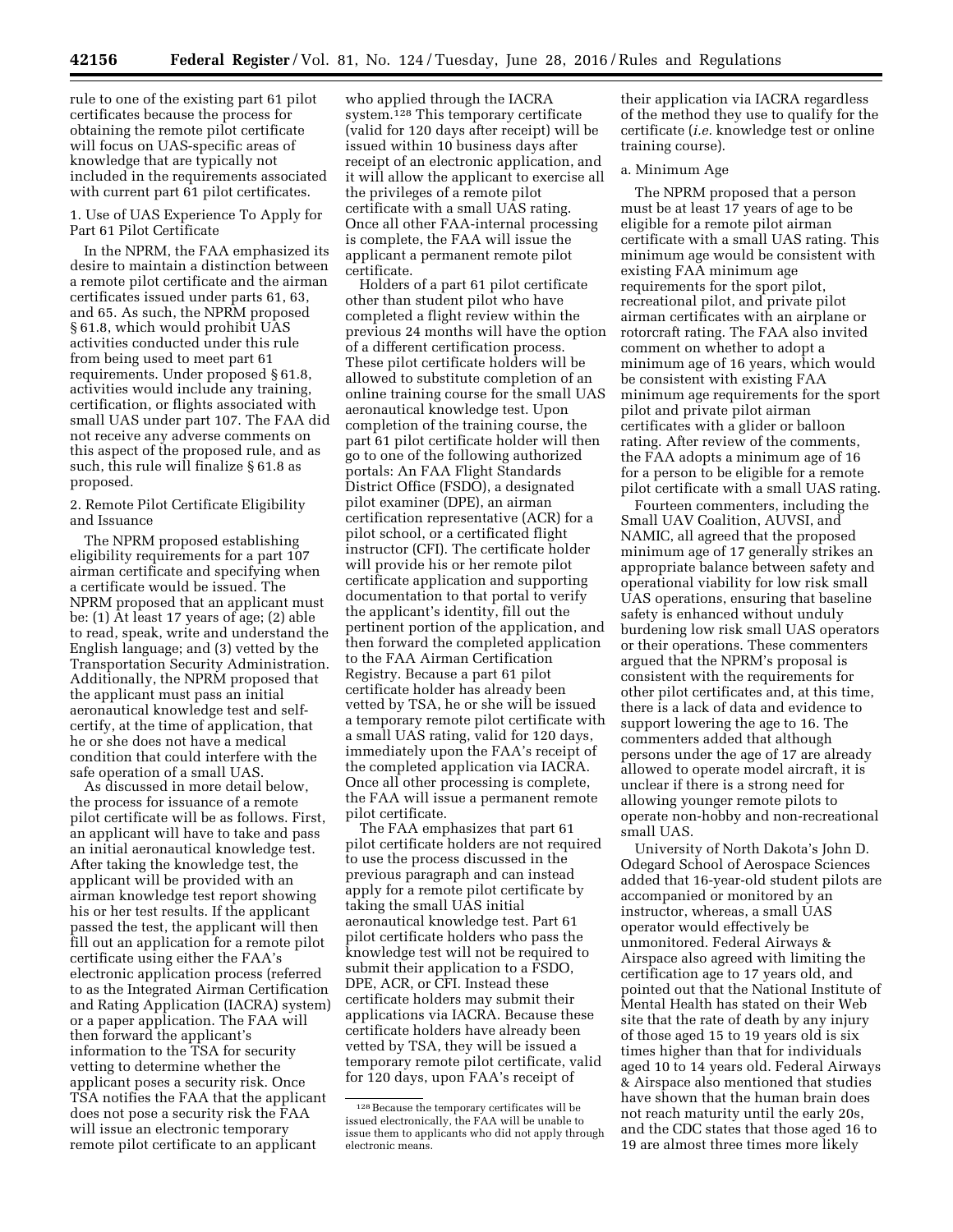than 20-year-olds to be in a fatal motor vehicle accident.

Several commenters recommended raising the minimum age above 17. Commenters including the General Aviation Manufacturers Association (GAMA), Textron Systems, and Aerius Flight, recommended an 18-year-old eligibility requirement for small UAS operators, because it aligns with existing airman certification standards for other commercial flight operations. One commenter asserted that 18 is the appropriate age for an operator certificate because it is the age at which an individual is an adult and able to enter into legally binding contracts. The Air Line Pilots Association and Transportation Trades Department, AFL–CIO said small UAS operators should hold a commercial pilot certificate, and should therefore be a minimum of 18 years old. Several commenters recommended the minimum age requirement be raised even higher, to 21 or 25 years old.

Conversely, 36 commenters, including NBAA, AIA, and the Kansas Farm Bureau, argued that the minimum age should be lowered to 16. One commenter asserted that: (1) Flying a manned aircraft is considerably more complex than operating a small UAS; and  $(2)$  a small UAS has no people on board who would be injured in the event of an accident. Many other individuals argued that because of all the operating constraints contemplated by the NPRM, a 16-year-old should be able to safely operate a small UAS without exposing anyone to undue risk.

Nine commenters asserted that a minimum age of 16 would also align with current requirements for glider and balloon pilots. One commenter argued that the NPRM does not provide any justification to support why the operator of a small UAS must be older than a sport pilot, recreational pilot, or private pilot airman with a glider rating,129 or a student pilot of a glider.130 NBAA stated its belief that a lesser risk exists for small UAS operations conducted within the confines of the rule when compared to glider and balloon operations conducted within controlled airspace.

One of the commenters from the Center for Information & Research on Civic Learning and Engagement (CIRCLE) argued that the minimum age should be dropped to 16. The commenter conducted research that it claimed supports the proposition that 16-year-olds have the same capacity for sophistication as 21-year-olds. Although the research is geared towards younger individuals voting in local elections, not operating aircraft, the commenter believed that it makes a general statement about the intellectual capacity of minors at the age of 16.

Prioria Robotics argued that the FAA should allow an apprenticeship-like certificate to be held by those younger than 18. Others argued that the minimum age for independent operation of a small UAS should be 16. One individual suggested that if the operator is under the age of 16, he or she should be required to be accompanied by a qualified operator who is over the age of 18.

The Washington State Department of Transportation, Aviation Division suggested that, with regard to minimum age, in many cases the maturity level difference of an operator between ages 16 and 18 may be imperceptible. This commenter suggested lowering the minimum age to 16 would rule out the likelihood of willful underage violation and provide a legal path forward for younger operators. The commenter also pointed out that in many states a driver's permit can be obtained at age 15 and driver's license at age 16.

The Kansas Farm Bureau also argued that the added year available for academic use, education, and experience are positives for future UAS operators. DJI similarly noted that a lower age limit could increase academic use of small UAS because more high school age students could be operators. Also, commenters argued that a high age limit would inhibit curiosity and innovation among younger people who are exploring the capabilities of UAS.

The Colorado Cattlemen's Association did not object to the proposed minimum age requirement, but noted potential value in reducing the minimum age to 16 years old. The commenter noted that, while this approach would be a slight deviation from the current age requirement for non-commercial airman certificates, it would be consistent with the recognized lower risk associated with small UAS operations. The commenter also noted it would accommodate UAS operations for those beef producers who run family operations, many of which include older teenagers.

<sup>130</sup>*See* 14 CFR 61.83(b). 130 contract rating—the base-level <sup>131</sup> 14 CFR 61.103(b) and § 61.305(a)(1). The FAA agrees that a certain level of maturity is required to operate any aircraft responsibly in the NAS. The FAA originally proposed a minimum age of 17 because it is consistent with existing FAA minimum age requirements for the sport pilot, recreational pilot, and private pilot airman certificates with an airplane or

certificates authorizing pilots to operate these two categories of aircraft while not under the supervision of an instructor. However, the FAA does not use a minimum age of 17 for all part 61 pilot certificates. As noted in the NPRM and by the commenters, the proposed minimum age of 17 is not consistent with existing FAA minimum age eligibility requirements for sport and private pilot airman certificates with a glider or balloon rating.

After further consideration, the FAA has determined that the risk posed by a small UAS operation is comparable to the risk posed by a glider or balloon operation. Balloon and glider operations generally take place during daytime visual meteorological conditions and are limited to a relatively confined geographical area. Balloon and glider aircraft also tend to be lighter and slower-moving aircraft, limiting the harm to people and property on the ground in the event of a mishap. Similarly, small UAS operations do not take place at night or in instrument meteorological conditions, and are operated in a limited geographical area as necessary for the remote pilot to maintain visual line of sight. Analysis of safety data for balloon and glider operations suggests that there is no significant difference in accident rates for 16-year-old pilots compared to 17- or 18-year-old pilots. Because the risk of a part 107 small UAS operation is comparable to the risk of a balloon or glider operation and because the minimum age for glider and balloon operations is 16,131 the FAA will lower the minimum age in this rule to 16 years old.

The FAA also notes that a minimum age of 16 is consistent with its current practice of allowing airmen conducting a small UAS operation under a section 333 exemption to hold a sport or private pilot certificate with a glider or balloon rating. Although the FAA does not track the age of persons operating small unmanned aircraft under section 333 exemption grants, the agency is not aware of any specific safety concerns associated with 16-year-old private pilots or sport pilots operating small UAS. The FAA notes that lowering the minimum age to 16 will also enable additional small UAS agricultural operations, such as those described by the Colorado Cattlemen's Association.

Several commenters, including AIA, the Virginia Commonwealth University Honors Students, and the New Jersey Institute of Technology suggested that the minimum age should be no greater than 16. As noted in AIA comments,

<sup>129</sup>*See* 14 CFR 61.103(a).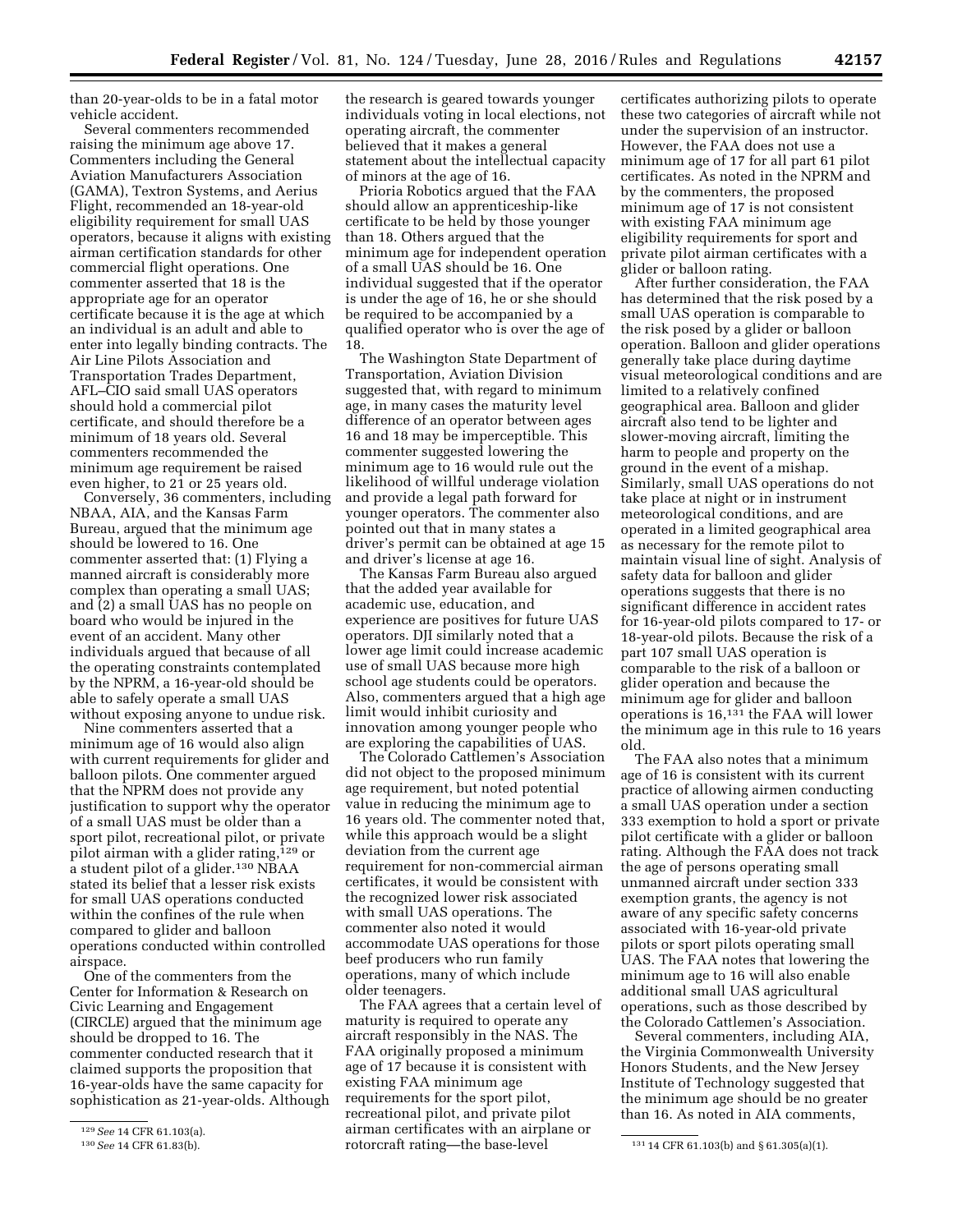AIA and others believe that a driver's license issued from within the U.S. should be considered as a prerequisite for a remote pilot certificate. The commenters recommended mimicking the process to obtain a driver's license, in which a person first obtains a learner's permit and then, following months of training and test-taking, obtains a license. This would enable 16 year-olds (depending on their State of residence) to obtain a certificate. According to the commenters, maintaining currency of the driver's license would also imply certain motor skills, vision, and a minimal level of medical fitness to operate UAS.

Several individual commenters said the minimum age should be lowered even further to 14 years old. The commenters pointed out that 14-yearolds are capable of having certain afterschool jobs, and are allowed to operate a glider or balloon as a student pilot. Event 38 Unmanned Systems said that it sees no logical reason for a minimum age requirement, and that anyone who can pass the operator test should be allowed to fly a UAS. Two other commenters also said there should be no minimum age requirement.

The FAA disagrees with commenters who suggest that the minimum age be less than 16 because age 16 is the youngest age at which a person can be certificated to operate an aircraft independently in the NAS. Because a remote pilot certificate allows people to operate their small UAS independently, it is critical that those people possess the maturity necessary to operate in a safe manner. The FAA also disagrees with commenters who provided the example of a driver's license and a learner's permit as a justification for lowering the minimum age below 16. In most states, the driving privileges of people under the age of 16 are significantly limited compared to the privileges granted at age 18. According to the Governors Highway Safety Association, most states do not permit full driving privileges until 17 or 18 years of age. These privileges include high-risk situations such as the ability to drive unsupervised at night or with a certain number of passengers.132

The FAA also notes that driving a car does not use the same skills as operating a small UAS. For example, in order to successfully drive a car, drivers have to learn skills, such as parallel parking and making three-point turns, which have no applicability to small UAS operations. Requiring a U.S. driver's license as a prerequisite to obtaining a

remote pilot certificate would impose the cost of acquiring those skills on people who do not currently possess a driver's license without a corresponding safety benefit. Accordingly, this rule will not require remote pilot certificate applicants to hold a driver's license.

In response to commenters who recommended a lower minimum age to enable academic uses, or the suggestion for an apprenticeship-like certificate for those under 18 years of age, the FAA notes that this is unnecessary because this rule allows an uncertificated person to manipulate the controls of a small UAS, provided that: (1) They are under the direct supervision of a certificated remote pilot in command; and (2) the remote pilot in command is capable of taking over controls at any time during the flight. The FAA also notes that, depending on the purpose of the operation, small UAS operations conducted by community groups and non-profit organizations may be considered recreation or hobby operations, which are not regulated under part 107 if conducted in accordance with Public Law 112–95, section 336.133

The Agricultural Technology Alliance, Illinois Farm Bureau, and GROWMARK suggested that the FAA treat age eligibility to operate a small UAS in the same manner as the operation of farm equipment—*i.e.,*  allowing individual State labor laws to control. Though it did not explicitly advocate for the use of State labor laws to determine eligibility, Predesa pointed out that child labor laws would apply to minors participating in commercial operations. The commenter recommended the FAA consider mandating an adult visual observer to assist a minor with an operator certificate when operating a small UAS for commercial purposes. The commenter also recommended that the FAA consider mandating an adult visual observer to assist a minor with an operator certificate when operating a small UAS for education in a private program for fee, in a university setting, or in a public school system.

The FAA does not agree with the recommendation to adopt State labor laws to set the minimum age requirement. State laws are not uniform, and this could result in a patchwork of regulations that would apply uneven requirements depending on one's State of residence. The FAA also notes that not all operations conducted under part 107 will be commercial. For example, as discussed in section III.C.4 of this

133Section III.C.4 of this preamble contains further discussion of model aircraft operations.

preamble, recreational small UAS operations that do not meet all of the criteria specified in Public Law 112–95, section 336 will be conducted under part 107.

The FAA disagrees with Predessa's suggestion that an adult visual observer should be mandated in order to assist a minor with a remote pilot certificate (*i.e.*  someone between 16 and 18 years of age) when operating a small UAS. As discussed previously, the FAA currently allows 16-year-old pilots to operate, without supervision, glider and balloon manned aircraft and small UAS (under a section 333 exemption). The FAA has not observed an adverse effect on safety as a result of the pilot in those operations being 16 rather than 18 years old. Thus, while the FAA agrees that a visual observer enhances safety by providing additional situational awareness to the remote pilot, it is not necessary to mandate a visual observer based on the age of the remote pilot certificate holder or the type of operation being conducted.

Accordingly, the FAA has amended proposed § 107.61(a) to lower the minimum age to be eligible for a remote pilot certificate with a small UAS rating to 16 years old. The FAA notes, however, that an academic institution is permitted to establish its own (more restrictive) policies and procedures for operational small UAS training, which may include requiring the presence of adult visual observers for students who are younger than 18.

## b. English Language Proficiency

In the NPRM, the FAA proposed to require that applicants for a part 107 airman certificate be able to read, speak, and understand the English language. These proposed English-language requirements would be consistent with all other airman certificates issued by the FAA, as well as the international standard for aircraft operations accepted by ICAO. However, the FAA also proposed an exception for people who are unable to meet one of the Englishlanguage requirements due to medical reasons. Such a person would be eligible for a certificate, but the FAA would be able to specify limitations on the certificate to account for that person's medical condition.

Five commenters expressed support for requiring airman-certificate applicants to be able to read, speak, and understand the English language. There were no comments opposing this aspect of the proposal. Accordingly, this rule will require that applicants for an airman certificate be able to read, speak, and understand the English language.

<sup>132</sup>*[http://www.ghsa.org/html/stateinfo/laws/](http://www.ghsa.org/html/stateinfo/laws/license_laws.html) license*\_*[laws.html](http://www.ghsa.org/html/stateinfo/laws/license_laws.html)*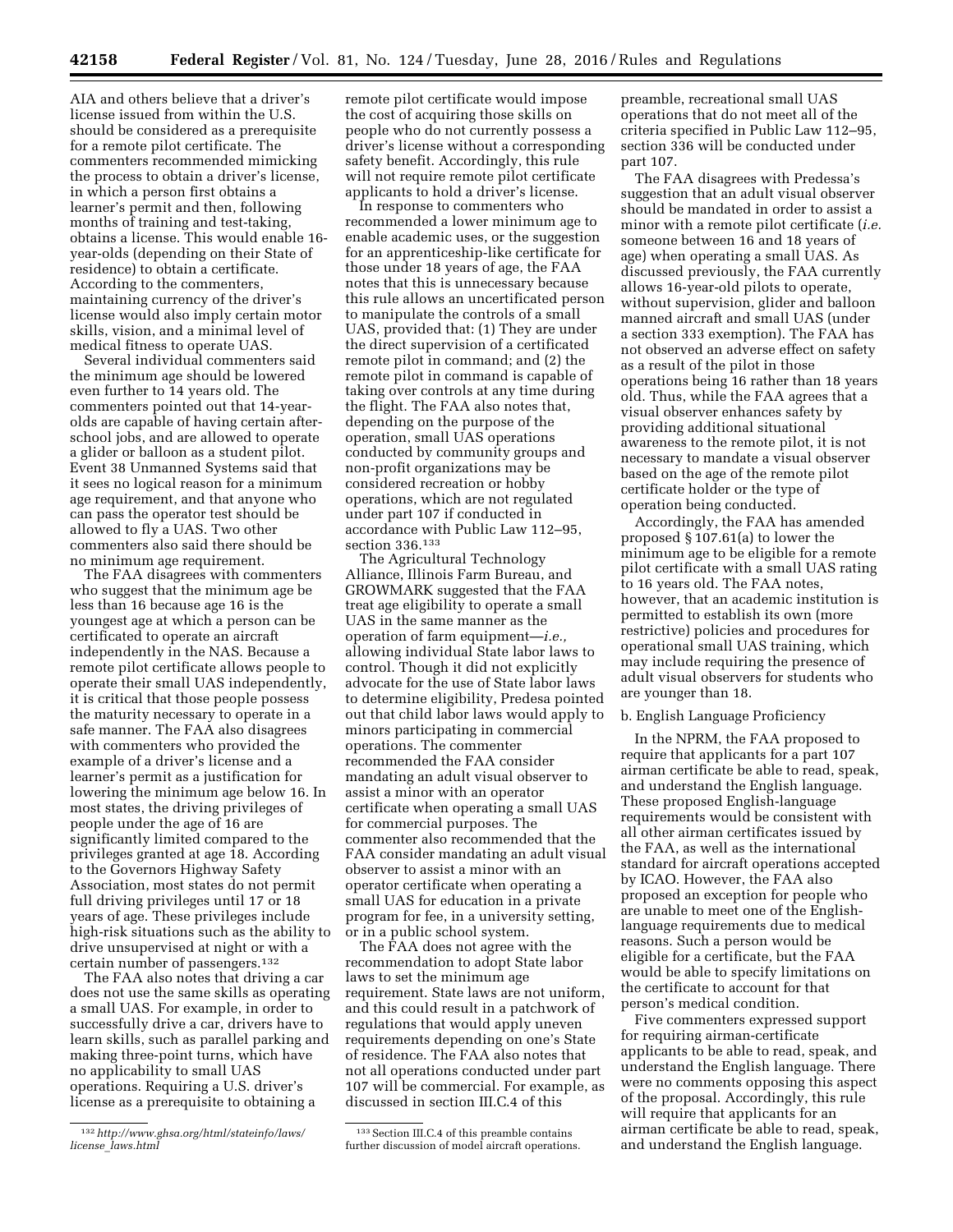Three commenters opposed the proposed exception to the Englishlanguage requirements. One of these commenters stated that there should be no exceptions to the English-language requirement, while another commenter stated that there should be no exception for persons whose medical reasons would preclude them from effectively communicating procedures or reading flight logs. A third commenter stated that a person who cannot speak English should not be permitted to operate anywhere near people on the ground because that person would be unable to

communicate safety-relevant information to people in the vicinity of the operation.

Limiting the exception for the English-language requirements of this rule would impose a needless burden on airman-certificate applicants who have a medical condition. Specifically, if an applicant cannot read, speak, or understand the English language, the proposed exception would allow the FAA to impose restrictions on that applicant's certificate ensuring that the person's English-language inability does not adversely affect safety. For example, if an applicant is unable to communicate using speech, then the FAA may restrict that applicant's certificate to operations where speech is not necessary for the safe operation of a small UAS.

Restrictions issued under this provision will be specific to each applicant, and as such, the FAA cannot make the categorical statements suggested by the commenters as to what will or will not be permitted for applicants with a specific Englishlanguage inability. The FAA notes that its English-language regulations for other airman certificates have a similar exception for applicants who have a medical issue,<sup>134</sup> and the FAA has not observed any adverse safety effects from having this exception in the regulations.

Accordingly, this final rule will retain the proposed exception for people who are unable to meet one of the English language requirements due to a medical condition. 14 CFR 107.61(b). However, the FAA emphasizes that, as with other airmen, it may specify limitations on a person's airman certificate to ensure that the person's medical condition does not endanger the safety of the NAS.

## c. No Airman Medical Certificate Required

For the reasons discussed below, this rule will not require an airman medical certificate but will prohibit a person from manipulating the flight controls of

a small UAS or acting as a remote pilot in command or visual observer if he or she knows or has reason to know that he or she has a physical or mental condition that would interfere with the safe operation of a small UAS.

The FAA received approximately 115 comments from organizations and individuals on this subject. Several commenters stated than an airman medical certificate is not necessary to operate a UAS. Other commenters suggested adding a requirement for an airman medical certificate.

The FAA disagrees that a medical certificate should be required in this rule. With certain exceptions, the FAA currently requires an airman medical certificate for exercising the privileges of a student pilot certificate, a recreational pilot certificate, a private pilot certificate, a commercial pilot certificate, and an airline transport pilot certificate.135 The primary reason for medical certification is to determine if the airman has a medical condition that is likely to manifest as subtle or sudden incapacitation that could cause a pilot to lose control of the aircraft, or impair the pilot's ability to ''see and avoid.''

Small UAS operations present a lower risk than manned operations to manned aircraft and non-participating people on the ground, especially because the operations do not involve any human beings onboard the aircraft who could be injured in the event of an accident. Additionally, unlike manned-aircraft operations, remote pilots and visual observers will be operating within a confined area of operation, subject to operational limitations intended to minimize the exposure of the small unmanned aircraft to manned aircraft in flight and people on the ground. Because of these operational limitations, traditional FAA medical certification is not warranted for remote pilots or visual observers.

The FAA also notes that the risks associated with pilot incapacitation are similar to the risks associated with loss of positive control. As discussed in that section, risks associated with loss of positive control are mitigated in this rule through: (1) Preflight inspection of the control links, (2) a speed limit of 87 knots, and (3) a prohibition on operations of small unmanned aircraft over people not directly participating in the operation. Just as § 107.49(a)(3) will require remote pilots to ensure that all links between ground station and the small unmanned aircraft are working properly, § 107.17 will require the remote pilot in command to abstain from small UAS operations if he or she

knows or has reason to know that he or she has a physical or mental condition that would interfere with the safe operation of the flight.

Federal Airways & Airspace, ALPA, and several individual commenters expressed concern about the lack of a required vision exam. General Aviation Manufacturers Association and Aerospace Industries Association suggested that remote pilots hold a valid U.S. driver's license to ensure a basic eye exam.

The FAA considers the visual-line-ofsight requirement for the remote pilot, the person manipulating the flight controls of the small UAS (if that person is not the remote pilot), and the visual observer (if one is used) to be able to see the aircraft's direction, altitude, and attitude of flight to be preferable to a prescriptive vision standard. Even with normal vision, it is foreseeable that a small unmanned aircraft may be so small that the operational space must be reduced to meet the visual-line-of-sight requirements of § 107.31. Therefore, any demonstration of completing a vision exam would be less effective than this rule's visual-line-of-sight requirements, and as such, the FAA will not adopt a vision exam requirement in the final rule.

The FAA also disagrees with comments suggesting the FAA require a U.S. driver's license. According to the DOT Office of Highway Policy Information, 13 percent of the population aged 16 or older does not hold a state-issued driver's license.136 As such, requiring a U.S. driver's license would create an undue burden for many remote pilots without an equivalent increase in safety because the skills necessary to obtain a driver's license are not the same as the skills needed to pilot a small UAS. Further, the FAA has historically allowed pilots of gliders and balloons to exercise the privileges of their pilot certificates without requiring a medical certificate or U.S. driver's license, and this practice has resulted in no adverse effects on the NAS.

The Golden Gate Bridge, Highway and Transportation District supported the proposed requirement to disqualify persons with known physical or mental conditions that could interfere with the safe operation of the aircraft. Conversely, DronSystems commented that it would be impossible to enforce a prohibition on operations if an operator knows he or she has a medical

<sup>134</sup> See, e.g., 14 CFR 61.83(c). 135 14 CFR 61.23(a).

<sup>136</sup>*See [https://www.fhwa.dot.gov/](https://www.fhwa.dot.gov/policyinformation/pubs/hf/pl11028/chapter4.cfm) [policyinformation/pubs/hf/pl11028/chapter4.cfm](https://www.fhwa.dot.gov/policyinformation/pubs/hf/pl11028/chapter4.cfm)*  (stating that 87% of the population holds a driver's license).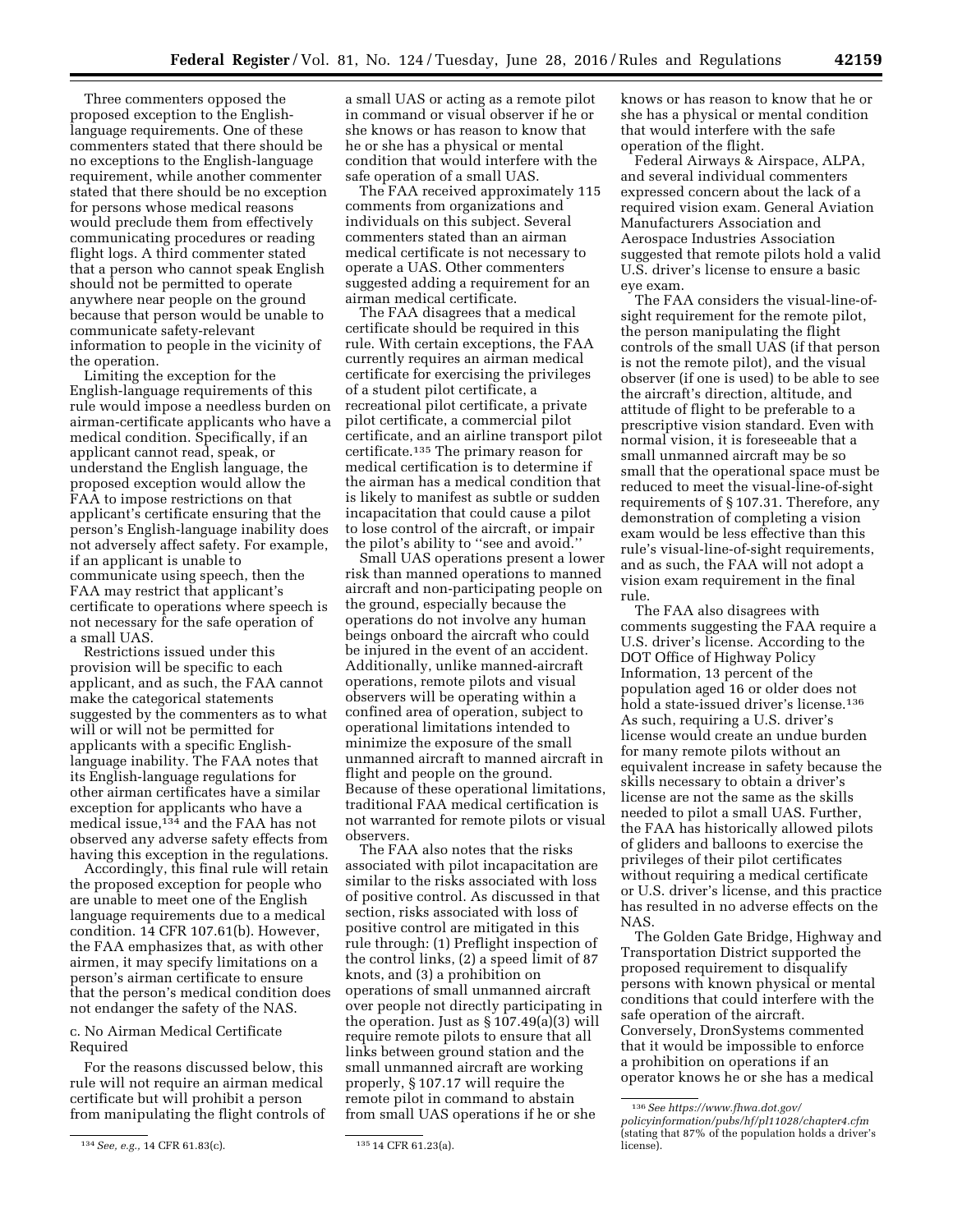condition that could interfere with the safe operation of the small UAS.

The FAA notes that a similar regulatory provision already exists in part 61. Under § 61.53, a pilot certificate holder is obligated to abstain from acting as pilot in command during a period of medical deficiency. The requirement of § 61.53 applies regardless of whether or not a pilot certificate holder also holds a medical certificate.

One individual suggested that the FAA provide a list of disqualifying medical conditions.

The FAA has not established a list of disqualifying medical conditions under § 107.17 because there are a wide range of small UAS operations that could be affected differently by different medical conditions. For example, a person who is incapable of moving his fingers would not be able to safely operate a small UAS whose control station interface is manually manipulated with the fingers. However, that person may be able to safely operate a small UAS whose control station is operated through voice controls.

A person participating in a small UAS operation is responsible for knowing his or her physical and mental limitations and evaluating whether those limitations would allow him or her to safely participate in the specific small UAS operation that he or she is considering. If that person is unsure as to the limitations of his or her physical or mental condition, he or she should consult with a physician. The FAA emphasizes that those with a medical history or who are experiencing medical symptoms that would prevent them from safely participating in a small UAS operation or that raise a reasonable concern cannot claim to have no known medical conditions.

One commenter stated that residents of Alaska have a disproportionately high rate of ''seasonal bipolar disorder'' or ''polar night-induced solipsism syndrome,'' and that Alaskans might therefore be disproportionately affected by this provision. This commenter suggests that the FAA remove ''bipolar disorder—or at the least bipolar disorder and related conditions 'with seasonal pattern'—from the list of mental conditions which may prevent someone from being able to operate'' a small UAS.

The FAA notes that the commenter is referring to a list of medical conditions enumerated in  $\S 67.107(a)(3)$ , § 67.207(a)(3), and § 67.307(a)(3), referring to a candidate for a first, second, or third class medical certificate to have no established medical history or clinical diagnosis of a bipolar

disorder. However, as discussed previously, part 107 does not include a list of disqualifying medical conditions. A person with bipolar disorder would violate § 107.17 only if his or her bipolar disorder was such that it would interfere with the safe operation of a small UAS.

The FAA also notes that in the NPRM it proposed to require that an applicant for an airman certificate must submit a certified statement attesting to his or her physical and mental condition at the time of the application. However, upon further review, the FAA has decided to remove this provision from the rule because an applicant's medical condition at the time he or she submits his or her application for a remote pilot certificate may change prior to operation of the small UAS.

d. Flight Proficiency and Aeronautical Experience

Because of the significantly reduced risk associated with small UAS operations conducted under part 107, the NPRM proposed to not impose flight proficiency or aeronautical experience requirements on applicants seeking a small UAS airman certificate. However, the FAA invited comments on whether flight proficiency or aeronautical experience should be required. For the reasons discussed below, this rule will not require applicants for a remote pilot certificate with a small UAS rating to demonstrate flight proficiency or aeronautical experience.

Several commenters, including NBAA, Colorado Cattlemen's Association, and NetMoby, agreed with the NPRM that the FAA should not require small UAS operators to demonstrate their proficiency in operating a small UAS prior to obtaining an operator certificate. These commenters reasoned that requiring a proficiency test is unnecessary because small UAS are not very difficult to operate and the test could be cost prohibitive for some operators. NetMoby added that there will be a market incentive for manufacturers to ensure that future operators are capable of flying their UAS.

Other commenters, including the AFL–CIO, AIA, and NAAA, disagreed with the proposal and suggested that the FAA require small UAS operators to demonstrate their proficiency in operating a small UAS prior to obtaining a remote pilot certificate. Some of the commenters asserted that this would be consistent with testing requirements used for part 61 pilot certificates.

Aviation Management and Modovolate Aviation suggested requiring a practical test or

demonstration of aeronautical knowledge for certain aircraft or flying conditions (*e.g.,* those weighing more than 4.4 pounds, operation beyond visual line-of-sight), but not for others (*e.g.,* micro UAS, operation in only Class G airspace). Virginia Commonwealth University Honors Students suggested that separate tests should be required for each type of small UAS.

As discussed in section III.E.3.a of this preamble, small UAS operations conducted under this rule will operate in a confined area of operation. As a result of this confined area and due to the very low weight of the small unmanned aircraft, small UAS operations conducted under part 107 will generally pose a very low risk as compared to manned aircraft. As such, flight proficiency and aeronautical experience requirements (which apply to part 61 pilots) are unnecessary for remote pilots of a small UAS.

Flight proficiency testing is also not necessary for small UAS operations because, unlike a manned aircraft pilot, the remote pilot of a small UAS can easily terminate flight at any point. The light weight and lack of people onboard the small unmanned aircraft provides the remote pilot of that aircraft with a multitude of safe landing options. The remote pilot also has the option to sacrifice the small unmanned aircraft because there are no people onboard who would be endangered by that action. Conversely, a manned aircraft can only land at a location that can safely accommodate its large weight. The landing of a manned aircraft must also be accomplished in a manner that does not endanger the people onboard the aircraft. Because of the ease with which the flight of a small unmanned aircraft can be terminated and because of the overall low risk posed by small UAS operations that will be conducted under part 107, this rule will not include practical testing or flight experience requirements for a remote pilot certificate.

The FAA notes, however, that certain operational restrictions of part 107, such as operations within visual line of sight, are waivable if the applicant can demonstrate that his or her operation can safely be conducted under the terms of a certificate of waiver. In processing a waiver, the FAA may request additional mitigations, such as a demonstration of remote pilot proficiency, to ensure that the operation can be conducted safely.

The Nez Perce Tribe requested that the FAA provide additional flexibility to small UAS operators by allowing them to qualify for an operator certificate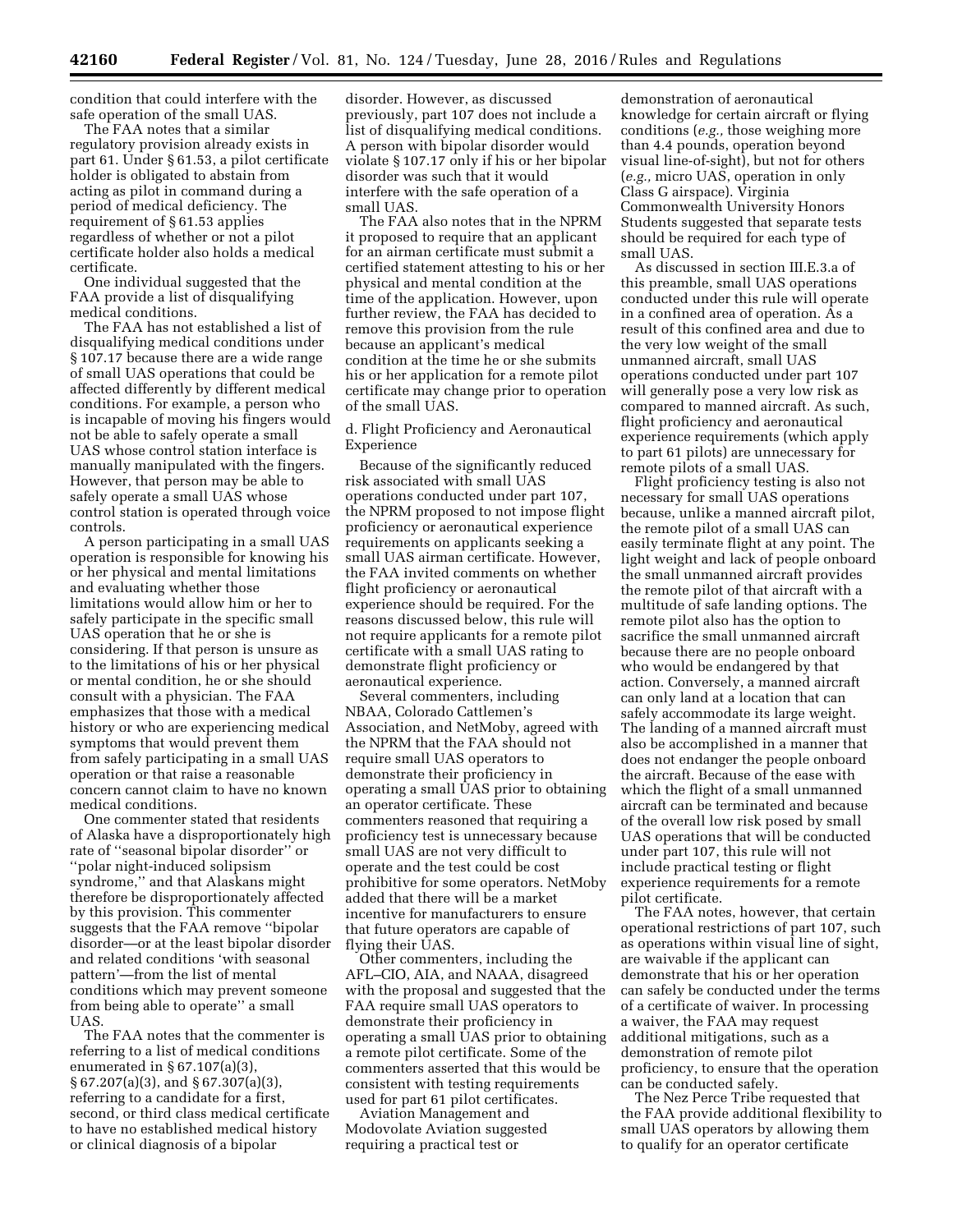either via a written test, a practical test, or a demonstration of aeronautical experience. In response, the FAA notes that practical testing, aeronautical experience, and knowledge testing measure different things. Knowledge testing determines whether an applicant has acquired proficiency in the areas of knowledge being tested. Practical testing and aeronautical experience determines the applicant's flight proficiency. Although practical testing and aeronautical experience may be used to assess some level of a person's knowledge, the aeronautical knowledge test is the method used to directly assess an applicant's knowledge. In this case, the FAA has determined that a remote pilot needs to have acquired the knowledge needed to safely operate a small UAS because small UAS operations will generally pose a very low risk as compared to manned aircraft. Thus, an aeronautical knowledge test is the appropriate vehicle to determine whether an applicant for a remote pilot certificate has acquired the necessary knowledge.

## e. Formal Training

The NPRM did not propose to require formal training, but it invited comment on whether passage of an FAA-approved training course should be required either instead of or in addition to the aeronautical knowledge test. After reviewing the comments, the FAA has determined that it will not impose any specific training or flight instruction requirements for small UAS remote pilot certificate applicants.

Many commenters, including NAFI, NAAA, and A4A, stated that the FAA should require individuals to attend a training course before obtaining a small UAS operator certificate. NAFI asserted that an applicant may be able to pass an initial knowledge test through rote memorization and retain little useful information or application after passing the knowledge test. According to NAFI, the present FAA test management systems do not allow for the robust, multi-version testing that is truly able to test to the application level of learning. Commenters argued that training should encompass various topics and forms such as scenarios, multi-rotor aircraft, educational contact time from a flight instructor, and simulations.

Conversely, National Roofing Contractors Association, NBAA, Southern Company, Aerospace Industries Association, and Nez Perce Tribe argued that the FAA should not require a training course. Aviation Management suggested that the FAA make informational and training materials available online and also

create online training programs, but should not require training courses. National Roofing Contractors Association, NRECA, and Team Rubicon suggested allowing industries to have tailored certification processes or training specific to their needs, or to allow agencies and organizations to conduct tailored in-house training.

The FAA took a risk-based approach to defining the airman certification requirements for small UAS remote pilots, and in light of the contained nature of operations, opted not to propose specific training, flight experience, or demonstration of proficiency in order to be eligible for a certificate. A remote pilot certificate applicant's knowledge of small UAS, as well as regulations concerning safe operations in the NAS, can adequately be evaluated through an initial and recurrent knowledge tests. A person who has acquired the pertinent knowledge will pass the knowledge tests while a person who has not done so will fail the test.

In response to commenters' concerns about rote memorization, the FAA notes that in addition to passing the initial knowledge test, remote pilot certificate holders will also have to pass a recurrent knowledge test every two years to ensure that they have retained the knowledge necessary to safely operate in the NAS. Further, remote pilot certificate holders will also be subject to continuing FAA oversight. The FAA emphasizes that under 49 U.S.C. 44709 and § 107.7(b), the FAA may reexamine a certificated remote pilot if it has sufficient reason to believe that the remote pilot may not be qualified to exercise the privileges of his or her certificate.137 Because the qualification framework for the remote pilot certificate is based on aeronautical knowledge, a reexamination under section 44709 and § 107.7(b) would be limited to the certificate holder's aeronautical knowledge. The reexamination may be conducted using an oral or written knowledge test.

A prescriptive formal training requirement is not necessary in this rule. Instead, this rule will allow remote pilot certificate applicants to attain the necessary aeronautical knowledge through any number of different methods, including self-study, enrolling in a training seminar or online course, or through one-on-one instruction with a trainer familiar with small UAS operations and part 107. This performance-based approach is

preferable because it will allow individuals to select a method of study that works best for them. These methods of study will then be validated by whether or not the individual is able to pass the knowledge test. As noted in OMB Circular A–4, performance-based standards are generally preferable in a regulation because they allow the regulated parties ''to choose the most cost-effective methods for achieving the regulatory goal and create an incentive for innovative solutions.'' 138

The FAA will publish Advisory Circulars to assist remote pilots in operating small UAS safely in the NAS. The FAA Safety Team (FAASTeam) will also host online training courses. These training courses could be used as one method of studying for the knowledge test. Lastly, because there is already a robust network of nearly 700 testing centers located throughout the country set up to administer FAA knowledge tests, the FAA has opted not to establish new standards for small UAS remote pilot testing centers.

f. General Requirement for Initial Aeronautical Knowledge Test

The NPRM proposed requiring applicants for a remote pilot airman certificate with a small UAS rating to pass an initial aeronautical knowledge test to demonstrate that they have sufficient aeronautical knowledge to safely operate a small UAS. The FAA adopts the provisions as proposed with three changes. First, as discussed in III.F.2.i below, the FAA exempts part 61 pilot certificate holders from the requirement to complete an initial knowledge test as long as they satisfy the flight review requirements of their part 61 pilot certificate and complete an online training course within the preceding 24 months. Second, as discussed in III.F.2.h below, the FAA will require that pilots with military experience operating unmanned aircraft pass an initial knowledge test in order to obtain a remote pilot certificate with small UAS rating, and pass a recurrent knowledge test every 24 months subsequent in order to continue to exercise the privileges of that certificate.

Many commenters, including National Association of State Aviation Officials, NAAA, ALPA, and NAMIC, supported the FAA's proposal to require an initial aeronautical knowledge test in order to operate a small UAS. Conversely, several commenters opposed the initial aeronautical knowledge test. Commenters argued that initial testing is ''overkill'' and the FAA should treat small UAS pilots like part

<sup>137</sup>*See* FAA Order 8900.1, ch. 7, sec. 1 (providing guidance with regard to how the FAA exercises its reexamination authority). 138OMB Circular A–4 at 6.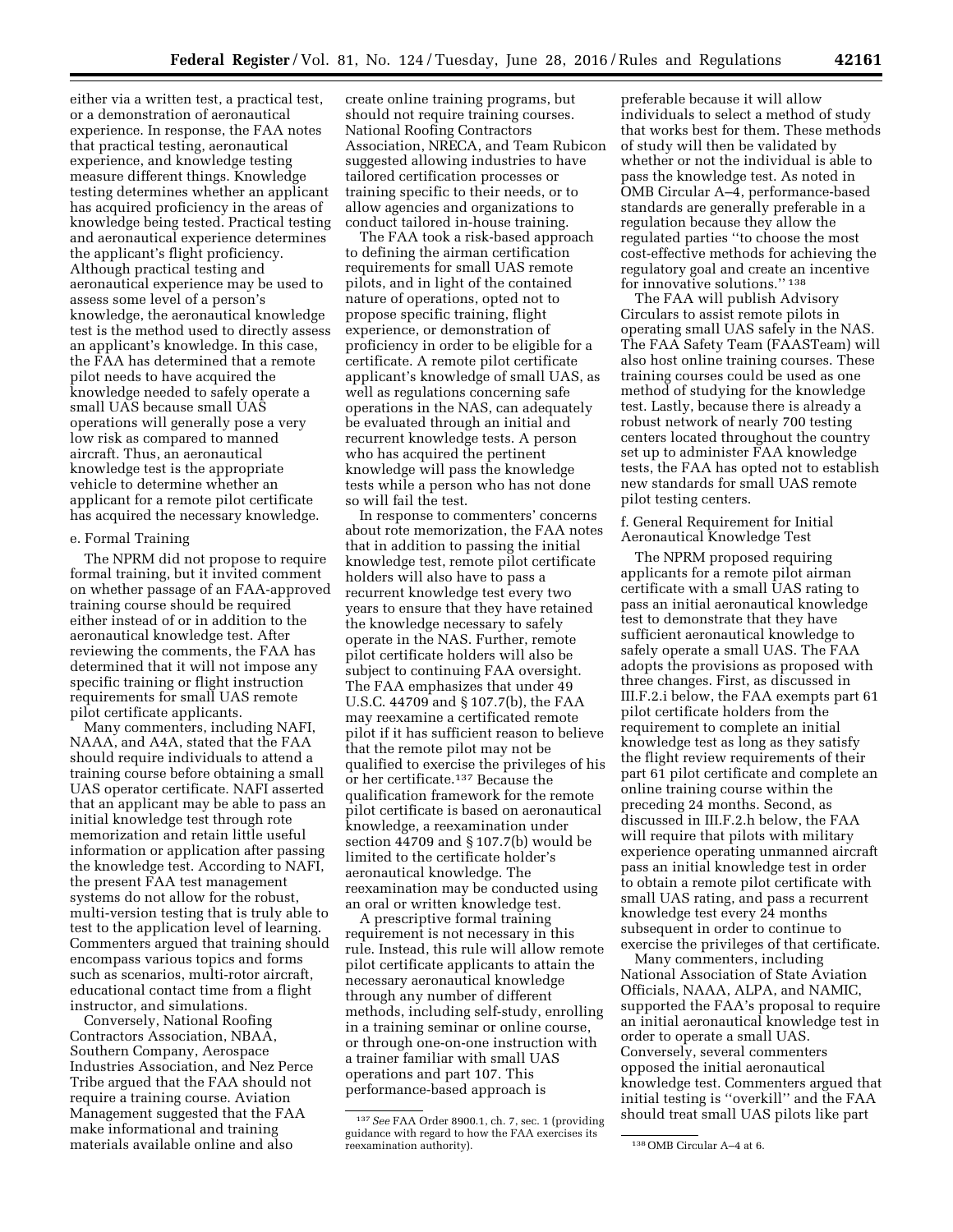103 ultralight vehicle pilots and not require airman certification or testing. The commenters further argued that all testing is unnecessary and inappropriate.

The FAA disagrees with the commenters who asked that the knowledge test be abolished. Title 49 U.S.C. 44703 requires the FAA to ensure that an airman certificate applicant is qualified and able to perform the duties related to the position to be authorized by the certificate.

Here, in order to meet its statutory obligation to determine that an applicant for a remote pilot certificate possesses the knowledge necessary to safely operate in the NAS, the FAA is requiring that those persons pass an initial aeronautical knowledge test. Knowledge testing is the most flexible and efficient means for ensuring that a remote pilot possesses the requisite knowledge to operate in the NAS because it allows the applicant to acquire the pertinent knowledge in whatever manner works best for him or her. The applicant can then take and pass the aeronautical knowledge test to verify that he or she has indeed acquired the pertinent areas of knowledge.

NAFI recommended that an applicant should be required to obtain an instructor endorsement to take the initial aeronautical knowledge test. SkyView Strategies suggested that to protect the public from a poorly prepared UAS operator who receives a passing grade but gets important questions wrong, the UAS operator should be required to present to a flight training instructor his or her written test results, noting areas where knowledge is lacking.

The FAA disagrees with the recommendation that an applicant should be required to obtain an instructor endorsement to take the initial aeronautical knowledge test. While an instructor endorsement is generally required for part 61 pilot certificates, the significantly reduced risk associated with small UAS operations conducted under part 107 would make this framework unduly burdensome in this case. Instead, a stand-alone knowledge test is sufficient to verify the qualification of the remote pilot certificate applicant.

Because the aeronautical knowledge test will determine whether an applicant possesses the knowledge needed to safely operate a small UAS, a separate flight instructor endorsement should not be required to take the knowledge test. The FAA also notes that the costs associated with failing and having to retake the knowledge test will

provide an incentive to applicants to pick a method of study that maximizes the chance of them passing the aeronautical knowledge test on the first try.

The FAA also does not agree that a certificate applicant should be required to present to a flight instructor his or her knowledge test results for remedial training. The FAA maintains that if a candidate is ''poorly prepared,'' then that person is unlikely to pass the knowledge test.

The University of Arkansas Division of Agriculture suggested that a more appropriate ''aeronautical knowledge exam'' needs to be developed with input from UAS users. It further suggested that the FAA should periodically revisit the scope of the aeronautical knowledge test as operational experience data increases.

FAA knowledge test banks are continuously updated to address changes to the industry, safety, and special emphasis areas. While the FAA responds to industry and user community feedback, the small UAS knowledge test bank is developed internally within the agency to protect the integrity of test.

g. General Requirement for Recurrent Aeronautical Knowledge Test

The FAA proposed that a certificated remote pilot must also pass a recurrent aeronautical knowledge test every 24 months. Like the flight review requirement specified in § 61.56, the recurrent knowledge test provides the opportunity for a remote pilot's aeronautical knowledge to be reevaluated on a periodic basis. The FAA adopts this provision as proposed, with one change. As discussed in III.F.2.i, the FAA exempts part 61 pilot certificate holders from the requirement to complete recurrent knowledge tests as long as they satisfy the flight review requirements of § 61.56 and complete an online training course every 24 months.

ALPA, AOPA, AUVSI and several other commenters supported the requirement for a recurrent knowledge test. Conversely, Colorado Cattlemen's Association and a few individual commenters argued that a recurrent knowledge test is unnecessary. The Colorado Cattlemen's Association explained that small UAS operations present a substantially reduced risk as compared to manned-aircraft operations. Therefore, the commenter argued, it is appropriate to impose different, and in some instances lesser, operational requirements.

The FAA disagrees with the notion that no periodic reevaluation of knowledge is necessary. Knowledge of rules, regulations, and operating principles erodes over time, particularly if the remote pilot is not required to recall such information on a frequent basis. This is a fundamental principle of airman certification, and it applies to all FAA-certificated airmen. For part 61 pilot certificate holders, the flight review, conducted under § 61.56, specifically requires ''[a] review of the current general operating and flight rules of part 91'' in addition to maneuvers necessary to safely exercise the privileges of the certificate. Likewise, the FAA considers a recurrent knowledge test to be an effective means of evaluating a remote pilot's retention of knowledge necessary to safely operate small unmanned aircraft in the NAS. Because of the reduced risk posed by small UAS, the FAA is not requiring remote pilots to demonstrate a minimum level of flight proficiency to a specific standard or recency of flight experience in order to exercise the privileges of their airman certificate.

Drone Labs suggested extending the time period between recurrent tests to 5 years, and/or making the test available online to ease recertification. Kansas Farm Bureau recommended a 6-year interval between recurrent tests, similar to the interval for renewal of a driver's license.

The FAA does not agree that the recurrent testing interval should be longer than two years. Unlike the privileges afforded by a driver's license, which are exercised on a frequent basis by most drivers, many holders of remote pilot certificates may only exercise their privileges occasionally or may not regularly conduct operations that apply all of the concepts tested on the aeronautical knowledge test. For example, a remote pilot in command may spend years never operating outside of Class G airspace, and then may move to a different location that requires him or her to begin conducting small UAS operations in Class D airspace. Based on experience with manned pilots, those persons who exercise the privileges of their certificate on an infrequent basis are likely to retain the knowledge for a shorter period of time than those who exercise the privileges of their certificate on a regular basis.

Further, as unmanned aircraft operations increase in the NAS, the FAA anticipates the possibility of further changes to rules and regulations. By requiring evaluation on a two-year cycle, the FAA is able to ensure that remote pilots are aware of the most recent changes to regulations affecting their operations.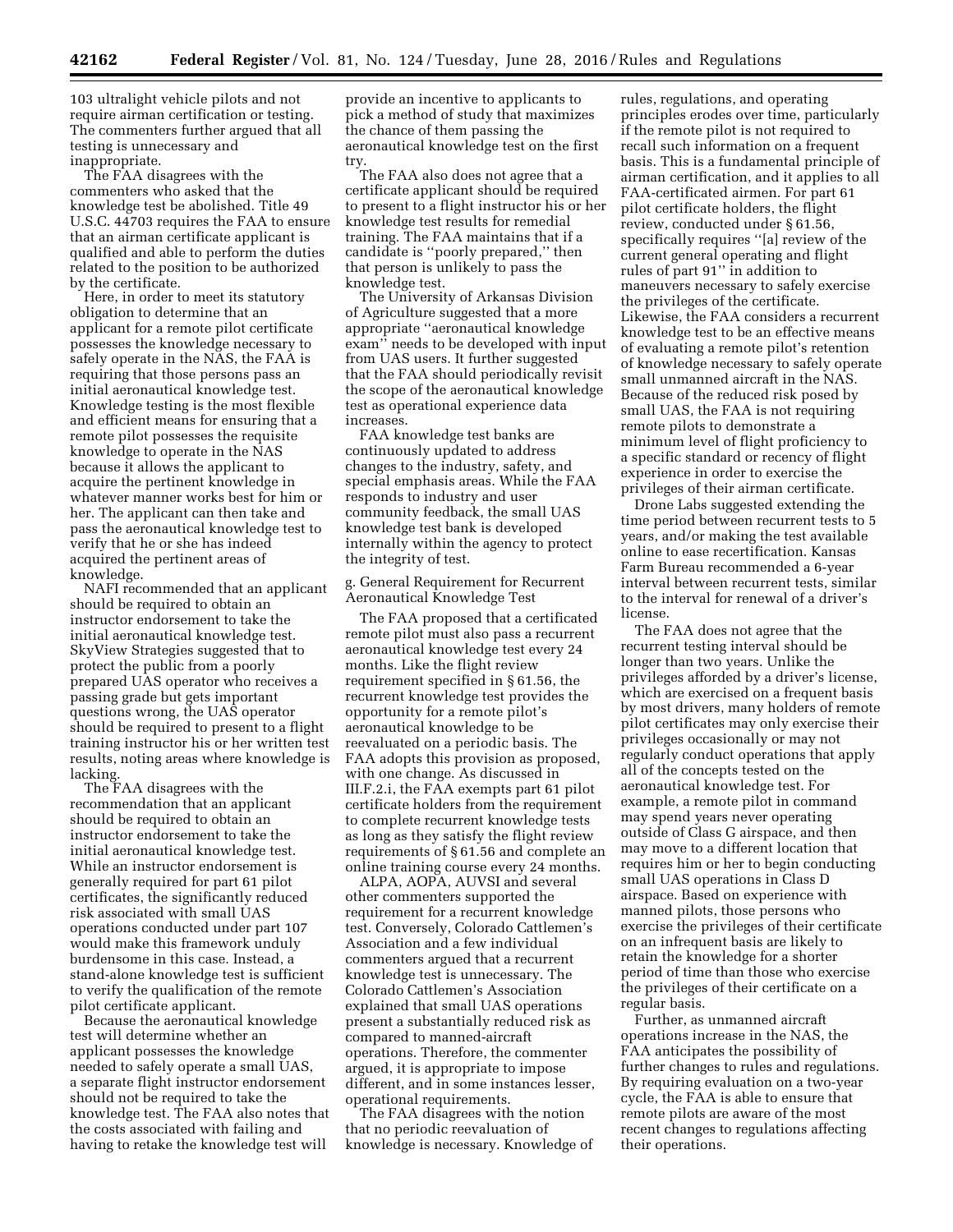The FAA acknowledges, however, the burden associated with in-person testing every two years. As such, the FAA intends to look at (in the *Operations of Small Unmanned Aircraft Over People*  rule) alternative methods to further reduce this burden without sacrificing the safety benefits afforded by a twoyear recurrent knowledge check.

### h. Pilots With Military Experience

The NPRM proposed allowing pilots with military experience operating unmanned aircraft to take the recurrent knowledge test in lieu of the initial knowledge test in order to be eligible for an unmanned aircraft operator certificate with a small UAS rating. For the reasons discussed below, this rule will require pilots with military experience operating unmanned aircraft to comply with the initial and recurrent knowledge testing requirements discussed in the previous sections.

NBAA, Small  $\overline{U}AV$  Coalition and Texas A&M University agreed with the proposed rule requiring only a recurrent knowledge test in lieu of the initial knowledge test to qualify for a UAS operator airman certificate. Prioria said that military UAS operators and OEMcertified UAS operators should be grandfathered in without the need to take an initial knowledge test because their prior operational experience should suffice. In addition, Aviation Model Code of Conduct Initiative, Boeing Commercial Airplanes, Small UAV Coalition, and others supported accepting existing pilot credentials, especially military pilot credentials, in lieu of requiring those pilots to take an initial knowledge test or obtain a separate small UAS certificate. ArgenTech Solutions suggested that FAA should put a time limit on when military experience is acceptable for taking the recurrent knowledge test.

In contrast, ALPA and others suggested that an initial knowledge test, rather than just a recurrent test, is appropriate for applicants with military experience flying UAS. ALPA noted that such pilots do not necessarily have experience operating in the NAS, and therefore cannot be assumed to be familiar with all the subject areas included in the initial test. ALPA also pointed to the wide variety of UAS used in the military and suggested that a given pilot's experience may not necessarily be relevant to the operation of a small UAS in the NAS. ALPA also stated that the FAA should review a military pilot's specific training, skills, and experience before determining what ''supplemental training, knowledge testing, or skills demonstration'' might be needed.

Similarly, one commenter asserted that experience operating military UAS is not relevant to the operation of a civil small UAS, and that therefore those with military experience should be subject to the same testing requirements as other applicants. Another individual echoed ALPA's concern that military operations are conducted almost exclusively in military airspace, not in the NAS. One commenter, while supporting an initial-test exemption for applicants with military experience, added that former military UAS pilots do not necessarily understand civil operations in the NAS.

Planehook Aviation, NOAA, DOD, and an individual commenter said that the prior military experience provision proposed in § 107.75 should apply to both military and non-military COA UAS operators. One commenter provided supporting reasoning stating that ''[t]here are several non-military Federal agencies that have well established sUAS programs and, as is the case with NASA, they have decades of experience with sUAS and operating sUAS in the NAS.'' NOAA argued that there are no practical differences between NOAA pilots and military pilots because they are both trained in the same facilities. DOD raised a similar argument, asking that the rule recognize DOD civilian and contractor personnel that have a level of training equivalent to military personnel. One individual suggested that the FAA allow civilian operators with a minimum of 1,000 logged hours as operators of UAS for government and military agencies to qualify for taking the recurrent knowledge test instead of the initial test.

The FAA agrees with commenters who expressed concern about applicants obtaining a remote pilot certificate to operate civil small UAS without passing an initial knowledge test. The levels of training and certification for unmanned aircraft differ greatly between branches of the armed services, and therefore there is no consistent training the FAA can use as a comparison to its requirements in order to credit military UAS pilots. Further, many of the required knowledge areas for the part 107 initial knowledge test, such as airspace classification, airport operations, and radio communications, are not consistently covered in training across all branches of the U.S. military. Accordingly, at this time, this rule will not allow military UAS pilots to bypass the initial aeronautical knowledge test. This applies to NOAA UAS pilots as well, because, as NOAA pointed out, they are trained in the same military facilities.

The FAA notes, however, that in some cases, government and military UAS pilots are trained as pilots of manned aircraft, in which case they may qualify for a part 61 pilot certificate through military competency. Specifically, manned-aircraft military pilots are frequently able to qualify for a part 61 pilot certificate under § 61.73 without taking a practical test by providing specific documentation and passing a military competency knowledge test. Provided those pilots obtain a part 61 pilot certificate and meet the flight review and online training course requirements discussed in the next section, they may qualify for a remote pilot certificate with small UAS rating without having to take any UAS knowledge test.

### i. Credit to Holders of Part 61 Pilot Certificates

For the reasons discussed below, this rule will allow part 61 pilot certificate holders (other than the holders of a student pilot certificate) with current flight reviews 139 to substitute an online training course for the aeronautical knowledge testing required by this rule.

Airborne Law Enforcement Association and Texas A&M University-Corpus Christi, suggested requiring only the recurrent knowledge test for part-61 certificated pilots. Numerous commenters also suggested that holders of part 61 airman certificates should be required to take only the recurrent knowledge test, not the initial knowledge test, or should be exempted entirely from knowledge-testing requirements. One commenter suggested that the holders of private, commercial, and ATP certificates who have operated UAS under exemptions be exempted from the initial knowledge test requirement. Another commented that non-military COA pilots should be permitted to take just the recurrent test, since the applicants will usually hold at least a private pilot certificate. One commenter stated that those applicants who hold part 61 pilot certificates should be required only to complete UAS-specific modules as part of the existing FAA Wings program. Another commenter stated that there should be a provision to enable existing small UAS pilots with a certain amount of

<sup>139</sup>Under § 61.56(c), no person may act as pilot in command of an aircraft unless, since the 24th calendar month before the month in which the person acts as pilot in command, he or she has completed a flight review with an authorized instructor in an aircraft for which that person is rated. The flight review must consist of at least one hour of ground training and one hour of flight training that includes the general operating and flight rules of part 91. 14  $CFR$  61.56(a).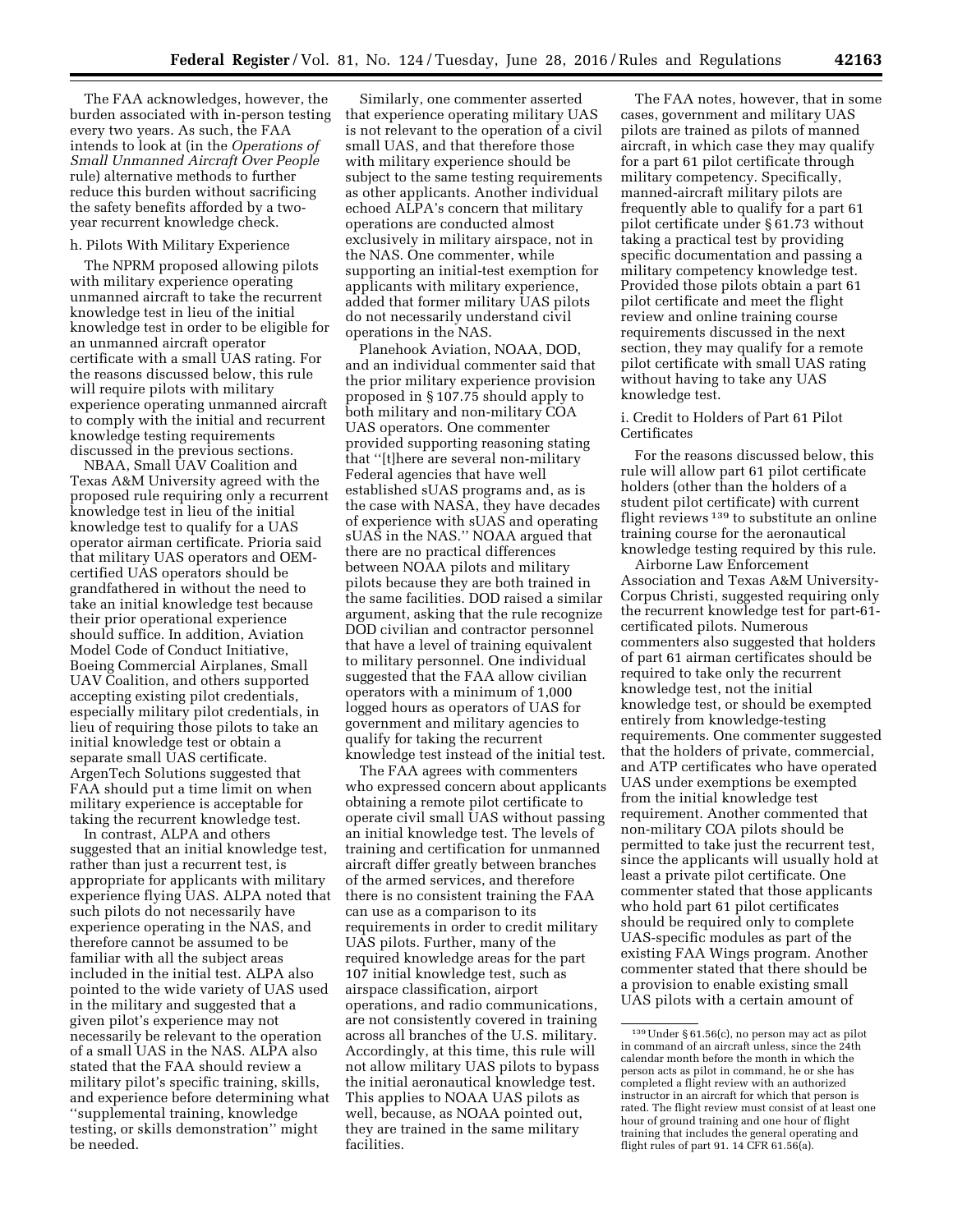logged PIC time to fly a small UAS without having to take a knowledge test.

The FAA agrees with commenters who suggested that requiring part-61 certificated pilots who satisfy the flightreview requirements of § 61.56 to take an initial or recurrent knowledge test is unduly burdensome. Through initial certification and subsequent flight reviews, a part-61-certificated airman is required to demonstrate knowledge of many of the topic areas tested on the UAS knowledge test. These areas include: Airspace classification and operating requirements, aviation weather sources, radio communication procedures, physiological effects of drugs and alcohol, aeronautical decision-making and judgment, and airport operations. Because a part 61 pilot certificate holder is evaluated on these areas of knowledge in the course of the part 61 certification and flight review process, reevaluating these areas of knowledge on the initial and recurrent knowledge tests conducted under part 107 would be needlessly duplicative.

However, there are UAS-specific areas of knowledge (discussed in section III.F.2.j of this preamble) that a part-61 certificated pilot may not be familiar with. Accordingly, instead of requiring part-61-certificated pilots who are current on their flight reviews to take the initial and recurrent knowledge tests, this rule will provide those pilots with the option to take an online training course focusing on UASspecific areas of knowledge. Just as there is an initial and recurrent knowledge test, there will also be an initial and recurrent training course available to part 61 pilot certificate holders. Those certificate holders will be able to substitute the initial training course for the initial knowledge test and the recurrent training course for the recurrent knowledge test. To ensure that a certificate holder's UAS-specific knowledge does not become stale, this rule will include the requirement that a part 61 pilot certificate holder must pass either the recurrent training course or the recurrent knowledge test every 24 months.

The FAA emphasizes that the online training course option in lieu of taking the knowledge test will be available only to those part 61 pilot certificate holders who satisfy the flight review required by § 61.56. This is to ensure that the certificate holder's knowledge of general aeronautical concepts that are not included on the training course does not become stale. Part 61 pilot certificate holders who do not meet the flight review requirements of § 61.56 will be unable to substitute the online

training course for the required aeronautical knowledge test. Thus, under § 107.63(a)(2), a part 61 pilot certificate holder seeking to substitute completion of the initial training course for the initial aeronautical knowledge test will have to present his or her logbook upon application for a remote pilot certificate with a small UAS rating to demonstrate that he or she has satisfied this requirement. The applicant will also have to present a certificate of completion showing that he or she has completed the initial online training course.

The FAA also notes that the above discussion does not apply to holders of a part 61 student pilot certificate. A person is not required to pass an aeronautical knowledge test, pass a practical (skills) test, or otherwise demonstrate aeronautical knowledge in order to obtain a student pilot certificate. Further, student pilot certificate holders who have received an endorsement for solo flight under § 61.87(b) are only required to demonstrate limited knowledge associated with conducting a specific solo flight. For these reasons, the option to take an online training course instead of an aeronautical knowledge test will not extend to student pilot certificate holders.

*j. Areas of Knowledge on the Aeronautical Knowledge Tests and Training Courses for Part 61 Pilot Certificate Holders* 

The NPRM proposed that the initial aeronautical knowledge test would test the following areas of knowledge: (1) Regulations applicable to small UAS operations; (2) airspace classification and operating requirements, obstacle clearance requirements, and flight restrictions affecting small unmanned aircraft operation; (3) official sources of weather and effects of weather on small unmanned aircraft performance; (4) small UAS loading and performance; (5) emergency procedures; (6) crew resource management; (7) radio communication procedures; (8) determining the performance of small unmanned aircraft; (9) physiological effects of drugs and alcohol; (10) aeronautical decision-making and judgment; and (11) airport operations. The NPRM also proposed the following areas of knowledge for the recurrent knowledge test: (1) Regulations applicable to small UAS operations; (2) airspace classification and operating requirements, obstacle clearance requirements, and flight restrictions affecting small unmanned aircraft operation; (3) official sources of weather; (4) emergency procedures; (5)

crew resource management; (6) aeronautical decision-making and judgment; and (7) airport operations.

For the reasons discussed below, this rule will remove obstacle clearance requirements and add maintenance and inspection procedures as areas of knowledge that will be tested on both the initial and recurrent aeronautical knowledge tests. Further, aviation weather sources will be removed from the recurrent aeronautical knowledge tests. Except for these changes, this rule will finalize all other areas of knowledge as proposed in the NPRM.

With regard to the initial and recurrent training courses for part 61 pilot certificate holders, those courses will only cover UAS-specific areas of knowledge that are not included in the training and testing required for a part 61 pilot certificate. Thus, the initial training course will cover: (1) Regulations applicable to small UAS operations; (2) small UAS loading and performance; (3) emergency procedures; (4) crew resource management; (5) determining the performance of the small unmanned aircraft; and (6) maintenance and inspection procedures. The recurrent training course will cover: (1) Regulations applicable to small UAS operations; (2) emergency procedures; (3) crew resource management; and (4) maintenance and inspection procedures.

### i. Regulations Applicable to Small UAS

The NPRM proposed to include an area of knowledge on both the initial and recurrent knowledge tests that determines whether the test taker knows the regulations applicable to small UAS. By testing the applicant for an airman certificate on knowledge of applicable regulations, the initial and recurrent knowledge tests would ensure that the applicant understands what those regulations require and does not violate them due to ignorance.

The FAA did not receive any adverse comments on this aspect of its proposal, and as such, this rule will include regulations applicable to small UAS as an area of knowledge that is tested on both initial and recurrent aeronautical knowledge tests. This area of knowledge will also be included on the initial and recurrent training courses that can be taken by part 61 pilot certificate holders instead of a knowledge test because regulations applicable to a small UAS are a UAS-specific area of knowledge that is not included in the training and testing required for a part 61 pilot certificate.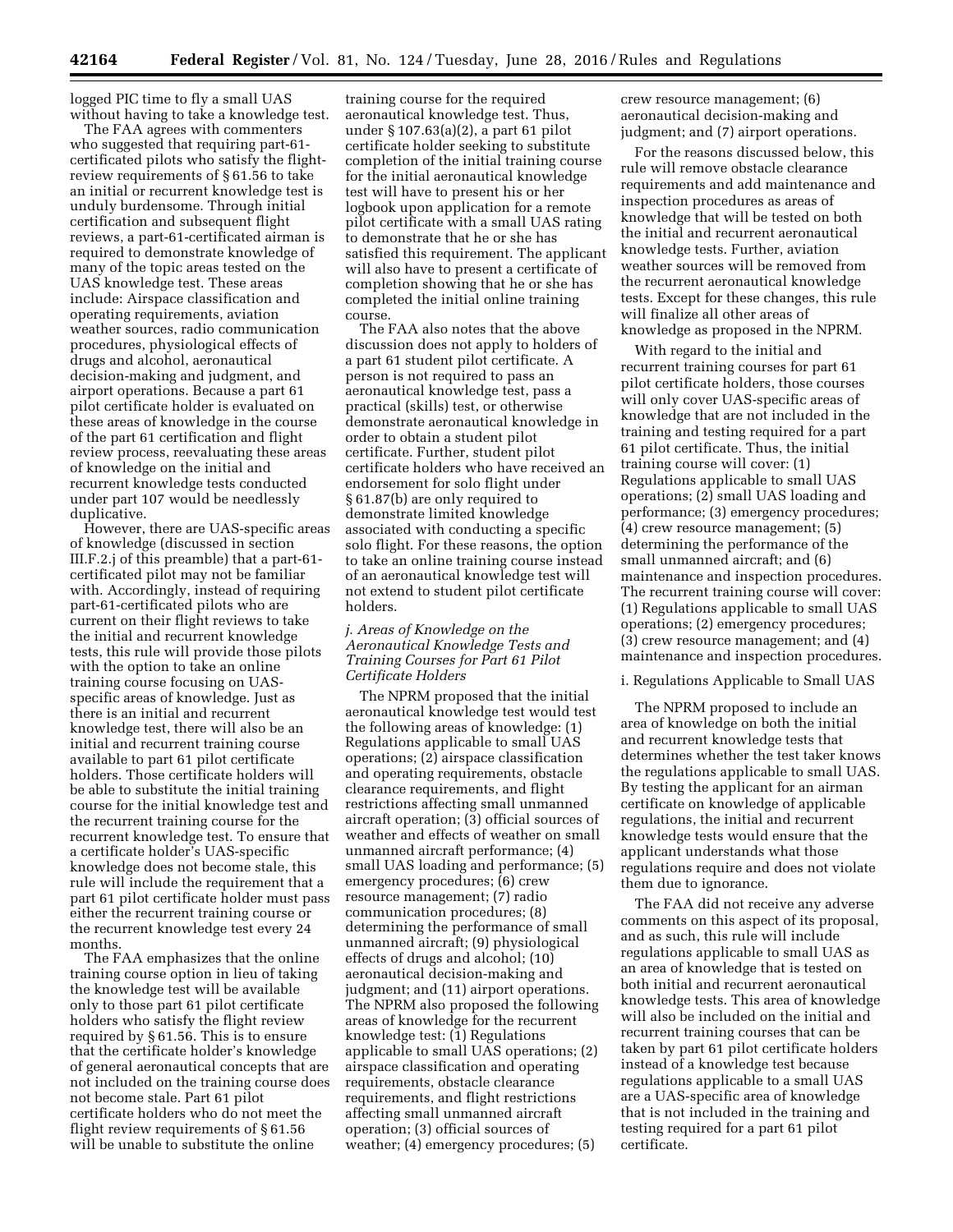ii. Airspace Classifications and Operating Requirements, and Flight Restrictions Affecting Small Unmanned Aircraft Operation

The NPRM also proposed testing (on both the initial and recurrent knowledge tests) knowledge of airspace classification and operating requirements, as well as knowledge of flight restrictions affecting small unmanned aircraft operation. The NPRM explained that part 107 would include airspace operating requirements, such as the requirement to obtain ATC permission prior to operating in controlled airspace, and in order to comply with those requirements, an airman would need to know how to determine the classification of the airspace in which he or she would like to operate. The NPRM also proposed to test knowledge of how to determine which areas of airspace are prohibited, restricted, or subject to a TFR.

Under the NPRM, this area of knowledge would also be included in the recurrent knowledge test because: (1) Airspace that the airman is familiar with could become reclassified over time; (2) the location of existing flight restrictions could change over time; and (3) some airmen may not regularly encounter these issues in their operations. For the reasons discussed below, this rule will include knowledge of airspace classification and operating requirements and knowledge of flight restrictions affecting small unmanned aircraft operation as an area of knowledge tested on both the initial and recurrent knowledge tests.

The California Agricultural Aircraft Association supported testing on how the airspace is managed, what the rules and regulations are, and how manned aircraft operate in the airspace. Aerius suggested that the knowledge test should include special use airspace, right-of-way rules, visual scanning, aeromedical factors (*e.g.,* the limitations of the human eye), and accident reporting. On the other hand, the Electronic Frontier Foundation asserted that airspace classification is not relevant for low altitude micro UAS flights far away from airports and should not be tested for airmen seeking to operate micro UAS.

The FAA declines to eliminate airspace classification as an area of knowledge tested for small UAS operations. As an initial matter, the FAA notes that this rule will not prohibit any small UAS (including micro UAS) from operating near airports. For UAS not operating near an airport, the FAA notes that controlled

airspace can extend a significant distance away from an airport. For example, the surface area of Class B airspace can extend up to 8 nautical miles away from an airport. Additionally, airspace classification may change over time; uncontrolled (Class G) airspace may be changed to controlled airspace and vice versa. A remote pilot of any small UAS will need to have the ability to determine what class of airspace his or her small UAS operation will take place in to ensure that the operation complies with the airspace rules of part 107.

In response to Aerius, the FAA notes that special-use airspace will be covered under knowledge of flight restrictions, which will determine the test taker's knowledge of regulatory restrictions on small UAS flight imposed through means such as prohibited airspace or a TFR. Right-of-way rules, visual scanning, and accident reporting will be covered by the knowledge area of regulations applicable to small UAS operations because all of these concepts are codified in the operational regulations of part 107. Aeromedical factors will not specifically be included on the knowledge test, but the FAA may publish further guidance to remote pilots on topics such as aeromedical factors and visual scanning techniques.

AUVSI recommended that the FAA require more extensive knowledge testing than what was proposed for an operator desiring to fly in Class B, C, D, or E airspace, operate small UAS for commercial purposes, or operate small UAS beyond visual line of sight with risk-based approval. The commenter did not, however, specify what should be included in this more extensive testing, and as such, the FAA is unable to evaluate AUVSI's suggestion.

#### iii. Obstacle Clearance Requirements

The NPRM proposed to include obstacle clearance requirements as an area of knowledge to be tested on the initial knowledge test to ensure that an applicant for a remote pilot certificate knows how to avoid creating a collision hazard with a ground structure.

One commenter suggested removing this area of knowledge from the knowledge test because, according to the commenter, there are no obstacle clearance requirements in part 107, and therefore, there should be nothing to test. The FAA agrees with this comment and has removed obstacle clearance requirements as an area of knowledge to be tested on the initial knowledge test.

The FAA notes that although the test taker will not be tested on knowledge of obstacle clearance requirements, they will be tested for knowledge of

regulations applicable to small UAS, including the requirements of §§ 107.19(c) and 107.23(a), which: (1) Prohibit operating a small unmanned aircraft in a careless or reckless manner so as to endanger the life or property of another; and (2) require the remote pilot in command to ensure that the small unmanned aircraft will pose no undue hazard to other aircraft, people, or property in the event of loss of control of the aircraft. A small unmanned aircraft flown in a manner that creates a collision hazard with a ground structure may violate one or both of these regulations, especially if there are people near the ground structure who may be hurt as a result of the collision.

iv. Aviation Weather Sources and Effects of Weather on Small Unmanned Aircraft Performance

The NPRM proposed to test, on the initial and recurrent knowledge test, knowledge of official sources of weather. The NPRM also proposed to test on the initial knowledge test whether the applicant understands the effects of weather and micrometeorology (weather on a localized and small scale) on a small unmanned aircraft operation. The NPRM explained that knowledge of weather is necessary for the safe operation of a small unmanned aircraft because, due to the light weight of the small unmanned aircraft, weather could have a significant impact on the flight of the aircraft.

One commenter recommended the removal of ''official'' from ''official weather sources,'' saying that operation of a UAS calls for assessment of ''local'' weather conditions, and, furthermore, that there are no clearly identified ''official sources of weather.'' Aviation Management suggested that official sources of weather be excluded from the recurrent knowledge test.

The FAA agrees with the commenter that there are no specific ''official sources of weather,'' and has removed that terminology from this rule. However, the FAA emphasizes that there are several sources of aviation weather useful to remote pilots. Accordingly, remote pilots will be required to be familiar with aviation weather products such as the ones provided by the National Weather Service through Flight Service Stations, Direct User Access Terminal Systems (DUATS), and/or Flight Information Services-Broadcast (FIS–B).140 While this rule does not require the use of those sources of weather for planning flights, aviation weather sources could

<sup>140</sup>*See* Aeronautical Information Manual, ch. 1, sec. 1.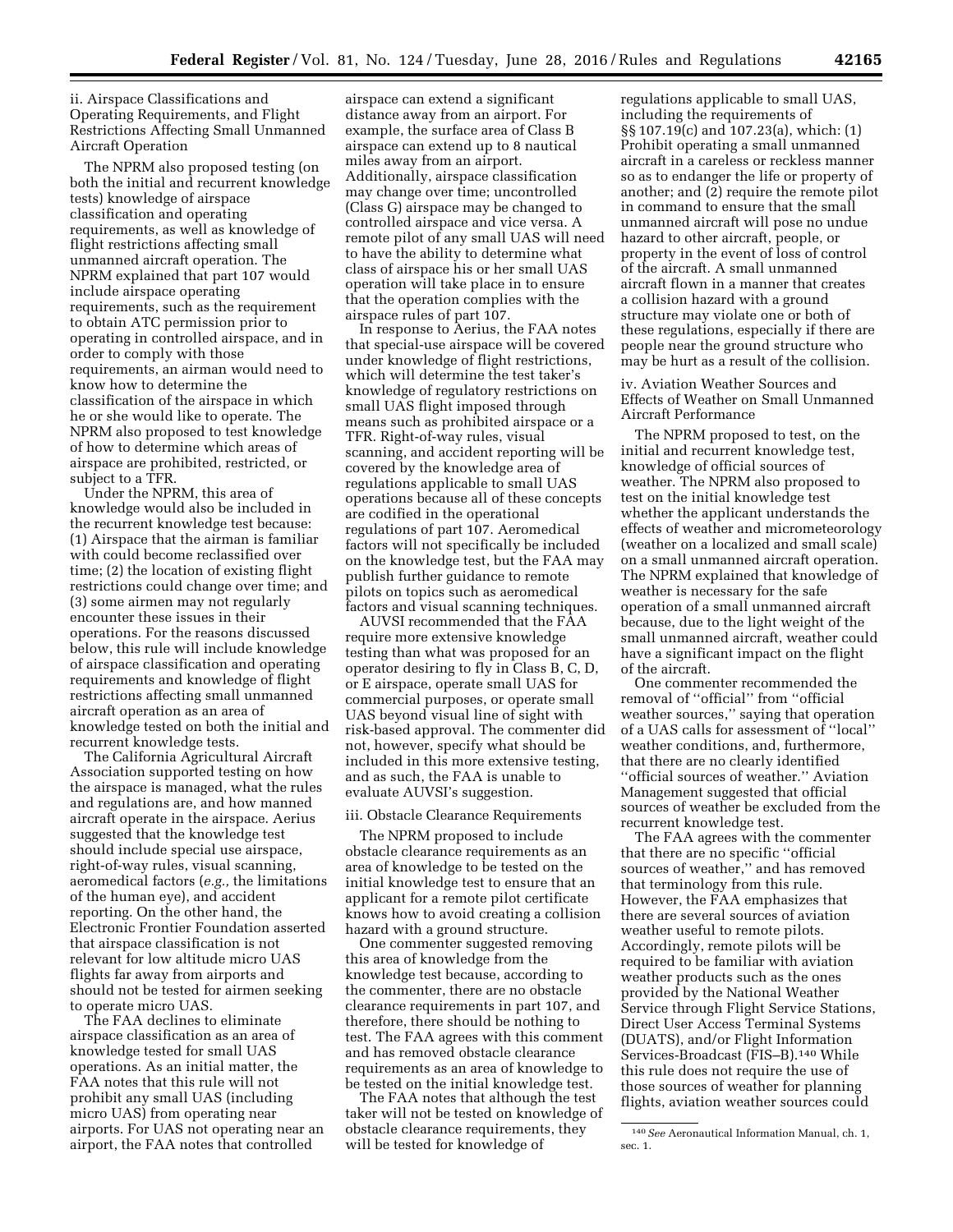be a valuable resource for remote pilots that choose to use them. For example, a remote pilot conducting an operation in an area with quickly changing weather may wish to access weather information from an aviation weather source for the most up-to-date weather data to ensure that the small UAS operation will comply with the minimum visibility and cloud clearance requirements of § 107.51. The FAA notes that aviation weather sources include weather data that can be used to evaluate local weather conditions.141 Because there is no requirement for remote pilots to use aviation weather products on an ongoing basis, the FAA has removed this area of knowledge from the recurrent aeronautical knowledge test.

Accordingly, this rule will include knowledge of aviation weather sources and the effects of weather on small unmanned aircraft performance on the initial knowledge test. Additionally, this rule will include knowledge of the effects of weather on small unmanned aircraft performance as an area of knowledge on the initial training course available to part 61 pilot certificate holders because this is a UAS-specific area of knowledge that is not included in the training and testing required for a part 61 pilot certificate. The training course will not include knowledge of aviation weather sources because that is not a UAS-specific area of knowledge.

#### v. Small UAS Loading and Performance

The NPRM proposed to include weight and balance as an area of knowledge to be tested on the initial knowledge test to ensure that an applicant for a remote pilot certificate knows how to calculate the weight and balance of a small unmanned aircraft to determine impacts on performance. The NPRM noted that in order to operate safely, operators need an understanding of some fundamental aircraft performance issues, including load balancing and weight distribution as well as available power for the operation.

University of Arkansas Division of Agriculture suggested that the FAA's proposal suggests a lack of understanding by the FAA of these lightweight aircraft. The commenter added that when they place a battery or camera on their aircraft, it is immediately obvious if something is not balanced.

While the FAA agrees that in some circumstances the effect certain loads may have on the weight, balance, and performance of the aircraft may be obvious—such as adding a five pound weight to one side of a 0.5 pound small unmanned aircraft—other weight distributions and how they affect the balance of the aircraft may be more difficult to surmise. For example, it may not be intuitive for a remote pilot to determine the effect a half-pound battery will have when added to a fortypound aircraft. Additionally, a remote pilot needs to understand the effect that the added weight will have on the aircraft's operation over time. For example, while a small unmanned aircraft may be balanced for the first few flights after a weight is added, that weight may influence the aircraft over time such that during later flights the aircraft is no longer balanced and no longer flying safely.

For these reasons, the FAA will include a section on the initial knowledge test ensuring that a remote pilot applicant understands how to calculate the weight and balance of a small unmanned aircraft and the resulting impacts on performance. Because small unmanned aircraft loading is a UAS-specific area of knowledge, the FAA will also include it on the initial training course that part 61 pilot certificate holders can take in place of the knowledge test.

#### vi. Emergency Procedures

The NPRM noted that a small UAS airman may have to deal with an emergency situation during a small UAS operation. As such, the NPRM proposed to include an area of knowledge on the initial knowledge test that would determine whether the applicant knows how to properly respond to an emergency. The NPRM also proposed to include knowledge of emergency procedures on the recurrent knowledge test because emergency situations will likely be infrequent and as such, a certificate holder's knowledge of emergency procedures may become stale over time. The FAA did not receive adverse comments on including emergency procedures on the initial knowledge test, and as such, this area of knowledge will be included on the initial knowledge test.

Turning to the recurrent knowledge test, Aviation Management recommended that the FAA remove emergency procedures as an area of knowledge covered on that test. The FAA declines to remove emergency procedures from the recurrent knowledge test. As discussed in the NPRM, emergency situations will likely arise infrequently, and as such, a remote pilot's knowledge of emergency procedures may become stale over time.

Accordingly, including this area of knowledge on the recurrent knowledge test will ensure that the remote pilot retains the knowledge of how to properly respond to an emergency.

Because this area of knowledge is UAS-specific, it will also be included on the initial and recurrent training courses that can be taken by part 61 pilot certificate holders instead of an initial or recurrent knowledge test.

#### vii. Crew Resource Management

The NPRM proposed to include crew resource management as an area of knowledge to be tested on the initial and recurrent knowledge tests to ensure that an applicant for a remote pilot certificate knows how to function in a team environment, such as when visual observers are used to assist a remote pilot. In those circumstances, the remote pilot would be in charge of those observers and therefore need an understanding of crew resource management.

Several commenters, including the Small UAV Coalition, Princeton University, and the Electronic Frontier Foundation, argued that crew resource management may not be relevant for all small UAS operations and, as such, should be removed from the knowledge test. Princeton University added that crew resource management would be an irrelevant area of knowledge for student operators who will be operating the aircraft at a low altitude, for a limited distance, on university property, and under the direct supervision of a faculty member. Electronic Frontier Foundation stated that this area of knowledge is irrelevant for micro UAS operations.

One commenter suggested removal of crew resource management stating it is ''overkill'' and is really just referring to possible communications between the pilot and the visual observer. If kept, the commenter suggested modifying it to ''Crew resource management as it may pertain to operation of a small unmanned aircraft system.''

The FAA acknowledges that not all small UAS operations will utilize a visual observer or more than one manipulator of the controls of the small unmanned aircraft. However, the FAA anticipates that many remote pilots operating under part 107 will likely use a visual observer or oversee other individuals that may manipulate the controls of the small unmanned aircraft. In order to allow flexibility for certificated remote pilots to determine whether or not to use a visual observer or oversee other individuals manipulating the controls of the small unmanned aircraft, the FAA must ensure that an applicant for a remote

<sup>141</sup>Additional guidance on aviation weather for pilots can be found in AC 00–6.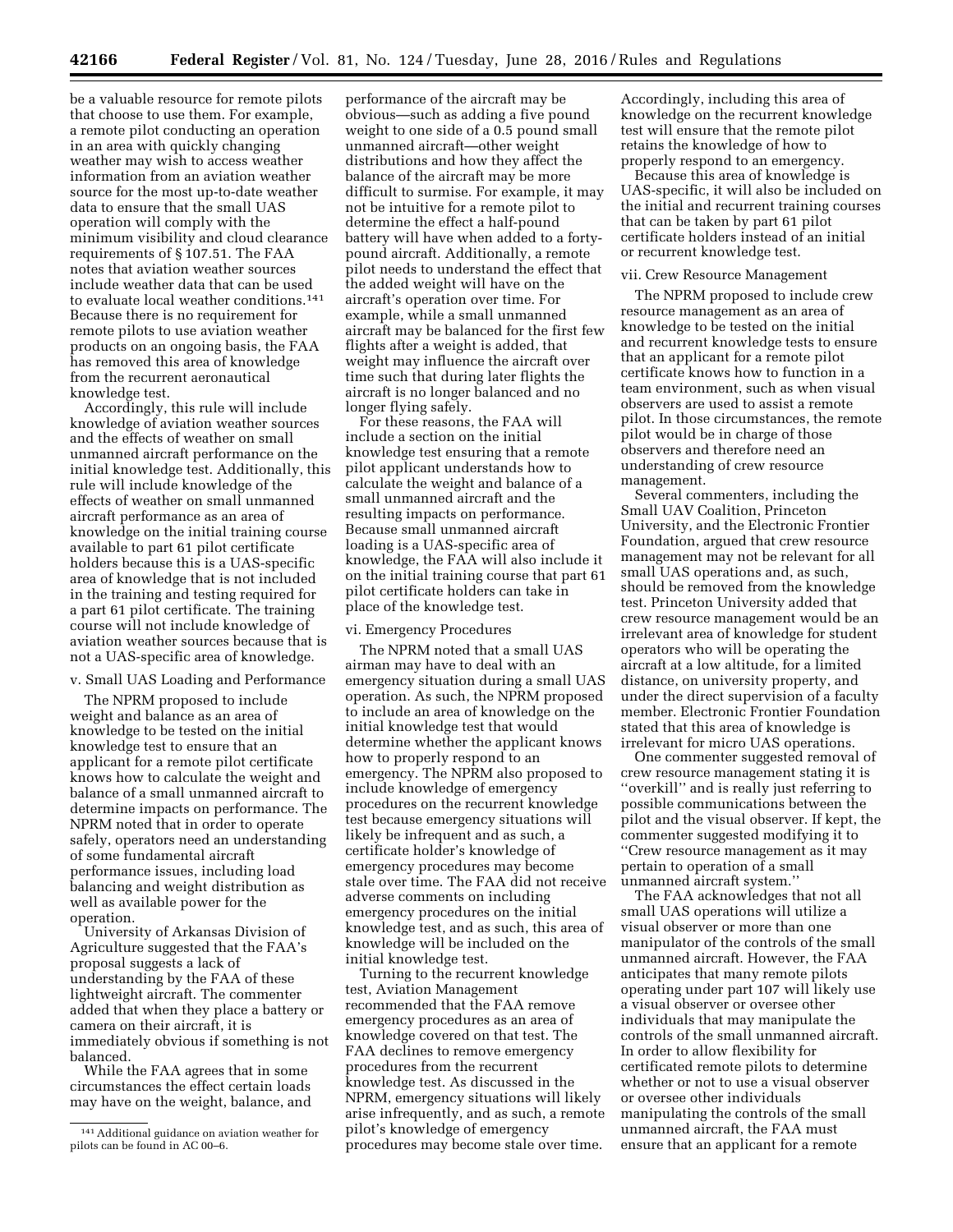pilot certificate is able to function in a team environment and maximize team performance. This includes situational awareness, proper allocation of tasks to individuals, avoidance of work overloads in self and in others, and effectively communicating with other members of the crew such as visual observers and individuals manipulating the controls of a small UAS.

The scenario Princeton University provided in its comment is precisely the type of scenario that would require a certificated remote pilot in command to have an understanding of crew resource management. The remote pilot in command in Princeton University's scenario would be supervising a student who is manipulating the controls of the small unmanned aircraft. Therefore, the remote pilot in command in that scenario would need to know how to effectively communicate and guide his or her crew (the student). In response to Electronic Frontier Foundation, the FAA notes that even remote pilots operating smaller UAS may choose to use a visual observer or supervise other manipulators of the controls.

It is not necessary to change the title of this area of knowledge because crew resource management correctly captures what this area of knowledge will cover. The FAA also notes that this rule will include crew resource management as an area of knowledge on the initial and recurrent training courses available to part 61 pilot certificate holders because this is a UAS-specific area of knowledge.

viii. Determining the Performance of the Small Unmanned Aircraft

The NPRM proposed to include an area of knowledge on the initial aeronautical knowledge test to ensure that an applicant knows how to determine the performance of the small unmanned aircraft. Aviation Management suggested that this area of knowledge be excluded from the initial knowledge test because, the commenter argued, this knowledge is unnecessary for all small UAS operations.

The FAA will retain determining the performance of the small unmanned aircraft as an area of knowledge on the initial knowledge test. As discussed in section III.E.6.a.i of this preamble, the remote pilot in command will be required to conduct a preflight assessment of the area of operation and ensure that the small unmanned aircraft will pose no undue hazard to other aircraft, people, or property if there is a loss of positive control. In order to be able to do that, the remote pilot in command will need to be able to assess how a small unmanned aircraft will

perform in a given operating environment. This area of knowledge will determine whether an applicant for a remote pilot certificate has acquired the knowledge necessary to conduct this assessment.

This rule will also include this area of knowledge on the initial training course that can be taken by part 61 pilot certificate holders instead of an initial knowledge test because it is a UASspecific area of knowledge.

ix. Physiological Effects of Drugs and Alcohol

The NPRM proposed to include the physiological effects of drugs and alcohol as an area of knowledge covered by the initial knowledge test. The Electronic Frontier Foundation argued that knowledge of the effects of drugs and alcohol is irrelevant for micro UAS operations and should not be tested for pilots of a micro UAS.

The FAA disagrees. As explained in the NPRM, there are many prescription and over-the-counter medications that can significantly reduce an individual's cognitive ability to process and react to events that are happening around him or her. This can lead to impaired decision-making, which could adversely affect the safety of any small UAS operation. Accordingly, the initial aeronautical knowledge test will include an area of knowledge to determine whether the applicant understands how drugs and alcohol can impact his or her ability to safely operate a small UAS.

x. Aeronautical Decision-Making and Judgment

The NPRM proposed to include aeronautical decision-making and judgment as an area of knowledge tested on the initial and recurrent knowledge tests. Aviation Management suggested that this area of knowledge be excluded from the knowledge tests because this knowledge is unnecessary for all small UAS operations.

The FAA disagrees. As discussed in the NPRM, even though small unmanned aircraft will be limited to a relatively low altitude by the provisions of this rule, they will still share the airspace with some manned-aircraft operations. To safely share the airspace, a remote pilot in command will need to understand the aeronautical decisionmaking and judgment that manned aircraft pilots engage in so that he or she can anticipate how a manned aircraft will react to the small unmanned aircraft. Accordingly, this rule will retain aeronautical decision-making and judgment as an area of knowledge

covered on the initial and recurrent knowledge tests.

#### xi. Airport Operations

Noting that some small UAS operations could be conducted near an airport, the NPRM proposed to include airport operations as an area of knowledge tested on the initial and recurrent knowledge tests.

Several commenters, including the Small UAV Coalition, Princeton University, and Predessa, argued that airport operations may not be relevant to all small UAS operations, and as such, should be removed from the knowledge tests. The Electronic Frontier Foundation argued that this area of knowledge is ''clearly irrelevant'' for micro UAS flights conducted far away from airports.

There are over 5,000 public use airports in the United States. As such, the FAA expects that a number of small UAS operations may take place near an airport. The FAA also expects that there could be instances where a small unmanned aircraft unexpectedly ends up flying near an airport due to adverse conditions, such as unexpectedly strong winds that carry the aircraft toward the airport. In those instances, the remote pilot in command will need to have an understanding of airport operations so that he or she knows what actions to take to ensure that the small unmanned aircraft does not interfere with airport operations or traffic patterns. Accordingly, this rule will retain airport operations as an area of knowledge tested on the initial and recurrent knowledge tests.

#### xii. Radio Communication Procedures

Finally, the NPRM proposed to include radio communication procedures as an area of knowledge covered on the initial aeronautical knowledge test.

Several commenters, including Princeton University, Predesa, and Aviation Management, argued that radio communications may not be relevant for all small UAS operations and as such, should be removed from the knowledge test. Predesa suggested that the FAA design a new "Class G-only unmanned aircraft operator certificate with a small UAS rating'' that, among other things, does not include radio communication procedures as an area of knowledge that is tested on the knowledge test. One commenter recommended removal of ''radio communication procedures'' because there is no requirement for radio communications of any sort with small UAS operations.

As discussed earlier, the FAA expects that a number of small UAS operations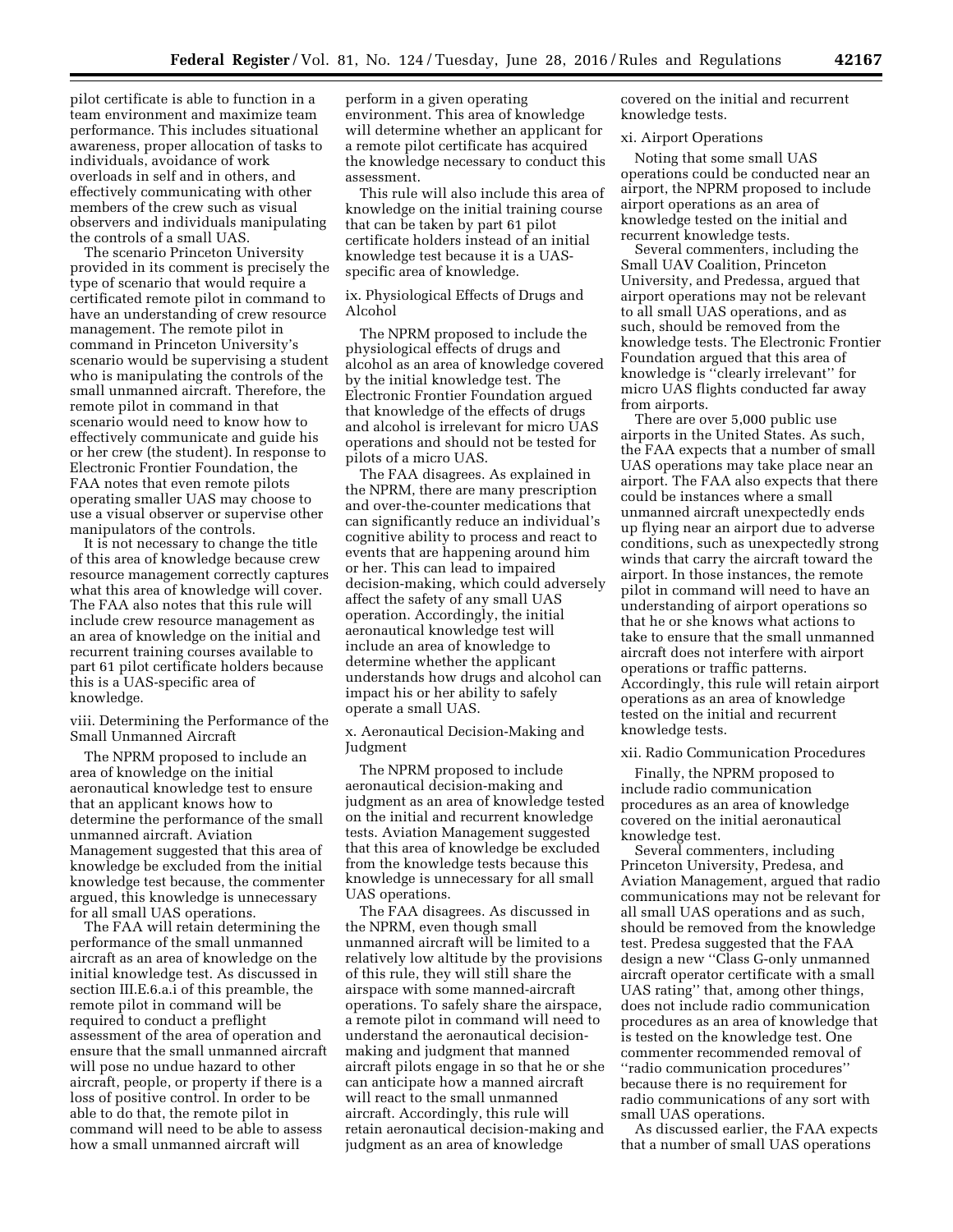will take place near an airport. That is why § 107.43 prohibits a small unmanned aircraft from interfering with airport operations or traffic patterns. Understanding radio communication procedures will assist a remote pilot in command operating near a Class G airport in complying with this requirement. Understanding radio communication procedures will assist a remote pilot in command operating near a Class G airport in complying with this requirement if that pilot chooses to use a radio to aid in his or her situational awareness of manned aircraft operating nearby. As described in section 4–1–9 of the Aeronautical Information Manual, manned-aircraft pilots may broadcast their position or intended flight activity or ground operation on the designated Common Traffic Advisory Frequency (CTAF). This procedure is used primarily at airports that do not have an airport traffic control tower, or have a control tower that is not in operation. Pilots of radio-equipped aircraft use standard phraseology to announce their identification, location, altitude, and intended course of action. Selfannouncing for arriving aircraft generally begins within 10 nautical miles of the airport and continues until the aircraft is clear of runways and taxiways. Aircraft on the ground intending to depart will begin to make position reports prior to entry of the runway or taxiway and continue until departing the traffic pattern. Aircraft remaining in the pattern make position reports on each leg of the traffic pattern.

Thus, knowledge of radio communication procedures will provide a remote pilot in command with the ability to utilize a valuable resource, CTAF, to help determine the position of nearby manned aircraft. As such, this rule will retain this area of knowledge on the initial aeronautical knowledge test.

### xiii. Other Areas of Knowledge Suggested by the Commenters

The NPRM invited comment on whether additional areas of knowledge should be tested on the initial and recurrent knowledge tests. In response, the FAA received comments listing additional areas of knowledge that commenters would like to see on the knowledge tests. For the reasons discussed below, the FAA will add a section on maintenance and inspection to the initial and recurrent knowledge tests and the online training courses. The FAA will not add any other areas of knowledge to the knowledge tests or training courses.

The National Transportation Safety Board (NTSB) suggested that the test

content should include awareness of lost-link failsafe procedures, operator development, use of maintenance and inspection steps and guides, and the characteristics and proper handling of lithium batteries. The NTSB referred to an April 2006 accident involving a U.S. Customs and Border Protection unmanned aircraft and encouraged the FAA to review its recommendations and supporting information stemming from that accident for potential lessons learned when developing guidance material and specific content for the written knowledge tests outlined in proposed part 107.

The FAA notes that topics associated with lost-link failsafe procedures will be covered by the area of knowledge testing an applicant's understanding of the applicable small UAS regulations. With regard to maintenance and inspection, the FAA has taken action by adding maintenance and inspection knowledge test topic area requirements to the initial and recurrent knowledge tests. The addition of maintenance and inspection knowledge test topics will consist of small UAS basic maintenance and inspection knowledge that is common to all small UAS regardless of complexity. An understanding of maintenance and inspection issues will ensure that remote pilots are familiar with how to identify when a small unmanned aircraft is not safe to operate, and how to maintain a small unmanned aircraft to mitigate the possibility of aircraft failure during flight. Although this area of knowledge will not cover every possible inspection and maintenance method, it will provide a baseline of knowledge that will be useful to all small UAS remote pilots.

The FAA disagrees with NTSB's recommendation that the knowledge test include a topic on the characteristics and proper handling of lithium batteries. Under § 107.36, small UAS are prohibited from carriage of hazardous materials. When installed in the aircraft for use as a power source (as opposed to carriage of spares or cargo), lithium batteries are not considered hazardous material.142

NOAA suggested that the knowledge test include questions relating to protecting and operating in the context of wildlife. The Ventura Audubon Society also suggested that the FAA test an applicant's understanding of Federal and State wildlife protection laws.

The FAA is required by statute to issue an airman certificate to an individual when the Administrator finds that the individual is qualified and physically able to safely perform the

duties authorized by the certificate. *See*  49 U.S.C. 44703(a) (stating that the Administrator ''shall issue'' an airman certificate to an individual who is qualified and physically capable). Therefore, the FAA cannot deny or delay the issuance of an airman certificate if an applicant has demonstrated that he or she is qualified and physically able to safely perform the duties authorized by the certificate. In this case, a remote pilot certificate with small UAS rating authorizes the holder to operate a small UAS safely in the NAS. Thus, under § 44703(a), the FAA is required to issue an airman certificate to an individual who has demonstrated an ability to safely operate a small UAS, and may not require that individual to also demonstrate an understanding of Federal and State wildlife protection laws.

The FAA emphasizes, however, that a small UAS operation may be subject to other legal requirements independently of this rule. A remote pilot in command is responsible for complying with all of his or her legal obligations and should thus have a proper understanding of wildlife protection laws in order to comply with the pertinent statutes and regulations.

Drone User Group Network suggested the following topics for the knowledge test: the concepts of lift, weight, thrust and drag, Bernoulli's principle, weight and balance, weather, situational awareness, safety in preflight, in flight and post flight, battery theory, radio frequency theory, electrical theory, understanding flight modes, fail-safes, and aircraft types and limitations.

The FAA notes that weight and balance, weather, and preflight requirements will be tested under § 107.73. The FAA agrees with the commenter that technical topics such as principles of flight, aerodynamics, and electrical theory may enhance the knowledge and technical understanding of the remote pilot. However, these topics are not critical subject areas for safe operation of small UAS. The FAA includes many of these topics in the curriculum of part 61 knowledge testing because they are critical knowledge areas for persons operating an aircraft with passengers over populated areas that may need to respond to an emergency resulting from engine failure, unexpected weather, or onboard fire. Conversely, small UAS operations take place in a contained area in a lightweight aircraft that has no people onboard, so these topics are not applicable to the same extent as they are to a manned-aircraft operation. However, the remote pilot in command should familiarize him or herself with

<sup>142</sup>*See* 49 CFR 175.8(a)(2).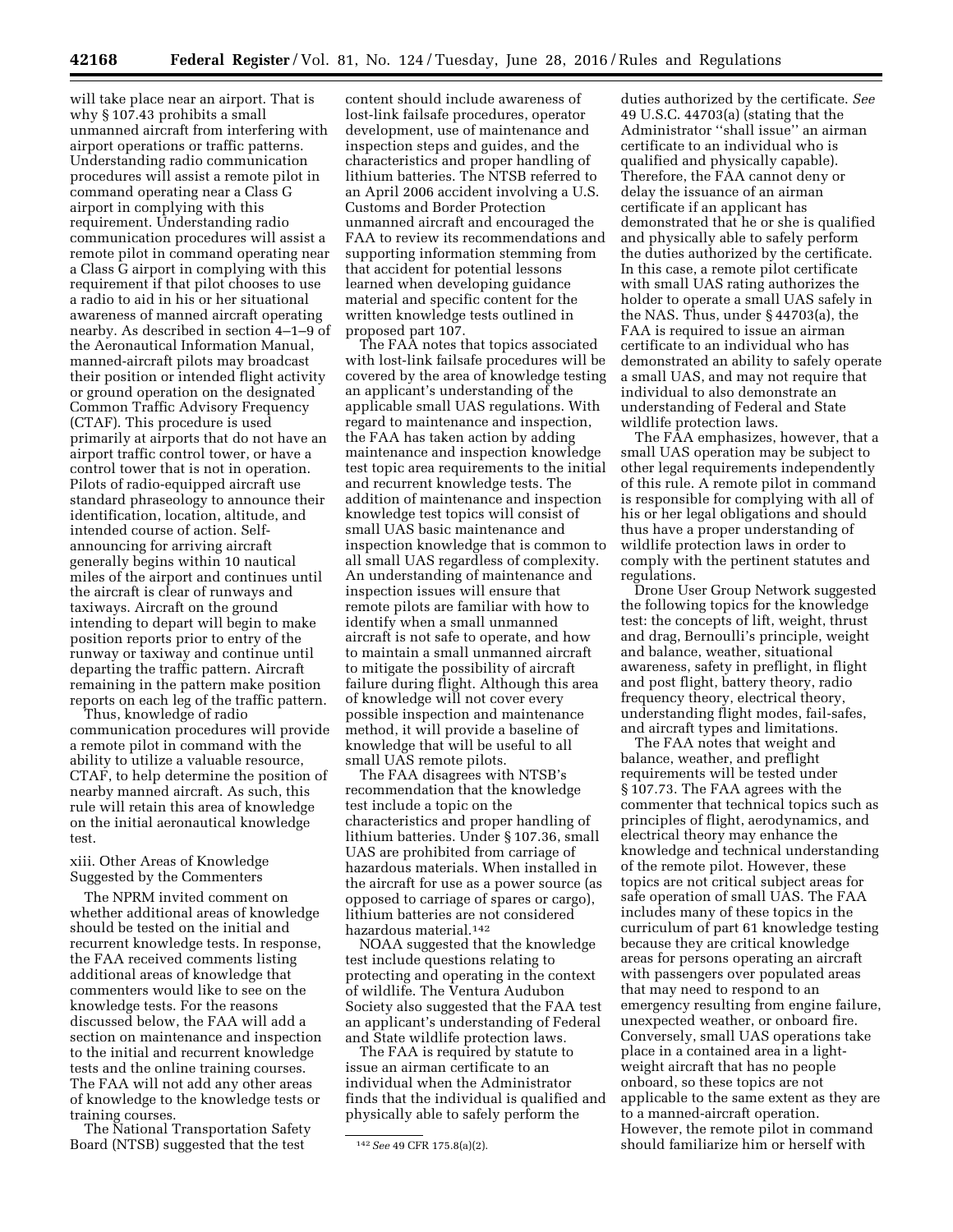all of the necessary information to be able to fly the unmanned aircraft without causing damage to the aircraft.

Southwest Airlines Pilots' Association encouraged the FAA to require that operators be knowledgeable about Safety Management Systems (SMS) and the Aviation Safety Reporting System (ASRS), which could be used to collect data to support a risk managed growth of the industry and the integration into the NAS.

The FAA disagrees that SMS and ASRS systems should be covered on the knowledge tests. Participation in a formal SMS program is currently required only for part 121 operations, which are the largest and most complex manned-aircraft operations regulated by the FAA. Requiring small UAS to participate in this program would not be justified considering the fact that the FAA does not require non-part-121 manned-aircraft operations to have an SMS. Similarly, the FAA will not require testing on ASRS knowledge because ASRS is not currently required knowledge for part 61 pilot certificate holders.

k. Administration of the Knowledge Tests and Training Courses

This section discusses how the initial and recurrent knowledge tests and online training courses will be administered under this rule. Specifically, this section addresses: (1) The location at which a knowledge test can be taken; (2) the prohibition on cheating and engaging in unauthorized conduct during a knowledge test; (3) the identification of the test taker; and (4) retesting after failing a knowledge test.

i. Location of the Knowledge Test and Online Option for Training Course

Knowledge tests currently administered to prospective pilots under 14 CFR part 61 are created by the FAA and administered by knowledge testing centers. A knowledge testing center is a private company that has been approved to administer airman knowledge tests. These centers are overseen by the FAA to ensure that the testing center meets FAA requirements. The NPRM proposed to apply this existing framework to knowledge testing under part 107. The NPRM also noted that the FAA considered an online testtaking option, but ultimately rejected this option due to concerns about cheating and the protection of personally identifiable information (PII). The NPRM invited comments on whether online testing should be permitted under this rule.

For the reasons discussed below, the FAA will finalize this provision as

proposed with one exception. That exception is that the training course available to part 61 pilot certificate holders in place of an aeronautical knowledge test will be administered online rather than at a knowledge testing center.

Texas A&M University-Corpus Christi/LSUASC suggested that the FAA UAS test sites should be involved in the training, testing, and certification processes. NRECA suggested allowing NRECA members to administer the tests for their employees. NRECA asserted that its members already have extensive experience with training and testing, and are well equipped to administer the testing contemplated in this rule without compromising the integrity of such tests.

Additionally, the Small UAV Coalition suggested that DPEs, ACRs, CFIs, or other persons authorized by the Administrator be authorized to conduct the aeronautical test and issue the certificate. These commenters generally noted that these approaches would increase efficiency regarding the issuance of unmanned aircraft operator certificates with a small UAS rating.

The Property Drone Consortium suggested that another way to increase efficiency would be for the FAA to allow certain industries to conduct internal training that would satisfy the requirement for applicants to pass an initial aeronautical knowledge test given by an FAA knowledge testing center. Property Drone Consortium and several individuals also suggested that the FAA begin planning for the establishment of testing centers so that there will be adequate capacity for operators to take the initial small UAS operator certification test.

After considering the comments, the FAA has decided to use its existing system of knowledge testing centers to administer the aeronautical knowledge tests. There are currently about 700 knowledge testing centers spread throughout the country. The FAA anticipates that this system has adequate capacity for individuals to take the initial aeronautical knowledge test. An updated list of commercial testing center locations and contact information may be accessed at: *[https://](https://www.faa.gov/training_testing/testing/media/test_centers.pdf) [www.faa.gov/training](https://www.faa.gov/training_testing/testing/media/test_centers.pdf)*\_*testing/testing/ media/test*\_*[centers.pdf](https://www.faa.gov/training_testing/testing/media/test_centers.pdf)*.

The FAA also has the ability to designate additional knowledge testing centers if demand for the knowledge test exceeds existing capacity and the existing knowledge testing centers become incapable of meeting the increased demand, provided the FAA also has the ability to provide adequate oversight. Airman Knowledge Testing

Organization Designation Authorization Holders are designated to administer airman knowledge tests under the authority of FAA Orders 8100.15, 8080.6G and 49 U.S.C. 44702(d). To ensure FAA jurisdictional and surveillance oversight, only companies, schools, universities, or other organizations that meet the requirements of this order may be eligible for designation. The FAA also notes that there is nothing in the final rule that prohibits industries from conducting internal training for employees to prepare them for the initial or recurrent aeronautical knowledge test.

A number of commenters, including the Professional Society of Drone Journalists, AUVSI, and NBAA, supported allowing applicants to take both the initial and recurrent aeronautical knowledge tests online. NRECA, Cherokee Nation Technologies, and the Nez Perce Tribe pointed to the benefits of online testing to applicants living in rural locations, who would otherwise have to travel great distances to take the knowledge test in-person.

Other commenters, including AOPA, News Media Coalition, and New Hampshire DOT, supported online testing for recurrent aeronautical knowledge tests. Associated Builders and Contractors also recommended allowing an online option for recurrent test takers, but said it should be supervised. The commenter asserted that the FAA missed a number of factors when looking at the economic impact on businesses and individuals of allowing online testing.

Several commenters addressed the FAA's concerns about positive identification of applications and the need to protect applicants' personally identifiable information (PII). NetMoby pointed out that there are numerous Federal judicial filing systems which protect PII, and recommended the FAA use these techniques to protect PII in online testing. The Colorado Cattlemen's Association said the FAA can address issues related to positive identification and PII protection through a combination of existing driver's license databases and existing measures used by the FAA to protect PII submitted by other applicants and certificated airmen. Planehook Aviation stated that ensuring the identity of testtakers in person using current ''identification credential fidelity methods'' is just as subject to falsification as pre-online testing identification verification. Airgon suggested that FAA could draw from the experience of online universities to verify an applicant's identity for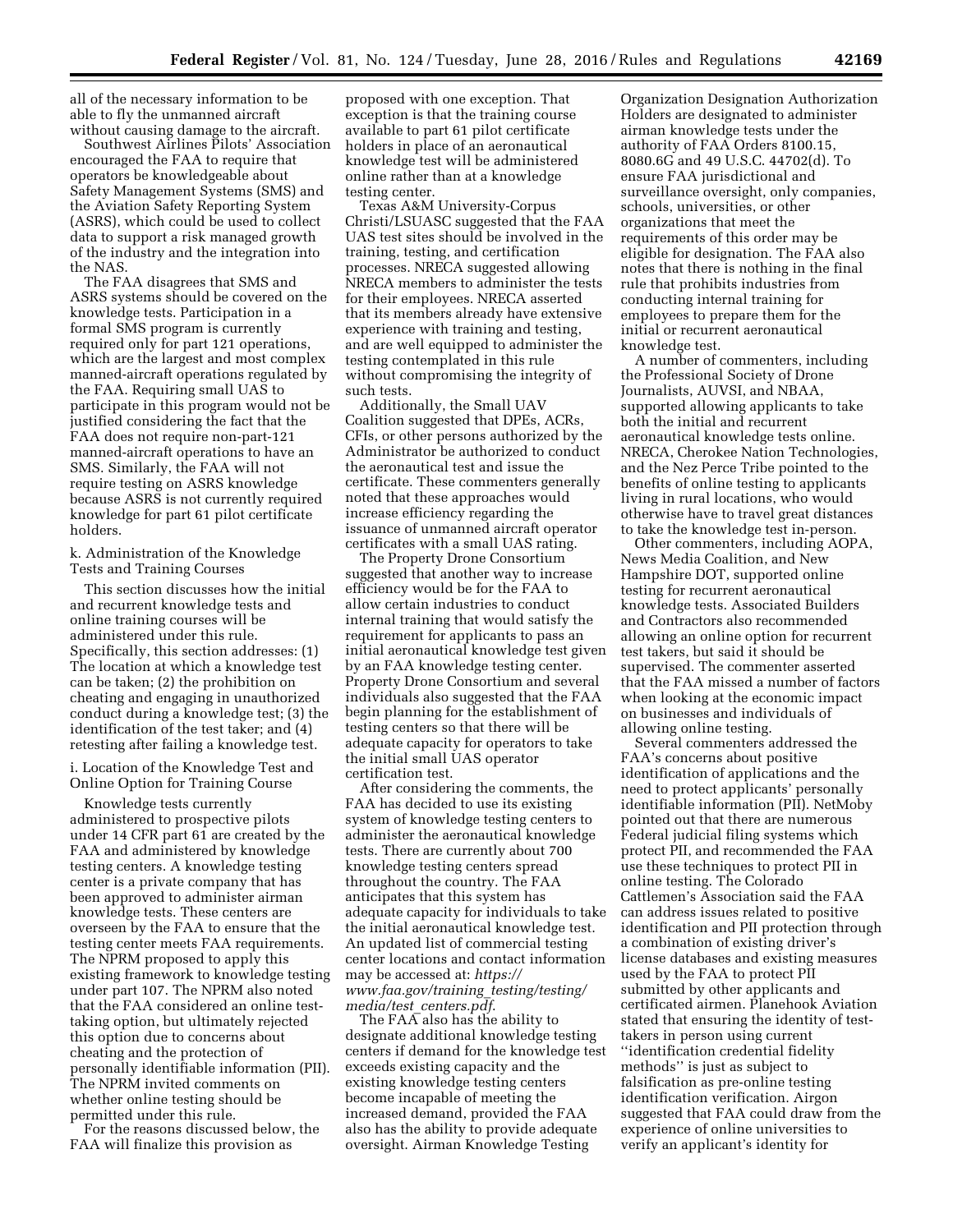purposes of an online exam. The commenter noted that such techniques include posing challenge questions with personal information about a student, using video capture to record the student during the exam, using biometrics such as voice recognition, and using video proctoring, which connects a student to a live proctor who verifies the student's identity.

Other commenters addressed the FAA's concern that online test-takers could cheat on the test. Two individual commenters asserted that many cities allow drivers to take defensive driving courses online, and asserted that if this method is sufficient for defensive driving courses, it is more than sufficient for small UAS testing. Airgon asserted that there are software programs, such as Examsoft, that lock an examinee's computer, preventing the examinee from opening other applications during a test. The commenter also noted that companies are developing software that can track an examinee's keystrokes and other activities during the test, such as opening another browser window, talking on a phone, talking to someone else in the room, or using a book. The commenter also suggested the FAA could impose time limits on the test to limit the time available for an examinee to look up information covered on the test. NRECA argued that the risk of cheating is low and can be managed by requiring ''an appropriately worded sworn certification by the test-taker.''

Several commenters, including the National Association of State Aviation Officials, NAFI, and Aerius, opposed online aeronautical knowledge testing. Those commenters generally opposed online testing for security purposes (*i.e.,*  difficulty of ensuring test-taker identity and securing test-taker PII) and because of concerns about cheating. Modovolate pointed out that it is not clear how online testing would avoid impermissible reference to materials.

Because an applicant for a remote pilot certificate with small UAS rating is not required to pass a practical test, knowledge testing is the only way for the FAA to determine that a remote pilot has the requisite aeronautical knowledge to operate safely in the NAS. Therefore, it is imperative that the testing methodology being used assures that knowledge is demonstrated. The FAA is still evaluating whether online testing technologies can provide adequate proctoring of a test to ensure, among other things, that the test-taker is not taking the test for someone else or using reference material or other unapproved aids to help answer the test questions. Concerns with online testing

are not limited to cheating. Because the knowledge test questions are pulled from a test bank with a finite number of questions, limiting access to that database to knowledge testing centers ensures the continued security and integrity of the test questions.

At this time, the FAA is aware of no other Federal agency that has successfully implemented an online knowledge testing system for imparting privileges that can directly affect the safety of nonparticipating persons or property. The FAA acknowledges comments pointing out that there are States that either have or are considering online testing for driver's tests. However, in all cases, States require an in-person practical driving test for issuing a driver's license, which helps address concerns with online testing. Thus, the States' online drivers' license testing model is not directly analogous to the framework of this rule.

The FAA notes, however, that the above concerns do not apply as strongly to UAS-specific training for holders of part 61 pilot certificates other than student pilot. These part 61 pilot certificate holders have already passed extensive testing and training requirements on general aeronautical knowledge and have gone through the positive identification process in order to obtain a part 61 pilot certificate. While part 61 pilot certificate holders may not have UAS-specific knowledge (hence the requirement for the training course), the UAS-specific knowledge is simply an application of general aeronautical knowledge principles to a specific type of operation. Because part 61 pilot certificate holders have already demonstrated proficiency in areas of general aeronautical knowledge, administering the training course online would not pose a problem for this population of remote pilot certificate applicants.

The FAA acknowledges that technology in this area could evolve to address its concerns with online testing (discussed earlier). The FAA also notes that online testing would, if implemented, significantly reduce the costs associated with part 107 by eliminating the travel costs incurred as a result of a person having to physically travel to a knowledge testing center. As such, the FAA will consider allowing the initial and recurrent knowledge tests to be taken online if an online system becomes available that allows a knowledge test to be administered securely (with controls in place to prevent cheating) and that allows the test taker to be positively identified without an in-person interaction.

# ii. Cheating or Engaging in Unauthorized Conduct

To ensure that the aeronautical knowledge test is properly administered, the NPRM proposed to prohibit an applicant from cheating or engaging in other unauthorized conduct during the knowledge test. This would include: (1) Copying or intentionally removing a knowledge test; (2) giving a copy of a knowledge test to another applicant or receiving a copy of the knowledge test from another applicant; (3) giving or receiving unauthorized assistance while the knowledge test is being administered; (4) taking any part of a knowledge test on behalf of another person; (5) being represented by or representing another person for a knowledge test; and (6) using any material not specifically authorized by the FAA while taking a knowledge test. Cheating or engaging in unauthorized conduct during a knowledge test would be grounds for suspending or revoking the certificate or denying an application for a certificate. In addition, a person who engages in unauthorized conduct would be prohibited from applying for a certificate or taking a knowledge test for a period of one year after the date of the unauthorized conduct.

The FAA did not receive any adverse comments on this component of the proposed rule. Accordingly, this rule will finalize the cheating or engaging-inunauthorized-conduct provisions of the NPRM as proposed. 14 CFR 107.69.

#### iii. Identification of the Test-Taker

The NPRM proposed to ensure that an applicant who is about to take the knowledge test is properly identified by requiring the applicant to present identification to the knowledge testing center prior to taking the knowledge test. This identification would have to include the applicant's: (1) Photograph; (2) signature; (3) date of birth, which shows the applicant meets or will meet the age requirement for a remote pilot certificate; and (4) the applicant's current residential address. For the reasons discussed below, this rule will finalize this aspect of the NPRM as proposed.

An individual commenter questioned an apparent contradiction in the NPRM, which would allow knowledge testing centers to verify an applicant's identification for the purposes of administering a knowledge test but would prohibit knowledge testing centers from verifying identification for the purposes of submitting an airman application. The commenter added that if the goal of this rule is to achieve the least burdensome process, then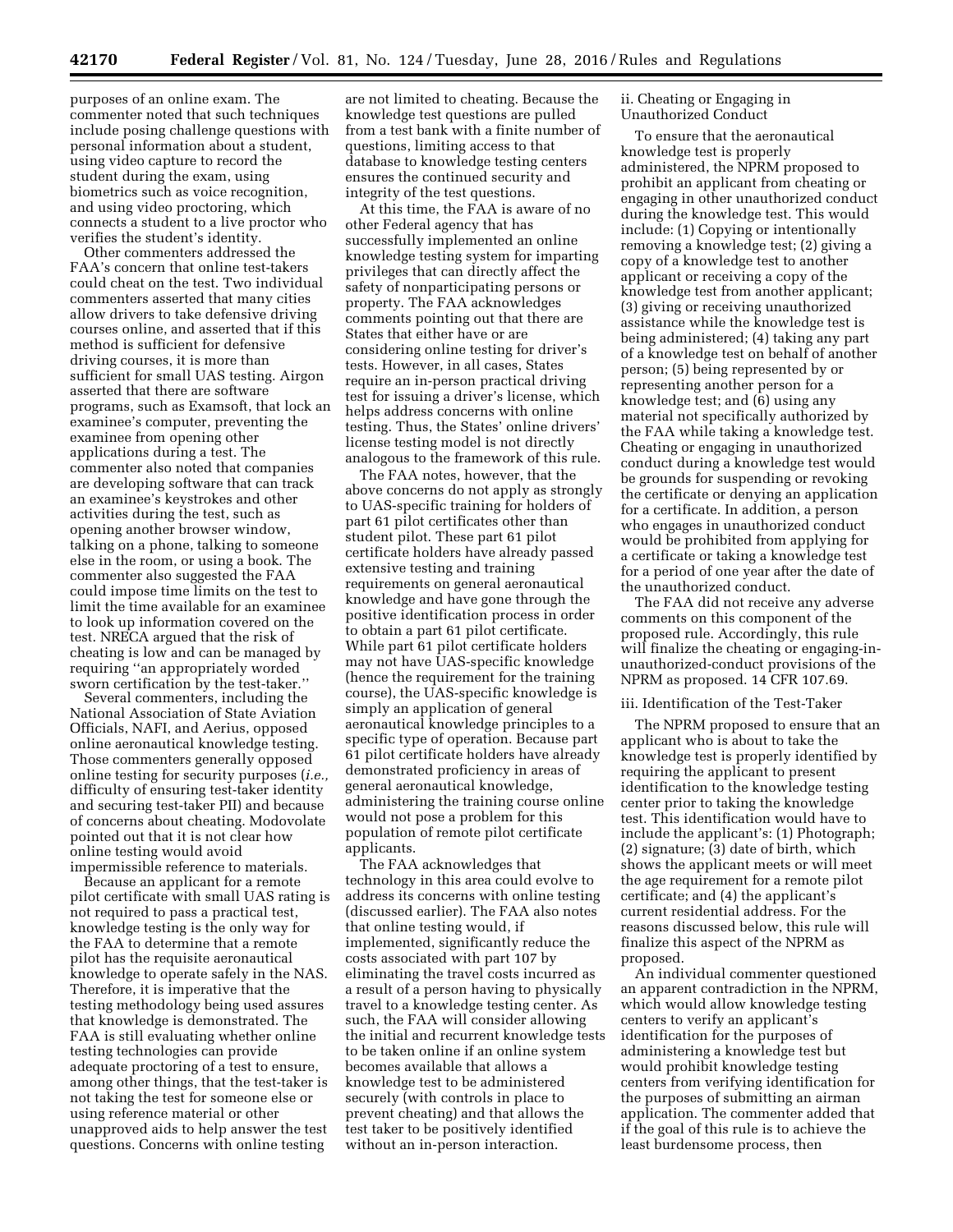knowledge testing centers should be permitted to verify a person's identification for both testing and application submission to the FAA.

The FAA acknowledges the positive identification conducted by the knowledge testing centers, and has determined that there is no need to repeatedly identify a person who has already been positively identified for the purposes of taking the knowledge test. Accordingly, as discussed later in section III.F.l, this rule will allow an applicant to submit his or her remote pilot application without having to be positively identified a second time.

### iv. Retesting After Failure

The NPRM noted that some applicants may fail the initial aeronautical knowledge test the first time that they take it. To ensure that those applicants take the time to do additional studying and/or training (rather than simply take the test over and over again), the NPRM proposed to require that a person who fails the aeronautical knowledge test must wait 14 calendar days before retaking it. For the reasons discussed below, this rule will finalize this provision as proposed in the NPRM. 14 CFR 107.71.

One commenter suggested that an applicant who fails the knowledge test should be required to receive additional training in the area(s) of deficiency and receive an endorsement from a flight instructor in order to retake the test. The commenter rationalized that this would be consistent with current policy for pilot applicants with regards to failure and retesting, and will enhance safety by ensuring some level of oversight in the training process.

A person who fails the aeronautical knowledge test will receive a knowledge test report pointing out the areas of knowledge on which he or she did not test well. That person will then have 14 days to conduct additional study or training in those areas of knowledge prior to retaking the knowledge test. Specifying a prescriptive method of study is not necessary in this rule. Instead, the applicant will be incentivized to select the method of study that works best for him or her.

l. Transportation Security Administration Vetting and Process for Issuance

i. TSA Vetting and Temporary Remote Pilot Certificates

Prior to the issuance of a remote pilot certificate with a small UAS rating, the NPRM proposed requiring all applicants to be vetted by the Transportation Security Administration (TSA). Under

the proposed rule, the FAA would transmit an airman certificate applicant's biographical information for security vetting to TSA and issue an airman certificate only after receiving a successful response from TSA. However, if TSA determines that an airman certificate applicant poses a security risk, 49 U.S.C. 46111 requires the FAA to deny the application for a certificate or amend, modify, suspend, or revoke (as appropriate) any part of an airman certificate based on TSA's security findings.

Additionally, the proposed rule would have required an applicant for a remote pilot certificate with a small UAS rating to submit the application to a Flight Standards District Office (FSDO), a designated pilot examiner (DPE), an airman certification representative (ACR) for a pilot school, a certificated flight instructor (CFI), or other persons authorized by the Administrator. The person accepting the application submission would be required to verify that the identity of the applicant matches the identity that is provided on the application.

For the reasons discussed below, this rule will, with one exception, allow an applicant who has passed the aeronautical knowledge test to submit an application for a remote pilot certificate directly to the FAA without having to travel to a Flight Standards District Office (FSDO), designated pilot examiner (DPE), airman certification representative (ACR), or certificated flight instructor (CFI). Holders of a part 61 pilot certificate who elect to take the online training course instead of the aeronautical knowledge test will, as proposed in the NPRM, be required to submit their certificate to a FSDO, DPE, ACR, or CFI in order to verify their identity. Part 61 pilot certificate holders will be issued a temporary remote pilot certificate immediately upon acceptance of their certificate application while all other applicants will be issued a temporary remote pilot certificate upon successful completion of TSA security vetting.

Many commenters, including Google, NAMIC, and Edison Electric Institute, agreed that applicants for a remote pilot certificate with a small UAS rating should be vetted by TSA as a prerequisite for obtaining a certificate. The City and County of Denver noted that a specific vetting mechanism is not detailed in the proposed regulations, and recommended that the FAA expressly require a completed Security and Threat Assessment (STA) as a prerequisite for obtaining an operating license. Virginia Commonwealth University Honors Students

recommended that the vetting process include a criminal background check and that FAA decline operators who have been charged with a violent or sexual crime. The American Fuel & Petrochemical Manufacturers and the IME suggested that the FAA state explicitly in the final rule that failing the security threat assessment will disqualify an individual from obtaining an unmanned aircraft operator certificate with a small UAS rating. These and other commenters also generally noted that the FAA should ensure that there is a redress procedure for cases where an individual believes he or she improperly failed the security threat assessment. IME recommended that the certificate action processes codified in 49 U.S.C. 46111, including revocations, hearings, timely appeals and reviews, be included in the final rule.

The governing statute requires that ''individuals are screened against all appropriate records in the consolidated and integrated terrorist watchlist maintained by the Federal Government before . . . being certificated by the Federal Aviation Administration.'' 49 U.S.C. 44903(j)(2)(D)(i). Also, if TSA determines that an applicant poses a security risk as a result of the security vetting, 49 U.S.C. 46111 requires the FAA to deny that applicant's certificate application or amend, modify, suspend, or revoke (as appropriate) any part of an airman certificate based on the TSA's security findings.

The current certificate vetting program that the TSA administers satisfies the statutory vetting requirements. The FAA collects and provides the biographic information of FAA Airmen Certificate applicants, certificate holders, and those applying for airmen certificates on the basis of a foreign license to TSA for use in the security vetting. Under this final rule, the FAA will leverage the current process for the vetting of remote pilot certificate applicants. As stated in the NPRM and in accordance with the governing statute, the FAA may issue certificates to individuals who have first successfully completed an STA conducted by the TSA. The STA that TSA conducts adheres to the statutory mandate to vet certificate applicants against the government's consolidated terrorist watchlists to determine whether they may pose a threat to national or transportation security. The FAA defers to TSA's established STA, and TSA's determination of what factors, such as items contained within an individual's criminal record, will rise to the level of disqualification for a remote pilot certificate. The authority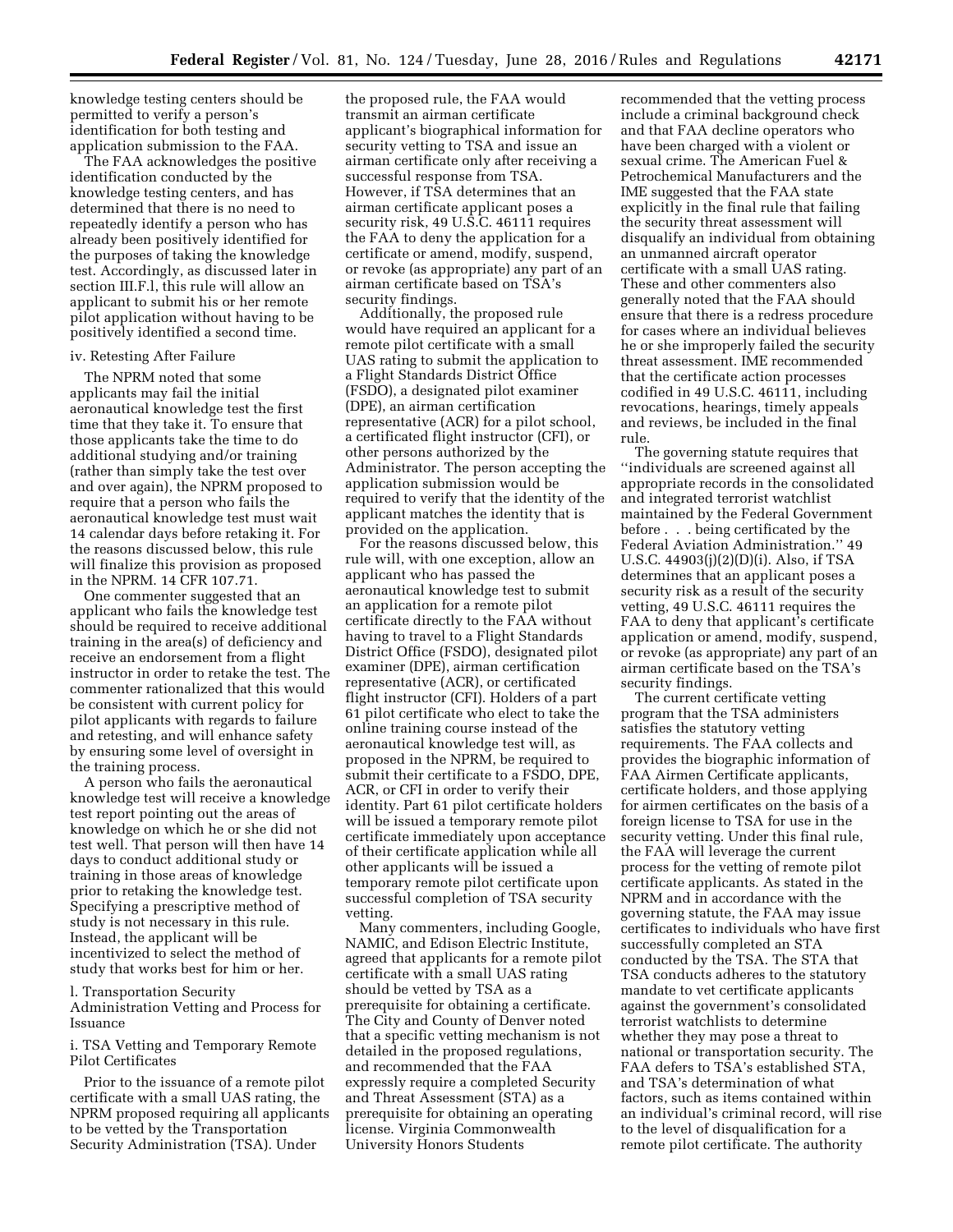for TSA to establish these criteria and make this determination is codified in 49 U.S.C. 44903(j)(2)(D)(i). Because section 44903 vests the pertinent authority in the TSA, the Department cannot, in this DOT rulemaking, specify what factors the TSA should consider to be disqualifying.

Additionally, TSA provides a substantial amount of due process to individuals who believe that they improperly failed an STA. Specifically, upon finding that an individual poses a security threat, the TSA issues a Determination of Security Threat to the individual. That individual may then make a written request for copies of releasable materials upon which the Determination of Security Threat was based. The TSA must respond no later than 60 days after receiving the request, and the individual may submit a written reply to the TSA's response. Upon receiving TSA's response, an individual who is a citizen of the United States is entitled to a hearing on the record in front of an administrative law judge (ALJ). That individual may then appeal the results of the hearing to the Transportation Security Oversight Board. If unsatisfied with the results of this appeal, the individual can obtain further review of the decision in Federal court.

Non-citizen U.S. nationals (which generally includes individuals born in American Samoa and Swains Island) and permanent residents may also have a hearing before the ALJ, but the ALJ's decision is reviewed by the TSA. TSA's decision on appeal is a final agency action appealable to a Federal court. A foreign national does not have the right to a hearing before an ALJ, but may seek review of the final agency decision in Federal court.

SkyView recommended that the FAA collect and verify additional information such as email address or home/cell phone numbers that could be used to contact the applicant quickly should the need arise. NBAA asserted that it had reviewed TSA's STA requirements, which the association said seem to presume that a larger organization is involved rather than an individual. The association subsequently questioned how, in cases where an operator is a single person, the FAA and TSA plan to address requirements that NBAA believes were developed for larger, more complex organizations.

In response to Skyview's comment asking the FAA to collect applicant contact information, the FAA notes that an applicant will be required to provide pertinent contact information on the application for a remote pilot certificate.

Additionally, the FAA clarifies that the STAs that are currently being conducted by TSA for the FAA Airmen Certification Branch are being conducted for individuals, not organizations.

Several commenters suggested amending the TSA vetting process, creating exceptions for certain individuals, or eliminating the requirement altogether. Commenters, including Event 38 Unmanned Systems, Associated General Contractors of America, and Edison Electric Institute, expressed concern over the estimated 6 to-8-week time-frame between receipt of an application and issuance of a remote pilot certificate with small UAS rating as proposed in the NPRM. It is important to note that TSA's security vetting is complete in less than 7 days unless derogatory information related to the applicant is discovered and must be investigated to complete the STA.

Several commenters, including the Electronic Frontier Foundation, Washington Aviation Group, and Event 38 Unmanned Systems, opposed the requirement for small UAS operator applicants to undergo a TSA background check prior to receiving their operator certificate. Many of these commenters pointed out that it is highly unlikely that an individual who poses a threat to national security would seek to obtain an airman certificate and go through the TSA vetting process.

Several commenters argued that prescreening applicants is extremely burdensome for entrepreneurs and small businesses, and creates a barrier to market entry. Some commenters argued that 49 U.S.C. 46111 does not require the FAA to wait until hearing back from TSA prior to granting the certificate, or that it does not confer the authority to pre-screen applicants for an airmen certificate. One commenter suggested that the knowledge testing centers be able to issue temporary certificates upon passing the knowledge test, which could be revoked if the TSA vetting process indicated that the individual should not be issued a remote pilot certificate.

As discussed previously, 49 U.S.C.  $44903(j)(2)(D)(i)$  is unambiguous and states that the vetting must be completed before the FAA may issue an airman certificate. Given the relatively short time the vetting takes for the overwhelming majority of applicants, it is difficult to identify a burden that is not outweighed by the clear benefit of ensuring that certificate holders do not pose a threat to national or transportation security. Section 44903(j)(2)(D)(i) explicitly states that TSA screening of an individual must

take place ''before'' that individual is certificated by the FAA.

In addition, 49 U.S.C. 44903(j)(2)(D) and 46111 vest the authority for vetting with TSA. Specifically, section 46111(a) states that ''[t]he Administrator of Federal Aviation Administration shall issue an order amending, modifying, suspending, or revoking any part of a certificate issued under this title if the Administrator is notified by the Under Secretary for Border and Transportation Security of the Department of Homeland Security that the holder of the certificate poses, or is suspected of posing, a risk of air piracy or terrorism or a threat to airline or passenger safety.'' (Emphasis added). Thus, under § 46111, the FAA's role in the vetting process is ministerial; the FAA acts on findings that have been made by the TSA, but it is TSA that makes the actual security determinations. Because the authority for making the pertinent security determination is vested with TSA, the Department does not have jurisdiction to alter the criteria and requirements of that determination in the manner suggested by the commenters.

The FAA acknowledges, however, the commenters' concern regarding the estimated 6-to-8-week timeframe associated with processing the certificate application. In response, this rule will allow an applicant who already holds a part 61 pilot certificate to obtain a temporary remote pilot certificate immediately upon FAA receipt of his or her application. The FAA is able to issue a temporary remote pilot certificate to part 61 pilot certificate holders prior to completion of new security vetting because these individuals have already been successfully completed the TSA vetting when they obtained their part 61 pilot certificates.

The FAA will also issue a temporary electronic remote pilot certificate to all other applicants who apply through IACRA upon successful completion of TSA security vetting. The FAA anticipates that, while it may take the FAA 6 to 8 weeks to issue a permanent remote pilot certificate, a temporary remote pilot certificate can be issued in about 10 business days. The temporary remote pilot certificate will allow the certificate holder to exercise all the privileges of the certificate, thus significantly reducing the waiting period prior to being able to operate as a remote pilot in command under part 107.

Just like a temporary pilot certificate issued under part 61,<sup>143</sup> a temporary remote pilot certificate with a small

<sup>143</sup>*See* 14 CFR 61.17.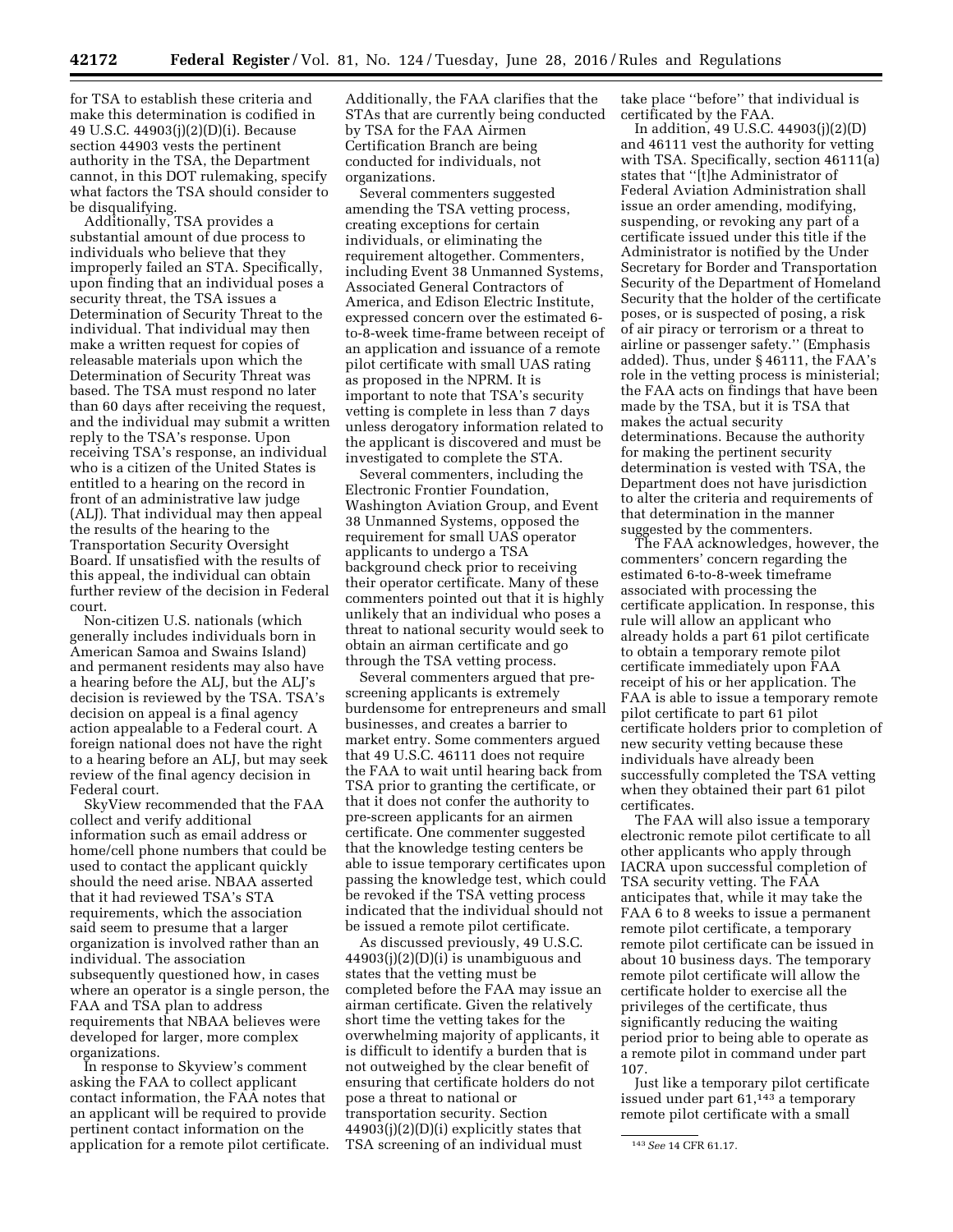UAS rating will be valid for 120 days after issuance. This will provide sufficient time for the FAA to complete its processing of the certificate application and issue the applicant a permanent remote pilot certificate. The temporary certificate will automatically expire once the applicant receives a permanent remote pilot certificate with a small UAS rating. The temporary certificate will also expire if the FAA discovers an issue with the certificate application and issues the applicant a notice that his or her certificate application is denied or the certificate (if one has already been issued) is revoked.

The FAA defers to TSA on whether current part 61 pilot certificate holders will have to continue to undergo the vetting process in order to receive a non-temporary remote pilot certificate with a small UAS rating. The FAA also notes that applicants who have passed STAs for other federal programs, received background checks, or hold U.S. passports will still need to satisfy TSA's STA specific to the statute that requires security vetting prior to issuance of an airmen's certificate (49 U.S.C. 44903). The FAA does not have jurisdiction to accept alternative documentation instead of a TSA security finding because, as discussed earlier, 49 U.S.C. 44903(j)(2)(D) and 46111 vest the pertinent jurisdiction in the TSA. In response to DJI, the FAA notes that a complete TSA vetting process is an integral part of the requirements of this rule because it reduces the risk of a person who poses a security threat obtaining an airman certificate under part 107.

## ii. Issuance and Positive Identification

Regarding issuance and positive identification, many commenters suggested changes to the FAA's current process and responsibilities for testing, acceptance of airman applications, and issuance of airman certificates that would only apply to unmanned aircraft operator certificates with a small UAS rating. AirGon, as well as another individual commenter, generally suggested that the knowledge testing centers process the applications, verify the identity of the applicant and submit the applications to TSA.

As discussed in section III.F.2.k.iii above, knowledge testing centers will be required to positively verify the identity of the applicant prior to providing him or her with a knowledge test to ensure that someone else is not taking the test for the applicant. The NPRM proposed that an applicant who passes a knowledge test would then have to be positively identified a second time by a

FSDO, DPE, ACR, or CFI. This second identification would impose a burden in the form of travel costs and service fees (charged by DPEs, ACRs, and CFIs) without benefits sufficient to justify this burden, as the applicant has already been positively identified. Accordingly, this rule will not require applicants who pass an aeronautical knowledge test to submit their application to a FSDO, DPE, ACR, or CFI. Instead these applicants may submit their paper application via mail or electronically via IACRA.

The FAA notes, however, that as discussed previously, part 61 pilot certificate holders who have completed a flight review within the previous 24 months will have the option to take an online training course instead of an aeronautical knowledge test. Because part 61 pilot certificate holders who elect to exercise this option will not be positively identified at a knowledge testing center, this rule will require them to submit their remote pilot application to a FSDO, DPE, ACR, or CFI so that the person accepting their application can positively verify the identity of the applicant and establish that the applicant has met the eligibility requirements of the remote pilot certificate with small UAS rating.

Under this approach, FSDOs, DPEs, and ACRs, who can currently accept applications for an airman certificate, will continue doing so for part 61 pilot certificate holders who take the online training course instead of a knowledge test. Additionally, as proposed in the NPRM, CFIs will also be able to accept remote pilot certificate applications because CFIs are recognized by TSA regulations as being able to verify identity.144 The FAA notes that there is an approximate combined total of 100,000 DPEs, ACRs, and CFIs, all of whom will be able to accept an airman application and verify identity of part 61 pilot certificate holders under this rule.

ALPA questioned the use of the term ''student pilot'' in the TSA vetting section of the NPRM. The FAA acknowledges the terminology should have been ''applicant for remote pilot certificate with small UAS rating'' and will correct the terminology in the final rule accordingly.

3. Remote Pilot Certificate Denial, Revocation, Suspension, Amendment, and Surrender

As proposed in the NPRM, this rule will allow the FAA to deny, suspend, or revoke a certificate for reasons including drug or alcohol offenses and refusal to

submit to an alcohol test or furnish the results.145 Additionally, as discussed in the Remote Pilot Certificate Issuance and Eligibility section of this preamble, this rule will allow the FAA to deny, suspend, or revoke a certificate if TSA makes a finding that the applicant or certificate holder poses a security risk. This rule will also require certificate holders to notify the FAA of any change in name or address. Finally, certificate holders will be able to voluntarily surrender their certificates.

### a. Drugs and Alcohol Violations

The FAA adopts the provisions related to drug and alcohol violations as proposed in the NPRM. Accordingly, under § 107.57(a), the FAA may deny a remote pilot certificate application or take other certificate action for violations of Federal or State drug laws. Certificates could also be denied, suspended, or revoked under § 107.57(b) for committing an act prohibited by § 91.17 or § 91.19, as discussed in section III.I of this preamble.

One commenter stated that any remote pilot should lose his or her privileges under part 107 if found to be operating while in a condition that does not permit safe operation of the small UAS. Another commenter suggested that remote pilot certificates should be denied, suspended or revoked for committing an act prohibited by 14 CFR 91.17 or § 91.19.

The FAA agrees. Under this rule, if a person violates § 91.17 or § 91.19, the FAA can take enforcement action, which may result in the imposition of civil penalties or suspension or revocation of that person's airman certificate. Section 107.59 of this rule specifies that certificate action could be taken for: (1) failure to submit to a blood alcohol test or to release test results to the FAA as required by § 91.17; or (2) carriage of illegal drugs in violation of § 91.19.

### b. Change of Name

Section 107.77(a) will allow a person holding a remote pilot certificate with a small UAS rating to change the name on the certificate by submitting a namechange application to the FAA accompanied by the applicant's: (1) Remote pilot certificate; and (2) copy of the marriage license, court order, or other document verifying the name change. After reviewing these documents, the FAA will return them to the applicant. These procedures mirror the regulations governing pilot

<sup>144</sup>*See* 49 CFR 1552.3(h)(1).

<sup>145</sup>These requirements are similar to the ones imposed on part 61 pilot certificates by §§ 61.15(a) and 61.16.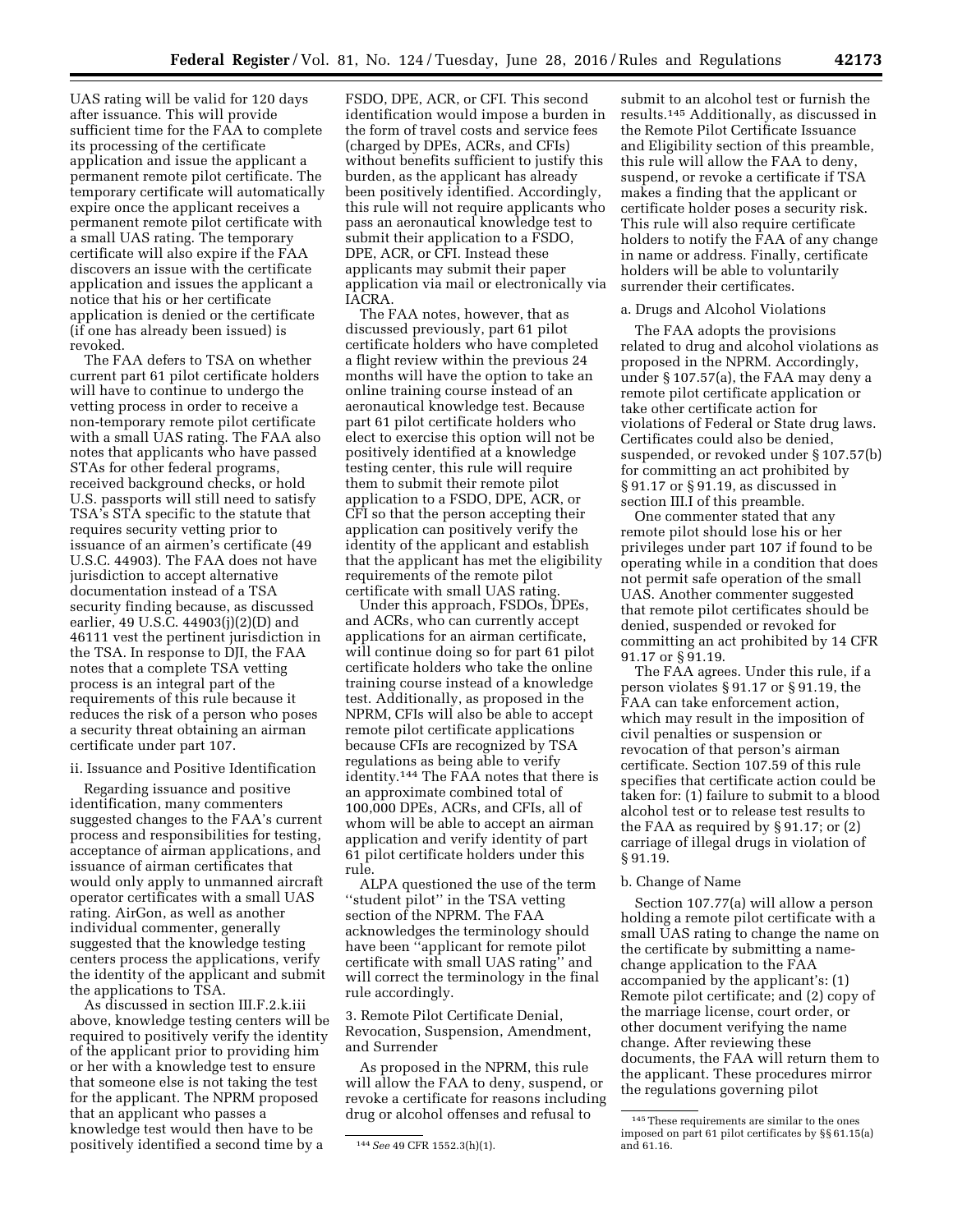certificates currently issued under part 61. The FAA did not receive any adverse comments on these provisions when they were proposed in the NPRM.

### c. Change of Address

This rule will extend the existing change-of-mailing-address requirement of part 61 to holders of a remote pilot certificate with a small UAS rating. Specifically § 107.77(c) will require a certificate holder who has made a change in permanent mailing address to notify the FAA within 30 days of making the address change. Failure to do so will prohibit the certificate holder from exercising the privileges of the airman certificate until he or she has notified the FAA of the changed address. This regulatory provision will help ensure that the FAA is able to contact airman certificate holders. The FAA did not receive any adverse comments on this provision when it was proposed in the NPRM.

### d. Voluntary Surrender of Certificate

Section 107.79 will allow the holder of a remote pilot certificate with a small UAS rating to voluntarily surrender it to the FAA for cancellation. However, the FAA emphasizes that cancelling the certificate pursuant to § 107.79 will mean that the certificate no longer exists, and the individual who surrendered the certificate will need to again go through the entire certification process if he or she subsequently changes his or her mind. For individuals who are not part 61 pilot certificate holders, this includes passing the initial aeronautical knowledge test. Accordingly, § 107.79(b) will require the individual surrendering the certificate to include the following signed statement (or an equivalent) in his or her cancellation request:

I voluntarily surrender my remote pilot certificate with a small UAS rating for cancellation. This request is made for my own reasons with full knowledge that my certificate will not be reissued to me unless I again complete the requirements specified in § 107.61 and § 107.63.

The FAA did not receive any adverse comments on this provision when it was proposed in the NPRM.

### e. Additional Comments on Remote Pilot Certificate

Several commenters, including National Business Aviation Association, the State of Nevada, and Southern Company, agreed that unmanned aircraft operator certificates with a small UAS rating should not expire. On the other hand, two commenters suggested that the certificate should expire every 2 years, and that the FAA should

require passing the recurrent knowledge test for renewal. The American Insurance Association said that employees of insurance companies who operate micro UAS should only have to be certificated once and there should be no annual two year renewal unless the insurance company elects to replace its selected micro UAS.

NetMoby commented that an unmanned aircraft operator certificate with a small UAS rating should be automatically revoked if the remote pilot fails a recurrent aeronautical knowledge test. Other commenters suggested that there should be a process for the FAA to revoke an unmanned aircraft operator certificate with a small UAS rating if the operator operates a UAS in an unsafe manner. NetMoby also suggested that a remote pilot who violates the prohibition regarding UAS operation in certain airspace should have their unmanned aircraft operator certificate with a small UAS rating revoked for life.

As with other pilot certificates issued by the FAA, a remote pilot certificate with a small UAS rating will never expire. However, under the provisions of this rule, after a person receives a remote pilot certificate with a small UAS rating, that person will have to demonstrate that they have retained the required aeronautical knowledge in order to retain the privileges to operate a small unmanned aircraft. As discussed in section III.F.2.g of this preamble, a remote pilot who does not hold a part 61 pilot certificate will have to pass a recurrent aeronautical knowledge test given by an FAA knowledge testing center every 24 calendar months after the issuance of a new remote pilot certificate with a small UAS rating to continue to exercise the privileges of that certificate in the NAS. A remote pilot who holds a part 61 pilot certificate will have to either maintain a current flight review and complete an online recurrent training course every 24 calendar months, or pass a recurrent aeronautical knowledge test as described above. This will ensure that a remote pilot continues to retain the knowledge necessary to safely operate a small unmanned aircraft.

The FAA disagrees with comments suggesting automatic revocation of the certificate if a remote pilot fails a recurrent aeronautical knowledge test. Revoking the airman certificate would impose the cost of having to eventually reissue the certificate on FAA and TSA without a corresponding safety benefit. A certificate holder unable to show that he or she has passed either the initial or recurrent knowledge test within the preceding two-year period, or has

maintained a current flight review and completed the online training course within the preceding two-year period, will be unable to exercise the privileges of his or her certificate until he or she meets the applicable currency requirements.

In response to comments asking the FAA to establish penalties for certain regulatory violations, the FAA clarifies that there already exists a process for addressing regulatory violations, which can be found in 14 CFR part 13. Part 13 specifies the penalties that the FAA may impose in response to a regulatory violation, and, in appropriate circumstances, those penalties may include the revocation of an individual's airman certificate.146 The FAA has also issued guidance on potential sanctions that may be imposed for specific regulatory violations. This guidance can be found in Chapter 7 and Appendix B of FAA Order 2150.3B.

## *G. Registration and Marking*

The NPRM proposed applying to small UAS the then-existing registration requirements that applied to all aircraft. The NPRM also proposed requiring that all small UAS have their registration and nationality marks displayed in accordance with Subpart C of part 45.

Approximately 125 commenters provided input on the proposed registration requirement or the associated process, with most commenters stating that it was a reasonable or necessary requirement. Of the roughly 110 commenters that addressed the proposed marking requirements, most supported requiring identification markings on small UAS.

On December 16, 2015, subsequent to the issuance of the NPRM for this rule, the FAA published the *Registration and Marking Requirements for Small Unmanned Aircraft* interim final rule (Registration Rule).147 In the Registration Rule, the FAA considered and addressed the comments it received in response to the registration and marking proposals in the NPRM for this rule. As a result, the Registration Rule provided a streamlined and simple webbased aircraft registration process for the registration of small unmanned aircraft, as well as a simpler method for marking small unmanned aircraft. The Registration Rule invited further comment on its contents and the FAA will consider any significant issues that are raised by the commenters.

Because the registration and marking components that were originally part of

<sup>146</sup>*See* 14 CFR part 13, subpart C. 147*Registration and Marking Requirements for Small Unmanned Aircraft,* 80 FR 78594 (Dec. 16, 2015).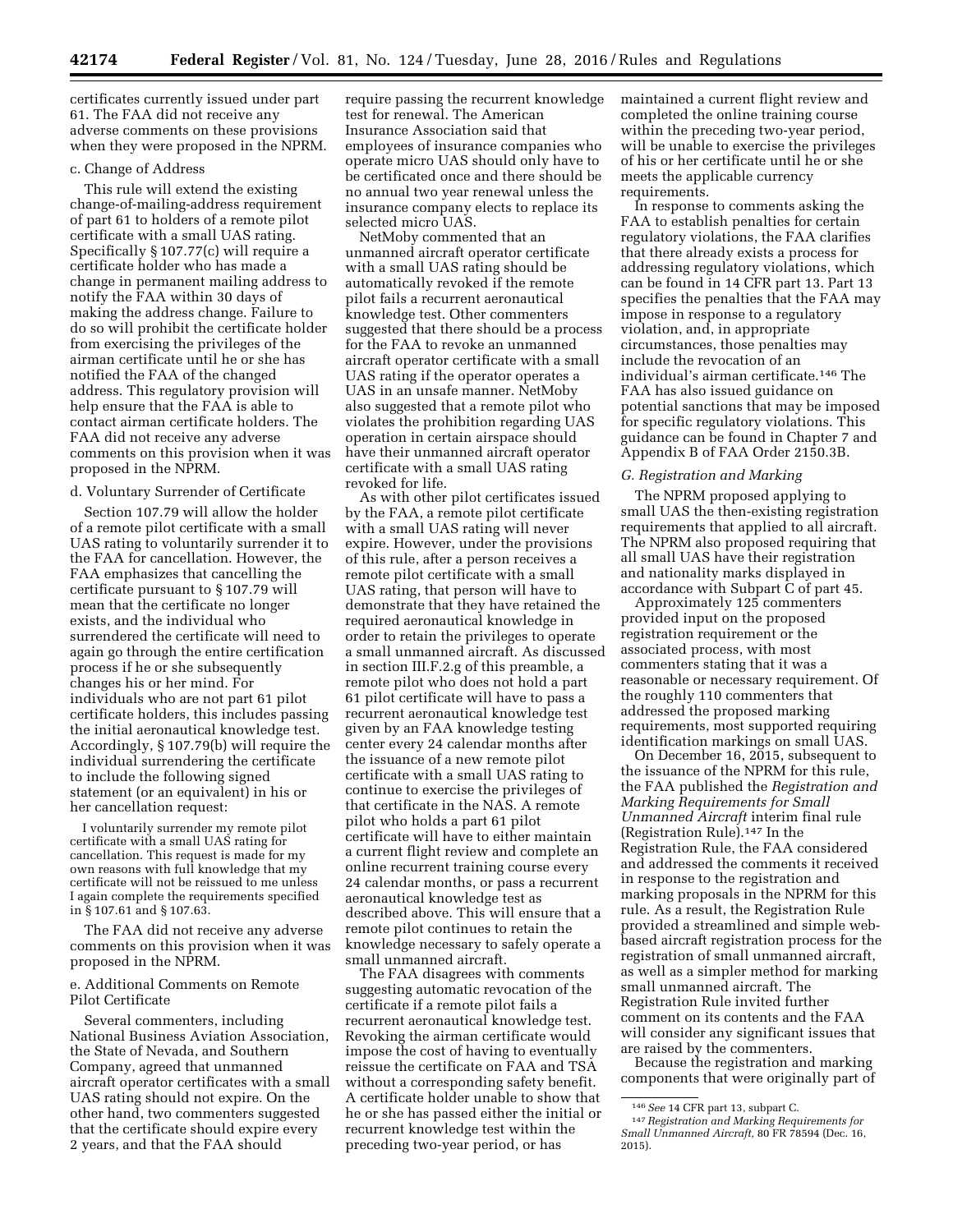the NPRM for this rule are now being addressed in a different rulemaking (the Registration Rule), these components are no longer a part of this rule. Thus, instead of imposing any new registration or marking requirements, this rule will simply require that any person operating a civil small UAS for purposes of flight comply with the existing requirements of § 91.203(a)(2). Section 91.203(a)(2) requires a person operating a civil small unmanned aircraft to have an effective U.S. registration certificate that is readily available to the owner or operator, as applicable.148

### *H. Fraud and False Statements*

Currently, the U.S. criminal code prohibits fraud and falsification in matters within the jurisdiction of the executive branch.<sup>149</sup> The FAA too may impose civil sanctions in instances of fraud and falsification in matters within its jurisdiction.150

The NPRM proposed to prohibit a person from making a fraudulent or intentionally false record or report that is required for compliance with the provisions of part 107. The NPRM also proposed to prohibit a person from making any reproduction or alteration, for a fraudulent purpose, of any certificate, rating, authorization, record, or report that is made pursuant to part 107. Finally, the NPRM proposed to specify that the commission of a fraudulent or intentionally false act in violation of § 107.5(a) could result in the denial, suspension, or revocation of a certificate or waiver issued by the FAA pursuant to this proposed rule. For the reasons discussed below, this rule will finalize these provisions as proposed with some minor revisions for clarification purposes.

Three organizations and one individual commented on the proposal to prohibit fraud and false statements, and all of those commenters generally supported the proposal. For example, the Small UAV Coalition stated that they support the FAA's proposal to prohibit intentionally false or fraudulent documents used to show compliance with part 107, and added that such false or fraudulent records or reports warrant enforcement action. One individual supported ''heavy fines or jail'' for those providing false information.

Two commenters, the University of North Dakota's John D. Odegard School

of Aerospace Sciences and the Institute of Makers of Explosives, requested clarification as to the penalties that could be imposed for violating the prohibition on fraud and false statements. The University of North Dakota's John D. Odegard School of Aerospace Sciences asked whether FAA Order 2150.3B would be applicable in its existing form to operations under part 107 and if so, whether the sanctions guideline ranges described in that publication are appropriate for violations of part 107.

Subpart C of 14 CFR part 13 specifies the penalties that the FAA may impose in response to a regulatory violation. To provide further clarity, the FAA has amended § 107.5 with a list of potential sanctions that could be imposed in response to a violation of § 107.5. Those sanctions may, among other things, include a civil penalty or certificate action. The FAA has also issued generally applicable guidance on sanctions that may be imposed for regulatory violations, which can be found in FAA Order 2150.3B. The FAA is currently considering whether Order 2150.3B addresses UAS-specific considerations that may arise in enforcement actions under part 107, and the agency may revise this order, as appropriate, to reflect this consideration.

#### *I. Oversight*

This section discusses two aspects of FAA oversight of part 107 small UAS operations. First, this section discusses inspection, testing, and demonstration of compliance requirements applicable to a part 107 operation. Second, this section discusses the accident-reporting requirements that part 107 will impose on the remote pilot in command.

1. Inspection, Testing, and Demonstration of Compliance

The FAA's oversight statutes, codified at 49 U.S.C. 44709 and 46104, provide the FAA with broad investigatory and inspection authority for matters within the FAA's jurisdiction. Under section 46104, the FAA may subpoena witnesses and records, administer oaths, examine witnesses, and receive evidence at a place in the United States that the FAA designates. Under section 44709, the FAA may ''reinspect at any time a civil aircraft, aircraft engine, propeller, appliance, design organization, production certificate holder, air navigation facility, or agency, or reexamine an airman holding a certificate issued [by the FAA].

The NPRM proposed to codify the FAA's oversight authority in proposed § 107.7. First, § 107.7 would require the

airman, visual observer, or owner of a small UAS to, upon FAA request, allow the FAA to make any test or inspection of the small unmanned aircraft system, the airman, and, if applicable, the visual observer to determine compliance with the provisions of proposed part 107. Second, § 107.7 would require an airman or owner of a small UAS to, upon FAA request, make available to the FAA any document, record, or report required to be kept by the applicable FAA regulations. For the reasons discussed below, this rule will finalize these provisions as proposed.151

The Department of Defense Policy Board on Federal Aviation suggested that § 107.7(a) be reworded to limit its applicability to ''civil operators,'' not operators in general. The commenter asserted that this change would preserve public operators' statutory authorities.

As discussed in section III.C.3 of this preamble, the applicability of part 107 is limited to civil aircraft. Thus, part 107 will not apply to public aircraft operations. Because public aircraft operations will not be subject to § 107.7 (or any other provision of part 107) there is no need to amend the regulatory text of § 107.7 with regard to civil aircraft.

The Kansas State University UAS Program asked the FAA to clarify, with respect to § 107.7(b), what types of tests or inspections could be performed on the remote pilot or visual observer. Specifically, the commenter suggested that the FAA define whether such persons could be subjected to blood alcohol tests, drug tests, or knowledge tests. They also recommend that the section be reworded to reference § 91.17(c).

Section 107.7(b) codifies the FAA's authority under 49 U.S.C. 44709 and 46104, which allow the FAA to inspect and investigate the remote pilot. This may involve a review, reinspection, or requalification of the remote pilot. With regard to requalification, 49 U.S.C. 44709 and § 107.7(b) allow the FAA to reexamine a remote pilot if the FAA has sufficient reason to believe that the remote pilot may not be qualified to exercise the privileges of his or her certificate. Additional guidance concerning the reexamination process can be found in FAA Order 8900.1, ch. 7, sec. 1.

Pertaining to the visual observer, as an active participant in small UAS operations, this person may be questioned with regard to his or her

<sup>148</sup> *Id.* at 78623.

<sup>149</sup> 18 U.S.C. 1001.

<sup>150</sup>The FAA has exercised this power in 14 CFR 61.59, 67.403, 121.9, and 139.115, which currently impose civil prohibitions on fraud and false statements made in matters within the FAA's jurisdiction.

<sup>151</sup>The original provisions in the NPRM referred to ''operator.'' However, due to the change in crewmember titles (discussed in section III.E.1 of this preamble), the term ''operator'' has been replaced by the remote pilot in command.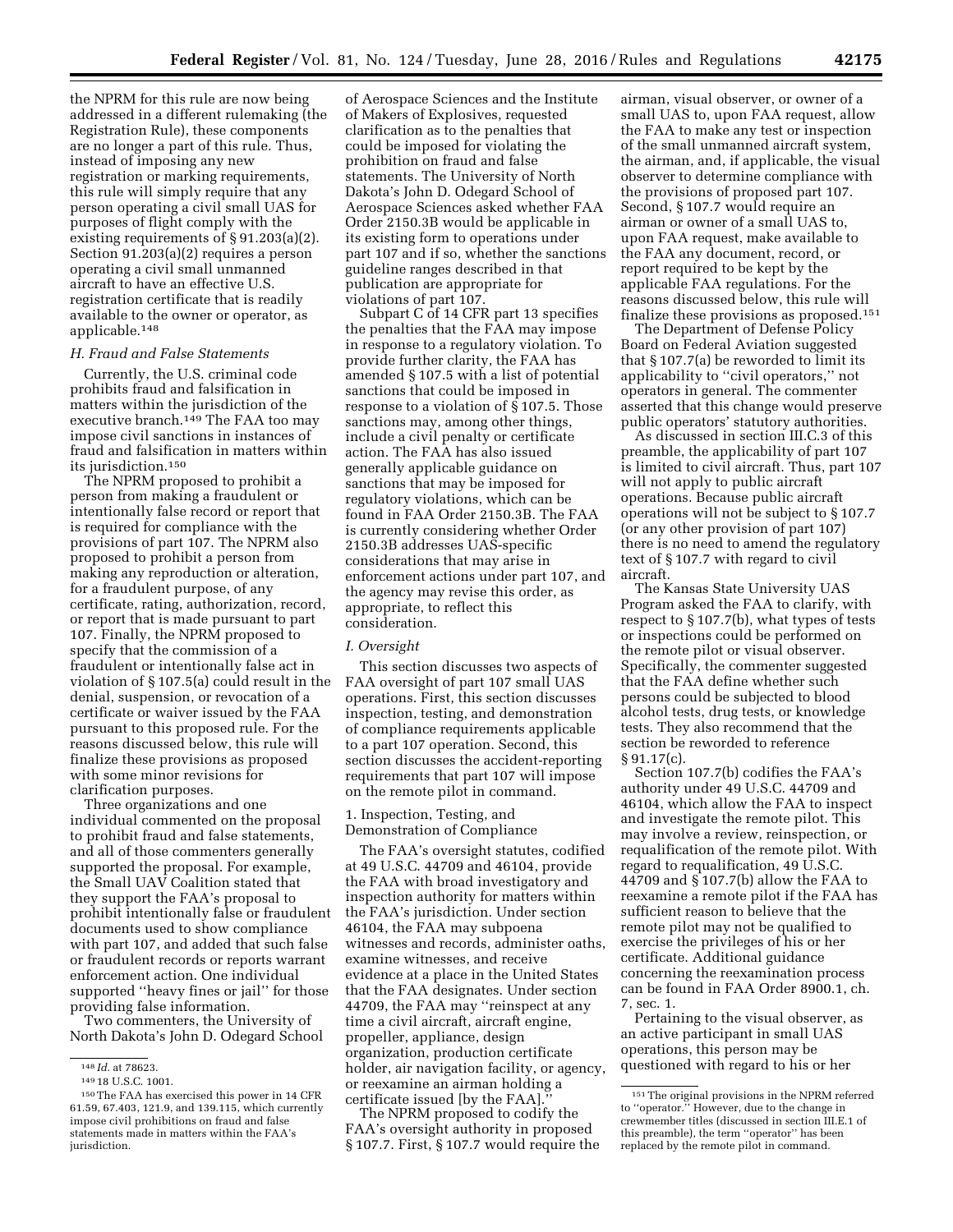involvement in the operation. For example, if an FAA inspector has reason to believe that a visual observer was not provided with the preflight information required by § 107.49, the inspector may ask the visual observer questions to ascertain what happened. Because the visual observer is not an airman, the visual observer will not be subject to reexamination.

With regard to § 91.17(c), the FAA notes that, as discussed in section III.E.7.b of this preamble, § 107.27 will, among other things, require the remote pilot in command, the visual observer, and the person manipulating the flight controls of a small UAS to comply with § 91.17. This includes compliance with the alcohol-testing requirements of  $§ 91.17(c).$ 

The City and County of Denver, Colorado suggested that airports be given the same rights as those granted to the FAA under § 107.7(b). The commenter argued that airport operators have a duty to protect airport property, and that that duty can be fulfilled only when the airport operator has the opportunity to determine the nature and airworthiness of a small UAS.

AUVSI suggested that the FAA allow designated representatives pursuant to 14 CFR part 183 to act on behalf of the Administrator in order to determine compliance with the new regulatory standards. The commenter asserted that the FAA will not have the necessary manpower or financial resources required to allow the UAS industry and its technology to continue to evolve at its own pace. An individual commenter suggested that the FAA delegate compliance and enforcement authority to law enforcement officers and NTSB representatives.

The FAA's statute does not authorize the agency to delegate its formal enforcement functions. Because it lacks the pertinent statutory authority, the FAA cannot delegate its enforcement functions in the manner suggested by the commenters. The FAA notes, however, that even though it cannot delegate its formal enforcement functions, it has worked closely with outside stakeholders to incorporate their assistance in its oversight processes. For example, the FAA has recently issued guidance to State and local law enforcement agencies to support the partnership between the FAA and these agencies in addressing unauthorized UAS activities.152 The FAA anticipates continuing its existing partnerships to help detect and address unauthorized

UAS activities, and the agency will consider other stakeholders' requests to be part of the process of ensuring the safe and lawful use of small UAS.

One individual suggested that a remote pilot in command must enable and make available to the FAA any flight log recording if the aircraft and/ or control station is capable of creating such a recording. In response, the FAA notes that this rule does not require that a small UAS operation have the capability to create a flight log recording. However, if a small UAS does create such a recording, § 107.7(b) will allow the FAA to inspect the small UAS (including the recording made by the small UAS) to determine compliance with the provisions of part 107.

One individual suggested that the wording of § 107.7(b) be modified to permit the FAA to conduct only ''nondestructive testing'' in the event of a reported violation of one or more provisions of part 107. The commenter asserts that, as written, § 107.7(b) would permit the FAA to ''destructively test'' every small UAS ''on whim.''

The FAA declines this suggestion because there could be circumstances where destructive testing of a small UAS may be necessary to determine compliance with part 107. The FAA emphasizes, however, that this type of decision would not be made lightly and would not be part of a typical FAA inspection. For example, the FAA's guidance to FAA inspectors about how to conduct a typical ramp inspection specifically focuses on non-destructive methods that the inspector can use to determine whether an aircraft is in compliance with FAA regulations.153 The FAA anticipates that, just as with manned aircraft, destructive testing of a small UAS will, if ever conducted, occur highly infrequently.

One individual recommended that § 107.7 be modified to require a remote pilot to make a photo ID available to the FAA on demand. The FAA did not propose this requirement in the NPRM, and as such, it is beyond the scope of this rule.

## 2. Accident Reporting

To ensure proper oversight of small UAS operations, the NPRM proposed to require a small UAS operator to report to the FAA any small UAS operation that results in: (1) Any injury to a person; or (2) damage to property other than the small unmanned aircraft. The report would have to be made to the FAA within 10 days of the operation that resulted in injury or damage to

property. After receiving this report, the FAA may conduct further investigation to determine whether any FAA regulations were violated.

The NPRM invited comments as to whether this type of accident reporting should be required. The NPRM also invited comments as to whether small UAS accidents that result in minimal amounts of property damage should be exempted from the reporting requirement, and, if so, what threshold of property damage should trigger the accident reporting requirement. For the reasons discussed below, this rule will require accident reporting of accidents that result in at least: (1) Serious injury to any person or any loss of consciousness; or (2) damage to any property, other than the small unmanned aircraft, unless the cost of repair (including materials and labor) or fair market value in the event of total loss does not exceed \$500.

Most of the commenters who addressed this issue generally supported an accident reporting requirement. However, the commenters questioned whether the proposed requirement to report any injury or property damage is too broad because it does not consider the severity of the injury or property damage. To correct what they also saw as an overly broad accident reporting requirement, most of the commenters recommended the proposed requirement be amended to stipulate that reporting is required only for operations that cause injury or property damage above certain thresholds.

A number of commenters recommended general thresholds for reportable injuries and property damage. For example, the Drone User Group Network said an operation should be reportable if it involves ''significant'' injury or property damage. The University of North Dakota's John D. Odegard School of Aerospace Sciences said an operation should be reportable if it involves ''serious'' injury or ''substantial'' property damage; such a requirement, the commenter pointed out, is in line with the NTSB definition of ''occurrence'' and the FAA definition of ''accident.'' AIA suggested a reporting requirement for operations causing ''serious bodily harm (those requiring hospitalization, for instance)'' or ''substantial'' property damage. AUVSI, University of North Carolina System, and Prioria said operations resulting in minor injuries or minimal damage to property should not be required to be reported in the same manner as more serious injuries or substantial damage to property. UPS said an operation should be reportable if it causes an injury that requires medical attention or property

<sup>152</sup>A copy of the guidance document can be found at: *[https://www.faa.gov/uas/regulations](https://www.faa.gov/uas/regulations_policies/media/FAA_UAS-PO_LEA_Guidance.pdf)*\_ *[policies/media/FAA](https://www.faa.gov/uas/regulations_policies/media/FAA_UAS-PO_LEA_Guidance.pdf)*\_*UAS-PO*\_*LEA*\_*Guidance.pdf*.

<sup>153</sup>*See* FAA Order 8900.1, ch. 1, sec. 4, par. 6– 100(G)–(I).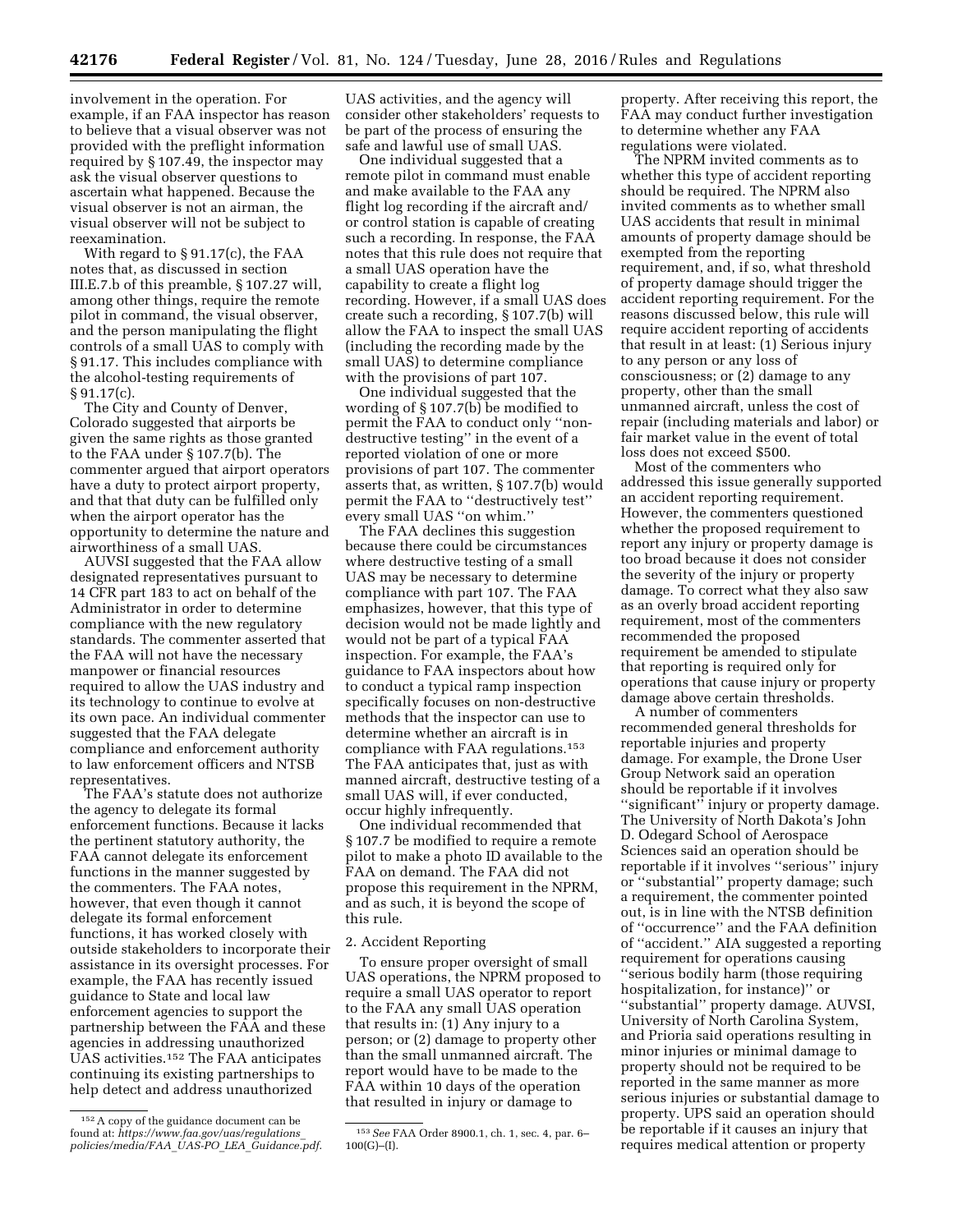damage that exceeds a threshold amount ''sufficient to exclude insignificant incidents.'' An individual commenter recommended a reporting requirement for operations that result in injury or property damage ''which is over the upper monetary limit of the small claims court jurisdiction.''

Several commenters recommended more specific thresholds for reportable injuries and property damage. These commenters generally recommended a requirement that the injury caused by the operation be one that necessitates some sort of medical attention and that the property damage caused by the operation exceed some minimum monetary threshold, ranging from \$100 to \$25,000. For example, commenters recommended some of the following specific thresholds be added to the proposed accident reporting requirement:

• Modovolate Aviation and Aviation Management said an operation should be reportable if it causes injury requiring ''hospitalization or other treatment by a provider of medical care,'' or ''professional medical assistance,'' respectively, or property damage of \$1,000.

• NBAA said an operation should be reportable if a person has to seek medical treatment as a result of the operation or if property damage exceeds \$1,000 or if a police report is filed.

• NAMIC said an operation should be reportable if it causes injury ''requiring professional medical treatment'' or property damage greater than \$2,000.

• The Travelers Companies said an operation should be reportable if it causes '''serious' injuries caused by impact of the UAS'' or property damage of over \$5,000.

• Clean Gulf Associations said an operation should be reportable if it causes injury ''which requires professional medical treatment beyond first aid or death to any person'' or property damage greater than \$10,000.

• Jam Aviation said an operation should be reportable if it causes injury ''that requires emergency medical attention'' or property damage that exceeds \$25,000 or fair market value in the event of total loss, whichever is less.

• Skycatch, Clayco, AECOM, and DPR Construction said an operation should be reportable if it causes injury ''requiring assistance of trained medical personnel'' or property damage in excess of \$20,000.

The California Department of Transportation, Virginia Commonwealth University Honors Students, Southern Company, and a few individual commenters suggested that the accident reporting requirement in this rule

should be modeled after the accident reporting requirement for manned aircraft, which, among other things, requires an operator to notify NTSB of an accident resulting in death or ''serious injury'' (see 49 CFR 830.2) or of damage to property, other than the aircraft, estimated to exceed \$25,000 for repair (including materials and labor) or fair market value in the event of total loss, whichever is less. (See 49 CFR 830.5(a)(6)).

The Kansas State University UAS Program and Cherokee Nation Technologies said the FAA should follow the NTSB reporting requirement for property damage, but made no comment regarding the injury component of the proposed accident reporting requirement. NTSB also pointed to the manned-aircraft reporting requirement for property damage and suggested the FAA take this, and other criteria included in 49 CFR part 830, into account. An individual commenter pointed out that the NTSB has specific reporting requirements for UAS, and said the FAA's proposed accident reporting requirement should therefore be amended to begin with the phrase: ''In addition to UAS accident/incident reporting requirement of the National Transportation Safety Board. . . .''

Several other commenters also only addressed the property damage component of the accident reporting requirement. An individual commenter said no accident need be reported where the property damage is considered inconsequential by the owner of the property. SkySpecs recommended a reporting requirement for property damage above \$100, or if an insurance report is filed. The Center of Innovation-Aerospace, Georgia Department of Economic Development recommended a \$500 threshold, which it said is a common deductible amount for property and automobile insurance. The Oklahoma Governor's Unmanned Aerial Systems Council (which explicitly supported the proposed requirement to report all accidents resulting in any injury) expressed concern that a threshold lower than \$1,000 would result in unnecessary and burdensome reporting of information and data that would not be beneficial to the FAA, the public, or the industry in general. The American Insurance Association recommended a \$5,000 threshold for property damage. The Small UAV Coalition (who also supported the proposed requirement to report accidents causing any injury) said accidents resulting in property damage should only be reportable if the damage caused is to the property of someone not involved in the operation. The

commenter did not propose a minimum monetary threshold for this property damage to be reportable.

DJI, which opposed applying the NTSB accident reporting criteria to small UAS, suggested that the FAA look to how other Federal agencies, such as the National Highway Traffic Safety Administration, categorize injury by level of severity. Airport Council International-North America and Clean Gulf Associations said the injury component of the proposed accident reporting requirement should be expanded to include a requirement to report all accidents resulting in death.

Two commenters specifically addressed operations in an industrial setting that may result in injury or property damage. The American Chemistry Council said there should be no reporting requirement for operations in an industrial setting that cause workplace injuries that are covered by OSHA reporting requirements or cause less than \$25,000 in damage to private property that is owned and operated by the facility owner. Associated General Contractors of America also encouraged the FAA to exclude any operations resulting in ''OSHA-recordable'' injuries. The commenter further recommended the FAA exclude operations resulting in ''de minimis'' property damage from the reporting requirement.

The FAA agrees with commenters who suggested that injuries and property damage falling below certain thresholds should not be reportable. Requiring remote pilots in command to report minimal injuries (such as a minor bruise from the unmanned aircraft) or minimal property damage (such as chipping a fleck of paint off an object) would impose a significant burden on the remote pilots. This burden would not correspond to a safety/oversight benefit because an operation resulting in minimal injury or minimal property damage may not correspond with a higher likelihood of a regulatory violation.

In determining the threshold at which to set injury reporting, the FAA agrees with commenters who suggested that the threshold should generally be set at serious injury. A serious injury is an injury that qualifies as Level 3 or higher on the Abbreviated Injury Scale (AIS) of the Association for the Advancement of Automotive Medicine. The AIS is an anatomical scoring system that provides a means of ranking the severity of an injury and is widely used by emergency medical personnel. Within the AIS system, injuries are ranked on a scale of 1 to 6, with Level 1 being a minor injury, Level 2 moderate, Level 3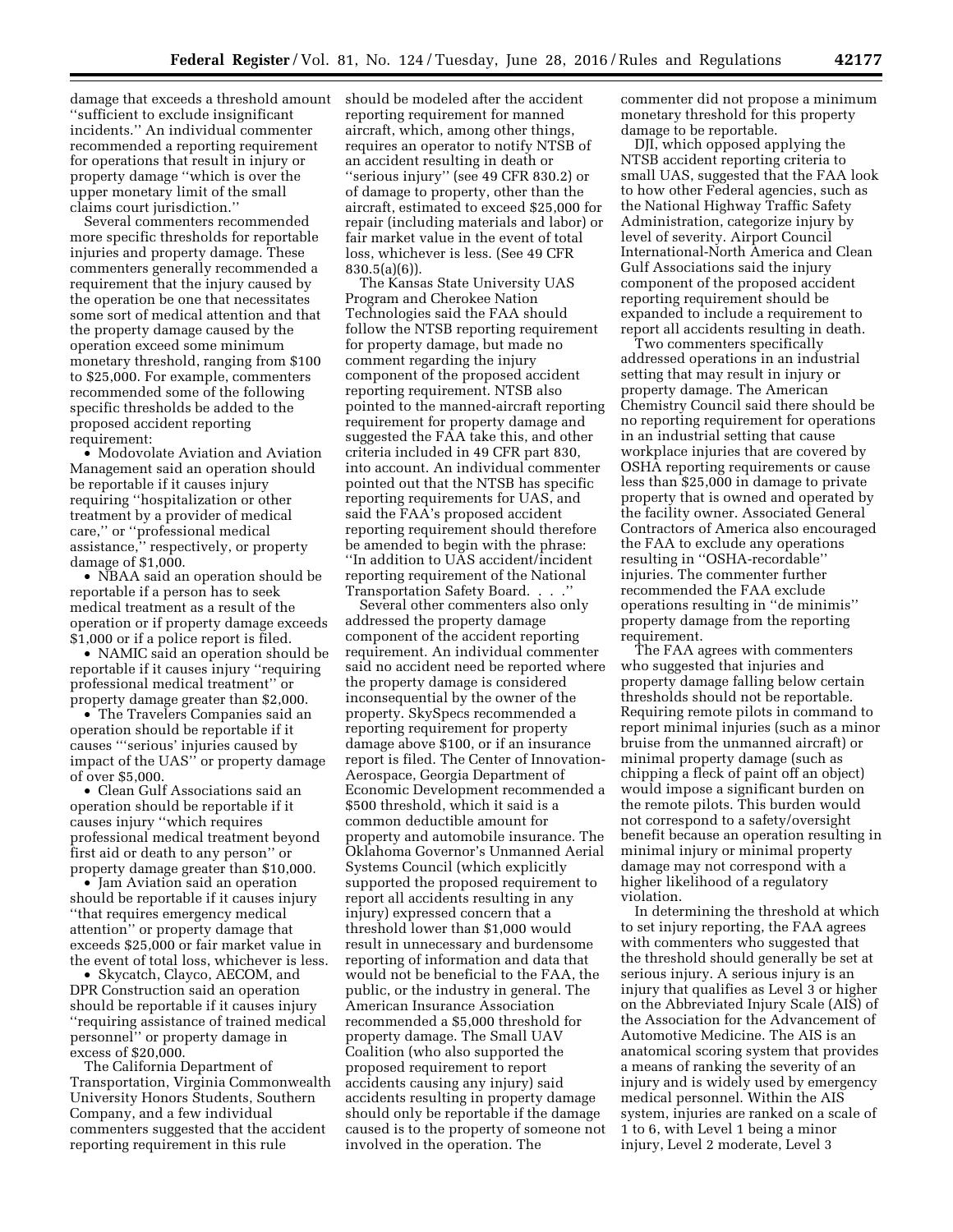serious, Level 4 severe, Level 5 critical, and Level 6 a non-survivable injury. An AIS Level 3 injury is one that is reversible but usually involves overnight hospitalization.

### AIS SEVERITY LEVELS

| AIS<br>Level           | Severity                         | Type of injury                                                         |  |  |
|------------------------|----------------------------------|------------------------------------------------------------------------|--|--|
| 1<br>.<br>2<br>.       | Minor $\ldots$<br>Moderate       | Superficial.<br>Reversible injury;<br>medical attention re-<br>quired. |  |  |
| 3                      | Serious                          | Reversible injury; hos-<br>pitalization required.                      |  |  |
|                        | Severe                           | Life threatening; not<br>fully recoverable<br>without medical<br>care. |  |  |
| $5$                    | Critical                         | Non-reversible injury;<br>unrecoverable even<br>with medical care.     |  |  |
| 6<br><b>Contractor</b> | Virtually<br>Un-Sur-<br>vivable. | Fatal.                                                                 |  |  |

The FAA currently uses serious injury (AIS Level 3) as an injury threshold in other FAA regulations.154 DOT and FAA guidance also express a preference for AIS methodology in classifying injuries for the purpose of evaluating the costs and benefits of FAA regulations.155 Additionally, the U.S. National Highway Traffic Safety Administration (NHTSA) uses AIS level 3 injuries as the metric evaluating the effectiveness of occupant safety measures for automobiles 156 and for estimating the costs associated with automobile accidents.157 The FAA has significant operational experience administering the serious-injury threshold and because the AIS Level 3 standard is widely used and understood, it is the appropriate injury threshold to use in this rule.

In addition to serious injuries, this rule will also require accident reporting for accidents that result in any loss of consciousness because a brief loss of consciousness may not rise to the level of a serious injury. However, the

156Office of Regulatory Analysis and Evaluation, National Center For Statistics And Analysis, *FMVSS No. 214 Amending Side Impact Dynamic Test Adding Oblique Pole Test,* (Aug. 2007).

157Blincoe, L. et al, *The Economic Impact of Motor Vehicle Crashes,* DOT HS 809 446 (May 2000).

confined-area-of-operation regulations discussed in section III.E.3 of this preamble, such as the general prohibition on flight over people, are designed with the express purpose of preventing accidents in which a small unmanned aircraft hits a person on the head and causes them to lose consciousness or worse. Thus, if there is a loss of consciousness resulting from a small UAS operation, there may be a higher probability of a regulatory violation.

With regard to the threshold for reporting property damage, the FAA agrees with the Center of Innovation-Aerospace, Georgia Department of Economic Development, which suggested a property damage threshold of \$500. Property damage below \$500 is minimal and may even be part of the remote pilot in command's mitigations to ensure the safety of the operation. For example, a remote pilot in command may mitigate risk of loss of positive control by positioning the small UAS operation such that the small unmanned aircraft will hit uninhabited property in the event of a loss of positive control. However, property damage above \$500 is not minimal, and as such, this rule will require reporting of a small UAS accident resulting in property damage exceeding \$500.

In calculating the property damage, the FAA notes that sometimes, it may be significantly more cost-effective simply to replace a damaged piece of property rather than repair it. As such, for purposes of the accident-reporting requirement of part 107, property damage will be calculated by the lesser of the repair price or fair market value of the damaged property. For example, assume a small UAS accident that damages a piece of property whose fair market value is \$200. Assume also that it would cost \$600 to repair the damage caused by the small UAS accident. In this scenario, the remote pilot in command would not be required to report the accident because the fair market value would be lower than the repair cost, and the fair market value would be below \$500. The outcome would be the same if the values in the scenario are reversed (repair cost of \$200 and fair market value of \$600) because the lower value (repair cost) would be below \$500.

Transport Canada questioned whether small UAS operators would be permitted to continue operating their UAS after experiencing an accident/ incident, or whether they would be expected to cease operations until the accident has been reported and the causal factors addressed. In response, the FAA notes that a remote pilot would

need to cease operations only if the FAA revokes or suspends the remote pilot certificate or the unmanned aircraft, as a result of the accident, is no longer in a condition for safe operation in accordance with part 107.

A few commenters recommended changes to the 10-day deadline for reporting operations that result in injury or property damage. The American Insurance Association said the reporting deadline should be changed to 10 business days. The Kansas State University UAS Program recommended a 3-day reporting deadline. The Professional Helicopter Pilots Association and Virginia Department of Aviation recommended a 48-hour reporting deadline, while an individual commenter suggested a 24-hour deadline. The Oregon Department of Aviation also recommended the FAA shorten the proposed 10-day reporting deadline, but did not suggest an alternative deadline. DroneView Technologies suggested a 3-hour reporting deadline.

An accident triggering the reporting requirement of § 107.9 may involve extensive injuries or property damage. The remote pilot in command's first priority should be responding to the accident by, among other things, ensuring that any injured people receive prompt medical attention. Having to immediately draft an accident report for the FAA may interfere with that priority, and as such, the FAA declines to make the reporting deadline shorter than the 10 calendar days proposed in the NPRM. The FAA also declines to extend the reporting deadline beyond 10 calendar days because 10 days should provide a sufficient amount of time to respond to the accident and draft an accident report for the FAA.

Several other commenters, including NBAA, and NAMIC, recommended that the FAA create an online reporting system. NBAA also recommended the FAA work with NASA to determine what modifications if any would be required to the Aviation Safety Reporting System (ASRS) to accommodate small UAS reports. An individual commenter similarly recommended the ASRS be expanded to allow small UAS operators to make reports of unsafe actions on the part of manned aircraft or other small UAS operators. That commenter also suggested the FAA consider creating an online reporting mechanism for operators to voluntarily provide operational data without fear of enforcement actions being taken against them. GAMA requested that the FAA review the agency's Near-Midair Collision System (NMACS) incident

<sup>154</sup>*See Licensing and Safety Requirements for Launch, Supplemental Notice of Proposed Rulemaking,* 67 FR 49456, 49465, July 30, 2002.

<sup>155</sup>*See Economic Values for FAA Investment and Regulatory Decisions,* sec. 2, available at: *[https://](https://www.faa.gov/regulations_policies/policy_guidance/benefit_cost/media/econ-value-section-2-tx-values.pdf) [www.faa.gov/regulations](https://www.faa.gov/regulations_policies/policy_guidance/benefit_cost/media/econ-value-section-2-tx-values.pdf)*\_*policies/policy*\_*guidance/ benefit*\_*[cost/media/econ-value-section-2-tx](https://www.faa.gov/regulations_policies/policy_guidance/benefit_cost/media/econ-value-section-2-tx-values.pdf)[values.pdf.](https://www.faa.gov/regulations_policies/policy_guidance/benefit_cost/media/econ-value-section-2-tx-values.pdf) See also DOT Guidance on Treatment of the Economic Value of a Statistical Life in U.S. Department of Aviation Analyses,* available at *[https://www.transportation.gov/sites/dot.dev/files/](https://www.transportation.gov/sites/dot.dev/files/docs/VSL%20Guidance.doc) [docs/VSL%20Guidance.doc](https://www.transportation.gov/sites/dot.dev/files/docs/VSL%20Guidance.doc)*.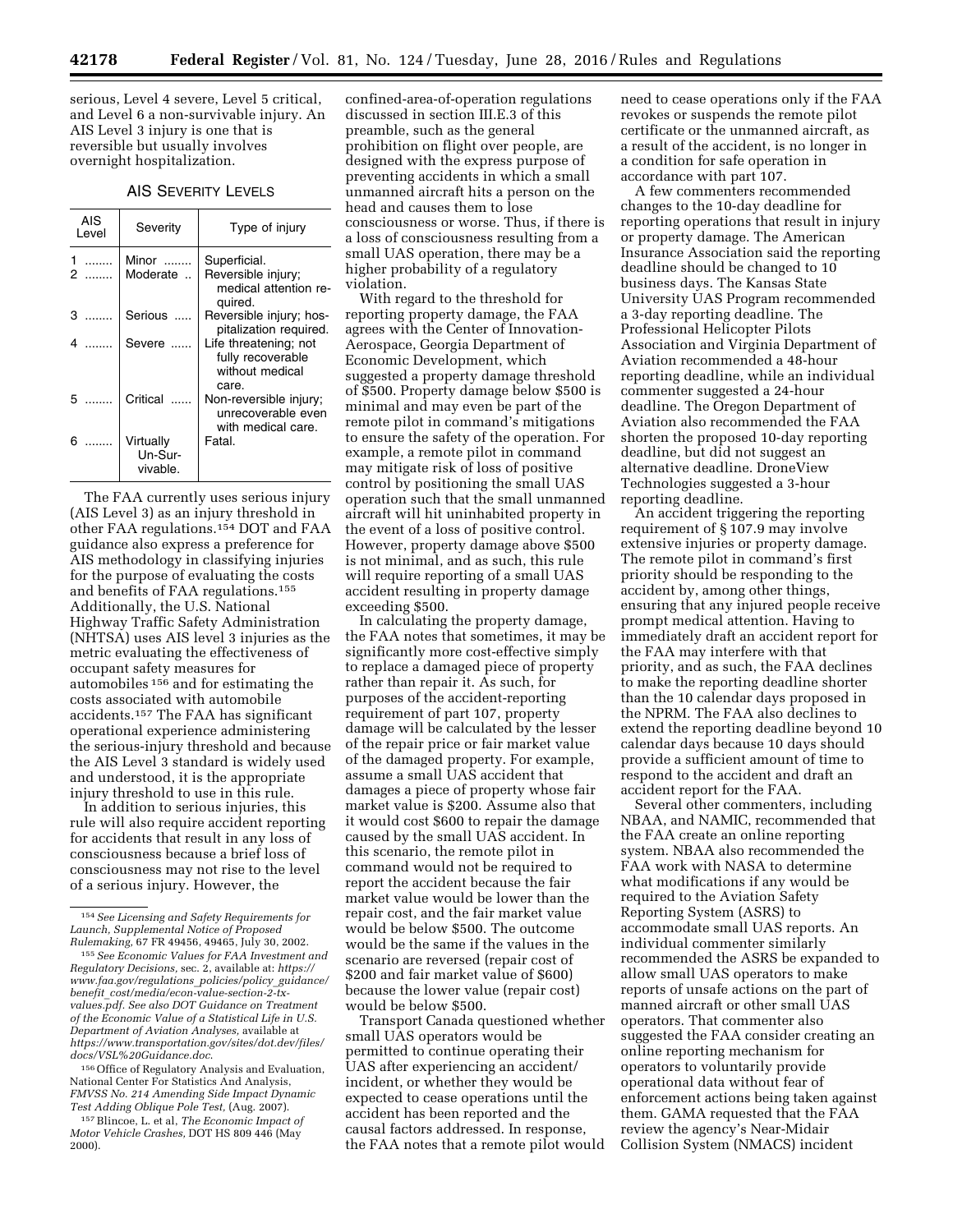reporting system to ensure that the existing business rules for reporting NMACs appropriately consider UAS. Texas A & M University-Corpus Christi/ LSUASC suggested the COA online portal be used for accident reporting. Virginia Commonwealth University Honors Students also stated that reporting of incident data to the U.S. Department of Interior's SAFECOM system should continue as well.

This rule will allow an accident report to be submitted to the FAA electronically. The part 107 advisory circular provides guidance about how to electronically submit an accident report.

Several commenters recommended that certain incidents other than operations resulting in injury or property damage should also be reportable. The State of Nevada, the Nevada Institute for Autonomous Systems, and the Nevada FAAdesignated UAS Test Site, commenting jointly, said the accident reporting requirement should be expanded to include a requirement to report any ''lost platform'' incident. ALPA, AIA, AUVSI, and University of North Carolina System also said the proposed rule should include a reporting requirement for ''lost link'' or ''fly away'' incidents. ALPA asserted that such a reporting requirement will allow the FAA to develop hard data on the reliability of these systems and therefore more accurately evaluate risk.

Modovolate said operations that involve complete loss of control or failure of automated safety systems such as airspace exclusion or return to home should also be reportable. An individual commenter said reports should be filed for operations where there is: Failure of the control device, failure of the flight control system, flyaway (lateral or vertical), loss of control as a result of either electrical failure or radio interference, or a close encounter with a manned aircraft where the manned aircraft was observed to make ''an abrupt avoidance maneuver.'' Airport Council International-North America similarly recommended the accident reporting requirement be expanded to include an operation where an operator was required to take evasive action to avoid manned aircraft, especially in cases where such actions took place within 5 miles of airports. The Professional Helicopter Pilots Association recommended a reporting requirement for all accidents involving other aircraft during flight (whether manned or unmanned), as well as all accidents resulting in substantial damage to the operator's UAS.

CAPA noted that the proposal does not address reporting ''HATR or other

incidents that do not rise to the level or property damage or injury.'' The commenter recommended these incidents be reported and tracked ''to ensure this policy is effective and continues to provide safe operating procedures for small UAS operations as they interface with commercial and civil aviation traffic.'' ALPA suggested there would be a potential safety benefit to establishing a process for small UAS owners to report malfunctions, identified defects, and other in-service problems. ALPA noted that this operational data could be used in subsequent risk evaluation.

The purpose of the accident-reporting requirement in this rule is to allow the FAA to more effectively allocate its oversight resources by focusing on potential regulatory violations that resulted in accidents. The FAA declines to mandate reporting of other events, such as the ones suggested by the commenters, because they do not rise to the level of a significant accident. The FAA notes, however, that a regulatory violation can occur without resulting in a serious accident and any regulatory violation may be subject to enforcement action.

The FAA also notes that the Aviation Safety Reporting System (ASRS) is available for voluntary reporting of any aviation safety incident or situation in which aviation safety may have been compromised. The FAA offers ASRS reporters guarantees and incentives to encourage reporting by holding ASRS reports in strict confidence and not using ASRS information against reporters in enforcement actions. Further, the FAA agrees that data collection is a valuable tool for determining a baseline for performance, reliability, and risk assessment. The FAA plans to develop a tool where remote pilots of small UAS can voluntarily share data which may not meet the threshold for accident reporting. This would provide a means for evaluation of operational integrity for small UAS.

NOAA supported the proposed accident reporting requirement, but said it should be expanded to include a requirement to report an operation that results in injury to protected wildlife. NOAA asserted that because many wildlife are also federally regulated, managed, and/or protected species, it is critical that the FAA require reporting of injury to these species, so other Federal agencies and interested parties can assess potential hazards caused by small UAS.

The FAA currently provides a way for all aircraft operators in the NAS to voluntarily report wildlife strikes. Small UAS remote pilots who encounter a wildlife strike may also submit a report. Further, remote pilots may be obligated to report death or injury to wildlife under Federal, State, or local law.

A few commenters opposed the imposition of an accident reporting requirement. Trimble argued that the damage a small UAS can cause is ''sufficiently small'' that operators should not have an obligation to report an accident to the FAA or NTSB. Instead, the commenter said, if an operator is unable to land a small UAS safely and an incident occurs, the operator should only be required to notify local law enforcement. An individual commenter who opposed a reporting requirement recommended ''developing law enforcement relationships to facilitate investigations, insurance claims, etc.''

The FAA disagrees with commenters who suggested that no data should be reported to the FAA. As discussed earlier, the FAA plans to use data collected from these reports to more effectively allocate its oversight resources. In response to the argument that accidents caused by small UAS are small, the FAA notes that reporting for accidents resulting in minor injuries or property damage below \$500 will not be required.

The FAA has long-established relationships with law enforcement and values the assistance that law enforcement provides during accident/ incident investigations. However, as discussed earlier, the FAA cannot delegate its formal enforcement authority to other entities such as local law enforcement personnel.

### *J. Statutory Findings*

In order to determine whether certain UAS may operate safely in the NAS pursuant to section 333 of Public Law 112–95, the Secretary must find that the operation of the UAS will not: (1) Create a hazard to users of the NAS or the public; or (2) pose a threat to national security.158 The Secretary must also determine whether small UAS operations subject to this proposed rule pose a safety risk sufficient to require airworthiness certification.159

## 1. Hazard to Users of the NAS or the Public

Pursuant to section 333 of Public Law 112–95, the Secretary proposed to find that small UAS operations subject to part 107 would not create a hazard to users of the NAS or the public. The Secretary proposed this finding after

<sup>158</sup>Sec. 333(b)(1).

<sup>159</sup>Sec. 333(b)(2).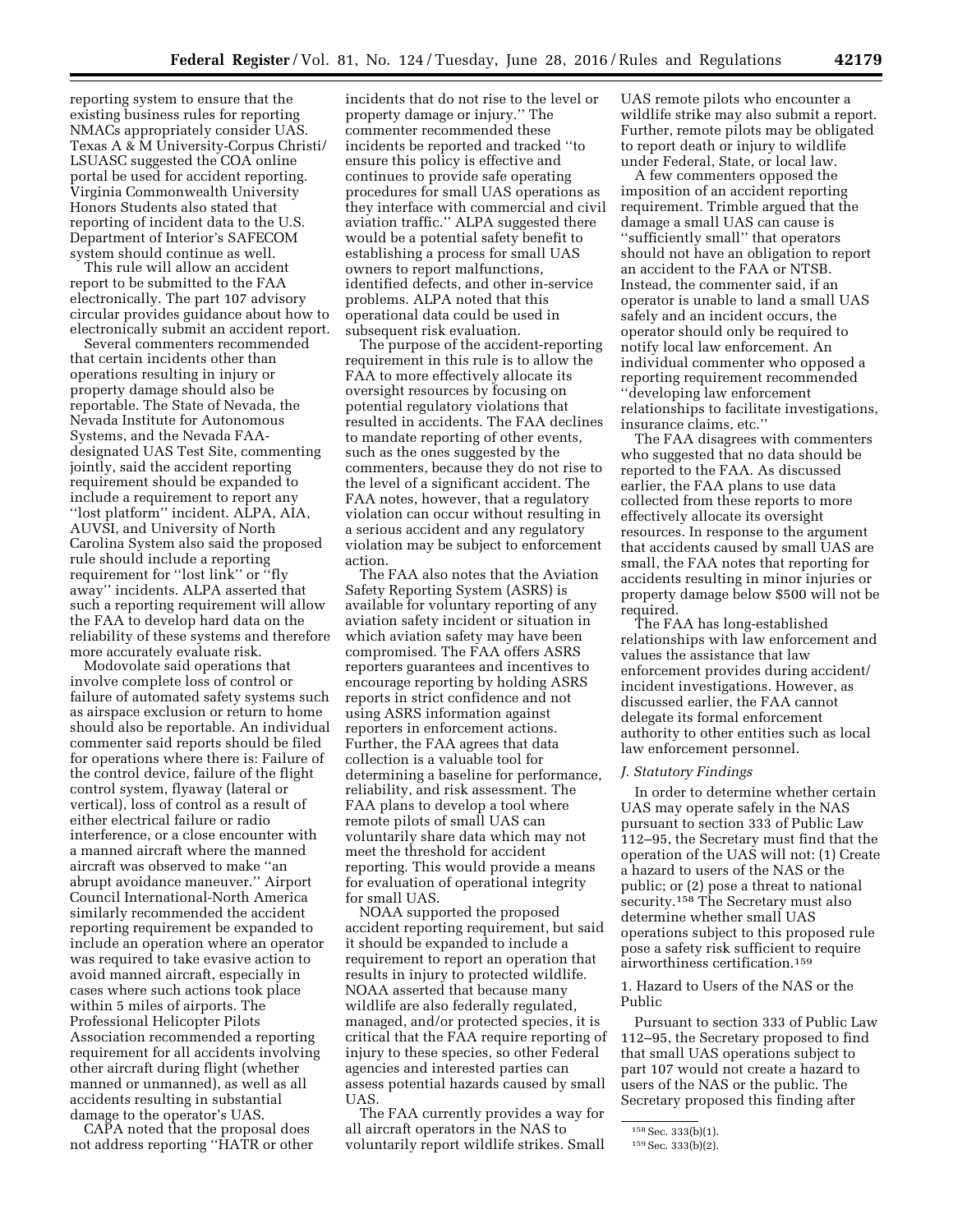concluding that the two primary safety concerns associated with small UAS operations—the ability to ''see and avoid'' other aircraft with no pilot on board and the operator losing positive control of the small unmanned aircraft—would be mitigated by the other provisions of the proposed rule. The NPRM invited comments on the proposed finding that small UAS operations subject to the proposed rule would not create a hazard to users of the NAS or the public.

NRECA and NBAA supported the proposed finding, without further comment. NetMoby and Planehook, on the other hand, disagreed with the proposed finding. NetMoby argued that ''[s]imply because the UAS is smaller than a manned aircraft does not necessarily mean that it does not pose a risk to the NAS or the public.'' Planehook argued that while operations conducted by ''properly trained and conscientious operators'' may not create a hazard to users of the NAS or the public, an operator may operate his or her small UAS in such a way that the operation does pose a hazard.

One commenter disagreed with the FAA's analysis of public risk, and therefore with the proposed finding that small UAS operations subject to the proposed rule would not create a hazard to users of the NAS or the public.

The FAA acknowledges NetMoby and Planehook's comments that even a small aircraft or a small UAS operated in a careless or reckless manner can cause a hazard to the NAS and the public. However the Secretary's finding is based on small UAS operations subject to the mitigations of part 107. Any operations conducted in a careless or reckless manner would be in violation of part 107. Additionally, although a smaller aircraft may pose a reduced hazard as compared to larger manned aircraft, the Secretary's finding is not based on the size of the aircraft alone. Rather, the combination of mitigations provided by part 107, including requiring operations to be conducted within visual line of sight; limiting maximum gross weight of the small unmanned aircraft to be below 55 pounds; limiting the operating altitude to below 400 feet AGL; requiring remote pilots to be certificated; defining area of operation; and prohibiting operations over any person not directly participating in the operation, support the Secretary's finding that this rule will not create a hazard to users of the NAS or the public.

In response to the individual commenter who disagreed with the Department's analysis of public risk, the agency notes that its hazard

determination is based on the mitigations required by part 107, rather than the public risk as determined by calculating the probability of a small UAS harming an individual. Because small UAS come in many different shapes and sizes, and with varied capabilities, the FAA determined what hazards all small unmanned aircraft pose to the NAS and the public, and then put mitigations into part 107 to reduce those hazards. Based on these mitigations, the Secretary finds that operations subject to and compliant with part 107 pose no hazard to the public and the NAS.

### 2. National Security

Section 333 of Public Law 112–95 also requires the Secretary to determine whether the operation of UAS subject to this rule would pose a threat to national security. Part 107 will expand small UAS operations in the NAS to include non-hobby and non-recreational operations. Under part 107, these operations will be subject to specific requirements, such as being able to operate only during daylight (or civil twilight if there is anti-collision lighting) and only within visual line of sight of the remote pilot in command, the person manipulating the flight controls of the small UAS, and, if applicable, a visual observer.

In addition, the remote pilot in command of the small unmanned aircraft must obtain an FAA-issued remote pilot certificate with a small UAS rating. The process for obtaining this certificate includes the same TSAreview procedures that are currently used under 49 U.S.C. 46111 in order to screen out airman-certificate applicants who pose a security risk. Because the above provisions will limit the security risk that could be posed by small UAS operations subject to this rule, the Secretary proposed to find that these small UAS operations will not pose a threat to national security. The Department invited comments on this finding, and around 45 individuals and organizations commented on this subject.

Several commenters, including Aerius Flight and NRECA, explicitly agreed with the Secretary's proposed finding that small UAS operating under part 107 will not pose a threat to national security.

A number of other commenters identified ways in which small UAS could be used to threaten national security. Numerous commenters, including the International Brotherhood of Teamsters, American Fuel & Petrochemical Manufacturers, and Institute of Makers of Explosives,

discussed the potential use of small UAS for criminal or terrorist purposes. The Teamsters noted several recent high-profile security breaches in the United States and Japan involving small UAS, and suggested that allowing package delivery would have the unintended result of facilitating the delivery and deployment of dangerous substances.

The Edison Electrical Institute and the American Petroleum Institute expressed concerns about the potential threat posed by small UAS to the nation's critical energy infrastructure. API suggests that petroleum and natural gas storage and transportation infrastructure (*e.g.,* pipelines) are critical to national security, and therefore the final rule should prohibit the unauthorized use of small UAS ''within appropriate limiting distance'' from such facilities or operations as refineries, distribution terminals, pipelines and similar infrastructure.

The Electronic Privacy Information Center provided great detail on the vulnerability of UAS to hacking, and stated that ''[t]he integration of drones into the NAS will mean that thousands of new, hackable devices will be hovering over our homes and streets without any clear security guidance, despite known vulnerabilities.'' EPIC argued that the weak security of the civil GPS system presents a danger to UAS operators and to the general public, and that the FAA must address and mitigate these vulnerabilities before UAS are integrated into the NAS. One individual argued that because UAS radio frequencies can be jammed, UAS pose a threat to national security.

Other commenters, including Planehook and the Travelers Companies, noted that there is no TSA vetting requirement for hobbyist operations conducted in accordance with section 336 of Public Law 112–95, and suggested that this will serve as a preexisting loophole for remote pilots with nefarious designs who may wish to evade security screening. Planehook further stated that many hobbyists already conduct operations in violation of the provisions of section 336, and that this may be an indication of the level of noncompliance with part 107 that the FAA should expect.

The South Dakota Department of Agriculture connected the issue of national security with those of privacy and personal property. Asserting that our food supply is a matter of national security, the SDDA questioned why the FAA was leaving to the states, rather than addressing nationally, the areas of agricultural intellectual property (*i.e.,*  photographic crop monitoring) and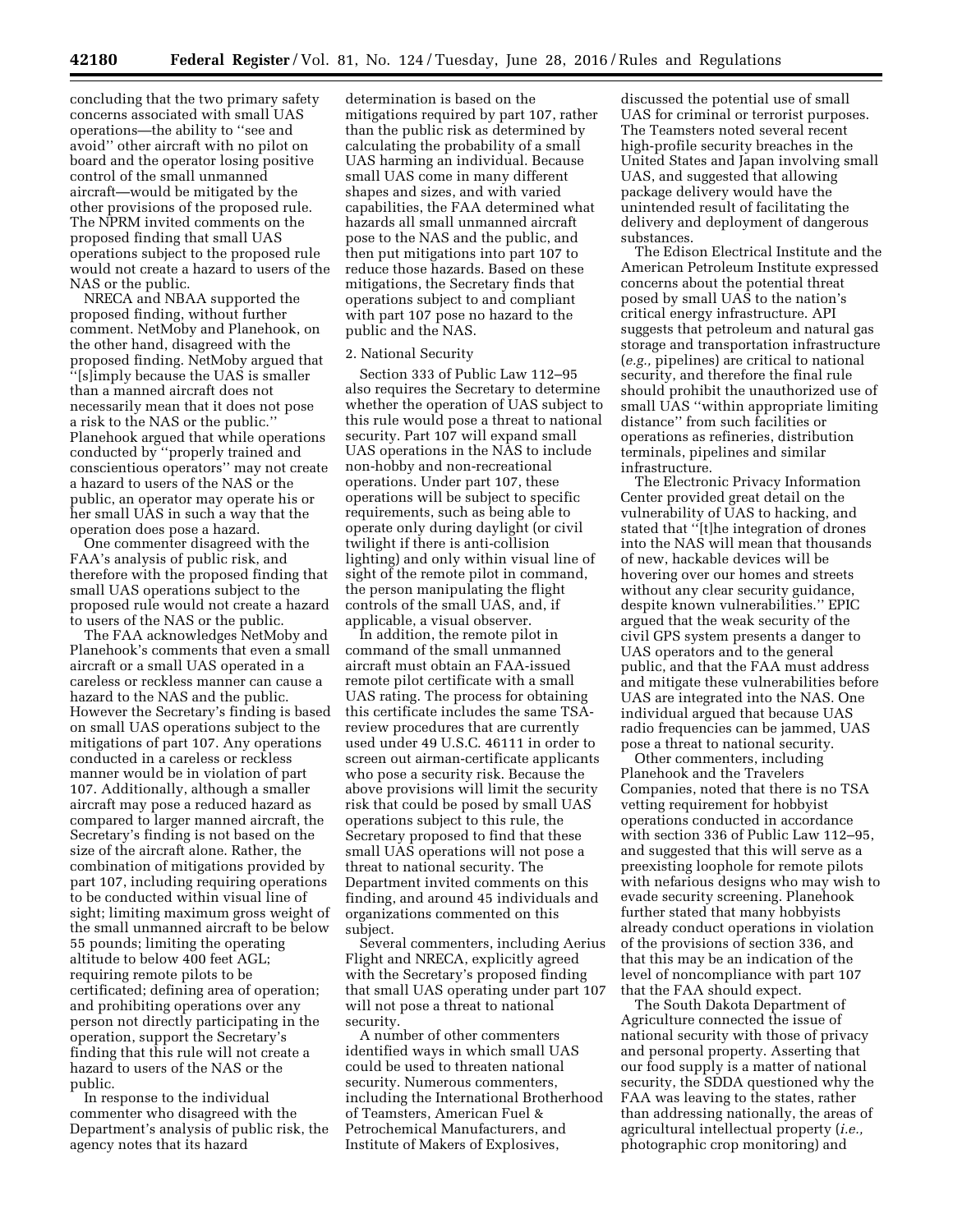other operations over private agricultural land.

In response to the comments raising various ways in which small UAS may be used to threaten national security, the Department notes that many of the examples provided would be in violation of part 107. For example, hacking or jamming a small UAS and taking over its functions would be in violation of the part 107 provisions prohibiting reckless operations, § 107.23. The provisions of this rule are also not the only legal requirements that may be applicable to small UAS operations; there are additional Federal and State laws and regulations that may criminalize certain UAS activity. For example, 18 U.S.C. 32 criminalizes the willful destruction of an aircraft or aircraft facilities. Hacking a small UAS may also violate Federal anti-hacking statutes such as the Computer Fraud and Abuse Act (18 U.S.C. 1030) as well as State and local anti-hacking laws. The Anti-Terrorism Act also serves as a deterrent for operating small UAS in a manner that threatens national security. A remote pilot willfully using his or her small UAS to, for example, destroy an aircraft or cause death or serious bodily injury, may be subject to the criminal penalties described in such statutes. The FAA notes that these additional laws and regulations would likely apply to hobbyists as well.

With regard to hacking specifically, the FAA notes that the visual line-ofsight requirement in this rule serves as a highly effective detection tool for hacking activities. A skilled hacker may be able to manipulate technological monitoring systems to make it appear that no hacking is taking place. However, because this rule requires a human being to personally maintain visual line of sight of the unmanned aircraft, a hacker will be unable to manipulate human vision to make it appear that a compromised UAS is behaving normally. Thus, a remote pilot in command will be able to quickly notice whether someone else has taken control of their small UAS and alert the appropriate authorities.

In response to the various commenters concerned about surveillance of airports, energy infrastructure, and agricultural intellectual property, the security risk associated with small UAS is far less than that posed by manned aircraft, to the extent such activities are not in violation of existing laws. Small UAS are unable to support the advanced level of surveillance equipment manned aircraft can carry. In addition, because of fuel and power limitations, small unmanned aircraft flight times currently

do not exceed one hour, and the average small unmanned aircraft that is available to a consumer has a maximum flight time capability of 30 minutes or less. Unmanned aircraft on the larger side of the small UAS spectrum will generally have even shorter flight times because the heavier small unmanned aircraft require more energy to stay aloft. The provisions of this rule, which include a prohibition on nighttime operations and a requirement for the remote pilot to remain within visual line of sight of the aircraft, also impose restrictions that would severely limit possible nefarious surveillance that could be conducted using a small UAS. As such, the Department finds that small UAS, which are less capable than many other methods of surveillance currently available, are not a threat to national security when operated in accordance with part 107.

A number of commenters argued that, given the ease with which a small UAS can be purchased and deployed, it is unlikely that a bad actor would submit to the remote pilot certification process including TSA security vetting. Commenters, including Matternet, NetMoby, and the UAS America Fund, stated that only well-intentioned and law-abiding remote pilots will submit to the TSA vetting that is included in the remote pilot certification process. CAPA generally agreed with the TSA vetting provision, but worried that the rule will not sufficiently address situations in which a remote pilot is initially cleared by the TSA but later becomes a security threat.

The Department does not agree with the commenters that TSA vetting as required by statute (49 U.S.C.  $44903(i)(2)(D)(i)$  is an insufficient method to identify bad actors who wish to operate small UAS. The Department agrees that a bad actor may decide not to obtain a remote pilot certificate and submit to TSA security vetting procedures. However such an individual would be in violation of FAA regulations that require a remote pilot certificate and TSA vetting if he or she acts as a remote pilot in command. Adding more regulations for this individual to ignore would not increase the deterrent value of the FAA's regulations but would simply impose an additional burden on individuals who seek to operate lawfully. The FAA notes that after initial vetting, TSA conducts recurrent or daily vetting to ensure that certificate holders do not subsequently become a security threat. All FAA certificate holders are subject to this recurrent vetting, which serves to identify any certificate holder that may later become a security threat.

The Department recognizes that this rule will, in certain circumstances, allow a person without a remote pilot certificate, and therefore not subject to TSA vetting, to manipulate the controls of a small UAS. However, this may only be done under the supervision of a certificated remote pilot in command who must have the ability to immediately take control of the aircraft at any time. Therefore, although there may be circumstances under which a non-certificated, non-TSA-vetted individual is manipulating the controls of a small UAS, under no circumstances will that individual be able to use the small UAS to jeopardize national security because he or she will be supervised by a certificated remote pilot who can wrest control of the vehicle at any time during the operation. This framework is similar to the mannedaircraft framework of part 61, which, in certain circumstances, allows an uncertificated individual to manipulate the controls of an aircraft under the supervision of a certificated airman.

### 3. Airworthiness Certification

Pursuant to section 333(b)(2) of Public Law 112–95, the NPRM proposed not requiring small UAS to obtain airworthiness certification if the small UAS operation satisfied the provisions of proposed part 107. Proposed part 107 would require that an operator maintain the small UAS in a condition for safe operation, and would prohibit an operator from operating a small UAS unless it was in a condition for safe operation. This condition would be determined during a required pre-flight inspection.

More than 40 commenters supported the Department's proposal not to require an airworthiness certificate for small UAS. Many commenters favored not requiring an airworthiness certificate under this rule because it would be a burdensome process that would stifle technology advancements and delay research.

Several commenters said airworthiness certificates are unnecessary because safety concerns can be mitigated by other means. The Kansas Farm Bureau and Continental Mapping Consultants, for example, said the requirements to maintain a small UAS in condition for safe operation and to conduct a preflight inspection are adequate for maintaining safety.

Two commenters, the Small UAV Coalition and Modovolate Aviation, noted the expense of a type-, production-, or airworthiness certification requirement for small UAS. Modovolate Aviation stated that airworthiness certification ''would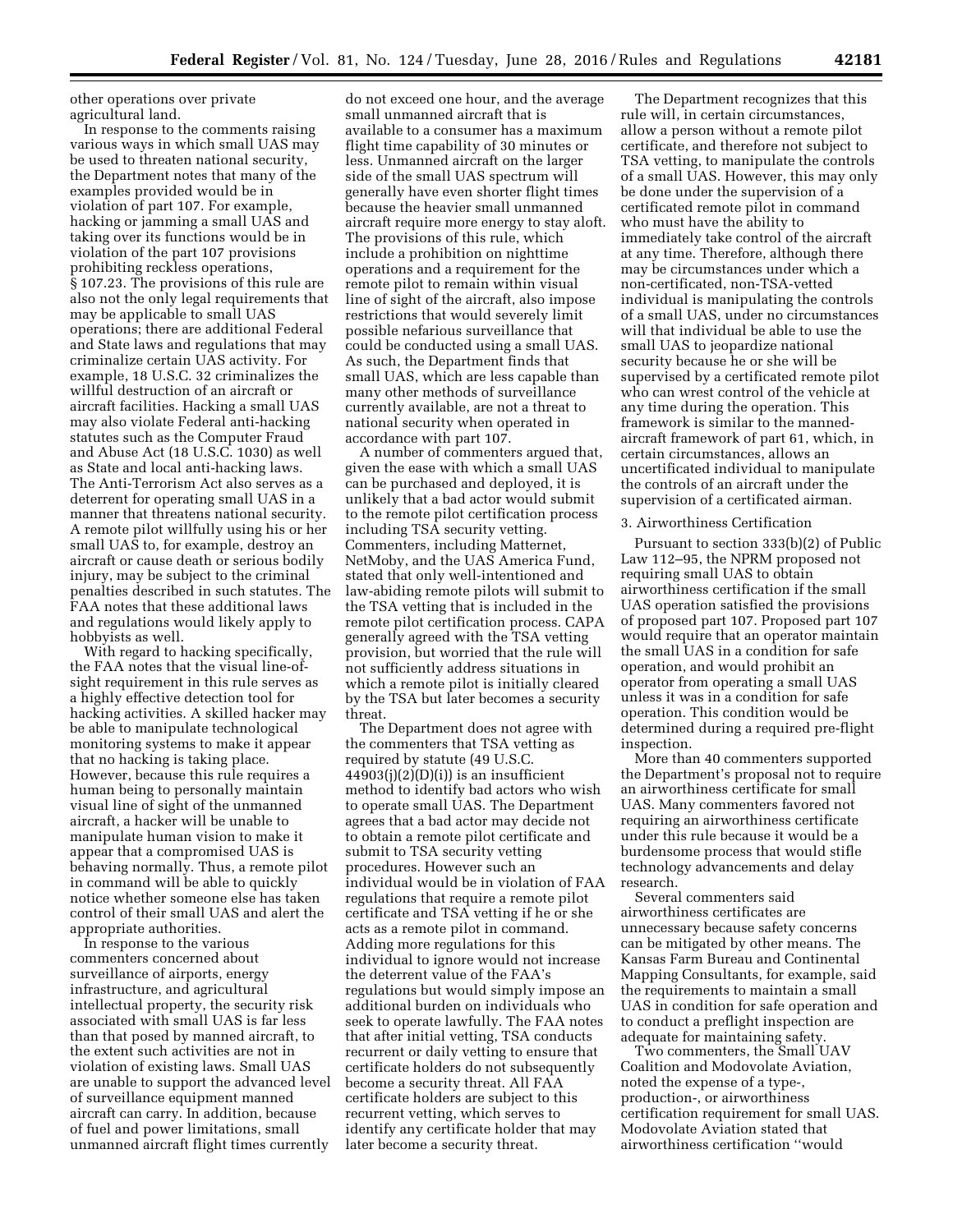impose unwarranted costs on vendors and operators of small UAS, discouraging their commercial use, and thus blunting their contribution to economic growth and American international competitiveness.'' Modovolate Aviation also asserted that delays caused by an airworthiness certification requirement would render candidate vehicles obsolete by the time they are certificated and would encourage operation of uncertificated vehicles.

Several commenters recommended airworthiness certification in limited circumstances. The City of Phoenix Aviation Department said all UAS operating in airspace adjacent to airports should be ''airworthiness certified.'' One commenter said the FAA should require large UAS (which he defined as ''rotary craft greater than 20 kg and fixed-wing between 12 and 24 kg'') to have an FAA airworthiness certificate, ''which is civilian UAV specific, and not as stringent as the current COA.'' Another individual commenter said small UAS should not be allowed to operate over others' property or persons, and no closer than 500 feet unless they have an airworthiness certificate. Reabe Spraying Service said small UAS that fly over or within 100 feet of a person, vehicle, or occupied building that is not part of the operation should have a manufacturer-provided airworthiness certificate and must come with a manual that outlines all required maintenance and part life limits.

Finally, a number of commenters opposed the Department's decision not to require small UAS to obtain an airworthiness certificate. NAAA and the Colorado Agricultural Aviation Association (CoAA), for example, said such certification is necessary to ensure small UAS can safely operate in the NAS without posing a hazard to persons or property.

One commenter noted that two weeks prior to publication of the NPRM, he presented data from the Army to several FAA engineers at a meeting of the RTCA, and the agreement was that many of the small UAS ''mishap issues'' would be solved through airworthiness certification. The commenter included with his comment files from presentations to the American Society of Safety Engineers and the International System Safety Society, which he said highlight the importance of airworthiness certification of small UAS.

Air Tractor said there should be a set of certification rules addressing the reliability of control systems for small UAS that are similar to the rules for

civil certification of aircraft. The commenter stated its belief that the FAA has little knowledge of the quality, environmental performance, and software reliability of today's commercial off-the-shelf small UAS control systems. The commenter said that, at a minimum, these systems should be certified, inspected, and tested to ensure reliable operations.

Unmanned aircraft technologies continue to evolve at a rapid pace. The Department acknowledges that rapidly evolving technologies could face obsolescence by the time the certification process is complete. While the Department does consider such factors, the agency does not believe that this issue alone would warrant its choosing not to require airworthiness certification. Instead, the Secretary finds that operation in accordance with part 107 sufficiently mitigates the safety risk posed by a small unmanned aircraft.

To operate under part 107, a small unmanned aircraft must remain within visual line of sight of the remote pilot in command and may not fly over a person not directly participating in the flight operation. If commercial operation over people is desired, then the remote pilot will have to obtain a waiver by demonstrating that the operation will not decrease safety. The aircraft may be evaluated during the waiver process to ensure it has appropriate safety systems and risk mitigations in place for flight over people.

The final rule also does not permit flight operations in Class B, C, or D airspace or within the lateral boundaries of the surface area of Class E airspace designated for an airport unless the remote pilot in command has prior authorization from the air traffic control facility having jurisdiction over that airspace. This operational requirement will mitigate risk and ensure safety around airports without the need for further equipment or certification requirements.

These and other part 107 requirements significantly reduce the risk of a mid-air collision or the likelihood that the unmanned aircraft will fall on top of a person standing underneath it. Additionally, with limited exception, the small unmanned aircraft may not fly higher than 400 feet AGL, which further separates that aircraft operation from most mannedaircraft operations in the NAS.160 Because of the significant risk mitigation provided by the operating rules of part 107, an airworthiness certification requirement would not provide sufficient additional mitigation

to justify the costs of requiring all small UAS operating under part 107 to obtain airworthiness certification.

Some commenters recommended that small UAS vendors and manufacturers be required to aid airworthiness by providing maintenance manual instructions or conducting testing. An individual commenter who supported the FAA's decision not to impose airworthiness certification requirements on small UAS nevertheless urged the FAA to implement regulations that require small UAS vendors to provide maintenance manuals ''such that the operator can indeed comply with the airworthiness requirements in a systematic way to allow 'safe operation.' '' ArgenTech Solutions recommended the FAA require each UAS manufacturer to obtain a limited special purpose certification for small UAS. The commenter suggested the certification include operation and testing at one of the FAA-authorized test sites to certify several minimum attributes. Another commenter, Kansas State University UAS Program, favored self-certification by either the operator or manufacturer using industry consensus standards.

While the FAA will not mandate that manufacturers provide instructions to determine if the aircraft is in a condition for safe operation, the agency encourages this practice. Many aircraft manufacturers, such as DJI, already provide this for their aircraft. Aircraft that are sold with such guidance may benefit from lower insurance rates when compared to equivalent aircraft that do not provide the documentation.

In developing the NPRM, the Department considered using industry consensus standards for airworthiness determination. However, consensus standards are still under development and thus cannot be used as the sole mandatory means of compliance. Additionally, a performance standard requiring the remote pilot to mitigate risk but giving him or her discretion to use non-technological mitigation will afford more flexibility to small UAS operations than airworthiness and technology-dependent requirements.

One commenter suggested that section 333(b)(2) is intended only for temporary use until a ''lasting airworthiness means'' is implemented.

The Department disagrees with the argument that section 333(b)(2) was intended to be temporary. The statutory language in section 333(c) specifically requires the Secretary to ''establish requirements'' for the safe operation of UAS that meet the requirements specified in section 333. Section 333(b)(2) states that the Secretary ''shall

<sup>160</sup> 14 CFR 91.119.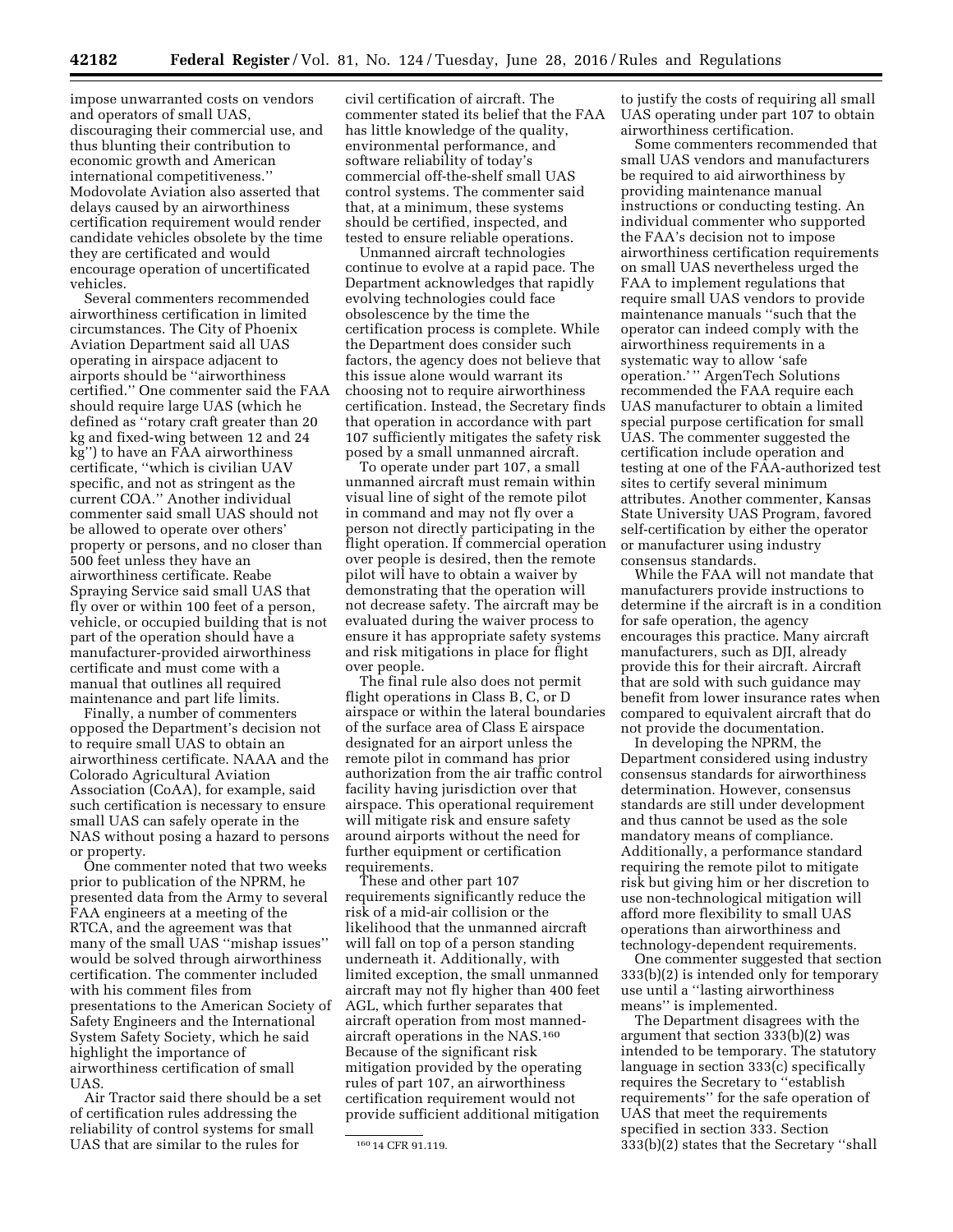determine . . . whether a certificate of waiver, certificate of authorization, or airworthiness certification under section 44704 of title 49, United States Code, is required for the operation of unmanned aircraft systems.  $\overline{\cdot}$  . . . "  $^{161}$  There is no language in section 333 indicating that such requirements, if established, must be temporary.

# *K. Miscellaneous Provisions*

### 1. Mandatory Insurance

Although not specifically discussed or proposed in the NPRM, several commenters raised the issue of liability insurance. For the reasons discussed below, this rule will not include a liability insurance requirement.

Approximately 30 commenters, including NAAA, Property Drone Consortium, and Northrop Grumman Corporation, supported the inclusion of a liability insurance requirement in the final rule. These comments argued that: (1) Other countries require liability insurance for small UAS operations; (2) liability insurance would incentivize safe operations and encourage operators to keep pace with technological developments; and (3) small UAS operations are analogous to automobile operations, which require liability insurance.

This rulemaking is being jointly conducted by the FAA and the Office of the Secretary of Transportation (OST). The FAA statutes applicable to this rulemaking do not authorize the agency to impose mandatory insurance requirements. Thus, the FAA does not have jurisdiction to require small UAS operations subject to this rule to obtain insurance coverage.

Similarly, OST also lacks authority to impose liability insurance requirements on small UAS operations covered by this rule because those operations do not rise to the level of air transportation.162 However, the Department emphasizes that remote pilots who offer these types of services are responsible for the operation, and could be held liable for any injury or damage that could result. Prudent remote pilots should evaluate their existing insurance policies to determine whether they have appropriate coverage for these operations.

## 2. Test Sites

To further facilitate the integration of UAS into the NAS, the FAA selected six UAS Test Sites to test UAS technology and operations. The NPRM invited comments on how the FAA can improve or further leverage its UAS Test Site program to encourage innovation, safe development, and UAS integration into the NAS.

The Oklahoma Governor's Unmanned Aerial Systems Council asserted that the legal restrictions imposed on the FAA, prohibiting the agency from ''directing'' the Test Sites under Other Transaction Agreements, leads to an unnecessary level of ambiguity and bureaucratic confusion regarding Test Site missions and objectives. The commenter concluded that it is unlikely that the industry or the FAA will benefit from continued operation of the Test Sites under the current regulatory and OTA structure.

Modovolate Aviation said the FAA should be more explicit about the areas of research, demonstration, and testing that would be most helpful in filling the data void referred to in the NPRM.

Aviation Management recommended the agency do the following: (1) Establish guidance to all academic institutions doing UAS research that defines the project, type, or nature of UAS research that the FAA needs to successfully pursue integration of UAS into the NAS; (2) define the means and methods that will allow defined research to be submitted, categorized, classified and evaluated in a ''national library'' of UAS searchable research; and (3) work with Congress to establish greater levels of UAS research funding.

The New Jersey Institute of Technology claimed that the NPRM does not encourage entities to do business with the FAA-designated Test Sites or other air ranges, and that the development of products or services may be inhibited for some small UAS components or airframes. The commenter claimed that universities and other institutions related to Test Sites may reasonably be concerned that educational, research, and academic potential may be lost due to the prohibitive proposed rules. The commenter also pointed to communication issues between the FAA and the designated Test Sites, and suggested that the FAA elaborate and specify the roles and obligations of all current users, which would enable a reasonable discussion as to the effectiveness of an anticipated FAA UAS Center of Excellence.

NBAA recommended that the FAA ''define parameters that can safely

accommodate continued research and development of advanced UAS capabilities'' and provide the future Center of Excellence with authority to approve advanced UAS operational or testing capabilities in coordination with ATC.

AIA said the FAA could make better use of Test Sites by doing the following: (1) Provide a detailed vision of the specific types of data Test Sites should provide to further standards development and overall UAS integration; (2) provide funding mechanisms for operation of Test Sites; (3) provide an opportunity to designate private testing areas within the current sites; (4) expand issuance of COAs to designees at Test Sites and prioritize such COA requests; and (5) address barriers to use that are limiting private enterprise use of the sites, such as ownership and control of intellectual property and data rights.

The FAA has been exercising every effort toward greater facilitation of the Test Sites. To that end, the FAA is working closely with the Test Sites to guide research programs toward specific goals such as System Safety & Data Gathering, Aircraft Certification, Command & Control Link Issues, Control Station Layout & Certification, Ground & Airborne Sense & Avoid, and Environmental Impacts that will help the FAA safely integrate UAS into the national airspace system. In addition, the FAA has worked with the Test Sites, industry, and the general public to quickly discern opportunities, design research challenges, and identify priorities. Many of the research areas suggested in the comments are being addressed in current and planned research sponsored by the FAA, or by one or more of its government or industry partners. The FAA continues an active engagement with the Test Sites, the Center of Excellence, and other research partners to undertake research that will facilitate future flight operations and airspace access.

Lastly, it bears noting that UAS operations in the NAS continue to be developmental. As additional acceptable parameters are demonstrated for safe UAS operations, the FAA may adopt those parameters. With regard to providing the Center of Excellence with authority to approve advanced UAS operational or testing capabilities in coordination with ATC, the FAA remains open to considering various forms of delegated authority where a delegation is legally possible. The FAA is working to expedite the process of authorization of operators and UAS, but faces limitations in terms of manpower

<sup>161</sup>Public Law 112–95, Sec. 333(b)(2).

<sup>162</sup>As discussed in section III.C.1 of this preamble, air carriers (which are not included in this rule) are subject to liability insurance requirements. *See* 49 U.S.C. 41112 (noting that the Secretary may issue a certificate to a citizen of the United States to provide air transportation as an air carrier only if the citizen complies with the Secretary's orders and regulations governing the filing of an insurance policy or self-insurance plan).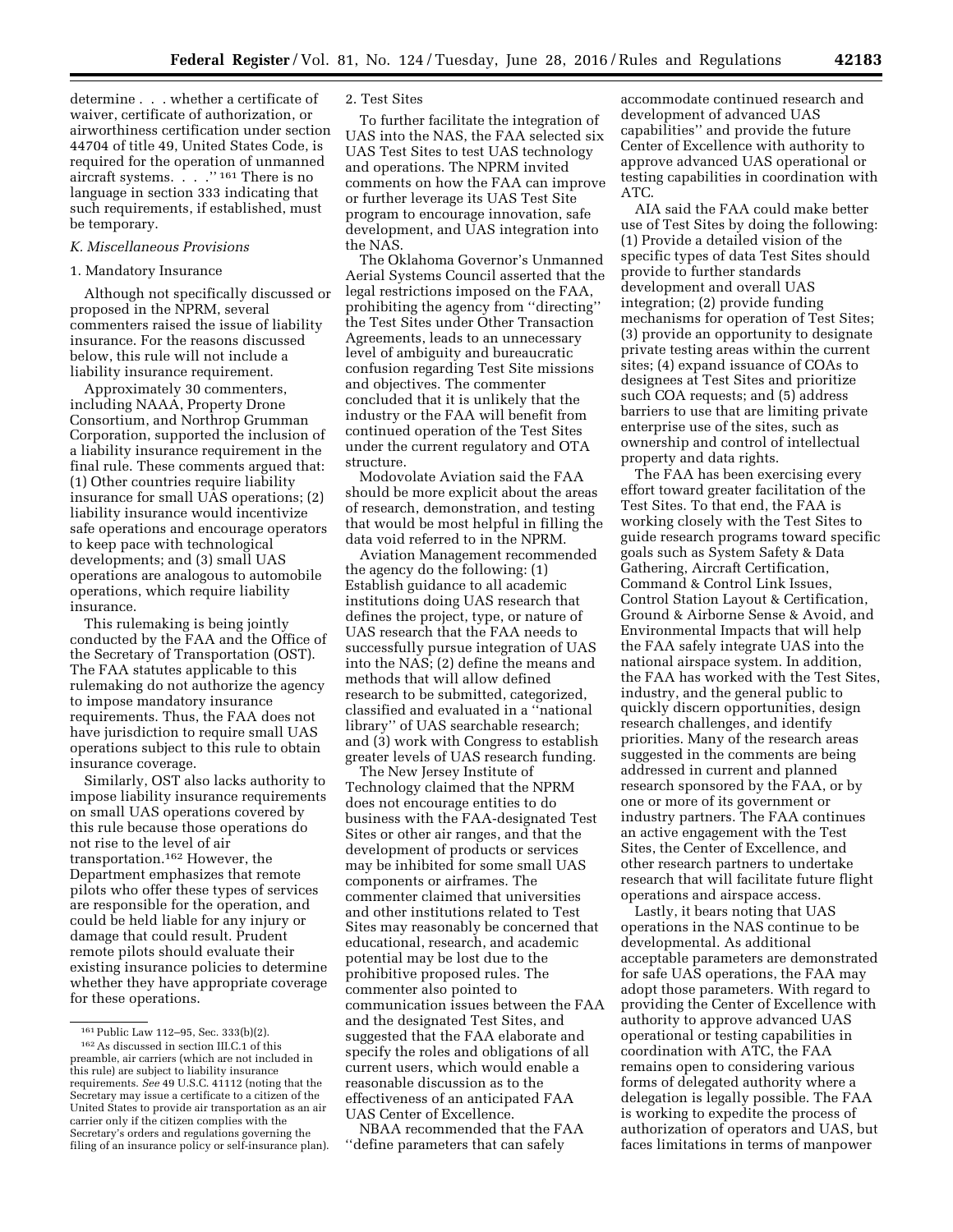and the sheer lack of technological information available.

Many commenters were concerned about lack of funding and an ineffective COA process. UPS discussed two factors it believes have impeded the usefulness of the Test Sites: inadequate funding and the amount of time it takes to obtain the authorizations necessary to fly. UPS noted that in the absence of suitable government funding, the Test Sites look to their ''customers'' for funding, which creates a situation where the fees charged to use the Test Site exceed the economic benefit to the customer. UPS said that as a result, many operators seek a section 333 exemption to allow them to do research and development on their own property. UPS also asserted that the utility of Test Sites has been hampered by the amount of time it takes to obtain the authorizations necessary to fly. To remedy this problem, UPS proposed the FAA grant a blanket authorization to UAS of certain weight and performance standards to operate at Test Sites.

Several other commenters also pointed to increased funding and a better COA process, among other things, as necessary to improve the Test Site program. Like UPS, State of Nevada, the Nevada Institute for Autonomous System, and the Nevada FAAdesignated UAS Test Site, commenting jointly, said the effective use of the Test Sites has been hindered by a lack of funding and by the fact that the UAS industry can ''bypass'' the Test Sites by obtaining section 333 exemptions. The commenters said that Congress needs to provide funding for FAA to: (1) Operate the Test Sites; (2) provide Test Sites with ''Broad Area COAs'' that are aircraft-agnostic; and (3) allow the Test Sites to immediately begin testing the small UAS rules proposed in the NPRM to either validate the proposed rules or identify gaps and issues, and to provide standards for small UAS SMS procedures, airworthiness processes, training, and aircrew qualifications. Another commenter said something must be done to relax the regulation preventing Nevada from using its designation as a ''commercial UAS test range.'' The commenter suggested that the COA procedure and approval process be expedited at the Federal level, or that Nevada Test Sites be given autonomy to approve COAs.

Several commenters also discussed the need for additional funding of Test Sites. One commenter said the FAA should provide funding to the Test Sites, as well as develop the organizational architecture needed to facilitate research between the Test Sites and the Center of Excellence. Another

commenter said Test Sites should be partnered with funded organizations ''at a level that also allows the pool of Test Sites to handle the demand and to address more complicated operations that exceed the limited proposed rule.'' One commenter said that due to lack of funding, limited support, and process management gaps, very few resources have been directly and solely assigned to the Test Site program. The commenter recommended prioritization, simplification, and a wide research scope be established at the Test Sites. Another commenter said the FAA needs to establish an informed set of research objectives and ensure coordination between emerging UAS manufacturing companies, potential UAS markets, and academic researchers at the Test Sites and the Center of Excellence. The commenter also said that a significant amount of testing will be done by academia and industry outside the Test Sites under COAs and exemptions, and that the FAA should take advantage of those efforts through Cooperative Research and Development Agreements (CRADA) and other agreements.

Texas A&M University-Corpus Christi/LSUASC also recommended the FAA enable Test Sites to conduct operations without having to apply for COAs for every research operation. The commenter also recommended that these ''blanket COA'' operations at Test Sites be permitted at less than 200 feet AGL. In addition, the commenter said the FAA needs to engage the Test Sites' research capacities. The commenter claimed that Test Site proponents have offered significant UAS research capacities to the FAA (*e.g.,* expertise and infrastructure), but the agency has not indicated that these capacities will be used in the development of technologies to enable safe integration of UAS into the NAS. Finally, the commenter said the FAA needs to incorporate applicable portions of the proposed small UAS rule into test-site other transaction agreements (OTAs), which it said would have two residual effects—first, it would assist in the validation of the rules with actual operations, and, second, it would provide the Test Sites some leverage towards being financially sustainable by enabling them to offer services to public- and private-sector entities without burdensome administrative costs (*e.g.,* COA applications).

Regarding the COA process, the FAA has already issued ''blanket COAs'' to the Test Sites which are not aircraft specific. However, the FAA is also responsible for overseeing the operations of the 6 Test Sites, and ensuring each Test Site sets up a safe-

testing environment and adheres to strict safety standards. The FAA must exercise every caution to ensure that the introduction of UAS operations into the NAS is executed in a manner that will provide the greatest possible safety protections for manned aircraft as well as people or property on the ground. Thus, part 107, which reflects the safety considerations addressed during the course of this rulemaking, will extend to allowing operations at the Test Sites. Operations that conform to part 107 will require no additional authorization, obviating additional blanket COAs. Operations that are outside the scope of part 107 will require waivers to portions of part 107; this requirement is necessary to ensure that UAS vehicles are evaluated for safety on a case-bycase basis.

Regarding the costs associated with UAS development and other related issues, the FAA cannot interfere with market pricing. The UAS industry, like any other, is subject to the economic structure of the United States and prices are typically controlled by supply and demand. With regard to the Test Sites and what they charge for services they provide, the FAA cannot interfere because the FAA is not charged with subsidizing the cost of operations at the Test Sites. The sites must be allowed to obtain funding for their continued operation.

In regards to funding, Congress has not appropriated Federal funds for Test Site operations or research. If the FAA obtains funding specific to UAS, it will make those funds available to operators in accordance with the legislative language appropriating the funds.

Several commenters proposed specific areas of testing for the FAA-designated Test Sites to undertake. Modovolate said energy dissipation tests should be conducted to obtain data on energy dissipation in collisions between small UAS and manned aircraft, particularly helicopters. The commenter said these collision energy dissipation tests should focus on collecting data on the effects of a collision with small UAS that are made of various types of frangible materials.

The University of North Dakota's John D. Odegard School of Aerospace Sciences—which is part of one of the six established Test Sites—said the FAA and academic institutions should work together to study 13 areas of UAS operations, including extended VLOS and BVLOS operations, operations over persons, and nighttime operations. The commenter urged all parties to work with Congress to establish levels of funding for this research, which it said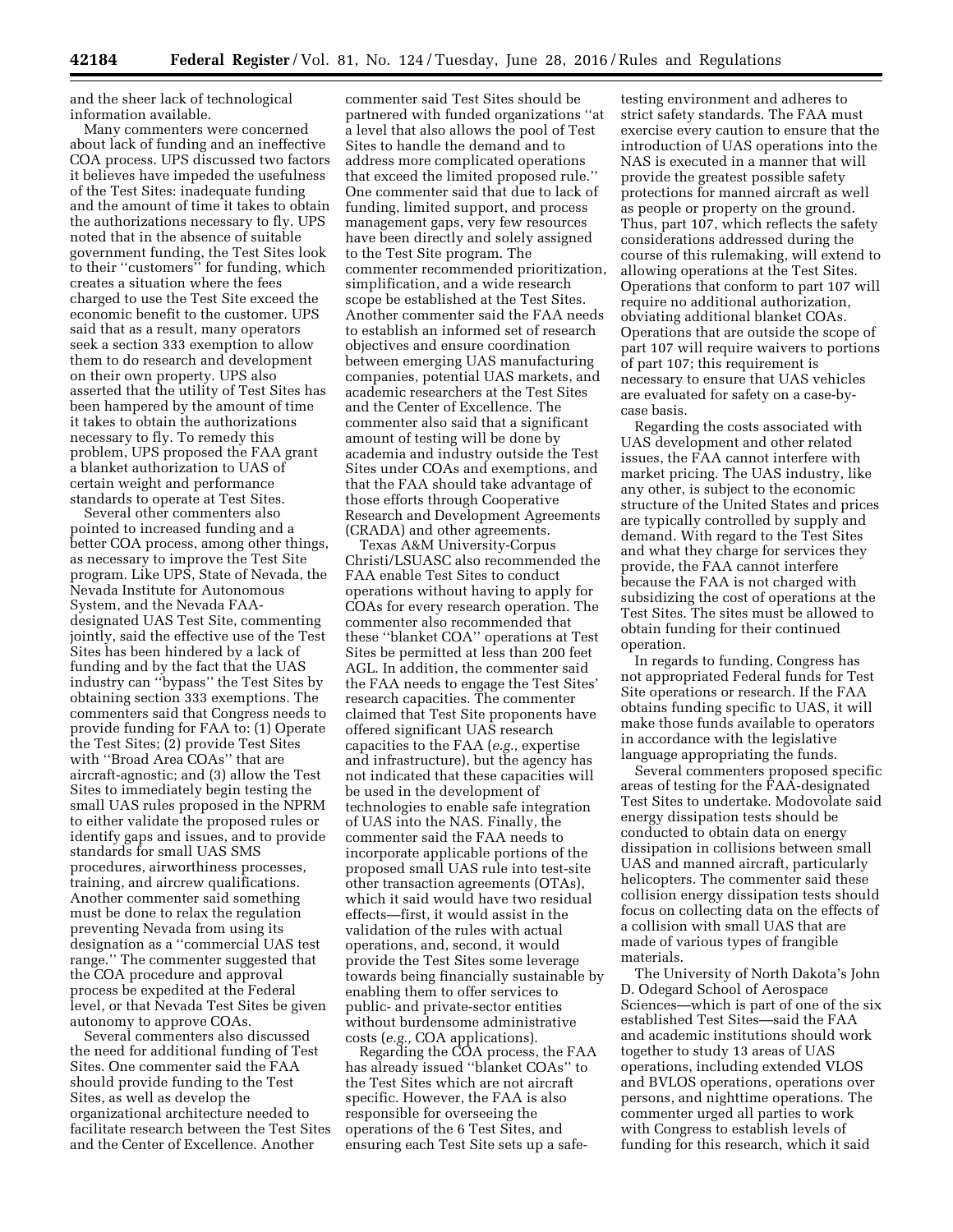will lead to future integration of UAS into the NAS.

Exelis said the FAA should use the designated Test Sites to prove and demonstrate the safety and operations of technology that enables beyond-visualline-of-sight UAS operations. To that end, the commenter said the Test Sites should be granted COAs that allow for BVLOS operations. The commenter also said the Test Site program can be further leveraged by undertaking testing of BLVOS operations in real-world environments.

The State of Nevada, the Nevada Institute for Autonomous System, and the Nevada FAA-designated UAS Test Site, commenting jointly, stated that the FAA should enable specific research and development at the designated Test Sites ''to identify operating limitations that could be relaxed based on technological advancements.'' More specifically, the commenters said the Test Sites and future FAA UAS Center of Excellence can provide assistance in developing standards which delineate the acceptable performance of sensor technologies to satisfy ''see and avoid'' or ''sense and avoid'' requirements.

The National Association of Broadcasters, National Cable & Telecommunications Association, and Radio Television Digital News Association, commenting jointly, urged the FAA to increase its efforts to facilitate and encourage use of the existing UAS Test Sites to expedite UAS research and development and to develop data and safety records for unmanned aircraft to support their expanded use for breaking news coverage, sports coverage, and video production, including over populated areas. The commenters also pointed to research that is currently being conducted by universities on the use of small UAS for newsgathering and reporting purposes, and encouraged the FAA to use the results of that research to further refine the small UAS rule.

CTIA—The Wireless Association said the FAA should expeditiously grant any requests from the commercial wireless industry to test its technologies with small UAS at any of the FAA's six designated UAS Test Sites, as well as in various geographic locations pursuant to the FAA's section 333 exemptions and experimental aircraft certification processes. The commenter asserted that researchers can collect data on the networks' reliability and robustness of signal and submit their findings to the FAA and its supporting committees. The commenter further asserted that the FAA should incorporate the results of this testing when considering spectrum

to support small UAS operating within and beyond the visual line of sight.

The Air Medical Operators Association said the UAS Test Sites are an excellent area to test the ability of UAS to avoid approaching aircraft. The commenter asserted that UAS must be tested to ensure to the flying public that the required separation is sufficient to allow the UAS operator to maneuver away from manned aircraft.

One commenter recommended the Test Sites conduct testing on the visibility to manned aircraft of small UAS of various sizes and speeds and with various visibility treatments under a variety of conditions. The commenter also recommended testing various seeand-avoid technologies under a variety of test conditions and testing to help determine anti-collision lighting requirements. Another individual commenter said the use of UAS to transport property should be tested at one of the designated Test Sites.

The FAA welcomes the commenters' suggestions for UAS research, and encourages the Test Site sponsors to consider these recommendations as further testing parameters. Several of the comments coincide with ideas that the FAA has, or currently is in the process of adopting. The speed at which advanced technologies can be adopted is an issue that must be addressed step by step. Wireless operations and collection of data are both subjects that the FAA is examining. Wireless operations, however, must first be able to demonstrate the capability to operate under control and safely. Additionally, data collection is subject to a variety of laws. On occasion, additional limitations are imposed by desire of the operators.

NetMoby suggested that one method to improve the Test Site program is to increase the number of Test Sites. Specifically, the commenter urged the FAA to establish a minimum of one Test Site per State (with no maximum). Travelers United similarly said the designation of only six Test Sites is ''unnecessarily limiting,'' although it did not propose an alternative number of sites. The commenter did say that Test Sites should be able to expand their airspace further into Class G airspace within their region, to allow for more operations in different geographies and population densities.

The number of Test Sites established by the FAA was specifically designated by Congress. Section 332 of the FAA Modernization and Reform Act of 2012 (Pub. L. 112–95) directed the FAA to ''establish a program to integrate unmanned aircraft systems into the national airspace system at 6 test

ranges.'' The FAA therefore does not have the authority to establish additional Test Sites and also conform to its Congressional mandate.

One commenter said the FAA can make better use of its six designated Test Sites by designating them as ''Qualified Entities,'' as is done in Europe. NetMoby recommended the FAA establish standards for accredited academic institutions to apply for authority to operate as a Test Site, with stringent qualifications and reporting requirements for each test-site. The University of Illinois at Urbana-Champaign similarly suggested that universities and others should be permitted to conduct research on their own properties, so long as the institutions are willing and able to implement adequate safety measures. Another commenter said private individuals and corporations should be allowed to set up private Test Sites for developing UAS.

In the United Kingdom, the government has established ''national qualified entities'' that conduct assessments of UAS operators and make recommendations to the Civil Aviation Authority whether to approve those operators. In the United States, Congress has mandated the FAA under 49 U.S.C. 44701 to prescribe standards in the interest of aviation safety. In response to comments suggesting that entities outside of the six selected Test Sites should be permitted to conduct research on their properties, the FAA notes that nothing prevents other entities from conducting small UAS testing within the confines of part 107. For UAS operations in which the small unmanned aircraft weighs less than 55 pounds that are not permitted under part 107, an entity may seek a waiver, provided the entity intending to conduct testing provides evidence that that the proposed operation can safely be conducted under the terms of a certificate of waiver.

Additionally, the FAA developed a process under FAA Order 8000.732A to appoint UAS Designated Airworthiness Representatives (DARs) for UAS Certification at UAS Test Sites. These DARs are specifically authorized to issue special airworthiness certificates in the experimental category for research and development, market survey, and crew training, at UAS Test Sites. Where UAS Test Sites are focused on public aircraft operations, this additional flexibility provides UAS Test Sites with the ability to conduct specific civil operations under a special airworthiness certificate/experimental category.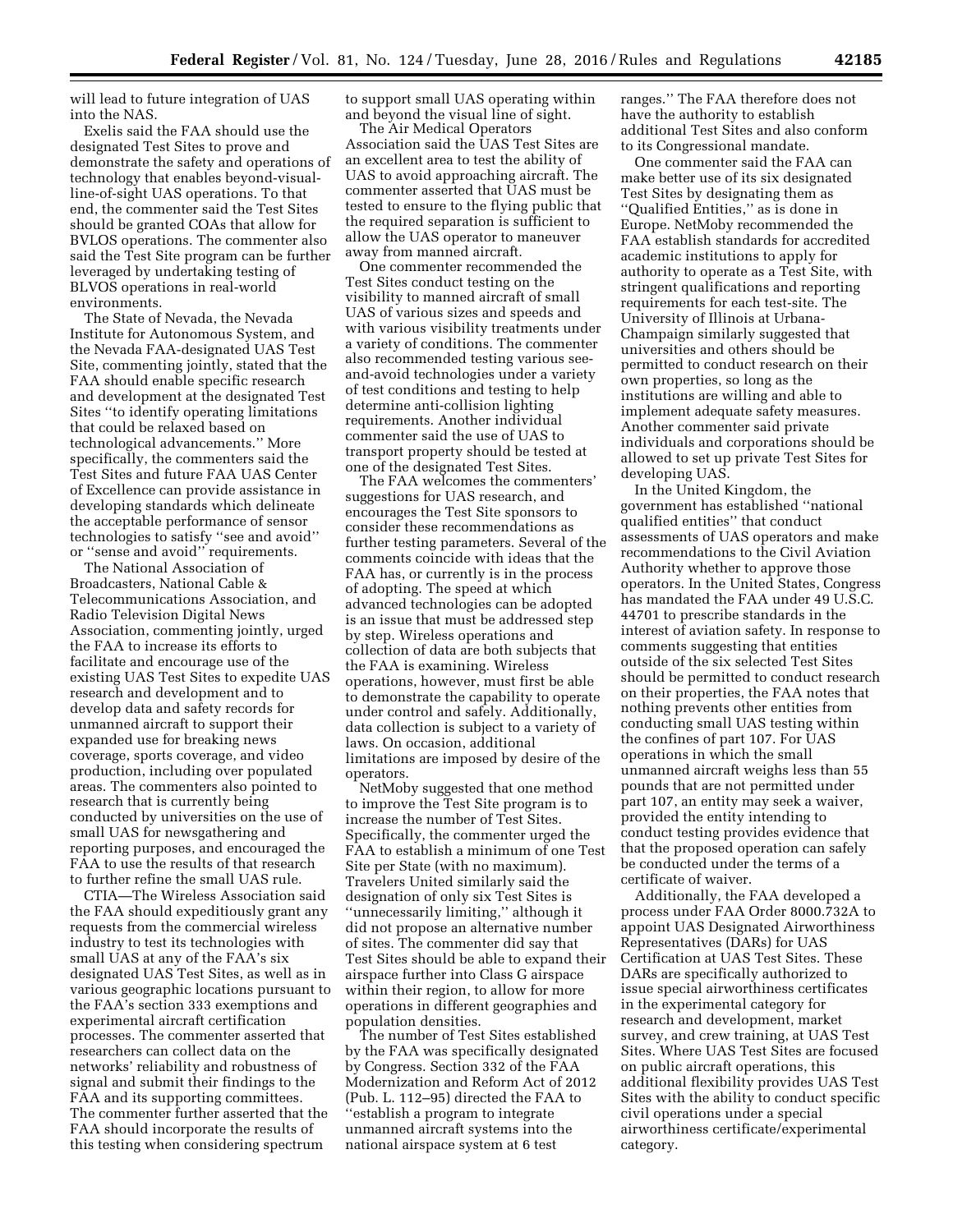Sites, specifically, the Washington Aviation Group recommended that the FAA gather information on the frequency with which small UAS can be expected to fail, and on the prevalence of return-to-home technology. The Washington State Department of Transportation, Aviation Division which also did not specifically mention UAS Test Sites—recommended the FAA initiate a study to examine hobbyist UAS activities in an effort to determine whether registration of some hobby UAS aircraft may now be appropriate. Event 38 Unmanned Systems said the FAA must secure appropriate research and development funding, and conduct research on any proposed rule implementation, in an open and transparent manner with particular attention paid to non-biased review and quality assurance.

The FAA has established requirements (in the Registration Rule) for registration of all unmanned aircraft and aircraft classified as model aircraft. As mentioned previously in regards to funding, Congress must appropriate Federal funds to the FAA for specific types of research and development.

3. Noise and Environmental

a. The National Environmental Policy Act

The Department of Transportation has determined that this proposed action qualifies for categorical exclusion pursuant to Paragraph 4.c.5 of DOT Order 5610.1C, Procedures for Considering Environmental Impacts (44 FR 56420, Oct. 1, 1979) and FAA Order 1050.1F, paragraph 5–6.6(f).163 Paragraph 4.c.5 of DOT Order 5610.1C incorporates by reference actions identified by FAA as categorical exclusions.

Categorical exclusions are actions identified in an agency's NEPA implementing procedures that do not normally have a significant impact on the environment and therefore do not require either an environmental assessment (EA) or environmental impact statement (EIS). *See* 40 CFR 1508.4. In analyzing the applicability of a categorical exclusion (CATEX), the agency must also consider whether extraordinary circumstances are present that would warrant the preparation of an EA or EIS. *Id.* A number of commenters expressed concern that

Although it did not mention UAS Test there may be noise and environmental impacts as a result of this rule. Based on the information known at this time and what is reasonably foreseeable, FAA does not find any extraordinary circumstances that preclude use of a CATEX for implementation of this rule. For the reasons discussed below, the FAA will not make any changes to the rule based on these comments.

#### b. Noise

Approximately 60 commenters expressed some concern about the noise produced by small UAS. The comments ranged from very general to specific. One commenter specified the need for a noise metric to measure or control the noise from UAS. Another requested noise certification and operating limits to be established. Many of the comments regarding noise expressed concern over the potential effect on wildlife, such as startling nesting birds. One commenter described the potential for human noise exposure as ''considerable'' since a person in New York City could be exposed to ''dozens'' of flights a day, and concluded that small UAS noise posed a greater problem than noise from airports. Another commenter indicated that the rerouting of manned aircraft for safety reasons when small UAS are operating in the same area might force the noise of larger manned aircraft to be unfairly concentrated on certain people.

The Professional Helicopter Pilots Association stated that noise emissions from small UAS operations should be below 65 DBE under all operating conditions (we believe the commenter meant ''dBA (A-weighted decibels'')). The CAFE Foundation stated that the NPRM omitted limits for noise at a measured sideline distance, and stated that noise is ''the principal source of the public's complaints about aircraft.'' The commenter concluded that ''[t]he rules of operation for UAVs need to include certification standards for their noise emissions at a prescribed distance,'' giving an example of 48 dBA at a 20 meter sideline distance that would result in a day-night level (DNL) of 54.7.

Turning first to the potential environmental impacts of the proposed rule, based upon FAA's forecasts and the best available science and information, the FAA has determined that this rulemaking qualifies for the CATEX in FAA Order 1050.1F, Paragraph 5–6.6(f). The FAA examined the potential noise impacts considering the projected amount and type of Small UAS operations. The FAA has documented the categorical exclusion, including the potential for extraordinary circumstances and review of the

potential for extraordinary circumstances, and has placed a copy of it in the docket for the final rule.

The NPRM did not propose noise certification standards or operating limitations for small UAS. As to the comments concerning noise limitations, there are two aspects—the formally tested limits of noise that are established when an aircraft is certificated by the FAA, and noise operating limits that apply to certain aircraft. Operators of UAS seeking type certification are subject to the limits for smaller non-jet aircraft listed in 14 CFR part 36 Appendix G (fixed-wing) and Appendix J (helicopters). Appendix G imposes a noise limit of 70 dBA for takeoff noise from a single engine airplane weighing no more than 1,257 pounds that was manufactured on or after February 3, 2006.164 The small UAS to which part 107 will apply are considerably smaller, less than 55 pounds. The commenters requesting noise certification standards as part of this rule did not provide any evidence to show that the noise emitted by the Small UAS subject to this rule would exceed the current limits of part 36 Appendix G or J. The FAA recently used Appendix G to certificate two small unmanned aircraft, one with a takeoff weight of 44 pounds and the other 13.4 pounds. These aircraft were subject to the full noise test procedures specified in part 36, Appendix G. The resulting noise levels (53.2 dBA and 27.0 dBA) were substantially lower than the 70 dBA limit in Appendix G, by margins of 16.8 dBA and 43 dBA, respectively.

While the FAA has chosen not to require type certification of small UAS subject to this rule, the FAA is gathering data for all UAS on which it may base future certification standards, especially for those UAS that exceed the 55-pound weight limit of part 107 or that use more advanced propulsion systems that would affect their noise profiles. The FAA may apply the requirements of part 36 separately to UAS under the FAA's authority to regulate noise in the future. At this time, however, the FAA does not believe there is sufficient evidence to warrant such a standard. If full type and airworthiness certification for a UAS is applied for as a means to operate outside part 107 restrictions, the noise certification standards of part 36 already apply as they would to any manned aircraft, including the required noise tests.

For similar reasons, the FAA lacks sufficient evidence at this time to justify imposing operating noise limits on small UAS. The only operating noise

<sup>163</sup>FAA has determined that this final rulemaking is covered by the CATEX described in paragraph 5– 6.6(f) of FAA Order 1050.1F. In the NPRM, the FAA relied upon the categorical exclusion in section 312(f) of FAA Order 1050.1E the NPRM the FAA has updated the order and the corollary provision<br>in the new order is paragraph 5–6.6(f).

<sup>164 14</sup> CFR part 36, Appendix G, Sec. G36.301(c).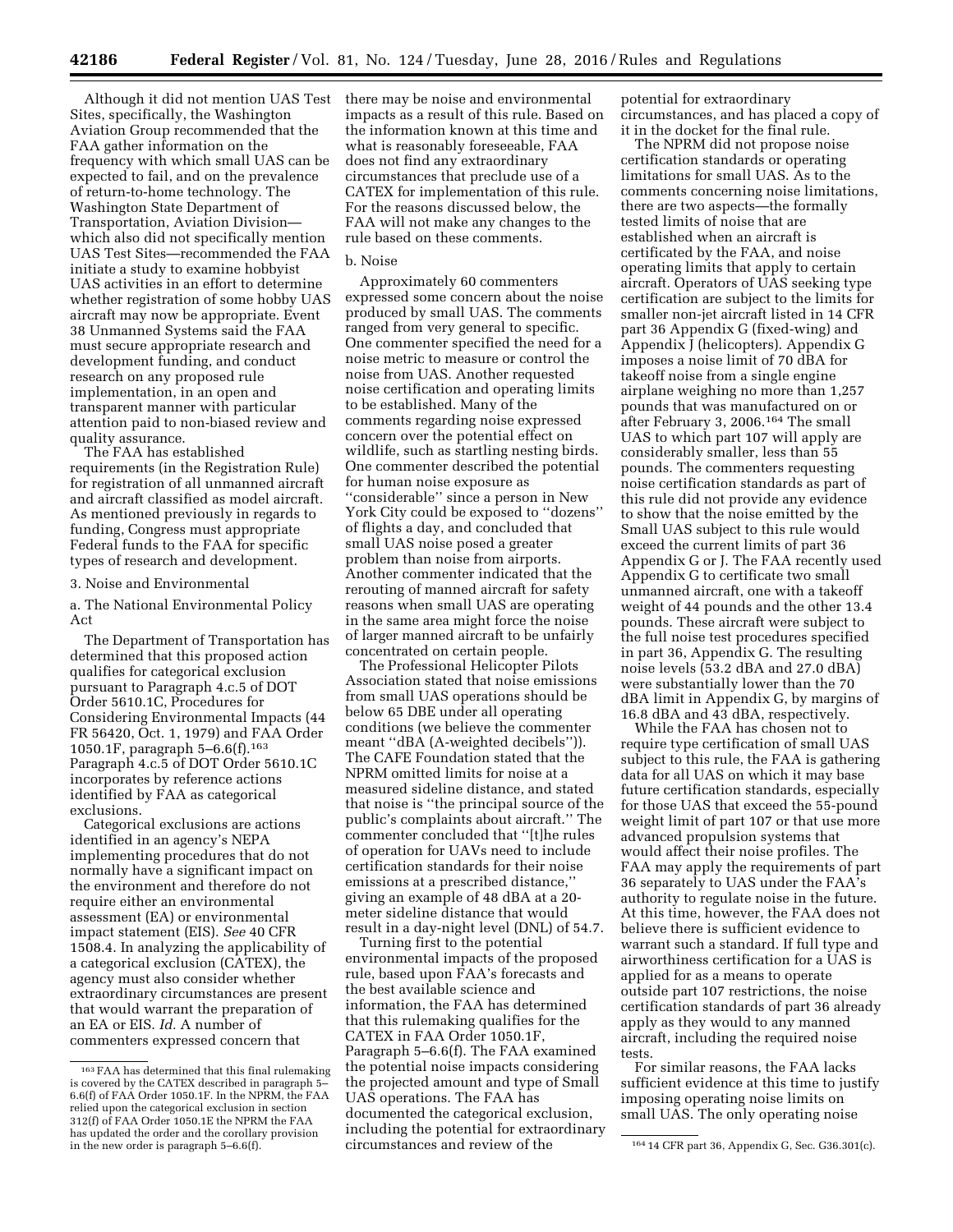rules in the United States apply to turbojet aircraft and supersonic operations.165

The FAA considered the potential for noise impacts based on the projected amount and type of small UAS operations operating under this rule. Pursuant to 14 CFR part 150 land use compatibility guidelines incorporated by reference in FAA Order 1050.1F, Environmental Impacts: Policies and Procedures (July 16, 2015), noisesensitive areas such as residential, educational, health, and religious structures and sites are considered compatible land uses when the yearly day-night average sound level (DNL) is below 65. DNL is a cumulative noise metric, calculated by adding up the noise produced by individual aircraft, however, and does not directly correspond to the noise produced by an individual aircraft of any weight or size. To illustrate how the noise of an individual UAS affects the land use compatibility threshold, at 200 feet altitude over the measurement point, it would take 6,000 flights of the noisier of the two certificated UAS (at 53.2 dBA) over one 24-hour period to exceed the 65 DNL land use compatibility threshold; at 400 feet altitude over the measurement point, there would need to be 25,000 flights in one 24-hour period to exceed the land use compatibility threshold. The FAA does not anticipate this level of small UAS operations at any location in the United States, nor would the airspace over a particular location support such levels of activity. The FAA may revisit the issue of noise from small UAS in light of future operational experience and more noise data for all UAS.

### c. Other Environmental Comments

A number of commenters raised air quality concerns with regard to small UAS operations that would be conducted under the proposed rule. Green Vegans and five individual commenters asserted that the aggregate number of small UAS operations that would be conducted under part 107 will result in a significant impact on air quality. In support of their claim, these commenters cited a report released by Volpe in 2013,166 which projects a total number of UAS vehicles approaching approximately 250,000 by 2035, of which approximately 175,000 vehicles would be available for purchase from the commercial marketplace.

The individual commenters argued that the collective number of projected

UAS in the report indicates that there are significant environmental impacts and/or extraordinary circumstances that require a more extensive NEPA review process. The commenters further suggested that the aggregate number of UAS would cause an impact on air quality. On the other hand, Kapture Digital Media suggested that the substitution of small UAS for manned aircraft in various applications would have a positive effect on air quality, since most small UAS use electrical power rather than fossil fuels. Two individual commenters also opined that small UAS operations would not adversely impact air quality.

The Clean Air Act established the National Ambient Air Quality Standards (NAAQS) for six pollutants (''criteria pollutants'') that are the most common types of pollutants that can cause damage to humans and the environment. Those pollutants are: Carbon monoxide (CO), nitrogen dioxide (the most common of oxides of nitrogen gas), (NO2), ozone (O3), particulate matter ( $PM_{2.5}$  and  $PM_{10}$ ), sulfur dioxide  $(SO<sub>2</sub>)$ , and lead (Pb). Under the Clean Air Act, the FAA must determine whether promulgation of this rule has the potential to cause or contribute to any new violation of any standard in any area, increase the frequency or severity of any existing violation of any standard in any area, or delay timely attainment of any standard or any required interim emission reductions or other milestones in any area.

The FAA currently allows small UAS operations comparable to the ones that will be enabled by this rule through an exemption process utilizing Public Law 112–95, section 333. As of this writing, the FAA has issued exemptions to allow over 3,385 small UAS operations. The majority of these operations used small UAS that were powered by electricity (*i.e.* through battery-powered electric motors) which generally do not produce the pollutants covered by NAAQS. Indeed, as noted by Kapture Digital Media and the individual commenters, the replacement of fossil-fuel-powered manned aircraft with electrically powered small UAS that promulgation of this rule will enable may even have a positive impact on air quality.

Based on information available about the type of equipment likely to be used (*i.e.,* battery-powered electric motors), emissions attributable to UAS operating subject to this regulation will not cause significant air quality impacts, and would not violate air quality standards. The FAA has no evidence that would change this conclusion. Therefore FAA has determined that air quality impacts

from the small UAS rule are not extraordinary circumstances precluding the use of a CATEX.

Green Vegans stated that ''the use and numbers of UASs/drones by industry, government agencies, and critically, hobbyists, who do not need permission to operate their drones, have increased dramatically.'' The commenter added that the ''potential environmental and social impacts [of UAS use] are enormous.'' Green Vegans further asserted that the FAA cannot rely on a CATEX to comply with NEPA and stated that the FAA must prepare an Environmental Impact Statement (EIS) before proceeding further.

The Department of Transportation has adopted policies and procedures for compliance with the National Environmental Policy Act (NEPA), as implemented by Council on Environmental Quality (CEQ) regulations, in FAA Order 1050.1F, Environmental Impacts: Policies and Procedures. Among other things, DOT Order 5610.1C, paragraph 4.c.5, lists DOT actions that are normally subject to a CATEX, and incorporates by reference the actions identified by the FAA. FAA Order 1050.1F lists FAA actions that are normally subject to a CATEX. FAA Order 1050.1F, Paragraph 5–6.6(f) covers rulemaking actions (excluding those that if implemented may cause a significant impact on the human environment). Based upon its forecasts and the best available information, the FAA has determined that this rulemaking is covered by the CATEX in FAA Order 1050.1F, Paragraph 5–6.6(f), and will be documented pursuant to FAA Order 1050.1F, Paragraph 5–3. FAA does not find any extraordinary circumstances that would preclude the use of a CATEX.

The FAA also notes that this rulemaking has limited applicability to two types of UAS use cited by Green Vegans. First, as discussed in section III.C.4 of this preamble, Public Law 112–95, section 336 prohibits the FAA from conducting a rulemaking with regard to hobby/recreational operations that meet the statutory criteria specified in section 336. Section 336 provides an exception only for model aircraft that endanger the safety of the NAS, and this rule will codify that exception in part 101. Second, as discussed in section III.C.3 of this preamble, this rule will also not apply to public aircraft operations of small UAS that are not operated as civil aircraft.

Green Vegans and several individual commenters also argued that the ''flood'' of UAS predicted to fly in the NAS constitute extraordinary circumstances under paragraph 304 of FAA Order

<sup>165</sup>*See* 14 CFR part 91, subpart I.

<sup>166</sup>*Technical Report, Version 0.1—September 2013* DOT–VNTSC–DoD–13–01 (February 2014).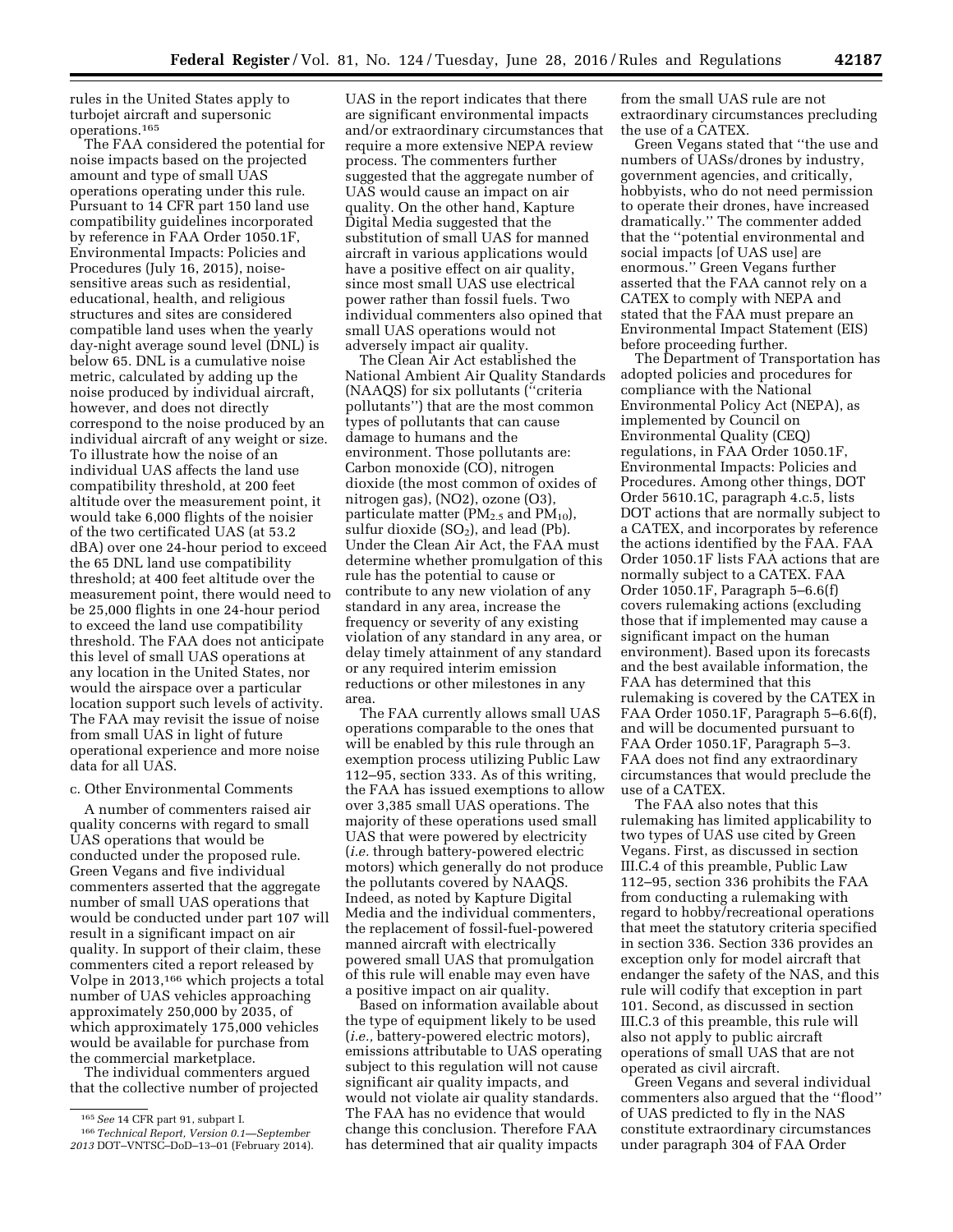1050.1E.167 The commenters asserted that the high numbers of UAS will have an environmental impact on ecosystems and the human environment and this constitutes extraordinary circumstances.

In response, the FAA notes that, because electrically powered small UAS could replace fossil-fuel-powered manned aircraft, the environmental impact of small UAS operations could be a positive improvement in air quality and noise. At this time, the FAA has no information indicating that the implementation of this rule will result in any significant impacts, cumulative or otherwise. As such, the FAA has determined that there are no extraordinary circumstances that preclude categorical exclusion of this rule.

Green Vegans expressed concern that the FAA is ignoring the large numbers of hobby/recreational small UAS that would not be covered by part 107. The commenter suggested that communitybased organizations would be unlikely to issue guidelines that include provisions for operating model aircraft in an environmentally responsible way. In response, the FAA considered the effects of small UAS operating under this rule in light of other UAS operations, and did not find any evidence that this rule was likely to directly, indirectly, or cumulatively create a significant environmental impact. The FAA also emphasizes that section 336(a) of Public Law 112–95 prohibits the agency from addressing in this rule model aircraft that are operated in accordance with section 336.

Approximately 20 commenters discussed the use of UAS in wildlife conservation and monitoring efforts. Most commenters expressed support for adopting UAS technology. NOAA stated that high-quality UAS operations could be very beneficial and offer significant cost savings and increase safety for endangered, threatened and trust species. The Nez Perce Tribe stated that it sees enormous benefits in the use of small UAS for management of salmon fisheries and other wildlife. The Nature Conservancy discussed the benefits of using UAS for monitoring sand hill cranes and other wildlife, and the increased safety that small UAS use would provide for wildlife biologists. Shell Exploration and Production Company described the potential use of UAS to monitor and observe endangered species and marine mammals.

On the other hand, several commenters, including Green Vegans,

remarked on the danger that a small UAS traveling at up to 100 mph would present to migratory birds, mallard ducks, and other wildlife because birds might not be visible to small UAS operators. The Ventura Audubon Society expressed concern about the negative impacts the use of small UAS could have on nesting shorebirds. An individual commenter asserted that small UAS use can affect wildlife and manned aircraft in an unsafe manner, as evidenced by the aggregate number of bird and wildlife strikes every year. The commenter expressed concern that small UAS operations conducted under part 107 may interfere with birds and relied on the FAA Strike Report 1990– 2012 in support of her comments.

The FAA agrees with the commenters that wildlife surveying and monitoring operations conducted under part 107 can have benefits for wildlife conservation. The RIA accompanying this rule contains a discussion of the many societal benefits that will be enabled by this rule, including wildlife conservation and monitoring efforts.

In response to commenters who expressed concerns about negative impacts to birds and other wildlife, the FAA emphasizes that this rule does not authorize the harassment, harming, or killing of birds, mammals, or oceandwelling animals. These types of actions are prohibited by other laws and regulations such as the Migratory Bird Treaty Act (see 16 U.S.C. 703; 50 CFR part 21), the Endangered Species Act (ESA), and the Marine Mammal Protection Act (MMPA). The FAA emphasizes that in addition to satisfying the provisions of this rule, remote pilots of a small UAS will remain subject to all applicable laws, including environmental and wildlife laws.

The Nature Conservancy and several individual commenters expressed concern with wetlands and other ecosystems that provide habitat for water fowl.

Executive Order 11990, DOT Order 5660.1A, the Rivers and Harbors Act of 1899, and the Federal Water Pollution Control Act, as amended (commonly referred to as the Clean Water Act), address activities in wetlands. Executive Order 11990 requires Federal agencies to ensure their actions minimize the destruction, loss, or degradation of wetlands. It also assures the protection, preservation, and enhancement of the Nation's wetlands to the fullest extent practicable during the planning, construction, funding, and operation of transportation facilities and projects. The Clean Water Act provides the authority to establish water quality standards, control discharges, develop

waste treatment management plans and practices, prevent or minimize the loss of wetlands, determine location with regard to an aquifer or sensitive ecological area such as a wetlands area, and regulate other issues concerning water quality.

It is not anticipated that this rule will involve land acquisition or ground disturbing activities that would affect coastal resources or wetlands. In regards to impacts to habitat, the rule is not intended to authorize encroachment into any habitats for waterfowl and FAA does not anticipate this rule causing significant impacts to such habitats.

The Nature Conservancy asked for less restrictive daytime-operations and visual-line-of-sight requirements, asserting that changes to these proposed provisions would improve their conservation efforts. ''In sum, The Nature Conservancy views UAS as a critical conservation tool.'' Further, ''[t]he Conservancy's envisioned use for UAS in California provides just one example of why the daytime operations requirement would limit the effectiveness of UAS as a conservation tool.''

As discussed in section III.E.2.c.i of this preamble, the daylight-operations provision of this rule has been expanded to allow operations during civil twilight hours. This change will further enable small UAS operations under part 107, including operations conducted for positive environmental management. This change will also allow greater utilization of small UAS as a conservation tool in Alaska where, in the northern parts of that State, the sun does not rise for as many as 64 days a year.

With regard to visual line of sight, as discussed in section III.E.2.a of this preamble, this rule will generally implement the visual-line-of-sight provision as proposed. However, the FAA will consider waiving that restriction if an applicant seeking extended operational flexibility can demonstrate that his or her operation will have at least the same level of safety as an operation conducted within visual line of sight.

One individual commenter raised concerns about adverse visual impacts that could result from small unmanned aircraft flight. The commenter stated that the visual impact of seeing ''. . . a drone rather than the natural scape is unfortunate.'' The commenter compared unmanned aircraft regulations to land use controls such as building heights being limited when feasible to reduce visual impacts to natural scenic corridors. The commenter also complained that at the commenter's

<sup>167</sup>Since the NPRM the FAA has updated the order and the corollary provision in the new order is paragraph 5–2.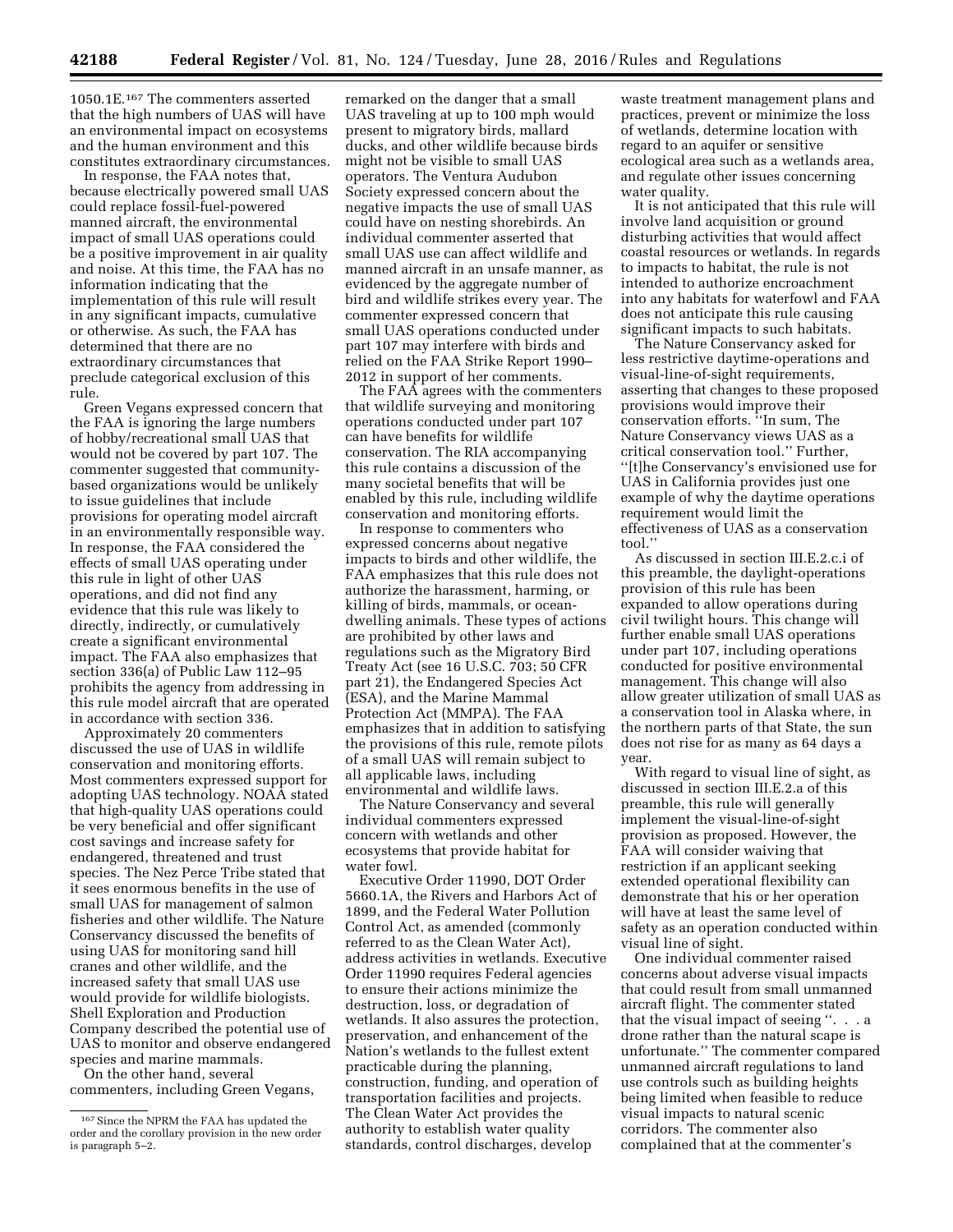local school yard, ''teenagers are their (sic) learning to fly their drones.''

Pursuant to FAA Order 1050.1F, (Paragraph 4–3, Exhibit 4–1) the FAA generally considers visual impacts that could:

(i) Affect the nature of the visual character of the area, including the importance, uniqueness, and aesthetic value of the affected visual resources, (ii) Contrast with the visual resources and/or visual character in the study area, and (iii) Block or obstruct the views of visual resources, including whether these resources would still be viewable from other locations.

The FAA does not have evidence or data that the operation of small UAS under this rule would significantly affect the nature of visual character of an area, contrast with visual resources, or significantly block or obstruct the views of visual resources.

The FAA notes that the provisions of this rule (such as the visual-line-of-sight requirement, the maximum altitude limitation, and the restriction on operations in controlled airspace) limit the areas where a small UAS could be operated under part 107. Additionally, as discussed in section III.J.2 of this preamble, because of the limitations of current fuel and power-source technology, small UAS currently available to consumers have an average flight time of only 30 minutes or less. Some small UAS have maximum flight time of less than 10 minutes. Because of the regulatory and practical limitations on small UAS operations that will be conducted under part 107, promulgation of this rule will not result in significant visual impacts.

Berkey Williams asked the FAA to initiate formal government-togovernment consultation with Indian Tribes, and the Green Vegans noted the need for Tribal participation under NEPA. Berkey Williams stated that formal government-to-government consultation with Indian Tribes is needed to properly identify and mitigate the impacts that small UAS may have on Tribal interests in Tribal territory. The Nez Perce Tribe and the Northern Arapaho Tribe filed comments indicating their interest in using small UAS for fish and wildlife management and agricultural purposes. The Northern Arapaho Tribe restated their previous request to initiate government-togovernment consultation regarding the development and implementation of UAS on the Wind River Indian Reservation, and submitted comments on the NPRM concerning: (1) Waivers to the visual-line-of-sight requirement; and (2) recognition of Tribal authority to regulate or prohibit UAS use to protect

against interference with traditional ceremonies and other activities.

Consistent with Executive Order 13175, *Consultation and Coordination with Indian Tribal Governments,* and FAA Order 1210.20, *American Indian and Alaska Native Tribal Consultation Policy and Procedures,* the FAA ensures that Federally Recognized Tribes (Tribes) are given the opportunity to provide meaningful and timely input regarding proposed Federal actions that have the potential to uniquely or significantly affect their respective Tribes. At this point, the FAA has not identified any unique or significant effects, environmental or otherwise, on tribes resulting from this rule. However, the FAA has entered into governmentto-government consultation with the Northern Arapaho Nation on its general use of UAS. In addition, the Nez Pierce tribe has contacted FAA to discuss obtaining a section 333 exemption to operate small UAS under existing rules.

With regard to the specific issues raised by the Northern Arapahoe Tribe and the Nez Perce Tribe, the FAA notes that the requirements concerning airman certification and visual line of sight in this rule are not unique and significant environmental impacts on the Tribes. The FAA also notes the Northern Arapahoe Tribe's concerns about Tribal authority to regulate or prohibit UAS flights, but, as discussed in section III.K.6 of this preamble, this rule does not address preemption issues because those issues necessitate a casespecific analysis that is not appropriate in a rule of general applicability. The FAA notes, however, that state governments have historically been able to regulate the takeoffs and landings of aircraft within their state boundaries. The FAA anticipates that the Tribes would be able to exercise similar internal sovereignty with regard to the takeoffs and landings of small UAS within their territories. Thus, while preemption is beyond the scope of this rule, the FAA will conduct outreach to tribes seeking information about their ability to regulate small UAS operations conducted within their territory to see how their concerns could be addressed within the broader UAS integration effort.

NOAA asked the FAA to add a regulatory provision that would require the operator to ensure that a small UAS would not pose a danger to protected wildlife in the event of a loss of aircraft control. NOAA noted that it addresses this issue in its current guidance, such as the NMFS Marine Wildlife Viewing Guidelines. These guidelines recommend, in general, that the public keep a safe distance of 50 yards (150

feet) from dolphins, seals, and sea lions on the water or land and 100 yards (300 feet) from large whales on water or land. For all marine mammals, the recommended viewing guideline for aerial observations is 1,000 feet.

To the extent NOAA seeks compliance with applicable environmental statutes, such as the Marine Mammal Protection Act (MMPA), the FAA agrees that the pertinent NOAA regulations and guidance provide an excellent overview of the applicable requirements that must be followed by individuals who seek to operate in germane areas. These regulations and guidance may be found at: *<http://uas.noaa.gov/policy/>*. Further, since NOAA administers the applicable environmental statutes, the FAA defers to NOAA regarding the requirements imposed by specific regulations that protect marine wildlife.

NOAA also expressed concern that the rule would overlap and conflict with several statutes and regulations that prohibit the approach of endangered marine species. NOAA cited the National Marine Sanctuaries Act (NMSA) and the Endangered Species Act (ESA). NOAA asked the FAA to include wildlife-specific language in the rule so that the public is made aware of regulations and guidelines, including the NMFS Marine Wildlife Viewing Guidelines, which recommend, in general, that the public keep a safe distance of 50 yards (150 feet) from dolphins, seals, and sea lions on the water or land and 100 yards (300 feet) from large whales on water or land, and recommends viewing guideline for aerial observations of all marine mammals of 1,000 feet. Green Vegans also cited the same statutes as potentially being implicated by operation of small UAS.

The FAA agrees with NOAA that remote pilots operating a small UAS are responsible for complying with all applicable laws and regulations, not just the requirements of this rule. This rule does not authorize the harassment, harming, or killing of wildlife, and remote pilots of small UAS remain subject to environmental and wildlife laws such as the ones cited by the commenters as well as any other laws applicable to the small UAS operation. With regard to marine wildlife, as discussed earlier, the FAA strongly recommends that remote pilots conducting operations near marine wildlife familiarize themselves with NOAA regulations and guidance, which can be found at: *[http://uas.noaa.gov/](http://uas.noaa.gov/policy/) [policy/](http://uas.noaa.gov/policy/)*. However, with regard to the contents of this rule, the FAA defers to NOAA for the regulations and guidance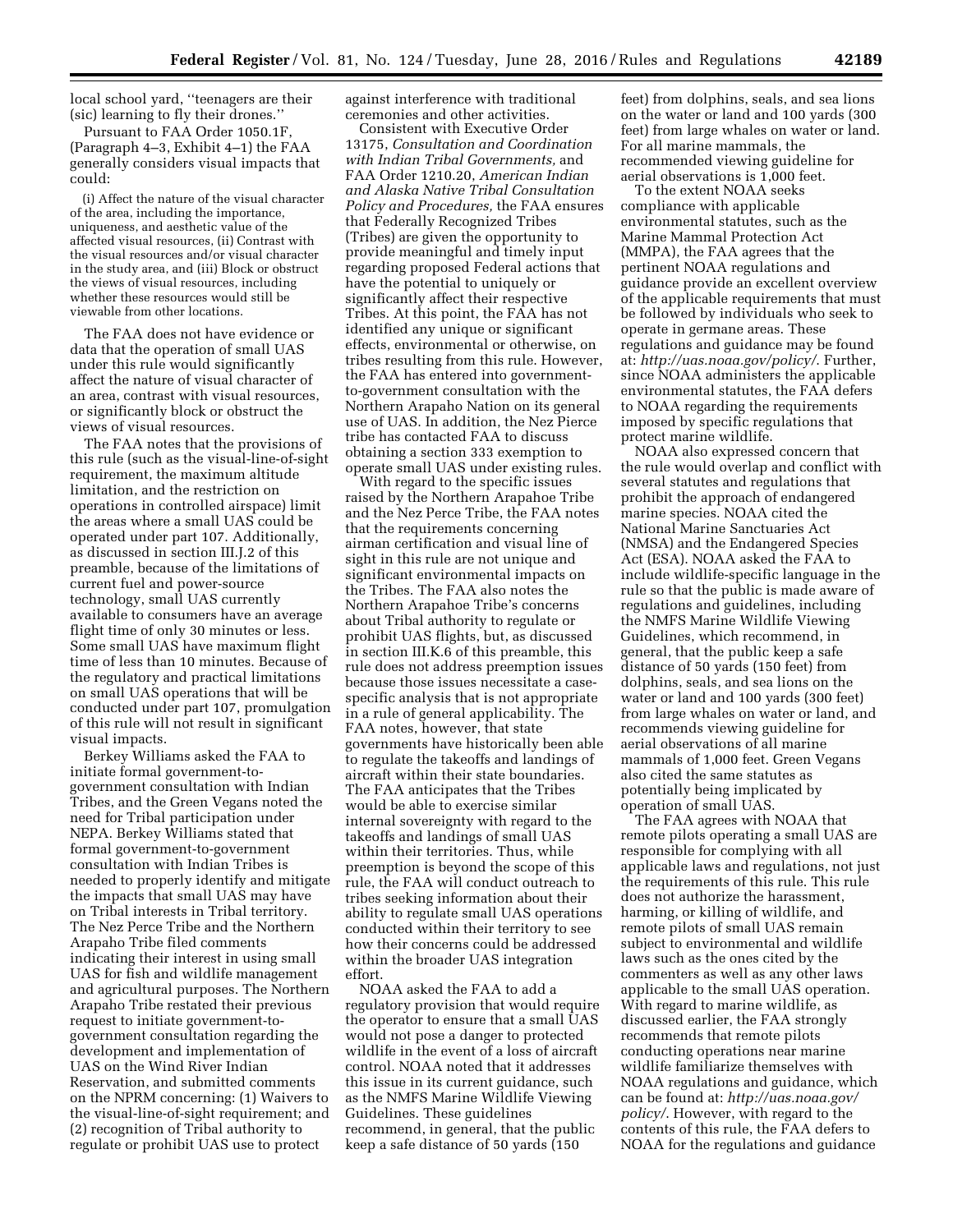regarding matters within NOAA's jurisdiction.

Several individual commenters expressed concern that small UAS could be used to deliver hazardous materials to public and private citizens endangering the lives of people, wildlife, and property. In response, the FAA notes that, as discussed in section III.C.1 of this preamble, the provisions of this rule do not authorize the use of small UAS to transport or deliver hazardous materials.

### 4. Privacy

In the NPRM, the FAA acknowledged that privacy concerns have been raised regarding the integration of UAS into the NAS. Although proposed regulations to address privacy concerns were deemed beyond the scope of this rulemaking, the FAA emphasized its intended participation in the multistakeholder engagement process led by the National Telecommunications and Information Administration (NTIA) pursuant to the Presidential Memorandum, Promoting Economic Competitiveness While Safeguarding Privacy, Civil Rights, and Civil Liberties in Domestic Use of Unmanned Aircraft Systems (February 15, 2015). Pursuant to the Presidential Memorandum, NTIA and its interagency partners, including the FAA, are working with stakeholders to develop best practices concerning privacy, transparency, and accountability for the broad range of possible UAS platforms and commercial practices.

In addition, the FAA conducted a privacy impact assessment (PIA) of the proposed rule in accordance with section 522(a)(5) of division H of the FY 2005 Omnibus Appropriations Act, Public Law 108–447, 118 Stat. 3268 (Dec. 8, 2004) and section 208 of the E-Government Act of 2002, Public Law 107–347, 116 Stat. 2889 (Dec. 17, 2002). As part of the PIA, the FAA analyzed the impact the proposed rule might have on collecting, storing, and disseminating personally identifiable information (PII) of airmen and UAS operators, and the FAA examined and evaluated protections and alternative information handling processes in developing the proposed rule in order to mitigate potential privacy risks. The PIA has been updated to reflect the provisions of this final rule and can be found at: *[http://www.transportation.gov/](http://www.transportation.gov/individuals/privacy/privacy-impact-assessments) [individuals/privacy/privacy-impact](http://www.transportation.gov/individuals/privacy/privacy-impact-assessments)[assessments](http://www.transportation.gov/individuals/privacy/privacy-impact-assessments)*.

The FAA intends to continue addressing privacy concerns through engagement and collaboration with the public, stakeholders and other agencies with authority and subject matter

expertise in privacy law and policy. The FAA considered whether to include privacy provisions in this rulemaking. However, for the reasons explained in the discussion that follows, this rule does not include privacy regulations.

The FAA received about 180 comments on the NPRM raising concerns about the potential impacts of small UAS operations on privacy. Most commenters expressed support for UAS integration and recognized the many benefits of this technology across diverse industries, but commenters discussed concerns regarding personal privacy, data privacy, private property rights and intellectual property rights. Several commenters, including the Illinois Farm Bureau, Colorado Cattlemen's Association, and the International Association of Amusement Parks and Attractions (IAAPA), raised concerns regarding small UAS operations over private property and several asserted that UAS operations should not be permitted over private property without advance authorization given by the business, institution or property owner.

Some commenters, including Colorado Ski Country USA, the National Association of State Departments of Agriculture (NASDA), and the Electronic Privacy Information Center (EPIC), asserted that the FAA should include provisions to protect privacy as part of this rulemaking, while the Center for Democracy and Technology (CDT) asserted the FAA should address privacy in a future rulemaking. The CDT and EPIC included specific regulatory proposals for consideration. The National Farmers Union asked the FAA to be mindful of its concerns regarding the collection of data by industry and government, which might be used against a farm owner.

However, several commenters, including the Colorado Cattlemen's Association, National Farmers Union, and the Florida Department of Agriculture and Consumer Services, recognized that privacy regulations are beyond the scope of this rulemaking and FAA authority. Several commenters, including the Professional Photographers of America and the Law Office of Debbie Weecks, asserted that existing law already addresses the issue of privacy. The News Media Coalition asserted that privacy concerns are best addressed at the State level. The University of North Georgia commented that privacy concerns are minimal provided flights are operated in accordance with FAA rules, and images are acquired from 300 feet or above and are not obtained using facial recognition technology.

The Colorado Cattlemen's Association encouraged the FAA to continue its participation in NTIA's multistakeholder engagement efforts consistent with the February 15, 2015 Presidential Memorandum. On the other hand, AeroMarine recommended a federally commissioned review of the technological neutrality of FAA UAS proposed rules led by the Department of Commerce. Aeromarine also recommended a federally commissioned review of the adequacy of comparative technology-neutral privacy regulations (like the EU), led by the Department of Justice. One individual commented on the PIA and asserted it did not raise any strong concerns for the privacy of pilots.

Overall, the comments demonstrate a lack of consensus regarding the extent to which UAS integration poses potential risks for privacy intrusions, how privacy concerns should be addressed, and the FAA's role in efforts to address these concerns. In response, the FAA notes that its mission is to provide the safest, most efficient aerospace system in the world, and does not include regulating privacy. The FAA recognizes that unique characteristics and capabilities of UAS may pose risks to individual privacy. However, these concerns are generally related to technology and equipment, which may be installed on an unmanned (or manned) aircraft, but are unrelated to the safe flight of the aircraft. There is a long history of pilots placing cameras and other sensors on aircraft for a variety of purposes (*e.g.,*  news helicopters, aerial surveys, film/ television production, law enforcement, etc.).

Although the FAA regulates the safe and efficient operation of all aircraft within the NAS, the FAA has never extended its administrative reach to regulate the use of cameras and other sensors extraneous to the airworthiness or safe operation of the aircraft in order to protect individual privacy. Moreover, there is substantial, ongoing debate among policymakers, industry, advocacy groups and members of the public regarding the extent to which UAS operations pose novel privacy issues, whether those issues are addressed by existing legal frameworks, and the means by which privacy risks should be further mitigated. Recognizing the importance of addressing privacy concerns in the proper forum, the FAA has partnered with other Federal agencies with the mandate and expertise to identify, develop, and implement appropriate mitigation strategies to address privacy concerns.

Turning to specific concerns raised by the commenters, EPIC asserted that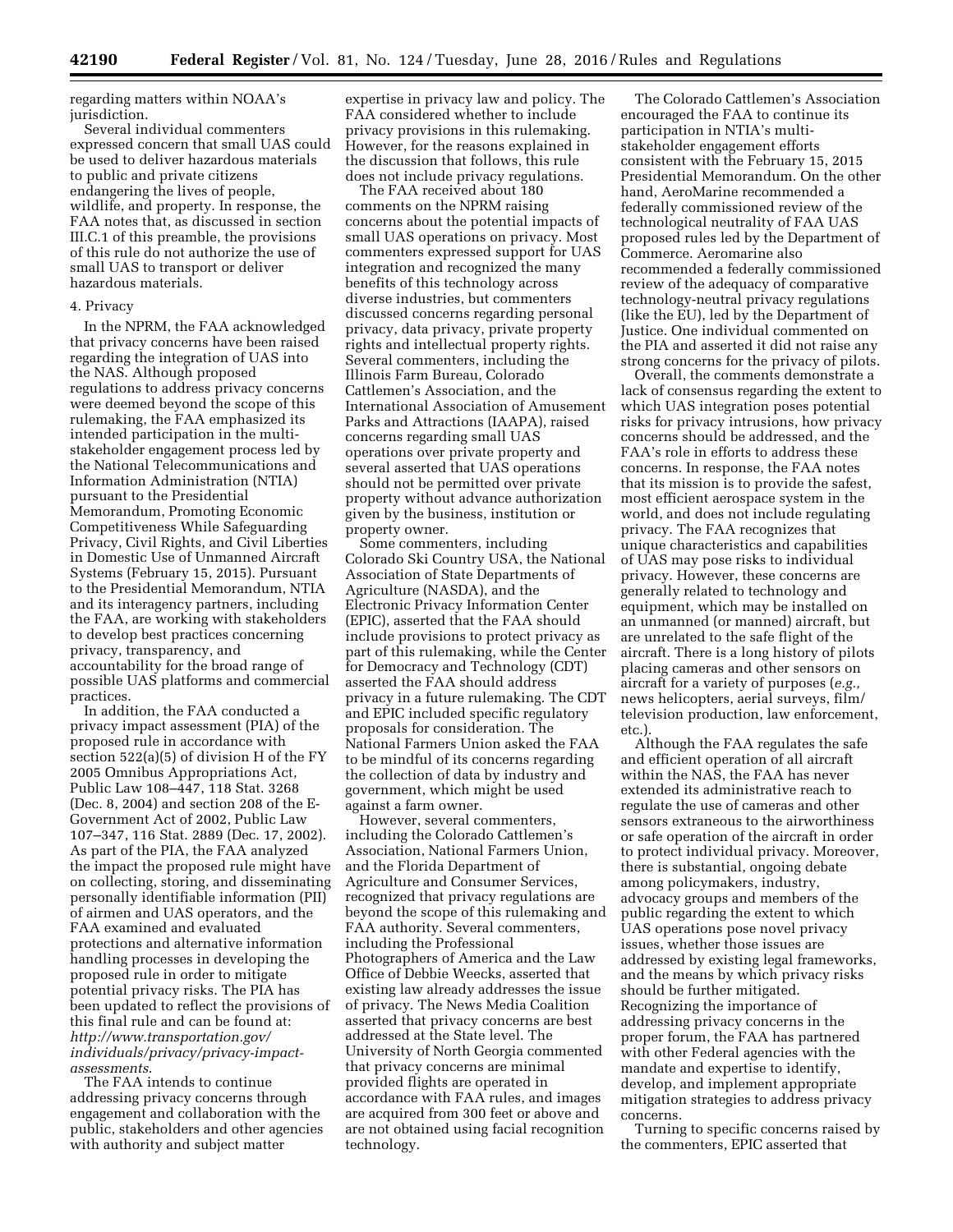privacy is a necessary component of the Comprehensive Plan for civil UAS required by Public Law 112–95, section 332(a), the FAA is required to establish privacy regulations prior to the integration of UAS into the NAS, and the FAA must therefore reissue the NPRM to fulfill the Congressional mandate. EPIC believes the FAA should propose privacy regulations that include provisions for use and data limitations, transparency, and public accountability. The CDT proposed that the FAA consider a future rulemaking to establish (1) limits on UAS collection and analysis of data; (2) limits on UAS retention of data; (3) standardized methods to disclose data collection practices by non-hobbyist UAS operators and technical capacity to identify those operators; and (4) methods to honor requests to opt-out certain areas entirely or partially from UAS data collection. The NASDA and the South Dakota Department of Agriculture also asserted that privacy issues need to be addressed before UAS are integrated into the airspace.

In section 332(a) of Public Law 112– 95, Congress required the Secretary of Transportation to develop, in consultation with representatives of the aviation industry, Federal agencies that employ UAS technology in the NAS, and the UAS industry, a comprehensive plan to safely accelerate the integration of civil UAS into the NAS. The mandate included specific direction regarding the contents of the plan, which addressed the safe and efficient integration of UAS into the airspace, but did not require the consideration of privacy implications.168 Moreover, in section 332(b) of Public Law 112–95, Congress directed the FAA to issue a final rule on small unmanned aircraft systems that will allow for civil operations of such systems in the NAS. Section 333 of Public Law 112–95 directed the Secretary to determine whether UAS operations posing the least amount of public risk could safely be operated in the NAS and, if so, to establish requirements for the safe operation of these systems in the NAS, prior to completion of the UAS Comprehensive Plan and rulemaking required by section 332.

None of the UAS-related provisions of Public Law 112–95 directed the FAA to consider privacy issues when addressing the integration of small UAS into the airspace, or mandated the inclusion of privacy considerations in the UAS Comprehensive Plan. Reading such a mandate into Public Law 112–95 would be a significant expansion

beyond the FAA's long-standing statutory authority as a safety agency. Nonetheless, the FAA has consistently recognized the importance of stakeholder engagement regarding the concerns raised regarding privacy implications associated with UAS integration and incorporated privacy considerations into the UAS Test Site Program, under its contracting authority, as discussed further in response to the following comment.

Moreover, consistent with the February 15, 2015 Presidential Memorandum, the FAA has been working closely with the privacy experts at NTIA by participating in public engagement sessions and educating both its governmental partners and privacy stakeholders regarding the safety issues associated with integrating UAS into the NAS. In March 2015, the NTIA invited comment on the issues that should be addressed as part of the stakeholder engagement process, and in July 2015, the NTIA announced further plans to hold a series of public engagement sessions in an open and transparent forum to develop consensus best practices for utilization by civil UAS operators.169 The FAA will continue to participate in these public engagement sessions and any resulting working group to lend its insight and expertise regarding aviation safety issues as relevant to the development of consensus best practices for civil use of UAS.

EPIC asserted that the FAA has acknowledged that privacy needs to be addressed as part of UAS integration by addressing privacy as part of its test site program.

Section 332(c) of Public Law 112–95 directed the FAA, in coordination with NASA and DOD, to develop a UAS test site program for purposes of gathering safety and technical information relevant to the safe and efficient integration of UAS into the NAS. The UAS test site program is expected to help the FAA gain a better understanding of operational issues, such as training requirements, operational specifications, and technology considerations, which are essential to the FAA's chief mission to ensuring the safety and efficiency of the entire aviation system. Although not a required component of the test site program, the FAA recognized the test site program as an opportunity to further the dialogue with regard to privacy concerns raised concerning UAS integration.

The FAA implemented privacy requirements for the UAS test sites pursuant to its broad authority in 49 U.S.C. 106(l)(6), which allows the Administrator to enter into contracts under ''such terms and conditions as the Administrator may consider appropriate.'' Under this broad contracting authority, the FAA included certain terms and conditions for operating the test sites in the ''other transaction agreement'' (OTA) for each chosen test site operator, which included requirements that each test site operator establish, and make publicly available, a privacy policy governing all activities and that test sites must be operated in accordance with all applicable privacy laws.170 The FAA did not specify the contents of any test site operator's privacy policy and noted its expectation that the public entities operating the test sites and their respective State and local oversight bodies would monitor and enforce a test site's compliance with its own policies.171

To develop these privacy requirements, the FAA engaged the public and enlisted assistance from subject matter experts outside the agency specializing in privacy law and policy. While the test sites were established in fulfillment of the requirements in Public Law 112–95, the privacy requirements were ultimately included in the OTAs pursuant to the FAA's contracting authority in order to further the dialogue regarding which privacy issues are raised by UAS operations and how law, public policy, and industry practices should respond to those issues in the long run. The FAA consistently emphasized that the privacy requirements for the UAS test sites ''are not intended to predetermine the long-term policy and regulatory framework under which UAS would operate.'' 172

Contrary to the FAA's general contracting authority in § 106(l)(6), the FAA's rulemaking authority is specifically tied to its critical safety mission. While the FAA must comply with the Privacy Act of 1974, 5 U.S.C. 552a, and other applicable legal requirements related to privacy when the FAA is collecting, maintaining, and using information about individuals, the FAA's rulemaking authority neither mandates nor permits the FAA to issue or enforce regulations specifically aimed at protecting privacy interests between

<sup>168</sup>*See id.* at section 332(a)(2).

<sup>169</sup> 80 FR 11978, Mar. 5, 2015; 80 FR 41013, July 14, 2015.

<sup>170</sup>*See* 78 FR 68360, 68364, Nov. 14, 2013. 171 *Id.* at 68363.

<sup>172</sup>*See* Civil UAS Roadmap at 1.4.4; 78 FR 18932, Mar. 28, 2013; 78 FR 12259, Feb. 22, 2013; and 78 FR 68360, Nov. 14, 2013.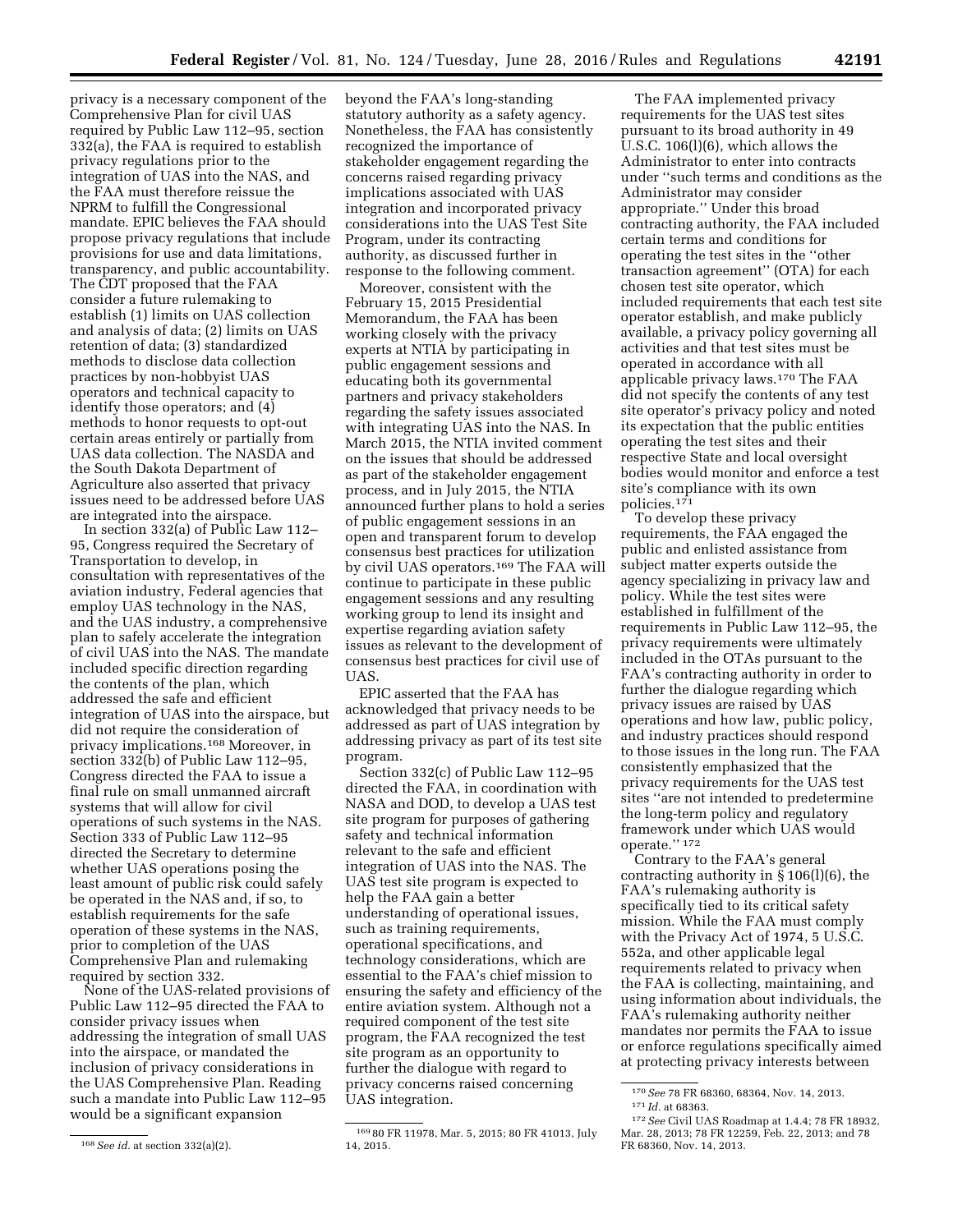third parties. Specifically, this rulemaking is being conducted under 49 U.S.C. 40103(b), 44701(a)(5), and Public Law 112–95, section 333, which focus on the safe operation of aircraft in the NAS. Thus, the functions of the Administrator and the FAA in this rulemaking do not include the protection of privacy interests between third parties. However, as discussed earlier, the FAA recognizes the importance of addressing privacy concerns and will continue to participate in the NTIA process to lend its insight and expertise regarding aviation safety issues to the development of consensus best practices for civil use of UAS.

EPIC asserted that UAS cannot be safely integrated into the NAS without privacy regulations and if the FAA does not address privacy it will create safety risks, because individuals will turn to self-help measures (*e.g.* by using technology such as geo-fencing, which could lead to the loss of positive control of a UAS) to protect their privacy. In response, the FAA notes that there could be many different motivations (not just privacy concerns) for an individual to engage in unsafe conduct. That is why the regulations of this rule require that a small UAS be safely operated. If a person engages in conduct that creates an unsafe small UAS operation, then that person will be in violation of this rule regardless of the specific motivation for that conduct.

The FAA also notes that, with regard to EPIC's example of geo-fencing as potentially dangerous self-help, a number of commenters on this rule specifically requested the FAA to mandate geo-fencing, asserting that this would increase the safety of a small UAS operation. As discussed in section III.E.3.b.vii.1 of this preamble, while this rule will not require geo-fencing equipage, the FAA may consider such equipage as a positive safety mitigation in evaluating waiver requests for individual operations.

Several commenters, including the Illinois Farm Bureau, Colorado Cattlemen's Association, and the IAAPA, raised concerns regarding small UAS operations over private property and asserted that UAS operations should not be permitted over private property without advance authorization given by the business or property owner. In addition, the IAAPA asserted that UAS could pose a threat to intellectual property and other business interests of amusement parks, and other commenters raised concerns regarding the use of UAS to collect proprietary data over privately owned farms and businesses. However, the Wisconsin

Society of Land Surveyors commented that aerial geospatial data acquisition practices using UAS provide significant societal benefit, are not a threat to individual citizen privacy and therefore Federal efforts to impose limits on UAS should exempt surveying and aerial mapping.

As indicated in the NPRM and by some commenters, State law and other legal protections may already provide recourse for a person whose individual privacy, data privacy, private property rights, or intellectual property rights may be impacted by a remote pilot's civil or public use of a UAS. Moreover, as the New Jersey Institute of Technology, pointed out, established Fourth Amendment legal precedent may already ''serve as guiding boundaries or thresholds'' for law enforcement use of UAS. However, in light of the FAA's long-standing mission and authority as a safety agency, it would be overreaching for the FAA to enact regulations concerning privacy rights.173

#### 5. First Amendment

The FAA also received comments concerning the First Amendment implications of this rulemaking. In the NPRM, the FAA proposed a number of restrictions on small UAS flight in the interest of aviation safety, which some commenters have asserted incidentally burden the First Amendment. Many commenters, including the International Center for Law and Economics and TechFreedom, the Student Press Law Center, and the News Media Coalition, encouraged the FAA to consider how the proposed rules may infringe on First Amendment rights.

After describing the applicable standards of review, the International Center for Law and Economics and TechFreedom asserted that various aspects of the rule are likely unconstitutional because they are not sufficiently narrowly drawn and adequately tailored to respond to the government interest for which they were created to address. This commenter went on to argue that the following NPRM provisions would have particular difficulty meeting the First Amendment burdens for time, place, and manner restrictions: (1) Ban on UAS flights over populated areas; (2) the specific airspace restrictions proposed in the NPRM; (3) the licensing regime for UAS operators; (4) the prohibition on nighttime operations; (5) the proposed visual lineof-sight requirements; (6) the ban on operating a small UAS from a moving vehicle; and (7) the ban on simultaneous

173*Nat'l Ass'n for Advancement of Colored People* v. *Fed. Power Comm'n,* 425 U.S. 662 (1976).

operation of multiple UAS. Another commenter added that self-employed media photographers and videographers should be exempt from paying fees for operating UAS that may apply to larger news organizations, because such fees unduly would infringe upon their First Amendment rights.

The Student Press Law Center asserted that a failure to carve out an appropriate exemption for student journalism, similar to the one provided for ''hobbyists,'' could leave the final rule susceptible to a First Amendment challenge. The commenter argued that denying a journalist access to the skies on the basis of his intent to engage in protected speech unfairly punishes the would-be speaker, and stated that the intent to engage in a protected activity cannot be used as a basis for more burdensome regulation.

Additionally, one individual asserted that citizens engaged in constitutionally protected First Amendment activity could be subject to increased policing as a result of widespread small UAS usage. Another individual was concerned about the distinction between hobbyists and commercial use because, according to this individual, this distinction could result in the demise of model aviation magazines by muzzling hobbyists who are also paid.

a. First Amendment Law in the United States

In the United States, there is a right to freedom of speech, except under certain circumstances where the government is permitted to restrict speech. Whether the speech can constitutionally be restricted depends on the forum in which the speech is made, the content of the speech, or the manner in which it is regulated.174 Government limitations on speech in a nonpublic forum receive a lower level of scrutiny than restrictions on speech in a public forum.175

In the public forum context, noncontent-based restrictions on speech, such as the provisions in this rule, are analyzed using an intermediate scrutiny framework. Under intermediate scrutiny, a restriction on speech must advance a "significant," "substantial," or ''important,'' (but not necessarily ''compelling'') government interest, and the restriction must be narrowly tailored to achieve that interest. The restriction does not have to be the least restrictive

<sup>174</sup>U.S. Congressional Research Service. Freedom of Speech and Press: Exceptions to the First Amendment (7–5700, September 8, 2014) by Kathleen Ann Ruane. *[https://www.fas.org/sgp/crs/](https://www.fas.org/sgp/crs/misc/95-815.pdf) [misc/95-815.pdf](https://www.fas.org/sgp/crs/misc/95-815.pdf)* at 9.

<sup>175</sup>*Ctr. for Bio-Ethical Reform, Inc.* v. *City & Cnty. of Honolulu,* 455 F.3d 910, 920 (9th Cir. 2006).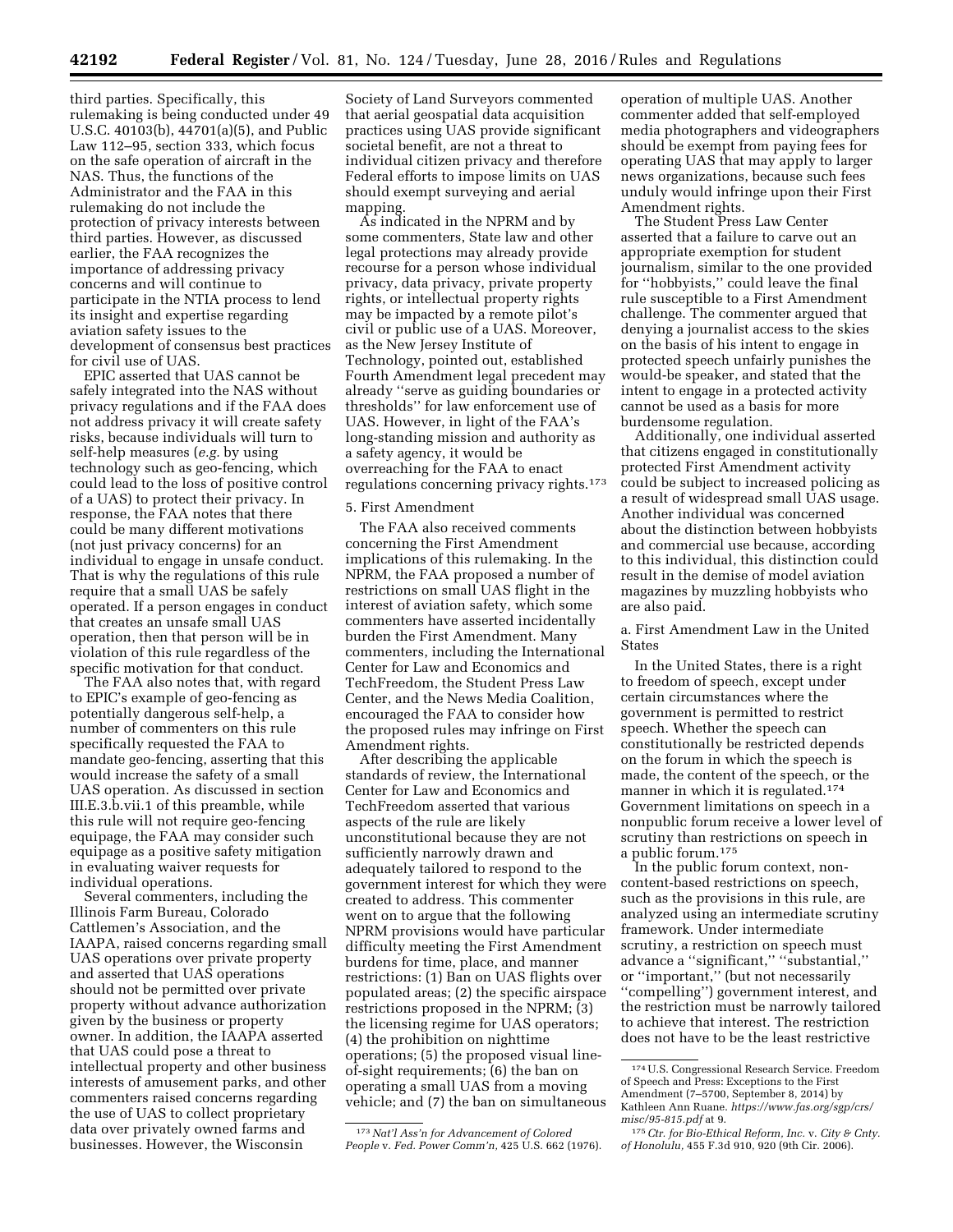means to advance the governmental interest.176 There are two categories of non-content-based speech restrictions: (1) Incidental restrictions, which are restrictions aimed at conduct other than speech, but which incidentally restrict speech; and (2) time, place, or manner restrictions on speech.177

As discussed below, this rule regulates activity in a nonpublic forum: The NAS. However, even if we assume, for the sake of discussion, that the NAS is a public forum, the proper framework in which to view the provisions of this rule is not under the category of time, place, or manner restrictions, but under the category of incidental restrictions on speech. The flight of a small UAS is not speech—it is conduct other than speech which may incidentally restrict speech (*e.g.,* news reporting, commercial speech, or aerial photography). However, for the reasons discussed below, even if this rule were to be analyzed using the more stringent time, place, manner framework, the provisions of this rule would still be consistent with the First Amendment.

b. Restrictions on Speech in a Non-Public Forum

First, the location in which an activity occurs determines the level of scrutiny the courts will apply to a restriction placed on the activity. Restrictions placed on activities that occur in a nonpublic forum receive the lowest level of First Amendment scrutiny. Airspace is a nonpublic forum. As discussed in *Center for Bio-Ethical Reform, Inc.* v. *City and County of Honolulu,* ''one would be hard pressed to find another forum that has had its access as historically restricted as U.S. airspace.'' 178 Thus, FAA regulation of the NAS may impose restrictions in this forum that are ''reasonable and viewpoint neutral.'' 179 ''The reasonableness analysis focuses on whether the limitation is consistent with preserving the property for the purpose to which it is dedicated.'' 180 This rule is reasonable because it directly addresses the FAA's interest in preserving the safety of manned aircraft flying in the NAS, as well as the safety of people on the ground. This rule is also viewpoint neutral because it does not specifically target a certain opinion or stance.181 As such, the provisions of

179*Ctr. for Bio-Ethical Reform* at 915. 180*Ctr. for Bio-Ethical Reform* at 922, citing this rule are consistent with the First Amendment.

c. Incidental Restrictions on Speech

If we were to assume, for the sake of discussion, that the NAS is a public forum, then the appropriate category in which to evaluate the provisions of this rule would be as an incidental restriction on speech. The activity actually regulated by this rule—flying a small unmanned aircraft—is not speech or an expressive activity. Rather, the flight of a small unmanned aircraft has only an incidental relationship to expressive conduct because it could be used to assist an expressive activity, such as recording something via camera. However, the provisions of this rule regulate only the flight of small unmanned aircraft; the use of a camera or other method of recording something near the aircraft is not directly regulated by part 107. In other words, attaching a camera to a small unmanned aircraft does not transform flying that aircraft into expressive conduct any more than attaching a camera to a car would transform driving that car into expressive conduct. In both cases, any restrictions on expressive conduct that occur as a result of regulating the operation of the small unmanned aircraft or car are incidental restrictions.

The Supreme Court has noted that the standard for determining the constitutionality of an incidental restriction is ''little, if any, different from the standard applied to a time, place, or manner restriction.'' 182 As long as the regulation is content-neutral and narrowly focused on a substantial government interest, an incidental restriction need not be the least restrictive or least intrusive means of furthering that government interest.183 As discussed in the previous section, this regulation is content-neutral and is narrowly focused on the substantial government interest of regulating aviation safety.184 Therefore, it need not be the least restrictive or least intrusive means of furthering aviation safety.

In *Arcara* v. *Cloud Books,* the defendant challenged a New York State law under which an adult bookstore was closed because it was found to be a public health nuisance. Respondents

argued that the effect of the statutory closure remedy impermissibly burdened its bookselling activities protected under the First Amendment. The Supreme Court observed that ''[t]he severity of this burden is dubious at best, and is mitigated by the fact that respondents remain free to sell the same materials at another location.'' 185 The Court continued:

In any event, this argument proves too much, since every civil and criminal remedy imposes some conceivable burden on First Amendment protected activities. One liable for a civil damages award has less money to spend on paid political announcements or to contribute to political causes, yet no one would suggest that such liability gives rise to a valid First Amendment claim. Similarly, a thief who is sent to prison might complain that his First Amendment right to speak in public places has been infringed because of the confinement, but we have explicitly rejected a prisoner's claim to a prison environment least restrictive of his desire to speak to outsiders.186

Ultimately, the Court concluded that absent any basis for heightened scrutiny, ''the First Amendment is not implicated by the enforcement of a public health regulation of general application against the physical premises in which respondents happen to sell books.'' 187

Similarly, this rule is directed at aviation safety and does not directly regulate reporting or other expressive activity. Anyone seeking to use a small UAS for photography or videography in a manner not permitted under this rule is free to utilize another method of photography or videography by, for example, using a manned aircraft, filming from a tall structure or landmark, filming from the ground, or using specialized equipment. Thus, the provisions of this rule meet the constitutional standard for an incidental restriction on speech, and enforcement would not implicate the First Amendment.

d. Time, Place, Manner Restrictions on Speech

Finally, even if we were to assume that this rule directly regulates expressive activity in a public forum, the provisions of this rule would still be consistent with the First Amendment as a permissible time, place, or manner restriction on speech. A constitutionally permitted time, place, or manner restriction on speech occurs when the regulation is content-neutral, narrowly tailored to serve a significant

<sup>176</sup>CRS at 9.

<sup>177</sup>CRS at 9.

<sup>178</sup>*Ctr. for Bio-Ethical Reform, Inc.* v. *City & Cnty. of Honolulu,* 455 F.3d 910, 920 (9th Cir. 2006).

*Brown* v. *California Dept. of Transp.*321 F.3d 1217, 1222 (9th Cir. 2003).

<sup>181</sup>*Ctr. for Bio-Ethical Reform* at 921.

<sup>182</sup>*Clark,* 468 U.S. at 294.

<sup>183</sup>*S.F. Arts & Athletics, Inc.* v. *U.S. Olympic Comm.,* 483 U.S. 522, 537 (1987).

<sup>184</sup>*See Minneapolis Star & Tribune Co.* v. *Minnesota Comm'r of Revenue,* 460 U.S. 575 (1983). In that case, the Supreme Court struck down a tax imposed on the sale of large quantities of newsprint and ink because the tax had the effect of singling out newspapers to shoulder its burden. Here there is no such disproportionate effect—there are many small UAS operators who are not newsgathering organizations.

<sup>185</sup>*Arcara* v. *Cloud Books, Inc.,* 478 U.S. 697, 705 (1986).

<sup>186</sup> *Id.* at 705–06.

<sup>187</sup> *Id.* at 707.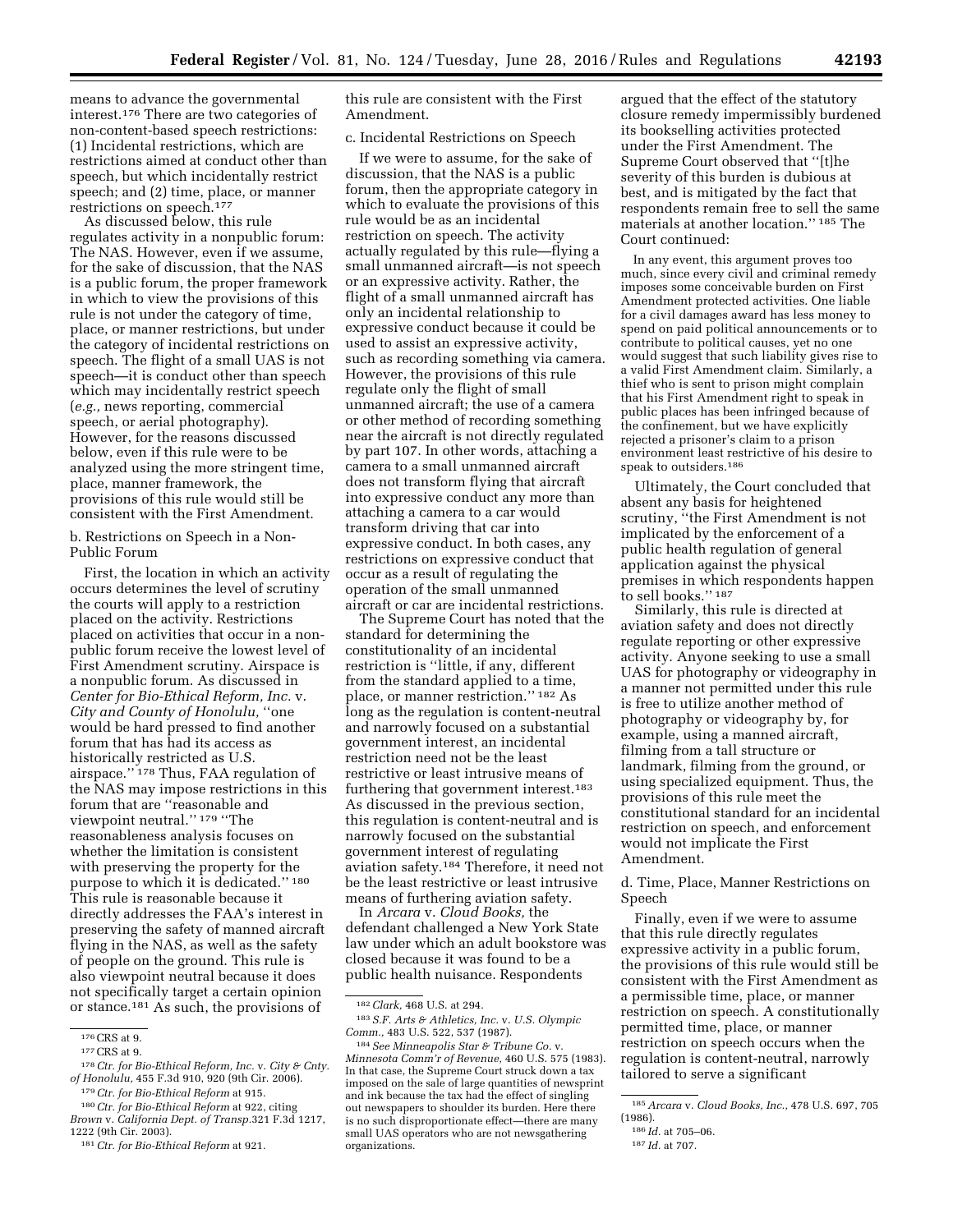government interest, and leaves open ample alternative channels of communication.

First, the requirement that the regulation be content-neutral is satisfied in this rule. The rule applies equally to all remote pilots of small UAS subject to FAA regulation, regardless of content.<sup>188</sup> The regulation "is not being applied because of disagreement with the message presented.'' 189 There is no question as to the content-neutrality of the regulation in this rule.

Second, this rule is narrowly focused on the FAA's substantial interest in protecting the navigable airspace of the United States, in addition to people on the ground. An example of a restriction that was considered unconstitutional was a ban on displaying flags or banners on public sidewalks surrounding the Supreme Court because there was not sufficient justification for the ban and it was not narrowly tailored.190 Conversely, with respect to the regulation at issue, to discard the provisions with which the commenters have taken issue would be at odds with the FAA's stated mission of providing the safest airspace system in the world. The safety rationale for the provisions specifically designated by commenters as posing First Amendment issues is discussed in those provisions' respective sections of this preamble.

Lastly, there are adequate alternative channels of communication available for operations that are not allowed under the provisions of this rule. The First Amendment analysis does not

• The aircraft is flown strictly for hobby or recreational use;

• The aircraft is operated in accordance with a community-based set of safety guidelines and within the programming of a nationwide community-based organization;

• The aircraft is limited to not more than 55 pounds unless otherwise certified through a design, construction, inspection, flight test, and operational safety program administered by a community-based organization;

• The aircraft is operated in a manner that does not interfere with and gives way to any manned aircraft; and

• When flown within 5 miles of an airport, the operator of the aircraft provides the airport operator and the airport air traffic control tower (when an air traffic facility is located at the airport) with prior notice of the operation.

Therefore, the FAA can only promulgate rules regarding commercial uses of small UAS that are outside the scope of section 336, such as commercial uses.

189*Clark,* 468 U.S. at 294.

require that a regulation be the least restrictive means of achieving the government interest, only that there not be a less restrictive alternative that serves the government's interest as efficiently as the regulation at issue. A variety of other reporting, photography, and videography tactics that have been used prior to the existence of small UAS continue to be available to this day—the provisions of this rule apply only to small UAS, and not to other methods of conducting photography or videography. For example, as mentioned previously, the capability to conduct aerial photography and videography using manned aircraft remains unaffected by this rule.

This rule fulfills several legitimate needs, the most important of which is providing the safest, most efficient aerospace system in the world. The provisions at issue all align with that principle. As such, this rule (which does not discriminate based on the time, place or manner of any expressive conduct) is narrowly tailored to achieve a significant, substantial, and important government interest.

### 6. Preemption

Although the NPRM did not mention preemption, the FAA received some comments on Federal preemption over State and local regulations. The FAA has reviewed the comments and, as discussed below, decided that specific regulatory text addressing preemption is not required in the final rule.

The Associated General Contractors of America, Consumers Energy Company, and National Association of Mutual Insurance Companies raised concerns about the proposed rule's lack of a preemption provision. Consumer Energy Company pointed out that without a preemption provision, State and local governments may attempt to regulate small UAS operations, resulting in potentially conflicting rules. Commenters argued that conflicting rules may lead to confusion, litigation costs, increased operational limitations, burden on UAS users, and delay in the adoption of UAS technology.

Additionally, the Stadium Managers Association commented that states and local jurisdictions may react to the lack of Federal regulations for model aircraft ''with a flood of legislation that might very well be more restrictive and controlling than that of the § 336 community-based organizations.'' 191 The Stadium Managers Association questioned how Federal preemption would apply to model aircraft and stated generally its concern about the

190*United States* v. *Grace,* 461 U.S. 171 (1983). 191Stadium Managers Association Comment at 5. 192NPRM at 9552.

potential conflict between State and Federal laws.

The FAA is not persuaded that including a preemption provision in the final rule is warranted at this time. Preemption issues involving small UAS necessitate a case-specific analysis that is not appropriate in a rule of general applicability. Additionally, certain legal aspects concerning small UAS use may be best addressed at the State or local level. For example, State law and other legal protections for individual privacy may provide recourse for a person whose privacy may be affected through another person's use of a UAS.192

On December 17, 2015, the FAA Chief Counsel and the Director of the FAA's UAS Integration Office issued a Fact Sheet on State and Local Regulation of Unmanned Aircraft Systems (UAS). The Fact Sheet is intended to serve as a guide for State and local governments as they respond to the increased use of UAS in the national airspace. It summarizes well-established legal principles as to the Federal responsibility for regulating the operation or flight of aircraft, which includes, as a matter of law, UAS. The Fact Sheet also summarizes the Federal responsibility for ensuring the safety of flight as well as the safety of people and property on the ground as a result of the operation of aircraft. Substantial air safety issues are implicated when State or local governments attempt to regulate the operation of aircraft in the national airspace. The Fact Sheet provides examples of State and local laws affecting UAS for which consultation with the FAA is recommended and those that are likely to fall within State and local government authority. For example, consultation with FAA is recommended when State or local governments enact operational UAS restrictions on flight altitude, flight paths; operational bans; or any regulation of the navigable airspace. The Fact Sheet also notes that laws traditionally related to State and local police power—including land use, zoning, privacy, trespass, and law enforcement operations—generally are not subject to Federal regulation. Finally, the Fact Sheet includes a list of relevant legal authorities in an appendix. The Fact Sheet is available at *[http://www.faa.gov/uas/regulations](http://www.faa.gov/uas/regulations_policies/media/UAS_Fact_Sheet_Final.pdf)*\_ *[policies/media/UAS](http://www.faa.gov/uas/regulations_policies/media/UAS_Fact_Sheet_Final.pdf)*\_*Fact*\_*Sheet*\_ *[Final.pdf](http://www.faa.gov/uas/regulations_policies/media/UAS_Fact_Sheet_Final.pdf)*.

### 7. Agricultural Operations

Several commenters stated that any aerial application work conducted with small UAS must comply with 14 CFR

<sup>188</sup>Any disparities in operation between pilots of small UAS who are hobbyists and those who are using small UAS for commercial purposes are beyond the control of the FAA—the ''carve-out'' for hobbyists was not instituted with FAA authority. As stated in the rule, section 336 of Public Law 112–95 specifically prohibits the FAA from promulgating rules regarding model aircraft that meet all of the following statutory criteria: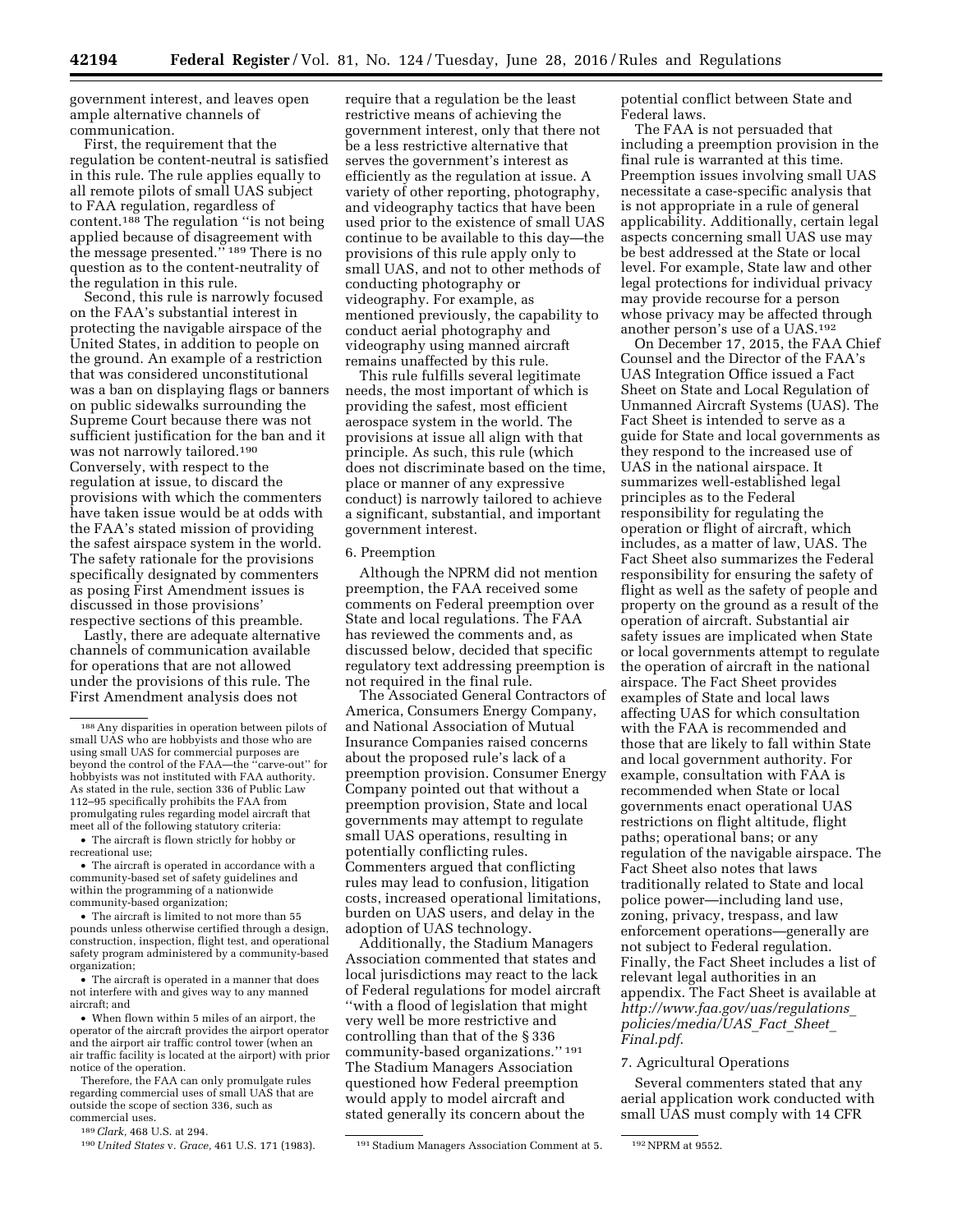part 137, ''Agricultural Aircraft Operations.'' The FAA agrees, and emphasizes that under the current regulations (which remain unchanged by this rule) a remote pilot must comply with part 137 if he or she is engaging in dispensing activities that meet the

operation'' in 14 CFR 137.3. Part 137 applies to ''agricultural aircraft operations'' conducted within the United States. Section 137.3 defines ''agricultural aircraft operation'' as ''the operation of an aircraft for the purpose of (1) dispensing any economic poison, (2) dispensing any other substance intended for plant nourishment, soil treatment, propagation of plant life, or pest control, or (3) engaging in dispensing activities directly affecting agriculture, horticulture, or forest preservation, but not including the dispensing of live insects.''

definition of ''agricultural aircraft

Any small UAS remote pilot conducting operations under part 107 that constitute an ''agricultural aircraft operation'' within the meaning of part 137 is required to comply with part 137, in addition to part 107, and hold an agricultural aircraft operator certificate. A remote pilot of a small UAS conducting agricultural aircraft operations may pose a contamination danger to himself or people in the area of operation, either through the exposure to or ingestion of the dispensed substance, or through the contamination of water or food supplies. Part 137 addresses this safety concern by levying requirements on agricultural aircraft operations, including certification, knowledge, and skill requirements. Therefore, any small UAS operation that meets the applicability requirements of part 137 must comply with part 137 in addition to part 107; these regulations are independent requirements. The FAA recognizes that remote pilots may not be able to meet all of the part 137 requirements because these regulations did not contemplate the unique characteristics of unmanned aircraft. As with other regulatory provisions, those remote pilots may seek an exemption from the part 137 requirements they are unable to meet.

The FAA notes that not all operations related to agricultural uses of a small UAS will be subject to part 137. Small UAS operations that are related to agriculture (*i.e.,* crop monitoring, crop photography) but do not constitute an ''agricultural aircraft operation'' under part 137 are not required to comply with part 137.

#### 8. Miscellaneous Comments

Several individual commenters urged the FAA to focus on education. A few

commenters, for example, recommended the FAA require that all UAS sold in the United States include information about applicable UAS regulations. Another commenter recommended a televised or magazine ad campaign ''to educate and steer people.''

The FAA will conduct an outreach effort, including publishing an advisory circular providing guidance on safe small UAS operations, and will continue to develop guidance for the public at *<http://www.faa.gov/uas/>*.

The North Dakota Department of Agriculture raised concerns related to data gathering, storing and ownership of UAS technology and the fact that UAS operations can take place across State borders.

These issues are beyond the scope of this rulemaking.

## **IV. Regulatory Notices and Analyses**

#### *A. Regulatory Evaluation*

Changes to Federal regulations must undergo several economic analyses. First, Executive Order 12866 and Executive Order 13563 direct that each Federal agency shall propose or adopt a regulation only upon a reasoned determination that the benefits of the intended regulation justify its costs. Second, the Regulatory Flexibility Act of 1980 (Public Law 96–354) requires agencies to analyze the economic impact of regulatory changes on small entities. Third, the Trade Agreements Act (Public Law 96–39) prohibits agencies from setting standards that create unnecessary obstacles to the foreign commerce of the United States. In developing U.S. standards, this Trade Act requires agencies to consider international standards and, where appropriate, that they be the basis of U.S. standards. Fourth, the Unfunded Mandates Reform Act of 1995 (Public Law 104–4) requires agencies to prepare a written assessment of the costs, benefits, and other effects of proposed or final rules that include a Federal mandate likely to result in the expenditure by State, local, or Tribal governments, in the aggregate, or by the private sector, of \$155 million or more annually (adjusted for inflation with base year of 1995). This portion of the preamble summarizes the FAA's analysis of the economic impacts of this final rule. We suggest readers seeking greater detail read the full regulatory evaluation, a copy of which we have placed in the docket for this rulemaking.

In conducting these analyses, FAA has determined that this final rule: (1) Has benefits that justify its costs; (2) is an economically ''significant regulatory action'' as defined in section 3(f) of Executive Order 12866; (3) is ''significant'' as defined in DOT's Regulatory Policies and Procedures; (4) will have a significant positive economic impact on a substantial number of small entities; (5) will not create unnecessary obstacles to the foreign commerce of the United States; and (6) is subject to the Unfunded Mandates Reform Act of 1995 (Public Law 104–4). These analyses are summarized below.

### **Assumptions and Data**

The FAA's estimated benefits and costs are based on assessments of the small UAS Aviation Rulemaking Committee (ARC), commenters to the NPRM, and the opinions of FAA and industry subject matter experts. We remind the reader that since legal operation of non-recreational/nonhobby small UAS in the NAS constitutes a new market, available data for these operations is sparse. The benefit and cost analysis for the regulatory evaluation is based on the following assumptions:

• Because the commercial small UAS industry is not yet established and may evolve differently from current expectations, the FAA determines that a five-year time frame of analysis is appropriate.

• The base year is 2016.

• We use a three percent and seven percent discount rate for the costs, as prescribed by OMB in Circular A–4.193

• Costs of the rule are estimated using two separate fleet forecasts. Based on these forecasts, a low case and a high case are developed.

Æ *Low Case:* For this scenario, the small UAS fleet is separated into two different categories, professional-grade and consumergrade, as discussed in the low case fleet forecast below. The FAA assumes professional vehicles are replaced every three years and the consumer vehicles are replaced every 1.5 years.194

■ Small UAS remote pilots flying ''Professional'' vehicles are assumed to remain part of the pilot stock for the five-year analysis period. Pilots flying ''Consumer'' vehicles are assumed to attrite at a rate of 20 percent annually.195

195We note that the Small Business Administration (SBA) reports new firms with employees tend to have an annual failure rate of 10 to 12 percent where new firms without employees have failure rates about 30 to 36 percent. As this is an entirely new industry, the failure rate may be towards the higher end of the range. We find that the FAA's forecast of 20 percent is consistent with the SBA's failure rate of new business. *[http://](http://www.sba.gov/sites/default/files/FAQ_Sept_2012.pdf) [www.sba.gov/sites/default/files/FAQ](http://www.sba.gov/sites/default/files/FAQ_Sept_2012.pdf)*\_*Sept*\_ *[2012.pdf](http://www.sba.gov/sites/default/files/FAQ_Sept_2012.pdf)*.

<sup>193</sup>*[http://www.whitehouse.gov/omb/circulars](http://www.whitehouse.gov/omb/circulars_a004_a-4)*\_ *[a004](http://www.whitehouse.gov/omb/circulars_a004_a-4)*\_*a-4*.

<sup>194</sup>Commercial sUAS Market Forecast, Prepared for GRA Incorporated by Teal Group Corporation. December 31, 2015.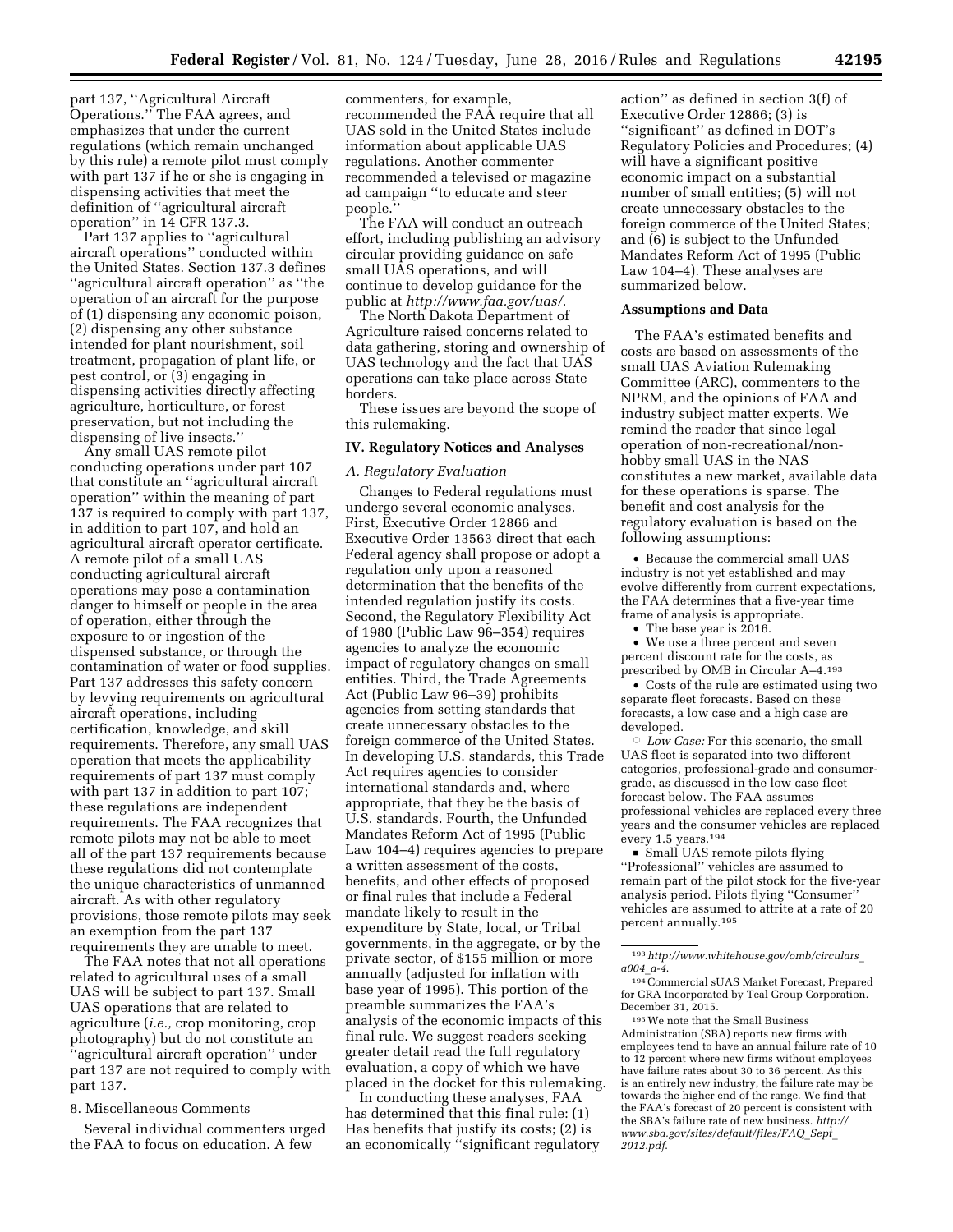Æ *High Case:* The high case does not distinguish between small UAS types and it is assumed that all vehicles have a life-span of one year.

■ All pilots are assumed to attrite at a rate of 20 percent annually.196

• We estimate that there is one qualified FAA-approved remote pilot in command for every two small UAS registered 197 and that both small UAS are of the same type (*i.e.*  professional or consumer). This is a simplifying assumption.

• The FAA estimates that a small UAS remote pilot applicant will expend 20 hours of self-study in preparation for taking the initial knowledge test and ten hours for the recurrent test.198 For individuals that fail the initial or recurrent test on their first attempt, the self-study-time to retake the test is reduced by 50 percent.

• The FAA assumes that it will take an applicant 3 hours to take the initial or recurrent knowledge test. This time may be over-estimated for the purpose of the recurrent knowledge test, given that it covers fewer topics than other pilot tests.

• The FAA determines that holders of Public COAs for activities may choose to operate under part 107.

• The FAA assumes that the failure rate of applicants 199 taking the small UAS initial and recurrent knowledge based test is 10% percent.200 However, applicants that fail are assumed to pass the knowledge test on their second attempt.

• The cost to administer an FAA approved small UAS knowledge test to a small UAS applicant or operator is \$150.201

The FAA estimates that a small UAS operator applicant will need to travel an average of 19 miles one way to reach their closest KTC location (38 miles round trip).202

• The FAA estimates that pilots operating small UAS under a 333 exemption will need to travel an average of 19 miles one way to reach their sport pilot license (38 miles round trip).<sup>203</sup>

198The FAA does not require a small UAS remote pilot applicant to attend ground school to be eligible to take the initial knowledge test. However, the FAA acknowledges that applicants may need self-study to pass the exam.

199The FAA notes that a person first must apply to become a small UAS remote pilot. During the application process, this analysis will refer to a person applying to become a small UAS remote pilot as an applicant. After the applicant has successfully passed the application process, this analysis will refer to the person as a small UAS remote pilot.

200Since the small UAS knowledge test has yet to be administered, statistics are not yet available to estimate the failure rate of applicants. However, the weighted average failure rate for all categories of airman taking knowledge tests in 2014 was 10%.

201*[http://www.catstest.com/airman-testing](http://www.catstest.com/airman-testing-exams/recreational-private-pilot.php)[exams/recreational-private-pilot.php](http://www.catstest.com/airman-testing-exams/recreational-private-pilot.php)*.

202See ''Travel Expense'' section of the regulatory evaluation for methodology and source information.

203See ''Travel Expense'' section of the regulatory evaluation for methodology and source information.

• The 2016 published IRS variable cost mileage rate of \$0.19 per mile is used to estimate the cost of vehicle usage.204

• The FAA assigns the hourly value of time and hourly values of travel time savings as to equal \$25.14 for Year 1.205

• The FAA cost to issue an airman certificate is \$25.

• The FAA assumes a \$50 fee to validate the identity of a remote pilot applicant who holds a part 61 pilot certificate with a current flight review and who has opted to take the online training course instead of the initial knowledge test.206

• The FAA assumes that those remote pilots flying small UAS under a 333 exemption will operate under Part 107 rules upon expiration of their exemption.

• The FAA determines that the cost to for an applicant to be granted a 333 exemption is \$1,500.207

• The FAA estimates that the cost for sport pilot school is \$3,000.208

• The FAA estimates that the flight training time for a sport pilot certificate is 33 hours.<sup>209</sup>

• The FAA estimates that a sport pilot applicant will spend 20 hours of self-study in preparation for taking the sport-pilot initial knowledge test.210

• The FAA estimates that an applicant for a sport pilot license will make 22 round trips to the training center.211

#### **Benefits Summary**

The net benefit of a regulatory action can be expressed by the change in economic

204*[https://www.irs.gov/uac/Newsroom/2016-](https://www.irs.gov/uac/Newsroom/2016-Standard-Mileage-Rates-for-Business-Medical-and-Moving-Announced) [Standard-Mileage-Rates-for-Business-Medical-and-](https://www.irs.gov/uac/Newsroom/2016-Standard-Mileage-Rates-for-Business-Medical-and-Moving-Announced)*

*[Moving-Announced](https://www.irs.gov/uac/Newsroom/2016-Standard-Mileage-Rates-for-Business-Medical-and-Moving-Announced)*. 205Source: Economic Values for Evaluation of FAA Investment and Regulatory Decisions (*[http://](http://www.faa.gov/regulations_policies/policy_guidance/benefit_cost/) [www.faa.gov/regulations](http://www.faa.gov/regulations_policies/policy_guidance/benefit_cost/)*\_*policies/policy*\_*guidance/ [benefit](http://www.faa.gov/regulations_policies/policy_guidance/benefit_cost/)*\_*cost/*) Table 1–1 Recommended Hourly Values of Travel Time Savings. P. 1–2. Increased by 1.1 percent annually per U.S. Department of Transportation Revised Departmental Guidance on Valuation of Travel Time in Economic Analysis. (*[https://www.transportation.gov/administrations/](https://www.transportation.gov/administrations/office-policy/2015-value-travel-time-guidance) [office-policy/2015-value-travel-time-guidance](https://www.transportation.gov/administrations/office-policy/2015-value-travel-time-guidance)*. p.6).

206The FAA considers this to be a conservative estimate since there are no overhead costs associated with positive identification. Since the FAA did not receive a comment providing a better basis for this estimate, the FAA will continue to use \$50 as the positive identification fee for the final rule.

207*[http://antonelli-law.com/Drone](http://antonelli-law.com/Drone_UAS_Practice_Group.php)*\_*UAS*\_ *Practice*\_*[Group.php](http://antonelli-law.com/Drone_UAS_Practice_Group.php)* (Checked on 3/16/2016).

208*[http://www.aopa.org/letsgoflying/ready/time/](http://www.aopa.org/letsgoflying/ready/time/options.html) [options.html](http://www.aopa.org/letsgoflying/ready/time/options.html)*.

209 Ibid.

210To determine the amount of self-study an individual would need to prep for the knowledge test, we examined two different sport pilot ground schools that claimed attendance at one of their sessions over the course of a weekend would be adequate preparation to pass the sport pilot written knowledge test. We then used these hours as a proxy for the self-study time a remote pilot applicant would need to pass the initial knowledge test. One of the pilot schools we examined offered a two-day sport pilot course which included 19 hours of instruction, and the other school offered a three-day course that lasted for a period of 23 hours. Based upon these two estimates, the FAA assumes that 20 hours of self-study is adequate to pass the initial knowledge test.

211Federal Aviation Administration—Flight Standards Service

welfare that it generates for society. These welfare impacts are reflected by changes in ''consumer surplus.'' 212 Consumer surplus is an economic concept reflecting the idea that individuals and businesses demonstrate a willingness to pay for various goods and services, which reflects the value they receive from consuming or using those goods and services. Of course, not all consumers and business will receive the same value from a good or service, and this is reflected in the fact that there is usually wide variation in their willingness to pay to acquire it. The demand curve for that good or service reflects the continuum of values that different businesses and consumers receive from using it, and the consequent variation in their willingness to pay to purchase it.

Businesses and consumers to whom this value exceeds the price of purchasing a good or service will do so, and as a result will experience benefits equal to the difference between the value they receive from that good or service and the price they pay to purchase it. This difference represents the consumer surplus they experiencing from purchasing and using it.

A government action that reduces the price of a good or service increases the difference between the value its original buyers attach to it and the price they pay for it, thereby increasing the consumer surplus they receive. At the same time, the reduction in its price leads some consumers or businesses that were previously unwilling to purchase it—because its value to them was below its price—will now find it worthwhile to do so. Like those who purchased it at its initially higher price, they now also experience consumer surplus equal to the difference between the value they receive from having it and the (lower) price they now pay to purchase it.

The benefit resulting from such an action includes the increases in consumer surplus to both groups: The savings experienced by those who formerly purchased the affected good or service at its initially higher price, and the new or additional consumer surplus experienced by those who decide to purchase it at its now lower price. Again, because the demand curve for that good or service reflects the distribution of values that businesses and consumers receive from using it, this total benefit can be quantified by estimating the area under the demand curve between the old price and the new price.

This Part 107 small UAS rule is an ''enabling rule,'' which effectively reduces the cost of entry into the non-recreational, non-hobby (or ''commercial'') market for UAS services. Benefits are quantified in terms of changes in consumer surplus for both existing 333 exemption holders, who have incurred significant costs to enable

<sup>196</sup>Small UAS Registration and Marking interim final rule (Registry IFR), published on December 16, 2015.

<sup>197</sup>Based on the FAA Civil Aircraft Registry as of December 2015.

<sup>212</sup>The impact of regulatory actions on economic welfare also includes any resulting changes in ''producer surplus.'' In this case, however, a government agency (FAA) is the ''producer'' of UAS pilot certifications, and its marginal or incremental costs for certifying additional pilots are assumed to be constant. Because the agency thus receives no producer surplus, the welfare impacts of this regulatory action consist entirely of changes in consumer surplus to the two categories of small UAS pilots.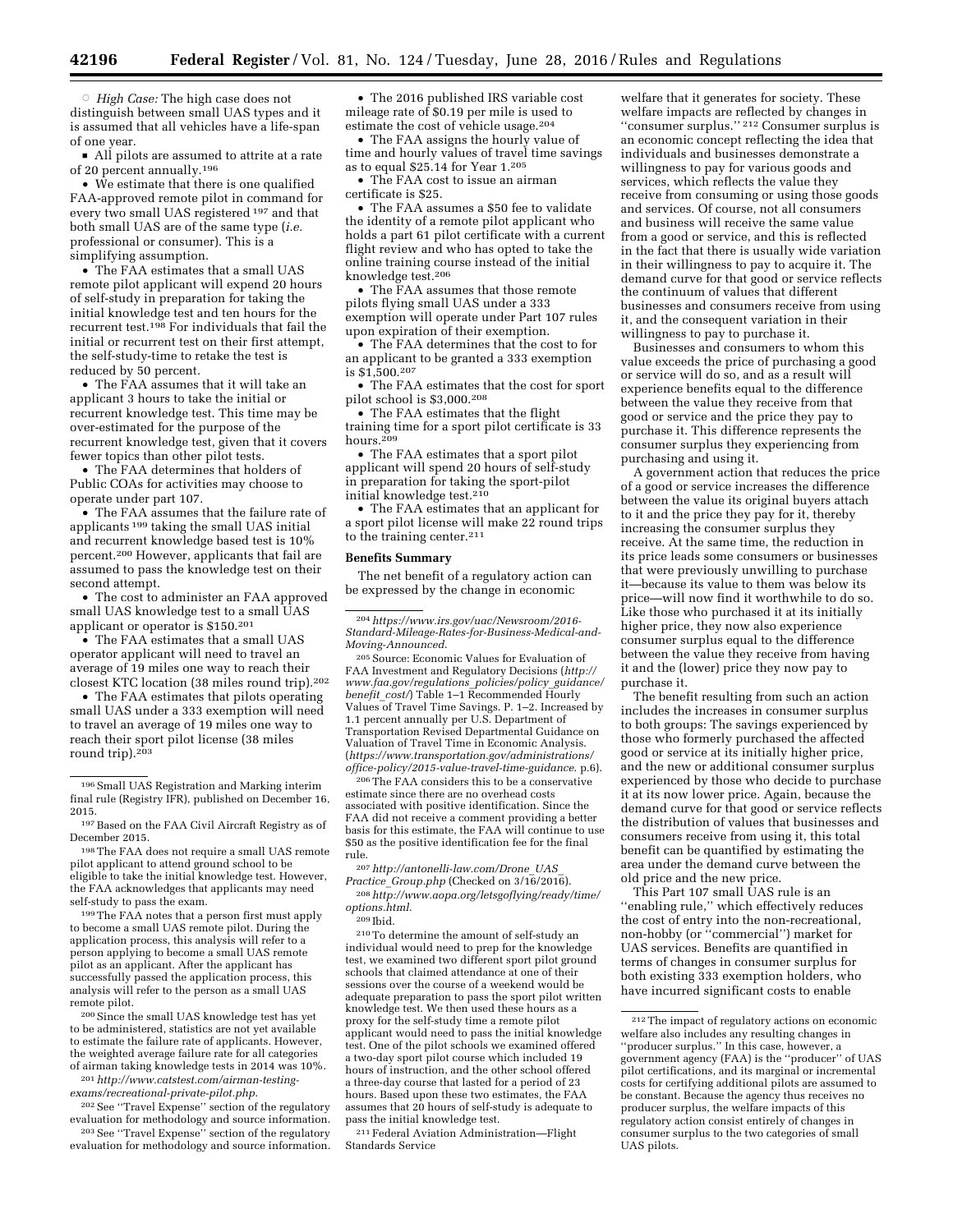them to operate small UASs (and would continue to do so in the absence of this rule), and new small UAS pilots certified under the streamlined procedures it establishes. The consumer surplus for new pilots is measured by the traditional consumer surplus triangle

while the consumer surplus for the 333 exemption holders is measured as a cost savings. For new pilots, initial costs to obtain the remote pilot certificate were subtracted from consumer surplus to obtain an estimate of net benefits to pilots. For existing 333

exemption holders, the costs of maintaining their remote pilot certificates and other costs, such as TSA vetting, were subtracted from the consumer surplus to obtain estimates of the net benefits to pilots.

## PART 107 FINAL RULE QUANTIFIED BENEFITS TO PILOTS—LOW CASE

[\$ Millions]

| Year          | Cost savings<br>333 pilots | Consumer<br>surplus remote<br>nilots | Total<br>consumer<br>surplus |
|---------------|----------------------------|--------------------------------------|------------------------------|
| 2016          |                            | \$33.                                | \$33.7                       |
| 2017          | \$1.5                      | 104.2                                | 105.8                        |
| 2018          | 2.6                        | 159.8                                | 162.6                        |
| 2019          | <b>L.I</b>                 | 275.6                                | 276.7                        |
| 2020          | . .8                       | 371.4                                | 373.3                        |
| Total         | 7.2                        | 944.9                                | 952.0                        |
|               |                            |                                      | 874.4                        |
| Discounted 7% |                            |                                      | 785.1                        |

# PART 107 FINAL RULE QUANTIFIED BENEFITS TO PILOTS—HIGH CASE [\$ Millions]

| Year | Cost savings<br>333 pilots | Consumer<br>surplus remote<br>pilots | Total<br>consumer<br>surplus |
|------|----------------------------|--------------------------------------|------------------------------|
| 2016 |                            | \$1.700                              | \$1,700.0                    |
| 2017 | \$1.5                      | 5.226                                | 5,227.5                      |
| 2018 | 2.6                        | 52 <sup>1</sup>                      | 523.6                        |
| 2019 |                            | .507                                 | 1,508.1                      |
| 2020 | . 8                        | .352                                 | .353.8                       |
|      | 7.2                        | 10.306                               | 1,313.2                      |
|      |                            |                                      | 9,852                        |
|      |                            |                                      | 9,307                        |

**Note:** The benefits for existing 333 exemption holders are the same under both the high and low fleet forecasts.

### **Cost Summary**

In addition to those costs subtracted from consumer surplus to calculate benefits, there are other costs which include renewal costs for new pilots, small UAS lighting costs, change of name costs, and government costs. In the Regulatory Evaluation, we estimate

these costs by provision. In the following tables, we provide the estimated total cost for both the low case and high case of the final rule for the five year period of analysis.

# SMALL UAS PART 107 FINAL RULE COSTS—LOW CASE

[Millions of dollars]

|                                                                   | 2016         | 2017           | 2018            | 2019            | 2020             | 2016-20          |
|-------------------------------------------------------------------|--------------|----------------|-----------------|-----------------|------------------|------------------|
| <b>Owner/Operator Costs</b>                                       |              |                |                 |                 |                  |                  |
| Costs Netted Out of Consumer Surplus<br>Initial "New" Pilot Costs | \$9.83       | \$30.52<br>0.1 | \$47.10<br>0.24 | \$81.66<br>0.04 | \$110.76<br>0.07 | \$279.87<br>0.49 |
|                                                                   | 9.83         | 30.66          | 47.34           | 81.70           | 110.83           | 280.36           |
| <b>Other Costs</b><br>Pt<br>"New" Pilots-Recurrent<br>107         |              |                | 4.37            | 13.84           | 24.52            | 42.73            |
| Change of Name or Address Form<br>Anti-Collision Lighting         | 0.02<br>1.05 | 0.05<br>2.72   | 0.09<br>4.80    | 0.17<br>8.54    | 0.27<br>12.50    | 0.59<br>29.61    |
|                                                                   | 1.07         | 2.77           | 9.27            | 22.55           | 37.28            | 72.93            |
| Total Owner/Operator Costs                                        | 10.90        | 33.43          | 56.61           | 104.25          | 148.11           | 353.29           |
| <b>Government Costs</b>                                           |              |                |                 |                 |                  |                  |
| TSA Security Vetting                                              | 0.12         | 0.39           | 0.59            | 0.99            | 1.32             | 3.41             |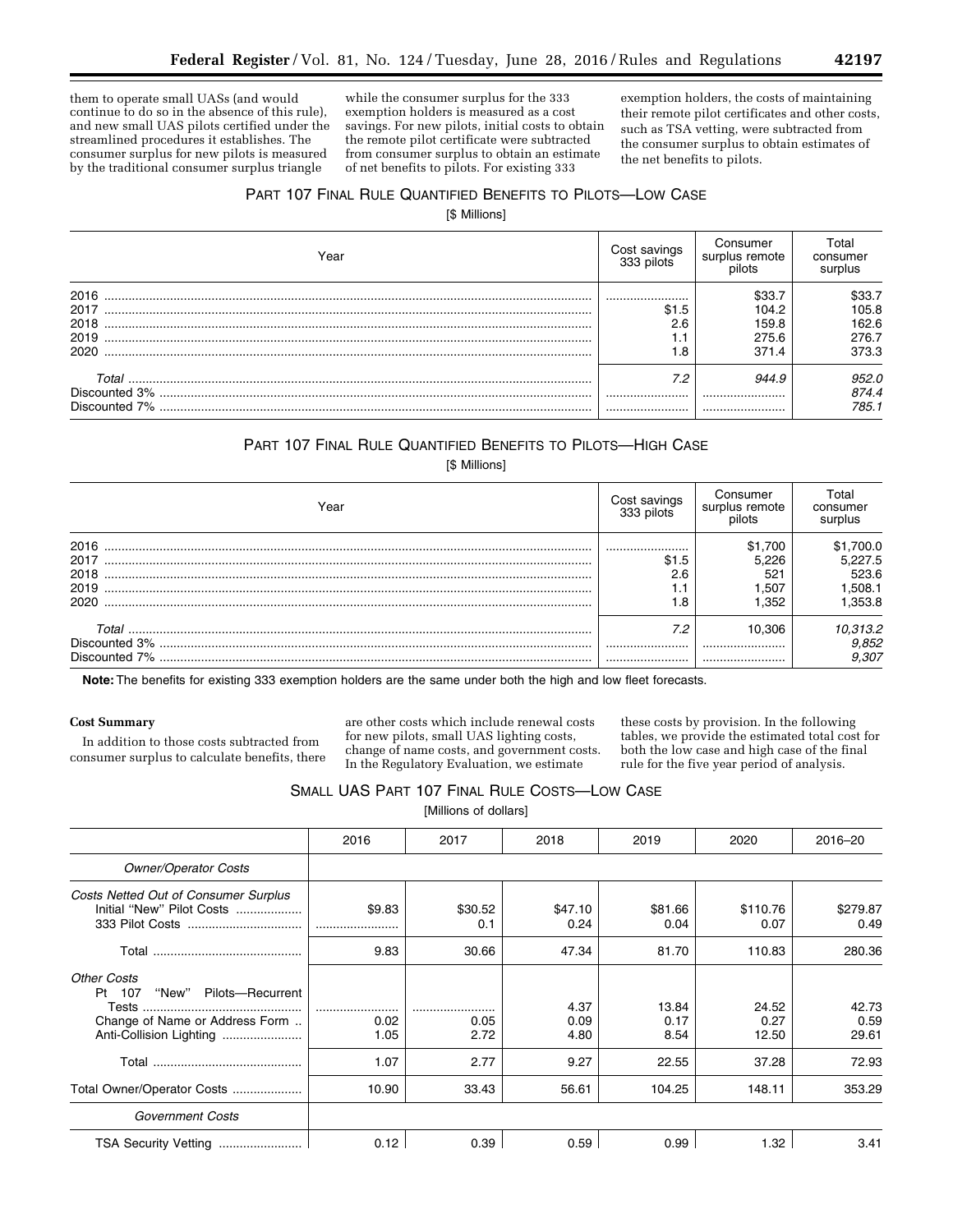# SMALL UAS PART 107 FINAL RULE COSTS—LOW CASE—Continued [Millions of dollars]

|                                                         | 2016  | 2017  | 2018  | 2019   | 2020   | 2016-20 |
|---------------------------------------------------------|-------|-------|-------|--------|--------|---------|
| FAA-Develop Knowledge Tests                             | 0.25  |       |       |        |        | 0.25    |
| FAA-Develop Part 61 Training                            | 0.12  |       |       |        |        | 0.12    |
| FAA-sUAS Operating Certificate                          | 0.30  | 0.96  | 1.48  | 2.46   | 3.31   | 8.52    |
| FAA-Develop ATC Training                                | 0.03  |       |       |        |        | 0.03    |
| FAA-Train ATC Employees<br>FAA-Develop Flight Standards | 0.93  |       |       |        |        | 0.93    |
| FAA-Train Flight Standards Em-                          | 0.03  |       |       |        |        | 0.03    |
|                                                         | 0.13  |       |       |        |        | 0.13    |
| FAA-Hiring Additional Employees                         | 13.07 | 18.33 | 24.69 | 33.02  | 43.81  | 132.93  |
| Total Government Costs                                  | 14.98 | 19.68 | 26.76 | 36.47  | 48.45  | 146.34  |
| Total Gov't and Owner/Operator Costs                    | 25.87 | 53.11 | 83.37 | 140.72 | 196.56 | 499.63  |
|                                                         | 25.87 | 49.64 | 72.82 | 114.87 | 149.96 | 413.15  |
|                                                         | 25.87 | 51.57 | 78.59 | 128.77 | 174.65 | 459.44  |

**Note:**Initial ''New'' Pilot Costs and 333 Pilot Costs were already subtracted to compute the estimates of the benefits to pilots presented above and should not be included when calculating total net benefits.

SMALL UAS PART 107 FINAL RULE COSTS—HIGH CASE

[Millions of dollars]

| Owner/Operator costs                 | 2016     | 2017     | 2018     | 2019     | 2020     | 2016-20    |
|--------------------------------------|----------|----------|----------|----------|----------|------------|
| Costs Netted Out of Consumer Surplus |          |          |          |          |          |            |
| Initial "New" Pilot Costs            | \$248.00 | \$765.00 | \$77.00  | \$223.00 | \$202.00 | \$1,515.00 |
|                                      |          | 0.14     | 0.24     | 0.04     | 0.07     | 0.49       |
|                                      | 248.00   | 765.14   | 77.24    | 223.04   | 202.07   | 1,515.49   |
| <b>Other Costs</b>                   |          |          |          |          |          |            |
| Pt 107 "New" Pilots-Recurrent        |          |          | \$135.28 | \$417.90 | \$129.61 | \$682.79   |
| Change of Name or Address Form       | 0.29     | 1.19     | 1.23     | 1.27     | 1.32     | 5.30       |
| Anti-Collision Lighting              | 19.74    | 79.74    | 81.76    | 83.84    | 85.95    | 351.04     |
|                                      | 20.03    | 80.93    | 218.27   | 503.01   | 216.88   | 1,039.13   |
| Total Owner/Operator Costs           | 268.03   | 846.07   | 295.51   | 726.05   | 418.95   | 2,554.62   |
| Government Costs                     |          |          |          |          |          |            |
| TSA Security Vetting                 | \$3.09   | \$9.38   | \$0.93   | \$2.69   | \$2.41   | \$18.50    |
| FAA-Develop Knowledge Tests          | 0.25     |          |          |          |          | 0.25       |
| FAA-Develop Part 61 Training         | 0.12     |          |          |          |          | 0.12       |
| FAA-sUAS Operating Certificate       | 7.71     | 23.44    | 2.33     | 6.73     | 6.03     | 46.24      |
| FAA-Develop ATC Training             | 0.03     |          |          |          |          | 0.03       |
| FAA-Train ATC Employees              | 0.93     |          |          |          |          | 0.93       |
| FAA-Develop Flight Standards         |          |          |          |          |          |            |
|                                      | 0.03     |          |          |          |          | 0.03       |
| FAA-Train Flight Standards Em-       |          |          |          |          |          |            |
|                                      | 0.13     |          |          |          |          | 0.13       |
| FAA-Hiring Additional Employees      | 22.40    | 35.21    | 34.76    | 35.95    | 45.97    | 174.29     |
| Total Government Costs               | \$34.69  | \$68.02  | \$38.02  | \$45.38  | \$54.41  | \$240.52   |
| Total Gov't and Owner/Operator Costs | \$302.72 | \$914.09 | \$333.53 | \$771.43 | \$473.36 | \$2.795.14 |
|                                      | 302.72   | 854.29   | 291.31   | 629.72   | 361.13   | 2,439.17   |
|                                      | 302.72   | 887.49   | 314.38   | 705.94   | 420.58   | 2,631.12   |

**Note:**Initial ''New'' Pilot Costs and 333 Pilot Costs were already subtracted to compute the estimates of the benefits to pilots presented above and should not be included when calculating total net benefits.

### **Net Benefits Summary**

This rulemaking responds to Congressional direction to allow commercial operation of small UAS in the national airspace system (NAS). Currently the FAA has issued over

4,000 exemptions allowing for commercial operations. This rule will lower the costs of entry for small UAS commercial operations. Once issued, future operators will decide whether their benefits exceed their costs. The FAA has quantified these benefits by

estimating consumer surplus resulting from future commercial operations.

The final rule's major costs are activities associated with recurrent knowledge test requirements for the airman certification of small UAS remote pilots. Also, there are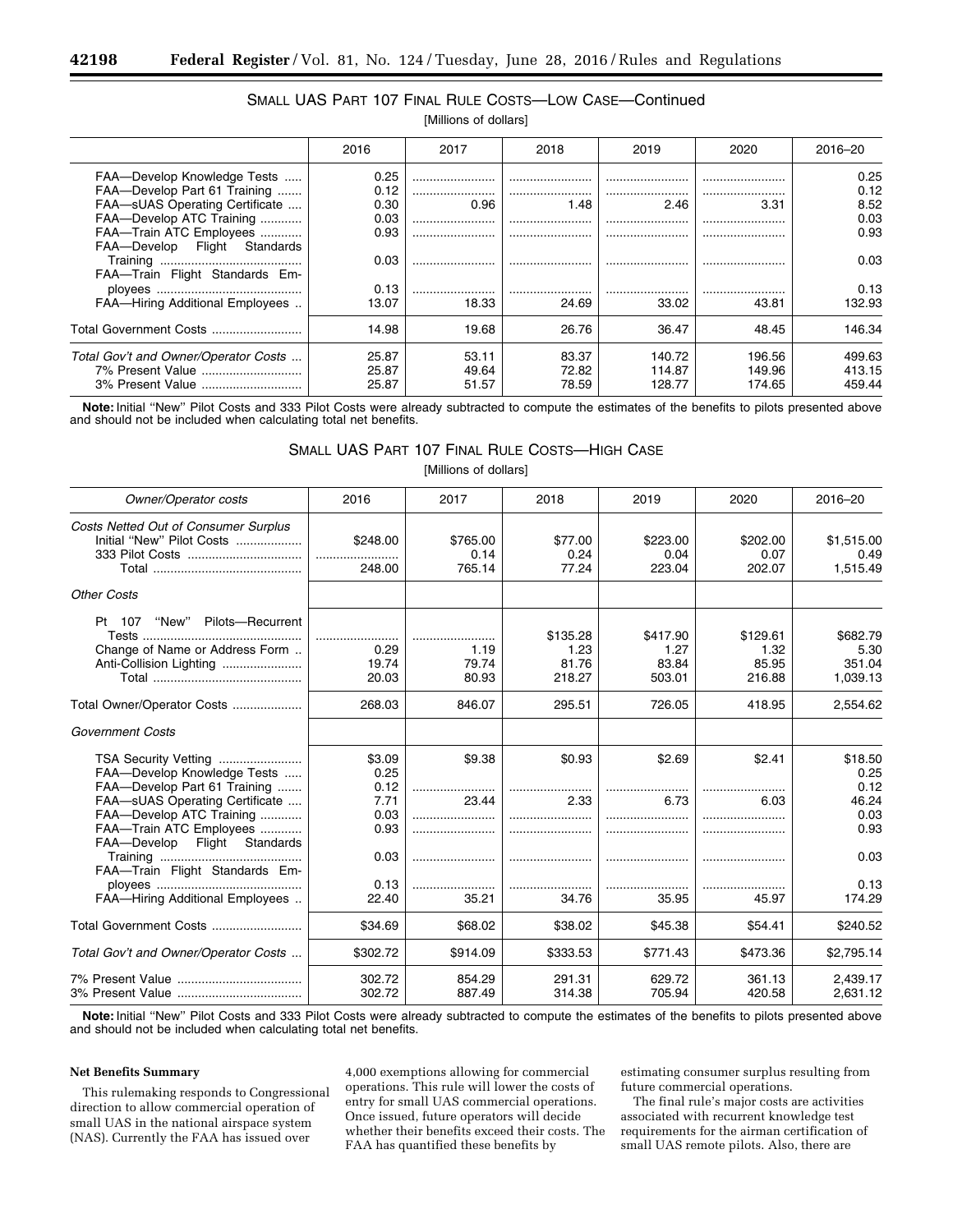costs associated with the security vetting that TSA is required to conduct. The FAA incurs costs to issue operator certificates with a small UAS rating; costs for developing knowledge tests and on-line training for remote pilot applicants; and costs for training FAA personnel. Additional costs will also

accrue from time it takes to complete the paperwork for airman certification and airman name or address change.

The estimated out-of-pocket cash outlay for a remote pilot applicant to be FAAcertificated is \$150. As this rulemaking enables new businesses and a new market,

each remote pilot will decide to voluntarily enter the market and incur these compliance costs because they expect their benefits to exceed costs. As profitable opportunities increase, so will the social benefits. The net social benefits of this rulemaking over the 5 year analysis period are presented below.

## SMALL UAS PART 107 FINAL RULE NET SOCIAL BENEFITS: 2016–2020

|                                                  | Millions \$               | 7% PV<br>Millions \$      | $3%$ PV<br>Millions \$    |
|--------------------------------------------------|---------------------------|---------------------------|---------------------------|
| <b>FAA and Other Costs *</b><br><b>HIGH CASE</b> | \$952<br>219<br>733       | \$785<br>182<br>603       | \$874<br>202<br>672       |
| Net Social Benefit                               | \$10.313<br>.280<br>9.034 | \$9.307<br>1.072<br>8.235 | \$9,852<br>1.184<br>8.668 |

\* Other costs include TSA vetting costs, anti-collision lights, and part 107 recurrent costs. Details may not add to column totals due to rounding.

# *B. Final Regulatory Flexibility Determination*

The Regulatory Flexibility Act of 1980 (Public Law 96–354) (RFA) establishes ''as a principle of regulatory issuance that agencies shall endeavor, consistent with the objectives of the rule and of applicable statutes, to fit regulatory and informational requirements to the scale of the businesses, organizations, and governmental jurisdictions subject to regulation. To achieve this principle, agencies are required to solicit and consider flexible regulatory proposals and to explain the rationale for their actions to assure that such proposals are given serious consideration.'' The RFA covers a wide-range of small entities, including small businesses, not-for-profit organizations, and small governmental jurisdictions.

Agencies must perform a review to determine whether a rule will have a significant economic impact on a substantial number of small entities. If the agency determines that it will, the agency must prepare a regulatory flexibility analysis as described in the RFA. Section 604 of the Act requires agencies to prepare a final regulatory flexibility analysis (FRFA) describing the impact of final rules on small entities. When issuing a final rule, section 604(a) of the Act specifies that each FRFA contain:

• A statement of the need for and objectives of the rule;

• a statement of the significant issues raised by the public comments in response to the initial regulatory flexibility analysis, a statement of the assessment of the agency of such issues, and a statement of any changes made in the proposed rule as a result of such comments;

• the response of the agency to any comments filed by the Chief Counsel for Advocacy of the Small Business Administration (SBA) in response to the proposed rule, and a detailed statement of any change made to the proposed rule in the final rule as a result of the comments;

• a description of and an estimate of the number of small entities to which the rule will apply or an explanation of why no such estimate is available;

• a description of the projected reporting, recordkeeping and other compliance requirements of the rule, including an estimate of the classes of small entities which will be subject to the requirement and the type of professional skills necessary for preparation of the report or record; and

• a description of the steps the agency has taken to minimize the significant economic impact on small entities consistent with the stated objectives of applicable statutes, including a statement of the factual, policy, and legal reasons for selecting the alternative adopted in the final rule and why each one of the other significant alternatives to the rule considered by the agency which affect the impact on small entities was rejected

## 1. A Statement of the Need for and Objectives of the Rule

The FAA is amending its regulations to adopt specific rules to allow the operation of small unmanned aircraft system (small UAS) operations in the National Airspace System (NAS). These changes will address the operation of small UAS and the certification of their operators. The requirements will allow small UAS to operate in the NAS while minimizing the risk they may pose to manned aviation operations and the general public.

Currently commercial activity using a small UAS is prohibited by Federal regulation unless the civil aircraft has an airworthiness certificate in effect or operations are approved by the FAA on a case-by-case basis via an exemption from the pertinent regulations. Once this final rule is adopted, operators will be permitted to participate in certain non-hobbyist activities from which they are currently prohibited without a more costly exemption. The final rule requirements are intended to enable the opportunity for the private sector to develop commercial small UAS

businesses and facilitate legal and safe operations.

2. A Statement of the Significant Issues Raised by the Public Comments in Response to the Initial Regulatory Flexibility Analysis, a Statement of the Assessment of the Agency of such Issues, and a Statement of any Changes Made in the Proposed Rule as a Result of Such Comments

One individual commented that the regulatory evaluation did not differentiate the economic impact between large operators of small UAS and small operators of small UAS, and that the regulatory flexibility analysis describing the impact to small operators was not available. The Initial Regulatory Flexibility Determination (IRFD) was included as Section IV.B of the NPRM. In that regulatory flexibility determination, the FAA states that most, if not all, new commercial activities will be conducted by operators that would be small entities. Because the commercial small UAS industry is not yet established and legal operation of commercial small UAS in the NAS constitutes a new market, available data is sparse. Accordingly, the FAA has not quantified the number of small entities to which the final rule will apply because while the FAA believes most would be small entities, some may evolve quickly to become large firms.

One individual commented that the proposed cost for the knowledge test fees, and TSA security vetting and related costs are too high, and that the high cost will be burdensome for small startup businesses and negatively affect new innovative small UAS businesses in the U.S. The commenter stated that the total cost at the beginning should be no more than \$1,000. The FAA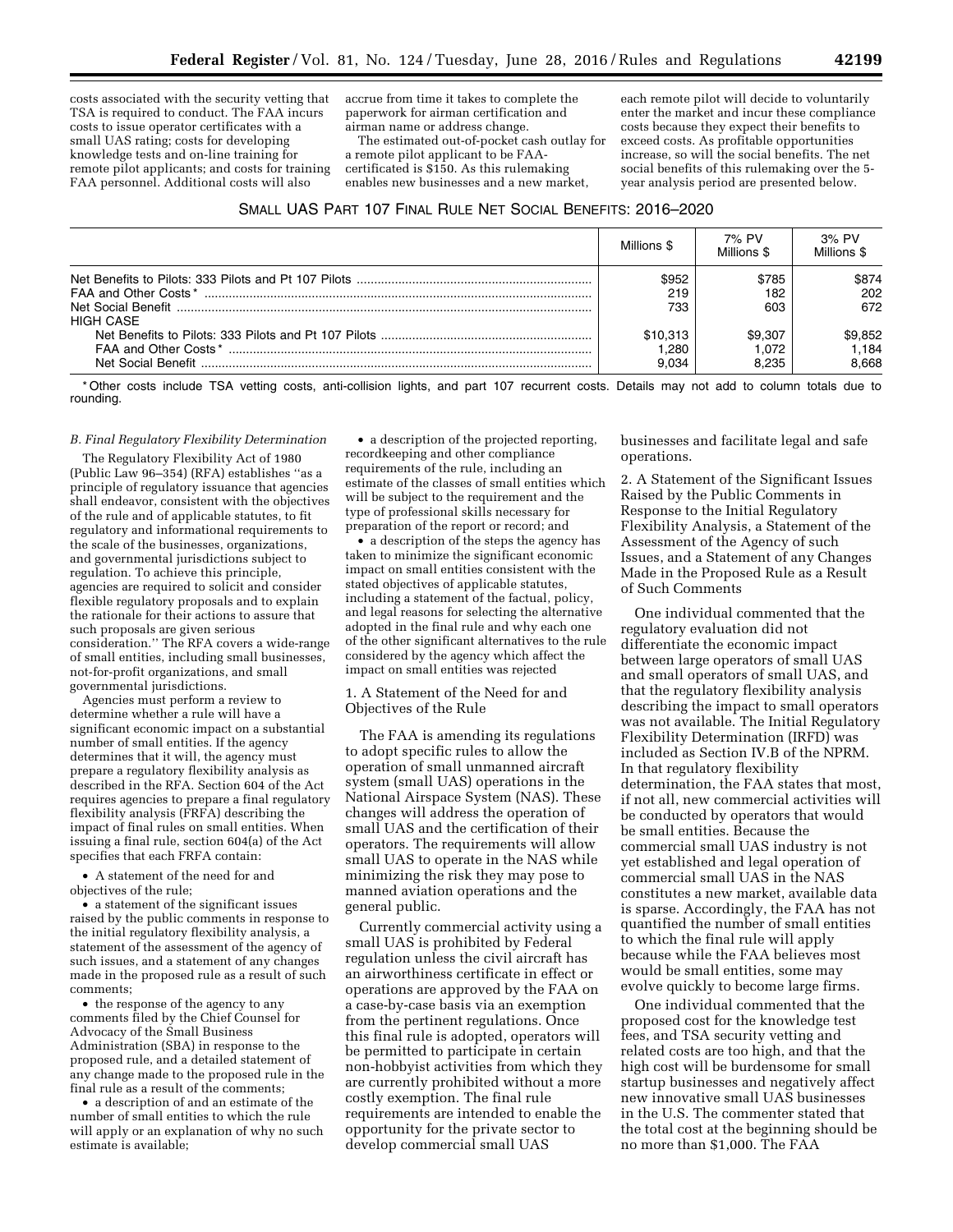disagrees that the compliance costs of this rule are too high. As shown in the regulatory evaluation, the only initial out-of-pocket cost for an owner/operator is \$150 to take the initial knowledge test. For part 61 pilot certificate holders with a current flight review, the cost is even less and consists of \$50 for airman certificate application verification by a DPE, CFI or ACR. This rulemaking only requires that an applicant for a remote pilot certificate with a small UAS rating demonstrate aeronautical knowledge by passing an initial knowledge test, or, for those eligible, completing on-line training.

One individual commented that he had been looking into starting a small business for monitoring pipelines and right of ways for oil and gas companies using UAV's, but that the blanket visualline-of-sight requirement makes his business plan impossible. The commenter states that the rule essentially protects all current aviation companies from competition, and shuts down many small business startups. The FAA disagrees with this belief. The final rule will integrate small UAS operations posing the least amount of risk to the NAS. The operational limitations are imposed to keep the NAS safe. In the meantime, the FAA will continue working on integrating UAS operations that pose greater amounts of risk and will issue notices of proposed rulemaking for those operations once the pertinent issues have been addressed. Once the entire integration process is complete, the FAA envisions the NAS populated with UAS that operate well beyond the operational limits of this rule. The FAA has selected this approach because it will allow lower-risk small UAS operations to be incorporated into the NAS immediately as opposed to waiting until the issues associated with higher-risk UAS operations are resolved.

The NBAA and an individual commented positively on the NPRM. The NBAA commented that they believe the NPRM could have a positive impact on small entities. An individual commented that he is a small business owner for whom UAS are an integral part of his business plan, and these rules will help him grow his business,

while ensuring a safe operating environment for UAS.

3. The Response of the Agency to any Comments Filed by the Chief Counsel for Advocacy of the Small Business Administration (SBA) in Response to the Proposed Rule, and a Detailed Statement of any Change Made to the Proposed Rule in the Final Rule as a Result of the Comments

The SBA Office of Advocacy commented that the FAA should articulate and quantify the framework or parameters for assessing risk, reassess its consideration of alternatives in the proposed rule, and release any safety data it has in order to facilitate the public's evaluation of the FAA's assessment of risk. With regard to data, the supporting documents available in the docket for this rulemaking contain everything that the FAA relied on in issuing this rule. At this time, the FAA does not have data that would allow it to quantify the risk posed by small UAS operations conducted under part 107. The FAA notes, however, that many of the operating restrictions of part 107 are waivable, and the agency anticipates gaining a significant amount of data and operational experience as a result of its administration of the waiver process.

The FAA also emphasizes that this rule is simply one step in the integration of small UAS into the NAS. Both the FAA and the private sector currently have a number of initiatives to obtain more data on small UAS operations, and the FAA anticipates using this data in future agency actions to further integrate UAS operations into the NAS.

In response to the SBA Office of Advocacy comment regarding alternatives, the FAA responds that the initial regulatory evaluation discussed 9 separate alternatives in its regulatory analysis. The alternatives were rejected due to policy considerations and the undue burden that would be imposed on small UAS operators.

4. A Description and an Estimate of the Number of Small Entities to Which the Rule Will Apply, or an Explanation of Why No Such Estimate Is Available

Because the commercial small UAS industry is not yet established and legal

operation of commercial small UAS in the NAS constitutes a new market, available data for these operations is sparse. However, this industry is ideal for a small entity since start-up costs are lower than many other industries.<sup>213</sup> Based on analysis by AUVSI, over 90 percent of exemption holders are small businesses. If this trend continues over the 5-year analysis period, the FAA forecasts a 90 percent of the vehicle owners in both the low case and the high case will be small entities.<sup>214</sup> The FAA believes that the final rule will enable numerous new industries, while maintaining a safe operating environment in the NAS.

5. A Description of the Projected Reporting, Recordkeeping and Other Compliance Requirements of the Rule, Including an Estimate of the Classes of Small Entities Which Will Be Subject to the Requirement and the Type of Professional Skills Necessary for Preparation of the Report or Record

This rule has two reporting requirements for small UAS remote pilots: Accident reporting and, upon request of the Administrator, reporting of deviations from the rules of Part 107 during an emergency. The remote pilot in command is required to report any accident that results in at least serious injury to any person or any loss of consciousness; or damage to any property, other than the small unmanned aircraft. The remote pilot in command is also required to send a written report of any deviation from the rules of Part 107 during an emergency requiring immediate action, upon request of the Administrator. Both reports will be short and limited to capturing basic information. As such, completion of these reports will not require professional skills beyond basic literacy.

Below is a summary of the major compliance requirements of the final rule.

# TABLE 1—SUMMARY OF THE MAJOR PROVISIONS OF PART 107

|  | • Unmanned aircraft must weigh less than 55 lbs. (25 kg).<br>• Visual line-of-sight (VLOS) only; the unmanned aircraft must remain within VLOS of the remote<br>pilot in command and the person manipulating the flight controls of the small UAS. Alternatively,<br>the unmanned aircraft must remain within VLOS of the visual observer. |
|--|--------------------------------------------------------------------------------------------------------------------------------------------------------------------------------------------------------------------------------------------------------------------------------------------------------------------------------------------|
|--|--------------------------------------------------------------------------------------------------------------------------------------------------------------------------------------------------------------------------------------------------------------------------------------------------------------------------------------------|

<sup>213</sup>Based on analysis by AUVSI of the 3,136 exemptions filed through January 2016, over 90% of the exemptions are held by small businesses *[http://www.auvsi.org/auvsiresources/exemptions.](http://www.auvsi.org/auvsiresources/exemptions)* 

<sup>214</sup>See the ''Commercial (Non Modeler) small UAS Fleet Forecasts: Reconciling Differences in the Registry IFR and Part 107 Final Rule'' section of the

regulatory evaluation for more detail to the low case and high case ranges.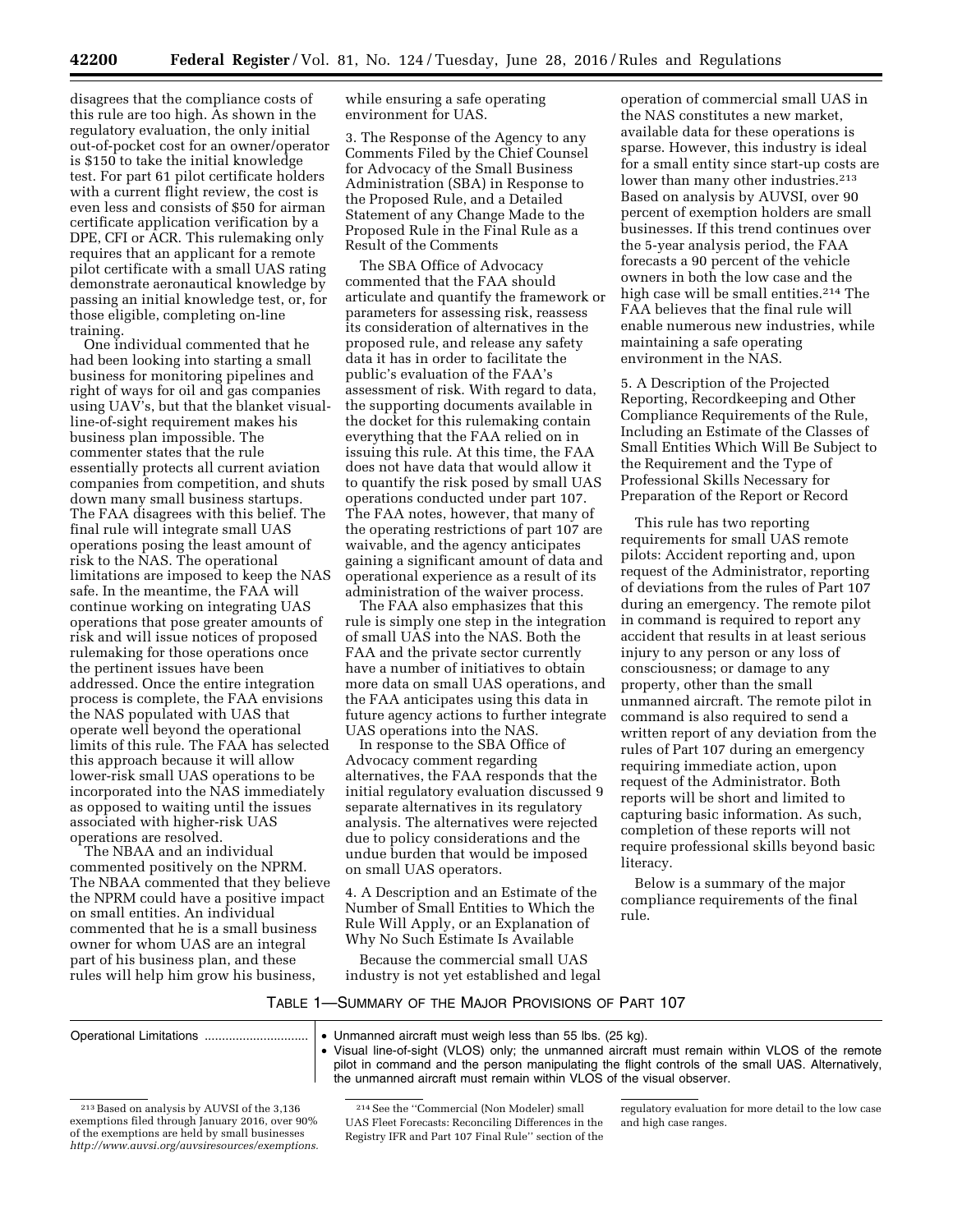۰

# TABLE 1—SUMMARY OF THE MAJOR PROVISIONS OF PART 107—Continued

|                                                                | • At all times the small unmanned aircraft must remain close enough to the remote pilot in com-<br>mand and the person manipulating the flight controls of the small UAS for those people to be ca-<br>pable of seeing the aircraft with vision unaided by any device other than corrective lenses.<br>• Small unmanned aircraft may not operate over any persons not directly participating in the oper-<br>ation, not under a covered structure, and not inside a covered stationary vehicle.<br>• Daylight-only operations (30 minutes before official sunrise to 30 minutes after official sunset, |
|----------------------------------------------------------------|--------------------------------------------------------------------------------------------------------------------------------------------------------------------------------------------------------------------------------------------------------------------------------------------------------------------------------------------------------------------------------------------------------------------------------------------------------------------------------------------------------------------------------------------------------------------------------------------------------|
|                                                                | local time).<br>• Must yield right of way to other aircraft.                                                                                                                                                                                                                                                                                                                                                                                                                                                                                                                                           |
|                                                                | • May use visual observer (VO) but not required.                                                                                                                                                                                                                                                                                                                                                                                                                                                                                                                                                       |
|                                                                | • First-person view camera cannot satisfy "see-and-avoid" requirement but can be used as long as<br>requirement is satisfied in other ways.                                                                                                                                                                                                                                                                                                                                                                                                                                                            |
|                                                                | • Maximum groundspeed of 100 mph (87 knots).<br>• Maximum altitude of 400 feet above ground level (AGL) or, if higher than 400 feet AGL, remain                                                                                                                                                                                                                                                                                                                                                                                                                                                        |
|                                                                | within 400 feet of a structure.                                                                                                                                                                                                                                                                                                                                                                                                                                                                                                                                                                        |
|                                                                | • Minimum weather visibility of 3 miles from control station.                                                                                                                                                                                                                                                                                                                                                                                                                                                                                                                                          |
|                                                                | • Operations in Class B, C, D and E airspace are allowed with the required ATC permission.<br>• Operations in Class G airspace are allowed without ATC permission.                                                                                                                                                                                                                                                                                                                                                                                                                                     |
|                                                                | • No person may act as a remote pilot in command or VO for more than one unmanned aircraft op-                                                                                                                                                                                                                                                                                                                                                                                                                                                                                                         |
|                                                                | eration at one time.                                                                                                                                                                                                                                                                                                                                                                                                                                                                                                                                                                                   |
|                                                                | • No operations from a moving aircraft.<br>• No operations from a moving vehicle unless the operation is over a sparsely populated area.                                                                                                                                                                                                                                                                                                                                                                                                                                                               |
|                                                                | • No careless or reckless operations.                                                                                                                                                                                                                                                                                                                                                                                                                                                                                                                                                                  |
|                                                                | • No carriage of hazardous materials.                                                                                                                                                                                                                                                                                                                                                                                                                                                                                                                                                                  |
|                                                                | • Requires preflight inspection by the remote pilot in command.<br>• A person may not operate a small unmanned aircraft if he or she knows or has reason to know of                                                                                                                                                                                                                                                                                                                                                                                                                                    |
|                                                                | any physical or mental condition that would interfere with the safe operation of a small UAS.                                                                                                                                                                                                                                                                                                                                                                                                                                                                                                          |
|                                                                | • Foreign-registered small unmanned aircraft are allowed to operate under part 107 if they satisfy                                                                                                                                                                                                                                                                                                                                                                                                                                                                                                     |
|                                                                | the requirements of part 375.<br>• External load operations are allowed if the object being carried by the unmanned aircraft is se-                                                                                                                                                                                                                                                                                                                                                                                                                                                                    |
|                                                                | curely attached and does not adversely affect the flight characteristics or controllability of the air-<br>craft.                                                                                                                                                                                                                                                                                                                                                                                                                                                                                      |
|                                                                | • Transportation of property for compensation or hire allowed provided that—<br>$\circ$ The aircraft, including its attached systems, payload and cargo weigh less than 55 pounds<br>total;                                                                                                                                                                                                                                                                                                                                                                                                            |
|                                                                | $\circ$ The flight is conducted within visual line of sight and not from a moving vehicle or aircraft;<br>and                                                                                                                                                                                                                                                                                                                                                                                                                                                                                          |
|                                                                | $\circ$ The flight occurs wholly within the bounds of a State and does not involve transport between<br>(1) Hawaii and another place in Hawaii through airspace outside Hawaii; (2) the District of<br>Columbia and another place in the District of Columbia; or (3) a territory or possession of the<br>United States and another place in the same territory or possession.                                                                                                                                                                                                                         |
|                                                                | • Most of the restrictions discussed above are waivable if the applicant demonstrates that his or her<br>operation can safely be conducted under the terms of a certificate of waiver.                                                                                                                                                                                                                                                                                                                                                                                                                 |
| Remote Pilot in Command Certification<br>and Responsibilities. | • Establishes a remote pilot in command position.<br>• A person operating a small UAS must either hold a remote pilot airman certificate with a small                                                                                                                                                                                                                                                                                                                                                                                                                                                  |
|                                                                | UAS rating or be under the direct supervision of a person who does hold a remote pilot certificate<br>(remote pilot in command).                                                                                                                                                                                                                                                                                                                                                                                                                                                                       |
|                                                                | • To qualify for a remote pilot certificate, a person must:                                                                                                                                                                                                                                                                                                                                                                                                                                                                                                                                            |
|                                                                | <b>Demonstrate aeronautical knowledge by either:</b><br>■ Passing an initial aeronautical knowledge test at an FAA-approved knowledge testing                                                                                                                                                                                                                                                                                                                                                                                                                                                          |
|                                                                | center; or                                                                                                                                                                                                                                                                                                                                                                                                                                                                                                                                                                                             |
|                                                                | - Hold a part 61 pilot certificate, complete a flight review within the previous 24 months,<br>and complete a small UAS online training course provided by the FAA.                                                                                                                                                                                                                                                                                                                                                                                                                                    |
|                                                                | <sup>O</sup> Be vetted by the Transportation Security Administration.<br><b>Be at least 16 years old.</b>                                                                                                                                                                                                                                                                                                                                                                                                                                                                                              |
|                                                                | · Part 61 pilot certificate holders will obtain a temporary remote pilot certificate immediately upon                                                                                                                                                                                                                                                                                                                                                                                                                                                                                                  |
|                                                                | submission of their application for a permanent certificate. Other applicants will obtain a tem-                                                                                                                                                                                                                                                                                                                                                                                                                                                                                                       |
|                                                                | porary remote pilot certificate upon successful completion of TSA security vetting. The FAA antici-<br>pates that it will be able to issue a temporary remote pilot certificate within 10 business days after                                                                                                                                                                                                                                                                                                                                                                                          |
|                                                                | receiving a completed remote pilot certificate application.                                                                                                                                                                                                                                                                                                                                                                                                                                                                                                                                            |
|                                                                | • Until international standards are developed, foreign-certificated UAS pilots will be required to ob-                                                                                                                                                                                                                                                                                                                                                                                                                                                                                                 |
|                                                                | tain an FAA-issued remote pilot certificate with a small UAS rating.<br>A remote pilot in command must:                                                                                                                                                                                                                                                                                                                                                                                                                                                                                                |
|                                                                | • Make available to the FAA, upon request, the small UAS for inspection or testing, and any associ-                                                                                                                                                                                                                                                                                                                                                                                                                                                                                                    |
|                                                                | ated documents/records required to be kept under the rule.<br>. Report to the FAA within 10 days of any operation that results in at least serious injury, loss of                                                                                                                                                                                                                                                                                                                                                                                                                                     |
|                                                                | consciousness, or property damage of at least \$500.                                                                                                                                                                                                                                                                                                                                                                                                                                                                                                                                                   |
|                                                                | • Conduct a preflight inspection, to include specific aircraft and control station systems checks, to<br>ensure the small UAS is in a condition for safe operation.                                                                                                                                                                                                                                                                                                                                                                                                                                    |
|                                                                | • Ensure that the small unmanned aircraft complies with the existing registration requirements                                                                                                                                                                                                                                                                                                                                                                                                                                                                                                         |
|                                                                | specified in $\S 91.203(a)(2)$ .<br>A remote pilot in command may deviate from the requirements of this rule in response to an in-flight                                                                                                                                                                                                                                                                                                                                                                                                                                                               |
|                                                                | emergency.                                                                                                                                                                                                                                                                                                                                                                                                                                                                                                                                                                                             |
|                                                                | • FAA airworthiness certification is not required. However, the remote pilot in command must con-<br>duct a preflight check of the small UAS to ensure that it is in a condition for safe operation.                                                                                                                                                                                                                                                                                                                                                                                                   |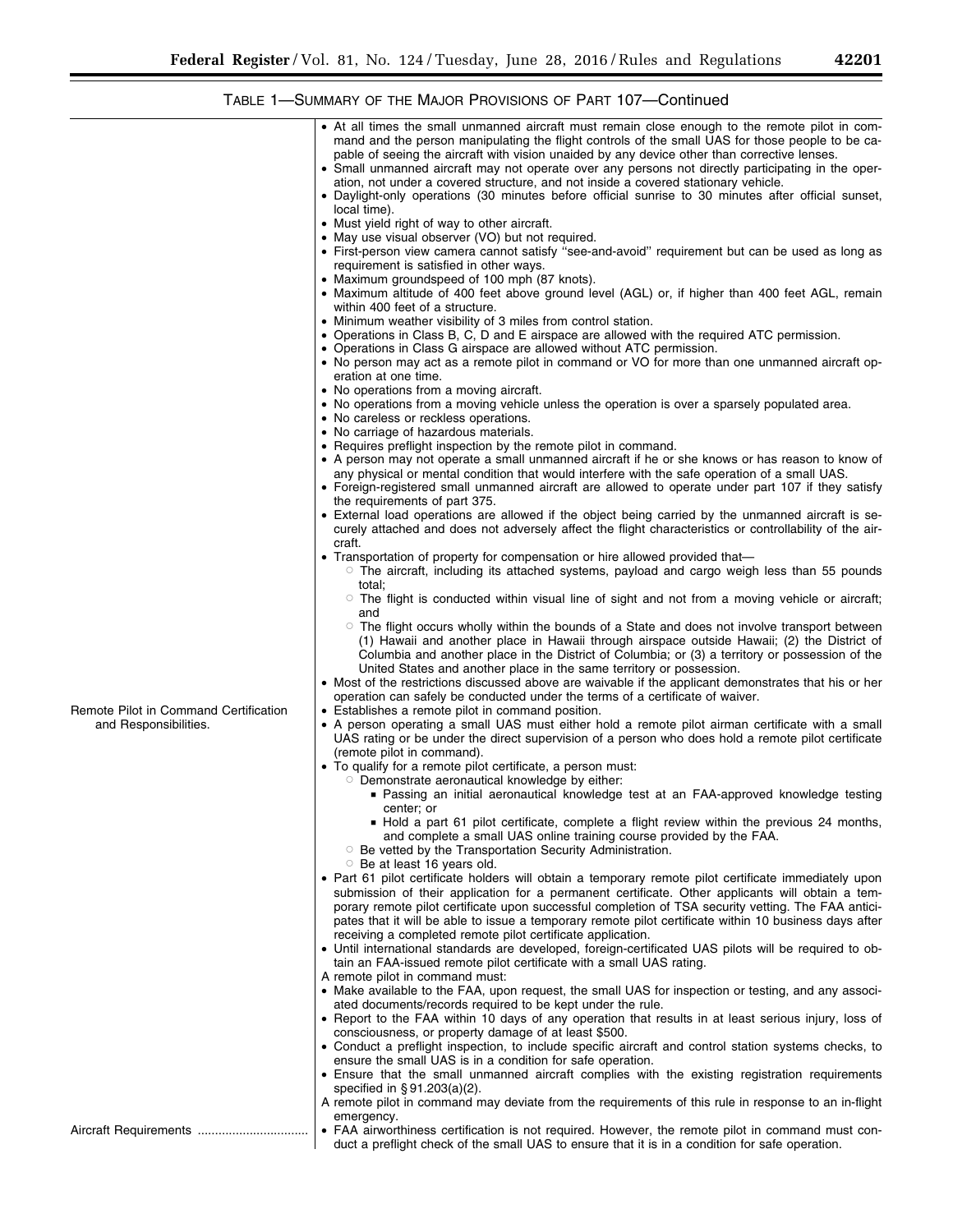|                                       | • Part 107 does not apply to model aircraft that satisfy all of the criteria specified in section 336 of                                                                                                      |
|---------------------------------------|---------------------------------------------------------------------------------------------------------------------------------------------------------------------------------------------------------------|
|                                       | Public Law 112-95.<br>• The rule codifies the FAA's enforcement authority in part 101 by prohibiting model aircraft opera-                                                                                    |
|                                       | tors from endangering the safety of the NAS.                                                                                                                                                                  |
|                                       | • Unmanned aircraft must weigh less than 55 lbs. (25 kg).                                                                                                                                                     |
|                                       | • Visual line-of-sight (VLOS) only; the unmanned aircraft must remain within VLOS of the remote<br>pilot in command and the person manipulating the flight controls of the small UAS. Alternatively,          |
|                                       | the unmanned aircraft must remain within VLOS of the visual observer.                                                                                                                                         |
|                                       | • At all times the small unmanned aircraft must remain close enough to the remote pilot in com-                                                                                                               |
|                                       | mand and the person manipulating the flight controls of the small UAS for those people to be ca-<br>pable of seeing the aircraft with vision unaided by any device other than corrective lenses.              |
|                                       | • Small unmanned aircraft may not operate over any persons not directly participating in the oper-                                                                                                            |
|                                       | ation, not under a covered structure, and not inside a covered stationary vehicle.                                                                                                                            |
|                                       | • Daylight-only operations (30 minutes before official sunrise to 30 minutes after official sunset,<br>local time).                                                                                           |
|                                       | • Must yield right of way to other aircraft, manned or unmanned.                                                                                                                                              |
|                                       | • May use visual observer (VO) but not required.                                                                                                                                                              |
|                                       | • First-person view camera cannot satisfy "see-and-avoid" requirement but can be used as long as<br>requirement is satisfied in other ways.                                                                   |
|                                       | • Maximum groundspeed of 100 mph (87 knots).                                                                                                                                                                  |
|                                       | • Maximum altitude of 400 feet above ground level (AGL) or, if higher than 400 feet AGL, remain                                                                                                               |
|                                       | within 400 feet of a structure.<br>• Minimum weather visibility of 3 miles from control station.                                                                                                              |
|                                       | • Operations in Class B, C, D and E airspace are allowed with the required ATC permission.                                                                                                                    |
|                                       | • Operations in Class G airspace are allowed without ATC permission.<br>• No person may act as a remote pilot in command or VO for more than one unmanned aircraft op-                                        |
|                                       | eration at one time.                                                                                                                                                                                          |
|                                       | • No operations from a moving aircraft.                                                                                                                                                                       |
|                                       | • No operations from a moving vehicle unless the operation is over a sparsely populated area.<br>• No careless or reckless operations.                                                                        |
|                                       | • No carriage of hazardous materials.                                                                                                                                                                         |
|                                       | • Requires preflight inspection by the remote pilot in command.                                                                                                                                               |
|                                       | • A person may not operate a small unmanned aircraft if he or she knows or has reason to know of<br>any physical or mental condition that would interfere with the safe operation of a small UAS.             |
|                                       | • Foreign-registered small unmanned aircraft are allowed to operate under part 107 if they satisfy                                                                                                            |
|                                       | the requirements of part 375.                                                                                                                                                                                 |
|                                       | • External load operations are allowed if the object being carried by the unmanned aircraft is se-<br>curely attached and does not adversely affect the flight characteristics or controllability of the air- |
|                                       | craft.                                                                                                                                                                                                        |
|                                       | • Transportation of property for compensation or hire allowed provided that-                                                                                                                                  |
|                                       | $\circ$ The aircraft, including its attached systems, payload and cargo weigh less than 55 pounds<br>total;                                                                                                   |
|                                       | $\circ$ The flight is conducted within visual line of sight and not from a moving vehicle or aircraft;                                                                                                        |
|                                       | and                                                                                                                                                                                                           |
|                                       | $\circ$ The flight occurs wholly within the bounds of a State and does not involve transport between<br>(1) Hawaii and another place in Hawaii through airspace outside Hawaii; (2) the District of           |
|                                       | Columbia and another place in the District of Columbia; or (3) a territory or possession of the                                                                                                               |
|                                       | United States and another place in the same territory or possession.                                                                                                                                          |
|                                       | • Most of the restrictions discussed above are waivable if the applicant demonstrates that his or her<br>operation can safely be conducted under the terms of a certificate of waiver.                        |
| Remote Pilot in Command Certification | • Establishes a remote pilot in command position.                                                                                                                                                             |
| and Responsibilities.                 |                                                                                                                                                                                                               |
|                                       | • A person operating a small UAS must either hold a remote pilot airman certificate with a small<br>UAS rating or be under the direct supervision of a person who does hold a remote pilot certificate        |
|                                       | (remote pilot in command).                                                                                                                                                                                    |
|                                       | • To qualify for a remote pilot certificate, a person must:                                                                                                                                                   |
|                                       | O Demonstrate aeronautical knowledge by either:<br>. Passing an initial aeronautical knowledge test at an FAA-approved knowledge testing                                                                      |
|                                       | center; or                                                                                                                                                                                                    |
|                                       | • Hold a part 61 pilot certificate, complete a flight review within the previous 24 months,                                                                                                                   |
|                                       | and complete a small UAS online training course provided by the FAA.<br><sup>O</sup> Be vetted by the Transportation Security Administration.                                                                 |
|                                       | <b>Be at least 16 years old.</b>                                                                                                                                                                              |
|                                       | · Part 61 pilot certificate holders can obtain a temporary remote pilot certificate immediately upon                                                                                                          |
|                                       | submission of their application for a permanent certificate.<br>• Until international standards are developed, foreign-certificated UAS pilots will be required to ob-                                        |
|                                       | tain a remote pilot certificate with a small UAS rating.                                                                                                                                                      |
|                                       | A remote pilot in command must:<br>• Make available to the FAA, upon request, the small UAS for inspection or testing, and any associ-                                                                        |
|                                       | ated documents/records required to be kept under the rule.                                                                                                                                                    |
|                                       | • Report to the FAA within 10 days of any operation that results in serious or fatal injury, loss of                                                                                                          |
|                                       | consciousness, or property damage of at least \$500.<br>• Conduct a preflight inspection, to include specific aircraft and control station systems checks, to                                                 |
|                                       | ensure the small UAS is in a condition for safe operation.                                                                                                                                                    |

# TABLE 1—SUMMARY OF THE MAJOR PROVISIONS OF PART 107—Continued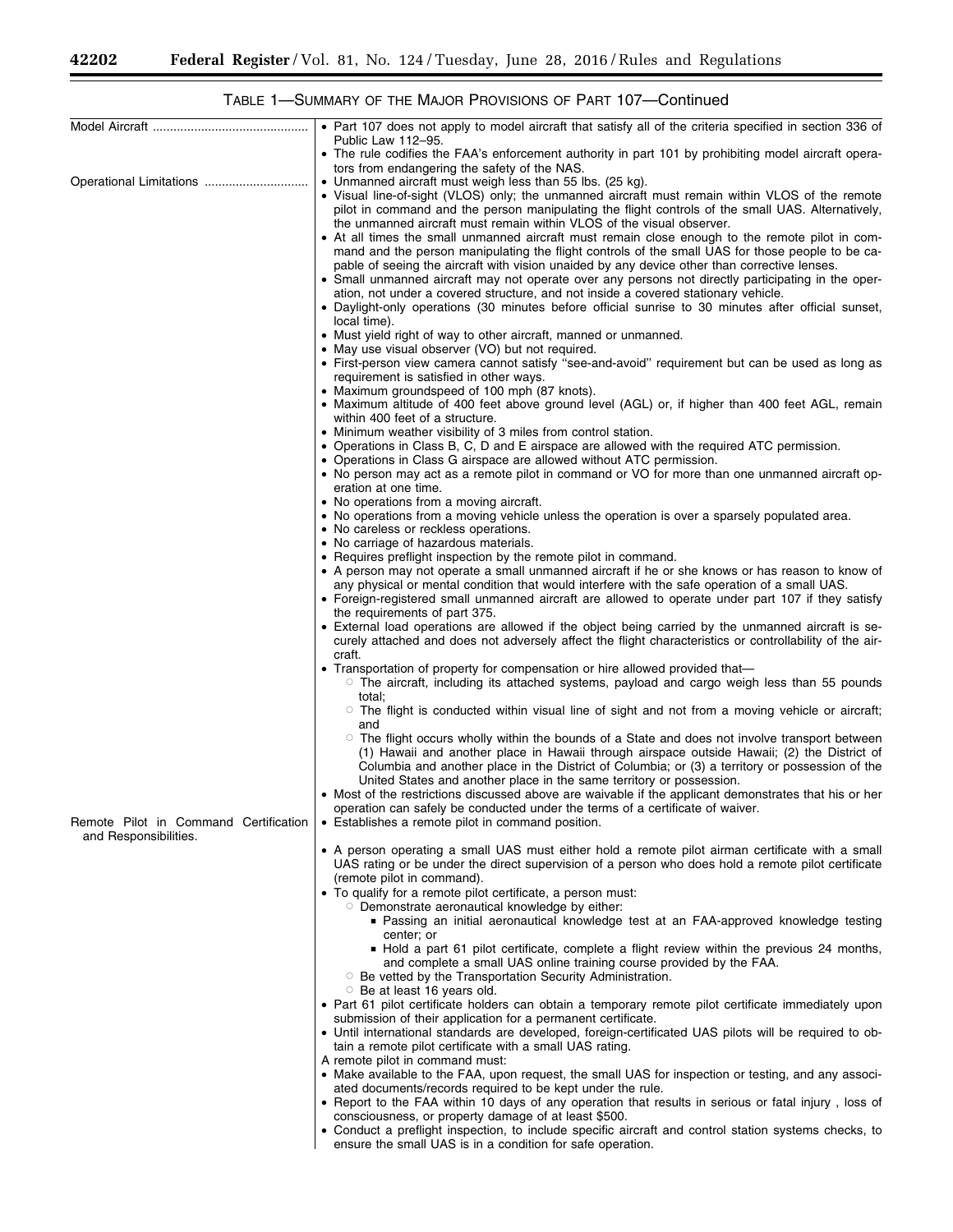| TABLE 1—SUMMARY OF THE MAJOR PROVISIONS OF PART 107—Continued |                                                                                                                                                                                                                                                                                                                                                                                                                                                                                                              |  |  |  |
|---------------------------------------------------------------|--------------------------------------------------------------------------------------------------------------------------------------------------------------------------------------------------------------------------------------------------------------------------------------------------------------------------------------------------------------------------------------------------------------------------------------------------------------------------------------------------------------|--|--|--|
|                                                               | • Ensure that the small unmanned aircraft complies with the existing registration requirements<br>specified in $\S 91.203(a)(2)$ .<br>A remote pilot in command may deviate from the requirements of this rule in response to an in-flight                                                                                                                                                                                                                                                                   |  |  |  |
| Model Aircraft                                                | emergency.<br>• FAA airworthiness certification is not required. However, the remote pilot in command must con-<br>duct a preflight check of the small UAS to ensure that it is in a condition for safe operation.<br>• Part 107 does not apply to model aircraft that satisfy all of the criteria specified in section 336 of<br>Public Law 112-95.<br>• The rule codifies the FAA's enforcement authority in part 101 by prohibiting model aircraft opera-<br>tors from endangering the safety of the NAS. |  |  |  |

6. A Description of the Steps the Agency Has Taken To Minimize the Significant Economic Impact on Small Entities Consistent With the Stated Objectives of Applicable Statutes, Including a Statement of the Factual, Policy, and Legal Reasons for Selecting the Alternative Adopted in the Final Rule and Why Each One of the Other Significant Alternatives to the Rule Considered by the Agency Which Affect The Impact on Small Entities Was Rejected

With respect to the potential operator costs, we assume that each operator will be a new entrant into the commercial market and that each operator will have two small UAS. The following table shows the final rule's estimated out-ofpocket startup and recurrent direct compliance costs for a new small UAS operator or owner.

SMALL UAS OPERATOR STARTUP AND RECURRENT COSTS REMOTE PILOT APPLICANT/REMOTE PILOT OUT-OF-POCKET COSTS

|                                              | Cost     |           |  |  |
|----------------------------------------------|----------|-----------|--|--|
| Type of cost                                 | Initial  | Recurrent |  |  |
| Remote Pilot Appli-<br>cant/Remote<br>Pilot: |          |           |  |  |
| Knowledge                                    |          |           |  |  |
| Test Fees                                    | \$150.00 | \$150.00  |  |  |
| Owner:                                       |          |           |  |  |
| Anti-Collision                               |          |           |  |  |
| Lighting                                     | 32.00    | 32.00     |  |  |
| Current Part 61                              |          |           |  |  |
| Remote Pilot Ap-                             |          |           |  |  |
| plicant:                                     |          |           |  |  |
| Positive Identi-                             |          |           |  |  |
| fication of                                  |          |           |  |  |
| the Appli-                                   |          |           |  |  |
| cant Fee                                     | 50.00    |           |  |  |

\* Details may not add to row or column totals due to rounding.

The estimated out-of-pocket cost for an individual to become FAA certificated as a remote pilot with a small UAS rating is \$150, which is less than the cost of any other airmen certification that allows nonrecreational operations in the NAS.215 The FAA does not believe this amount on a per operator basis to be a significant negative economic impact to small entity operators because \$150 is relatively inexpensive to be licensed for operation of a commercial vehicle.

The FAA expects this final rule will have a significant positive economic impact because it enables new businesses to operate small UAS for hire and will stimulate a manufacturing support industry. The FAA believes that most, if not all, of these new commercial activities will be conducted by operators of small UAS who are small business entities. Therefore, the FAA believes that this final rule will have a positive significant impact on a substantial number of entities.

The FAA considered both more costly and less costly alternatives as part of its final rule. The FAA rejected the more costly alternatives due to policy considerations and undue burden that will be imposed on small UAS operators. The less costly alternatives and the FAA's reasons for rejecting or accepting those alternatives in the NPRM are discussed below.

The NPRM noted that the FAA considered an online test-taking option. Ultimately, this option was rejected due to concerns about cheating and the protection of personally identifiable information (PII). Because an applicant for a remote pilot certificate with small UAS rating is not required to pass a practical test, knowledge testing is the only way for the FAA to determine that a remote pilot has the requisite aeronautical knowledge to operate safely in the NAS. Therefore, it is imperative that the testing methodology being used assures that knowledge is demonstrated. Online testing cannot yet provide adequate proctoring of a test to ensure, among other things, that the test-taker is not taking the test for

someone else or using reference material or other unapproved aids to help answer the test questions. Concerns with online testing are not limited to cheating. Because the knowledge test questions are pulled from a test bank with a finite number of questions, limiting access to that database to knowledge testing centers ensures the continued security and integrity of the test questions.

The next alternative the FAA considered was to proceed on with the provisions proposed in the notice of proposed rulemaking (NPRM). Due to the large number of comments, we have decided to incorporate some of the additional types of operations received from commenters to this final rule. The FAA discusses the comments we received on the proposed rule and their resolutions earlier in the preamble.

Also, in the NPRM, the FAA considered creating a separate micro UAS classification for UAS weighing no more than 4.4 pounds (2 kilograms). The NPRM went on to list the following restrictions that the FAA was considering for such a micro UAS classification:

• Require that the micro UAS be made out of frangible materials that break, distort, or yield on impact.

• Require that the unmanned aircraft weigh no more than 4.4 pounds.

• Impose a maximum airspeed of 30 knots. • Impose a maximum altitude of 400 feet AGL.

• Restrict flight distance to 1,500 feet from, and within the visual line of sight of, the operator

• Ban the use of first person view during operations.

• Require the operator to maintain manual control of the flight path of the micro UAS and, therefore, ban the use of automation to control the flight path.

• Limit operations to Class G airspace. • Require the micro UAS to maintain a distance of at least 5 nautical miles from any airport.

With these additional operating restrictions, the NPRM also proposed to: (1) Allow micro UAS to fly over people not involved with the operation; and (2) create a separate airman certificate with a micro UAS rating.

<sup>215</sup>To become certificated as remote pilot with a small UAS rating, an individual is only required to pass a knowledge test. The certification does not require an individual to attend ground school or to pass a practical skills exam, both of which are required to receive an airmen's certification for sport pilot and above.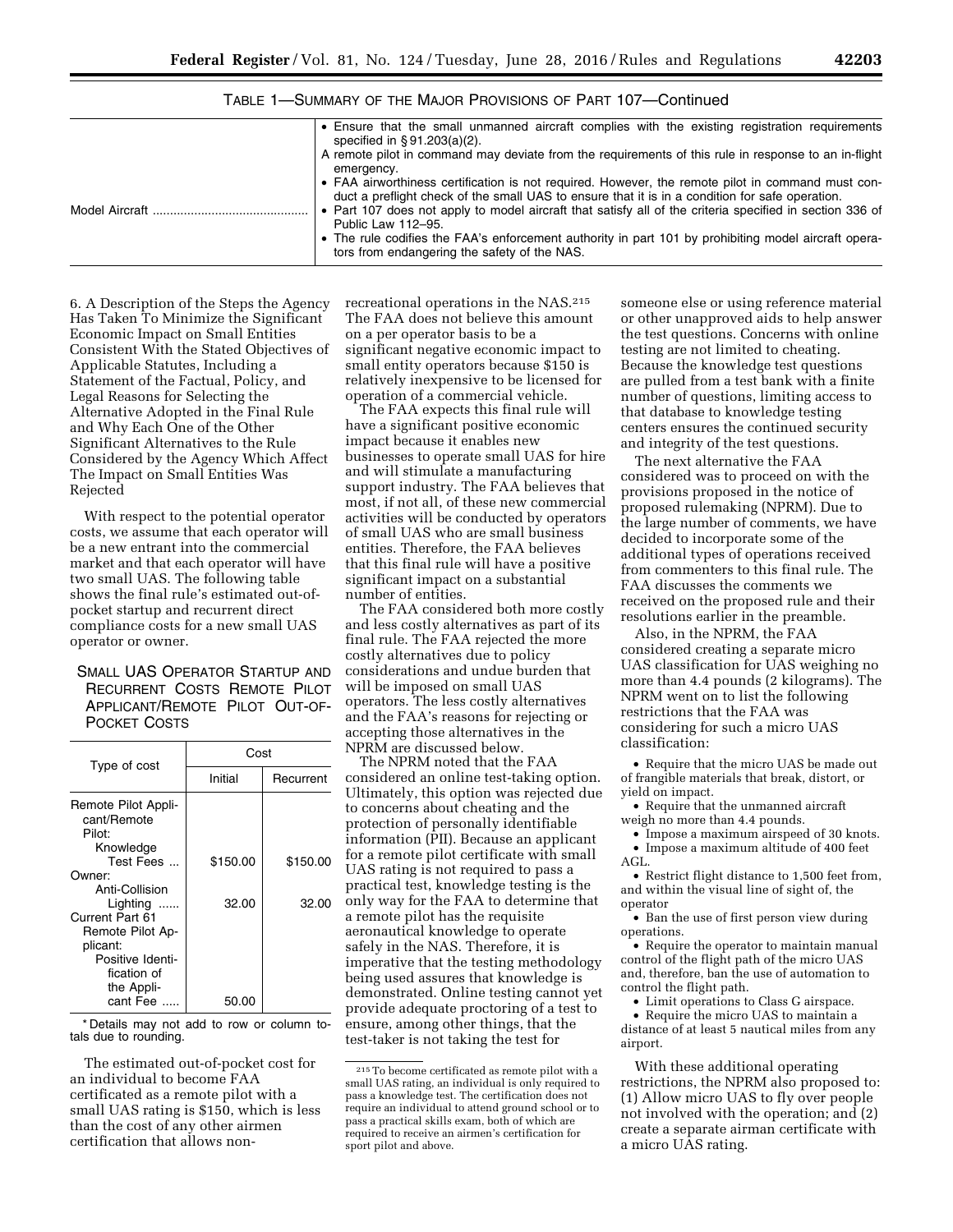After consideration of the comments that the proposed micro UAS restrictions would limit the utility of such operations and safety concerns that remain even with the operating limitations proposed in the NPRM, the FAA has determined that a different framework to regulate micro UAS is needed. Because the public has not yet been given an opportunity to comment on an alternate framework for micro UAS operations, the FAA has determined that a new comment period should be provided for the micro UAS operation requirements. Accordingly, the FAA will move to expeditiously issue a new rule detailing a new more performance-based framework to integrate micro UAS into the NAS while addressing the safety concerns raised by the stakeholders. In the meantime, the FAA will finalize the remainder of this rule to immediately integrate all other small UAS operations into the NAS.

The FAA also considered allowing all small UAS to fly over people not involved with the operation. Manned aircraft are generally permitted to fly over people because manned aircraft are formally evaluated for airworthiness through the airworthiness certification process, which could have significant costs to both the small UAS manufacturer and operator. Because of the high risk of injury, almost all other countries that currently regulate UAS generally do not allow small unmanned aircraft to fly over people or congested areas.216 The risk associated with flight over people is due to mechanical reliability issues that a remote pilot in command may have a limited opportunity to evaluate without airworthiness certification or a more extensive maintenance process. At this time, the FAA has no data establishing how that risk could be mitigated through operational constraints (whether performance-based or otherwise), other than a prohibition on flight over people.

Accordingly, this rule will retain the general prohibition on flight over people, but with two changes. First, this rule will allow a small unmanned aircraft to be operated over a person who is inside a stationary covered vehicle. Second, this rule will make the restriction on operating a small unmanned aircraft over people waivable. This will allow the FAA to consider, on a case-by-case basis, any additional mitigations that are

incorporated into a small UAS operation. The FAA will grant a waiver request allowing small unmanned aircraft flight over people if the applicant establishes that his or her operation can safely be conducted under the terms of a certificate of waiver.

In section 333 of Public Law 112–95, Congress also directed the Secretary to determine whether ''certain unmanned aircraft systems may operate safely in the national airspace system.'' The FAA currently accommodates nonrecreational small UAS use through various mechanisms, such as special airworthiness certificates, exemptions, and certificates of authorizations (COA). As an alternative to this final rule, the FAA considered continuing to issue special airworthiness certificates, exemptions, and COAs to all nonrecreational small UAS users. We anticipate that many of the operations that would previously require exemptions and COAs will now fall under the purview of part 107, which generally does not require an exemption or a COA prior to operation.

The FAA expects this final rule will have a significant positive economic impact because it enables new businesses to operate small UAS for hire and will stimulate a manufacturing support industry. The FAA believes that most, if not all, of these new commercial activities will be conducted by operators of small UAS who are small business entities. Therefore, the FAA believes that this final rule will have a positive significant impact on a substantial number of entities.

### *C. International Trade Impact Assessment*

The Trade Agreements Act of 1979 (Pub. L. 96–39), as amended by the Uruguay Round Agreements Act (Pub. L. 103–465), prohibits Federal agencies from establishing standards or engaging in related activities that create unnecessary obstacles to the foreign commerce of the United States. Pursuant to these Acts, the establishment of standards is not considered an unnecessary obstacle to the foreign commerce of the United States, so long as the standard has a legitimate domestic objective, such the protection of safety, and does not operate in a manner that excludes imports that meet this objective. The statute also requires consideration of international standards and, where appropriate, that they be the basis for U.S. standards. Under this rule's requirements, additional access to United States airspace is permitted, so the rule does not create an obstacle to foreign commerce.

### *D. Unfunded Mandates Assessment*

Title II of the Unfunded Mandates Reform Act of 1995 (Pub. L. 104–4) requires each Federal agency to prepare a written statement assessing the effects of any Federal mandate in a proposed or final agency rule that may result in an expenditure of \$100 million or more (in 1995 dollars) in any one year by State, local, and Tribal governments, in the aggregate, or by the private sector; such a mandate is deemed to be a ''significant regulatory action.'' The FAA currently uses an inflation-adjusted value of \$155.0 million in lieu of \$100 million. The assessment may be included in conjunction with other assessments, as it is here.

This final rule is unlikely to result in expenditure by State, local or Tribal governments of more than \$150 million annually. The final rule will potentially result in an expenditure of much more than that magnitude by pilots seeking remote pilot certificates. We have considered alternatives to this rulemaking, which are discussed above in the ''*Describe alternatives considered*'' section of the regulatory flexibility analysis.

### *E. Paperwork Reduction Act*

The Paperwork Reduction Act of 1995  $(44$  U.S.C. 3507 $(d)$ ) requires that the FAA consider the impact of paperwork and other information collection burdens imposed on the public. According to the 1995 amendments to the Paperwork Reduction Act (5 CFR  $1320.8(b)(2)(vi)$ , an agency may not collect or sponsor the collection of information, nor may it impose an information collection requirement unless it displays a currently valid Office of Management and Budget (OMB) control number.

This action contains the following information collection requirements:

• Submission of an application for a remote pilot certificate with a small UAS rating;

• reporting any accident that results in at least serious injury to any person or any loss of consciousness; or damage to any property, other than the small unmanned aircraft, for which the cost of repair (including materials and labor) exceeds \$500; or the fair market value of the property exceeds \$500 in the event of total loss.

• application for certificate of waiver or authorization to allow a small UAS operation to deviate from certain operating provisions of part 107.

• during an emergency requiring immediate action, each remote pilot in command who deviates from any rule in part 107 shall, upon request of the Administrator, send a written report of that deviation to the Administrator.

<sup>&</sup>lt;sup>216</sup> Some countries, such as the United Kingdom, allow approval for flight in congested areas on a case-by-case basis. *See* GAO, *Unmanned Aerial Systems: FAA Continues Progress toward Integration into the National Airspace* at 32 (July 2015).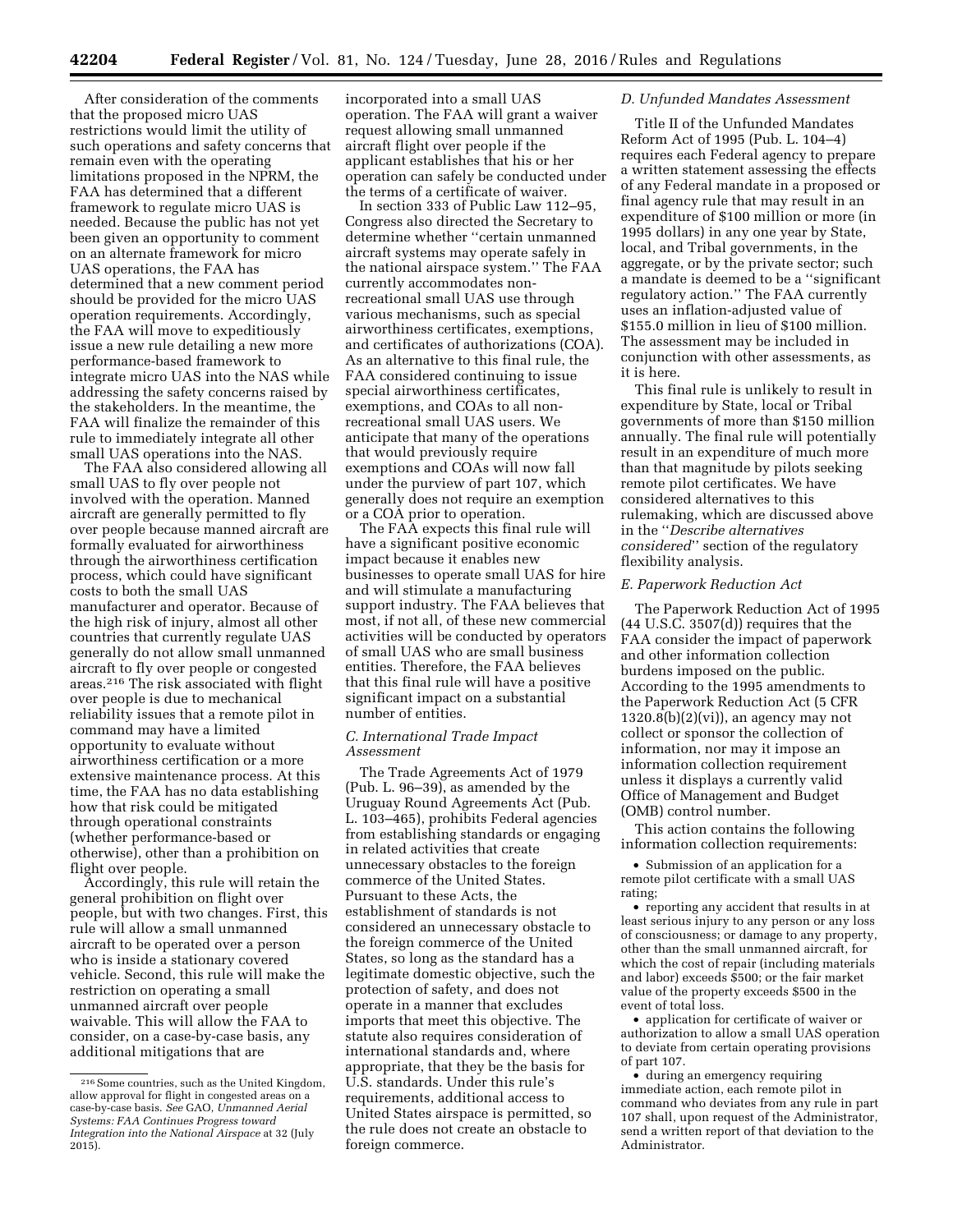Below, we discuss each of these information-collection requirements in more detail. As required by the Paperwork Reduction Act of 1995 (44 U.S.C. 3507(d)), the FAA has submitted these proposed information collection amendments to OMB for its review.

1. Obtaining a Remote Pilot Certificate With a Small UAS Rating

*Summary:* The FAA's statute 217 prohibits a person from serving as an airman without an airman certificate. This final rule will create a new airman certificate for remote pilots to satisfy the statutory requirement. The airman certificate will be called a remote pilot certificate with a small UAS rating, and in order to obtain it, the applicant will have to either: (1) Take and pass an aeronautical knowledge test; or (2) for those part 61 pilots that have completed a flight review within the previous 24 months, take an on-line training course. Upon successful completion of either the aeronautical knowledge test or online training, the applicant will submit an application for the certificate.

To take and pass an aeronautical knowledge test, a person will have to: (1) Apply to take the test at an FAAapproved Knowledge Testing Center; (2) take the test; and (3) obtain an airman knowledge test report showing that he or she passed the test. After passing a knowledge test, the person will then apply for the certificate by: (1) Filling out and submitting an application for the certificate; and (2) attaching evidence showing that the person passed the airman knowledge test.

For a flight review current part 61 pilot certificate holders seeking to substitute the initial training course for the initial aeronautical knowledge test, the applicant will first set up an account with the FAA by providing their email address, first name, last name, suffix, and zip code. Once the applicant receives an email from the FAA to finish creating their profile, the applicant will be able to log-on, complete the course, and obtain a course completion certificate. The applicant will then (1) fill out and submit an application for the remote pilot certificate with small

UAS rating; (2) present a copy of the online training course completion certificate and his or her logbook upon application to demonstrate that he or she has satisfied the flight review requirement within the preceding 24 months. The on-line training course is available to anyone who sets up an account with the FAA.

The above requirements do not result in a new collection of information, but instead expand an existing collection of information that is approved under OMB control number 2120–0021. This collection of information governs information that the FAA collects to certificate pilots and flight instructors. The above requirements will increase the burden of this already-existing collection of information.

*Use:* The above requirements will be used by the FAA to issue airman certificates to remote pilots in command in order to satisfy the statutory requirement that an airman must possess an airman certificate.

*Estimate of Increase in Annual Burden*:

# Low Case Scenario 2016-2018

|                                                | Pages      | Applicant | Total     |             |         | Annual    |         |         |
|------------------------------------------------|------------|-----------|-----------|-------------|---------|-----------|---------|---------|
|                                                | Per Appli- | Time      | # of      | <b>Time</b> | Cost    | # of      | Time    | Cost    |
| <b>Final Rule Requirement</b>                  | cation     | (Hours)   | Pages     | (Hours)     | (\$Mil) | Pages     | (Hours) | (\$Mil) |
| Application for Remote Pilot Certificate       |            | 0.25      | 117.686   | 29.421      | \$0.85  | 39.229    | 9,807   | \$0.28  |
| Knowledge Test Application                     |            | 0.25      | 378,397   | 31,533      | \$0.80  | 126,132   | 10.511  | \$0.27  |
| Knowledge Test Exam Time                       | 70         | 3         | 8,829,260 | 378,397     | \$9.65  | 2.943.087 | 126,132 | \$3.22  |
| On-line Training for Current pt 61 pilots      | 60         |           | 181.217   | 6.041       | \$0.15  | 60.406    | 2.014   | \$0.05  |
| Create Account for On-Line Training            |            | 0.25      | 117.686   | 29.421      | \$0.85  | 39.229    | 9,807   | \$0.28  |
| On-line Training for Knowledge Test Applicants | 60         | ∍         | 7.567.938 | 252.265     | \$6.43  | 2.522.646 | 84.088  | \$2.14  |
| Airman Knowledge Test Report                   |            | 0.25      | 126,132   | 31,533      | \$0.65  | 42,044    | 10,511  | \$0.22  |

\*Details may not add to row or column totals due to rounding

# High Case Scenario 2016-2018

|                                                | Pages      | Applicant | Total       |             |          | Annual     |           |         |
|------------------------------------------------|------------|-----------|-------------|-------------|----------|------------|-----------|---------|
|                                                | Per Appli- | Time      | # of        | <b>Time</b> | Cost     | # of       | Time      | Cost    |
| <b>Final Rule Requirement</b>                  | cation     | (Hours)   | Pages       | (Hours)     | (\$Mil)  | Pages      | (Hours)   | (\$Mil) |
| Application for Remote Pilot Certificate       |            | 0.25      | 1,583,766   | 395,942     | \$10.19  | 527,922    | 131,981   | \$3.40  |
| Knowledge Test Application                     |            | 0.25      | 5,216,461   | 434.705     | \$11.04  | 1,738,820  | 144,902   | \$3.68  |
| Knowledge Test Exam Time                       | 70         | 3         | 121,717,427 | 5,216,461   | \$132.47 | 40,572,476 | 1,738,820 | \$44.16 |
| On-line Training for Current pt 61 pilots      | 60         |           | 181,217     | 6.041       | \$0.15   | 60.406     | 2,014     | \$0.05  |
| Create Account for On-Line Training            |            | 0.25      | 1.583.766   | 395.942     | \$10.19  | 527.922    | 131.981   | \$3.40  |
| On-line Training for Knowledge Test Applicants | 60         |           | 104.329.223 | 3.477.641   | \$88.31  | 34,776,408 | 1.159.214 | \$29.44 |
| Airman Knowledge Test Report                   |            | 0.25      | 1,738,820   | 434.705     | \$8.93   | 579.607    | 144.902   | \$2.98  |

\*Details may not add to row or column totals due to rounding

### 2. Accident Reporting

*Summary:* To ensure proper oversight of small UAS operations, this rule will require a remote pilot in command to report to the FAA any small UAS operation that results in: (1) At least serious injury to any person or any loss

of consciousness; or (2) damage to any property, other than the small unmanned aircraft, unless the cost of repair (including materials and labor) or fair market value in the event of total loss does not exceed \$500.

After receiving this report, the FAA may conduct further investigation to

determine whether any FAA regulations were violated. The report must be made to the nearest Federal Aviation Administration Flight Standards District Office, or one of the Regional Operations Centers or the Washington Operations Center, in a manner acceptable to the Administrator. The

<sup>217</sup> 49 U.S.C. 44711(a)(2)(A).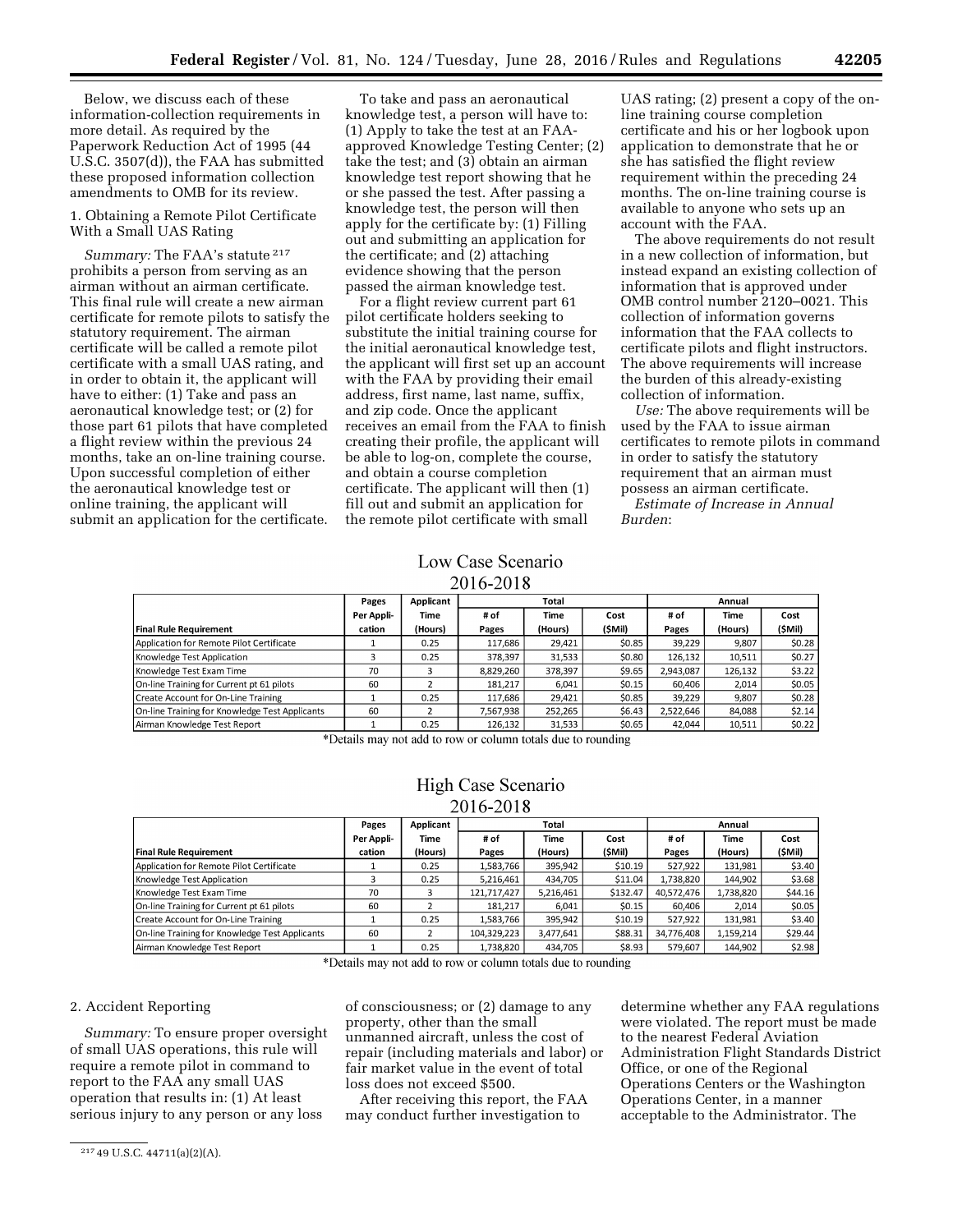FAA emphasizes that this reporting requirement will be triggered only during operations that result in the conditions specified above.

This requirement will constitute a new collection of information, and the FAA has submitted it to OMB for review and a control number. Notice of OMB approval for this information collection will be published in a future **Federal Register** document.

*Use:* The above requirements will be used by the FAA to ensure proper oversight of small UAS operations. A report of an accident that results in an injury to a person or property damage may serve to initiate an FAA investigation into whether FAA regulations were violated.

### Annual Burden Estimate

There is one page of paperwork associated with reporting an accident and it will take an applicant 0.25 hours to complete. The FAA does not have the data needed to quantify the paperwork burden imposed by this requirement.

#### 3. Emergency Powers

*Summary:* The remote pilot in command must, upon FAA request, submit a report to the FAA if he or she has exercises his or her emergency powers. This report must provide a detailed explanation of what happened.

*Use:* The above requirements will be used by the FAA to ensure proper oversight of small UAS operations. A report will help the FAA to better understand the reasons for a pilot deviating from part 107.

### Annual Burden Estimate

There is one page of paperwork associated with reporting the use of emergency powers that will take an applicant 0.3 hours to complete. The FAA does not have the data needed to quantify the paperwork burden imposed by this requirement.

The above requirements do not result in a new collection of information, but instead expand an existing collection of information that is approved under OMB control number 2120–0005. This collection of information governs, among other things, reports that are provided to the FAA by pilots in command who have exercised emergency powers. The above requirements will increase the burden of this already-existing collection of information.

## 4. Certificate of Waiver

The certificate of waiver will allow a remote pilot in command conducting a small UAS operation to deviate from certain provisions of part 107. To obtain a certificate of waiver, an applicant will submit a request containing a complete description of the proposed operation and a justification, including supporting data and documentation as necessary, that establishes that the proposed operation can safely be conducted under the terms of a certificate of waiver.

The FAA expects that the amount of data and analysis required as part of the application will be proportional to the specific relief that is requested. Similarly, the FAA anticipates that the time required to make a determination regarding waiver requests will vary based on the complexity of the request. For example, a request for a major deviation from part 107 for an operation that takes place in a congested metropolitan area with heavy air traffic will likely require more data and

analysis than a request for a minor deviation for an operation that takes place in a sparsely populated area with minimal air traffic. If a certificate of waiver is granted, that certificate may include additional conditions and limitations designed to ensure that the small UAS operation can safely be conducted under the terms of a certificate of waiver.

### Use

This collection of information by the FAA governs applicants requesting a certificate of waiver for an aviation event. The above requirements will increase the burden of this alreadyexisting collection of information.

## Annual Burden Estimate

The above requirements will not result in a new collection of information, but will instead expand an existing OMB-approved collection of information that is approved under OMB control number 2120–0027. We cannot quantify total costs, over the 5 year analysis period for waiver activities because The FAA does not have the information to estimate the number of waiver requests it will receive, but expects that individuals would apply for waivers only in instances in which the benefits exceed the costs. The application for certificate of waiver is a minimum of three pages and it is estimated to take at least 0.75 hours to complete.

## 5. Total Annual Burden Estimate

The total annualized burden estimate of the information-collection requirements associated with this rule is as follows:

| Final rule requirement | Total no. of<br>pages<br>(millions) | Total cost<br>(millions) | Annual cost<br>(millions) |
|------------------------|-------------------------------------|--------------------------|---------------------------|
| Low Case:              |                                     |                          |                           |
|                        | 17.3 !                              | $$19.4$                  | \$6.5                     |
|                        | Unknown    Unknown                  |                          | Unknown                   |
|                        | Unknown    Unknown                  |                          | Unknown                   |
| Certificate of Waiver  | Unknown                             | Unknown                  | Unknown                   |
| High Case:             |                                     |                          |                           |
|                        | 236.4    \$261.3                    |                          | \$87.1                    |
|                        | Unknown    Unknown                  |                          | Unknown                   |
|                        | Unknown $\ldots$ Unknown $\ldots$   |                          | Unknown                   |
|                        | Unknown                             | Unknown                  | Unknown                   |

## *F. International Compatibility and Cooperation*

In keeping with U.S. obligations under the Convention on International Civil Aviation, it is FAA policy to conform to International Civil Aviation Organization (ICAO) Standards and

Recommended Practices to the maximum extent practicable. The FAA has determined that there are no ICAO Standards and Recommended Practices that correspond to these regulations.

### *G. Environmental Analysis*

FAA Order 1050.1F identifies FAA actions that are categorically excluded from preparation of an environmental assessment or environmental impact statement under the National Environmental Policy Act in the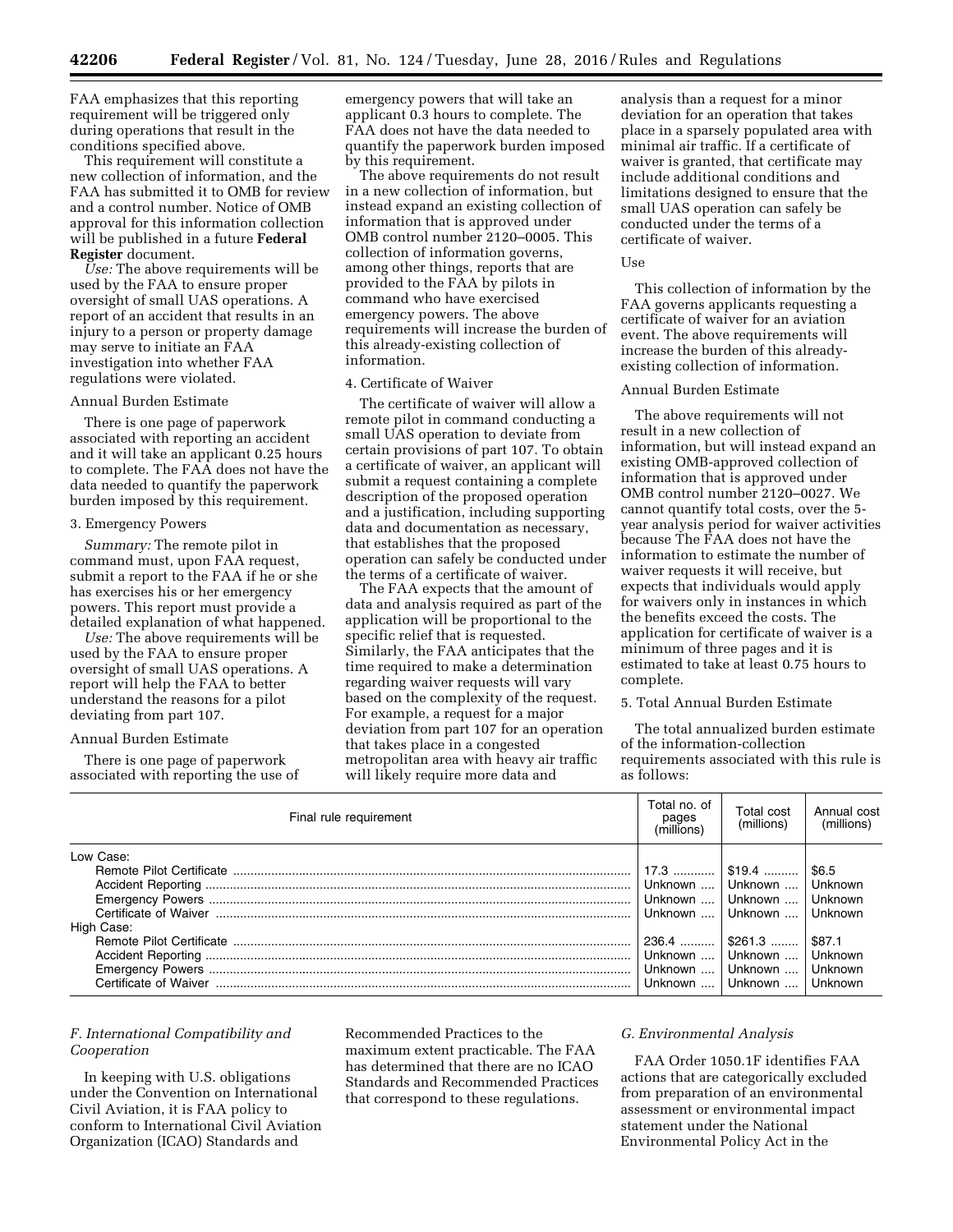absence of extraordinary circumstances. The FAA has determined this rulemaking action qualifies for the categorical exclusion identified in paragraph 5–6.6f and involves no extraordinary circumstances. The FAA has documented the categorical exclusion, including its noise analysis and review of the potential for extraordinary circumstances, and has placed a copy of it in the docket for this rule.

# *H. Regulations Affecting Intrastate Aviation in Alaska*

Section 1205 of the FAA Reauthorization Act of 1996 (110 Stat. 3213) requires the FAA, when modifying its regulations in a manner affecting intrastate aviation in Alaska, to consider the extent to which Alaska is not served by transportation modes other than aviation, and to establish appropriate regulatory distinctions. In the NPRM, the FAA requested comments on whether the proposed rule should apply differently to intrastate operations in Alaska. The agency did not receive any comments, and has determined, based on the administrative record of this rulemaking, that there is no need to make any regulatory distinctions applicable to intrastate aviation in Alaska.

#### **V. Executive Order Determinations**

#### *A. Executive Order 13132, Federalism*

The FAA has analyzed this final rule under the principles and criteria of Executive Order 13132, Federalism. The agency determined that this action will not have a substantial direct effect on the States, or the relationship between the Federal Government and the States, or on the distribution of power and responsibilities among the various levels of government, and, therefore, does not have Federalism implications.

# *B. Executive Order 13211, Regulations That Significantly Affect Energy Supply, Distribution, or Use*

The FAA analyzed this final rule under Executive Order 13211, Actions Concerning Regulations that Significantly Affect Energy Supply, Distribution, or Use (May 18, 2001). The agency has determined that it is not a ''significant energy action'' under the executive order and it is not likely to have a significant adverse effect on the supply, distribution, or use of energy.

# *C. Executive Order 13609, Promoting International Regulatory Cooperation*

Executive Order 13609, Promoting International Regulatory Cooperation, promotes international regulatory cooperation to meet shared challenges involving health, safety, labor, security, environmental, and other issues and to reduce, eliminate, or prevent unnecessary differences in regulatory requirements. The FAA has analyzed this action under the policies and agency responsibilities of Executive Order 13609, and has determined that this action would have no effect on international regulatory cooperation. The Department continues to participate in the evaluation of ICAO's SARPs and any recommended updates to reflect amendments necessary to address issues unique to the operation of remotely piloted aircraft.

# **VI. Additional Information**

*A. Availability of Rulemaking Documents* 

An electronic copy of rulemaking documents may be obtained from the Internet by—

• Searching the Federal eRulemaking Portal (*<http://www.regulations.gov>*);

• Visiting the FAA's Regulations and Policies Web page at *[http://www.faa.gov/](http://www.faa.gov/regulations_policies) [regulations](http://www.faa.gov/regulations_policies)*\_*policies* or

 $\overrightarrow{ }$  Accessing the Government Publishing Office's Web page at *[http://www.gpo.gov/](http://www.gpo.gov/fdsys/) [fdsys/](http://www.gpo.gov/fdsys/)*.

Copies may also be obtained by sending a request to the Federal Aviation Administration, Office of Rulemaking, ARM–1, 800 Independence Avenue SW., Washington, DC 20591, or by calling  $(202)$  267–9677. Commenters must identify the docket or amendment number of this rulemaking.

All documents the FAA considered in developing this rule, including economic analyses and technical reports, may be accessed from the Internet through the Federal eRulemaking Portal referenced previously.

# *B. Comments Submitted to the Docket*

Comments received may be viewed by going to *<http://www.regulations.gov>*and following the online instructions to search the docket number for this action. Anyone is able to search the electronic form of all comments received into any of the FAA's dockets by the name of the individual submitting the comment (or signing the comment, if submitted on behalf of an association, business, labor union, etc.).

# *C. Small Business Regulatory Enforcement Fairness Act*

The Small Business Regulatory Enforcement Fairness Act (SBREFA) of 1996 requires FAA to comply with small entity requests for information or advice about compliance with statutes and regulations within its jurisdiction.

A small entity with questions regarding this document may contact its local FAA official, or the person listed under the **FOR FURTHER INFORMATION CONTACT** heading at the beginning of the preamble. To find out more about SBREFA on the Internet, visit *[http://](http://www.faa.gov/regulations_policies/rulemaking/sbre_act/) [www.faa.gov/regulations](http://www.faa.gov/regulations_policies/rulemaking/sbre_act/)*\_*policies/ [rulemaking/sbre](http://www.faa.gov/regulations_policies/rulemaking/sbre_act/)*\_*act/*.

# **List of Subjects**

# *14 CFR Part 21*

Aircraft, Aviation safety, Recording and recordkeeping requirements.

#### *14 CFR Part 43*

Aircraft, Aviation safety, Reporting and recordkeeping requirements.

#### *14 CFR Part 61*

Aircraft, Airmen, Alcohol abuse, Aviation safety, Drug abuse, Recreation and recreation areas, Reporting and recordkeeping requirements, Security measures, Teachers.

### *14 CFR Part 91*

Air traffic control, Aircraft, Airmen, Airports, Aviation safety, Reporting and recordkeeping requirements.

#### *14 CFR Part 101*

Aircraft, Aviation Safety.

# *14 CFR Part 107*

Aircraft, Airmen, Aviation safety, Reporting and recordkeeping requirements, Security measures, Signs and symbols, Small unmanned aircraft, Unmanned aircraft.

## *14 CFR Part 119*

Air carriers, Aircraft, Aviation safety.

## *14 CFR Part 133*

Aircraft, Aviation safety.

#### *14 CFR Part 183*

Airmen, Authority delegations (Government agencies).

#### **The Amendment**

In consideration of the foregoing, the Federal Aviation Administration amends chapter I of title 14, Code of Federal Regulations as follows:

# **PART 21—CERTIFICATION PROCEDURES FOR PRODUCTS AND PARTS**

■ 1. The authority citation for part 21 is revised to read as follows:

**Authority:** 42 U.S.C. 7572; 49 U.S.C. 106(f), 106(g), 40101 note, 40105, 40113, 44701– 44702, 44704, 44707, 44709, 44711, 44713, 44715, 45303; Sec. 333 of Public Law 112– 95, 126 Stat. 75.

■ 2. In § 21.1, revise paragraph (a) introductory text to read as follows: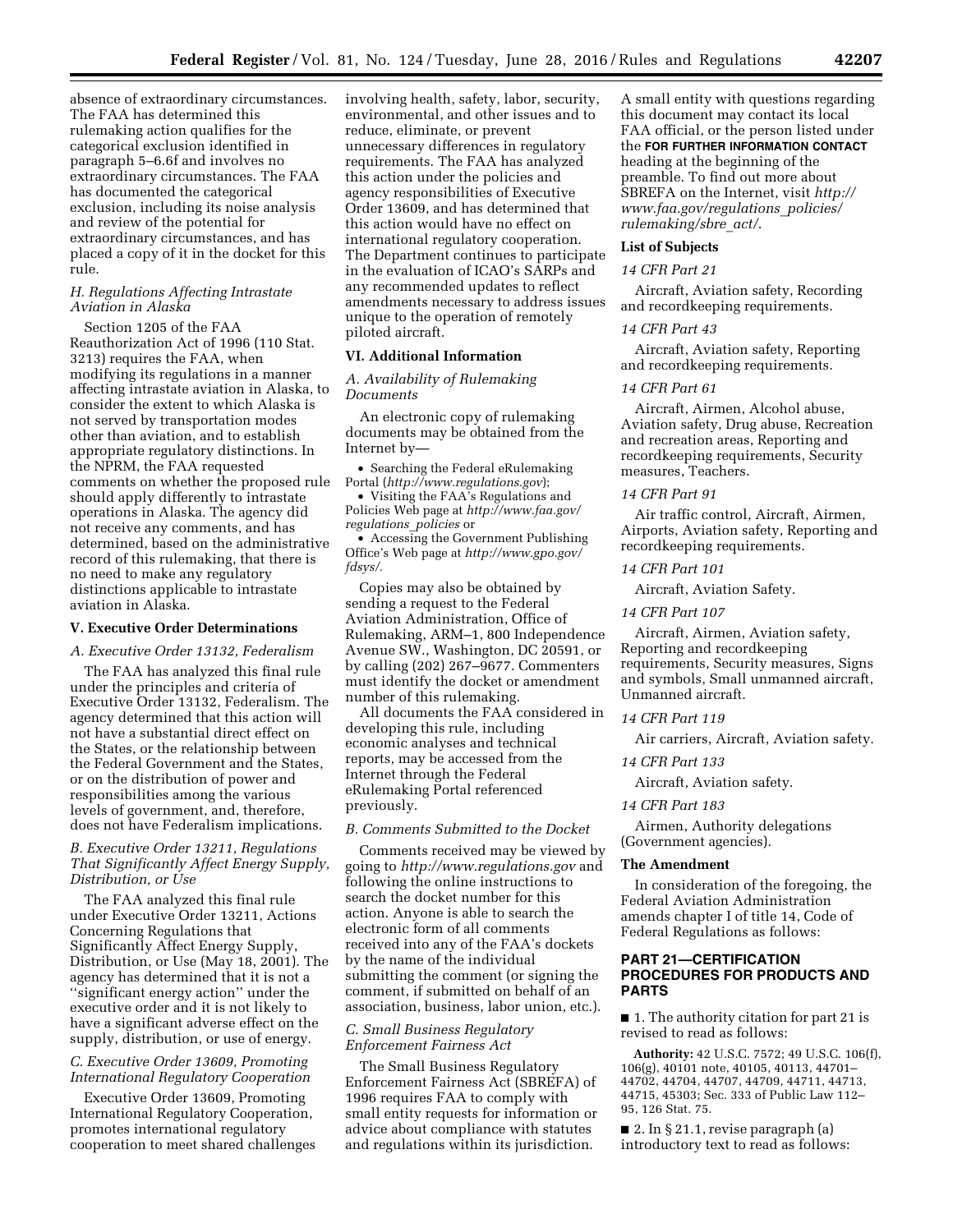### **§ 21.1 Applicability and definitions.**

(a) Except for aircraft subject to the provisions of part 107 of this chapter, this part prescribes—

\* \* \* \* \*

# **PART 43—MAINTENANCE, PREVENTIVE MAINTENANCE, REBUILDING, AND ALTERATION**

■ 3. The authority citation for part 43 is revised to read as follows:

**Authority:** 49 U.S.C. 106(f), 106(g), 40113, 44701, 44703, 44705, 44707, 44711, 44713, 44717, 44725.

■ 4. In § 43.1, revise paragraph (b) to read as follows:

#### **§ 43.1 Applicability.**

 $\star$   $\star$   $\star$ 

(b) This part does not apply to— (1) Any aircraft for which the FAA has issued an experimental certificate, unless the FAA has previously issued a different kind of airworthiness certificate for that aircraft;

(2) Any aircraft for which the FAA has issued an experimental certificate under the provisions of § 21.191(i)(3) of this chapter, and the aircraft was previously issued a special airworthiness certificate in the lightsport category under the provisions of § 21.190 of this chapter; or

(3) Any aircraft subject to the provisions of part 107 of this chapter. \* \* \* \* \*

# **PART 61—CERTIFICATION: PILOTS, FLIGHT INSTRUCTORS, AND GROUND INSTRUCTORS**

■ 5. The authority citation for part 61 continues to read as follows:

**Authority:** 49 U.S.C. 106(f), 106(g), 40113, 44701–44703, 44707, 44709–44711, 44729, 44903, 45102–45103, 45301–45302.

■ 6. In § 61.1, revise paragraph (a) introductory text to read as follows:

#### **§ 61.1 Applicability and definitions.**

(a) Except as provided in part 107 of this chapter, this part prescribes: \* \* \* \* \*

 $\blacksquare$  7. Add § 61.8 to read as follows:

# **§ 61.8 Inapplicability of unmanned aircraft operations.**

Any action conducted pursuant to part 107 of this chapter or Subpart E of part 101 of this chapter cannot be used to meet the requirements of this part.

■ 8. In § 61.193, revise paragraph (b) to read as follows:

# **§ 61.193 Flight instructor privileges.**

\* \* \* \* \* (b) A person who holds a flight instructor certificate is authorized, in a form and manner acceptable to the Administrator, to:

(1) Accept an application for a student pilot certificate or, for an applicant who holds a pilot certificate (other than a student pilot certificate) issued under part 61 of this chapter and meets the flight review requirements specified in § 61.56, a remote pilot certificate with a small UAS rating;

(2) Verify the identity of the applicant; and

(3) Verify that an applicant for a student pilot certificate meets the eligibility requirements in § 61.83 or an applicant for a remote pilot certificate with a small UAS rating meets the eligibility requirements in § 107.61 of this chapter.

■ 9. In § 61.413, revise paragraph (b) to read as follows:

# **§ 61.413 What are the privileges of my flight instructor certificate with a sport pilot rating?**

\* \* \* \* \* (b) A person who holds a flight instructor certificate with a sport pilot rating is authorized, in a form and manner acceptable to the Administrator, to:

(1) Accept an application for a student pilot certificate or, for an applicant who holds a pilot certificate (other than a student pilot certificate) issued under part 61 of this chapter and meets the flight review requirements specified in § 61.56, a remote pilot certificate with a small UAS rating;

(2) Verify the identity of the applicant; and

(3) Verify that an applicant for a student pilot certificate meets the eligibility requirements in § 61.83.

## **PART 91—GENERAL OPERATING AND FLIGHT RULES**

■ 10. The authority citation for part 91 continues to read as follows:

**Authority:** 49 U.S.C. 106(f), 106(g), 1155, 40101, 40103, 40105, 40113, 40120, 44101, 44111, 44701, 44704, 44709, 44711, 44712, 44715, 44716, 44717, 44722, 46306, 46315, 46316, 46504, 46506–46507, 47122, 47508, 47528–47531, 47534, articles 12 and 29 of the Convention on International Civil Aviation (61 Stat. 1180), (126 Stat. 11).

■ 11. In § 91.1, revise paragraph (a) introductory text and add paragraphs (e) and (f) to read as follows:

#### **§ 91.1 Applicability.**

(a) Except as provided in paragraphs (b), (c), (e), and (f) of this section and §§ 91.701 and 91.703, this part prescribes rules governing the operation of aircraft within the United States,

including the waters within 3 nautical miles of the U.S. coast.

\* \* \* \* \* (e) This part does not apply to any aircraft or vehicle governed by part 103 of this chapter, or subparts B, C, or D of part 101 of this chapter.

(f) Except as provided in §§ 107.13, 107.27, 107.47, 107.57, and 107.59 of this chapter, this part does not apply to any aircraft governed by part 107 of this chapter.

# **PART 101—MOORED BALLOONS, KITES, AMATEUR ROCKETS, UNMANNED FREE BALLOONS, AND CERTAIN MODEL AIRCRAFT**

■ 12. The authority citation for part 101 is revised to read as follows:

**Authority:** 49 U.S.C. 106(f), 106(g), 40101 note, 40103, 40113–40114, 45302, 44502, 44514, 44701–44702, 44721, 46308, Sec. 336(b), Pub. L. 112–95, 126 Stat. 77.

■ 13. The heading for part 101 is revised to read as set forth above.

 $\blacksquare$  14. In § 101.1, add paragraph (a)(5) to read as follows:

# **§ 101.1 Applicability.**

 $(a) * * * *$ 

(5) Any model aircraft that meets the conditions specified in § 101.41. For purposes of this part, a model aircraft is an unmanned aircraft that is:

(i) Capable of sustained flight in the atmosphere;

(ii) Flown within visual line of sight of the person operating the aircraft; and

(iii) Flown for hobby or recreational purposes.

\* \* \* \* \*

■ 15. Add subpart E, consisting of §§ 101.41 and 101.43, to read as follows:

# **Subpart E—Special Rule for Model Aircraft**

# **§ 101.41 Applicability.**

This subpart prescribes rules governing the operation of a model aircraft (or an aircraft being developed as a model aircraft) that meets all of the following conditions as set forth in section 336 of Public Law 112–95:

(a) The aircraft is flown strictly for hobby or recreational use;

(b) The aircraft is operated in accordance with a community-based set of safety guidelines and within the programming of a nationwide community-based organization;

(c) The aircraft is limited to not more than 55 pounds unless otherwise certified through a design, construction, inspection, flight test, and operational safety program administered by a community-based organization;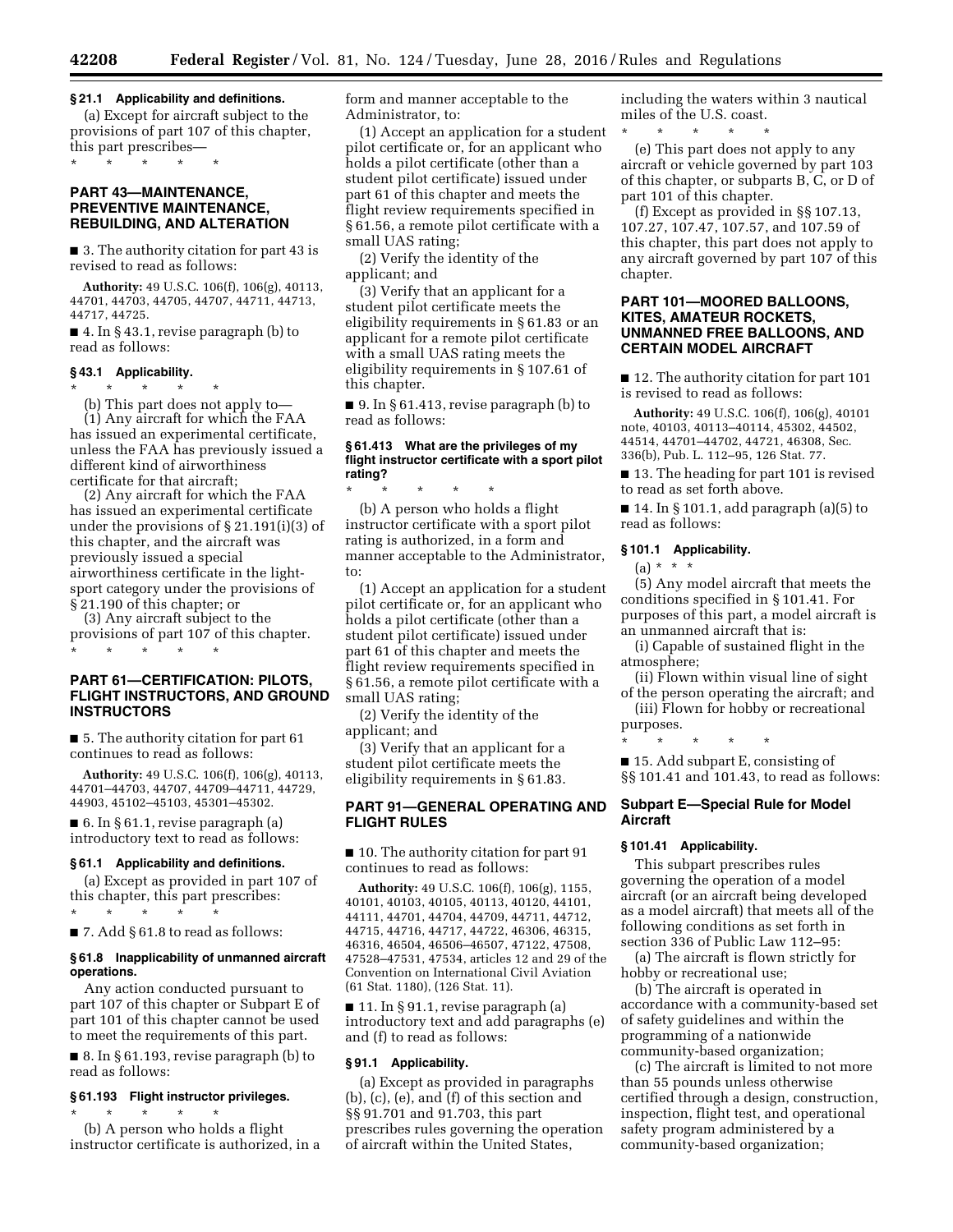(d) The aircraft is operated in a manner that does not interfere with and gives way to any manned aircraft; and

(e) When flown within 5 miles of an airport, the operator of the aircraft provides the airport operator and the airport air traffic control tower (when an air traffic facility is located at the airport) with prior notice of the operation.

## **§ 101.43 Endangering the safety of the National Airspace System.**

No person may operate model aircraft so as to endanger the safety of the national airspace system.

■ 16. Add part 107 to read as follows:

# **PART 107—SMALL UNMANNED AIRCRAFT SYSTEMS**

Sec.

#### **Subpart A—General**

- 107.1 Applicability.
- 107.3 Definitions.
- 107.5 Falsification, reproduction or alteration.
- 107.7 Inspection, testing, and
- demonstration of compliance. 107.9 Accident reporting.

# **Subpart B—Operating Rules**

- 107.11 Applicability.
- 107.12 Requirement for a remote pilot certificate with a small UAS rating.
- 107.13 Registration.
- 107.15 Condition for safe operation.
- 107.17 Medical condition.
- 107.19 Remote pilot in command.
- 107.21 In-flight emergency.
- 107.23 Hazardous operation.
- 107.25 Operation from a moving vehicle or aircraft.
- 107.27 Alcohol or drugs.
- 107.29 Daylight operation.
- 107.31 Visual line of sight aircraft operation.
- 107.33 Visual observer.
- 107.35 Operation of multiple small unmanned aircraft.
- 107.36 Carriage of hazardous material.
- 107.37 Operation near aircraft; right-of-way rules.
- 107.39 Operation over human beings.
- 107.41 Operation in certain airspace.
- 107.43 Operation in the vicinity of airports.
- 107.45 Operation in prohibited or restricted areas.
- 107.47 Flight restrictions in the proximity of certain areas designated by notice to airmen.
- 107.49 Preflight familiarization, inspection, and actions for aircraft operation.
- 107.51 Operating limitations for small unmanned aircraft.

#### **Subpart C—Remote Pilot Certification**

- 107.53 Applicability.
- 107.57 Offenses involving alcohol or drugs.
- 107.59 Refusal to submit to an alcohol test
- or to furnish test results. 107.61 Eligibility.
- 
- 107.63 Issuance of a remote pilot certificate with a small UAS rating.
- 107.64 Temporary certificate.
- 107.65 Aeronautical knowledge recency.
- 107.67 Knowledge tests: General
- procedures and passing grades. 107.69 Knowledge tests: Cheating or other unauthorized conduct.
- 107.71 Retesting after failure.
- 107.73 Initial and recurrent knowledge
- tests. 107.74 Initial and recurrent training
- courses.
- 107.77 Change of name or address. 107.79 Voluntary surrender of certificate.
- 

# **Subpart D—Waivers**

107.200 Waiver policy and requirements. 107.205 List of regulations subject to waiver.

**Authority:** 49 U.S.C. 106(f), 40101 note, 40103(b), 44701(a)(5); Sec. 333 of Pub. L. 112–95, 126 Stat. 75.

## **Subpart A—General**

## **§ 107.1 Applicability.**

(a) Except as provided in paragraph (b) of this section, this part applies to the registration, airman certification, and operation of civil small unmanned aircraft systems within the United **States** 

(b) This part does not apply to the following:

(1) Air carrier operations;

(2) Any aircraft subject to the provisions of part 101 of this chapter; or

(3) Any operation that a remote pilot in command elects to conduct pursuant to an exemption issued under section 333 of Public Law 112–95, unless otherwise specified in the exemption.

#### **§ 107.3 Definitions.**

The following definitions apply to this part. If there is a conflict between the definitions of this part and definitions specified in § 1.1 of this chapter, the definitions in this part control for purposes of this part:

*Control station* means an interface used by the remote pilot to control the flight path of the small unmanned aircraft.

*Corrective lenses* means spectacles or contact lenses.

*Small unmanned aircraft* means an unmanned aircraft weighing less than 55 pounds on takeoff, including everything that is on board or otherwise attached to the aircraft.

*Small unmanned aircraft system (small UAS)* means a small unmanned aircraft and its associated elements (including communication links and the components that control the small unmanned aircraft) that are required for the safe and efficient operation of the small unmanned aircraft in the national airspace system.

*Unmanned aircraft* means an aircraft operated without the possibility of

direct human intervention from within or on the aircraft.

*Visual observer* means a person who is designated by the remote pilot in command to assist the remote pilot in command and the person manipulating the flight controls of the small UAS to see and avoid other air traffic or objects aloft or on the ground.

#### **§ 107.5 Falsification, reproduction or alteration.**

(a) No person may make or cause to be made—

(1) Any fraudulent or intentionally false record or report that is required to be made, kept, or used to show compliance with any requirement under this part.

(2) Any reproduction or alteration, for fraudulent purpose, of any certificate, rating, authorization, record or report under this part.

(b) The commission by any person of an act prohibited under paragraph (a) of this section is a basis for any of the following:

(1) Denial of an application for a remote pilot certificate or a certificate of waiver,

(2) Suspension or revocation of any certificate or waiver issued by the Administrator under this part and held by that person; or

(3) A civil penalty.

#### **§ 107.7 Inspection, testing, and demonstration of compliance.**

(a) A remote pilot in command, owner, or person manipulating the flight controls of a small unmanned aircraft system must, upon request, make available to the Administrator:

(1) The remote pilot certificate with a small UAS rating; and

(2) Any other document, record, or report required to be kept under the regulations of this chapter.

(b) The remote pilot in command, visual observer, owner, operator, or person manipulating the flight controls of a small unmanned aircraft system must, upon request, allow the Administrator to make any test or inspection of the small unmanned aircraft system, the remote pilot in command, the person manipulating the flight controls of a small unmanned aircraft system, and, if applicable, the visual observer to determine compliance with this part.

#### **§ 107.9 Accident reporting.**

No later than 10 calendar days after an operation that meets the criteria of either paragraph (a) or (b) of this section, a remote pilot in command must report to the FAA, in a manner acceptable to the Administrator, any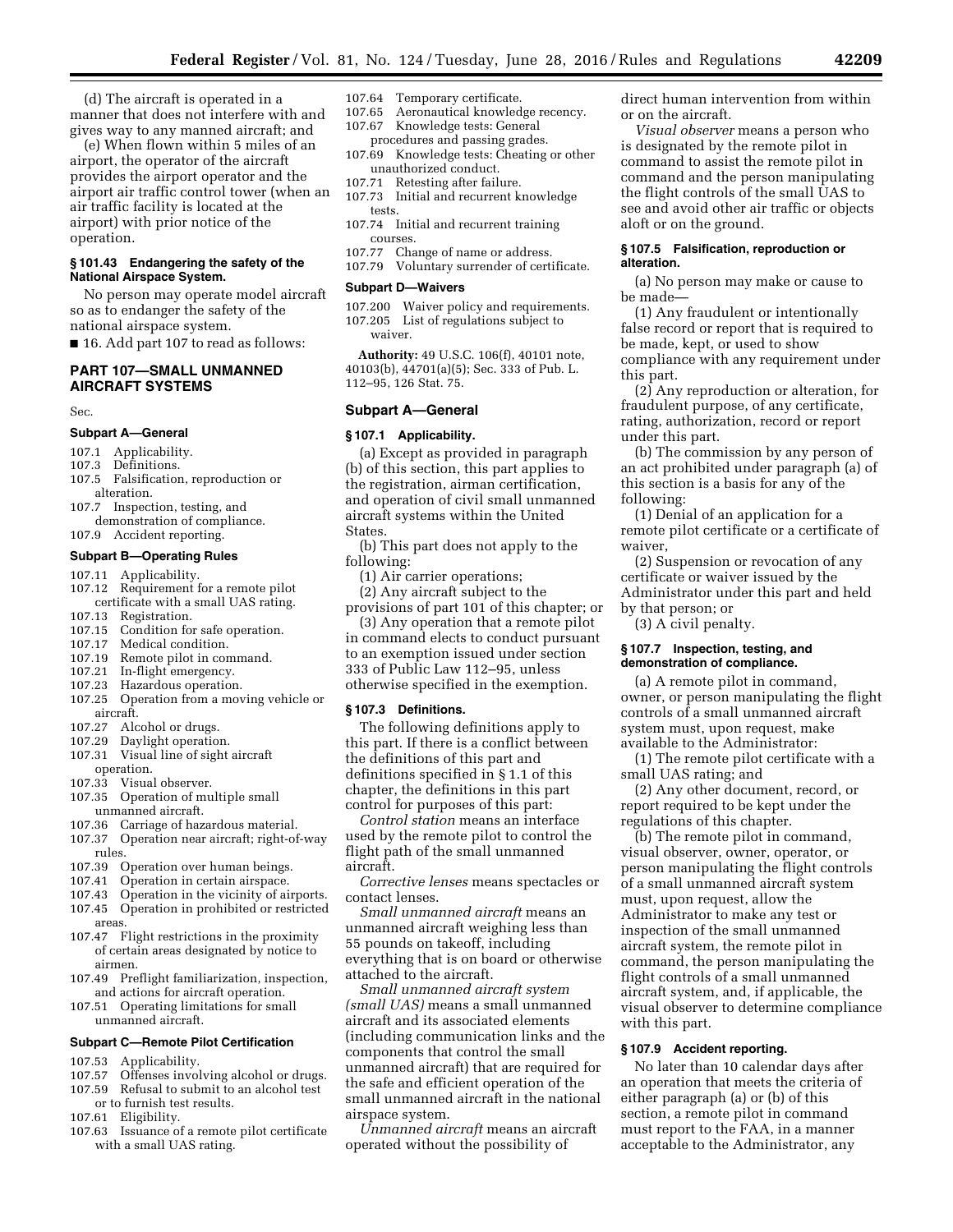operation of the small unmanned aircraft involving at least:

(a) Serious injury to any person or any loss of consciousness; or

(b) Damage to any property, other than the small unmanned aircraft, unless one of the following conditions is satisfied:

(1) The cost of repair (including materials and labor) does not exceed \$500; or

(2) The fair market value of the property does not exceed \$500 in the event of total loss.

### **Subpart B—Operating Rules**

# **§ 107.11 Applicability.**

This subpart applies to the operation of all civil small unmanned aircraft systems subject to this part.

# **§ 107.12 Requirement for a remote pilot certificate with a small UAS rating.**

(a) Except as provided in paragraph (c) of this section, no person may manipulate the flight controls of a small unmanned aircraft system unless:

(1) That person has a remote pilot certificate with a small UAS rating issued pursuant to subpart C of this part and satisfies the requirements of § 107.65; or

(2) That person is under the direct supervision of a remote pilot in command and the remote pilot in command has the ability to immediately take direct control of the flight of the small unmanned aircraft.

(b) Except as provided in paragraph (c) of this section, no person may act as a remote pilot in command unless that person has a remote pilot certificate with a small UAS rating issued pursuant to Subpart C of this part and satisfies the requirements of § 107.65.

(c) The Administrator may, consistent with international standards, authorize an airman to operate a civil foreignregistered small unmanned aircraft without an FAA-issued remote pilot certificate with a small UAS rating.

#### **§ 107.13 Registration.**

A person operating a civil small unmanned aircraft system for purposes of flight must comply with the provisions of  $\S 91.203(a)(2)$  of this chapter.

# **§ 107.15 Condition for safe operation.**

(a) No person may operate a civil small unmanned aircraft system unless it is in a condition for safe operation. Prior to each flight, the remote pilot in command must check the small unmanned aircraft system to determine whether it is in a condition for safe operation.

(b) No person may continue flight of the small unmanned aircraft when he or she knows or has reason to know that the small unmanned aircraft system is no longer in a condition for safe operation.

### **§ 107.17 Medical condition.**

No person may manipulate the flight controls of a small unmanned aircraft system or act as a remote pilot in command, visual observer, or direct participant in the operation of the small unmanned aircraft if he or she knows or has reason to know that he or she has a physical or mental condition that would interfere with the safe operation of the small unmanned aircraft system.

### **§ 107.19 Remote pilot in command.**

(a) A remote pilot in command must be designated before or during the flight of the small unmanned aircraft.

(b) The remote pilot in command is directly responsible for and is the final authority as to the operation of the small unmanned aircraft system.

(c) The remote pilot in command must ensure that the small unmanned aircraft will pose no undue hazard to other people, other aircraft, or other property in the event of a loss of control of the aircraft for any reason.

(d) The remote pilot in command must ensure that the small UAS operation complies with all applicable regulations of this chapter.

(e) The remote pilot in command must have the ability to direct the small unmanned aircraft to ensure compliance with the applicable provisions of this chapter.

# **§ 107.21 In-flight emergency.**

(a) In an in-flight emergency requiring immediate action, the remote pilot in command may deviate from any rule of this part to the extent necessary to meet that emergency.

(b) Each remote pilot in command who deviates from a rule under paragraph (a) of this section must, upon request of the Administrator, send a written report of that deviation to the Administrator.

#### **§ 107.23 Hazardous operation.**

No person may:

(a) Operate a small unmanned aircraft system in a careless or reckless manner so as to endanger the life or property of another; or

(b) Allow an object to be dropped from a small unmanned aircraft in a manner that creates an undue hazard to persons or property.

## **§ 107.25 Operation from a moving vehicle or aircraft.**

No person may operate a small unmanned aircraft system—

(a) From a moving aircraft; or

(b) From a moving land or waterborne vehicle unless the small unmanned aircraft is flown over a sparsely populated area and is not transporting another person's property for compensation or hire.

#### **§ 107.27 Alcohol or drugs.**

A person manipulating the flight controls of a small unmanned aircraft system or acting as a remote pilot in command or visual observer must comply with the provisions of §§ 91.17 and 91.19 of this chapter.

#### **§ 107.29 Daylight operation.**

(a) No person may operate a small unmanned aircraft system during night.

(b) No person may operate a small unmanned aircraft system during periods of civil twilight unless the small unmanned aircraft has lighted anticollision lighting visible for at least 3 statute miles. The remote pilot in command may reduce the intensity of the anti-collision lighting if he or she determines that, because of operating conditions, it would be in the interest of safety to do so.

(c) For purposes of paragraph (b) of this section, civil twilight refers to the following:

(1) Except for Alaska, a period of time that begins 30 minutes before official sunrise and ends at official sunrise;

(2) Except for Alaska, a period of time that begins at official sunset and ends 30 minutes after official sunset; and

(3) In Alaska, the period of civil twilight as defined in the Air Almanac.

# **§ 107.31 Visual line of sight aircraft operation.**

(a) With vision that is unaided by any device other than corrective lenses, the remote pilot in command, the visual observer (if one is used), and the person manipulating the flight control of the small unmanned aircraft system must be able to see the unmanned aircraft throughout the entire flight in order to:

(1) Know the unmanned aircraft's location;

(2) Determine the unmanned aircraft's attitude, altitude, and direction of flight;

(3) Observe the airspace for other air traffic or hazards; and

(4) Determine that the unmanned aircraft does not endanger the life or property of another.

(b) Throughout the entire flight of the small unmanned aircraft, the ability described in paragraph (a) of this section must be exercised by either: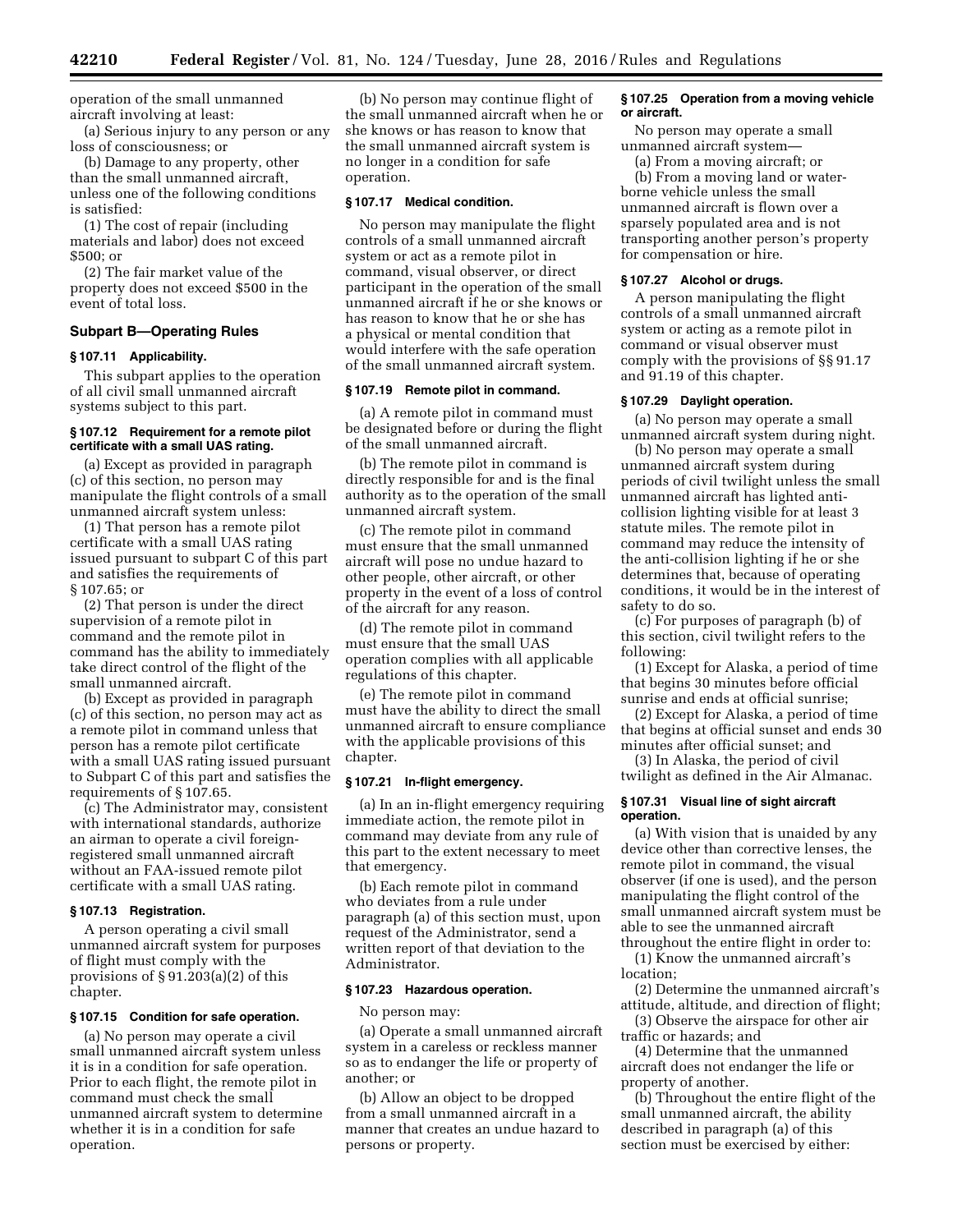(1) The remote pilot in command and the person manipulating the flight controls of the small unmanned aircraft system; or

(2) A visual observer.

#### **§ 107.33 Visual observer.**

If a visual observer is used during the aircraft operation, all of the following requirements must be met:

(a) The remote pilot in command, the person manipulating the flight controls of the small unmanned aircraft system, and the visual observer must maintain effective communication with each other at all times.

(b) The remote pilot in command must ensure that the visual observer is able to see the unmanned aircraft in the manner specified in § 107.31.

(c) The remote pilot in command, the person manipulating the flight controls of the small unmanned aircraft system, and the visual observer must coordinate to do the following:

(1) Scan the airspace where the small unmanned aircraft is operating for any potential collision hazard; and

(2) Maintain awareness of the position of the small unmanned aircraft through direct visual observation.

### **§ 107.35 Operation of multiple small unmanned aircraft.**

A person may not operate or act as a remote pilot in command or visual observer in the operation of more than one unmanned aircraft at the same time.

#### **§ 107.36 Carriage of hazardous material.**

A small unmanned aircraft may not carry hazardous material. For purposes of this section, the term hazardous material is defined in 49 CFR 171.8.

## **§ 107.37 Operation near aircraft; right-ofway rules.**

(a) Each small unmanned aircraft must yield the right of way to all aircraft, airborne vehicles, and launch and reentry vehicles. Yielding the right of way means that the small unmanned aircraft must give way to the aircraft or vehicle and may not pass over, under, or ahead of it unless well clear.

(b) No person may operate a small unmanned aircraft so close to another aircraft as to create a collision hazard.

## **§ 107.39 Operation over human beings.**

No person may operate a small unmanned aircraft over a human being unless that human being is:

(a) Directly participating in the operation of the small unmanned aircraft; or

(b) Located under a covered structure or inside a stationary vehicle that can provide reasonable protection from a falling small unmanned aircraft.

# **§ 107.41 Operation in certain airspace.**

No person may operate a small unmanned aircraft in Class B, Class C, or Class D airspace or within the lateral boundaries of the surface area of Class E airspace designated for an airport unless that person has prior authorization from Air Traffic Control (ATC).

# **§ 107.43 Operation in the vicinity of airports.**

No person may operate a small unmanned aircraft in a manner that interferes with operations and traffic patterns at any airport, heliport, or seaplane base.

#### **§ 107.45 Operation in prohibited or restricted areas.**

No person may operate a small unmanned aircraft in prohibited or restricted areas unless that person has permission from the using or controlling agency, as appropriate.

#### **§ 107.47 Flight restrictions in the proximity of certain areas designated by notice to airmen.**

A person acting as a remote pilot in command must comply with the provisions of §§ 91.137 through 91.145 and 99.7 of this chapter.

#### **§ 107.49 Preflight familiarization, inspection, and actions for aircraft operation.**

Prior to flight, the remote pilot in command must:

(a) Assess the operating environment, considering risks to persons and property in the immediate vicinity both on the surface and in the air. This assessment must include:

(1) Local weather conditions;

(2) Local airspace and any flight restrictions;

(3) The location of persons and property on the surface; and

(4) Other ground hazards.

(b) Ensure that all persons directly participating in the small unmanned aircraft operation are informed about the operating conditions, emergency procedures, contingency procedures, roles and responsibilities, and potential hazards;

(c) Ensure that all control links between ground control station and the small unmanned aircraft are working properly;

(d) If the small unmanned aircraft is powered, ensure that there is enough available power for the small unmanned aircraft system to operate for the intended operational time; and

(e) Ensure that any object attached or carried by the small unmanned aircraft is secure and does not adversely affect the flight characteristics or controllability of the aircraft.

#### **§ 107.51 Operating limitations for small unmanned aircraft.**

A remote pilot in command and the person manipulating the flight controls of the small unmanned aircraft system must comply with all of the following operating limitations when operating a small unmanned aircraft system:

(a) The groundspeed of the small unmanned aircraft may not exceed 87 knots (100 miles per hour).

(b) The altitude of the small unmanned aircraft cannot be higher than 400 feet above ground level, unless the small unmanned aircraft:

(1) Is flown within a 400-foot radius of a structure; and

(2) Does not fly higher than 400 feet above the structure's immediate uppermost limit.

(c) The minimum flight visibility, as observed from the location of the control station must be no less than 3 statute miles. For purposes of this section, flight visibility means the average slant distance from the control station at which prominent unlighted objects may be seen and identified by day and prominent lighted objects may be seen and identified by night.

(d) The minimum distance of the small unmanned aircraft from clouds must be no less than:

(1) 500 feet below the cloud; and

(2) 2,000 feet horizontally from the cloud.

## **Subpart C—Remote Pilot Certification**

#### **§ 107.53 Applicability.**

This subpart prescribes the requirements for issuing a remote pilot certificate with a small UAS rating.

# **§ 107.57 Offenses involving alcohol or drugs.**

(a) A conviction for the violation of any Federal or State statute relating to the growing, processing, manufacture, sale, disposition, possession, transportation, or importation of narcotic drugs, marijuana, or depressant or stimulant drugs or substances is grounds for:

(1) Denial of an application for a remote pilot certificate with a small UAS rating for a period of up to 1 year after the date of final conviction; or

(2) Suspension or revocation of a remote pilot certificate with a small UAS rating.

(b) Committing an act prohibited by § 91.17(a) or § 91.19(a) of this chapter is grounds for:

(1) Denial of an application for a remote pilot certificate with a small UAS rating for a period of up to 1 year after the date of that act; or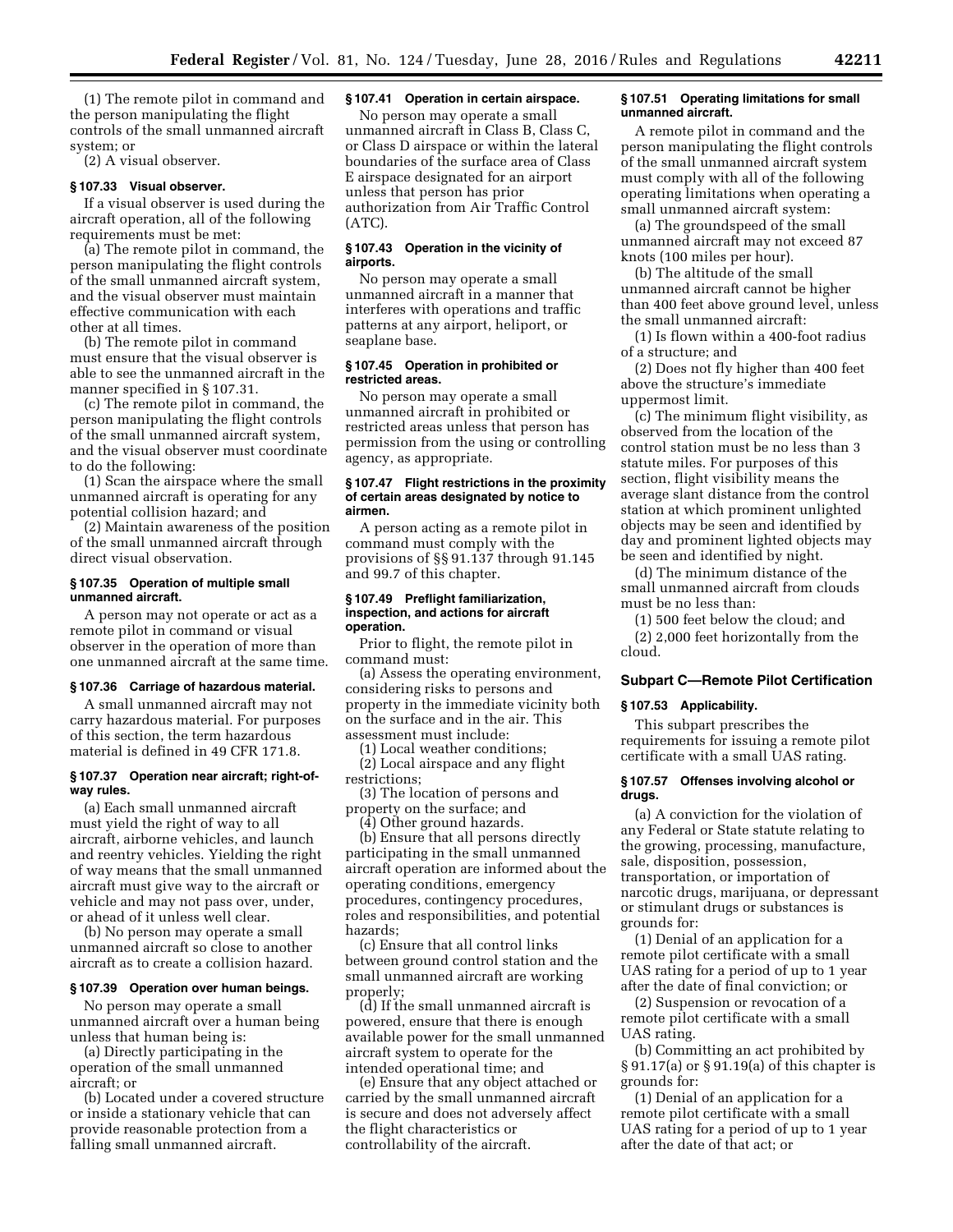(2) Suspension or revocation of a remote pilot certificate with a small UAS rating.

### **§ 107.59 Refusal to submit to an alcohol test or to furnish test results.**

A refusal to submit to a test to indicate the percentage by weight of alcohol in the blood, when requested by a law enforcement officer in accordance with § 91.17(c) of this chapter, or a refusal to furnish or authorize the release of the test results requested by the Administrator in accordance with § 91.17(c) or (d) of this chapter, is grounds for:

(a) Denial of an application for a remote pilot certificate with a small UAS rating for a period of up to 1 year after the date of that refusal; or

(b) Suspension or revocation of a remote pilot certificate with a small UAS rating.

# **§ 107.61 Eligibility.**

Subject to the provisions of §§ 107.57 and 107.59, in order to be eligible for a remote pilot certificate with a small UAS rating under this subpart, a person must:

(a) Be at least 16 years of age;

(b) Be able to read, speak, write, and understand the English language. If the applicant is unable to meet one of these requirements due to medical reasons, the FAA may place such operating limitations on that applicant's certificate as are necessary for the safe operation of the small unmanned aircraft;

(c) Not know or have reason to know that he or she has a physical or mental condition that would interfere with the safe operation of a small unmanned aircraft system; and

(d) Demonstrate aeronautical knowledge by satisfying one of the following conditions:

(1) Pass an initial aeronautical knowledge test covering the areas of knowledge specified in § 107.73(a); or

(2) If a person holds a pilot certificate (other than a student pilot certificate) issued under part 61 of this chapter and meets the flight review requirements specified in § 61.56, complete an initial training course covering the areas of knowledge specified in § 107.74(a) in a manner acceptable to the Administrator.

## **§ 107.63 Issuance of a remote pilot certificate with a small UAS rating.**

An applicant for a remote pilot certificate with a small UAS rating under this subpart must make the application in a form and manner acceptable to the Administrator.

(a) The application must include either:

(1) Evidence showing that the applicant passed an initial aeronautical knowledge test. If applying using a paper application, this evidence must be an airman knowledge test report showing passage of the knowledge test; or

(2) If a person holds a pilot certificate (other than a student pilot certificate) issued under part 61 of this chapter and meets the flight review requirements specified in § 61.56, a certificate of completion of a part 107 initial training course.

(b) If the application is being made pursuant to paragraph (a)(2) of this section:

(1) The application must be submitted to a Flight Standards District Office, a designated pilot examiner, an airman certification representative for a pilot school, a certificated flight instructor, or other person authorized by the Administrator;

(2) The person accepting the application submission must verify the identity of the applicant in a manner acceptable to the Administrator; and

(3) The person making the application must, by logbook endorsement or other manner acceptable to the Administrator, show the applicant meets the flight review requirements specified in § 61.56 of this chapter.

# **§ 107.64 Temporary certificate.**

(a) A temporary remote pilot certificate with a small UAS rating is issued for up to 120 calendar days, at which time a permanent certificate will be issued to a person whom the Administrator finds qualified under this part.

(b) A temporary remote pilot certificate with a small UAS rating expires:

(1) On the expiration date shown on the certificate;

(2) Upon receipt of the permanent certificate; or

(3) Upon receipt of a notice that the certificate sought is denied or revoked.

# **§ 107.65 Aeronautical knowledge recency.**

A person may not operate a small unmanned aircraft system unless that person has completed one of the following, within the previous 24 calendar months:

(a) Passed an initial aeronautical knowledge test covering the areas of knowledge specified in § 107.73(a);

(b) Passed a recurrent aeronautical knowledge test covering the areas of knowledge specified in § 107.73(b); or

(c) If a person holds a pilot certificate (other than a student pilot certificate) issued under part 61 of this chapter and meets the flight review requirements specified in § § 61.56, passed either an initial or recurrent training course

covering the areas of knowledge specified in § 107.74(a) or (b) in a manner acceptable to the Administrator.

## **§ 107.67 Knowledge tests: General procedures and passing grades.**

(a) Knowledge tests prescribed by or under this part are given by persons and in the manner designated by the Administrator.

(b) An applicant for a knowledge test must have proper identification at the time of application that contains the applicant's:

(1) Photograph;

(2) Signature;

(3) Date of birth, which shows the applicant meets or will meet the age requirements of this part for the certificate and rating sought before the expiration date of the airman knowledge test report; and

(4) Permanent mailing address. If the applicant's permanent mailing address is a post office box number, then the applicant must also provide a current residential address.

(c) The minimum passing grade for the knowledge test will be specified by the Administrator.

#### **§ 107.69 Knowledge tests: Cheating or other unauthorized conduct.**

(a) An applicant for a knowledge test may not:

(1) Copy or intentionally remove any knowledge test;

(2) Give to another applicant or receive from another applicant any part or copy of a knowledge test;

(3) Give or receive assistance on a knowledge test during the period that test is being given;

(4) Take any part of a knowledge test on behalf of another person;

(5) Be represented by, or represent, another person for a knowledge test;

(6) Use any material or aid during the period that the test is being given, unless specifically authorized to do so by the Administrator; and

(7) Intentionally cause, assist, or participate in any act prohibited by this paragraph.

(b) An applicant who the Administrator finds has committed an act prohibited by paragraph (a) of this section is prohibited, for 1 year after the date of committing that act, from:

(1) Applying for any certificate, rating, or authorization issued under this chapter; and

(2) Applying for and taking any test under this chapter.

(c) Any certificate or rating held by an applicant may be suspended or revoked if the Administrator finds that person has committed an act prohibited by paragraph (a) of this section.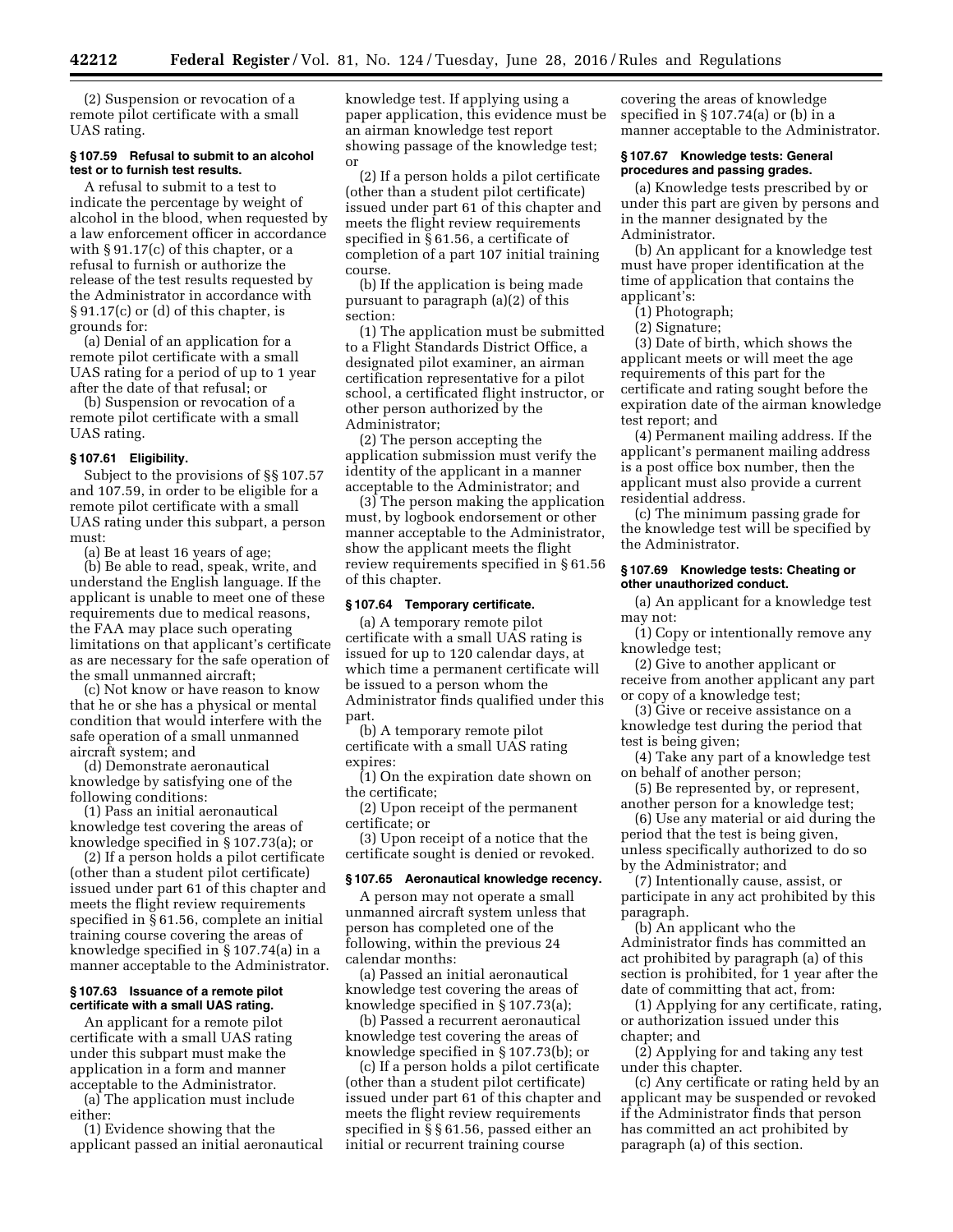# **§ 107.71 Retesting after failure.**

An applicant for a knowledge test who fails that test may not reapply for the test for 14 calendar days after failing the test.

# **§ 107.73 Initial and recurrent knowledge tests.**

(a) An initial aeronautical knowledge test covers the following areas of knowledge:

(1) Applicable regulations relating to small unmanned aircraft system rating privileges, limitations, and flight operation;

(2) Airspace classification, operating requirements, and flight restrictions affecting small unmanned aircraft operation;

(3) Aviation weather sources and effects of weather on small unmanned aircraft performance;

(4) Small unmanned aircraft loading;

(5) Emergency procedures;

(6) Crew resource management;

(7) Radio communication procedures;

(8) Determining the performance of

small unmanned aircraft; (9) Physiological effects of drugs and

alcohol;

(10) Aeronautical decision-making and judgment;

(11) Airport operations; and

(12) Maintenance and preflight inspection procedures.

(b) A recurrent aeronautical knowledge test covers the following areas of knowledge:

(1) Applicable regulations relating to small unmanned aircraft system rating privileges, limitations, and flight operation;

(2) Airspace classification and operating requirements and flight restrictions affecting small unmanned aircraft operation;

(3) Emergency procedures;

(4) Crew resource management;

(5) Aeronautical decision-making and judgment;

(6) Airport operations; and

(7) Maintenance and preflight inspection procedures.

#### **§ 107.74 Initial and recurrent training courses.**

(a) An initial training course covers the following areas of knowledge:

(1) Applicable regulations relating to small unmanned aircraft system rating privileges, limitations, and flight operation;

(2) Effects of weather on small unmanned aircraft performance;

(3) Small unmanned aircraft loading;

(4) Emergency procedures;

(5) Crew resource management;

(6) Determining the performance of small unmanned aircraft; and

(7) Maintenance and preflight inspection procedures.

(b) A recurrent training course covers the following areas of knowledge:

(1) Applicable regulations relating to small unmanned aircraft system rating privileges, limitations, and flight operation;

(2) Emergency procedures;

(3) Crew resource management; and

(4) Maintenance and preflight inspection procedures.

#### **§ 107.77 Change of name or address.**

(a) *Change of name.* An application to change the name on a certificate issued under this subpart must be accompanied by the applicant's:

(1) Remote pilot certificate with small UAS rating; and

(2) A copy of the marriage license, court order, or other document verifying the name change.

(b) The documents in paragraph (a) of this section will be returned to the applicant after inspection.

(c) *Change of address.* The holder of a remote pilot certificate with small UAS rating issued under this subpart who has made a change in permanent mailing address may not, after 30 days from that date, exercise the privileges of the certificate unless the holder has notified the FAA of the change in address using one of the following methods:

(1) By letter to the FAA Airman Certification Branch, P.O. Box 25082, Oklahoma City, OK 73125 providing the new permanent mailing address, or if the permanent mailing address includes a post office box number, then the holder's current residential address; or

(2) By using the FAA Web site portal at *[www.faa.gov](http://www.faa.gov)* providing the new permanent mailing address, or if the permanent mailing address includes a post office box number, then the holder's current residential address.

#### **§ 107.79 Voluntary surrender of certificate.**

(a) The holder of a certificate issued under this subpart may voluntarily surrender it for cancellation.

(b) Any request made under paragraph (a) of this section must include the following signed statement or its equivalent: ''I voluntarily surrender my remote pilot certificate with a small UAS rating for cancellation. This request is made for my own reasons, with full knowledge that my certificate will not be reissued to me unless I again complete the requirements specified in §§ 107.61 and 107.63.''

# **Subpart D—Waivers**

# **§ 107.200 Waiver policy and requirements.**

(a) The Administrator may issue a certificate of waiver authorizing a deviation from any regulation specified in § 107.205 if the Administrator finds that a proposed small UAS operation can safely be conducted under the terms of that certificate of waiver.

(b) A request for a certificate of waiver must contain a complete description of the proposed operation and justification that establishes that the operation can safely be conducted under the terms of a certificate of waiver.

(c) The Administrator may prescribe additional limitations that the Administrator considers necessary.

(d) A person who receives a certificate of waiver issued under this section:

(1) May deviate from the regulations of this part to the extent specified in the certificate of waiver; and

(2) Must comply with any conditions or limitations that are specified in the certificate of waiver.

### **§ 107.205 List of regulations subject to waiver.**

A certificate of waiver issued pursuant to § 107.200 may authorize a deviation from the following regulations of this part:

(a) Section 107.25—Operation from a moving vehicle or aircraft. However, no waiver of this provision will be issued to allow the carriage of property of another by aircraft for compensation or hire.

(b) Section 107.29—Daylight operation.

(c) Section 107.31—Visual line of sight aircraft operation. However, no waiver of this provision will be issued to allow the carriage of property of another by aircraft for compensation or hire.

(d) Section 107.33—Visual observer.

(e) Section 107.35—Operation of multiple small unmanned aircraft systems.

(f) Section 107.37(a)—Yielding the right of way.

(g) Section 107.39—Operation over people.

(h) Section 107.41—Operation in certain airspace.

(i) Section 107.51—Operating limitations for small unmanned aircraft.

# **PART 119—CERTIFICATION: AIR CARRIERS AND COMMERCIAL OPERATORS**

■ 17. The authority citation for part 119 continues to read as follows:

**Authority:** 49 U.S.C. 106(g), 1153, 40101, 40102, 40103, 40113, 44105, 44106, 44111,